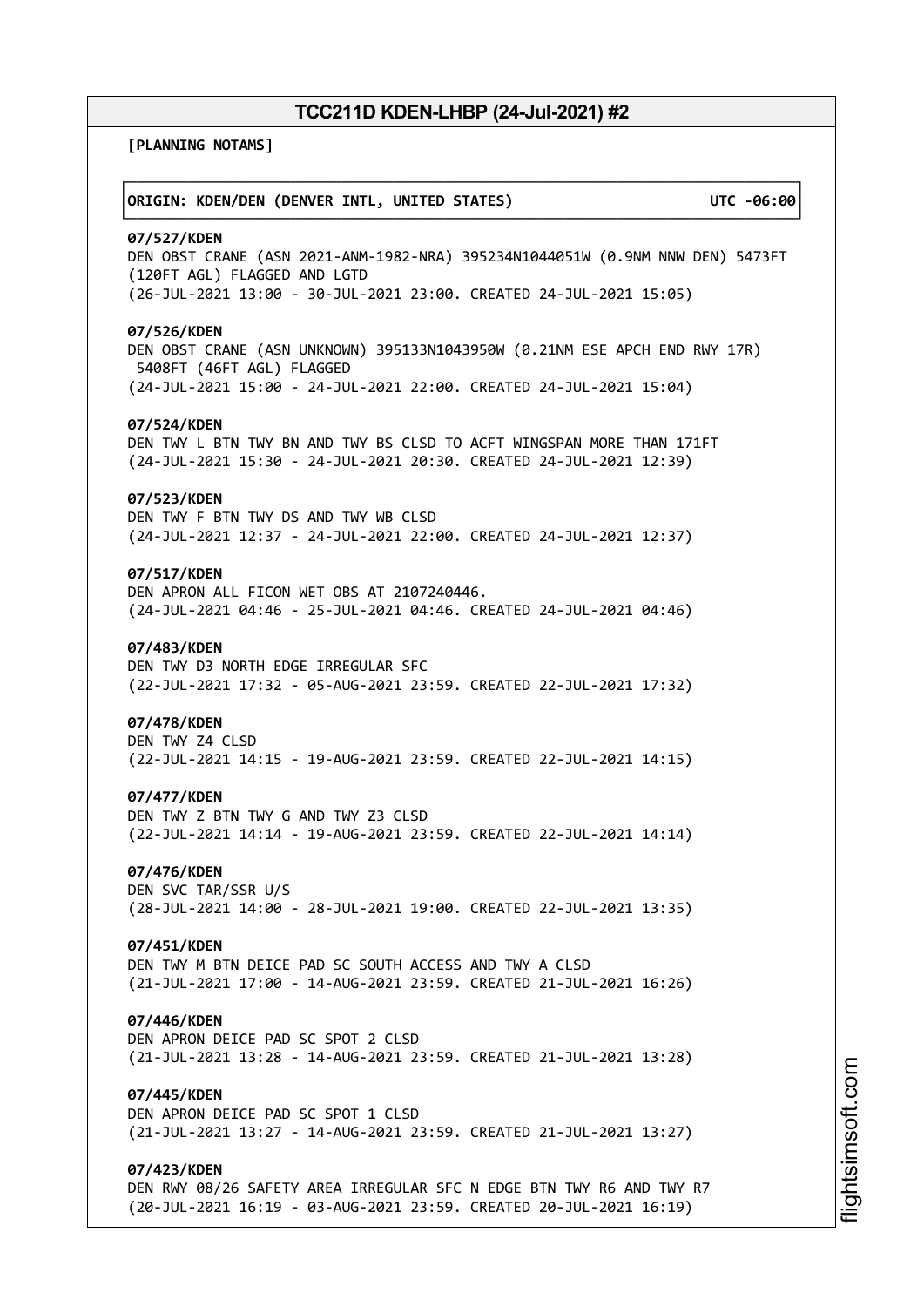**1/1807/KDEN** DEN IAP DENVER INTL, DENVER, CO. RNAV (RNP) Z RWY 34R, ORIG-C... RNP 0.10 DA 5906/ HAT 552 ALL CATS, VISIBILITY ALL CATS RVR 6000. RNP 0.20 DA 6037/ HAT 683 ALL CATS, VISIBILITY ALL CATS 1 1/2. RNP 0.30 DA 6074/ HAT 720 ALL CATS, VISIBILITY ALL CATS 1 5/8. CHANGE INOP NOTE TO READ: FOR INOPERATIVE ALSF, INCREASE RNP 0.10 ALL CATS VISIBILITY TO 1 5/8 MILE, RNP 0.20 AND RNP0.30 ALL CATS VISIBILITY TO 2 MILES. TEMPORARY CRANES 5695 MSL BEGINNING 3778FT SE OF RWY 34R (2019-ANM-1220/1221/1222/1223-NRA), TEMPORARY CRANE 5620 MSL 1.10NM SE OF RWY 34R (2018-ANM-307-NRA), TEMPORARY CRANES 5625 MSL BEGINNING 3778FT SE OF RWY 34R (2020-ANM-1605/1606/1607/1608-NRA), CRANES UP TO 5260 MSL 6685FT SE OF RWY 34R (2020-ANM-2198/2199/2200/2201-NRA). 2107191133-2112151133EST (PERM. CREATED 19-JUL-2021 11:33)

## **1/1799/KDEN**

DEN IAP DENVER INTL, DENVER, CO. ILS OR LOC RWY 34R, AMDT 3A... S-LOC 34R MDA 5860/HAT 586 ALL CATS, VISIBILITY CATS C/D 1 1/4 SM. VDP NA. CHANGE CHART NOTE TO READ: FOR INOPERATIVE ALSF, INCREASE S-LOC 34R CAT C/D VISIBILITY TO 1 3/4 SM. TEMPORARY CRANES UP TO 5549 MSL 1.86NM S OF RWY 34R (2020-ANM-1853 THRU 1871-NRA), TEMPORARY CRANES UP TO 5473 MSL BEGINNING 4453FT NE OF RWY 34R (2021-ANM-1980/1981/1982/1983-NRA). 2107191115-2112151115EST (PERM. CREATED 19-JUL-2021 11:16)

# **1/1796/KDEN**

DEN IAP DENVER INTL, DENVER, CO. ILS OR LOC RWY 8, AMDT 5A... S-ILS 8\*\* DA 5788/HAT 434 ALL CATS. VISIBILITY ALL CATS RVR 4000. S-LOC 8 MDA 5820/HAT 466 ALL CATS, VISIBILITY CATS A/B RVR 4000, CATS C/D RVR 5000. VDP AT I-FUI 1.07 DME; DISTANCE VDP TO THLD 1.25 MILES. DISREGARD NOTE: \*\* RVR 1800 AUTHORIZED WITH USE OF FD OR AP OR HUD TO DA. CHANGE INOP NOTE TO READ: FOR INOPERATIVE MALSR, INCREASE S-LOC 8 CAT A/B VISIBILITY TO RVR 5500 AND CAT C/D VISIBILITY TO 1 3/8. TEMPORARY CRANES UP TO 5503 MSL BEGINNING 4420FT W OF RWY 8 (2019-ANM-293 THRU 295-NRA), TEMPORARY CRANES UP TO 5503 MSL BEGINNING 4220FT W OF RWY 8 (2021-ANM-1339/1340/1341/1342-NRA), TEMPORARY CRANES UP TO 5473 MSL BEGINNING 3916FT W OF RWY 8 (2021-ANM-1980/1981/1982/1983-NRA). 2107191111-2112151111EST (PERM. CREATED 19-JUL-2021 11:13)

#### **1/1797/KDEN**

DEN IAP DENVER INTL, DENVER, CO. RNAV (GPS) Y RWY 8, AMDT 1C... LPV DA# NA ALL CATS. LNAV MDA 5820/ HAT 466 ALL CATS, VISIBILITY CATS A/B RVR 4000, CATS C/D RVR 5000. VDP 1.13 NM TO RW08. CHANGE INOP NOTE TO READ: FOR INOPERATIVE MALSR, INCREASE LNAV CAT C/D VISIBILITY TO 1 3/8 MILE. DISREGARD NOTE: #RVR 1800 AUTHORIZED WITH USE OF FD OR AP OR HUD TO DA. TEMPORARY CRANES UP TO 5503 MSL BEGINNING 4420FT W OF RWY 8 (2019-ANM-293 THRU 295-NRA), TEMPORARY CRANES UP TO 5503 MSL BEGINNING 4220FT W OF RWY 8 (2021-ANM-1339/1340/1341/1342-NRA),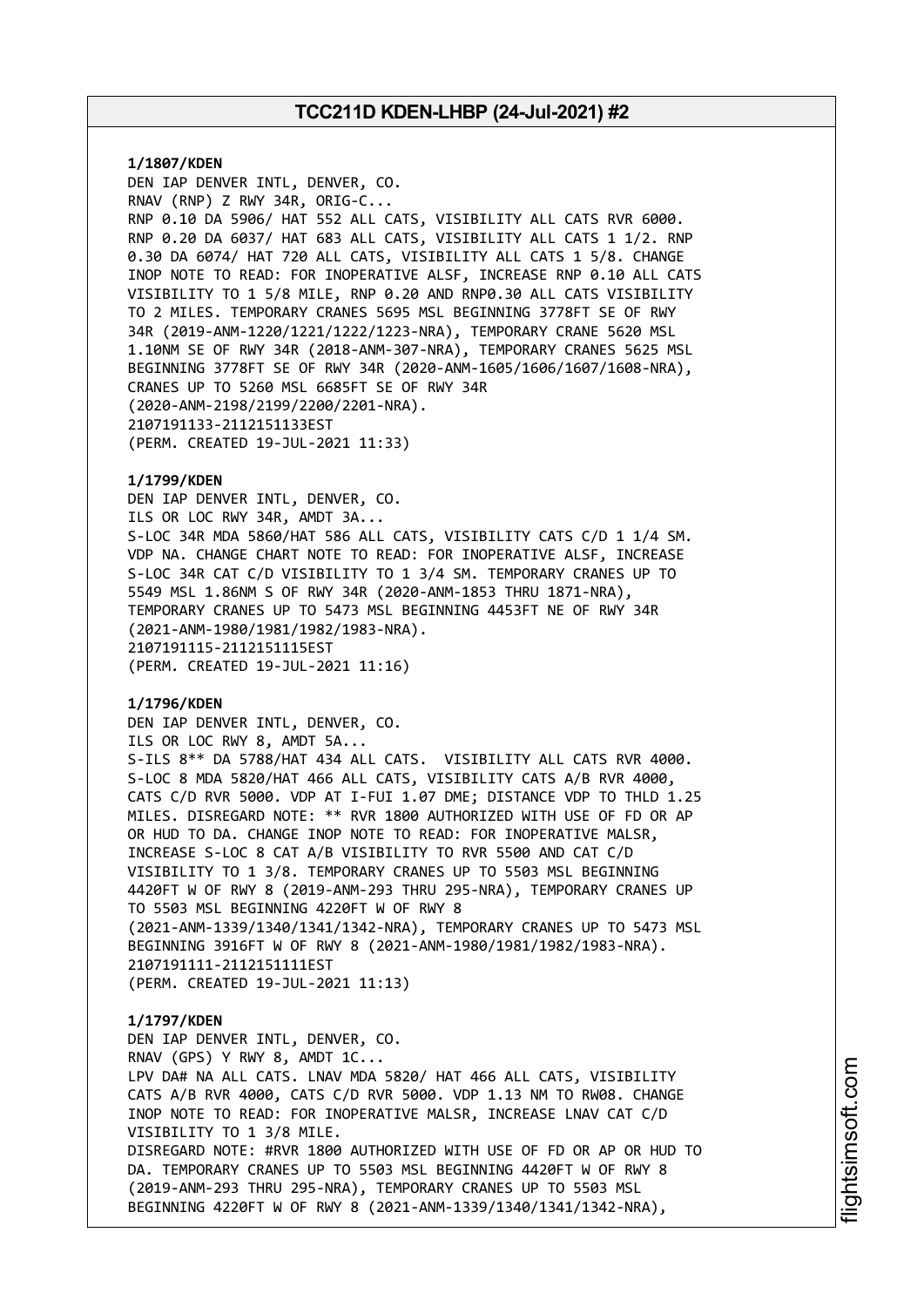TEMPORARY CRANES UP TO 5473 MSL BEGINNING 3916FT W OF RWY 8 (2021-ANM-1980/1981/1982/1983-NRA). 2107191111-2112151111EST (PERM. CREATED 19-JUL-2021 11:13) **07/392/KDEN** DEN RWY 16R/34L CL MARKINGS N 4000FT OBSC 2107182110-2107242359 (PERM. CREATED 18-JUL-2021 21:10) **07/359/KDEN** DEN OBST RIG (ASN 2018-ANM-2015-NRA) 395218N1043709W (2.6NM ENE DEN) 5389FT (105FT AGL) FLAGGED AND LGTD (23-JUL-2021 13:30 - 28-JUL-2021 22:30. CREATED 16-JUL-2021 14:34) **07/353/KDEN** DEN TWY CS SPOT 6W CLR BAR LGT U/S (16-JUL-2021 05:36 - 15-SEP-2021 23:59. CREATED 16-JUL-2021 05:36) **07/325/KDEN** DEN OBST CRANE (ASN 2020-ANM-1553-NRA) 395112N1044052W (0.6NM SW DEN) 5475FT (100FT AGL) LGTD DLY 0300-1100 (22-JUL-2021 03:00 - 29-JUL-2021 11:00. CREATED 15-JUL-2021 14:37) **07/311/KDEN** DEN TWY F7 NORTH EDGE IRREGULAR SFC (15-JUL-2021 00:46 - 31-AUG-2021 23:59. CREATED 15-JUL-2021 00:46) **07/298/KDEN** DEN OBST RIG (ASN 2013-ANM-1152-NRA) 395245N1043544W (3.7NM ENE DEN) 5391FT (105FT AGL) FLAGGED AND LGTD (19-JUL-2021 13:30 - 24-JUL-2021 22:30. CREATED 14-JUL-2021 16:21) **07/297/KDEN** DEN OBST RIG (ASN 2020-ANM-2342-NRA) 395311N1043560W (3.7NM ENE DEN) 5366FT (105FT AGL) FLAGGED AND LGTD (21-JUL-2021 13:30 - 24-JUL-2021 22:30. CREATED 14-JUL-2021 16:19) **07/263/KDEN** DEN TWY J CL LGT U/S (13-JUL-2021 09:38 - 15-SEP-2021 23:59. CREATED 13-JUL-2021 09:38) **07/192/KDEN** DEN TWY CS CL LGT BTN TWY L AND TWY G U/S (09-JUL-2021 15:31 - 15-SEP-2021 23:59. CREATED 09-JUL-2021 15:31) **07/191/KDEN** DEN TWY K BTN TWY CN AND TWY BN CLSD (09-JUL-2021 15:30 - 15-SEP-2021 23:59. CREATED 09-JUL-2021 15:30) **07/190/KDEN** DEN TWY CS BTN TWY L AND TWY K CLSD (09-JUL-2021 15:27 - 15-SEP-2021 23:59. CREATED 09-JUL-2021 15:28) **1/4829/KDEN** DEN IAP DENVER INTL, DENVER, CO. RNAV (GPS) Y RWY 17R, AMDT 1C... LPV DA NA ALL CATS. CHANGE NOTE TO READ: FOR INOPERATIVE MALSR,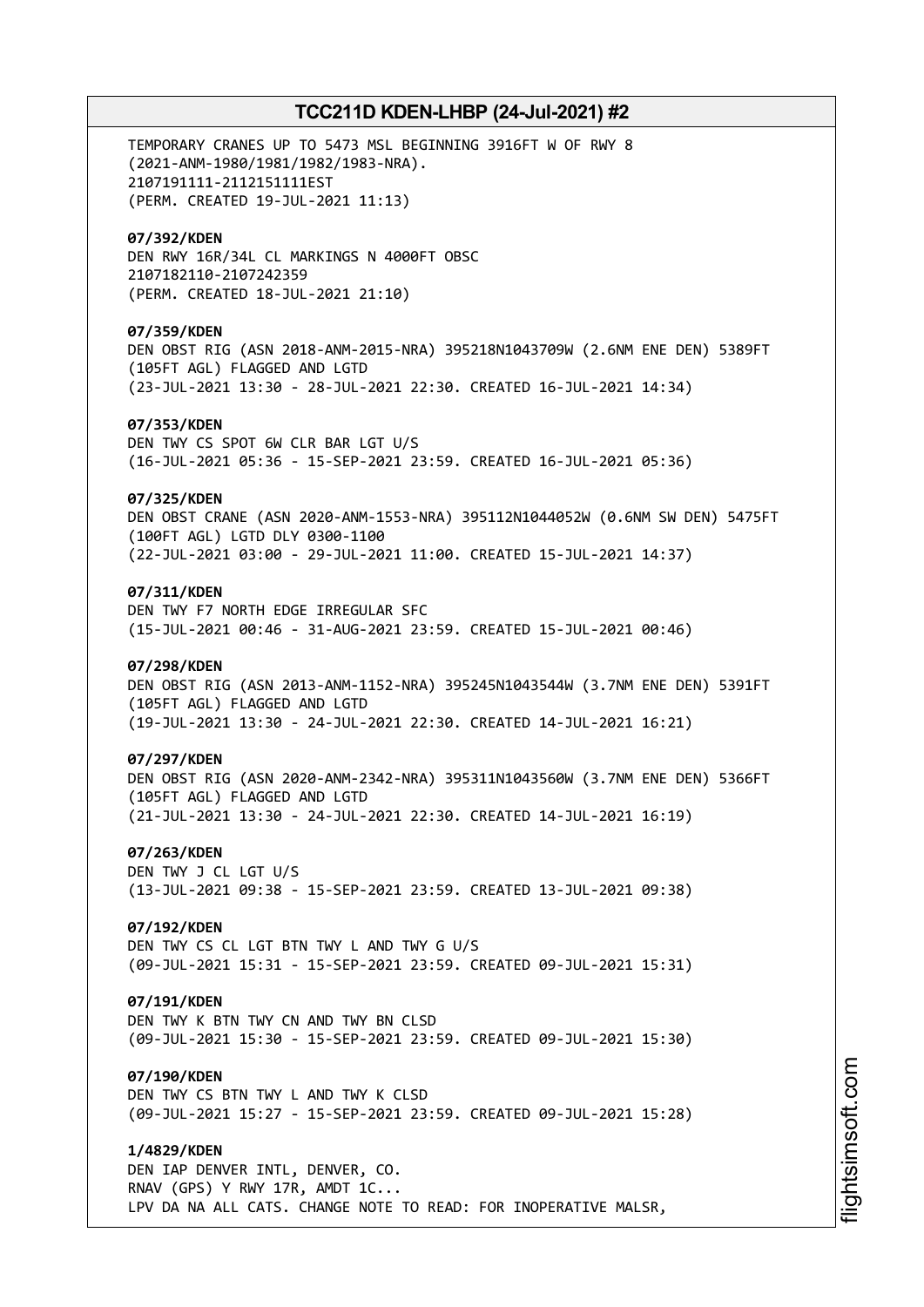INCREASE LNAV/VNAV ALL CATS VISIBILITY TO 1 1/2 MILE AND LNAV CAT C/D TO 1 1/2 MILE. TEMPORARY CRANES UP TO 5605 MSL BEGINNING 1501FT SW OF RWY 17R (2017-ANM-1601/1602/1603/1604/1698/1699/1700/1701-NRA). 2107061933-2108301933EST (PERM. CREATED 06-JUL-2021 19:34)

# **1/4828/KDEN**

DEN IAP DENVER INTL, DENVER, CO. ILS OR LOC RWY 17R, AMDT 3B... S-ILS 17R, DA 5719/HAT 327 ALL CATS, VISIBILITY ALL CATS RVR 2600. S-LOC 17R, MDA 5880/HAT 488 ALL CATS, VISIBILITY CATS C/D RVR 5000. VDP AT I-ACX 1.18 DME; DISTANCE TO THLD 1.35NM. CHANGE NOTE TO READ: FOR INOP ALS, INCREASE S-ILS 17R VISIBILITY ALL CATS TO RVR 5000 AND S-LOC 17R CATS C/D VISIBILITY TO 1 3/8 SM. TEMPORARY CRANES UP TO 5605 MSL BEGINNING 1501FT SW OF RWY 17R (2017-ANM-1601/1602/1603/1604/1698/1699/1700/1701-NRA). 2107061933-2108301933EST (PERM. CREATED 06-JUL-2021 19:34)

**1/4805/KDEN** DEN IAP DENVER INTL, DENVER, CO. ILS OR LOC RWY 34L, AMDT 2B... S-LOC 34L MDA 5700/HAT 373 ALL CATS. VISIBILITY CATS C/D RVR 3500. 2107061920-2307061920EST (PERM. CREATED 06-JUL-2021 19:22)

## **1/3687/KDEN**

DEN IAP DENVER INTL, DENVER, CO. RNAV (RNP) Z RWY 17R, ORIG-C... RNP 0.10 DA 5876/HAT 484 ALL CATS. VISIBILITY ALL CATS RVR 5000. FOR INOPERATIVE MALSR, INCREASE RNP 0.10 ALL CATS VISIBILITY TO 1 3/8 MILE AND RNP 0.30 ALL CATS VISIBILITY TO 1 5/8 MILE. TEMPORARY CRANES 5665 MSL BEGINNING 1768FT W OF RWY 17R (2019-ANM-2257 THRU 2260-NRA),, TEMPORARY CRANES, UP TO 5605 MSL BEGINNING 1501FT SW OF RWY 17R (2017-ANM-1601/1602/1603/1604/1698/1699/1700/1701-NRA). 2107021305-2108151305EST (PERM. CREATED 02-JUL-2021 13:05)

# **1/1288/KDEN**

DEN IAP DENVER INTL, DENVER, CO. RNAV (RNP) Z RWY 34L, ORIG-C... RNP 0.10 DA 5837/ HAT 510 ALL CATS, VISIBILITY ALL CATS RVR 5500. RNP 0.20 DA 5956/ HAT 629 ALL CATS, VISIBILITY ALL CATS 1 3/8. RNP 0.30 DA 5994/ HAT 667 ALL CATS, VISIBILITY ALL CATS 1 1/2. CHANGE INOP NOTE TO READ: FOR INOPERATIVE ALSF, INCREASE RNP 0.10 ALL CATS VISIBILITY TO 1 3/8 SM, RNP 0.20 ALL CATS VISIBILITY TO 1 3/4 SM, AND RNP 0.30 ALL CATS VISIBILITY TO 1 7/8 SM. TEMPORARY CRANES 5625 MSL BEGINNING 4315FT E OF RWY 34L (2020-ANM-1605/1606/1607/1608-NRA). 2106111306-2201101306EST (PERM. CREATED 11-JUN-2021 13:07)

**1/1289/KDEN** DEN IAP DENVER INTL, DENVER, CO. RNAV (GPS) Y RWY 34L, AMDT 2C... LNAV/VNAV DA 5895/ HAT 568 ALL CATS, VISIBILITY ALL CATS 1 1/4.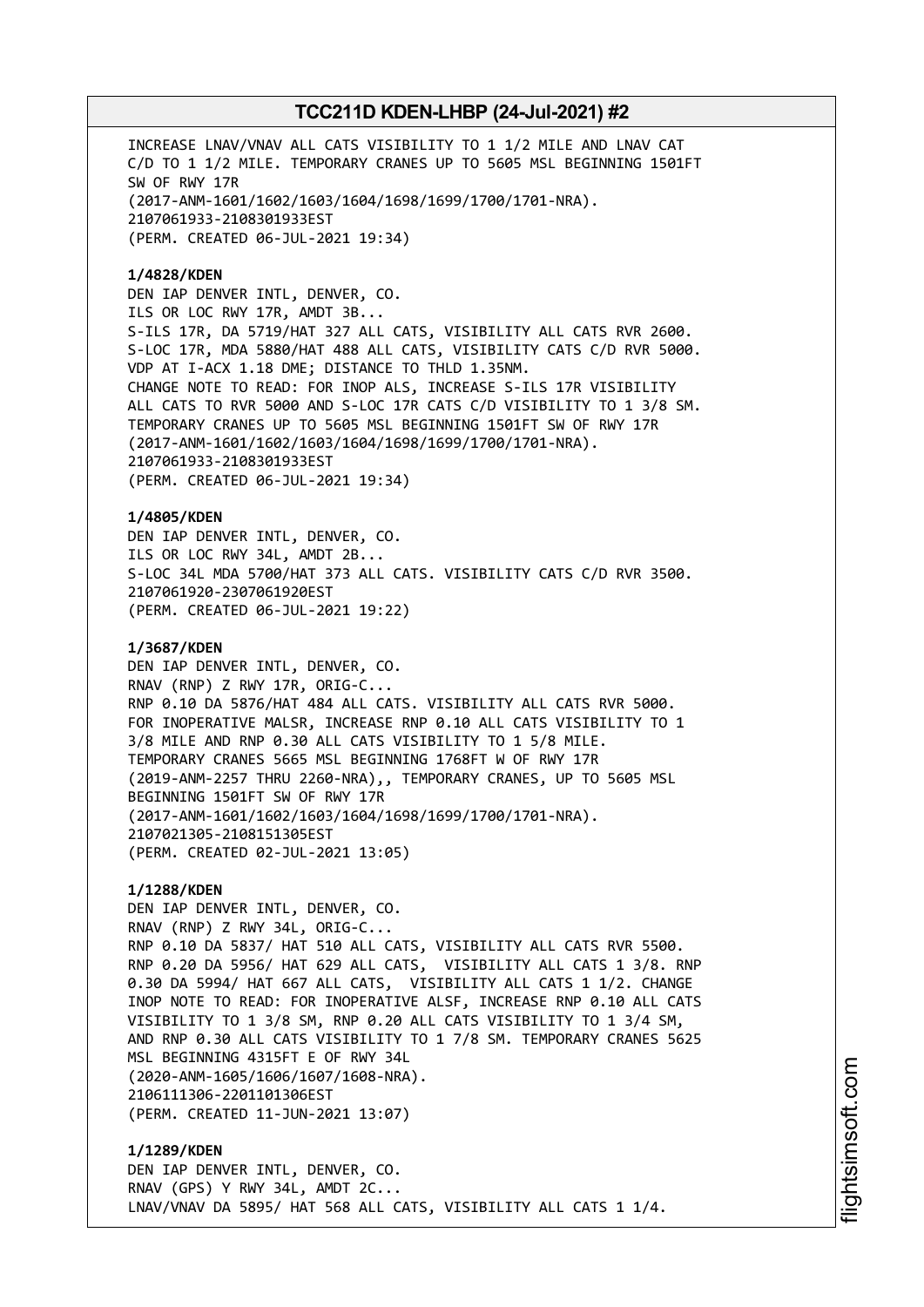LNAV MDA 5880/ HAT 553 ALL CATS, VISIBILITY CAT C/D RVR 5500. VDP 1.51NM TO RW 34L. TEMPORARY CRANES UP TO 5503 MSL BEGINNING 1.04NM SW OF RWY 34L (2020-ANM-555/556/557/558-NRA), TEMPORARY CRANES 5538 MSL 1.26NM SE OF RWY 34L (2020-ANM-1853 THRU 1860-NRA), TEMPORARY CRANES 5625 MSL BEGINNING 4315FT E OF RWY 34L (2020-ANM-1605/1606/1607/1608-NRA). 2106111306-2201101306EST (PERM. CREATED 11-JUN-2021 13:07)

# **1/1281/KDEN**

DEN IAP DENVER INTL, DENVER, CO. ILS OR LOC RWY 17L, AMDT 4A... S-LOC 17L MDA 5640/HAT 301 ALL CATS. VDP NA. TEMPORARY RIG 5376 MSL 1.38NM N OF RWY 17L (2020-ANM-2772-NRA). 2106111209-2205011208EST (PERM. CREATED 11-JUN-2021 12:09)

# **1/1254/KDEN**

DEN IAP DENVER INTL, DENVER, CO. ILS OR LOC RWY 25, AMDT 3A... S-ILS 25\*\* DA 5846/HAT 491 ALL CATS, VISIBILITY ALL CATS RVR 5000. S-LOC 25 MDA 5860/HAT 505 ALL CATS, VISIBILITY ALL CATS RVR 5000. CHANGE INOP NOTE TO READ: FOR INOPERATIVE MALSR, INCREASE S-ILS 25 VISIBILITY ALL CATS TO 1 3/8 SM, INCREASE S-LOC 25 CAT C AND D VISIBILITY TO 1 3/8 SM. DISREGARD NOTE: \*\*RVR 1800 AUTHORIZED WITH USE OF FD OR AP OR HUD TO DA. ADD NOTE: PROCEDURE NA AT NIGHT. TEMPRARY CRANES UP TO 5544FT MSL BEGINNING 3005FT E OF RWY 25 (2020-ANM-1853 THRU 1871-NRA), TEMPORARY CRANES 5620 MSL 3688FT NE OF RWY 25 (2018-ANM-307/309-NRA). TEMPORARY CRANE 5538 MSL 2569FT S OF RWY 25 (2020-ANM-1853 THRU 1860-NRA), TEMPORARY CRANES 5625 MSL BEGINNING 4634FT N OF RWY25 (2020-ANM-1605/1606/1607/1608-NRA), TEMPORARY CRANES UP TO 5620FT MSL BEGINNING 4225FT NE OF RWY 25 (2020-ANM-2198/2199/2200/2201-NRA). 2106111203-2112151203EST (PERM. CREATED 11-JUN-2021 12:03)

**1/1252/KDEN** DEN SID DENVER INTL, DENVER, CO. DENVER TWO DEPARTURE... PIKES TWO DEPARTURE... PLAINS ONE DEPARTURE... ROCKIES FIVE DEPARTURE... YELLOWSTONE FOUR DEPARTURE... NOTE: RWY 07, DEPARTURE NA. MULTIPLE TEMPORARY CRANES BEGINNING 2594FT FROM DER , 225 FT LEFT OF CENTERLINE, ON CENTERLINE AND 1116FT RIGHT OF CENTERLINE, UP TO 200FT AGL/5549FT MSL (2020-ANM-1871, 1870, 1869, 1868, 1867, 1866, 1865, 1864, 1863, 1862, 1861, 1860, 1859, 1856, 1857, 1856, 1855, 1854, 1853-NRA). TEMPORARY CRANES BEGINNING 2594FT FROM DER , 225 FT LEFT OF CENTERLINE, ON CENTERLINE AND 1116FT RIGHT OF CENTERLINE, UP TO 200FT AGL/5549FT MSL (2020-ANM-1853 THRU 1871-NRA). ALL OTHER DATA REMAINS AS PUBLISHED. (11-JUN-2021 12:03 - 15-DEC-2021 12:03 EST. CREATED 11-JUN-2021 12:03)

**1/1251/KDEN** DEN IAP DENVER INTL, DENVER, CO.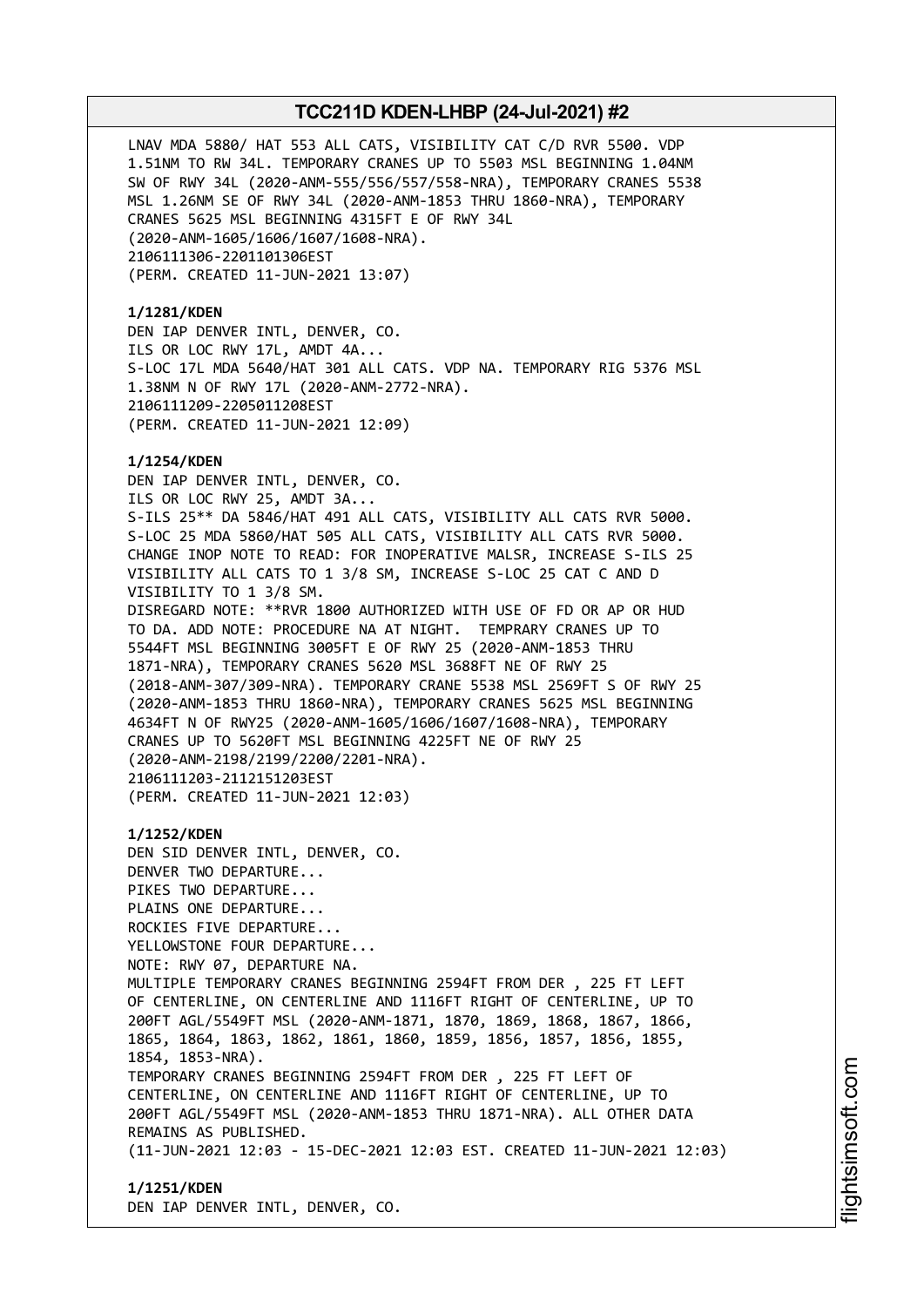RNAV (GPS) Y RWY 25, AMDT 1B... LPV DA 5896/HAT 491 ALL CATS, VISIBILITY RVR 5000 ALL CATS. LNAV/VNAV DA 5837/ HAT 482 ALL CATS, VISIBILITY ALL CATS RVR 4000. LNAV MDA 5920/ HAT 565 ALL CATS, VISIBILITY CATS C/D 1 1/4 SM. CHANGE INOP NOTE TO READ: FOR INOPERATIVE MALSR, INCREASE LPV VISIBILITY ALL CATS TO 1 3/8 SM, INCREASE LNAV/VNAV ALL CATS VISIBILITY TO 1 3/8 SM, LNAV CATS A/B VISIBILITY TO 1 SM, CATS C/D TO 1 5/8 SM. DISREGARD NOTE: # RVR 1800 AUTHORIZED WITH USE OF FD OR AP OR HUD TO DA. ADD NOTE: PROCEDURE NA AT NIGHT. TEMPORARY CRANES BEGINNING UP TO 5544 MSL BEGINNING 3005FT E OF RWY 25 (2020-ANM-1853 THRU 1871-NRA), TEMPORARY CRANES 5620 MSL 3688FT NE OF RWY 25 (2018-ANM-307/309/310-NRA). TEMPORARY CRANES 5538 MSL 2569FT S OF RWY 25 (2020-ANM-1853 THRU 1860-NRA), TEMPORARY CRANES 5625 MSL BEGINNING 4634FT N OF RWY25 (2020-ANM-1605/1606/1607/1608-NRA), TEMPORARY CRANES UP TO 5620 MSL 4225FT NE OF RWY 25 (2020-ANM-2198/2199/2200/2201-NRA). 2106111203-2112151203EST (PERM. CREATED 11-JUN-2021 12:03) **06/201/KDEN**

DEN OBST CRANE (ASN 2020-ANM-1853-NRA) 395001N1044058W (1.7NM SSW DEN) 5538FT (200FT AGL) FLAGGED AND LGTD (10-JUN-2021 20:34 - 31-JUL-2021 23:59. CREATED 10-JUN-2021 20:34)

## **06/028/KDEN**

DEN TWY Z CL LGT U/S (01-JUN-2021 17:25 - 08-SEP-2021 06:00. CREATED 01-JUN-2021 17:25)

#### **05/711/KDEN**

DEN TWY BN EDGE LGT BTN TWY K AND TWY L NOT STD (31-MAY-2021 03:47 - 31-AUG-2021 23:59. CREATED 31-MAY-2021 03:48)

## **05/652/KDEN**

DEN TWY G BTN TWY CN AND TWY WC WIP CONST LGTD AND BARRICADED (27-MAY-2021 16:08 - 18-AUG-2021 23:59. CREATED 27-MAY-2021 16:08)

#### **05/651/KDEN**

DEN TWY F CL LGT BTN TWY ZN AND TWY F7 NOT STD (27-MAY-2021 16:06 - 18-SEP-2021 23:59. CREATED 27-MAY-2021 16:06)

# **05/596/KDEN**

DEN APRON DEICE PAD WA SPOT 6 CLSD (25-MAY-2021 14:07 - 31-AUG-2021 23:59. CREATED 25-MAY-2021 14:07)

## **05/479/KDEN**

DEN TWY ZN CL LGT BTN TWY F AND TWY G U/S (19-MAY-2021 07:53 - 30-JUL-2021 23:59. CREATED 19-MAY-2021 07:53)

#### **05/478/KDEN**

DEN TWY WC CL LGT BTN TWY G AND TWY F U/S (19-MAY-2021 07:51 - 30-JUL-2021 23:59. CREATED 19-MAY-2021 07:51)

## **1/6645/KDEN**

DEN IAP DENVER INTL, DENVER, CO. RNAV (RNP) Z RWY 16R, ORIG-C... RNP 0.30 DA 5695/ HAT 369 ALL CATS. TEMPORARY CRANE 5535 MSL 4903FT SE OF RWY 16R (2019-ANM-448/449/450/451-NRA).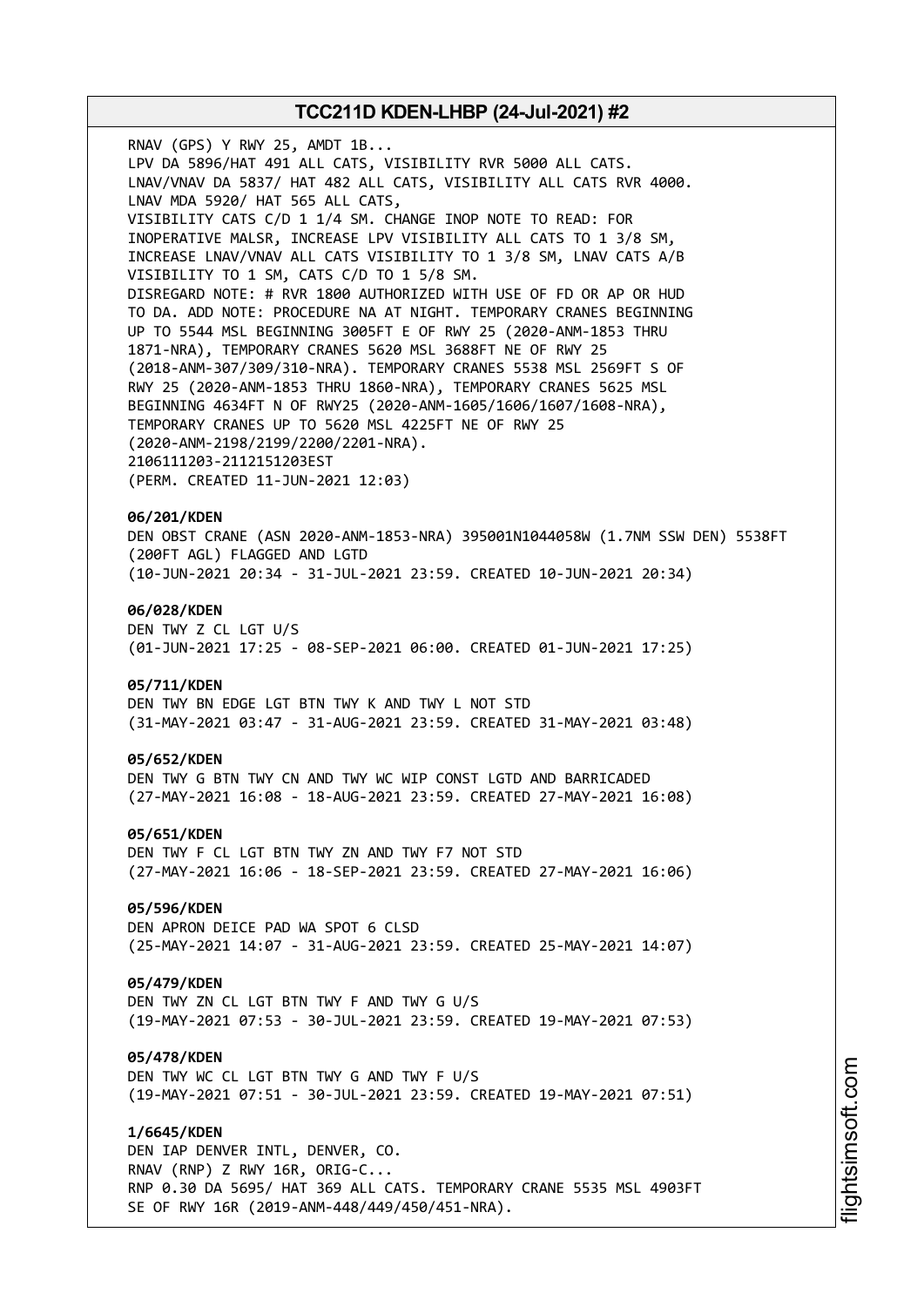2105171721-2110101721EST (PERM. CREATED 17-MAY-2021 17:21) **05/425/KDEN** DEN TWY Z BTN TWY F AND TWY G CLSD (17-MAY-2021 13:00 - 18-SEP-2021 06:00. CREATED 17-MAY-2021 13:14) **05/424/KDEN** DEN TWY DS BTN TWY F AND TWY G CLSD (17-MAY-2021 13:00 - 18-SEP-2021 06:00. CREATED 17-MAY-2021 13:14) **05/423/KDEN** DEN TWY DN BTN TWY F AND TWY G CLSD (17-MAY-2021 13:00 - 18-SEP-2021 06:00. CREATED 17-MAY-2021 13:13) **05/422/KDEN** DEN TWY ZS BTN TWY F AND TWY G CLSD (17-MAY-2021 13:00 - 18-SEP-2021 06:00. CREATED 17-MAY-2021 13:13) **05/421/KDEN** DEN TWY F12, F10, F9, F8, F6, F4, F3, F2, F1, TWY WC BTN TWY D AND TWY F, TWY WE BTN TWY F AND TWY D, TWY WD BTN TWY D AND RWY 16L/34R, TWY F BTN TWY F7 AND TWY F12 CLSD (17-MAY-2021 13:00 - 18-SEP-2021 06:00. CREATED 17-MAY-2021 13:12) **05/420/KDEN** DEN TWY F BTN TWY CN AND TWY ZN CLSD (17-MAY-2021 13:00 - 17-SEP-2021 06:00. CREATED 17-MAY-2021 13:11) **05/418/KDEN** DEN RWY 16L/34R CLSD (17-MAY-2021 13:00 - 18-SEP-2021 06:00. CREATED 17-MAY-2021 12:16) **05/238/KDEN** DEN RWY 16L ALS U/S (17-MAY-2021 14:00 - 15-SEP-2021 23:00. CREATED 10-MAY-2021 14:42) **05/237/KDEN** DEN RWY 16L PAPI U/S (17-MAY-2021 14:00 - 15-SEP-2021 23:00. CREATED 10-MAY-2021 14:41) **05/235/KDEN** DEN RWY 34R PAPI U/S (17-MAY-2021 14:00 - 15-SEP-2021 23:00. CREATED 10-MAY-2021 14:00) **05/236/KDEN** DEN RWY 34R ALS U/S (17-MAY-2021 14:00 - 15-SEP-2021 23:00. CREATED 10-MAY-2021 14:00) **05/231/KDEN** DEN NAV ILS RWY 16L U/S (17-MAY-2021 13:00 - 15-SEP-2021 23:00. CREATED 10-MAY-2021 13:01) **05/230/KDEN** DEN NAV ILS RWY 34R U/S (17-MAY-2021 13:00 - 15-SEP-2021 23:00. CREATED 10-MAY-2021 13:01) **05/229/KDEN**

m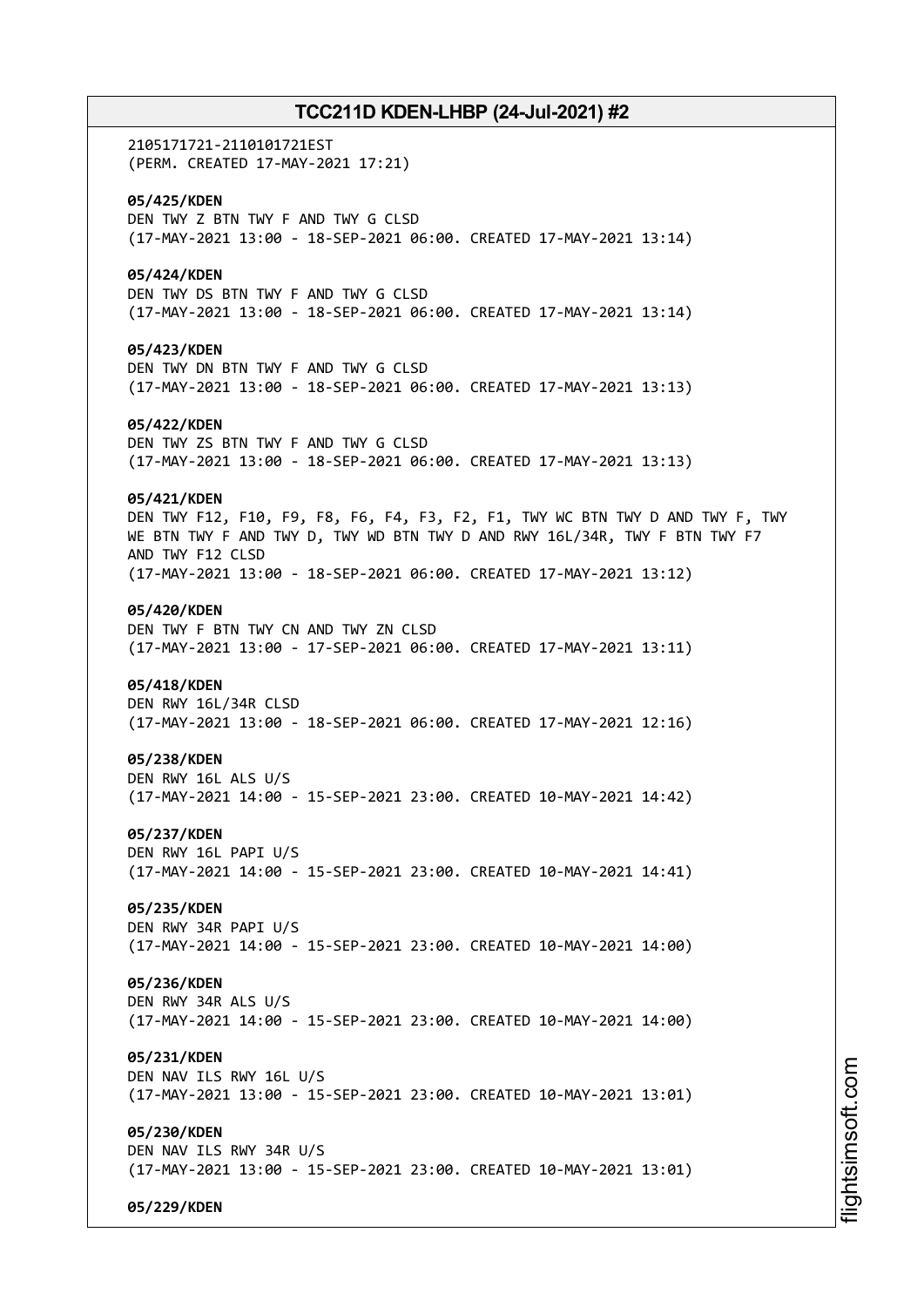DEN RWY 16L RVR U/S (17-MAY-2021 13:00 - 15-SEP-2021 23:00. CREATED 10-MAY-2021 13:01) **05/228/KDEN** DEN RWY 34R RVR U/S (17-MAY-2021 13:00 - 15-SEP-2021 23:00. CREATED 10-MAY-2021 13:01) **1/7432/KDEN**

DEN IAP DENVER INTL, DENVER, CO. RNAV (GPS) Y RWY 34R, AMDT 2B... LNAV/VNAV DA 5993/HAT 639 ALL CATS, VISIBILITY ALL CATS 1 3/8 SM. LNAV MDA 6000/ HAT 646 ALL CATS, VISIBILITY CATS C/D 1 3/8 SM. VDP 1.82 NM TO RW34R. ADD NOTE: FOR ALS INOP INCREASE LNAV/VNAV VISIBILITY ALL CATS TO 1 3/4 SM, INCREASE LNAV VISIBILITY CATS C/D TO 1 7/8 SM. TEMPORARY CRANES 3778FT S OF RWY 34R, 320FT AGL/ 5695FT MSL (2019-ANM-1221-NRA), 1.10 NM SE OF RWY 34R, 205FT AGL/5620FT MSL (2018-ANM-307-NRA). 2104291212-2112091212EST (PERM. CREATED 29-APR-2021 12:13)

# **04/647/KDEN**

DEN SVC CONCOURSE RAMP C S RAMP CTL 131.300 COMMISSIONED (05-MAY-2021 08:00 - PERM. CREATED 28-APR-2021 21:41)

#### **04/646/KDEN**

DEN SVC CONCOURSE RAMP C S RAMP CTL 131.175 DECOMMISSIONED (05-MAY-2021 08:00 - PERM. CREATED 28-APR-2021 21:41)

## **04/020/KDEN**

BJC OBST CRANE (ASN 2020-ANM-454-NRA) 395439N1050605W (0.7NM E BJC) 5774FT (200FT AGL) NOT LGTD (06-APR-2021 14:04 - 01-SEP-2021 23:59. CREATED 06-APR-2021 14:04)

#### **02/015/KDEN**

DEN TWY K BTN TWY BN AND CONCOURSE B COMMUTER HORSESHOE APN CLSD (02-FEB-2021 14:00 - 16-SEP-2021 05:59. CREATED 02-FEB-2021 13:06)

#### **01/554/KDEN**

DEN OBST CRANE (ASN 2020-ANM-1601-NRA) 395136N1043955W (0.4NM ESE DEN) 5602FT (235FT AGL) FLAGGED AND LGTD (28-JAN-2021 21:10 - 20-NOV-2021 23:59. CREATED 28-JAN-2021 21:10)

# **01/553/KDEN**

DEN OBST CRANE (ASN 2020-ANM-1606-NRA) 395117N1044053W (0.6NM SW DEN) 5625FT (250FT AGL) FLAGGED AND LGTD (28-JAN-2021 21:05 - 21-NOV-2021 23:59. CREATED 28-JAN-2021 21:05)

#### **01/552/KDEN**

DEN OBST CRANE (ASN 2019-ANM-1220-NRA) 395112N1044053W (0.6NM SW DEN) 5695FT (320FT AGL) FLAGGED AND LGTD (28-JAN-2021 21:03 - 22-JAN-2022 23:59. CREATED 28-JAN-2021 21:03)

## **12/130/KDEN**

DEN OBST CRANE (ASN 2019-ANM-2163-NRA) 395123N1044231W (1.7NM W DEN) 5428FT (115FT AGL) FLAGGED AND LGTD (08-DEC-2020 16:36 - 20-FEB-2022 06:59. CREATED 08-DEC-2020 16:39)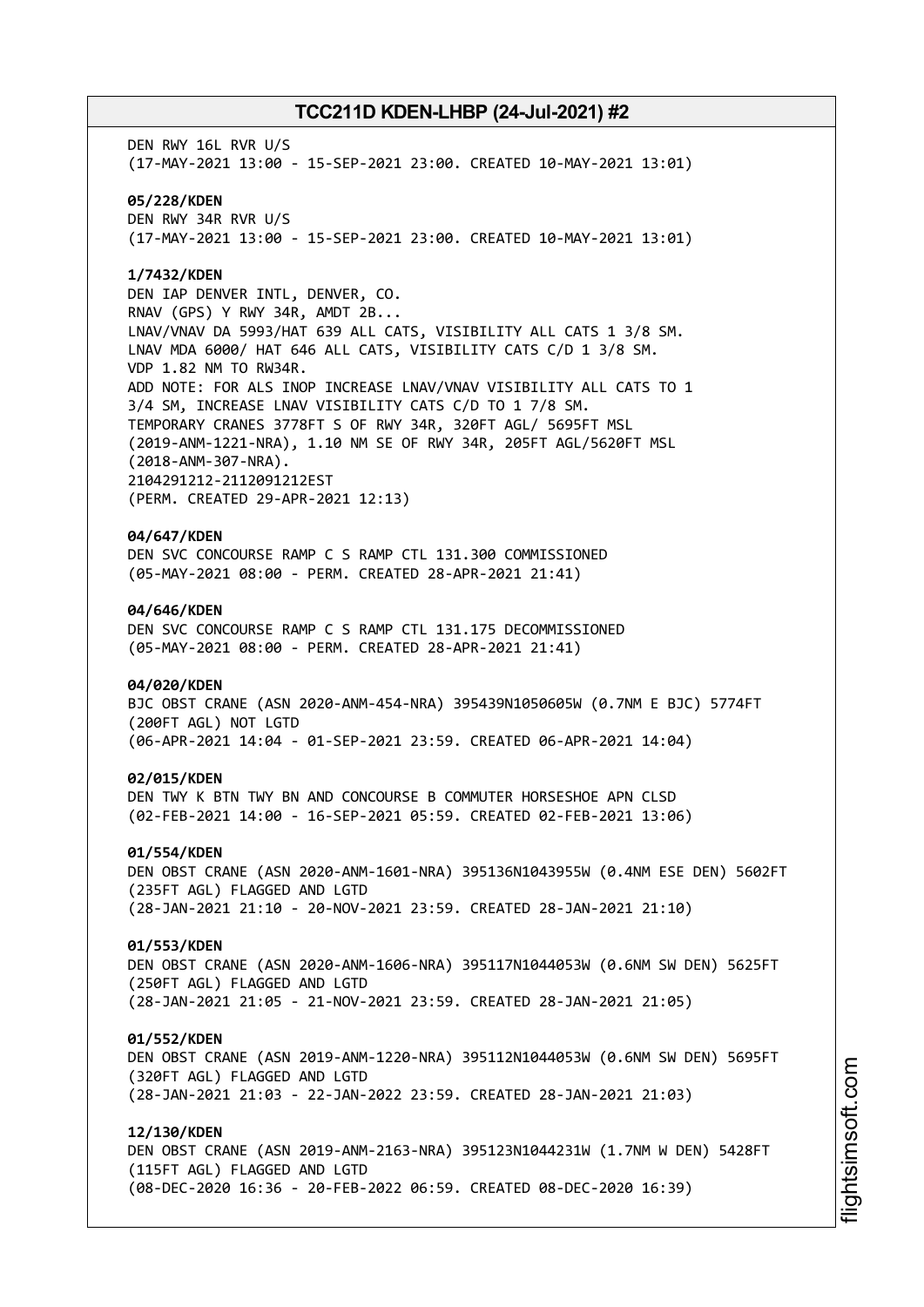#### **11/385/KDEN**

DEN APRON CONCOURSE B SOUTH GREEN TXL CLSD TO ACFT WINGSPAN MORE THAN 135FT (20-NOV-2020 19:59 - PERM. CREATED 20-NOV-2020 19:59)

# **10/260/KDEN**

DEN RWY 16L RTHL U/S (14-OCT-2020 12:39 - 07-JAN-2025 20:00 EST. CREATED 14-OCT-2020 12:39)

#### **10/084/KDEN**

DEN OBST RIG (ASN 2020-ANM-1784-NRA) 395332N1044057W (1.9NM NNW DEN) 5450FT (100FT AGL) FLAGGED AND LGTD (05-OCT-2020 12:00 - 20-JAN-2022 23:59. CREATED 03-OCT-2020 18:08)

## **09/644/KDEN**

DEN OBST CRANE (ASN 2019-ANM-448-NRA) 395331N1044046W (1.8NM N DEN) 5535FT (185FT AGL) FLAGGED AND LGTD (25-SEP-2020 19:19 - 25-SEP-2021 23:00. CREATED 25-SEP-2020 19:19)

#### **07/188/KDEN**

DEN OBST RIG (ASN 2020-ANM-81-NRA) 394934N1044040W (2.1NM S DEN) 5473FT (100FT AGL) FLAGGED AND LGTD (10-JUL-2020 21:19 - 12-AUG-2021 23:59. CREATED 10-JUL-2020 21:19)

┌──────────────────────────────────────────────────────────────────────────────┐

└──────────────────────────────────────────────────────────────────────────────┘

│**DESTINATION: LHBP/BUD (LISZT FERENC INTL, HUNGARY) UTC +02:00**│

## **A3362/21/LHBP**

RWY 13R/31L CLOSED DUE TO MAINT. (27-JUL-2021 05:00 - 27-JUL-2021 08:00. CREATED 23-JUL-2021 18:58)

# **A3361/21/LHBP**

TWY C D CLSD DUE TO MAINT. (27-JUL-2021 05:00 - 27-JUL-2021 08:00. CREATED 23-JUL-2021 18:57)

#### **A3360/21/LHBP**

TWY A2 J4 CLSD DUE TO MAINT. (27-JUL-2021 05:00 - 27-JUL-2021 08:00. CREATED 23-JUL-2021 18:56)

## **A3359/21/LHBP**

TWY P4 CLSD DUE TO MAINT ONLY AVBL FOR LONG TERM PARKING. (26-JUL-2021 05:00 - 15-AUG-2021 14:00. CREATED 23-JUL-2021 18:56)

#### **A3358/21/LHBP**

TWY P3 CLSD ON SECTION BEHIND R278-279 DUE TO MAINT. (26-JUL-2021 05:00 - 15-AUG-2021 14:00. CREATED 23-JUL-2021 18:55)

## **A3357/21/LHBP**

ILS FOR RWY 13R OUT OF SERVICE DUE TO MAINT. (27-JUL-2021 05:00 - 27-JUL-2021 06:00. CREATED 23-JUL-2021 18:55)

## **A3141/21/LHBP**

TWY B2 CLOSED BTN RWY 13R AND TWY J4 DUE TO LONG TERM PARKING ACFT. (15-JUL-2021 06:14 - 30-SEP-2021 22:00. CREATED 15-JUL-2021 06:14)

#### **A3130/21/LHBP**

TWY P4 TAXIING ALLOWED ONLY FOR ACFT WITH MAX WINGSPAN 36.00M. ACFT WITH WINGSPAN ABOVE 36.00M SHOULD BE TOWED.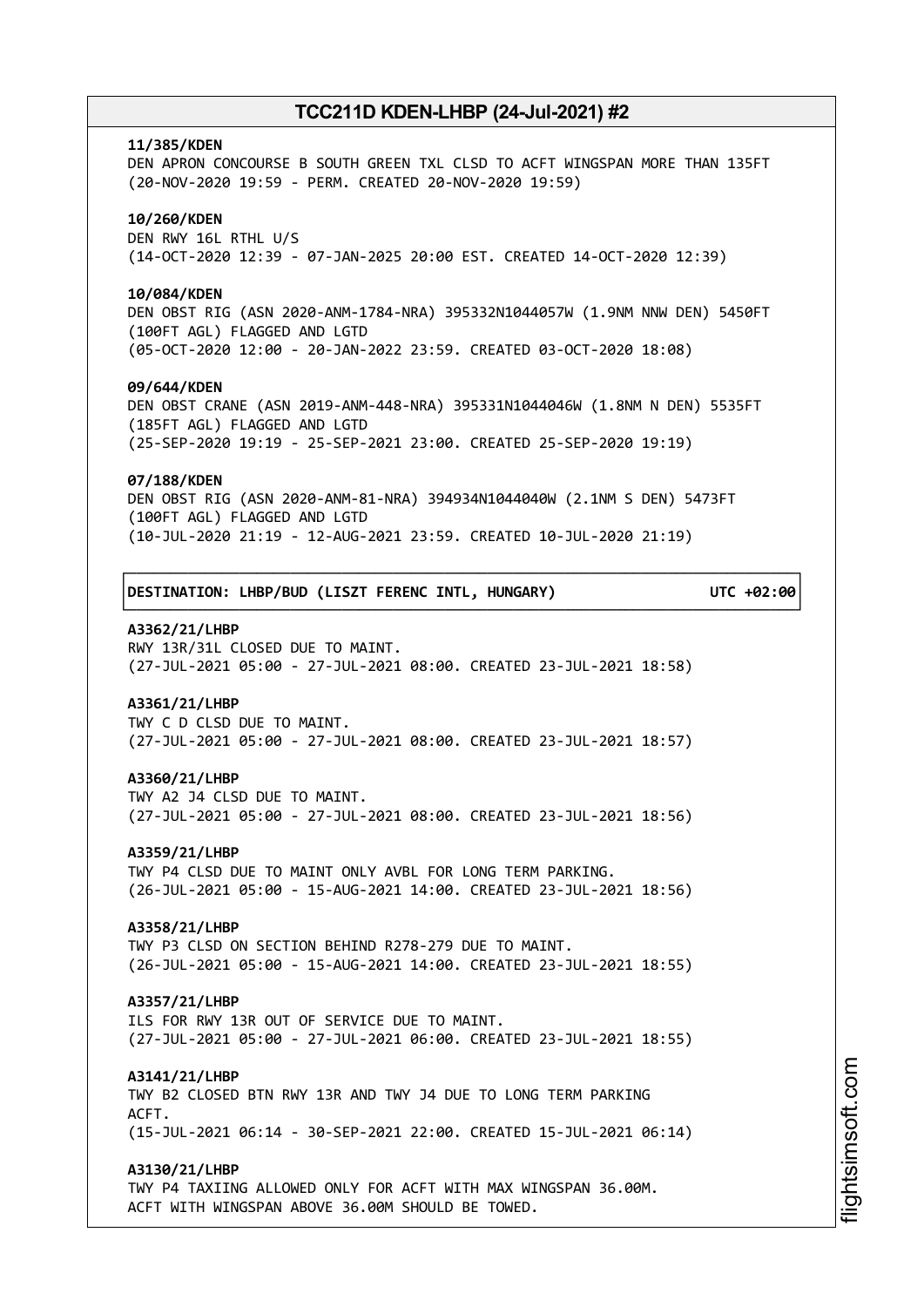(14-JUL-2021 13:50 - 31-AUG-2021 16:00. CREATED 14-JUL-2021 13:51)

## **A3109/21/LHBP**

CAMERA POLE 05 ERECTED ON THE EAST SIDE OF RWY 13R/31L. THE HEIGHT OF THE POLE 19M AGL. PSN OF THE POLE 472629.67N 0191417.68E. OBSTACLE MARKING AND LIGHTING INSTALLED ACCORDING TO ICAO ANNEX 14. (13-JUL-2021 16:00 - 10-OCT-2021 23:59. CREATED 13-JUL-2021 13:46)

# **A2864/21/LHBP**

TRIGGER NOTAM - PERM AIRAC AIP AMDT 005/2021 WEF 12 AUG 2021. GROUND HANDLING ORGANISATIONS CONTACTS UPDATED. LOCAL AD REGULATIONS UPDATED BASED ON THE NEW GRF FORMAT. UPDATED CHART: AD 2-LHBP-PATC-13R31L. (12-AUG-2021 00:00 - 25-AUG-2021 23:59. CREATED 01-JUL-2021 08:55)

## **A2854/21/LHBP**

CRANE GARDEN ERECTED 1,1NM NORTH-EAST OF TDZ 31R. NUMBER OF CRANES BTN 1-3. HEIGHT OF THE CRANES MAX 65M AGL. OBST MARKING AND LIGHTING INSTALLED ACCORDING TO ICAO ANNEX 14. CENTER PSN OF THE CRANE GARDEN IS 472635.65N 0191806.58E. RADIUS OF THE CRANE GARDEN IS 100M FROM THE CENTER PSN. 0500-1630

# (01-JUL-2021 05:00 - 01-OCT-2021 16:30. CREATED 30-JUN-2021 19:33)

## **A2853/21/LHBP**

CRANE GARDEN ERECTED 0,87NM NORTH-EAST OF THR 31R. NUMBER OF CRANES BTN 1-3. HEIGHT OF THE CRANES MAX 60M AGL. OBST MARKING AND LIGHTING INSTALLED ACCORDING TO ICAO ANNEX 14. CENTER PSN OF THE CRANE GARDEN IS 472545.00N 0191846.00E. RADIUS OF THE CRANE GARDEN IS 60M FROM THE CENTER PSN. 0500-1630 (01-JUL-2021 05:00 - 01-OCT-2021 16:30. CREATED 30-JUN-2021 19:30)

#### **A2640/21/LHBP**

CRANE GARDEN ERECTED 0,3NM WEST OF TDZ 31L. NUMBER OF CRANES BETWEEN 1-4. HEIGHT OF THE CRANES MAX 45M AGL. OBSTACLE MARKING AND LIGHTING INSTALLED ACCORDING TO ICAO ANNEX 14. CENTER PSN OF THE CRANE GARDEN 472547.62N 0191420.19E. RADIUS OF THE CRANE GARDEN IS 50M FROM THE CENTER PSN. 0500-1600 (19-JUN-2021 04:19 - 31-AUG-2021 16:00. CREATED 19-JUN-2021 04:21)

# **A2439/21/LHBP**

CAMERA POLE-04 ERECTED ON THE WEST SIDE TWY A9. THE HEIGHT OF THE POLE 24M AGL. PSN OF THE POLE 472521.14N 0191715.05E. OBSTACLE MARKING AND LIGHTING INSTALLED ACCORDING TO ICAO ANNEX 14. (10-JUN-2021 12:00 - 01-SEP-2021 18:00. CREATED 10-JUN-2021 10:44)

#### **A2277/21/LHBP**

CAMERA POLE-03 ERECTED ON THE SOUTH EAST SIDE TWY B2. THE HEIGHT OF

THE POLE 13M AGL. PSN OF THE POLE 472602.04N 0191500.05E. OBSTACLE MARKING AND LIGHTING INSTALLED ACCORDING TO ICAO ANNEX 14. (01-JUN-2021 18:00 - 01-SEP-2021 18:00. CREATED 01-JUN-2021 17:00)

# **A2171/21/LHBP**

CAMERA POLE-02 ERECTED 0,18NM NORTH OF TDZ 13R. THE HEIGHT OF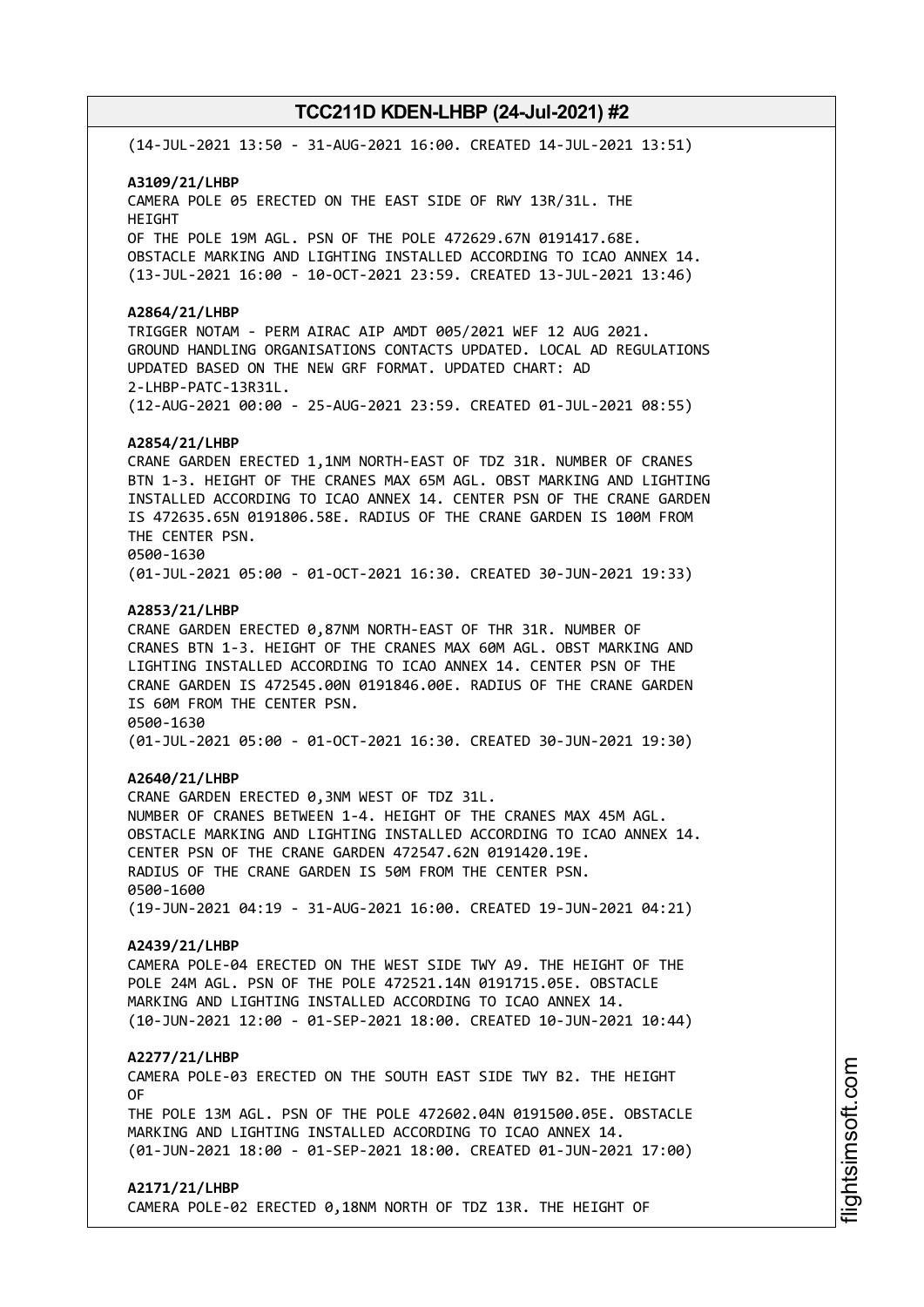THE POLE 18M AGL. PSN OF THE POLE 472650.93N 0191341.57E. OBSTACLE MARKING AND LIGHTING INSTALLED ACCORDING TO ICAO ANNEX 14. (26-MAY-2021 00:00 - 26-AUG-2021 23:59. CREATED 25-MAY-2021 19:01)

## **A2130/21/LHBP**

COMPASS CHECK POINT IS CLOSED DUE TO LONG-TERM PARKING. COMPASS CHECKS CAN BE MANAGED AT B5 HOLDING BAY. (22-MAY-2021 18:15 - 31-AUG-2021 22:00. CREATED 22-MAY-2021 18:18)

#### **A2124/21/LHBP**

TWY A1 CLOSED BETWEEN TWY B1 AND EXIT M20 DUE TO LONG-TERM PARKING. (21-MAY-2021 19:20 - 31-AUG-2021 22:00. CREATED 21-MAY-2021 19:20)

#### **A2120/21/LHBP**

TWY V CLSD DUE TO MAINT. (21-MAY-2021 18:52 - 31-AUG-2021 22:00. CREATED 21-MAY-2021 18:53)

#### **A2091/21/LHBP**

CAMERA POLE ERECTED IN FRONT OF PARKING STAND R111. THE HEIGHT OF THE POLE 26 M AGL. PSN OF THE POLE 472623.93N 0191342.86E. OBSTACLE MARKING AND LIGHTING INSTALLED ACCORDING TO ICAO ANNEX 14. (21-MAY-2021 00:00 - 21-AUG-2021 23:59. CREATED 20-MAY-2021 21:35)

## **V0199/21/LHBP**

[US DOD PROCEDURAL NOTAM] INSTRUMENT APPROACH PROCEDURE AMENDMENT RNP Z RWY 31R LNAV/VNAV DA\*\* MINIMA NOT AUTHORIZED, DUE TO OBST. (04-MAY-2021 12:51 - 30-JUL-2021 23:59. CREATED 04-MAY-2021 12:51)

## **A1681/21/LHBP**

VOR AND LNAV/VNAV PROC FOR RWY 31R ARE SUSPENDED. (01-MAY-2021 16:46 - 30-JUL-2021 23:59 EST. CREATED 01-MAY-2021 16:47)

└──────────────────────────────────────────────────────────────────────────────┘

#### │**ALTERNATE: LOWW/VIE (SCHWECHAT, AUSTRIA) UTC +02:00**│

┌──────────────────────────────────────────────────────────────────────────────┐

# **A1969/21/LOWW**

OBSTACLE LIGHTS OF ORBI TOWER WIEN OUT OF SERVICE. LOCATION : 1030 WIEN / DISTRICT WIEN COORDINATES : 481134N 0162447E ELEV: 272M/891FT AMSL MAX HEIGHT ABOVE GND: 111M/365FT AGL DAY MARKING : NO (21-JUL-2021 06:17 - 19-OCT-2021 10:00 EST. CREATED 21-JUL-2021 06:18)

# **A1798/21/LOWW**

WAGRAM VOR WGM FREQ 112.2 MHZ OUT OF SERVICE (28-JUL-2021 12:00 - 28-JUL-2021 14:00. CREATED 01-JUL-2021 09:03)

# **A1797/21/LOWW**

WAGRAM DME WGM CH59X OUT OF SERVICE (28-JUL-2021 07:00 - 28-JUL-2021 09:00. CREATED 01-JUL-2021 09:01)

# **A1796/21/LOWW**

A-SMGCS (ASTOS, MDS, SMR) ADVANCED SURFACE MOVEMENT GUIDANCE AND CONTROL SYSTEM UNSERVICEABLE. EXPECT LIMITED CAPACITY ON GROUND. (28-JUL-2021 19:00 - 29-JUL-2021 03:00. CREATED 01-JUL-2021 09:01)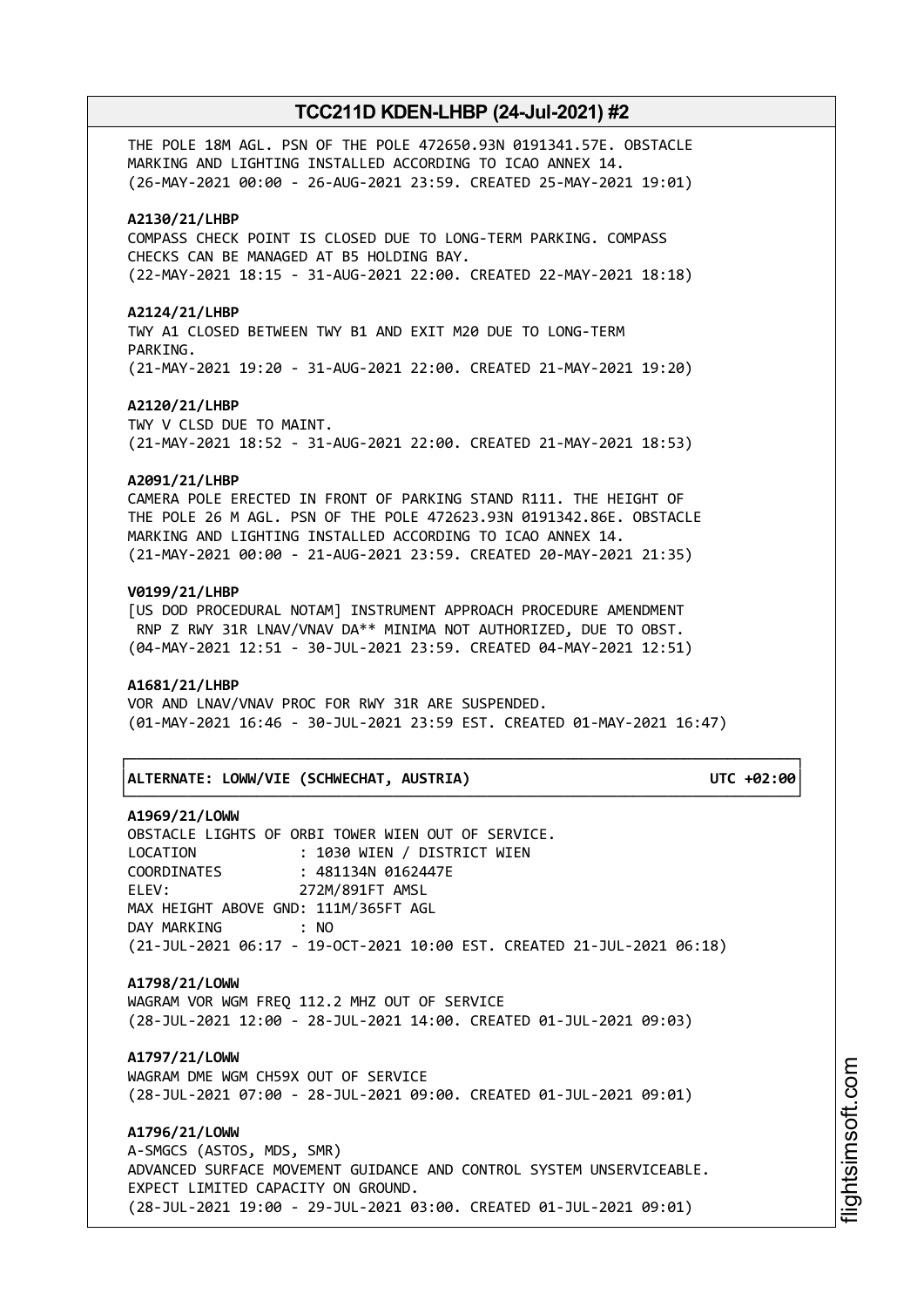**A1793/21/LOWW** SURFACE MOVEMENT RADAR NORTH OUT OF SERVICE. (26-JUL-2021 12:00 - 26-JUL-2021 14:00. CREATED 01-JUL-2021 08:41) **A1792/21/LOWW** SURFACE MOVEMENT RADAR WEST OUT OF SERVICE. (26-JUL-2021 07:00 - 26-JUL-2021 09:00. CREATED 01-JUL-2021 08:41) **A1784/21/LOWW** 3 CRANES ERECTED NEAR CAMPUS FAVORITEN (FAVORITENSTRASSE 222 1100 WIEN) PSN: 480934N 0162256E ELEVATION 302M/991FT HGT ABV GND: 68M/224 RADIUS: 120M DAY MARKDED: YES NIGHT MARKED: YES (01-JUL-2021 05:18 - 29-SEP-2021 10:00 EST. CREATED 01-JUL-2021 05:19) **A1775/21/LOWW** TRIGGER NOTAM - PERM AIRAC AIP AMDT 248/21 WEF12AUG2021. INSTRUMENT APPROACH CHART-ICAO RNP RWY 34 (12-AUG-2021 00:00 - 25-AUG-2021 23:59. CREATED 30-JUN-2021 09:42) **A1692/21/LOWW** REF AIP AUSTRIA LOWW AD 2-47 ITEM 2.2 THE FOLLOWING TIMES ARE CURRENTLY CONSIDERED IN LOWW AS RUSH HOURS: 0830-0930 1330-1430 1830-2030 (28-JUN-2021 00:00 - 10-SEP-2021 23:59. CREATED 23-JUN-2021 11:57) **A1405/21/LOWW** TRIGGER NOTAM - PERM AIRAC AIP AMDT 247/21 WEF15JUL2021. ATC SURVEILLANCE MINIMUM ALTITUDE CHART-ICAO (15-JUL-2021 00:00 - 28-JUL-2021 23:59. CREATED 01-JUN-2021 11:25) **A1289/21/LOWW** SURFACE MOVEMENT RADAR SOUTH OUT OF SERVICE. (21-MAY-2021 06:21 - 19-AUG-2021 15:00 EST. CREATED 21-MAY-2021 06:22) **V0204/21/LOWW** [US DOD PROCEDURAL NOTAM] INSTRUMENT APPROACH PROCEDURE AMENDMENT RNP RWY 34 INCREASE IFR LANDING MINIMA. CHG LNAV/VNAV DA\*\* CAT A TO READ: 806/750M 220 (300-800M), CAT B TO READ: 818/750M 232 (300-800M), CAT C TO READ: 838/750M 252 (300-800M), CAT D TO READ: 864/750M 278 (300-800M). REVISE ASSOCIATED \*\*ALS INOP NOTE TO READ: \*\*WHEN ALS INOP, INCREASE CAT AB RVR/VIS TO 1200M; CAT CD RVR/VIS TO 1300M. CHG LNAV MDA\*\*\* CAT ABCD TO READ: 950/1000M 364 (400-1000M). REVISE ASSOCIATED \*\*\*ALS INOP NOTE TO READ: \*\*\*WHEN ALS INOP, INCREASE RVR/VIS TO 1700M. (06-MAY-2021 15:15 - 11-AUG-2021 23:59. CREATED 06-MAY-2021 15:15) **A1147/21/LOWW** REF AIP AUSTRIA, LOWW AD 2 MAP 13-2-4

WITH IMMEDIATE EFFECT THE OCA/H ON RNP RWY 34 CHART SHALL READ: LNAV: 940 (360)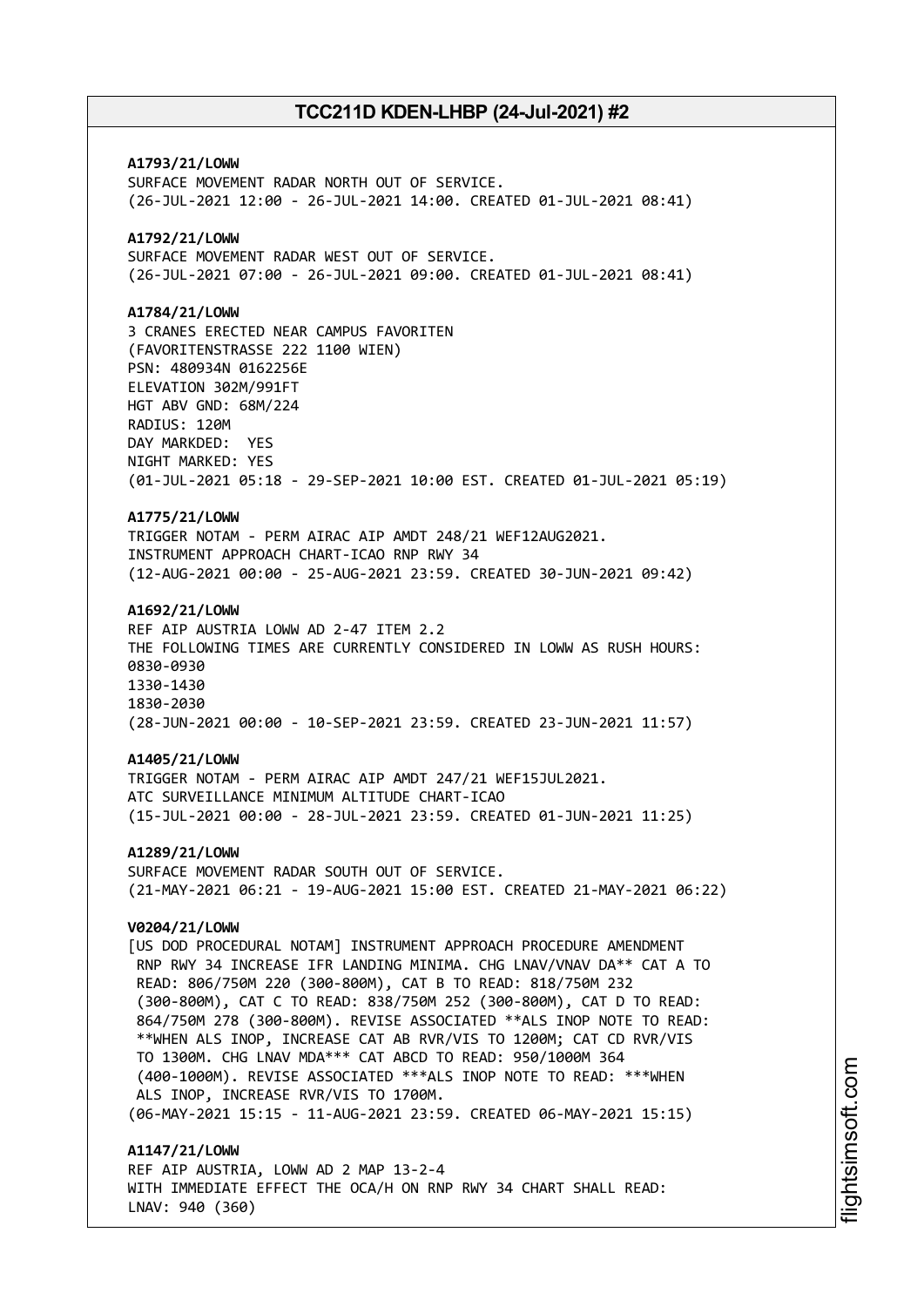LNAV/VNAV: A: 806 (220) B: 818 (232) C: 838 (252) D/DL: 864 (278) NOTE: REVISED CHART WILL BE PUBLISHED WEF 12 AUG 2021-AIRAC AMDT 248 (10-MAY-2021 00:00 - 11-AUG-2021 23:59. CREATED 06-MAY-2021 09:51) **A1049/21/LOWW** 'AIRPORT SLOT ID' FOR GENERAL/BUSINESS AVIATION FLIGHTS TO/FROM COORDINATED AIRPORTS IN AUSTRIA - SEE AIP SUP 019/13. (27-APR-2021 05:23 - 26-JUL-2021 15:00 EST. CREATED 27-APR-2021 05:24) **A1015/21/LOWW** AIRBUS A380-800 AND AN124 OPS LOWW ALL PUBLISHED APPROACH AND DEPARTURE PROCEDURES CALCULATED FOR CATEGORY DL. FOR PAPI, MEHT AND GLIDE SLOPE - CHECK AIP LOWW AD 2.14 OPERATIONAL RESTRICTIONS FOR A380-800 AND AN124: TWYS B3, B6, B8, B9 NOT AVAILABLE TWYS LIMA AND WHISKEY ARE AIRCRAFT STAND TAXILANES DUE TO REDUCED WINGTIP CLEARANCE (5.50 M AND 7.50 M). ADJUST TAXISPEED ACCORDINGLY. REF AIP AUSTRIA LOWW AD 2 MAP 2-1: MAX WINGSPANS ON PARKING STANDS NOT VALID - MNM CLEARANCE TO OBJECTS 7.5M (22-APR-2021 07:43 - PERM. CREATED 22-APR-2021 07:43) **A1014/21/LOWW** BOEING 747-8 OPS LOWW ALL PUBLISHED APPROACH AND DEPARTURE PROCEDURES CALCULATED FOR CATEGORY DL. FOR PAPI, MEHT AND GLIDE SLOPE - CHECK AIP LOWW AD 2.14 B748 MAY USE ALL RWYS, TWYS AND AIRCRAFT STAND TAXILANES WHICH ARE USEABLE UNRESTRICTED BY ICAO CODE E AIRCRAFT. PILOTS SHALL EXERCISE CAUTION WHEN TAXIING THROUGH TWYS A11 AND A12 AS MAIN GEAR TO PAVEMENT EDGE CLEARANCE MAY BE LIMITED. OVERSTEERING TECHNIQUE IS REQUIRED. TWY LIMA BETWEEN EXIT 6 AND EXIT 13 IS AN AIRCRAFT STAND TAXILANE FOR B748. RESCUE AND FIRE FIGHTING CAT 9 AVAILABLE - CAT 10 ON REQUEST VIA ATC 15 MINUTES IN ADVANCE. TAXIING ON TWYS AND AIRCRAFT STAND TAXILANES DURING NIGHT AND LOW VISIBILITY ONLY PERMITTED IF CENTER LINE LIGHTS ARE VISIBLE. OTHERWISE MARSHALLER ASSISTANCE MANDATORY. REF AIP AUSTRIA LOWW AD 2 MAP 2-1: MAX WINGSPANS ON PARKING STANDS NOT VALID FOR B748 - MNM CLEARANCE TO OBJECTS 7.5M (22-APR-2021 07:42 - PERM. CREATED 22-APR-2021 07:42)

# │**EDTO AIRPORT: CYYQ/YYQ (CHURCHILL, CANADA) UTC -05:00**│

┌──────────────────────────────────────────────────────────────────────────────┐

└──────────────────────────────────────────────────────────────────────────────┘ WARNING: CAN'T RETRIEVE NOTAMS

# │**KZDV (DENVER FIR)** │

**1/4559/KZDV** ZDV CO..AIRSPACE FORT MORGAN, CO.. TEMPORARY FLIGHT RESTRICTIONS WI AN AREA DEFINED AS 1NM RADIUS OF 401322N103404W (AKO271022.7)SFC-5000FT AGL TO PROVIDE A SAFE ENVIRONMENT FOR PUBLIC SAFETY. PURSUANT TO 14 CFR SECTION 91.137(A) (2) TEMPORARY FLIGHT

┌──────────────────────────────────────────────────────────────────────────────┐

└──────────────────────────────────────────────────────────────────────────────┘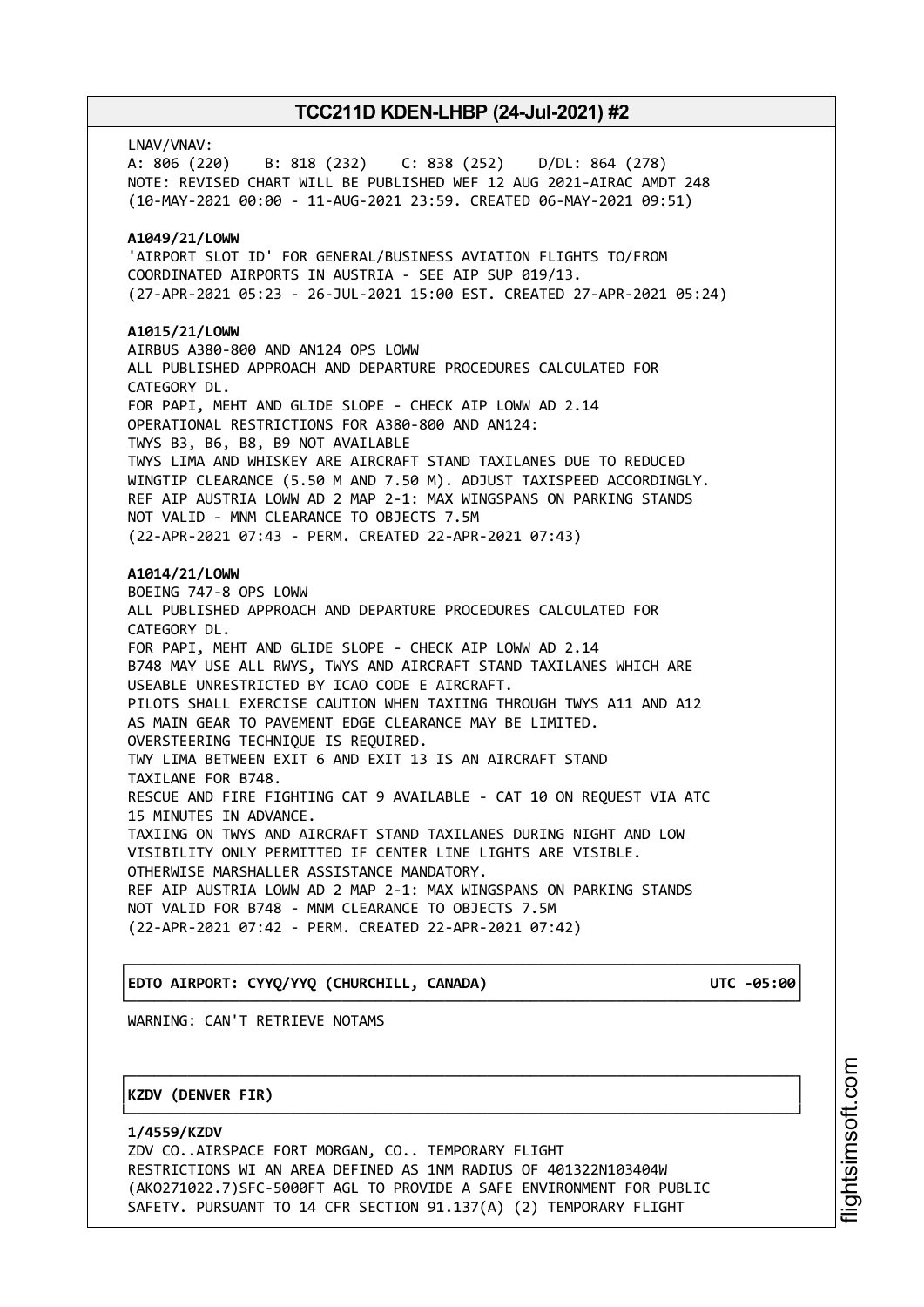RESTRICTIONS ARE IN EFFECT. ONLY ACFT PERMITTED UNDER THE PROVISIONS OF 14 CFR 91.137 (A) (2) ARE ALLOWED TO OPS IN THIS AREA. FORT MORGAN PUBLIC SAFETY 720-576-0908 IS IN CHARGE OF THE AIRPSACE. DENVER /ZDV/ ARTCC TEL 303-651-4248 IS THE FAA CDN FACILITY. MEDIA CONCERNS REGARDING THIS TFR SHOULD BE DIRECTED TO THE FAA PUBLIC AFFAIRS THRU THE WASHINGTON OPS CENTER AT 202-267-3333. 2107241820-2107260200 (PERM. CREATED 24-JUL-2021 18:18)

**07/825/KZDV** ZDV AIRSPACE R7001B ACT 8000FT-FL235 (25-JUL-2021 14:00 - 26-JUL-2021 06:00. CREATED 24-JUL-2021 14:05)

**07/823/KZDV** ZDV AIRSPACE R7001A ACT SFC-7999FT (25-JUL-2021 14:00 - 26-JUL-2021 06:00. CREATED 24-JUL-2021 14:05)

## **1/4398/KZDV**

ZDV WY..AIRSPACE 25 NM NE OF GILLETTE, WY..TEMPORARY FLIGHT RESTRICTIONS WI AN AREA DEFINED AS 10NM RADIUS OF 443502N1050925W (GCC041021.8) SFC-10000FT. TO PROVIDE A SAFE ENVIRONMENT FOR FIRE FIGHTING ACFT OPS. PURSUANT TO 14 CFR SECTION 91.137(A)(2) TEMPORARY FLIGHT RESTRICTIONS ARE IN EFFECT. CASPER INTERAGENCY DISPATCH CENTER TEL 307-233-1149 OR FREQ 125.1750/THE MITCHELL CREEK FIRE IS IN CHARGE OF THE OPERATION. DENVER /ZDV/ ARTCC TEL 303-651-4248 IS THE FAA CDN FACILITY. DLY 1400-0400 (24-JUL-2021 14:00 - 24-SEP-2021 04:00 EST. CREATED 24-JUL-2021 02:47)

# **07/516/KZDV**

ZDV OBST WIND TURBINE FARM WI AN AREA DEFINED AS 4NM RADIUS OF 424057N1055326W (23NM WSW DGW) 6800FT (400FT AGL) NOT LGTD (24-JUL-2021 00:29 - 27-AUG-2021 03:00. CREATED 24-JUL-2021 00:29)

#### **07/770/KZDV**

ZDV AIRSPACE R2601A ACT SFC-12499FT (24-JUL-2021 06:01 - 26-JUL-2021 10:59. CREATED 24-JUL-2021 00:06)

## **07/746/KZDV**

ZDV AIRSPACE R2603 ACT SFC-9999FT (24-JUL-2021 22:00 - 24-JUL-2021 23:00. CREATED 23-JUL-2021 22:06)

# **07/716/KZDV**

ZDV AIRSPACE R7001B ACT 8000FT-FL235 (24-JUL-2021 14:00 - 25-JUL-2021 06:00. CREATED 23-JUL-2021 14:06)

## **07/717/KZDV**

ZDV AIRSPACE R7001A ACT SFC-7999FT (24-JUL-2021 14:00 - 25-JUL-2021 06:00. CREATED 23-JUL-2021 14:06)

# **07/126/KZDV**

ZDV NAV GPS (FTIRCA GPS 21-22) (INCLUDING WAAS, GBAS, AND ADS-B) MAY NOT BE AVBL WI A 271NM RADIUS CENTERED AT 352121N1163405W (HEC 336034) FL400-UNL, 221NM RADIUS AT FL250, 148NM RADIUS AT 10000FT, 121NM RADIUS AT 4000FT AGL, 89NM RADIUS AT 50FT AGL.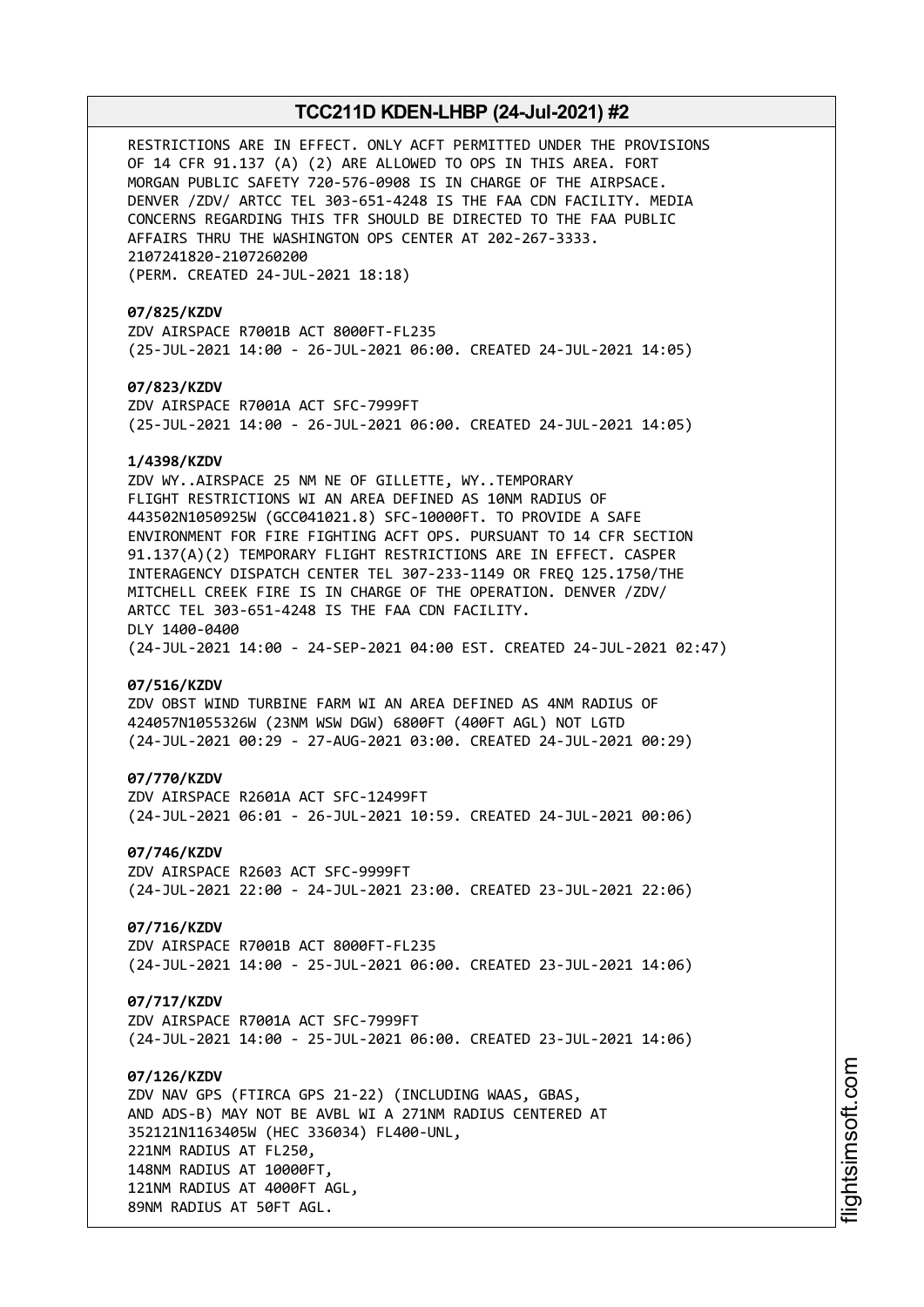2107250600-2107250759 (PERM. CREATED 21-JUL-2021 15:52)

**1/2572/KZDV**

ZDV CO..AIRSPACE MORRISON, CO LASER LGT DEMONSTRATION WI AN AREA DEFINED AS RED ROCKS AMPHITHEATER, OR 393956N1051219W (BJC181015), SFC-8356FT AGL. LASER LGT BEAM MAY BE INJURIOUS TO PILOTS/PAX EYES WI 580FT VER OR 1367FT LATERALLY OF THE LGT SOURCE. FLASH BLINDNESS OR COCKPIT ILLUMINATION MAY OCCUR BEYOND THESE DIST. DENVER TRACON /D01/ TEL 303-342-1590 IS THE FAA CDN FAC. DLY 0200-0600 (28-JUL-2021 02:00 - 29-JUL-2021 06:00. CREATED 20-JUL-2021 17:05)

## **1/1859/KZDV**

ZDV WY..AIRSPACE CHEYENNE, WY..TEMPORARY FLIGHT RESTRICTIONS. PURSUANT TO 14 CFR SECTION 91.145, MANAGEMENT OF ACFT OPS IN THE VICINITY OF AERIAL DEMONSTRATIONS AND MAJOR SPORTING EVENTS, ACFT OPS ARE PROHIBITED WI AN AREA DEFINED AS 6NM RADIUS OF 411132N1045142W (CYS242004.2) SFC-17999FT EFFECTIVE 2107261730 UTC UNTIL 2107261900 UTC, 2107262045 UTC UNTIL 2107262245 UTC, 2107271500 UTC UNTIL 2107271730 UTC, AND 2107281500 UTC UNTIL 2107281730 UTC. DUE TO HIGH SPEED AERIAL DEMONSTRATIONS. UNLESS AUTH BY ATC. DAVID SCHULTZ, TEL 610-724-3300, IS THE POINT OF CTC. THE DENVER /ZDV/ ARTCC, TEL 303-651-4248, IS THE FAA CDN FAC. (26-JUL-2021 17:30 - 28-JUL-2021 17:30. CREATED 19-JUL-2021 12:55)

#### **07/305/KZDV**

ZDV OBST WIND TURBINE (ASN UNKNOWN) 390337N1035851W (13.2NM W 5V4) 6174FT (400FT AGL) NOT LGTD (14-JUL-2021 18:38 - 04-AUG-2021 05:00. CREATED 14-JUL-2021 18:38)

# **07/304/KZDV**

ZDV AIRSPACE SMALL ARMS FIRING WI AN AREA DEFINED AS 422502N1045414W (8.2NM SE 76V) TO 422502N1045242W (9.2NM SE 76V) TO 422007N1045225W (7.6NM NW GUR) TO 422007N1045415W (8.8NM NW GUR) TO POINT OF ORIGIN SFC-8500FT AGL (14-JUL-2021 18:30 - 01-AUG-2021 06:00. CREATED 14-JUL-2021 18:30)

## **07/303/KZDV**

ZDV AIRSPACE SMALL ARMS FIRING WI AN AREA DEFINED AS 422000N1045231W (7.5NM NW GUR) TO 422000N1045438W (9NM NW GUR) TO 422907N1045437W (15.5NM NW GUR) TO 422907N1045231W (14.8NM NW GUR) TO POINT OF ORIGIN SFC-8500FT AGL (14-JUL-2021 18:29 - 01-AUG-2021 06:00. CREATED 14-JUL-2021 18:29)

## **07/212/KZDV**

ZDV OBST WIND TURBINE FARM WI AN AREA DEFINED AS 8.35NM RADIUS OF 430402N1053059W (9NM SSE WYO7) 5996FT (499FT AGL) NOT LGTD (10-JUL-2021 08:31 - 10-AUG-2021 17:00. CREATED 10-JUL-2021 08:38)

# **1/6758/KZDV**

ZDV CO..AIRSPACE 13NM N OF STEAMBOAT SPRINGS, CO..TEMPORARY FLIGHT RESTRICTIONS WI AN AREA DEFINED AS 8NM RADIUS OF 404337N1064925W (BQZ355015.9) SFC-13000FT. TO PROVIDE A SAFE ENVIRONMENT FOR FIRE FIGHTING ACFT OPS. PURSUANT TO 14 CFR SECTION 91.137(A)(2) TEMPORARY FLIGHT RESTRICTIONS ARE IN EFFECT. CRAIG INTERAGENCY DISPATCH CENTER TEL 970-826-5037 OR FREQ 126.6000/THE MORGAN CREEK FIRE IS IN CHARGE OF THE OPERATION. DENVER / ZDV /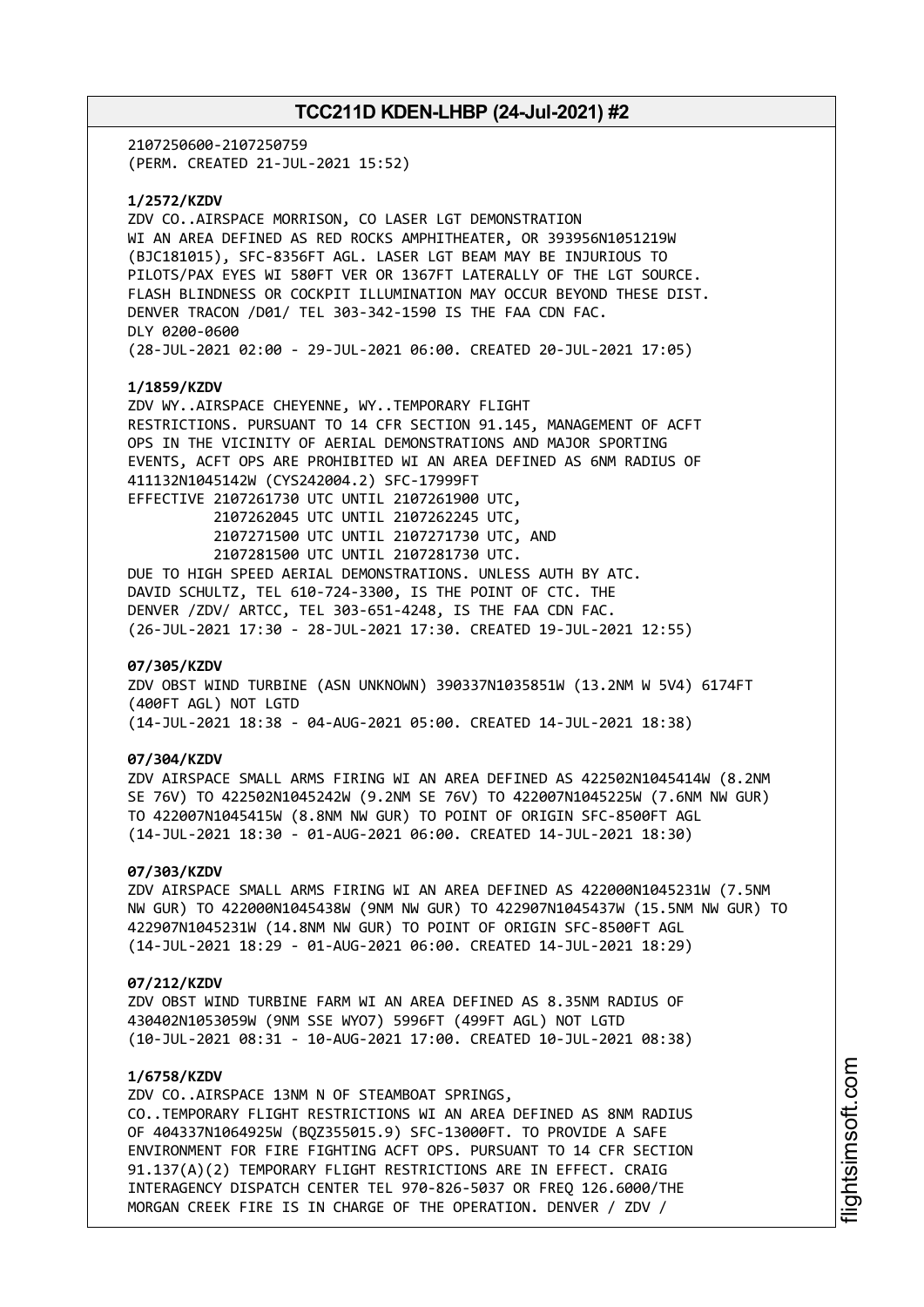ARTCC TEL 303-651-4248 IS THE FAA CDN FACILITY. DLY 1400-0500 2107101400-2109100500EST (PERM. CREATED 10-JUL-2021 03:35) **07/025/KZDV** ZDV NAV GPS (WSMRNM GPS 21-24) (INCLUDING WAAS, GBAS, AND ADS-B) MAY NOT BE AVBL WI A 352NM RADIUS CENTERED AT 333031N1063528W (TCS055037) FL400-UNL 296NM RADIUS AT FL250, 234NM RADIUS AT 10000FT, 233NM RADIUS AT 4000FT AGL, 164NM RADIUS AT 50FT AGL. DLY 1830-2230 2107141830-2107312230 (PERM. CREATED 09-JUL-2021 20:03) **1/5562/KZDV** ZDV CO..AIRSPACE 20NM SSE STEAMBOAT SPRINGS, CO..TEMPORARY FLIGHT RESTRICTIONS WI AN AREA DEFINED AS 5NM RADIUS OF 400818N1064455W (RLG286016.3) SFC-14000FT. TO PROVIDE A SAFE ENVIRONMENT FOR FIRE FIGHTING ACFT OPS. PURSUANT TO 14 CFR SECTION 91.137(A)(2) TEMPORARY FLIGHT RESTRICTIONS ARE IN EFFECT. CRAIG INTERAGENCY DISPATCH CENTER TEL 970-826-5037 OR FREQ 133.1000/THE MUDDY SLIDE FIRE IS IN CHARGE OF THE OPS. DENVER /ZDV/ ARTCC TEL 303-651-4248 IS THE FAA CDN FAC. DLY 1400-0500 2107081400-2109080500EST (PERM. CREATED 07-JUL-2021 23:17) **07/684/KZDV** ZDV AIRSPACE R2601B ACT 12500FT UP TO BUT NOT INCLUDING FL225 (07-JUL-2021 06:00 - 30-JUL-2021 06:00. CREATED 07-JUL-2021 00:05) **07/481/KZDV** ZDV AIRSPACE R2601C ACT FL225 UP TO BUT NOT INCLUDING FL350 (07-JUL-2021 06:00 - 30-JUL-2021 06:00. CREATED 06-JUL-2021 06:06) **07/070/KZDV** ZDV OBST WIND TURBINE FARM WI AN AREA DEFINED AS 1.1NM RADIUS OF 405917N1025519W (11.1NM SE SNY) 4693FT (400FT AGL) NOT LGTD (03-JUL-2021 11:49 - 03-AUG-2021 23:59 EST. CREATED 03-JUL-2021 11:49) **07/069/KZDV** ZDV OBST WIND TURBINE FARM WI AN AREA DEFINED AS 4.7NM RADIUS OF 405845N1025148W (11.1NM SE SNY) 4621FT (400FT AGL) NOT LGTD (03-JUL-2021 11:48 - 03-AUG-2021 23:59 EST. CREATED 03-JUL-2021 11:48) **07/068/KZDV** ZDV OBST WIND TURBINE FARM WI AN AREA DEFINED AS 6.61NM RADIUS OF

405841N1032416W (14.9NM SSE IBM) 5101FT (400FT AGL) NOT LGTD (03-JUL-2021 11:43 - 03-AUG-2021 23:59 EST. CREATED 03-JUL-2021 11:46)

# **07/067/KZDV**

ZDV OBST WIND TURBINE FARM WI AN AREA DEFINED AS 6.61NM RADIUS OF 405841N1032416W (11.3NM SW SNY) 5101FT (400FT AGL) NOT LGTD (03-JUL-2021 11:44 - 03-AUG-2021 23:59 EST. CREATED 03-JUL-2021 11:46)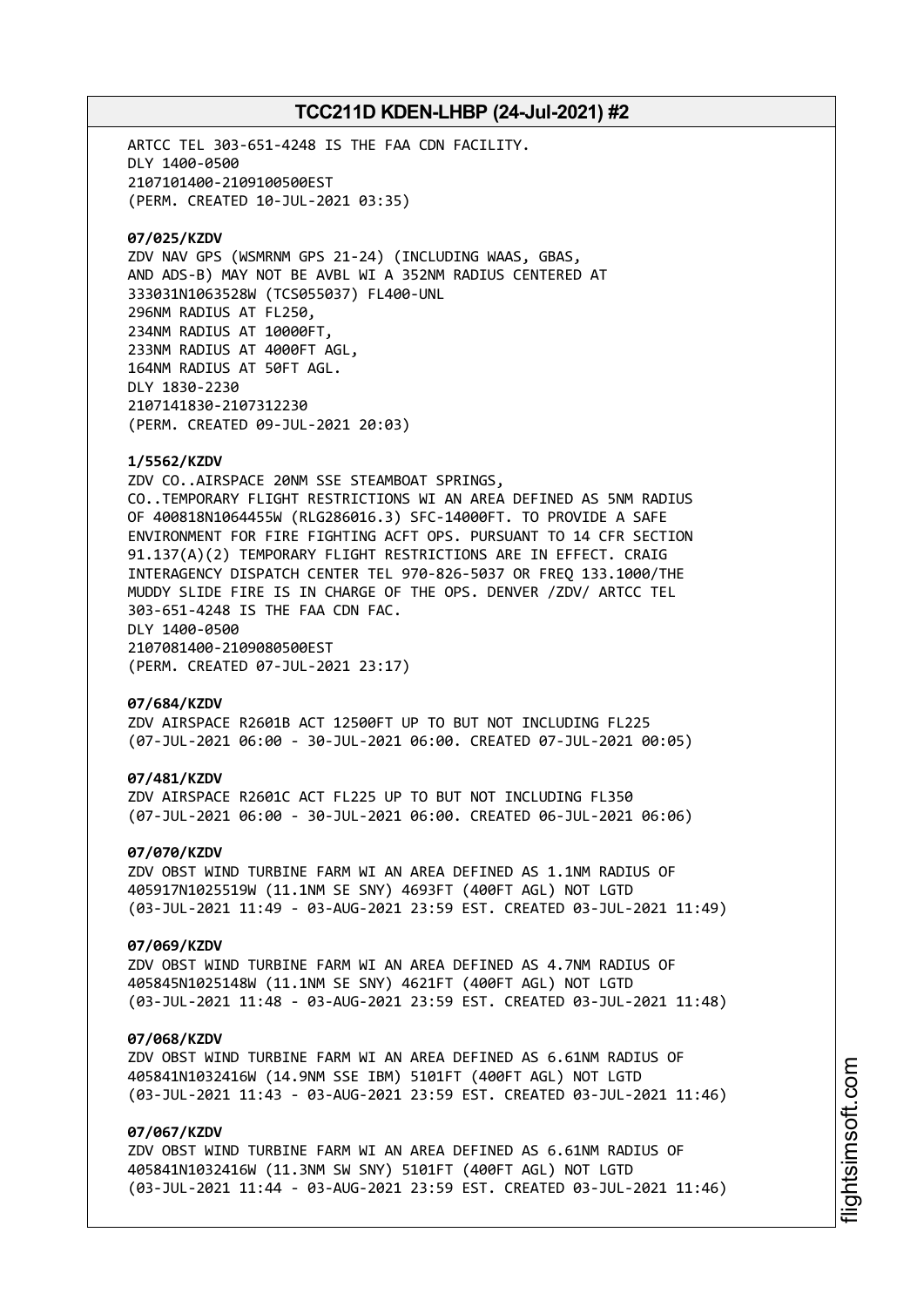## **07/026/KZDV**

ZDV AIRSPACE SMALL ARMS FIRING WI AN AREA DEFINED AS 421538N1044515W (1.2NM S GUR) TO 421440N1044316W (1NM S GUR) TO 421014N1044529W (6.5N S GUR) TO 421022N1045208W (7.3NM SW GUR) TO 421420N1045208W (5.9NM SW GUR) TO POINT OF ORIGIN SFC-8500FT AGL DLY 1400-0559 (06-JUL-2021 14:00 - 31-JUL-2021 05:59. CREATED 01-JUL-2021 15:43)

#### **06/620/KZDV**

ZDV OBST WIND TURBINE FARM WI AN AREA DEFINED AS 5NM RADIUS OF 405445N1034909W (18.3NM SW IBM) 5666FT (410FT AGL) NOT LGTD (30-JUN-2021 21:24 - 31-DEC-2021 23:59. CREATED 30-JUN-2021 21:24)

# **06/619/KZDV**

ZDV OBST WIND TURBINE FARM WI AN AREA DEFINED AS 5NM RADIUS OF 405639N1034426W (15.5NM SSW IBM) 5543FT (389FT AGL) NOT LGTD (30-JUN-2021 21:18 - 31-DEC-2021 23:59. CREATED 30-JUN-2021 21:20)

## **06/580/KZDV**

ZDV OBST WIND TURBINE FARM WI AN AREA DEFINED AS 8NM RADIUS OF 393725N1034032W (20.4NM N LIC) 5353FT (400FT AGL) NOT LGTD (28-JUN-2021 22:29 - 28-JUL-2021 23:59 EST. CREATED 28-JUN-2021 22:34)

# **1/5052/KZDV**

ZDV CO..ROUTE ZDV. V108 TRUEL, CO TO RED TABLE (DBL) VOR/DME, CO MOCA 14000. 2106011502-2305301502EST (PERM. CREATED 01-JUN-2021 15:03)

## **1/3092/KZDV**

ZDV SD..AIRSPACE CRAZY HORSE, SD.. LASER LGT DEMONSTRATION WILL BE CONDUCTED AT CRAZY HORSE MEMORIAL WI AN AREA DEFINED AS 435001N1033737W OR (RAP239028) SFC-500FT AGL. LASER LGT BEAMS WILL BE TERMINATED IF NON PARTICIPATING ACFT ARE DETECTED ENTERING THE AFFECTED AREA. LASER LGT BEAMS MAY BE INJUROUS TO PILOTS/PASSENGERS EYES WI 500FT VERTICALLY AND 1900FT LATERALLY OF THE LGT SOURCE. FLASH BLINDNESS OR COCKPIT ILLUMINATION MAY OCCUR BEYOND THESE DISTANCES. ELLSWORTH AFB /RCA/ TERMINAL APCH CTL TEL 605-385-6199 IS THE FAA CDN FACILITY DLY 0030-0330 (29-MAY-2021 00:30 - 30-SEP-2021 03:30. CREATED 26-MAY-2021 21:47)

#### **1/8432/KZDV**

ZDV UT..ROUTE ZDV ZLC. J196 BRYCE CANYON (BCE) VORTAC, UT TO RIFMN, UT MEA 36000. BCE VORTAC R-033 D160 36000-45000. (19-MAY-2021 18:33 - 17-MAY-2023 18:33 EST. CREATED 19-MAY-2021 18:34)

# **1/0706/KZDV**

ZDV KS..ROUTE ZDV ZKC. V17 GARDEN CITY (GCK) VORTAC, KS TO COFFE, KS MOCA 4700. 2104161846-2304141846EST (PERM. CREATED 16-APR-2021 18:46)

**1/0386/KZDV** ZDV CO..ROUTE ZDV. V211 BRAZO, NM MRA 14000 AT BRAZO WHEN USING DME. DRO DME UNUSABLE BELOW 14000 AT BRAZO. (15-APR-2021 21:03 - 15-APR-2023 21:03 EST. CREATED 15-APR-2021 21:03)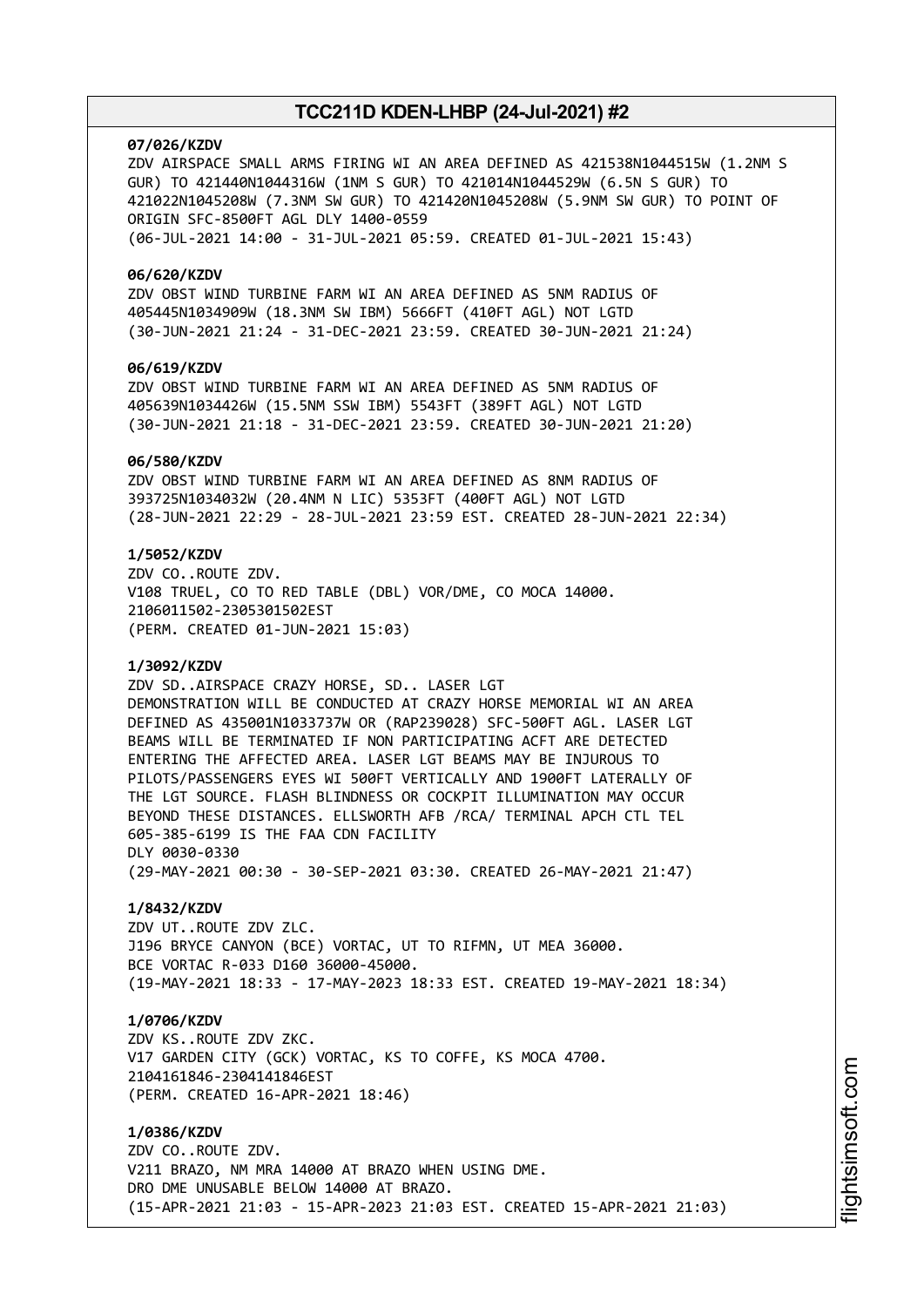# **1/0953/KZDV** ZDV CO..ROUTE ZDV. V356 FIDLE INT, CO TO ELORE INT, CO NA EXCEPT FOR ACFT EQUIPPED WITH SUITABLE RNAV SYSTEM WITH GPS. 2103041542-2303041542EST (PERM. CREATED 04-MAR-2021 15:43)

## **03/009/KZDV**

ZDV AIRSPACE AIRDROP WI AN AREA DEFINED AS 3NM EITHER SIDE OF A LINE FM HGO358021 TO HGO337012 TO HGO259010 TO HGO248012 TO HGO177019 SFC-9000FT AVOIDANCE ADZ DLY 1700-0500 (02-MAR-2021 17:00 - 02-MAR-2022 05:00. CREATED 01-MAR-2021 21:39)

# **03/008/KZDV**

ZDV AIRSPACE AIRDROP WI AN AREA DEFINED AS 3NM EITHER SIDE OF A LINE FM HGO193026 TO HGO206018 TO HGO260010 TO HGO274010 TO HGO269023 SFC-9000FT AVOIDANCE ADZ DLY 1700-0500 (02-MAR-2021 17:00 - 02-MAR-2022 05:00. CREATED 01-MAR-2021 21:39)

## **1/4254/KZDV**

ZDV WY..ROUTE ZDV ZLC. V235 BORGG, WY TO OILLY, WY MEA 11500. DDY VOR/DME R222, UNUSABLE BELOW 11500 AT COP. 2102161823-2302141823EST (PERM. CREATED 16-FEB-2021 18:24)

## **1/4251/KZDV**

ZDV WY..ROUTE ZDV ZLC. V235 MUDDY MOUNTAIN (DDY) VOR/DME, WY MCA 8100 SOUTHWESTBOUND. DDY VOR/DME R222, UNUSABLE BELOW 11500 AT COP. 2102161823-2302141823EST (PERM. CREATED 16-FEB-2021 18:24)

# **0/6595/KZDV**

ZDV NE..ROUTE ZDV. V219 HAYES CENTER (HCT) VORTAC, NE R-048 TO YOZLE INT, NE MEA 7000. 2011052227-2211052227EST (PERM. CREATED 05-NOV-2020 22:28)

# │**KZMP (MINNEAPOLIS FIR)** │

#### **07/194/KZMP**

ZMP AIRSPACE SNOOPY WEST MOA ACT 6000FT UP TO BUT NOT INCLUDING FL180 (24-JUL-2021 18:45 - 24-JUL-2021 21:15. CREATED 24-JUL-2021 12:51)

┌──────────────────────────────────────────────────────────────────────────────┐

└──────────────────────────────────────────────────────────────────────────────┘

# **07/193/KZMP**

ZMP AIRSPACE R4305 ACT SFC-FL450 (24-JUL-2021 18:45 - 24-JUL-2021 21:15. CREATED 24-JUL-2021 12:51)

# **07/192/KZMP**

ZMP AIRSPACE SNOOPY EAST MOA ACT 300FT UP TO BUT NOT INCLUDING FL180 (24-JUL-2021 18:45 - 24-JUL-2021 21:15. CREATED 24-JUL-2021 12:51)

## **07/194/KZMP**

ZMP AIRSPACE UAS WI AN AREA DEFINED AS 4.5NM RADIUS OF 430337.10N0912714.40W (5.0NM WNW 7C3) SFC-150FT AGL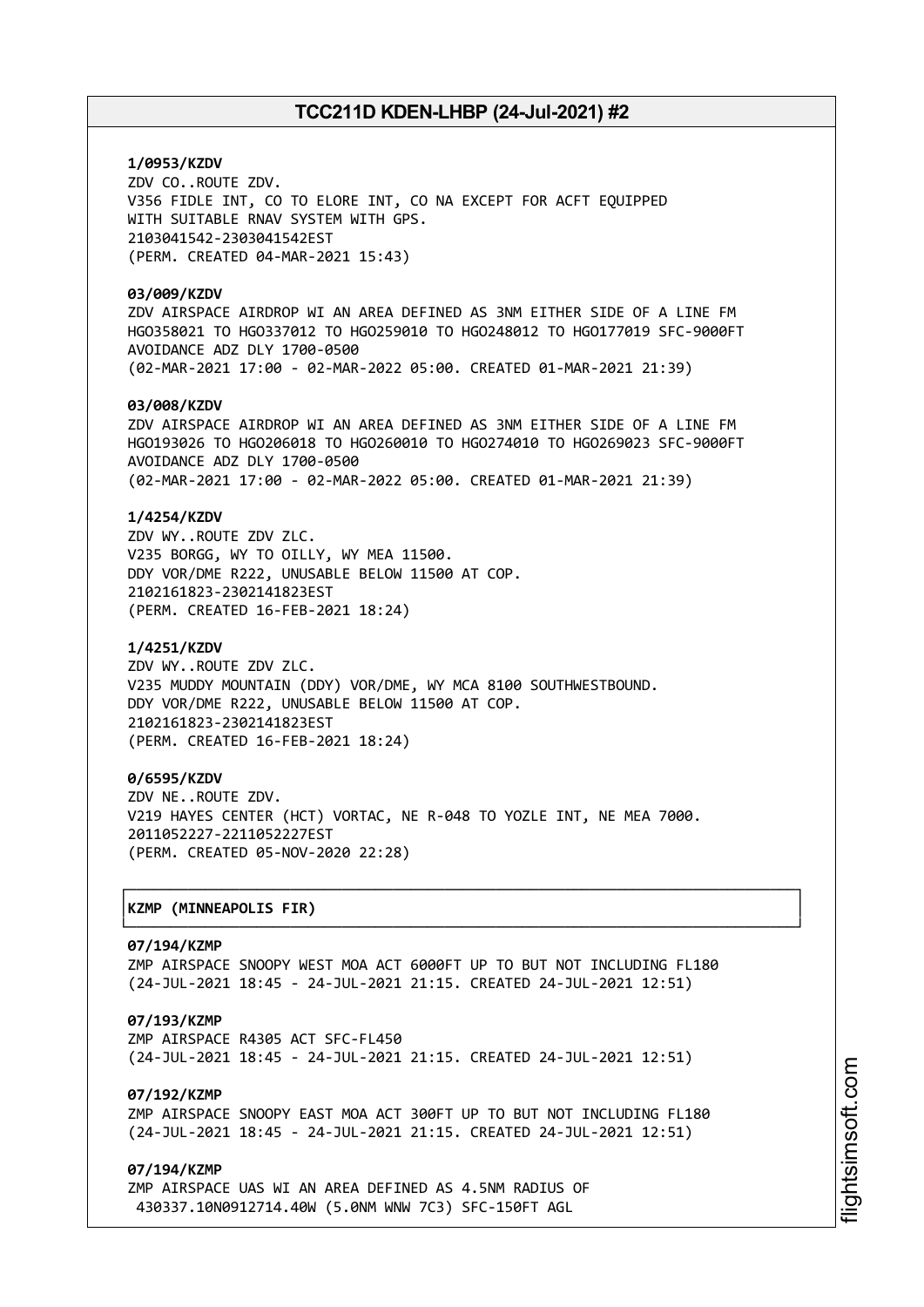(27-JUL-2021 11:00 - 28-JUL-2021 01:30. CREATED 24-JUL-2021 11:00) **07/144/KZMP** ZMP AIRSPACE R4301 ACT SFC-5000FT (25-JUL-2021 05:01 - 25-JUL-2021 12:29. CREATED 24-JUL-2021 05:06) **07/190/KZMP** ZMP OBST WIND TURBINE FARM WI AN AREA DEFINED AS 1.46NM RADIUS OF 462001N0985330W (43.1NM SSW JMS) 2341FT (400FT AGL) NOT LGTD (24-JUL-2021 02:16 - 24-AUG-2021 23:59 EST. CREATED 24-JUL-2021 02:20) **07/189/KZMP** ZMP OBST WIND TURBINE FARM WI AN AREA DEFINED AS 5NM RADIUS OF 430707N0980427W (18NM ENE AGZ) 2000FT (600FT AGL) NOT LGTD (24-JUL-2021 00:29 - 27-AUG-2021 03:00. CREATED 24-JUL-2021 00:29) **07/188/KZMP** ZMP AIRSPACE UAS WI AN AREA DEFINED AS 3.5NM RADIUS OF 430337.10N0912714.40W (5.0NM WNW 7C3) SFC-150FT AGL (26-JUL-2021 11:00 - 27-JUL-2021 01:30. CREATED 23-JUL-2021 23:55) **07/185/KZMP** ZMP AIRSPACE PYROTECHNIC DEMONSTRATION WI AN AREA DEFINED AS 1NM RADIUS OF PLN239028.5 SFC-500FT (25-JUL-2021 03:00 - 25-JUL-2021 03:30. CREATED 23-JUL-2021 16:25) **07/993/KZMP** ZMP AIRSPACE R5401 ACT SFC-5000FT (24-JUL-2021 00:00 - 24-JUL-2021 23:59. CREATED 23-JUL-2021 00:06) **07/182/KZMP** ZMP AIRSPACE AIRDROP WI AN AREA DEFINED AS 3NM EITHER SIDE OF A LINE FM AXN064050 TO AXN050035 TO AXN038040 SFC-3300FT (28-JUL-2021 23:00 - 29-JUL-2021 01:30. CREATED 22-JUL-2021 17:39) **07/181/KZMP** ZMP AIRSPACE AIRDROP WI AN AREA DEFINED AS 3NM EITHER SIDE OF A LINE FM AXN064050 TO AXN050035 TO AXN038040 SFC-3300FT (28-JUL-2021 17:00 - 28-JUL-2021 19:30. CREATED 22-JUL-2021 17:39) **07/180/KZMP** ZMP AIRSPACE AIRDROP WI AN AREA DEFINED AS 3NM EITHER SIDE OF A LINE FM AXN064050 TO AXN050035 TO AXN038040 SFC-3300FT (27-JUL-2021 23:00 - 28-JUL-2021 01:30. CREATED 22-JUL-2021 17:39) **07/179/KZMP** ZMP AIRSPACE AIRDROP WI AN AREA DEFINED AS 3NM EITHER SIDE OF A LINE FM AXN064050 TO AXN050035 TO AXN038040 SFC-3300FT (27-JUL-2021 17:00 - 27-JUL-2021 19:30. CREATED 22-JUL-2021 17:39) **07/177/KZMP** ZMP AIRSPACE UAS WI AN AREA DEFINED AS 2.5NM RADIUS OF 430354.60N0912707.70W (5.0NM WNW 7C3) SFC-150FT AGL (25-JUL-2021 11:00 - 26-JUL-2021 01:30. CREATED 22-JUL-2021 11:00) **1/3372/KZMP**

ZMP MN..AIRSPACE HIBBING, MN..TEMPORARY FLIGHT RESTRICTIONS WI AN AREA DEFINED AS 3NM RADIUS OF 472512N0930335W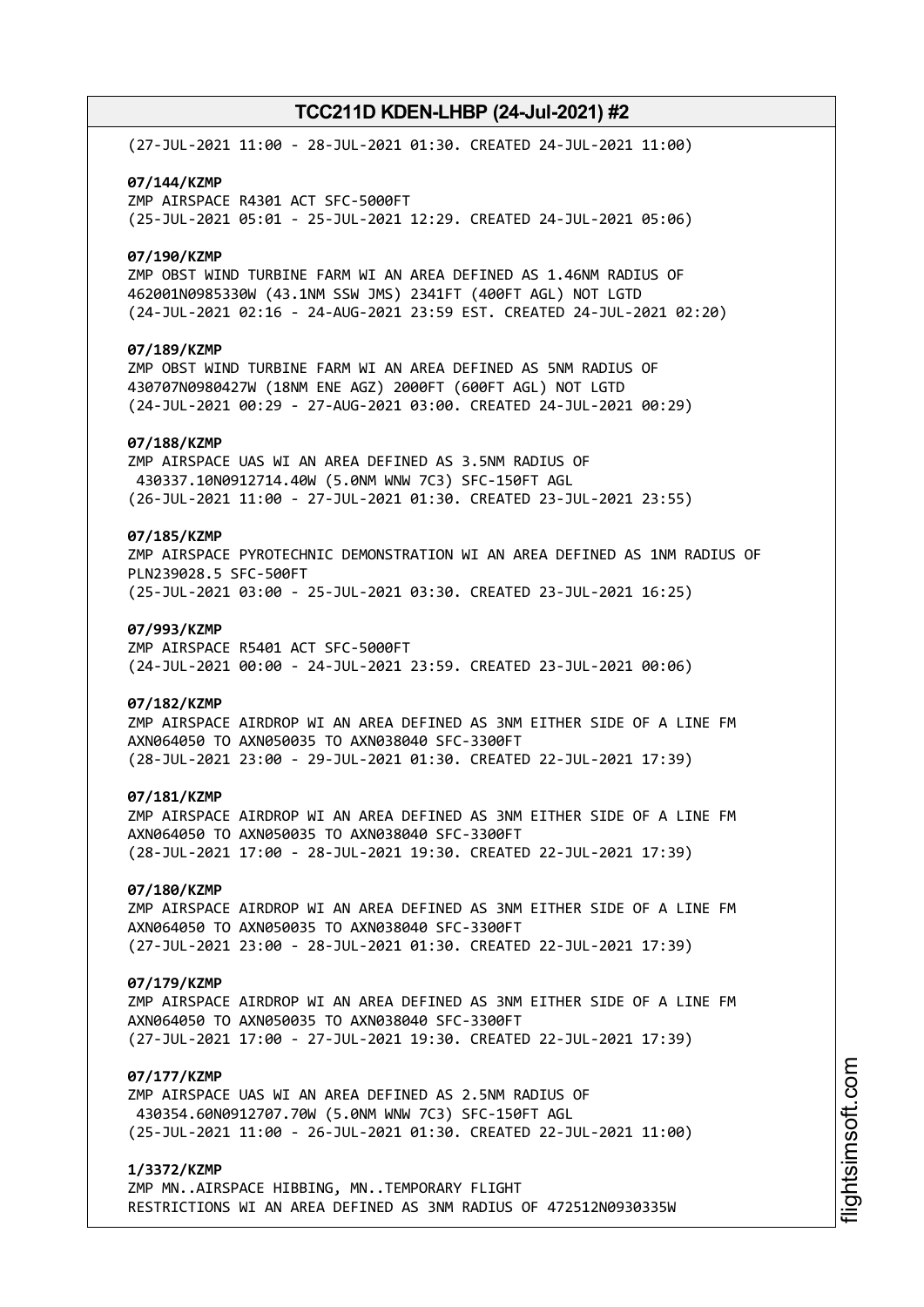(HIB294016.2) SFC-4500FT MINE BLASTING. PURSUANT TO 14 CFR SECTION 91.137(A)(1) TEMPORARY FLIGHT RESTRICTIONS ARE IN EFFECT. ONLY RELIEF ACFT OPS UNDER DIRECTION OF KEETAC MINING ARE AUTH IN THE AIRSPACE. KEETAC MINING TEL 218-778-8798 IS IN CHARGE OF ON SCENE EMERG RESPONSE ACT. MINNEAPOLIS /ZMP/ ARTCC TEL 651-463-5580 IS THE FAA CDN FACILITY. (26-JUL-2021 16:50 - 26-JUL-2021 19:00. CREATED 21-JUL-2021 18:37)

#### **07/175/KZMP**

ZMP AIRSPACE UAS WI AN AREA DEFINED AS 2.5NM RADIUS OF 430052.70N0912816.90W (5.6NM W 7C3) SFC-150FT AGL (24-JUL-2021 11:00 - 25-JUL-2021 01:30. CREATED 21-JUL-2021 16:16)

# **07/167/KZMP**

ZMP AIRSPACE PJE WI AN AREA DEFINED AS 2NM RADIUS OF OVR215025 SFC-FL180 DLY SR-SS (22-JUL-2021 11:11 - 26-JUL-2021 01:47. CREATED 20-JUL-2021 19:56)

# **07/166/KZMP**

ZMP AIRSPACE UAS WI AN AREA DEFINED AS .5NM EITHER SIDE OF A LINE FM 444533N0945345W (6.8NM ESE OVL) TO 443210N0945332W (9.4NM E RWF) TO 443210N0945203W (10.6NM E RWF) TO 443013N0945150W (11.2NM ESE RWF) TO 442237N0943347W (5.1NM NNW ULM) SFC-300FT AGL DLY 1200-2330 (22-JUL-2021 12:00 - 14-AUG-2021 23:30. CREATED 20-JUL-2021 19:19)

## **07/165/KZMP**

ZMP AIRSPACE UAS WI AN AREA DEFINED AS .5NM EITHER SIDE OF A LINE FM 452351N0924823W (8.3NM NW OEO) TO 452350N0924104W (5.9NM N OEO) TO 452443N0923941W (7.2NM NNE OEO) TO 452247N0924215W (4.9NM N OEO) SFC-300FT AGL

(22-JUL-2021 12:00 - 14-AUG-2021 23:30. CREATED 20-JUL-2021 19:19)

#### **07/164/KZMP**

ZMP AIRSPACE UAS WI AN AREA DEFINED AS .5NM EITHER SIDE OF A LINE FM 453855N0945259W (4.6NM SSE D39) TO 453235N0945153W (11.7NM SSE D39) TO 453227N0944843W (12.1NM NNW PEX) TO 453128N0944829W (10.9NM NNW PEX) TO 452947N0944242W (8.9NM NNE PEX) TO 452624N0944241W (5.1NM NNE PEX) SFC-300FT AGL DLY 1200-2330 (22-JUL-2021 12:00 - 14-AUG-2021 23:30. CREATED 20-JUL-2021 18:35)

## **07/163/KZMP**

ZMP AIRSPACE UAS WI AN AREA DEFINED AS .5NM EITHER SIDE OF A LINE FM 452958N0942154W (13.2NM WSW STC) TO 452948N0943055W (12.3NM NE PEX) TO 453035N0943057W (12.7NM NE PEX) TO 453159N0943906W (10.4NM NNE PEX) TO 453146N0944215W (9.5NM NNE PEX) TO 453823N0944134W (10.9NM SE D39) TO 453920N0944237W (9.9NM ESE D39) SFC-300FT AGL DLY 1200-2330 (22-JUL-2021 12:00 - 14-AUG-2021 23:30. CREATED 20-JUL-2021 18:34)

# **07/162/KZMP**

ZMP AIRSPACE UAS WI AN AREA DEFINED AS .5NM EITHER SIDE OF A LINE FM 452924N0941107W (6.3NM SW STC) TO 452641N0941437W (9.9NM SW STC) TO 452517N0942025W (14.0NM SW STC) TO 452515N0942525W (13.9NM ENE PEX) TO 451907N0942526W (13.8NM NNE LJF) SFC-300FT AGL DLY 1200-2330 (22-JUL-2021 12:00 - 14-AUG-2021 23:30. CREATED 20-JUL-2021 18:33)

#### **07/161/KZMP**

ZMP AIRSPACE UAS WI AN AREA DEFINED AS .5NM EITHER SIDE OF A LINE FM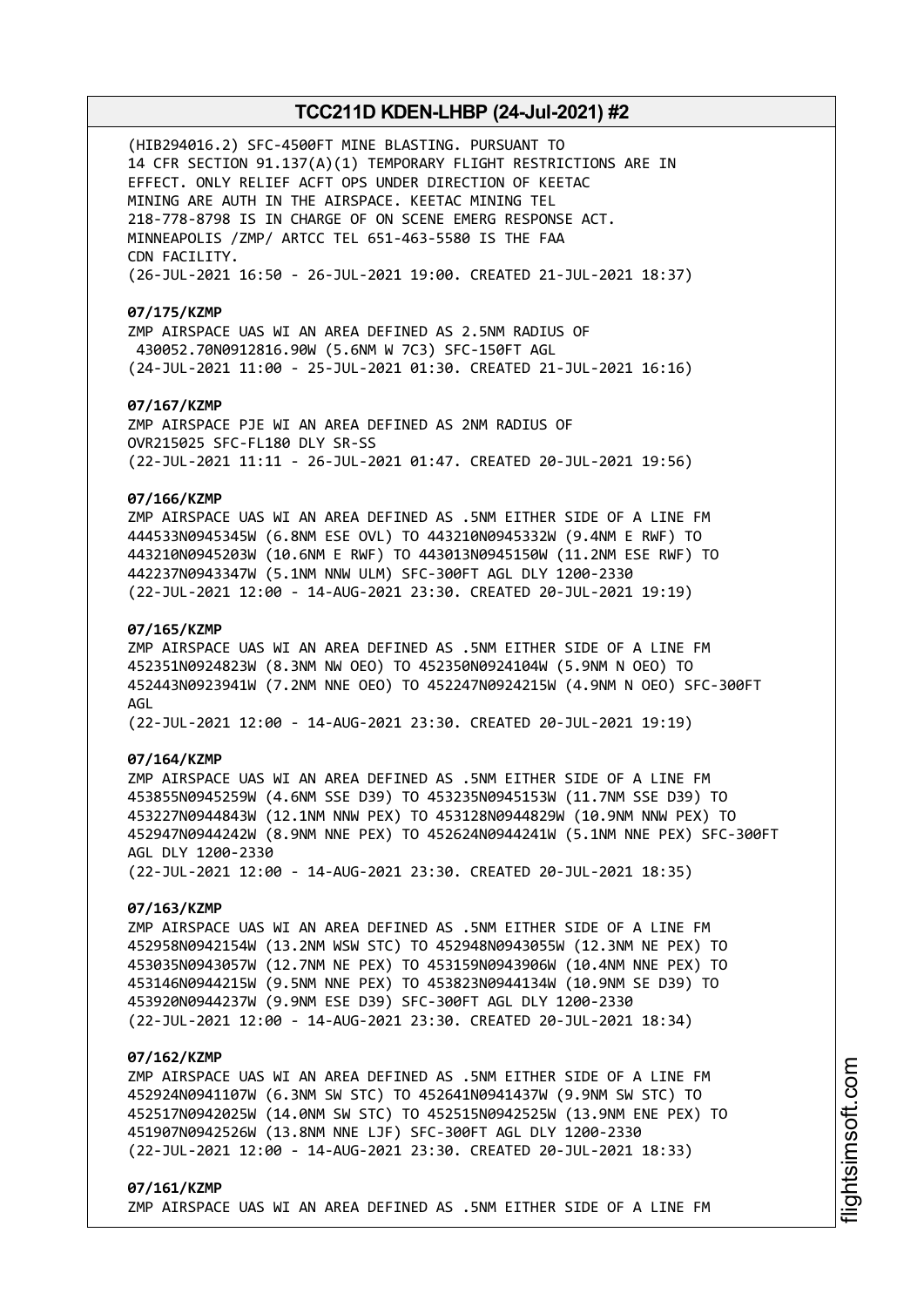444533N0945345W (6.8NM ESE OVL) TO 443210N0945332W (9.4NM E RWF) TO 443210N0945203W (10.6NM E RWF) TO 443013N0945150W (11.2NM ESE RWF) TO 442237N0943347W (5.1NM NNW ULM) SFC-300FT AGL DLY 1200-2330 (22-JUL-2021 12:00 - 14-AUG-2021 23:30. CREATED 20-JUL-2021 18:32)

## **07/160/KZMP**

ZMP AIRSPACE UAS WI AN AREA DEFINED AS .5NM EITHER SIDE OF A LINE FM 452351N0924823W (8.3NM NW OEO) TO 452350N0924104W (5.9NM N OEO) TO 452443N0923941W (7.2NM NNE OEO) TO 452247N0924215W (4.9NM N OEO) SFC-300FT AGL DLY 1200-2330 (22-JUL-2021 12:00 - 14-AUG-2021 23:30. CREATED 20-JUL-2021 18:30)

#### **07/159/KZMP**

ZMP AIRSPACE UAS WI AN AREA DEFINED AS .5NM EITHER SIDE OF A LINE FM 452022N0925844W (5.5NM N 25D) TO 452121N0925801W (6.6NM NNE 25D) TO 452139N0925508W (7.5NM NE 25D) TO 452410N0925406W (10.2NM NE 25D) TO 452740N0925448W (13.2NM NW OEO) SFC-300FT AGL DLY 1200-2330 (22-JUL-2021 12:00 - 14-AUG-2021 23:30. CREATED 20-JUL-2021 18:25)

# **07/157/KZMP**

ZMP AIRSPACE UAS WI AN AREA DEFINED AS .5NM EITHER SIDE OF A LINE FM 443059N0944937W (11.1NM ESE RWF) TO 443231N0944932W (11.0NM E RWF) TO 443238N0942800W (11.6NM NNE ULM) TO 443515N0942805W (13.6NM SE 1D6) TO 443538N0941855W (13.9NM SW GYL) TO 443630N0941326W (10.8NM SW GYL) TO 443723N0940909W (8.5NM SSW GYL) TO 443748N0935659W (9.4NM SE GYL) TO 443905N0935659W (8.5NM SE GYL) TO 443859N0934833W (13.3NM SE GYL) TO 443513N0934806W (10.0NM NE 12Y) TO 443510N0934150W (12.9NM NE 12Y) TO 443330N0934145W (11.8NM NE 12Y) TO 443318N0933925W (13.1NM NE 12Y) SFC-300FT AGL DLY 1200-2330 (22-JUL-2021 12:00 - 14-AUG-2021 23:30. CREATED 20-JUL-2021 18:25)

## **07/156/KZMP**

ZMP AIRSPACE UAS WI AN AREA DEFINED AS .5NM EITHER SIDE OF A LINE FM 451824N0924817W (5.0NM W OEO) TO 451407N0925359W (4.0NM E 25D) SFC-300FT AGL DLY 1200-2330 (22-JUL-2021 12:00 - 14-AUG-2021 23:30. CREATED 20-JUL-2021 18:24)

#### **07/152/KZMP**

ZMP OBST WIND TURBINE FARM WI AN AREA DEFINED AS 6NM RADIUS OF 462355N0995933W (39NM SE BIS) 2100FT (660FT AGL) NOT LGTD (20-JUL-2021 14:21 - 20-AUG-2021 23:59 EST. CREATED 20-JUL-2021 14:22)

#### **07/141/KZMP**

ZMP OBST WIND TURBINE FARM WI AN AREA DEFINED AS 2.36NM RADIUS OF 432035N0935323W (15.7NM NW FXY) 1731FT (400FT AGL) NOT LGTD (19-JUL-2021 19:51 - 19-AUG-2021 23:59 EST. CREATED 19-JUL-2021 19:52)

#### **07/140/KZMP**

ZMP AIRSPACE UAS WI AN AREA DEFINED AS 7.5NM RADIUS OF 450000N0883800W (9.5NM SE 7P5) SFC-400FT AGL TUE WED THU FRI MON 1200-2030 (20-JUL-2021 12:00 - 27-AUG-2021 20:30. CREATED 19-JUL-2021 19:50)

## **07/130/KZMP**

ZMP OBST WIND TURBINE FARM WI AN AREA DEFINED AS 40NM RADIUS OF 432554.54N0935824.88W (12NM SE SUB) 3386FT (1682FT AGL) NOT LGTD (19-JUL-2021 11:24 - 26-JUL-2021 23:59. CREATED 19-JUL-2021 11:24)

**07/129/KZMP**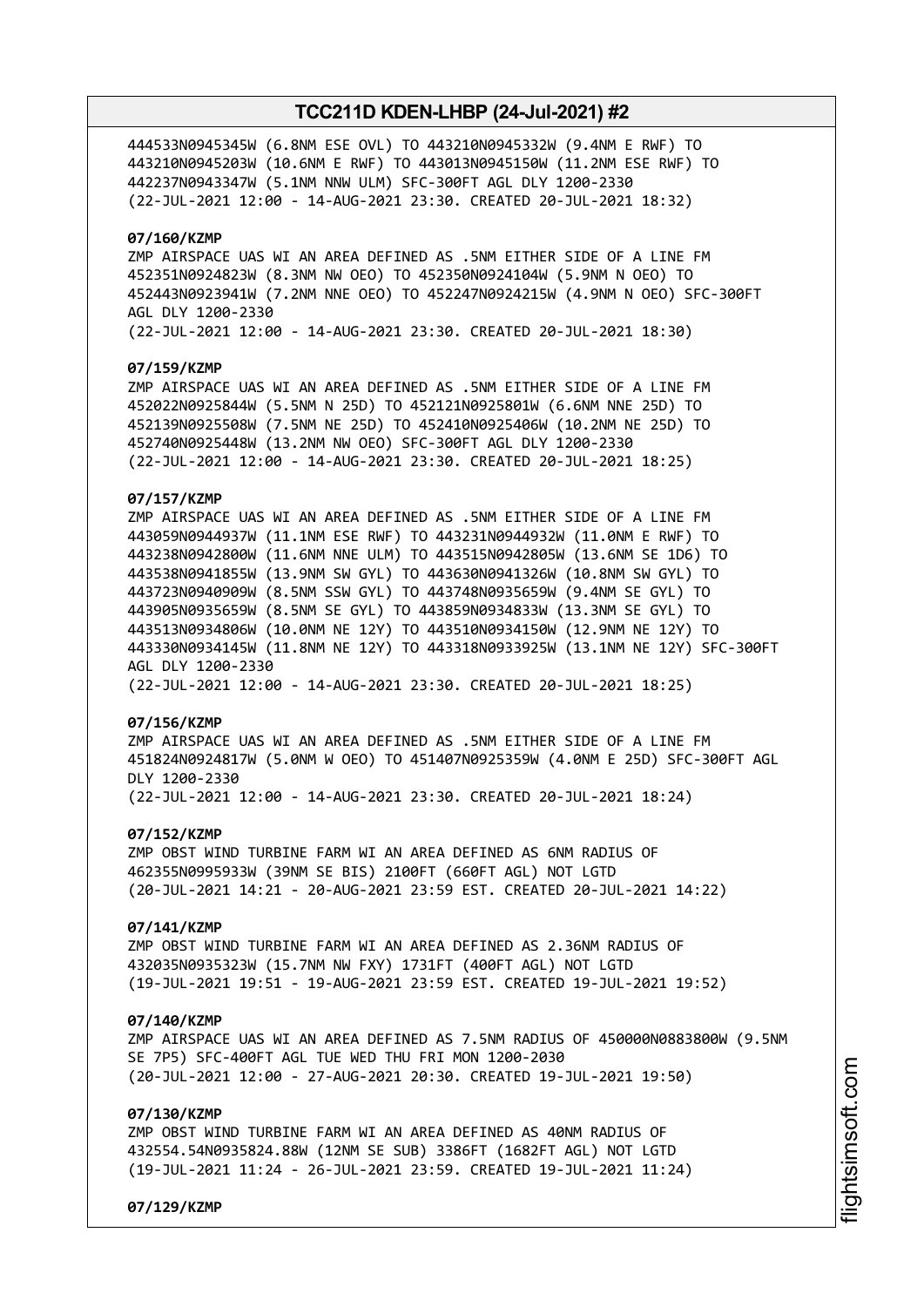ZMP OBST WIND TURBINE FARM WI AN AREA DEFINED AS 7NM RADIUS OF 424705N0932611W (8.2NM SE Y48) 1754FT (498FT AGL) NOT LGTD (19-JUL-2021 08:41 - 26-JUL-2021 23:59. CREATED 19-JUL-2021 08:42)

## **07/120/KZMP**

ZMP AIRSPACE UAS WI AN AREA DEFINED AS .5NM EITHER SIDE OF A LINE FM 434343N0954843W (11.0NM NW OTG) TO 434358N0955557W (14.3NM NE LYV) TO 435147N0955604W (9.9NM SW DVP) SFC-300FT AGL DLY 1200-2330 (17-JUL-2021 12:00 - 07-AUG-2021 23:30. CREATED 16-JUL-2021 19:46)

# **07/119/KZMP**

ZMP AIRSPACE UAS WI AN AREA DEFINED AS .5NM EITHER SIDE OF A LINE FM 433905N0973622W (20.1NM SE MHE) TO 433907N0972842W (25.6NM SE MHE) TO 433302N0972842W (24.3NM NE 8V3) TO 433301N0971604W (21.1NM NW Y14) SFC-300FT AGL DLY 1200-2330

(17-JUL-2021 12:00 - 07-AUG-2021 23:30. CREATED 16-JUL-2021 19:44)

## **07/118/KZMP**

ZMP OBST WIND TURBINE FARM WI AN AREA DEFINED AS 2.5NM RADIUS OF 475212N1005215W (21.3NM N 91N) 2183FT (495FT AGL) NOT LGTD (16-JUL-2021 18:07 - 31-JUL-2021 23:59. CREATED 16-JUL-2021 18:07)

# **07/097/KZMP**

ZMP AIRSPACE UAS WI AN AREA DEFINED AS .5NM EITHER SIDE OF A LINE FM 451040N0963017W (4.7NM SW 1D1) TO 445308N0963023W (11.9NM NE 1D1) TO 445303N0963227W (10.6NM NE 1D1) TO 444904N0963230W (7.9NM ENE 1D1) TO 444753N0963018W (9.2NM ENE 1D1) TO 444654N0963059W (8.5NM ENE 1D1) SFC-300FT AGL DLY 1200-2330 (14-JUL-2021 12:00 - 07-AUG-2021 23:30. CREATED 13-JUL-2021 15:34)

# **07/096/KZMP**

ZMP AIRSPACE UAS WI AN AREA DEFINED AS .5NM EITHER SIDE OF A LINE FM 435845N0955524W (7.0NM W DVP) TO 435844N0955301W (4.9NM W DVP) SFC-300FT AGL DLY 1200-2330

(14-JUL-2021 12:00 - 07-AUG-2021 23:30. CREATED 13-JUL-2021 15:19)

# **07/089/KZMP**

ZMP OBST WIND TURBINE FARM WI AN AREA DEFINED AS 3.8NM RADIUS OF 465722N1011010W (16.9NM NW Y19) 2263FT (400FT AGL) NOT LGTD (13-JUL-2021 14:54 - 13-AUG-2021 23:59 EST. CREATED 13-JUL-2021 14:58)

# **07/086/KZMP**

ZMP AIRSPACE UAS WI AN AREA DEFINED AS .5NM EITHER SIDE OF A LINE FM 440115N0960257W (11.2NM NNE PQN) TO 440914N0960146W (9.6NM SE 63Y) TO 440911N0955413W (14.1NM ENE DVP) TO 441442N0955349W (11.3NM NNE 63Y) TO 441507N0955239W (11.6NM W TKC) SFC-300FT AGL DLY 1200-2330 (14-JUL-2021 12:00 - 07-AUG-2021 23:30. CREATED 13-JUL-2021 14:52)

#### **07/084/KZMP**

ZMP AIRSPACE UAS WI AN AREA DEFINED AS .5NM EITHER SIDE OF A LINE FM 450506N0934936W (4.5NM S CFE) TO 450526N0941701W (9.6NM E LJF) TO 450657N0941720W (9.4NM ENE LJF) TO 450701N0942032W (7.1NM ENE LJF) TO 450841N0942354W (5.4NM NE LJF) SFC-300FT AGL DLY 1200-2330 (14-JUL-2021 12:00 - 07-AUG-2021 23:30. CREATED 13-JUL-2021 14:46)

#### **07/082/KZMP**

ZMP AIRSPACE UAS WI AN AREA DEFINED AS .5NM EITHER SIDE OF A LINE FM 440216N0962018W (3.7NM NNW PQN) (3.7NM NNW PQN) TO 441241N0961946W (9.0NM SW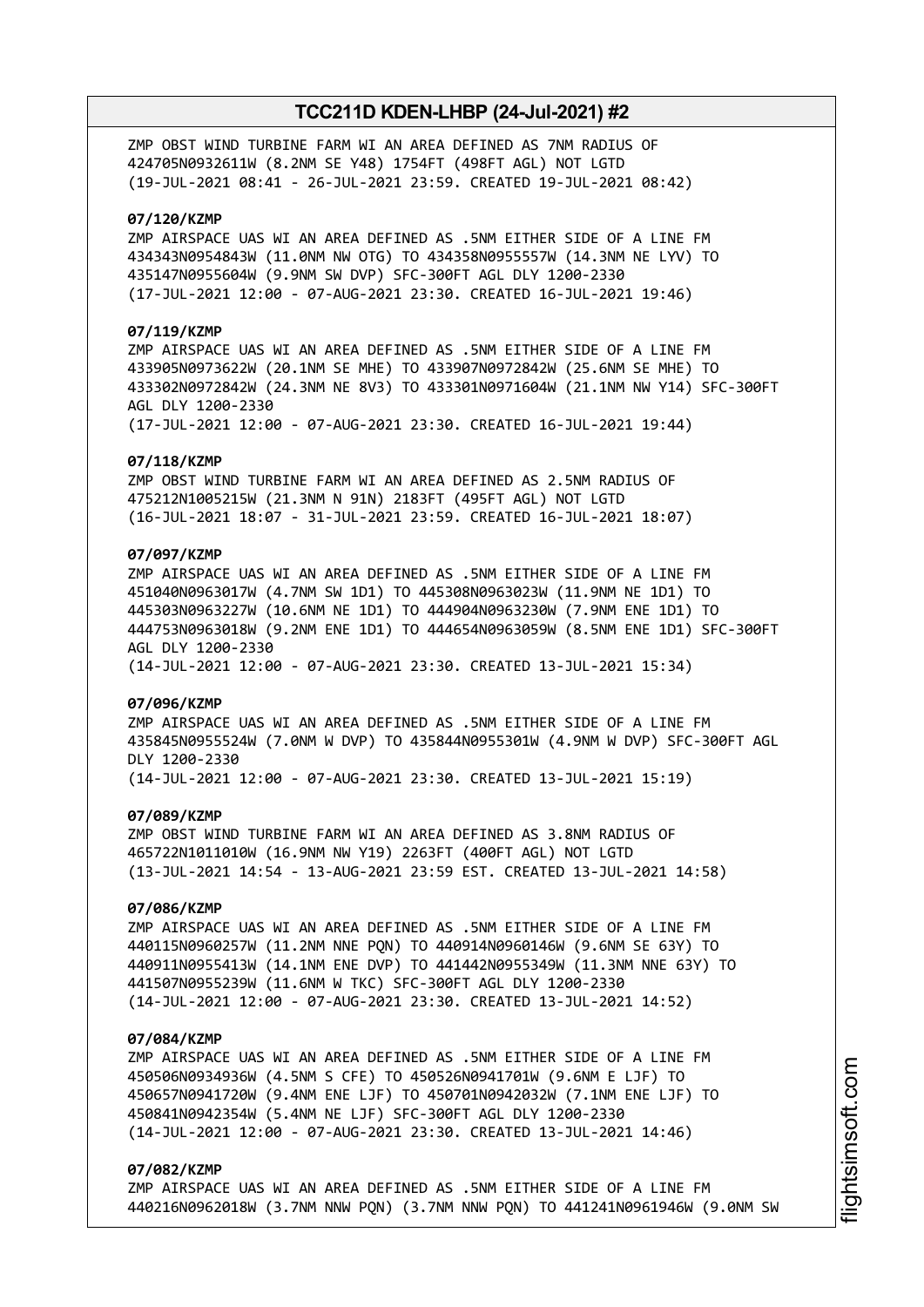63Y) (9.0NM SW 63Y) SFC-300FT AGL DLY 1200-2330 (14-JUL-2021 12:00 - 07-AUG-2021 23:30. CREATED 13-JUL-2021 14:44) **1/8208/KZMP** ZMP ND..AIRSPACE FARGO, ND..TEMPORARY FLIGHT RESTRICTIONS. PURSUANT TO 14 CFR SECTION 91.145, MANAGEMENT OF AIRCRAFT OPERATIONS IN THE VICINITY OF AERIAL DEMONSTRATIONS AND MAJOR SPORTING EVENTS. ACFT OPS ARE PROHIBITED WI AN AREA DEFINED AS 5NM RADIUS OF 465430N0964859W (FAR360009.4) SFC-16000FT EFFECTIVE 2107221700 UTC UNTIL 2107222200 UTC, 2107231500 UTC UNTIL 2107232200 UTC, 2107241600 UTC UNTIL 2107242200 UTC, AND 2107251600 UTC UNTIL 2107252200 UTC. DUE TO UNITED STATES NAVY BLUE ANGELS AND OTHER HIGH SPEED AERIAL DEMONSTRATIONS AT THE FARGO AIRSHO. UNLESS AUTH BY ATC - FARGO TOWER 133.8. DONALD S. DUCK, TEL 574-903-6596, IS THE POINT OF CTC. THE FARGO /FAR/ ATCT, TEL 701-235-8894, IS THE CDN FAC. (22-JUL-2021 17:00 - 25-JUL-2021 22:00. CREATED 13-JUL-2021 11:48) **07/046/KZMP** ZMP OBST WIND TURBINE FARM WI AN AREA DEFINED AS 7NM RADIUS OF 421936N0952509W (1.7NM SE IDG) 1300FT (500FT AGL) NOT LGTD (08-JUL-2021 14:27 - 29-JUL-2021 23:59. CREATED 08-JUL-2021 14:27) **07/028/KZMP** ZMP OBST WIND TURBINE FARM WI AN AREA DEFINED AS 5NM RADIUS OF 443709N0964117W (9.3NM S 5HE) 2500FT (550FT AGL) NOT LGTD (05-JUL-2021 01:59 - 04-AUG-2021 23:59. CREATED 05-JUL-2021 01:59) **07/021/KZMP** ZMP OBST WIND TURBINE FARM WI AN AREA DEFINED AS 7.29NM RADIUS OF 431159N0934703W (11.8NM WSW FXY) 1731FT (400FT AGL) NOT LGTD (02-JUL-2021 17:17 - 02-AUG-2021 17:00. CREATED 02-JUL-2021 17:19) **07/020/KZMP** ZMP OBST WIND TURBINE FARM WI AN AREA DEFINED AS 17NM RADIUS OF 463738N1024441W (7.5NM S DIK) 2583FT (400FT AGL) NOT LGTD (02-JUL-2021 16:27 - 03-AUG-2021 17:00. CREATED 02-JUL-2021 16:29) **07/013/KZMP** ZMP AIRSPACE UAS WI AN AREA DEFINED AS .5NM EITHER SIDE OF A LINE FM 444752N0935924W (5.2NM NE GYL) TO 444705N0935513W (8.2NM ENE GYL) TO 444903N0935060W (12.1NM NE GYL) TO 444725N0935056W (11.5NM ENE GYL) SFC-300FT AGL DLY 1200-2330 (07-JUL-2021 12:00 - 31-JUL-2021 23:30. CREATED 02-JUL-2021 01:00) **1/3469/KZMP** ZMP IA..ROUTE ZMP. V505 ALMAY, MN TO PRAGS, MN MOCA 2800. 2107012144-2306292144EST (PERM. CREATED 01-JUL-2021 21:44) **1/3468/KZMP** ZMP IA..ROUTE ZMP. V505 GUMBO, IA TO FORT DODGE (FOD) VORTAC, IA MEA 3100. 2107012142-2306292142EST

(PERM. CREATED 01-JUL-2021 21:42)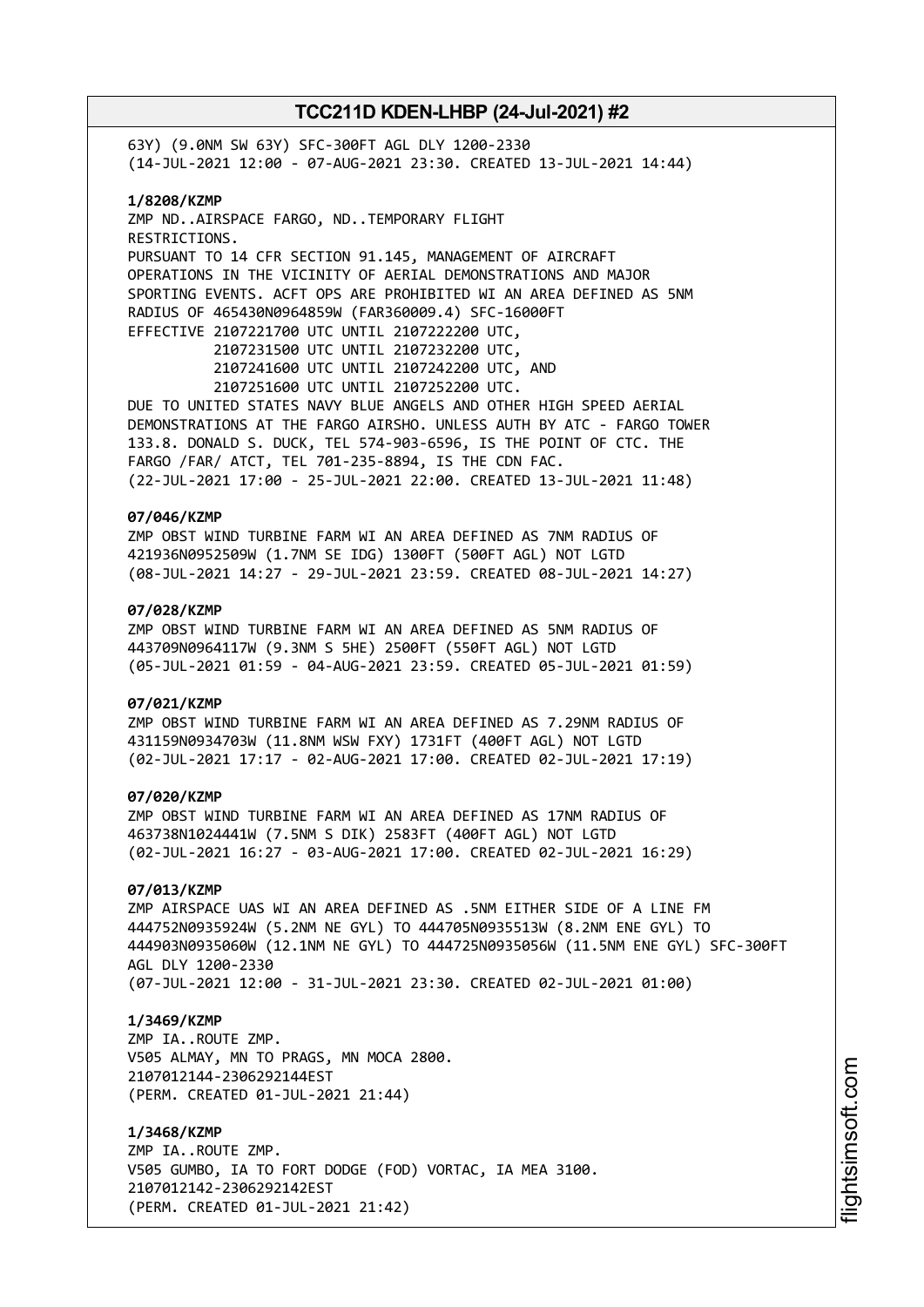## **06/245/KZMP**

ZMP OBST WIND TURBINE FARM WI AN AREA DEFINED AS 3NM RADIUS OF 442840N0990801W (8.1NM WSW MKA) 2451FT (420FT AGL) NOT LGTD (30-JUN-2021 22:00 - 31-DEC-2021 23:59. CREATED 30-JUN-2021 22:00)

# **06/207/KZMP**

ZMP OBST WIND TURBINE FARM WI AN AREA DEFINED AS 4.75NM RADIUS OF 433641N0923546W (17.3NM ESE AUM) 1805FT (400FT AGL) NOT LGTD (25-JUN-2021 08:00 - 25-JUL-2021 23:59 EST. CREATED 25-JUN-2021 08:01)

# **06/204/KZMP**

ZMP OBST WIND TURBINE FARM WI AN AREA DEFINED AS 5.97NM RADIUS OF 431806N0934647W (9.5NM NW FXY) 1731FT (400FT AGL) NOT LGTD (24-JUN-2021 20:16 - 26-JUL-2021 17:00. CREATED 24-JUN-2021 20:23)

## **06/200/KZMP**

ZMP OBST WIND TURBINE FARM WI AN AREA DEFINED AS 5NM RADIUS OF 443709N0964117W (19.6NM NNE BKX) 2500FT (550FT AGL) NOT LGTD (24-JUN-2021 08:01 - 24-JUL-2021 23:59. CREATED 24-JUN-2021 08:02)

# **1/7606/KZMP**

ZMP MN..ROUTE ZMP. V218, V505 SQEAK, MN MRA 10000. INL VOR R-176 RESTRICTIONS. (21-JUN-2021 21:22 - 19-JUN-2023 21:22 EST. CREATED 21-JUN-2021 21:22)

#### **06/157/KZMP**

ZMP OBST WIND TURBINE FARM WI AN AREA DEFINED AS 13NM RADIUS OF 394929N0970148W (7.7NM S PNC) 1152FT (354FT AGL) NOT LGTD (18-JUN-2021 19:06 - 31-JUL-2021 23:59. CREATED 18-JUN-2021 19:06)

# **06/038/KZMP**

ZMP OBST WIND TURBINE FARM WI AN AREA DEFINED AS 10NM RADIUS OF 443214.5N0962214.7W (11.8NM SE SD2) 2192FT (461FT AGL) NOT LGTD (03-JUN-2021 22:09 - 03-AUG-2021 23:59. CREATED 03-JUN-2021 22:09)

# **1/5683/KZMP**

ZMP IA..ROUTE ZMP. V172 WUNOT, IA TO LINDE, IA MOCA 3900. 2106021438-2306011438EST (PERM. CREATED 02-JUN-2021 14:39)

# **1/5617/KZMP**

ZMP MN..ROUTE ZMP. V15 MOFIT, ND TO IRIWY, ND MOCA 3700. 2106021252-2306021252EST (PERM. CREATED 02-JUN-2021 12:52)

#### **05/184/KZMP**

ZMP OBST WIND TURBINE FARM WI AN AREA DEFINED AS 15NM RADIUS OF 433110.27N0930923.76W (15NM NW AEL) 1893FT (459FT AGL) NOT LGTD (29-MAY-2021 18:22 - 30-NOV-2021 23:59. CREATED 29-MAY-2021 18:22)

# **05/170/KZMP**

ZMP AIRSPACE UAS WI AN AREA DEFINED AS 480829N0971609W (9.6NM SE D06) TO 480836N0972327W (9.5NM S D06) TO 480736N0972917W (10.3NM SSW D06) TO 480514N0973522W (14.4NM SW D06) TO 481610N0995042W (9.8NM SE RUG) TO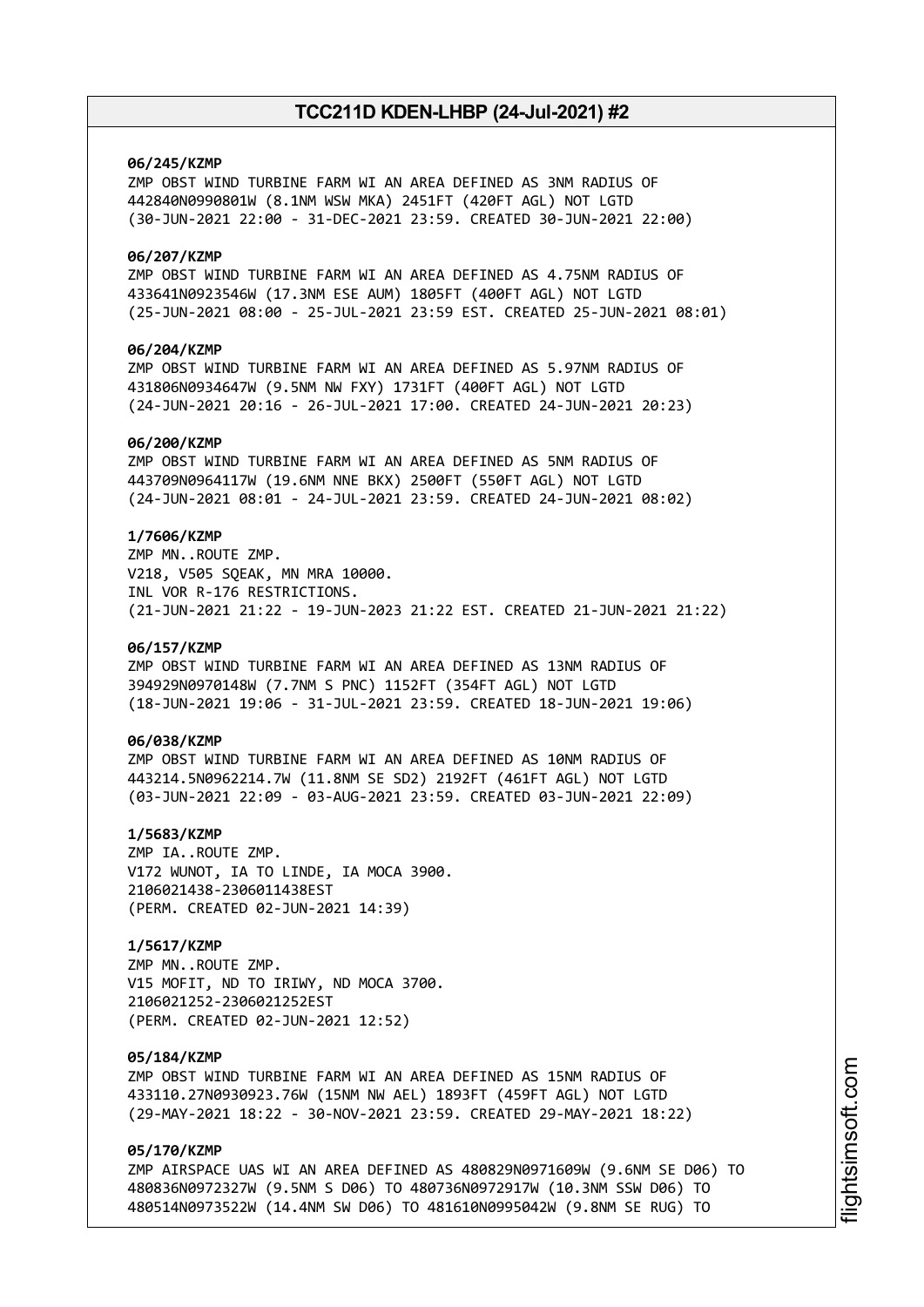483200N0994600W (8.3NM SE 2H9) TO 484600N0993600W (6.3NM S 06D) TO 485336N0992513W (7.4NM E 06D) TO 485439N0971530W (1.7NM S PMB) TO POINT OF ORIGIN SFC-FL180 (28-MAY-2021 14:48 - 25-MAY-2022 23:59. CREATED 28-MAY-2021 14:48) **05/140/KZMP** ZMP AIRSPACE UAS WI AN AREA DEFINED AS 485439N0971530W (2NM S PMB) TO 484942N0964014W (10NM NE HCO) TO 483722N0961709W (10NM NE 23D) TO 482554N0960458W (18.6NM NW 3G2) TO 480627N0955538W (10NM ENE TVF) TO 475746N0971617W (3.5NM W GFK) TO POINT OF ORIGIN 11000FT-FL180 (25-MAY-2021 14:01 - 25-MAY-2022 23:59. CREATED 25-MAY-2021 14:01) **1/7155/KZMP** ZMP MN..ROUTE ZMP. V412 REDWOOD FALLS (RWF) VOR/DME, MN TO FLYING CLOUD (FCM) VOR/DME, MN MEA 4000. 2104282016-2304282016EST (PERM. CREATED 28-APR-2021 20:17) **04/146/KZMP** ZMP SVC MINNEAPOLIS ARTCC CLASS E SERVICE AVBL WI AN AREA DEFINED AS 63NM RADIUS OF 462132.12N0872350.72W (SAW) 1200FT AGL-14500FT EXC SAWYER TWR CLASS D SFC AREA (20-APR-2021 20:35 - PERM. CREATED 20-APR-2021 20:35) **04/087/KZMP** ZMP OBST WIND TURBINE FARM WI AN AREA DEFINED AS 10NM RADIUS OF 403100N0952300W (6NM N K57) UNKNOWN (600FT AGL) NOT LGTD (12-APR-2021 15:57 - 01-AUG-2021 23:59. CREATED 12-APR-2021 15:58) **04/009/KZMP** ZMP AIRSPACE UAS WI AN AREA DEFINED AS 1NM RADIUS OF 453537.50N0931059.90W (4.0NM ENE CBG) SFC-400FT AGL SUN SAT SR-SS (04-APR-2021 11:48 - 31-OCT-2021 23:01. CREATED 01-APR-2021 19:16) **1/8045/KZMP** ZMP ROUTE ZMP. V78 WATERTOWN (ATY) VORTAC, SD TO CLAPS INT, MN MOCA 3600. 2102251413-2302251413EST (PERM. CREATED 25-FEB-2021 14:15) **1/2001/KZMP** ZMP KS..ROUTE ZMP ZKC. V551 SALINA (SLN) VORTAC, KS TO MANKATO (TKO) VORTAC, KS MEA 6000. 2101071747-2301071747EST (PERM. CREATED 07-JAN-2021 17:47) **0/2230/KZMP** ZMP MT..ROUTE ZMP ZLC. J70 LEWISTOWN (LWT) VOR/DME, MT TO DICKINSON (DIK) VORTAC, ND MEA 21000 LWT VOR/DME RESTRICTION. (25-SEP-2020 19:29 - 25-SEP-2022 19:29 EST. CREATED 25-SEP-2020 19:29) **09/105/KZMP** ZMP OBST CRANE (ASN UNKNOWN) 460421N0933943W (17.5NM N 18Y) UNKNOWN (120FT AGL) FLAGGED AND LGTD DLY 1200-2200 (21-SEP-2020 12:00 - 01-JAN-2022 22:00. CREATED 14-SEP-2020 12:02)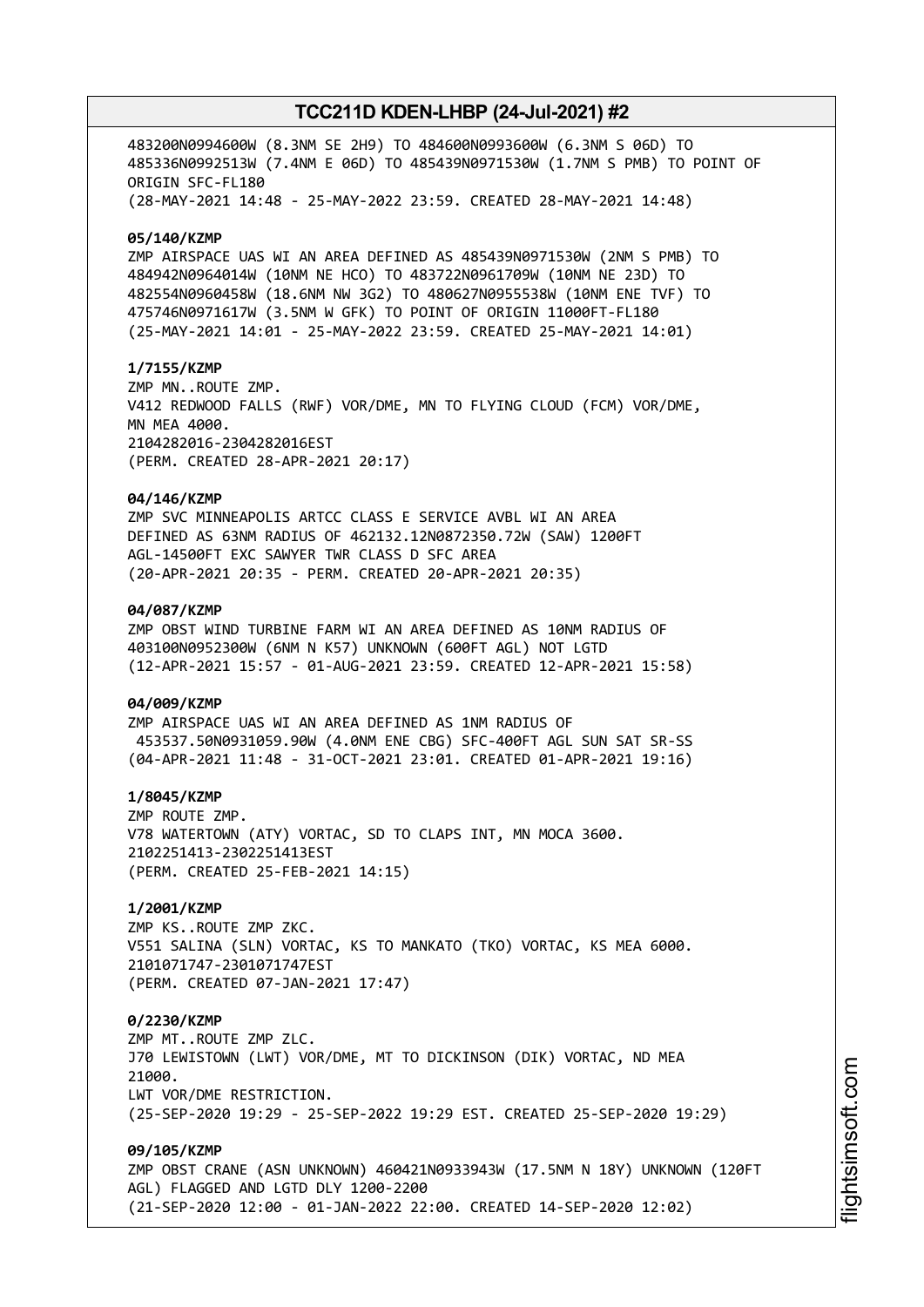**0/3546/KZMP** ZMP MN..ROUTE ZMP. V78 WATERTOWN (ATY) VORTAC, SD TO CLAPS, MN MOCA 3600. 2008172013-2208172013EST (PERM. CREATED 17-AUG-2020 20:14)

## **0/4948/KZMP**

ZMP SD..ROUTE ZMP. V78 WATERTOWN (ATY) VORTAC, SD TO CLAPS, MN MOCA 3600. 2006012022-2206012022EST (PERM. CREATED 01-JUN-2020 20:23)

#### **0/0061/KZMP**

ZMP NE..ROUTE ZMP. V71 PAWNEE CITY (PWE) VORTAC, NE R-149 TO TOPEKA (TOP) VORTAC, KS R-330 MOCA 2900. 2005111724-2205051724EST (PERM. CREATED 11-MAY-2020 17:25)

# **0/5880/KZMP**

ZMP WI..ROUTE ZMP. V129 EAU CLAIRE (EAU) VORTAC, WI R-176 TO NODINE (ODI) VORTAC, MN **MFA 4700.** EAU VORTAC R-176 UNUSABLE BELOW 4700. (22-JAN-2020 15:01 - 22-JAN-2022 14:59 EST. CREATED 22-JAN-2020 15:01)

## **0/5874/KZMP**

ZMP WI..ROUTE ZMP. V129 EAU CLAIRE (EAU) VORTAC, WI R-341 TO COP MEA 6000. EAU VORTAC R-341 UNUSABLE BEYOND 40 NM BELOW 6000. 2001221451-2201221451EST (PERM. CREATED 22-JAN-2020 14:51)

# **0/5391/KZMP**

ZMP ROUTE ZMP. V398 ALMAY, MN TO KASPR, MN MOCA 2900. 2001211612-2201211612EST (PERM. CREATED 21-JAN-2020 16:12)

# **0/5329/KZMP**

ZMP ROUTE ZMP. V24 ALMAY, MN TO KASPR, MN MOCA 2900. 2001211439-2201211439EST (PERM. CREATED 21-JAN-2020 14:40)

#### **0/3417/KZMP**

ZMP WI..ROUTE ZMP. V26 EAU CLAIRE (EAU) VORTAC, WI R-088 FROM 40 NM TO COP MEA 7500. EAU VORTAC R-088 UNUSABLE BEYOND 40 NM BELOW 7500. 2001131829-2201131824EST (PERM. CREATED 13-JAN-2020 18:29)

┌──────────────────────────────────────────────────────────────────────────────┐

└──────────────────────────────────────────────────────────────────────────────┘

# │**CZWG (WINNIPEG FIR/UIR)** │

**M1922/21/CZWG** BLASTING ACT WILL TAKE PLACE WITHIN 1NM RADIUS CENTRED ON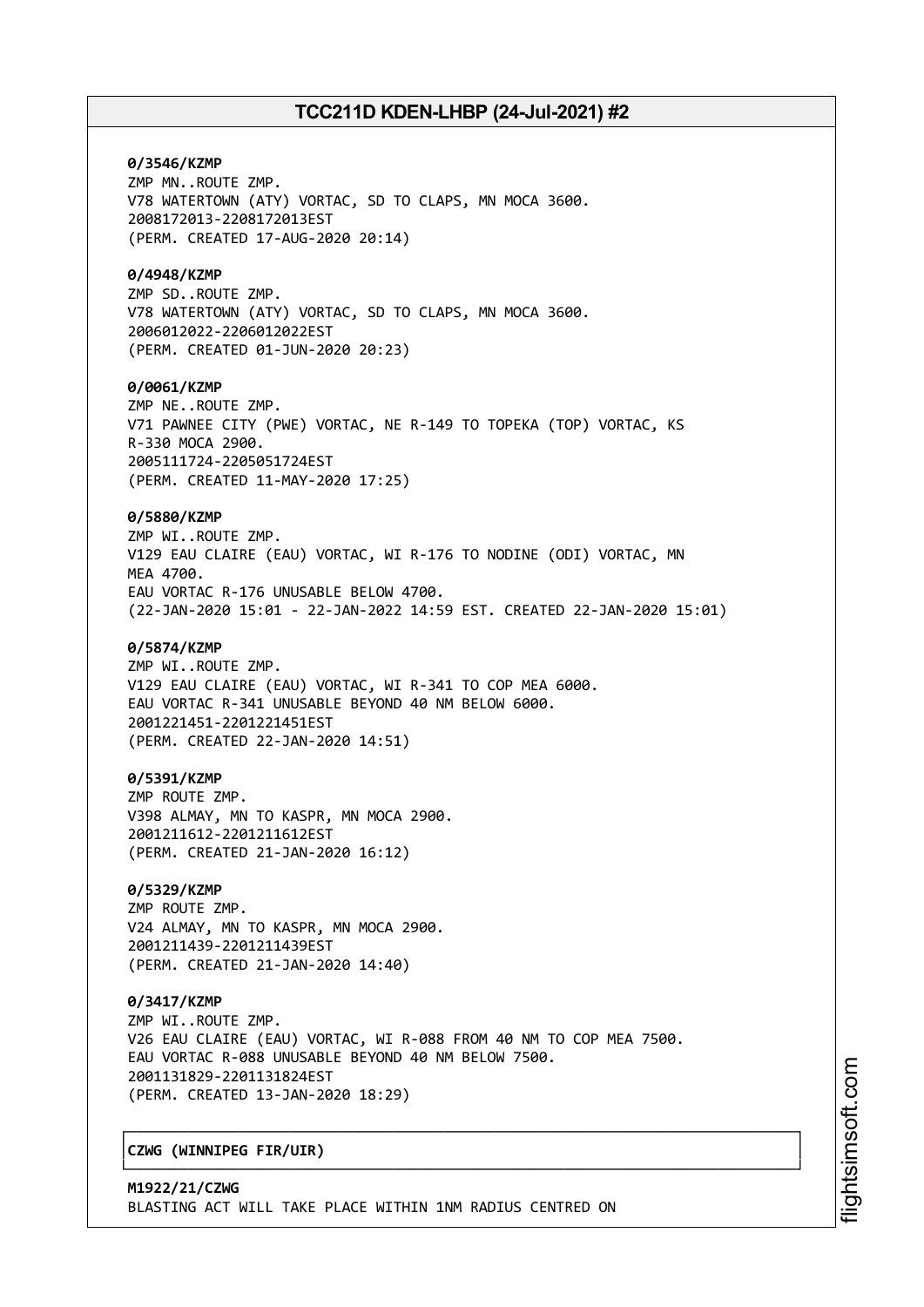564921N 1010527W (APRX 2.4NM W LYNN LAKE (ELDON LAKE)(WATER)). SFC-1000FT AGL (24-JUL-2021 21:00 - 25-JUL-2021 01:00. CREATED 23-JUL-2021 21:04) **M1917/21/CZWG** BLASTING ACT WILL TAKE PLACE WITHIN 0.1NM CENTRED ON 525936N 0971424W (APRX 1.23NM E POPLAR RIVER AD) SFC-1000FT AGL SAT-TUE 1300-2300, FRI 1930-2300 (23-JUL-2021 19:30 - 27-JUL-2021 23:00. CREATED 23-JUL-2021 19:14) **M1916/21/CZWG** PURSUANT TO CANADIAN AVIATION REGULATIONS (CAR) 601.14, 601.15(B) AND 601.16, FOREST FIRE RESTRICTED AIRSPACE IS ESTABLISHED WITHIN AREA BOUNDED BY 5544N 10430W - 5541N 10422W - 5534N 10438W - 5538N 10443W - 5544N 10430W (CENTER APRX 8NM ENE OTTER LAKE (WATER)). THE FIRE IS LOCATED WITHIN AREA BOUNDED BY 5542N 10429W - 5541N 10425W - 5536N 10439W - 5537N 10441W - 5542N 10429W. AERIAL FIRE SUPPRESSION IN PROGRESS. NO PERSON SHALL OPR AN ACFT, INCLUDING REMOTELY PILOTED ACFT (RPA-DRONE) AND MODEL ACFT, WITHIN THE AREA DESCRIBED EXC WHERE OPR UNDER CAR 601.17. SFC-4500FT AMSL (23-JUL-2021 16:40 - 26-JUL-2021 19:00 EST. CREATED 23-JUL-2021 16:40) **M1915/21/CZWG** PURSUANT TO CAR 601.14, 601.15(B) AND 601.16, FOREST FIRE RESTRICTED AIRSPACE IS ESTABLISHED WITHIN AREA BOUNDED BY 5542N 10450W - 5547N 10444W - 5542N 10437W - 5539N 10444W - 5542N 10450W (CENTRE APRX 7NM N OTTER LAKE(WATER) AD) . THE FIRE IS LOCATED WITHIN AREA BOUNDED BY 5542N 10447W - 5545N 10444W - 5542N 10440W - 5540N 10444W - 5542N 10447W. AERIAL FIRE SUPPRESSION IN PROGRESS. NO PERSON SHALL OPR AN ACFT, INCLUDING REMOTELY PILOTED ACFT (RPA-DRONE) AND MODEL ACFT, WITHIN THE AREA DESCRIBED EXC WHERE OPR UNDER CAR 601.17. SFC-4500FT AMSL (23-JUL-2021 16:40 - 26-JUL-2021 19:00 EST. CREATED 23-JUL-2021 16:40) **G1111/21/CZWG** COVID-19: CREWS/PASSENGERS REQUIREMENTS ALL FOREIGN MIL AND STATE ACFT WITH STOP OVERS IN CANADA TO CTC +OVERFLIGHT(AT)FORCES.GC.CA OR CALL (204) 227-7498 PRIOR TO FILING FLT PLAN SFC-UNL (23-JUL-2021 16:36 - 30-SEP-2021 04:00 EST. CREATED 23-JUL-2021 16:36) **M1912/21/CZWG** PURSUANT TO CANADIAN AVIATION REGULATIONS (CAR) 601.14, 601.15(B) AND 601.16, FOREST FIRE AREA WITHIN 11NM RADIUS CENTRED ON 5140N 9619W (APRX 16NM ESE BLOODVEIN RIVER AD) . RESTRICTED AIRSPACE IS ESTABLISHED WITHIN AREA BOUNDED BY 5154N 9637W - 5149N 9553W - 5131N 9554W - 5125N 9628W - 5138N 9649W - 5154N 9637W. AERIAL FIRE SUPPRESSION IN PROGRESS. NO PERSON SHALL OPR AN ACFT, INCLUDING REMOTELY PILOTED ACFT (RPA-DRONE) AND MODEL ACFT, WITHIN THE AREA DESCRIBED EXC WHERE OPR UNDER CAR 601.17. FIRE SUPRESSION ACFT MONITORING 131.37MHZ. FOR AUTH TO ENTER CTC DUTY OFFICER 204-345-1418.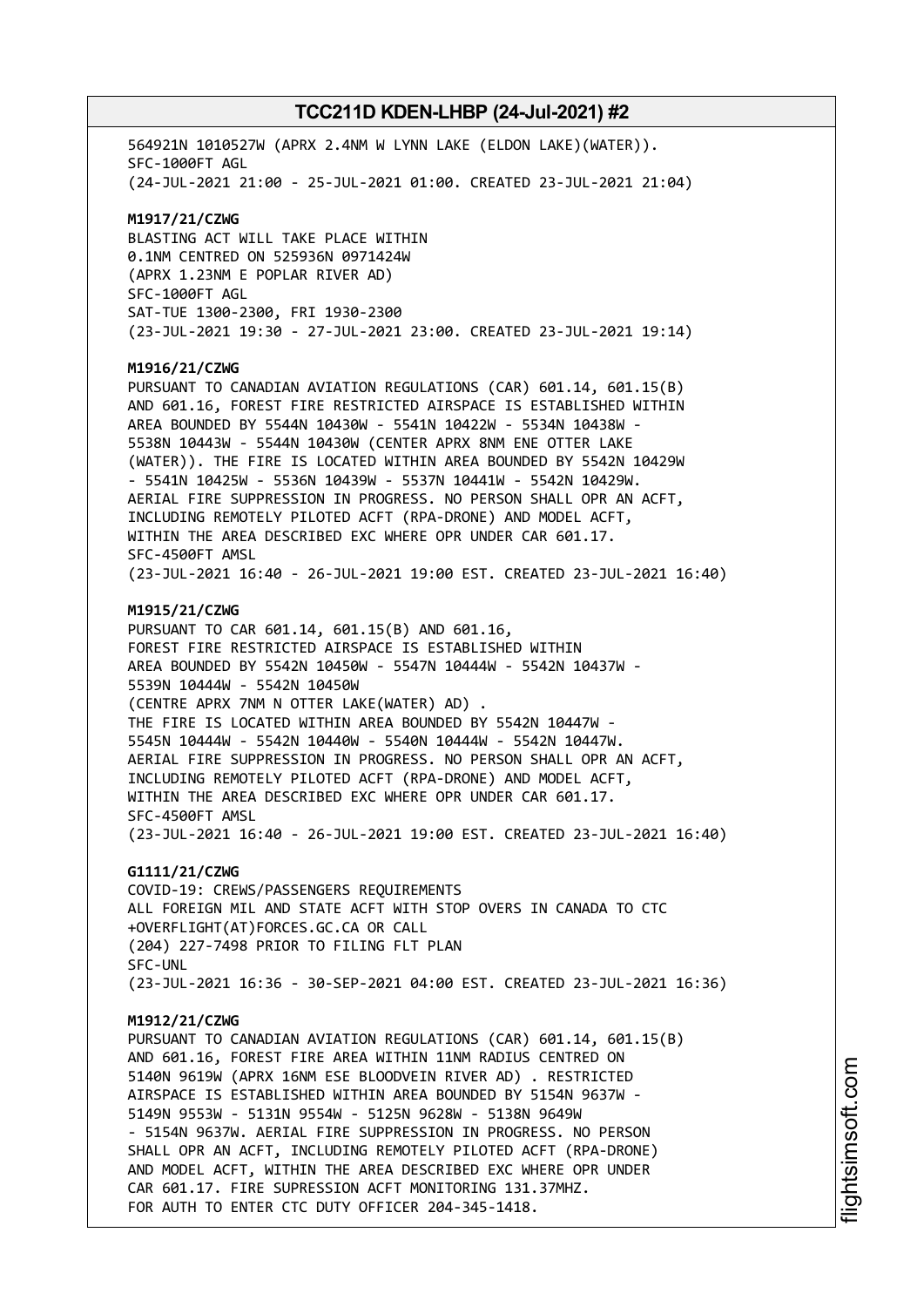SFC-4000FT AMSL (23-JUL-2021 14:45 - 28-JUL-2021 19:00 EST. CREATED 23-JUL-2021 14:45) **M1910/21/CZWG** LANGRUTH VOR/DME VLR 112.2MHZ/CH59X UNMONITORED (23-JUL-2021 14:31 - 30-JUL-2021 23:59. CREATED 23-JUL-2021 14:31) **M1904/21/CZWG** BLASTING ACT WILL TAKE PLACE WITHIN 1NM RADIUS CENTRED ON 545045N 0995711W (APRX 6NM SW SNOW LAKE AD) SFC-3000FT AGL (24-JUL-2021 18:00 - 24-JUL-2021 22:00. CREATED 23-JUL-2021 13:05) **M1903/21/CZWG** PURSUANT TO CANADIAN AVIATION REGULATIONS (CAR) 601.14, 601.15(B) AND 601.16, FOREST FIRE RESTRICTED AIRSPACE WITHIN 3NM RADIUS CENTRED ON 562400N 1031900W (CENTRE APRX 4NM NNW SOUTHEND/HANS ULRICKSEN FIELD AD) . FOREST FIRE CONTROL OPS IN PROGRESS. NO PERSON SHALL OPR AN ACFT, INCLUDING REMOTELY PILOTED ACFT (RPA-DRONE) AND MODEL ACFT, WITHIN THE AREA DESCRIBED EXC WHERE OPR UNDER CAR 601.17. SFC-4500FT AMSL (23-JUL-2021 12:40 - 26-JUL-2021 19:00 EST. CREATED 23-JUL-2021 12:40) **M1901/21/CZWG** PARAJUMPS ACT WILL TAKE PLACE 1NM RADIUS CENTRED ON 521649N 1064102W (CRF5) SFC-12500FT AMSL DAILY 1400-0300 (23-JUL-2021 14:00 - 25-JUL-2021 03:00. CREATED 23-JUL-2021 11:59) **M1894/21/CZWG** ADVISORY AREA CYA407(M) SOUTHPORT ACT SFC-8000FT AMSL (24-JUL-2021 13:00 - 24-JUL-2021 22:00. CREATED 22-JUL-2021 19:21) **G1094/21/CZWG** SASKATOON RADAR U/S. FLT WITHIN RADIUS 200NM CENTRED ON 521011N 1064227W MAY BE DENIED ROUTING AND/OR ALT REQUESTS. POSSIBLE DLA OF UP TO 30 MIN FOR ARR/DEP AT SASKATOON/JOHN G.DIEFENBAKER INTL AD. INFO CTC 204-983-8338 DLY 1600-0400 (24-JUL-2021 16:00 - 26-JUL-2021 04:00. CREATED 22-JUL-2021 03:24) **M1885/21/CZWG** DUE TO FOREST FIRE: AR7: WG - YIV: MOCA/MEA TO READ: 5000 (21-JUL-2021 22:30 - 28-JUL-2021 19:00 EST. CREATED 21-JUL-2021 22:30) **M1884/21/CZWG** ADVISORY AREA CYA306(T) DELISLE DEACTIVATED SFC-5000FT AMSL DAILY 1600-0400 (24-JUL-2021 16:00 - 26-JUL-2021 04:00. CREATED 21-JUL-2021 22:20) **M1882/21/CZWG** A13: BTN WG AND QD: MEA/MOCA TO READ: 5500FT AMSL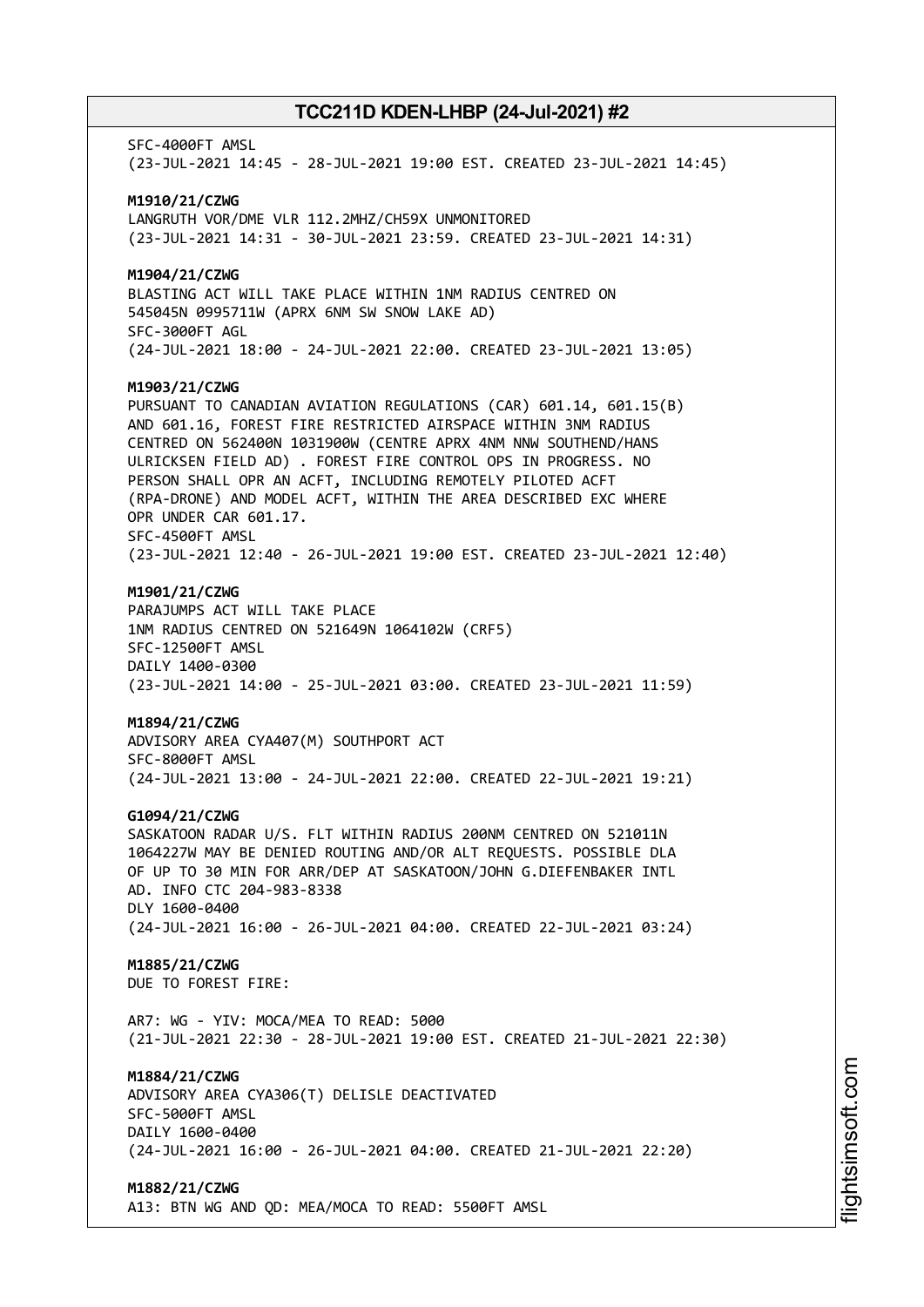(21-JUL-2021 18:00 - 29-JUL-2021 19:00 EST. CREATED 21-JUL-2021 18:00) **M1881/21/CZWG** PURSUANT TO CANADIAN AVIATION REGULATIONS (CAR) 601.14, 601.15(B) AND 601.16, FOREST FIRE WITHIN 7.5NM EITHER SIDE OF LINE 5144N 9902W - 5236N 9902W. RESTRICTED AIRSPACE IS ESTABLISHED WITHIN AREA BOUNDED BY 5240N 9925W - 5240N 9840W - 5140N 9840W - 5140N 9925W (CENTRE APRX 60NM SSE GRAND RAPIDS AD) . AERIAL FIRE SUPPRESSION IN PROGRESS. NO PERSON SHALL OPR AN ACFT, INCLUDING REMOTELY PILOTED ACFT (RPA-DRONE) AND MODEL ACFT, WITHIN THE AREA DESCRIBED EXC WHERE OPR UNDER CAR 601.17. FOR AUTH TO ENTER CTC DUTY OFFICER 204-345-1418. SFC-4500FT AMSL (21-JUL-2021 15:55 - 29-JUL-2021 19:00 EST. CREATED 21-JUL-2021 15:55) **G1063/21/CZWG** COVID-19: FLIGHT RESTRICTIONS PURSUANT TO SECTION 5.1 OF THE AERONAUTICS ACT, THE MINISTER OF TRANSPORT IS OF THE OPINION IT IS NECESSARY FOR AVIATION SAFETY AND THE PROTECTION OF THE PUBLIC, TO PROHIBIT THE OPS OF ACFT INVOLVED IN SKED AND NON SKED INTL COMMERCIAL AIR SVC FM INDIA, FOR THE TRANSPORT OF PASSENGERS ON AN INBOUND FLT TO CANADA. THIS PROHIBITION FURTHER APPLIES TO OPS OF ACFT INVOLVED IN PRIVATE AND CHARTER AIR SVC. THIS PROHIBITION DOES NOT APPLY TO ACFT OPERATED IN THE FLW CIRCUMSTANCES: - CARGO FLT - MEDEVAC FLT - FERRY FLT - FLIGHT CREW REPATRIATION FLT - TECHNICAL STOPS WHERE PASSENGERS DO NOT DISEMBARK, OR - AT ALTERNATE AP IDENTIFIED IN A FLT PLAN TO ADDRESS WX, OR - ACFT SAFETY SITUATIONS, OR - FLT EN ROUTE TO CANADA AT THE TIME THIS NOTICE TAKES EFFECT - IN THE CASE WHERE SPECIAL AUTH HAS BEEN GRANTED BY TRANSPORT CANADA: 1-613-992-6853. SFC-UNL (19-JUL-2021 18:30 - 22-AUG-2021 03:59. CREATED 19-JUL-2021 18:30) **G1061/21/CZWG** COVID-19: FLIGHT RESTRICTIONS UNTIL FURTHER NOTICE, WITH THE INTENT TO PREVENT THE SPREAD OF COVID-19 THROUGHOUT CANADA, ALL COMMERCIAL AIR SVC, PRIVATE OPR (CAR SUBPART 604) AND FOREIGN BUSINESS AVIATION, THAT ARE TRANSPORTING PASSENGERS TO CANADA MUST COMPLY WITH THE PROVISIONS OF THE INTERIM ORDER RESPECTING CERTAIN REQUIREMENTS FOR CIVIL AVIATION DUE TO COVID-19, ISSUED BY THE MINISTER OF TRANSPORT AND CURRENTLY IN FORCE. THIS INCLUDES A REQUIREMENT PASSENGERS TO WEAR FACE MASKS AND PROVIDE EVIDENCE OF A NEGATIVE RESULT FOR A COVID-19 MOLECULAR TEST PRIOR TO BOARDING. IN ADDITION TO ABV, AND PURSUANT TO SECTION 5.1 OF THE AERONAUTICS ACT, ALL COMMERCIAL AIR SVC, PRIVATE OPR (CAR SUBPART 604) AND FOREIGN BUSINESS AVIATION, THAT ARE

TRANSPORTING PASSENGERS TO CANADA MUST, FOR THE PURPOSE OF DISEMBARKING PASSENGERS, LAND AT ONE OF THE FOLLOWING AP: - AEROPORT INTL DE MONTREAL-TRUDEAU

- CALGARY INTL AIRPORT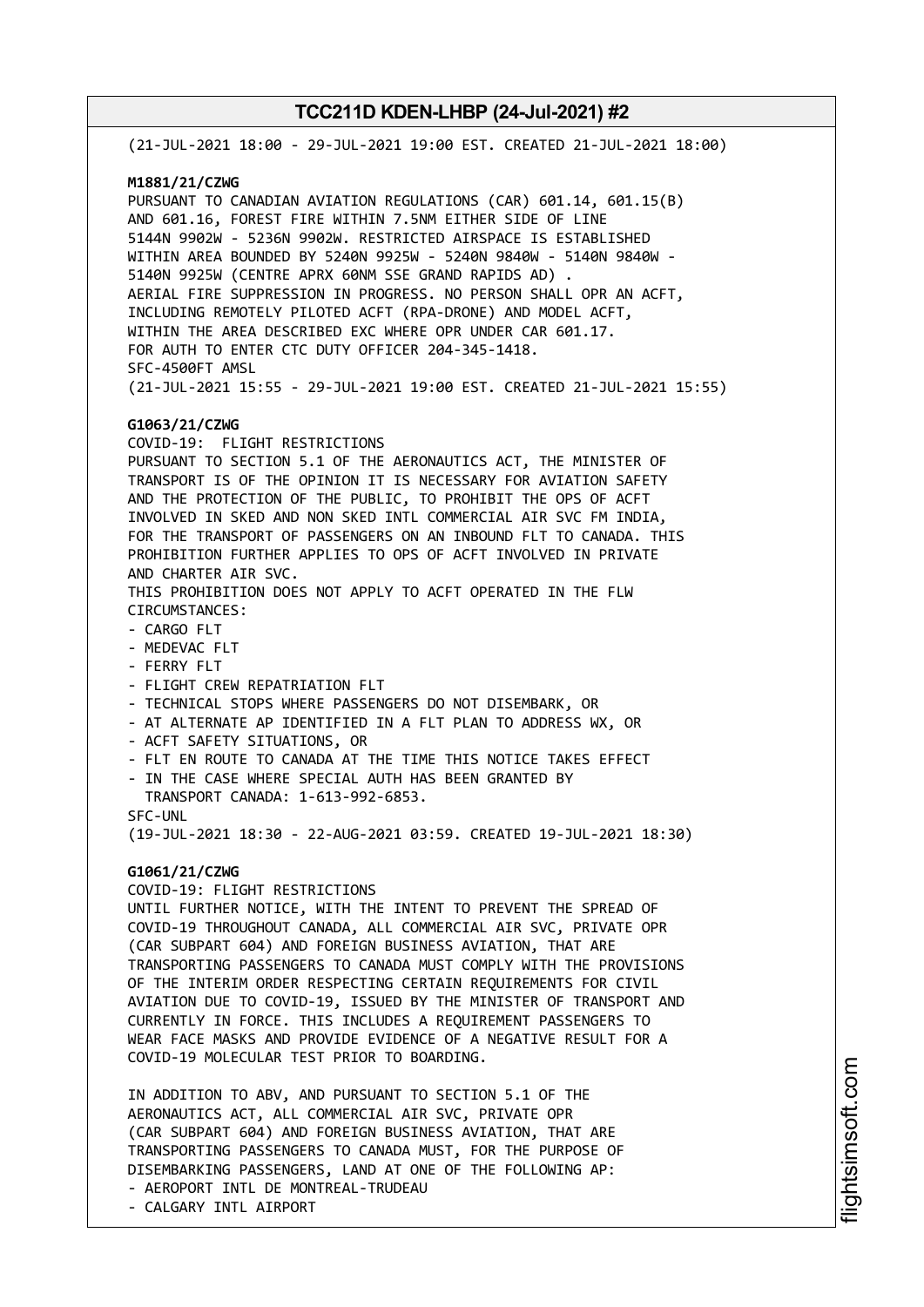- TORONTO-PEARSON INTL AIRPORT - VANCOUVER INTL AIRPORT THIS RESTRICTION DOES NOT APPLY TO ACFT OPERATED IN THE FLW CIRCUMSTANCES: - DIRECT FLT FM SAINT-PIERRE-ET-MIQUELON - MEDEVAC FLT - FERRY AND CREW REPATRIATION FLT - CARGO FLIGHTS CARRYING ONLY AIRCREW OR AIRLINE EMPLOYEES - TECHNICAL STOPS WHERE PASSENGERS DO NOT DISEMBARK - AT ALTERNATE AP IDENTIFIED IN A FLT PLAN TO ADDRESS WX - ACFT SAFETY SITUATIONS, OR - IN THE CASE WHERE SPECIAL AUTH HAS BEEN GRANTED BY TRANSPORT CANADA: 1-888-857-4003. SFC-UNL (19-JUL-2021 15:59 - 09-AUG-2021 04:00. CREATED 19-JUL-2021 15:59) **G1045/21/CZWG** EDMONTON CENTRE PERIPHERAL STATION (PAL) 133.0MHZ AT LYNN LAKE U/S (16-JUL-2021 15:56 - 30-JUL-2021 23:59. CREATED 16-JUL-2021 15:56) **M1827/21/CZWG** REGINA PSR U/S. FLT WITHIN 40NM RADIUS CENTRED ON 502559N 1044017W, 12500FT AMSL AND BLW, WILL NOT BE PROVIDED NON-TRANSPONDER EQUIPPED ACFT TFC INFO. (16-JUL-2021 04:25 - 29-AUG-2021 00:00 EST. CREATED 16-JUL-2021 04:26) **L3498/21/CZWG** BLASTING ACT WILL TAKE PLACE WITHIN 1NM RADIUS CENTRED ON 544544N 1015308W (APRX 1.95NM WNW FLIN FLON/CHANNING (WATER) AD) SFC-1500FT AGL (07-JUL-2021 16:24 - 05-OCT-2021 18:00. CREATED 07-JUL-2021 16:24) **G0959/21/CZWG** PARAJUMP ACT WILL TAKE PLACE WITHIN 2NM RADIUS CENTRED ON 494151N 1034803W (WEYBURN AD) SFC-12500FT AMSL DAILY SR - SS (07-JUL-2021 10:56 - 12-AUG-2021 02:21. CREATED 06-JUL-2021 18:39) **G0940/21/CZWG** PARAJUMPS ACT WILL TAKE PLACE WITHIN 1.5 NM RADIUS CENTRED ON GIMLI INDUSTRIAL PARK AD SFC-12500FT AMSL (05-JUL-2021 01:14 - 05-OCT-2021 01:00. CREATED 05-JUL-2021 01:14) **J3021/21/CZWG** CHECKL<sub>TST</sub> YEAR=2019 0004 0005 0011 0036 0051 0082 0088 0159 0215 0216 0418 YEAR=2020 0157 0697 2643 2644 3465 3639 4246 4916 5132 5134 5154 5193 5322 5438 5439 5888 5908 5909 6089 6090 YEAR=2021 0060 0107 0229 0241 0292 0539 0555 0613 0619 0653 0735 0746 0769 0789 0790 0967 1066 1122 1153 1182 1183 1237 1268 1269 1327 1406 1444 1453 1497 1524 1538 1547 1627 1644 1646 1664 1712 1714 1717 1719 1720 1721 1722 1723 1728 1729 1730 1749 1776 1896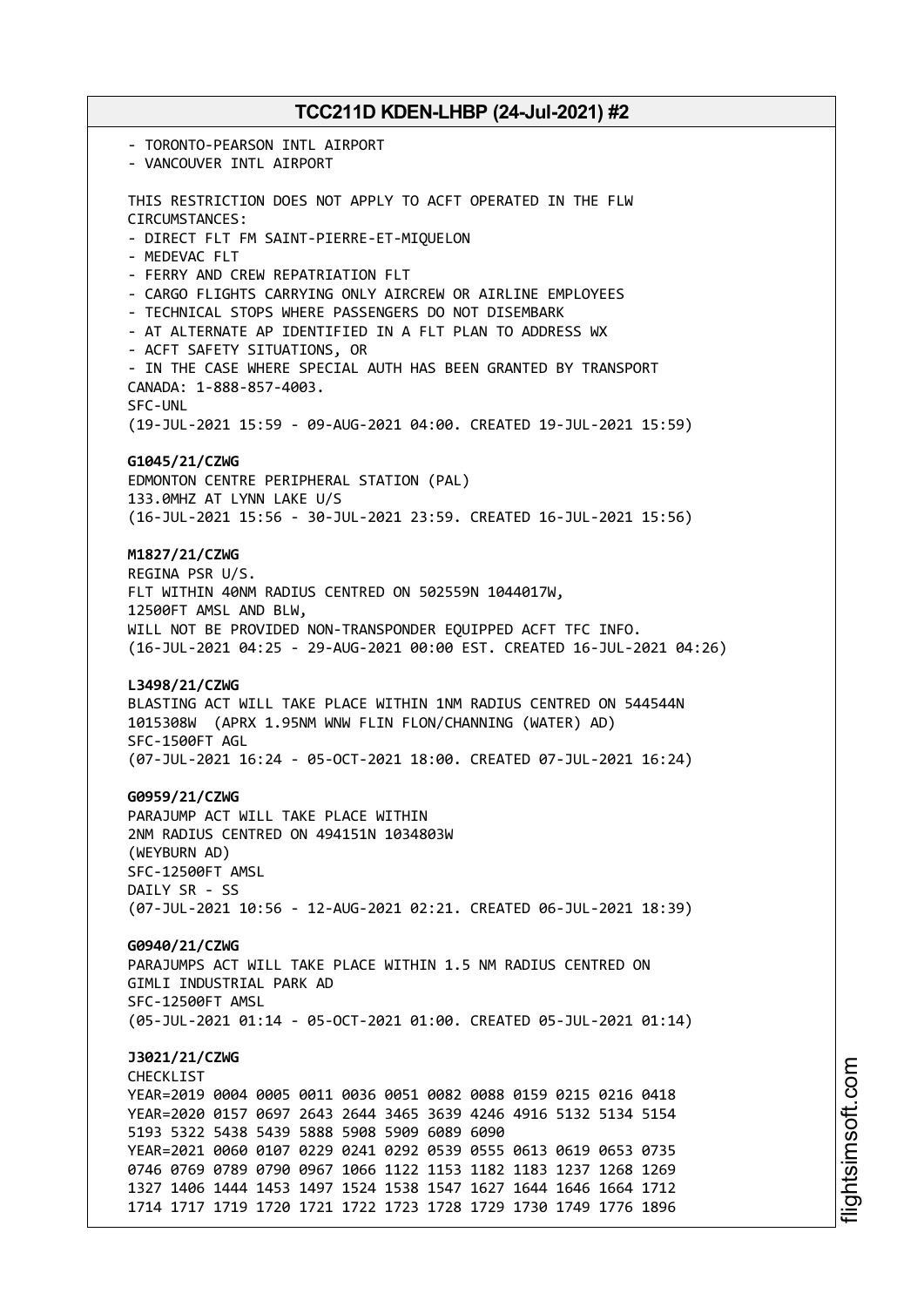**TCC211D KDEN-LHBP (24-Jul-2021) #2** 1901 1909 1941 1948 1950 1976 2000 2022 2068 2069 2077 2132 2143 2200 2201 2203 2206 2225 2228 2297 2306 2313 2332 2352 2364 2373 2382 2421 2422 2423 2424 2426 2438 2454 2461 2464 2499 2553 2554 2566 2585 2589 2594 2602 2603 2604 2605 2606 2609 2629 2631 2641 2644 2645 2646 2647 2653 2655 2665 2673 2676 2680 2686 2691 2692 2693 2695 2696 2700 2765 2766 2771 2790 2791 2792 2837 2843 2844 2849 2870 2871 2906 2913 2927 2928 2929 2930 2952 2953 2964 2966 2967 2979 2982 2989 2992 2999 3000 3001 3002 3006 3008 3009 3012 3013 3014 3016 3017 3018 3020 LATEST PUBLICATIONS AIP AMDT 3/21 EFFECTIVE 17 JUN 2021 SUP 35/21 AIC 21/21 (30-JUN-2021 23:30 - 30-JUL-2021 23:30 EST. CREATED 30-JUN-2021 23:30) **D1703/21/CZWG** CHECKLIST YEAR=2019 0063 YEAR=2020 NIL YEAR=2021 0792 0793 0802 0858 0862 0897 0914 0975 0979 1036 1104 1206 1247 1289 1307 1308 1365 1403 1440 1490 1539 1540 1550 1585 1614 1619 1660 1662 1667 1672 1678 1690 1692 1694 1695 1696 1697 1698 1699 1702 LATEST PUBLICATIONS AIP AMDT 3/21 EFFECTIVE 17 JUN 2021 SUP 35/21 AIC 21/21 (30-JUN-2021 23:30 - 30-JUL-2021 23:30 EST. CREATED 30-JUN-2021 23:30) **M1631/21/CZWG** CHECKLIST YEAR=2021 0589 0623 0667 0689 0701 0739 0742 0804 0927 0943 0945 0987 1009 1073 1116 1118 1176 1235 1294 1300 1310 1329 1331 1378 1459 1460 1495 1496 1527 1538 1540 1567 1570 1571 1572 1573 1574 1577 1582 1583 1584 1607 1609 1613 1614 1616 1617 1618 1619 1620 1623 1625 1627 1628 1629 1630 LATEST PUBLICATIONS AIP AMDT 3/21 EFFECTIVE 17 JUN 2021 SUP 35/21 AIC 21/21 (30-JUN-2021 23:30 - 30-JUL-2021 23:30 EST. CREATED 30-JUN-2021 23:30) **G0898/21/CZWG** COVID-19: FLIGHT RESTRICTIONS UNTIL FURTHER NOTICE, WITH THE INTENT TO PREVENT THE SPREAD OF THE COVID-19 VIRUS THROUGHOUT NUNAVUT ALL NON-SKED FLT ORIGINATING OUTSIDE OF NUNAVUT LDG IN NUNAVUT ARE REQUIRED TO CTC THE OFFICE OF NUNAVUT'S CHIEF PUBLIC HEALTH OFFICE IN ADVANCE CPHOTRAVELREQUESTS GOV.NU.CA OR CALL 1-867-975-5772. IT IS RECOMMENDED TO CTC 24 HR IN ADVANCE (30-JUN-2021 18:58 - 28-SEP-2021 18:00 EST. CREATED 30-JUN-2021 18:58) **M1577/21/CZWG** PURSUANT TO SECTION 5.1 OF THE AERONUCTICS ACT, THE AIRSPACE SURROUNDING MARIEVAL INDIAN RESIDENTIAL SCHOOL IS RESTRICTED WITHIN AREA BOUNDED BY 503502N 1023924W - 503459N 1023908W - 503450N 1023918W - 503456N 1023931W - 503502N 1023924W (CENTER

APRX 14.5NM NE GRENFELL AD) . NO PERSON SHALL OPR AN ACFT,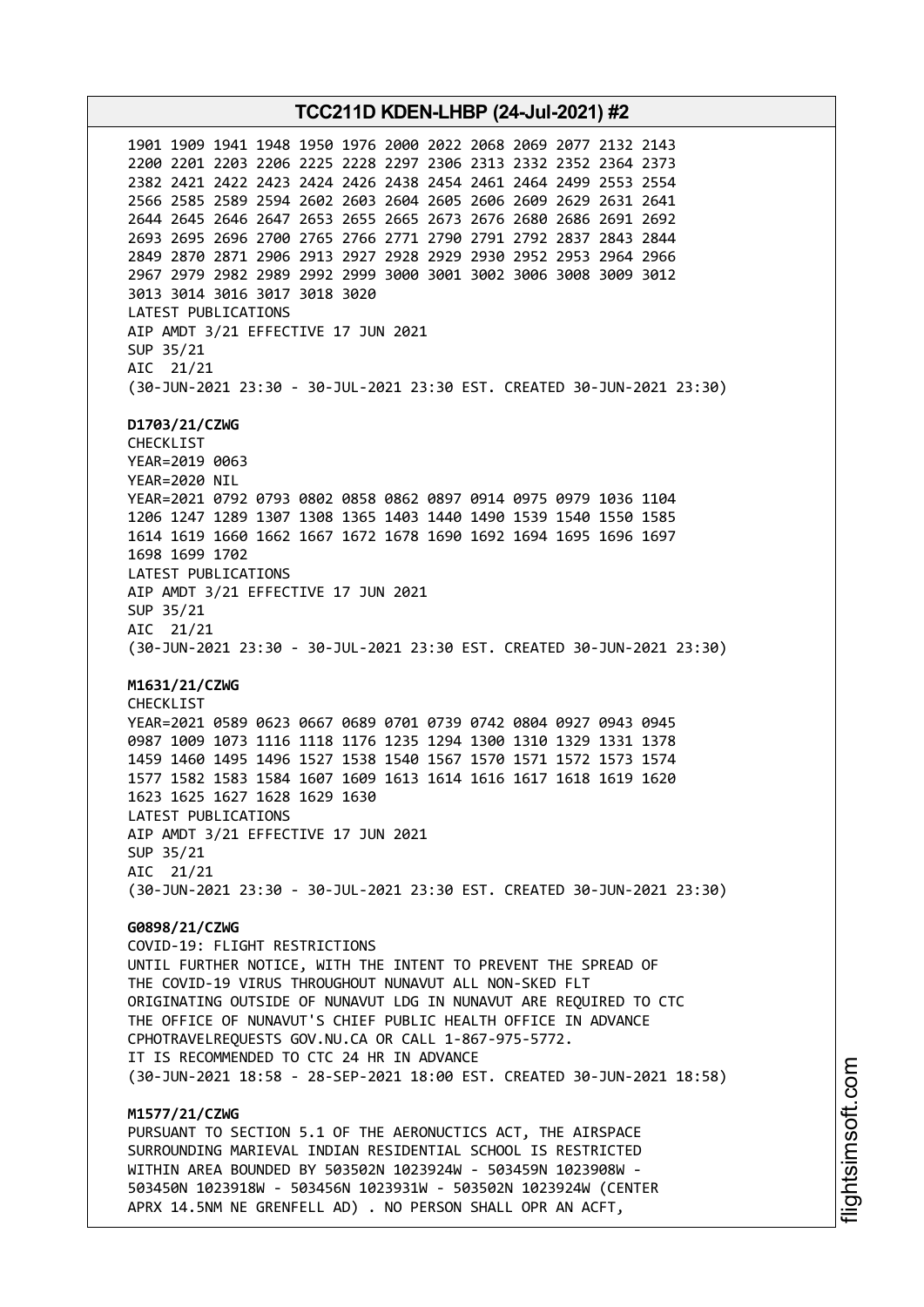INCLUDING REMOTELY PILOTED ACFT (RPA-DRONE) AND MODEL ACFT, WITHIN THE AREA DESCRIBED UNLESS THE FLT IS AUTH BY THE ADMIN NATION NAVIGATOR 639-205-7811. SFC-3000FT AMSL (25-JUN-2021 21:29 - 25-JUL-2021 23:59 EST. CREATED 25-JUN-2021 21:29)

# **M1574/21/CZWG**

ADVISORY AREA CYA407(M) SOUTHPORT ACT SFC-8000FT AMSL MON-FRI 1230-2230 (25-JUN-2021 18:39 - 30-JUL-2021 22:30. CREATED 25-JUN-2021 18:39)

## **M1573/21/CZWG**

BEECHY NDB BY 212KHZ U/S (25-JUN-2021 18:37 - 12-AUG-2021 23:59. CREATED 25-JUN-2021 18:37)

#### **M1572/21/CZWG**

ADVISORY AREA CYA413(M) SOUTHPORT ACT 5000FT AMSL-8000FT AMSL JUN 25 1840-2230, JUN 26-JUL 30 MON-FRI 1230-2230 (25-JUN-2021 18:40 - 30-JUL-2021 22:30. CREATED 25-JUN-2021 18:36)

# **G0798/21/CZWG**

WINNIPEG CENTRE PERIPHERAL STATION (PAL) 225.2MHZ AT KENORA U/S (18-JUN-2021 20:57 - 17-SEP-2021 23:59. CREATED 18-JUN-2021 20:57)

## **G0671/21/CZWG**

COVID-19: FLIGHT RESTRICTIONS UNTIL FURTHER NOTICE, WITH THE INTENT TO PREVENT THE SPREAD OF COVID-19 THROUGHOUT CANADA, AN OPERATOR OPERATING A FLIGHT BETWEEN TWO POINTS IN CANADA OR A FLIGHT TO CANADA MUST COMPLY WITH THE PROVISIONS OF THE INTERIM ORDER RESPECTING CERTAIN REQUIREMENTS FOR CIVIL AVIATION DUE TO COVID-19, ISSUED BY THE MINISTER OF TRANSPORT AND CURRENTLY IN FORCE. THIS INCLUDES A REQUIREMENT FOR PASSENGER FACE MASKS. OPERATORS ARE REQUIRED TO NOTIFY PASSENGERS OF THE LATEST MEASURES TO PREVENT THE SPREAD OF COVID-19 TAKEN BY THE TERRITORIAL AND PROVINCIAL GOVERNMENT WITH JURISDICTION AT THE DESTINATION AERODROME FOR THAT FLIGHT, OR BY THE FEDERAL GOVERNMENT. SFC-UNL

(03-JUN-2021 16:31 - 02-SEP-2021 16:00 EST. CREATED 03-JUN-2021 16:31)

## **G0631/21/CZWG**

AIRSPACE SECURITY WARNING ISSUED BY THE DEPARTMENT OF TRANSPORT IN RESPONSE TO UNUSUAL EXCESSIVE MEASURES BY BELARUS POSING SERIOUS SAFETY AND SECURITY CONCERNS TO COMMERCIAL AVIATION. AIR OPERATORS AND OWNERS OF AIRCRAFT REGISTERED IN CANADA ARE ADVISED NOT TO ENTER MINSK (UMMV) FIR. (25-MAY-2021 20:42 - 25-AUG-2021 16:00. CREATED 25-MAY-2021 20:42)

#### **D1036/21/CZWG**

BLASTING ACT WILL TAKE PLACE WITHIN 1NM RADIUS CENTRED ON 554122N 1033510W (APRX 3000FT BFR THR 23 AND 2090FT SE EXTENDED RCL SEABEE MINE AD) SFC-1000FT AGL (04-MAY-2021 23:00 - 04-AUG-2021 01:00. CREATED 04-MAY-2021 19:18)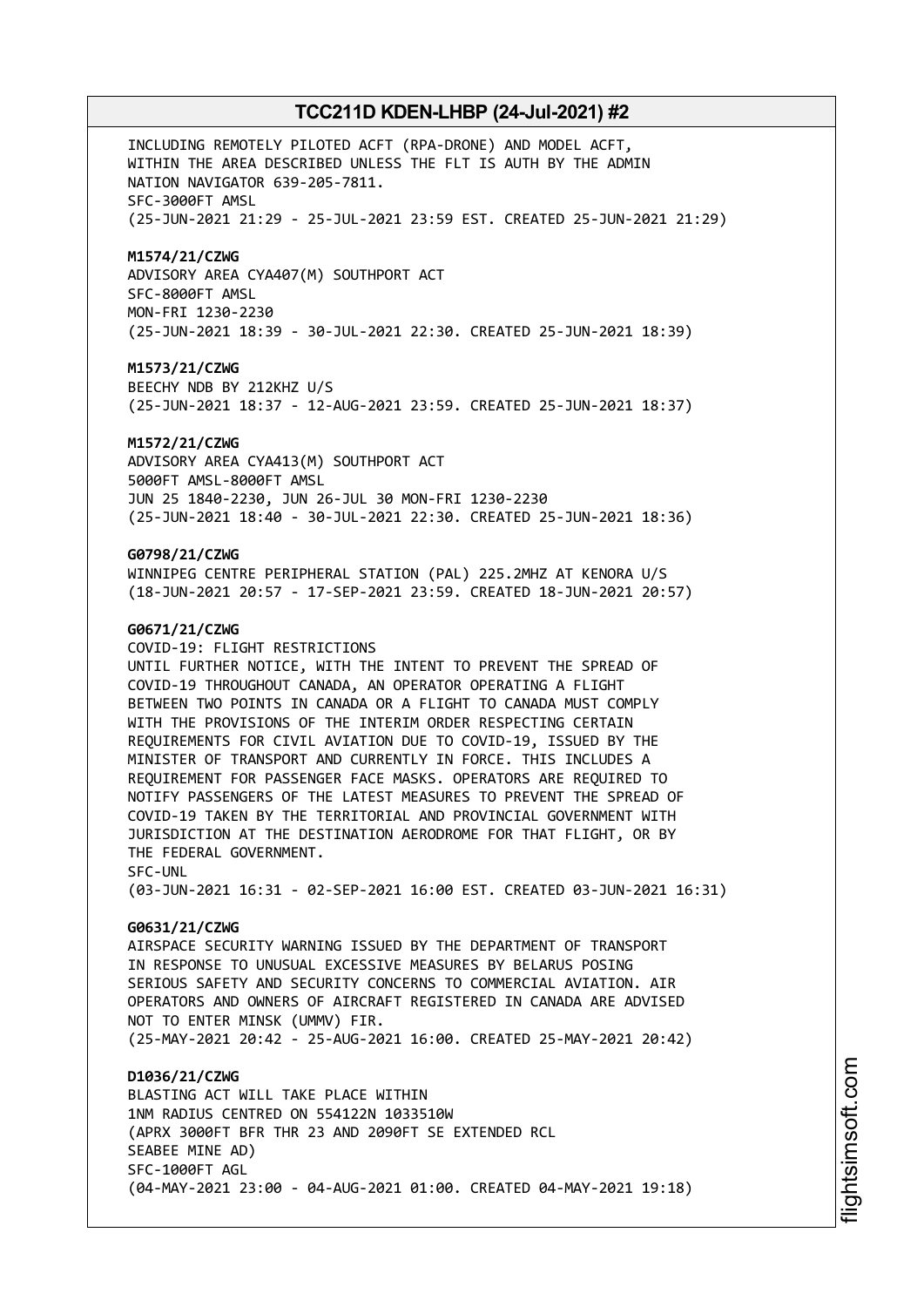# **G0491/21/CZWG** COVID 19: INFORMATION BORDER SVC ARE TEMPO SUSPENDED AT THE MAJORITY OF SMALL AIRPORTS ACROSS CANADA. FOR AN UPDATED LIST OF AUTH AIRPORTS OF ENTRY SEE THE LINK FOR OPEN PORTS OF ENTRY AT WWW.CBSA-ASFC.GC.CA/OFFICES (04-MAY-2021 12:44 - 03-AUG-2021 15:00 EST. CREATED 04-MAY-2021 12:44) ┌──────────────────────────────────────────────────────────────────────────────┐ │**CZUL (MONTREAL FIR/UIR)** │ └──────────────────────────────────────────────────────────────────────────────┘ **N2271/21/CZUL** ADVISORY AREA CYA524(S) HAWKESBURY ACT SFC-7000FT AMSL (24-JUL-2021 14:00 - 24-JUL-2021 23:30. CREATED 24-JUL-2021 13:50) **N2270/21/CZUL** ADVISORY AREA CYA528(S)(T) KEMPTVILLE ACT SFC TO BLW 4000FT AMSL SFC-4000FT AMSL (24-JUL-2021 13:45 - 25-JUL-2021 00:00. CREATED 24-JUL-2021 13:21) **N2269/21/CZUL** ADVISORY AREA CYA534(S) KARS ACT SFC TO BLW 2500FT AMSL SFC-2500FT AMSL (24-JUL-2021 13:45 - 25-JUL-2021 00:00. CREATED 24-JUL-2021 13:20) **H2253/21/CZUL** ADVISORY AREA CYA645(P) ST-ESPRIT ACT ABV 12500FT AMSL TO 16000FT AMSL 12500FT AMSL-16000FT AMSL (24-JUL-2021 12:00 - 25-JUL-2021 01:00. CREATED 24-JUL-2021 11:52) **H2252/21/CZUL** ADVISORY AREA CYA644(P) ST-ESPRIT ACT SFC-12500FT AMSL (24-JUL-2021 12:00 - 25-JUL-2021 01:00. CREATED 24-JUL-2021 11:46) **N2266/21/CZUL** ADVISORY AREA CYA633(P) JOLIETTE ACT ABV 12500FT AMSL TO 13500FT AMSL 12500FT AMSL-13500FT AMSL (24-JUL-2021 12:00 - 25-JUL-2021 01:00. CREATED 24-JUL-2021 11:41) **N2265/21/CZUL** ADVISORY AREA CYA632(P) JOLIETTE ACT SFC-12500FT AMSL (24-JUL-2021 12:00 - 25-JUL-2021 01:00. CREATED 24-JUL-2021 11:40) **G1116/21/CZUL** BLASTING ACT WILL TAKE PLACE WITHIN 0.22NM RADIUS CENTRED ON 551736N 0774312W (APRX 4240FT BFR THR 21 AND 7720FT SE EXTENDED RCL KUUJJUARAPIK AD) . SFC-636FT AGL (25-JUL-2021 21:00 - 25-JUL-2021 23:00. CREATED 24-JUL-2021 10:49) **H2242/21/CZUL**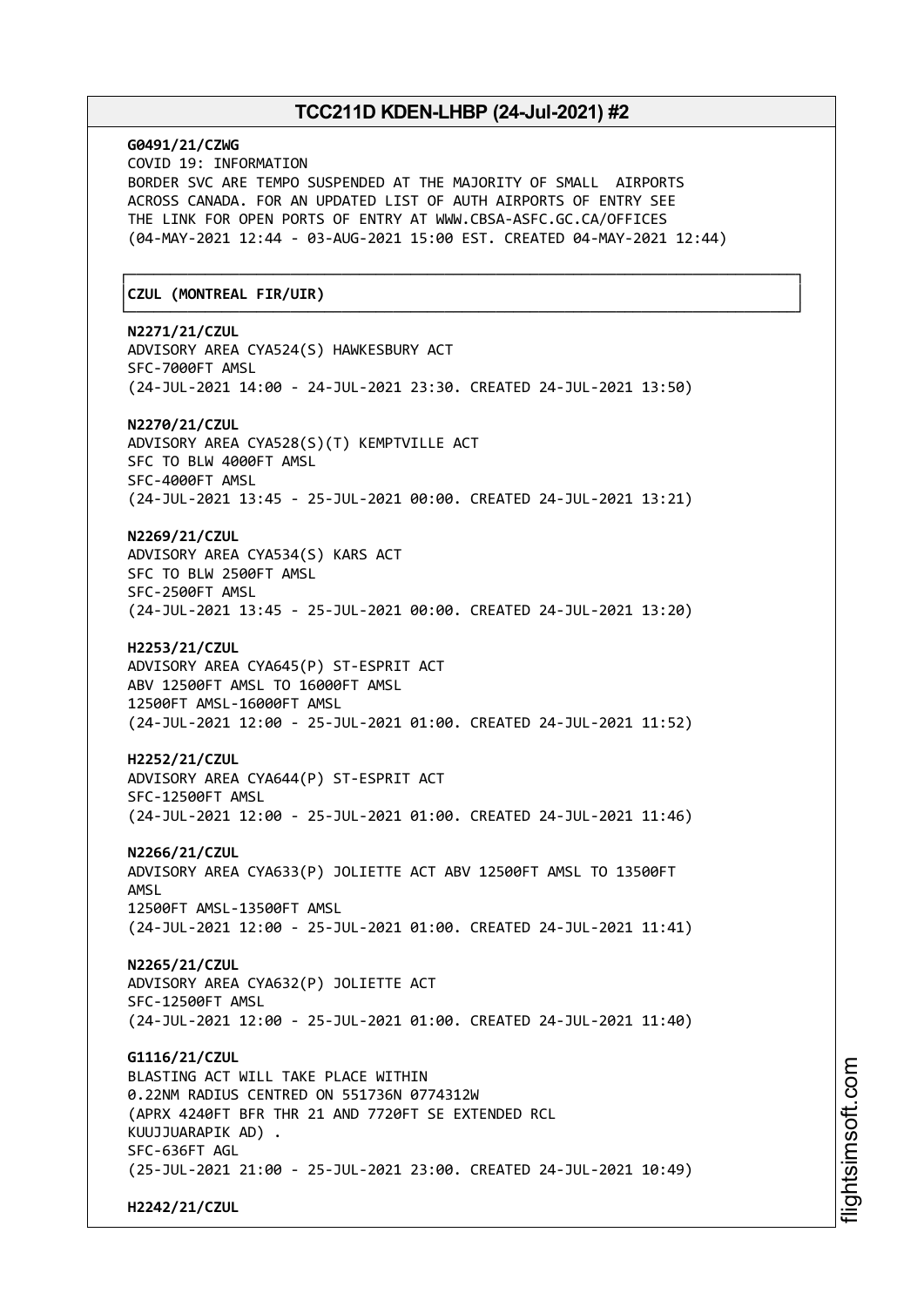COVID-19: CREWS/PASSENGERS REQUIREMENTS ALL FOREIGN MIL AND STATE ACFT WITH STOP OVERS IN CANADA TO CTC +OVERFLIGHT(AT)FORCES.GC.CA OR CALL (204) 227-7498 PRIOR TO FILING FLT PLAN SFC-UNL (23-JUL-2021 16:36 - 30-SEP-2021 04:00 EST. CREATED 23-JUL-2021 16:36) **H2236/21/CZUL** GPS INTERFERENCE EXER CENTERED ON 440854N 0753216W (APRX 30NM SE GANANOQUE(HELI)) 120NM RADIUS AT FL400-UNL 120NM RADIUS AT FL250 109NM RADIUS AT 10000FT AMSL 82NM RADIUS AT 4000FT AGL 32NM RADIUS AT 50FT AGL GNSS SIGNAL MAY BE PERIODICALLY INTERRUPTED. INFORM ATC OF ANY ADVERSE IMPACT. DAILY 1100-1700 (26-JUL-2021 11:00 - 30-JUL-2021 17:00. CREATED 23-JUL-2021 12:36) **G1105/21/CZUL** GPS INTERFERENCE EXER CENTERED ON 440854N 0753216W (APRX 30NM SE GANANOQUE(HELI)) 120NM RADIUS AT FL400-UNL 120NM RADIUS AT FL250 109NM RADIUS AT 10000FT AMSL 82NM RADIUS AT 4000FT AGL 32NM RADIUS AT 50FT AGL GNSS SIGNAL MAY BE PERIODICALLY INTERRUPTED. INFORM ATC OF ANY ADVERSE IMPACT. DAILY 1100-1700 (26-JUL-2021 11:00 - 30-JUL-2021 17:00. CREATED 23-JUL-2021 12:30) **N2252/21/CZUL** FIREWORKS ACT WILL TAKE PLACE WITHIN 328FT RADIUS CENTERED ON 451857N 0760300W (APRX 1.23NM W OTTAWA / CARP AD) SFC-525FT AMSL (25-JUL-2021 01:00 - 25-JUL-2021 02:00. CREATED 23-JUL-2021 12:09) **H2233/21/CZUL** V360 BTN YBC AND ML NDB NOT SUITABLE FOR VOR NAVIGATION (23-JUL-2021 09:56 - 22-OCT-2021 16:00 EST. CREATED 23-JUL-2021 09:56) **N2238/21/CZUL** FIREWORKS ACT WILL TAKE PLACE WITHIN 197FT RADIUS CENTRED ON 483141N 0672840W (APRX 16NM NNW CAUSAPSCAL AD) SFC-1027FT AMSL (25-JUL-2021 02:00 - 25-JUL-2021 02:30. CREATED 22-JUL-2021 12:04) **H2208/21/CZUL** FIREWORKS ACT WILL TAKE PLACE WITHIN 328FT RADIUS CENTRED ON 454059N 0735230W (APRX 2.3NM ESE MONTREAL (BELL) QC (HELI)). SFC-480FT AMSL DAILY 0045-0245 (24-JUL-2021 00:45 - 26-JUL-2021 02:45. CREATED 21-JUL-2021 12:08) **H2207/21/CZUL** J567 BTN YGL AND NM NDB NOT SUITABLE FOR VOR NAVIGATION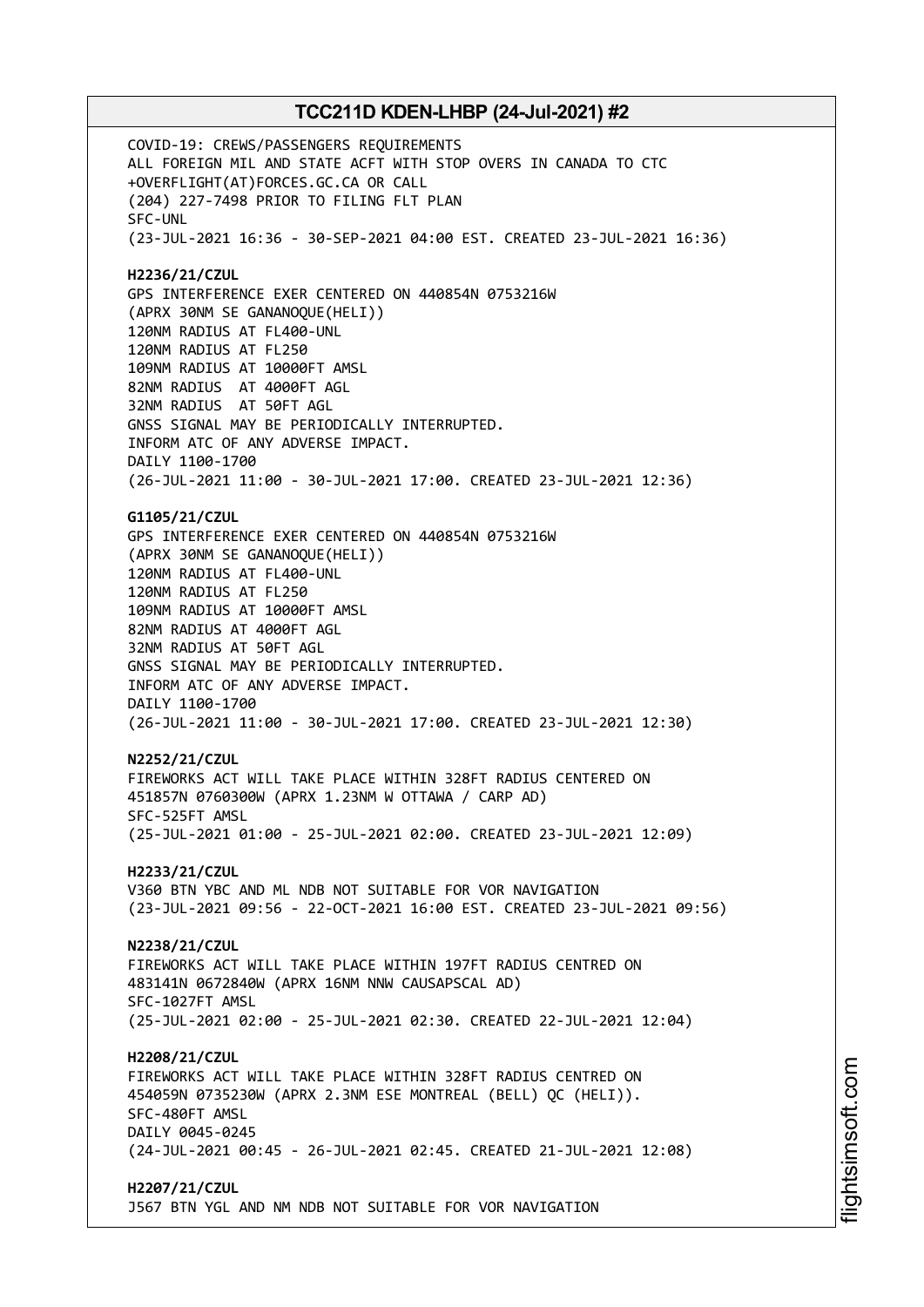(21-JUL-2021 11:39 - 20-OCT-2021 18:00 EST. CREATED 21-JUL-2021 11:39) **H2188/21/CZUL** COVID-19: FLIGHT RESTRICTIONS PURSUANT TO SECTION 5.1 OF THE AERONAUTICS ACT, THE MINISTER OF TRANSPORT IS OF THE OPINION IT IS NECESSARY FOR AVIATION SAFETY AND THE PROTECTION OF THE PUBLIC, TO PROHIBIT THE OPS OF ACFT INVOLVED IN SKED AND NON SKED INTL COMMERCIAL AIR SVC FM INDIA, FOR THE TRANSPORT OF PASSENGERS ON AN INBOUND FLT TO CANADA. THIS PROHIBITION FURTHER APPLIES TO OPS OF ACFT INVOLVED IN PRIVATE AND CHARTER AIR SVC. THIS PROHIBITION DOES NOT APPLY TO ACFT OPERATED IN THE FLW CIRCUMSTANCES: - CARGO FLT - MEDEVAC FLT - FERRY FLT - FLIGHT CREW REPATRIATION FLT - TECHNICAL STOPS WHERE PASSENGERS DO NOT DISEMBARK, OR - AT ALTERNATE AP IDENTIFIED IN A FLT PLAN TO ADDRESS WX, OR - ACFT SAFETY SITUATIONS, OR - FLT EN ROUTE TO CANADA AT THE TIME THIS NOTICE TAKES EFFECT - IN THE CASE WHERE SPECIAL AUTH HAS BEEN GRANTED BY TRANSPORT CANADA: 1-613-992-6853. SFC-UNL (19-JUL-2021 18:31 - 22-AUG-2021 03:59. CREATED 19-JUL-2021 18:31) **H2187/21/CZUL** COVID-19: FLIGHT RESTRICTIONS UNTIL FURTHER NOTICE, WITH THE INTENT TO PREVENT THE SPREAD OF COVID-19 THROUGHOUT CANADA, ALL COMMERCIAL AIR SVC, PRIVATE OPR (CAR SUBPART 604) AND FOREIGN BUSINESS AVIATION, THAT ARE TRANSPORTING PASSENGERS TO CANADA MUST COMPLY WITH THE PROVISIONS OF THE INTERIM ORDER RESPECTING CERTAIN REQUIREMENTS FOR CIVIL AVIATION DUE TO COVID-19, ISSUED BY THE MINISTER OF TRANSPORT AND CURRENTLY IN FORCE. THIS INCLUDES A REQUIREMENT PASSENGERS TO WEAR FACE MASKS AND PROVIDE EVIDENCE OF A NEGATIVE RESULT FOR A COVID-19 MOLECULAR TEST PRIOR TO BOARDING. IN ADDITION TO ABV, AND PURSUANT TO SECTION 5.1 OF THE AERONAUTICS ACT, ALL COMMERCIAL AIR SVC, PRIVATE OPR (CAR SUBPART 604) AND FOREIGN BUSINESS AVIATION, THAT ARE TRANSPORTING PASSENGERS TO CANADA MUST, FOR THE PURPOSE OF DISEMBARKING PASSENGERS, LAND AT ONE OF THE FOLLOWING AP: - AEROPORT INTL DE MONTREAL-TRUDEAU - CALGARY INTL AIRPORT - TORONTO-PEARSON INTL AIRPORT - VANCOUVER INTL AIRPORT THIS RESTRICTION DOES NOT APPLY TO ACFT OPERATED IN THE FLW CIRCUMSTANCES: - DIRECT FLT FM SAINT-PIERRE-ET-MIQUELON - MEDEVAC FLT - FERRY AND CREW REPATRIATION FLT - CARGO FLIGHTS CARRYING ONLY AIRCREW OR AIRLINE EMPLOYEES - TECHNICAL STOPS WHERE PASSENGERS DO NOT DISEMBARK - AT ALTERNATE AP IDENTIFIED IN A FLT PLAN TO ADDRESS WX - ACFT SAFETY SITUATIONS, OR

- IN THE CASE WHERE SPECIAL AUTH HAS BEEN GRANTED BY TRANSPORT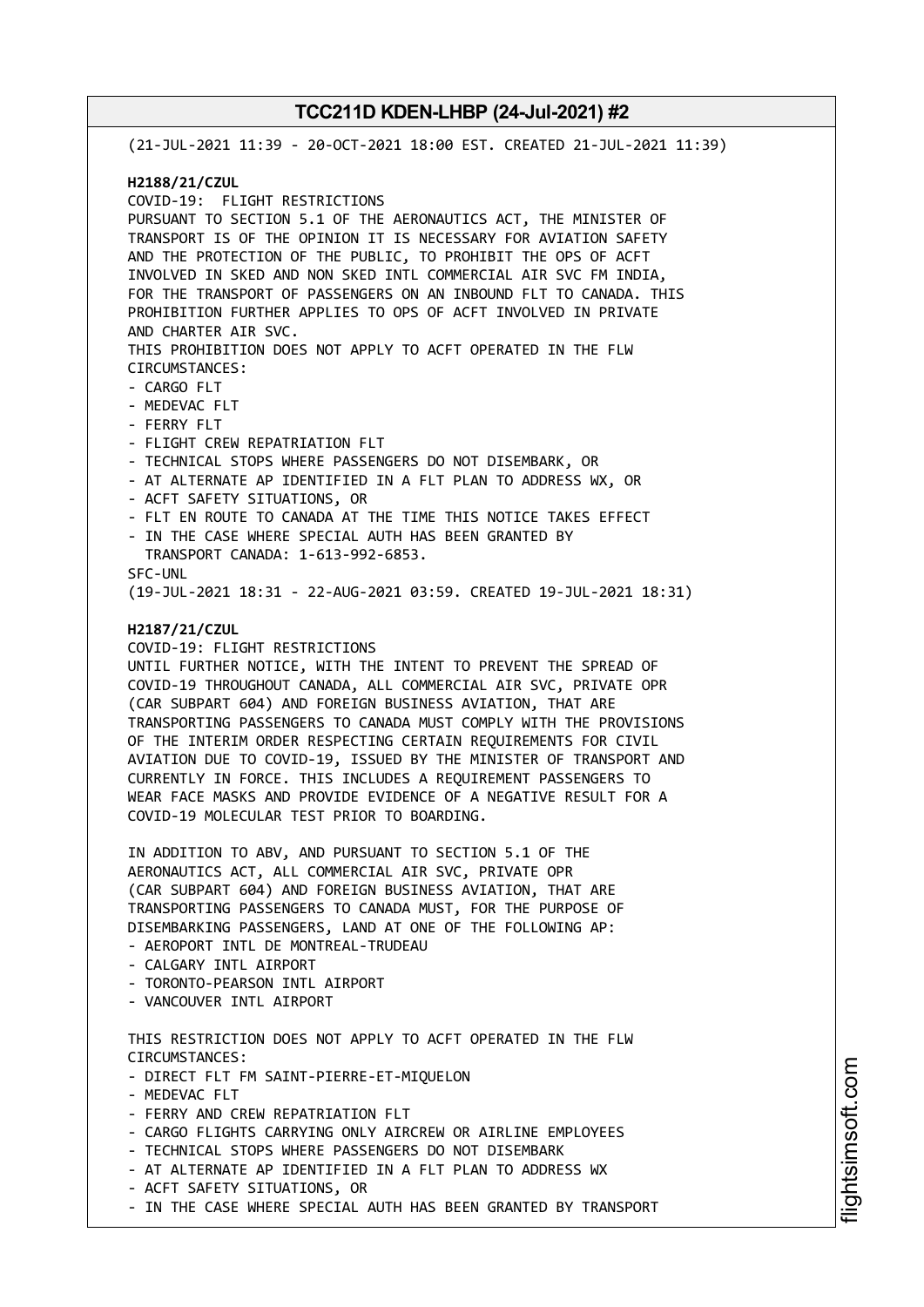CANADA: 1-888-857-4003. SFC-UNL (19-JUL-2021 16:00 - 09-AUG-2021 04:00. CREATED 19-JUL-2021 16:00)

# **N2155/21/CZUL**

BLASTING ACT WILL TAKE PLACE WITHIN 1150FT RADIUS CENTRE ON 582756N 0780434W (APRX 290FT BEYOND THR 07 AND 1810FT SOUTH RCL INUKJUAK AD) SFC-1150FT AGL DAILY 2200-0000 (17-JUL-2021 22:00 - 15-AUG-2021 00:00. CREATED 16-JUL-2021 12:53)

## **H2158/21/CZUL**

AMEND VFR NAV CHARTS (VNC): TORONTO (A5000 39TH EDITION) AND MONTREAL (A5002 32ND EDITION): MIL HELI LOW ALT TRANSIT ROUTES BTN PETAWAWA (CYWA), OTTAWA/DWYER HILL (CYDH), AND OTTAWA/MACDONALD-CARTIER INTL (CYOW) REFER TO AIP SUPP 40/21 (15-JUL-2021 12:36 - PERM. CREATED 15-JUL-2021 12:36)

# **G1034/21/CZUL**

AMEND VFR NAV CHARTS (VNC): TORONTO (A5000 39TH EDITION) AND MONTREAL (A5002 32ND EDITION): MIL HELI LOW ALT TRANSIT ROUTES BTN PETAWAWA (CYWA), OTTAWA/DWYER HILL (CYDH), AND OTTAWA/MACDONALD-CARTIER INTL (CYOW) REFER TO AIP SUPP 40/21 (15-JUL-2021 12:22 - PERM. CREATED 15-JUL-2021 12:22)

## **H2141/21/CZUL**

NOTICE OF TRIAL TO REMOVE FLT PLANNING REQUIREMENTS OF EASTBOUND NORTH AMERICAN RTE (NAR) SYSTEM:

ALL FLT OPR WITHIN THE NORTH ATLANTIC ORGANIZED TRACK STRUCTURE (OTS) ARE NOT REQUIRED TO FILE THE ASSOCIATED NAR LISTED ON THE DAILY ZBW NORTH ATLANTIC ADVISORY OR THE NAT OTS MESSAGE. ASSOCIATED NAR ARE REFERENCED UNDER THE (JFK DEP) SECTION OF THE ADVISORY.

DEP MUST STILL COMPLY WITH ANY DEP RTE, STRUCTURES, AND/OR RESTRICTIONS FM THE DEP AP. OPTIMIZED ROUTINGS CAN ONLY BEGIN FM POINTS WITHIN ZBW AIRSPACE, THE MONCTON FIR, OR BOTH. ONCE INSIDE ZBW AIRSPACE/MONCTON FIR, RANDOM ROUTINGS TO THE OEP ARE PERMITTED. FLT PATHS OF ACFT PARTICIPATING IN THE TRIAL MUST REMAIN AT OR NORTH OF A LINE VITOL-LOMPI. PLEASE REFER TO DAILY ZBW NORTH ATLANTIC ADVISORY FOR SPECIFIC INFO AND STATUS OF THIS TRIAL.

THIS TRIAL MAY BE DISCONTINUED AT ANY TIME, BASED ON OPR IMPACT.

DISPATCHERS SHALL INCLUDE (NO NARS EAST TRIAL) IN THE REMARKS SECTION OF FLT PLANS FOR PARTCIPATING ACFT.

FLT CREWS ARE EXPECTED TO CARRY APPLICABLE NAR DOCUMENTATION ON THE FLT DECK FOR ALL FLT, REGARDLESS IF PARTICIPATING IN THE TRIAL OR NOT. (14-JUL-2021 12:54 - 30-SEP-2021 23:59. CREATED 14-JUL-2021 12:55)

**N2121/21/CZUL**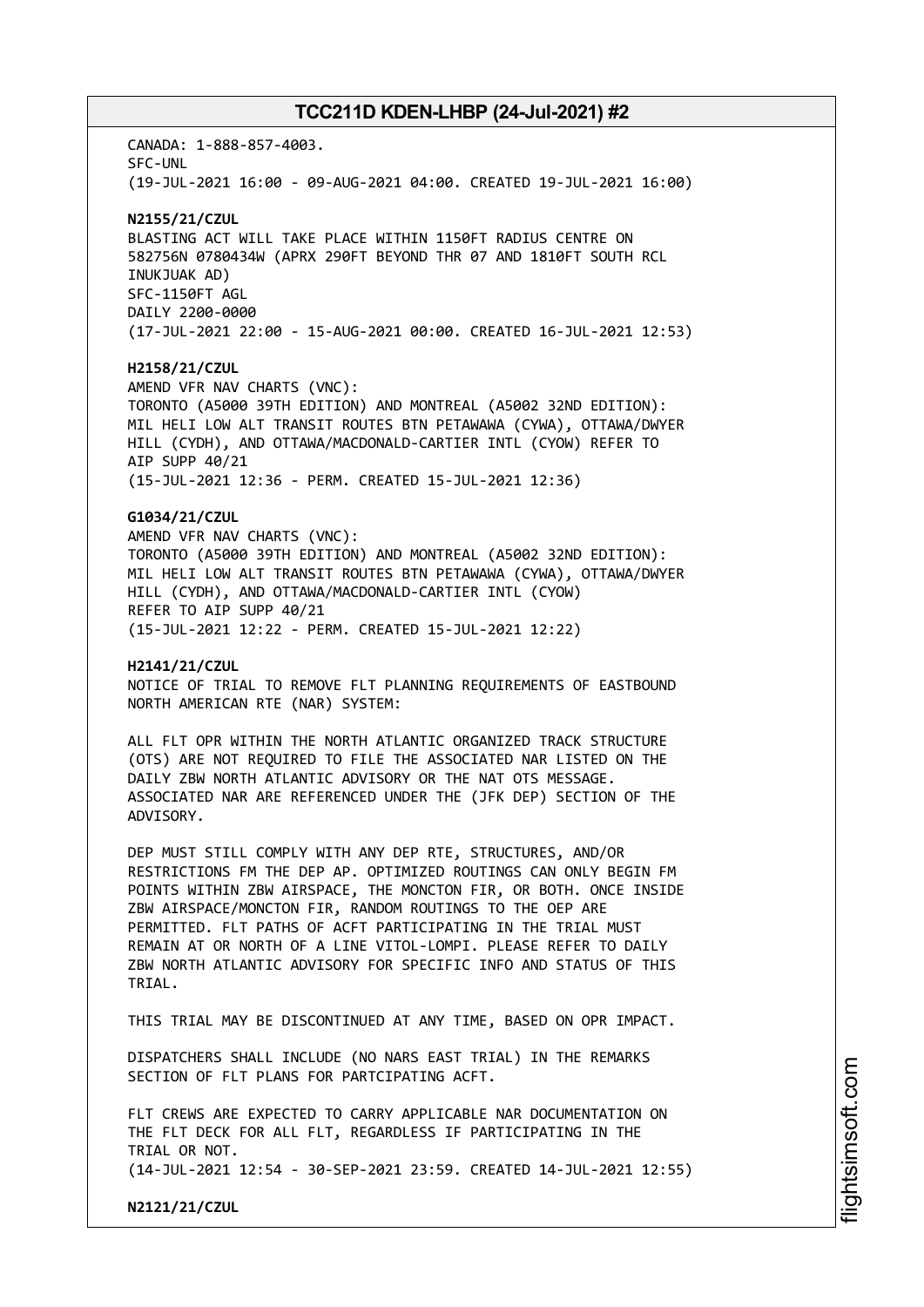BLASTING ACT WILL TAKE PLACE WITHIN 1640FT RADIUS CENTRED ON 583032N 780100W (APRX 3NM NE INUKJUAK AD) SFC TO 328FT AGL SFC-450FT AMSL (14-JUL-2021 12:44 - 13-OCT-2021 18:00 EST. CREATED 14-JUL-2021 12:44) **N2094/21/CZUL** V380 BTN YGP AND YZV: MEA/MOCA TO READ 6000 DAYLIGHT HRS (14-JUL-2021 11:00 - 13-AUG-2021 23:59. CREATED 12-JUL-2021 14:32) **N2093/21/CZUL** V382 BTN UBTEV AND YGP: MEA/MOCA TO READ 6000 DAYLIGHT HRS (14-JUL-2021 11:00 - 13-AUG-2021 23:59. CREATED 12-JUL-2021 14:28) **N2092/21/CZUL** AR3 BTN ME AND PN: MEA TO READ 6000 DAYLIGHT HRS (14-JUL-2021 11:00 - 13-AUG-2021 23:59. CREATED 12-JUL-2021 14:23) **N2091/21/CZUL** L715 BTN LEXEN AND YGP: MEA TO READ 6000 DAYLIGHT HRS (14-JUL-2021 11:00 - 13-AUG-2021 23:59. CREATED 12-JUL-2021 14:21) **N2036/21/CZUL** AMEND PUBLICATIONS: BLASTING ACT WILL TAKE PLACE 3281FT RADIUS CENTRED ON 550128N 0671659W (APRX 20NM NW SCHEFFERVILLE/SQUAW LAKE (WATER)). SFC TO 656FT AGL SFC-3084FT AMSL (09-JUL-2021 00:01 - PERM. CREATED 07-JUL-2021 13:59) **N2035/21/CZUL** AMEND PUBLICATIONS: BLASTING ACT WILL TAKE PLACE 3281FT RADIUS CENTRED ON 545909N 0671257W (APRX 17NM NW SCHEFFERVILLE/SQUAW LAKE (WATER) SFC TO 656FT AGL SFC-2756FT AMSL (09-JUL-2021 00:01 - PERM. CREATED 07-JUL-2021 13:52) **N2030/21/CZUL** PURSUANT TO SECTION 5.1 OF THE AERONAUTICS ACT, DUE DEP, ARR AND TRANSITION OF REMOTELY PILOTED ACFT (DRONE-RPAS) BASED AT GASPE (MICHEL-POULIOT) AD (CYGP) DOING WHALE MONITORING THE FLW AREAS ARE RESTRICTED: AREA MIKE: BOUNDED BY 4941N 6500W-4922N 6400W-4911N 6400W-4920N 6500W-4941N 6500W. AREA NOVEMBER: BOUNDED BY 4922N 6400W-4900N 6300W-4848N 6300W-4911N 6400W-4922N 6400W. AREA OSCAR: BOUNDED BY 4900N 6300W-4835N 6200W-4824N 6200W-4848N 6300W-4900N 6300W. NO PERSON SHALL OPR AN ACFT, INCLUDING A REMOTELY PILOTED ACFT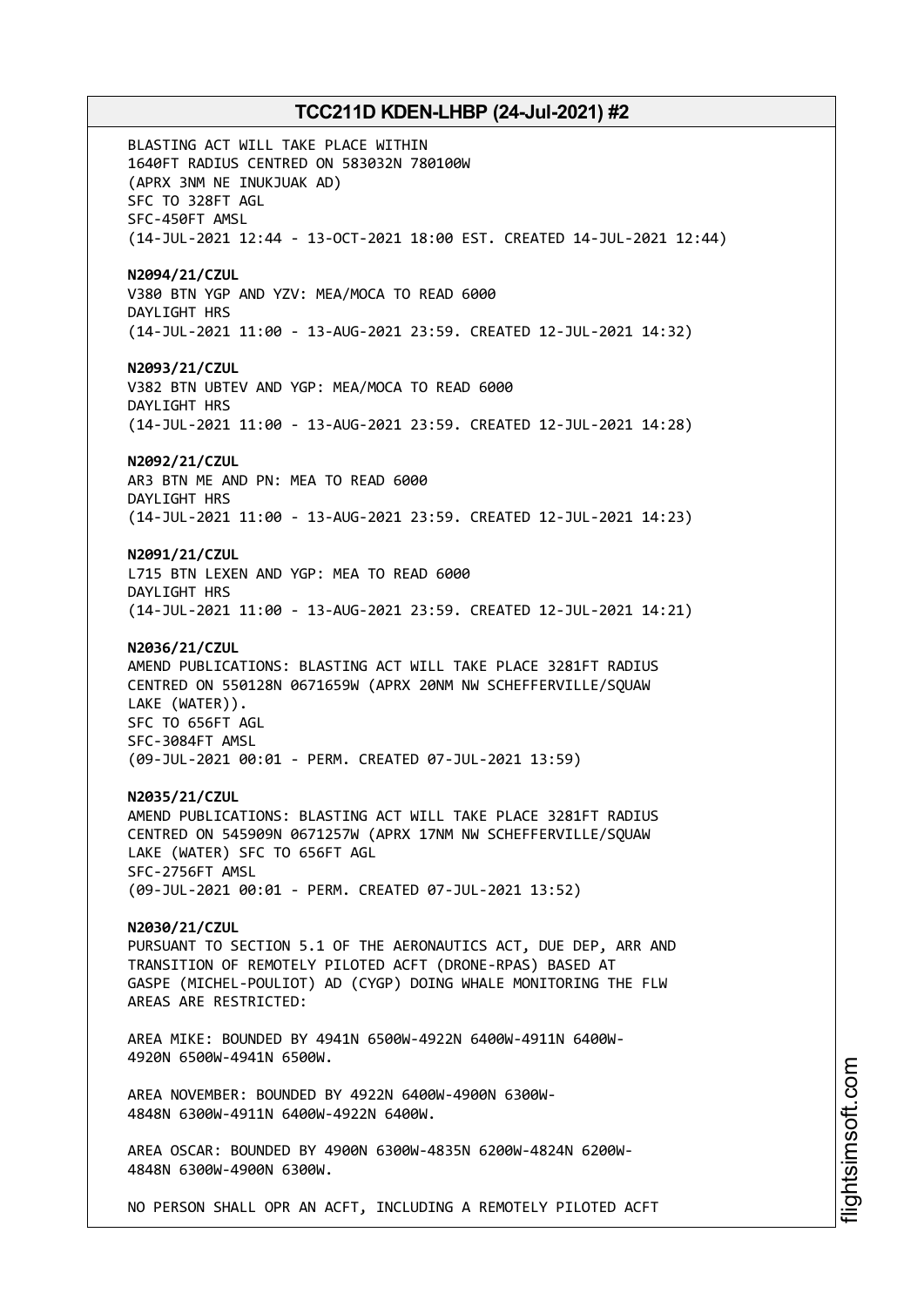(DRONE-RPA), WITHIN THE AREAS DESCRIBED UNLESS AUTH BY MONTREAL ACC 134.175 OR 1-800-633-1353 OR BY TRANSPORT CANADA ACFT SVC 613-324-1455. REF TO AIP SUP 31/21 1500FT AMSL-5000FT AMSL DAYLIGHT HRS (14-JUL-2021 11:00 - 13-AUG-2021 23:59. CREATED 07-JUL-2021 12:20)

**N2024/21/CZUL** PURSUANT TO SECTION 5.1 OF THE AERONAUTICS ACT, DUE DEP, ARR AND TRANSITION OF REMOTELY PILOTED AIRCRAFT (DRONE-RPAS) BASED AT GASPE (MICHEL-POULIOT) AD (CYGP) DOING WHALE MONITORING THE FLW AREA IS RESTRICTED:

AREA TANGO: BOUNDED BY 490742N 635118W -483027N 635045W-483023N 640000W-475000N 640000W-475000N 630000W-484800N 630000W-490742N 635118W. NO PERSON SHALL OPR AN ACFT, INCLUDING A REMOTELY PILOTED AIRCRAFT DRONE-RPAS), WITHIN THE AREA DESCRIBED UNLESS AUTH BY MONTREAL ACC 134.175 OR 1-800-633-1353 OR BY TRANSPORT CANADA ACFT SVC 613-324-1455.REF TO AIP SUP 31/21 1500FT AMSL-5000FT AMSL DAYLIGHT HRS (14-JUL-2021 11:00 - 13-AUG-2021 23:59. CREATED 06-JUL-2021 14:25)

**N2023/21/CZUL**

PURSUANT TO SECTION 5.1 OF THE AERONAUTICS ACT, DUE DEP, ARR AND TRANSITION OF REMOTELY PILOTED AIRCRAFT (DRONE-RPAS) BASED AT GASPE (MICHEL-POULIOT) AD (CYGP) DOING WHALE MONITORING THE FLW AREAS ARE RESTRICTED:

GASPE CTL ZONE AND TRANSITION AREA: 15NM RADIUS CENTRED ON 484631N 642843W (CYGP), EXCLUDING THE AREA SOUTH OF THE LINE BTN 484213N 644957W AND 484143N 640721W.

NORTH CORRIDOR: BOUNDED BY 490057N 643437W-490156N 643431W-490544N 643047W-491249N 641148W-491100N 640000W-490822N 635302W-485926N 641723W-490057N 643437W.

EAST CORRIDOR: BOUNDED BY 485146N 640733W-485155N 635104W-484157N 635055W-484147N 640718W-485146N 640733W.

NO PERSON SHALL OPR AN ACFT, INCLUDING A REMOTELY PILOTED **ATRCRAFT** (DRONE-RPAS), WITHIN THE AREAS DESCRIBED UNLESS AUTH BY MONTREAL ACC 134.175 OR 1-800-633-1353. REF TO AIP SUP 31/21 SFC-4000FT AMSL DAYLIGHT HRS (14-JUL-2021 11:00 - 13-AUG-2021 23:59. CREATED 06-JUL-2021 13:55)

# **N2021/21/CZUL**

PURSUANT TO SECTION 5.1 OF THE AERONAUTICS ACT, THE AIRSPACE WITHIN 5NM RADIUS CENTRED ON 484631N 642843W GASPE MICHEL-POULIOT AD) IS RESTRICTED DUE REMOTELY PILOTED AIRCRAFT (DRONE-RPAS) ACT. NO PERSON SHALL OPR AN ACFT, INCLUDING A REMOTELY PILOTED AIRCRAFT (DRONE-RPAS), WITHIN THE AREA DESCRIBED UNLESS AUTH BY MONTREAL ACC 134.175 OR 1-800-633-1353.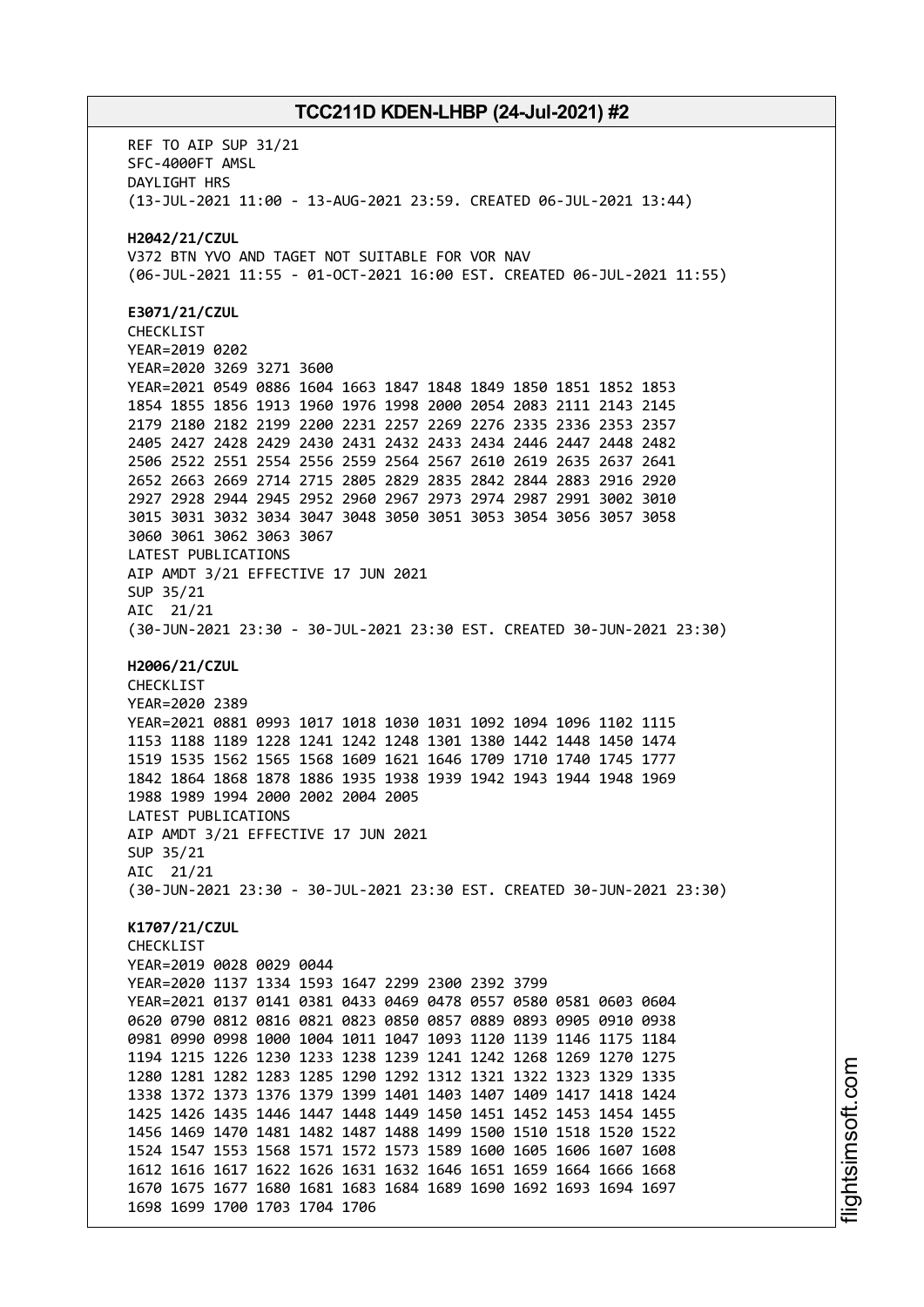LATEST PUBLICATIONS AIP AMDT 3/21 EFFECTIVE 17 JUN 2021 SUP 35/21 AIC 21/21 (30-JUN-2021 23:30 - 30-JUL-2021 23:30 EST. CREATED 30-JUN-2021 23:30) **H2004/21/CZUL** COVID-19: FLIGHT RESTRICTIONS UNTIL FURTHER NOTICE, WITH THE INTENT TO PREVENT THE SPREAD OF THE COVID-19 VIRUS THROUGHOUT NUNAVUT ALL NON-SKED FLT ORIGINATING OUTSIDE OF NUNAVUT LDG IN NUNAVUT ARE REQUIRED TO CTC THE OFFICE OF NUNAVUT'S CHIEF PUBLIC HEALTH OFFICE IN ADVANCE CPHOTRAVELREQUESTS GOV.NU.CA OR CALL 1-867-975-5772. IT IS RECOMMENDED TO CTC 24 HR IN ADVANCE (30-JUN-2021 20:30 - 29-SEP-2021 20:00 EST. CREATED 30-JUN-2021 20:30) **H1994/21/CZUL** PURSUANT TO SECTION 5.1 OF THE AERONAUTICS ACT, THE AIRSPACE WITHIN 0.5NM RADIUS CENTRED ON 453243N 734110W (BORDEAUX PRISON, APRX 5NM NE OF CYUL AD) IS RESTRICTED. NO PERSON SHALL OPR A REMOTELY PILOTED ACFT (RPAS, DRONE) WITHIN THE AREA DESCRIBED UNLESS AUTH BY THE DEPUTY DIRECTOR GENERAL OF SECURITY, CORRECTIONAL SERVICES AT 514-864-8010 EXT 50502 OR EMAIL: SOUTIEN-DGAS(A)MSP.GOUV.QC.CA. SFC-1100FT AMSL (29-JUN-2021 19:42 - 27-SEP-2021 23:59 EST. CREATED 29-JUN-2021 19:42) **N1910/21/CZUL** AMEND PUBLICATIONS: V487: BTN YVO AND YMW: MEA TO READ 13000 INSTEAD OF 7000. (28-JUN-2021 14:23 - PERM. CREATED 28-JUN-2021 14:23) **H1969/21/CZUL** AMEND PUBLICATIONS: J542: BTN YVO AND VBS: MEA TO READ 20000 (28-JUN-2021 12:02 - PERM. CREATED 28-JUN-2021 12:02) **N1853/21/CZUL** BLASTING ACT WILL TAKE PLACE 0.1NM RADIUS CENTRED ON 600220N 0771737W (APRX 1320FT BFR THR 01 AND 2150FT WEST EXTENDED RCL AT PUVIRNITUQ AD) SFC-150FT AGL DAILY 1130-2030 (25-JUN-2021 11:30 - 05-AUG-2021 20:30. CREATED 24-JUN-2021 21:14) **N1680/21/CZUL** VAL-D'OR VOR/DME YVO 113.7MHZ/CH84X UNMONITORED (18-JUN-2021 12:28 - 29-JUL-2021 23:59. CREATED 18-JUN-2021 12:28) **H1646/21/CZUL** AMEND PUBLICATIONS: BLASTING WILL TAKE PLACE WITHIN 1640FT RADIUS CENTRED ON 634556N 683321W (APRX 1980FT BEYOND THR 16 AND 2330FT EAST RCL IQALUIT AD) , 164FT AGL, 446FT AMSL SFC-446FT AMSL (12-JUN-2021 02:37 - PERM. CREATED 12-JUN-2021 02:37) **H1568/21/CZUL**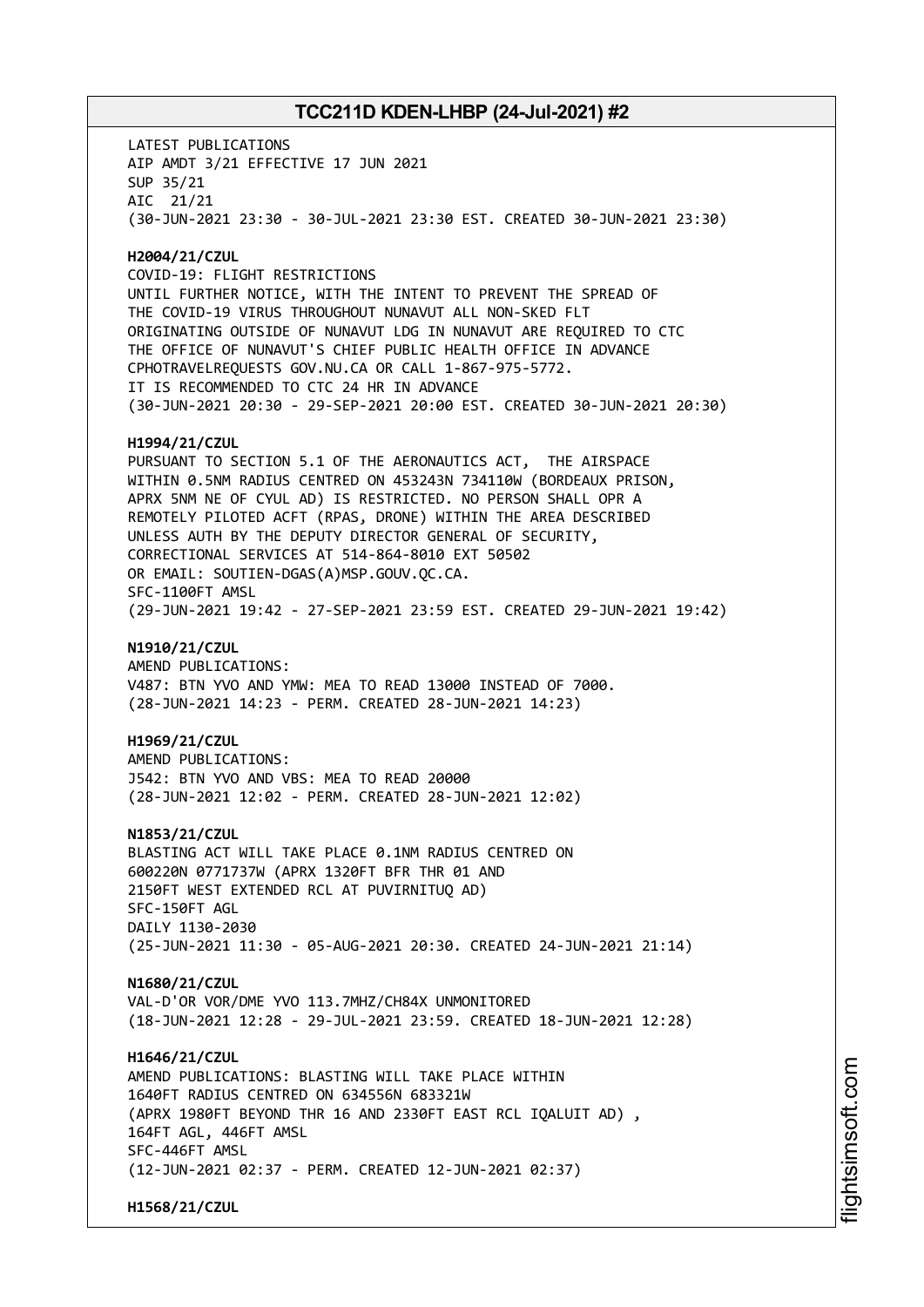AMEND PUBLICATIONS: MONTREAL CENTRE: BREVOORT PERIPHERAL STATION (PAL) FREQ 132.025 TO READ: (BLW FL290) 0730-2330Z (DT 0630-2230Z) O/T GANDER CENTRE CLNC DEL (07-JUN-2021 14:56 - PERM. CREATED 07-JUN-2021 14:56)

### **H1519/21/CZUL**

COVID-19: FLIGHT RESTRICTIONS

UNTIL FURTHER NOTICE, WITH THE INTENT TO PREVENT THE SPREAD OF COVID-19 THROUGHOUT CANADA, AN OPERATOR OPERATING A FLIGHT BETWEEN TWO POINTS IN CANADA OR A FLIGHT TO CANADA MUST COMPLY WITH THE PROVISIONS OF THE INTERIM ORDER RESPECTING CERTAIN REQUIREMENTS FOR CIVIL AVIATION DUE TO COVID-19, ISSUED BY THE MINISTER OF TRANSPORT AND CURRENTLY IN FORCE. THIS INCLUDES A REQUIREMENT FOR PASSENGER FACE MASKS. OPERATORS ARE REQUIRED TO NOTIFY PASSENGERS OF THE LATEST MEASURES TO PREVENT THE SPREAD OF COVID-19 TAKEN BY THE TERRITORIAL AND PROVINCIAL GOVERNMENT WITH JURISDICTION AT THE DESTINATION AERODROME FOR THAT FLIGHT, OR BY THE FEDERAL GOVERNMENT. SFC-UNL (03-JUN-2021 16:32 - 02-SEP-2021 16:00 EST. CREATED 03-JUN-2021 16:32)

#### **H1380/21/CZUL**

AIRSPACE SECURITY WARNING ISSUED BY THE DEPARTMENT OF TRANSPORT IN RESPONSE TO UNUSUAL EXCESSIVE MEASURES BY BELARUS POSING SERIOUS SAFETY AND SECURITY CONCERNS TO COMMERCIAL AVIATION. AIR OPERATORS AND OWNERS OF AIRCRAFT REGISTERED IN CANADA ARE ADVISED NOT TO ENTER MINSK (UMMV) FIR. (25-MAY-2021 20:46 - 25-AUG-2021 16:00. CREATED 25-MAY-2021 20:46)

#### **N1359/21/CZUL**

BLASTING ACT WILL TAKE PLACE 0.1 NM RADIUS CENTRED ON 621100N 0754041W (APRX 2333FT NNW SALLUIT AD) SFC TO 50FT AGL FL000-855FT AMSL MAY 24 2201-0000, MAY 25 1800-2000 2200-0000, MAY 26-AUG 03 1500-1700 2200-0000 (24-MAY-2021 22:01 - 03-AUG-2021 00:00. CREATED 24-MAY-2021 22:01)

#### **H1301/21/CZUL**

INTENSIVE REMOTELY PILOTED ACFT (RPAS, DRONE) ACT WITHIN 0.5NM RADIUS CENTERED ON 454855N 731953W (APRX 12NM S JOLIETEE/ST-THOMAS AD) NON PARTICIPATING ACFT REQUESTED TO REMAIN CLR. SFC-500FT AMSL (19-MAY-2021 18:16 - 18-AUG-2021 23:59 EST. CREATED 19-MAY-2021 18:16)

#### **H1241/21/CZUL**

RESTRICTED AREA CYR666 BAGOTVILLE ACT ABV FL310 TO UNL (15-MAY-2021 14:00 - 14-AUG-2021 20:00. CREATED 14-MAY-2021 17:10)

FL310-UNL MON-FRI 1300-2300, SAT-SUN AND HOL 1400-2000

# **H1242/21/CZUL** RESTRICTED AREA CYR665 BAGOTVILLE ACT

ABV FL310 TO UNL FL310-UNL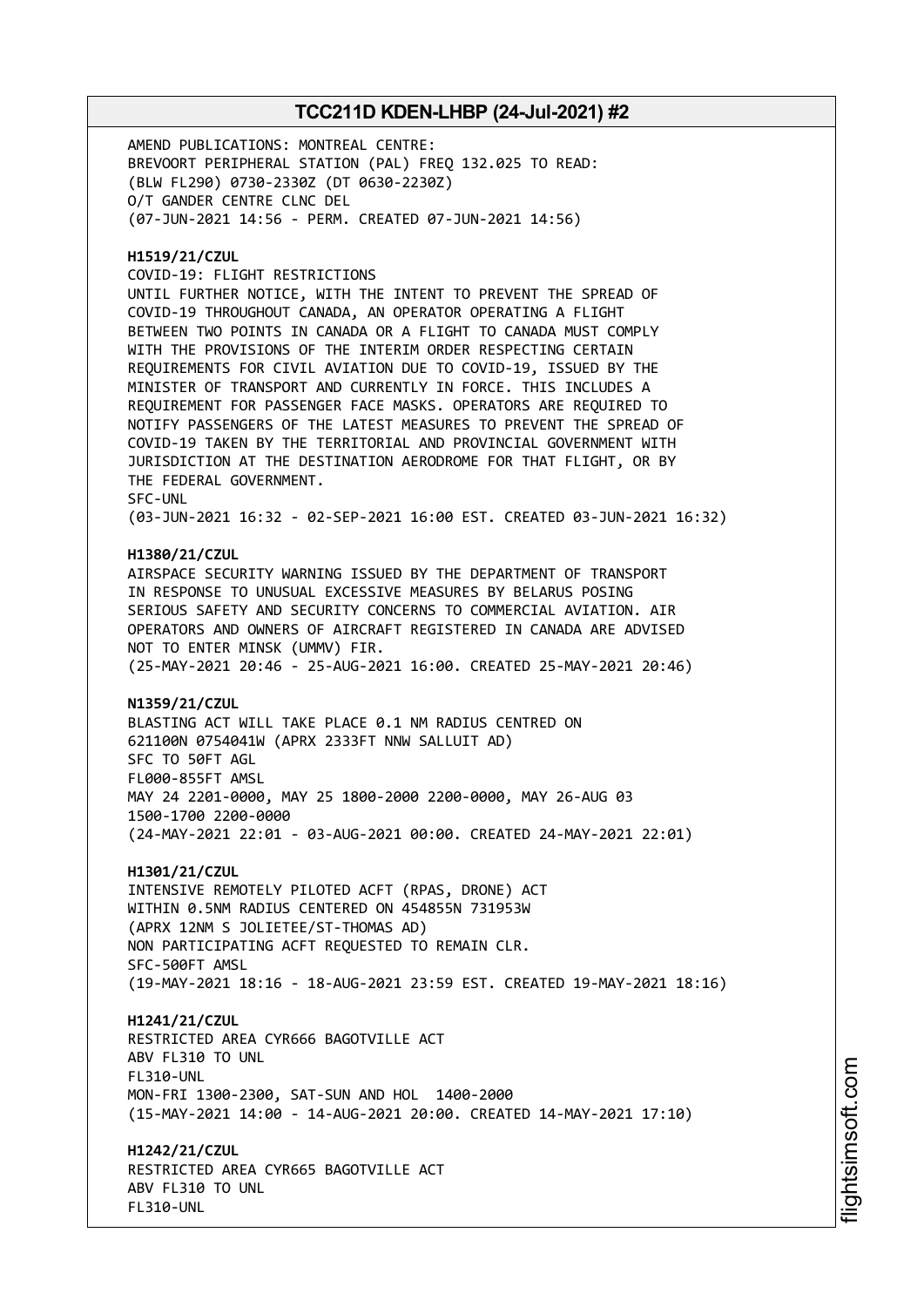MON-FRI 1300-2300 EXC HOL (17-MAY-2021 13:00 - 13-AUG-2021 23:00. CREATED 14-MAY-2021 17:10) **H1188/21/CZUL** GANDER CENTRE PERIPHERAL STATION (PAL) 123.75MHZ AT SAGLEK U/S (09-MAY-2021 23:48 - 31-JUL-2021 18:30. CREATED 09-MAY-2021 23:48) **N1140/21/CZUL** BLASTING ACT WILL TAKE PLACE WITHIN AREA BOUNDED BY 474531N 0692304W - 474146N 0691446W - 474156N 0690441N - 474037N 0685929W - 473900N 0690046W - 474104N 0690808W - 474531N 0692304W (CENTRE APRX 17NM ESE RIVIERE-DU-LOUP AD) SFC TO 394FT AGL SFC-997FT AMSL MON-FRI 1100-2300 (04-MAY-2021 15:45 - 28-JUL-2021 23:00. CREATED 04-MAY-2021 15:40) **N1139/21/CZUL** BLASTING ACT WILL TAKE PLACE WITHIN AREA BOUNDED BY 474615N 692804W-474711N 692715W-474531N 692304W-474458N 692510W-474615N 692804W (CENTRE APRX 6NM E RIVIERE-DU-LOUP AD) SFC TO 394FT AGL SFC-997FT AMSL MON-FRI 1100-2300 (04-MAY-2021 14:45 - 28-JUL-2021 23:00. CREATED 04-MAY-2021 14:37) **H1102/21/CZUL** COVID 19: INFORMATION BORDER SVC ARE TEMPO SUSPENDED AT THE MAJORITY OF SMALL AIRPORTS ACROSS CANADA. FOR AN UPDATED LIST OF AUTH AIRPORTS OF ENTRY SEE THE LINK FOR OPEN PORTS OF ENTRY AT WWW.CBSA-ASFC.GC.CA/OFFICES (04-MAY-2021 12:44 - 03-AUG-2021 15:00 EST. CREATED 04-MAY-2021 12:44) **H1094/21/CZUL** COVID-19: FLIGHT RESTRICTIONS THE PROVINCE OF NEW BRUNSWICK HAS ENACTED THE MANDATORY ORDER ISSUED UNDER THE STATE OF EMERG ISSUED BY THE MINISTER OF PUBLIC SAFETY WHICH IMPOSES RESTRICTIONS AND REQUIREMENTS TO ALL TRAVELERS ENTERING NEW BRUNSWICK. PILOTS INTENDED TO TRAVEL TO NEW BRUNSWICK MUST CONSULT THE FOLLOWING LINKS FOR MORE INFO. HTTPS://WWW2.GNB.CA/CONTENT/GNB/EN/CORPORATE/PROMO/TRAVEL-REGISTRA TION.HTML HTTPS://WWW2.GNB.CA/CONTENT/DAM/GNB/CORPORATE/PDF/EMERGENCYURGENCE 19.PDF THE NOTAM EXCLUDES ALL EMERG RELIEF FLT (MEDEVAC, POLICE OPS, FIREFIGHTING, ETC.) AS WELL AS FLT LDG IN NEW BRUNSWICK AS A RESULT OF AN IN-FLIGHT EMERG OR A DIVERSION DUE TO ACTUAL MET OR AP COND PREVENTING IT TO LAND AT ITS INTENDED DEST

(03-MAY-2021 17:51 - 03-AUG-2021 17:00 EST. CREATED 03-MAY-2021 17:51)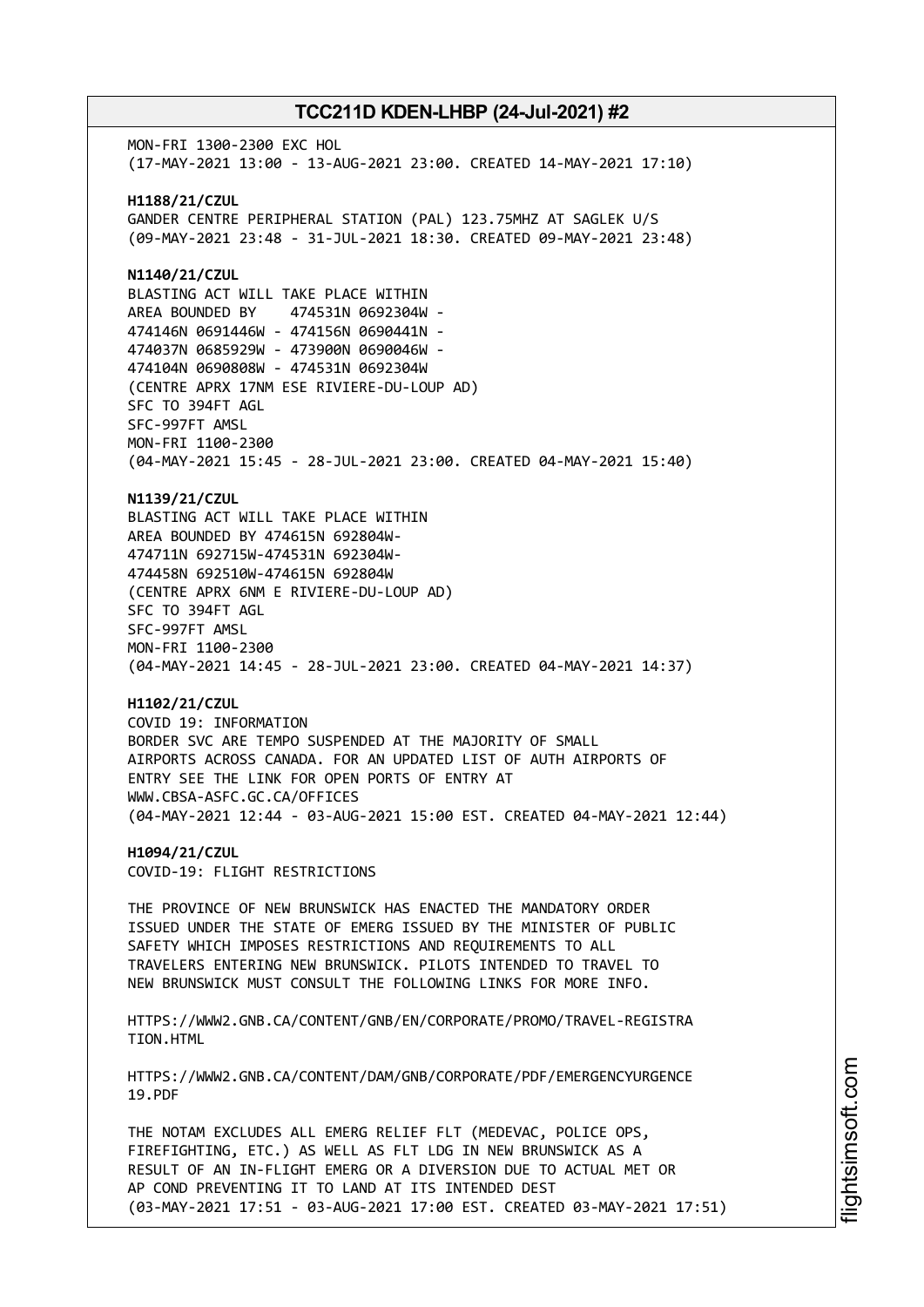┌──────────────────────────────────────────────────────────────────────────────┐

**N3944/20/CZUL** AMEND AIR5002 (MONTREAL VFR NAV CHART): RESTRICTED AIRSPACE 3NM W OF CSC3 TO READ CYR618 INSTEAD OF CYA618 SFC-900FT AMSL (19-DEC-2020 13:11 - PERM. CREATED 19-DEC-2020 13:11)

**N2348/20/CZUL** AMEND PUBLICATIONS: MULT BLASTING ACT WILL TAKE PLACE WITHIN 3293FT RADIUS CENTRED ON 550431N 671745W (APRX 23NM NNW SCHEFFERVILLE/SQUAW LAKE (WATER)). SFC TO 984FT AGL DAILY 1000-0000 (DT 1100-0100) SFC-3739FT AMSL (14-AUG-2020 10:00 - PERM. CREATED 13-AUG-2020 13:16)

#### │**CZQX (GANDER OCEANIC FIR/UIR)** │

└──────────────────────────────────────────────────────────────────────────────┘ **H2242/21/CZQX** COVID-19: CREWS/PASSENGERS REQUIREMENTS ALL FOREIGN MIL AND STATE ACFT WITH STOP OVERS IN CANADA TO CTC +OVERFLIGHT(AT)FORCES.GC.CA OR CALL (204) 227-7498 PRIOR TO FILING FLT PLAN SFC-UNL (23-JUL-2021 16:36 - 30-SEP-2021 04:00 EST. CREATED 23-JUL-2021 16:36) **H2188/21/CZQX** COVID-19: FLIGHT RESTRICTIONS PURSUANT TO SECTION 5.1 OF THE AERONAUTICS ACT, THE MINISTER OF TRANSPORT IS OF THE OPINION IT IS NECESSARY FOR AVIATION SAFETY AND THE PROTECTION OF THE PUBLIC, TO PROHIBIT THE OPS OF ACFT INVOLVED IN SKED AND NON SKED INTL COMMERCIAL AIR SVC FM INDIA, FOR THE TRANSPORT OF PASSENGERS ON AN INBOUND FLT TO CANADA. THIS PROHIBITION FURTHER APPLIES TO OPS OF ACFT INVOLVED IN PRIVATE AND CHARTER AIR SVC. THIS PROHIBITION DOES NOT APPLY TO ACFT OPERATED IN THE FLW CIRCUMSTANCES: - CARGO FLT - MEDEVAC FLT - FERRY FLT - FLIGHT CREW REPATRIATION FLT - TECHNICAL STOPS WHERE PASSENGERS DO NOT DISEMBARK, OR - AT ALTERNATE AP IDENTIFIED IN A FLT PLAN TO ADDRESS WX, OR - ACFT SAFETY SITUATIONS, OR - FLT EN ROUTE TO CANADA AT THE TIME THIS NOTICE TAKES EFFECT IN THE CASE WHERE SPECIAL AUTH HAS BEEN GRANTED BY TRANSPORT CANADA: 1-613-992-6853. SFC-UNL (19-JUL-2021 18:31 - 22-AUG-2021 03:59. CREATED 19-JUL-2021 18:31) **H2187/21/CZQX** COVID-19: FLIGHT RESTRICTIONS UNTIL FURTHER NOTICE, WITH THE INTENT TO PREVENT THE SPREAD OF COVID-19 THROUGHOUT CANADA, ALL COMMERCIAL AIR SVC, PRIVATE OPR (CAR SUBPART 604) AND FOREIGN BUSINESS AVIATION, THAT ARE TRANSPORTING PASSENGERS TO CANADA MUST COMPLY WITH THE PROVISIONS OF THE INTERIM ORDER RESPECTING CERTAIN REQUIREMENTS FOR CIVIL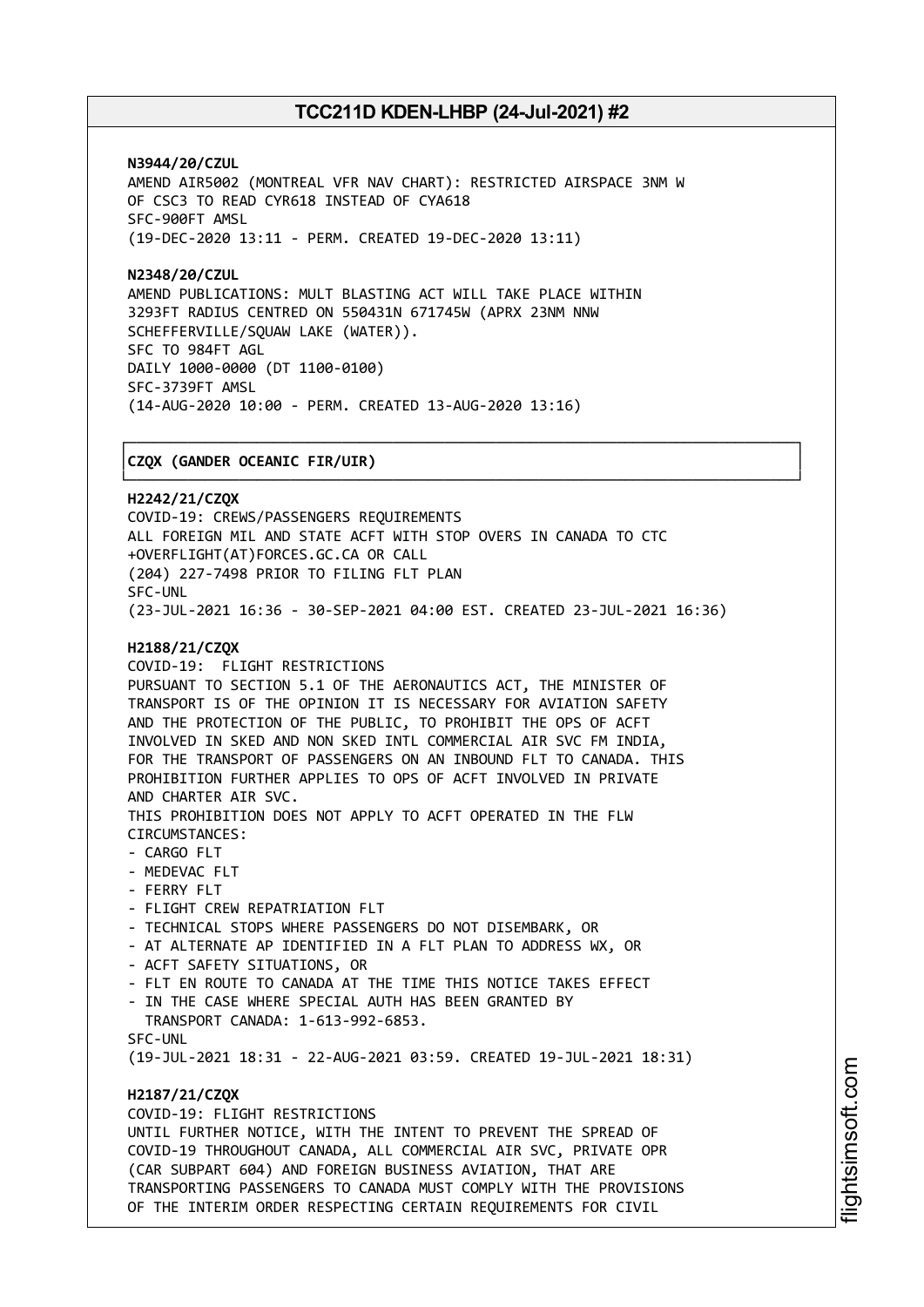AVIATION DUE TO COVID-19, ISSUED BY THE MINISTER OF TRANSPORT AND CURRENTLY IN FORCE. THIS INCLUDES A REQUIREMENT PASSENGERS TO WEAR FACE MASKS AND PROVIDE EVIDENCE OF A NEGATIVE RESULT FOR A COVID-19 MOLECULAR TEST PRIOR TO BOARDING. IN ADDITION TO ABV, AND PURSUANT TO SECTION 5.1 OF THE AERONAUTICS ACT, ALL COMMERCIAL AIR SVC, PRIVATE OPR (CAR SUBPART 604) AND FOREIGN BUSINESS AVIATION, THAT ARE TRANSPORTING PASSENGERS TO CANADA MUST, FOR THE PURPOSE OF DISEMBARKING PASSENGERS, LAND AT ONE OF THE FOLLOWING AP: - AEROPORT INTL DE MONTREAL-TRUDEAU - CALGARY INTL AIRPORT - TORONTO-PEARSON INTL AIRPORT - VANCOUVER INTL AIRPORT THIS RESTRICTION DOES NOT APPLY TO ACFT OPERATED IN THE FLW CIRCUMSTANCES: - DIRECT FLT FM SAINT-PIERRE-ET-MIQUELON - MEDEVAC FLT - FERRY AND CREW REPATRIATION FLT - CARGO FLIGHTS CARRYING ONLY AIRCREW OR AIRLINE EMPLOYEES - TECHNICAL STOPS WHERE PASSENGERS DO NOT DISEMBARK - AT ALTERNATE AP IDENTIFIED IN A FLT PLAN TO ADDRESS WX - ACFT SAFETY SITUATIONS, OR - IN THE CASE WHERE SPECIAL AUTH HAS BEEN GRANTED BY TRANSPORT CANADA: 1-888-857-4003. SFC-UNL (19-JUL-2021 16:00 - 09-AUG-2021 04:00. CREATED 19-JUL-2021 16:00) **H2181/21/CZQX** ST. JOHN'S SSR U/S. FLT WITHIN 200NM RADIUS CENTRED ON 473900N 0524825W WITHIN GANDER CTA MAY BE DENIED ROUTING AND/OR ALT REQUESTS. POSSIBLE DLA OF UP TO 15 MIN FOR ARR/DEP AT ST. JOHN'S INTL AD. (19-JUL-2021 13:04 - 30-AUG-2021 23:59. CREATED 19-JUL-2021 13:04) **H2179/21/CZQX** ST. JOHN'S PSR U/S. FLT WITHIN 40NM RADIUS CENTRED ON 473900N 0524825W, 12500FT AMSL AND BLW, WILL NOT BE PROVIDED NON-TRANSPONDER EQUIPPED ACFT INFO (19-JUL-2021 09:48 - 31-AUG-2021 23:59 EST. CREATED 19-JUL-2021 09:48) **H2141/21/CZQX** NOTICE OF TRIAL TO REMOVE FLT PLANNING REQUIREMENTS OF EASTBOUND NORTH AMERICAN RTE (NAR) SYSTEM: ALL FLT OPR WITHIN THE NORTH ATLANTIC ORGANIZED TRACK STRUCTURE (OTS) ARE NOT REQUIRED TO FILE THE ASSOCIATED NAR LISTED ON THE DAILY ZBW NORTH ATLANTIC ADVISORY OR THE NAT OTS MESSAGE. ASSOCIATED NAR ARE REFERENCED UNDER THE (JFK DEP) SECTION OF THE ADVISORY. DEP MUST STILL COMPLY WITH ANY DEP RTE, STRUCTURES, AND/OR RESTRICTIONS FM THE DEP AP. OPTIMIZED ROUTINGS CAN ONLY BEGIN FM POINTS WITHIN ZBW AIRSPACE, THE MONCTON FIR, OR BOTH. ONCE INSIDE ZBW AIRSPACE/MONCTON FIR, RANDOM ROUTINGS TO THE OEP ARE PERMITTED. FLT PATHS OF ACFT PARTICIPATING IN THE TRIAL MUST

REMAIN AT OR NORTH OF A LINE VITOL-LOMPI. PLEASE REFER TO DAILY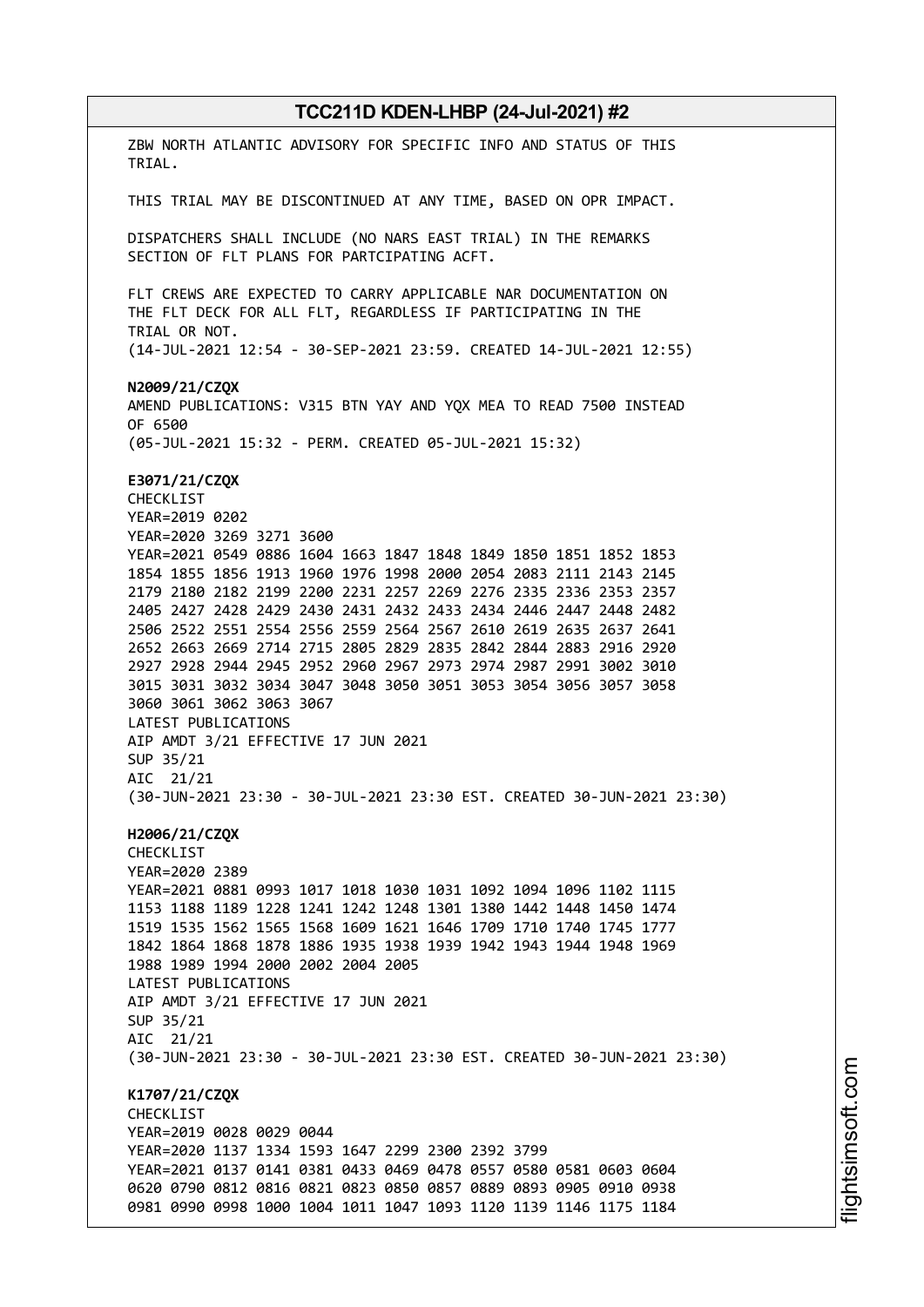1194 1215 1226 1230 1233 1238 1239 1241 1242 1268 1269 1270 1275 1280 1281 1282 1283 1285 1290 1292 1312 1321 1322 1323 1329 1335 1338 1372 1373 1376 1379 1399 1401 1403 1407 1409 1417 1418 1424 1425 1426 1435 1446 1447 1448 1449 1450 1451 1452 1453 1454 1455 1456 1469 1470 1481 1482 1487 1488 1499 1500 1510 1518 1520 1522 1524 1547 1553 1568 1571 1572 1573 1589 1600 1605 1606 1607 1608 1612 1616 1617 1622 1626 1631 1632 1646 1651 1659 1664 1666 1668 1670 1675 1677 1680 1681 1683 1684 1689 1690 1692 1693 1694 1697 1698 1699 1700 1703 1704 1706 LATEST PUBLICATIONS AIP AMDT 3/21 EFFECTIVE 17 JUN 2021 SUP 35/21 AIC 21/21 (30-JUN-2021 23:30 - 30-JUL-2021 23:30 EST. CREATED 30-JUN-2021 23:30) **H2005/21/CZQX** GANDER OCEANIC VERBAL CLR DELIVERY SVC NOT AVBL. EASTBOUND OCEANIC FLT WILL REC CLR BY MONCTON, MONTREAL OR GANDER ACC. OPR ARE TO REQUEST THEIR CLR ON CONTROL FREQ. DATA LINK CLR SERVICE UNCHANGED. (30-JUN-2021 22:51 - 30-SEP-2021 13:00. CREATED 30-JUN-2021 22:52) **H1868/21/CZQX** NOTICE OF TEMPORARY CHANGES TO NORTH AMERICAN ROUTES (NARS) FOR KJFK AND KEWR ARR: INLAND NAVIGATION FIXES (INFS) WILL BE OPTIONAL FOR KJFK AND KEWR ARR AND ACFT WILL BE ABLE TO PROCEED DIRECT FM THE OCEANIC ENTRY POINT (OEP) FOR THE FOLLOWING ROUTES: ACFT FLT PLANNED TO KJFK AND KEWR VIA KJOHN MAY FILE DIRECT KJOHN FM THE OEP. ACFT FLT PLANNED TO KJFK VIA PLYMM/ENE MAY FILE DIRECT PLYMM/ENE FM THE OEP. ACFT FLT PLANNED TO KEWR VIA COPLY MAY FILE DIRECT COPLY FM THE OEP (21-JUN-2021 13:45 - 20-SEP-2021 23:59. CREATED 21-JUN-2021 13:45) **H1777/21/CZQX** ALL FLT TO/FM AIRPORTS OF GREENLAND, OR OVERFLYING GREENLANDIC TERRITORY FM BELARUSSIAN AIRSPACE, ARE NOT ALLOWED IF ACFT ARE OPERATED BY BELARUSSIAN AIR CARRIERS AND/OR REGISTRATED IN BELARUS EXC FOR ACFT IN EMERG OR HUMANITARIAN FLT. (18-JUN-2021 13:09 - 04-AUG-2021 16:00 EST. CREATED 18-JUN-2021 13:09) **H1745/21/CZQX** RESTRICTED AREA CYR727 (AREA 1) GOOSE BAY DEACTIVATED 5000FT AMSL TO 12500FT AMSL 5000FT AMSL-12500FT AMSL (16-JUN-2021 13:29 - 16-AUG-2021 23:59. CREATED 16-JUN-2021 13:29) **N1576/21/CZQX** CHARLOTTETOWN NDB 1D 346KHZ U/S (10-JUN-2021 12:37 - 03-SEP-2021 16:00 EST. CREATED 10-JUN-2021 12:37) **H1568/21/CZQX** AMEND PUBLICATIONS: MONTREAL CENTRE: BREVOORT PERIPHERAL STATION (PAL) FREQ 132.025 TO READ: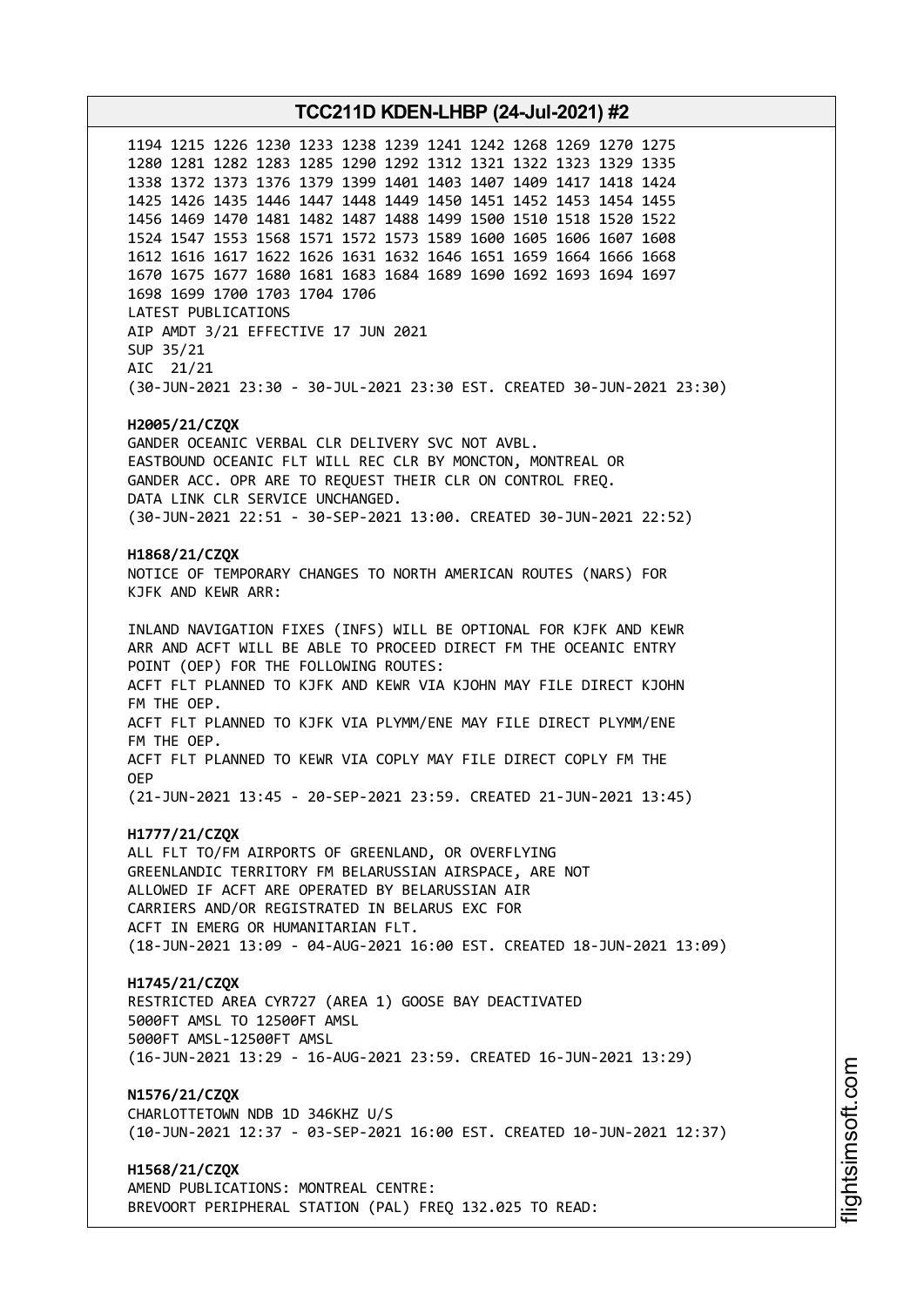(BLW FL290) 0730-2330Z (DT 0630-2230Z) O/T GANDER CENTRE CLNC DEL (07-JUN-2021 14:56 - PERM. CREATED 07-JUN-2021 14:56)

### **H1519/21/CZQX**

COVID-19: FLIGHT RESTRICTIONS UNTIL FURTHER NOTICE, WITH THE INTENT TO PREVENT THE SPREAD OF COVID-19 THROUGHOUT CANADA, AN OPERATOR OPERATING A FLIGHT BETWEEN TWO POINTS IN CANADA OR A FLIGHT TO CANADA MUST COMPLY WITH THE PROVISIONS OF THE INTERIM ORDER RESPECTING CERTAIN REQUIREMENTS FOR CIVIL AVIATION DUE TO COVID-19, ISSUED BY THE MINISTER OF TRANSPORT AND CURRENTLY IN FORCE. THIS INCLUDES A REQUIREMENT FOR PASSENGER FACE MASKS. OPERATORS ARE REQUIRED TO NOTIFY PASSENGERS OF THE LATEST MEASURES TO PREVENT THE SPREAD OF COVID-19 TAKEN BY THE TERRITORIAL AND PROVINCIAL GOVERNMENT WITH JURISDICTION AT THE DESTINATION AERODROME FOR THAT FLIGHT, OR BY THE FEDERAL GOVERNMENT. SFC-UNL (03-JUN-2021 16:32 - 02-SEP-2021 16:00 EST. CREATED 03-JUN-2021 16:32)

#### **H1380/21/CZQX**

AIRSPACE SECURITY WARNING ISSUED BY THE DEPARTMENT OF TRANSPORT IN RESPONSE TO UNUSUAL EXCESSIVE MEASURES BY BELARUS POSING SERIOUS SAFETY AND SECURITY CONCERNS TO COMMERCIAL AVIATION. AIR OPERATORS AND OWNERS OF AIRCRAFT REGISTERED IN CANADA ARE ADVISED NOT TO ENTER MINSK (UMMV) FIR. (25-MAY-2021 20:46 - 25-AUG-2021 16:00. CREATED 25-MAY-2021 20:46)

#### **H1188/21/CZQX**

GANDER CENTRE PERIPHERAL STATION (PAL) 123.75MHZ AT SAGLEK U/S (09-MAY-2021 23:48 - 31-JUL-2021 18:30. CREATED 09-MAY-2021 23:48)

#### **H1102/21/CZQX**

COVID 19: INFORMATION BORDER SVC ARE TEMPO SUSPENDED AT THE MAJORITY OF SMALL AIRPORTS ACROSS CANADA. FOR AN UPDATED LIST OF AUTH AIRPORTS OF ENTRY SEE THE LINK FOR OPEN PORTS OF ENTRY AT WWW.CBSA-ASFC.GC.CA/OFFICES (04-MAY-2021 12:44 - 03-AUG-2021 15:00 EST. CREATED 04-MAY-2021 12:44)

┌──────────────────────────────────────────────────────────────────────────────┐

└──────────────────────────────────────────────────────────────────────────────┘

### **H2389/20/CZQX**

AMEND AIP CANADA (ICAO): PART 2. ENR 7.3.3 (J): TO READ: OZN - 5900N 05000W - CUDDY (FL290-FL600) - PORGY (10-OCT-2020 09:01 - PERM. CREATED 09-SEP-2020 19:37)

#### │**BGGL (NUUK FIR/UIR)** │

**A0449/21/BGGL**

TRIGGER NOTAM - PERM AIP GREENLAND AIRAC AMDT 07/21 WEF 09 SEP 2021. REF GEN 1.1: CHANGE OF CAA NAME AND EMAIL. REF GEN 2.2: ROD - RATE OF DESCENT ADDED. REF ENR 2.1: CHANGE TO NUUK SECTOR NORTH: PSN HF ANTENNA FREQ 5526 KHZ LOCATION KULUSUK CHANGED AND ASTERISK WITHDRAWN AS COORDINATES HAS BEEN WGS-84 VERIFIED AND LOCATION CHANGED TO TASIILAQ. KANGERLUSSUAQ HF ANTENNA NOW SHOWN CORRECTLY WITH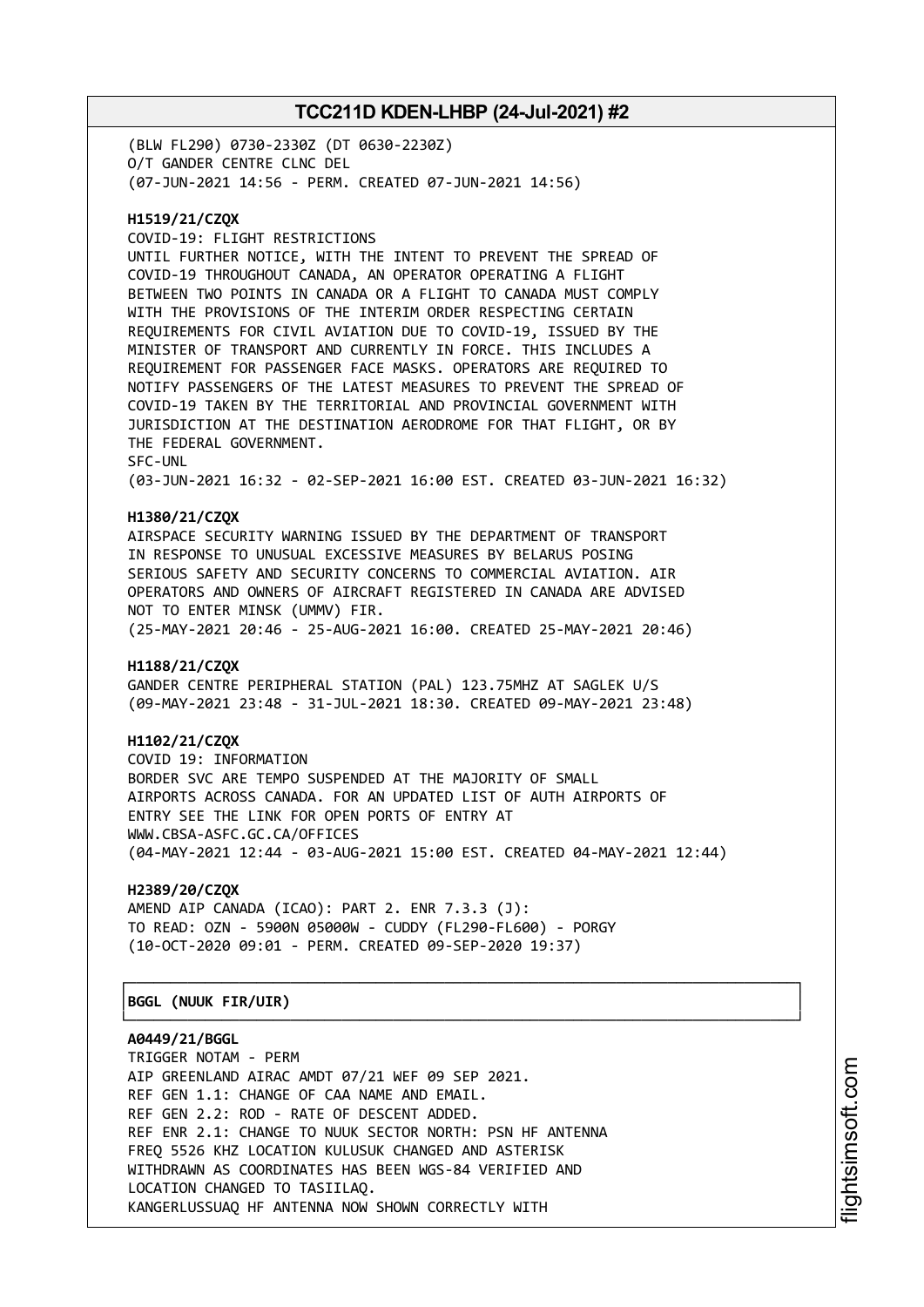FREQ 5526/8945/10042 KHZ. (09-SEP-2021 00:00 - 22-SEP-2021 23:59. CREATED 12-JUL-2021 08:50) **A0441/21/BGGL** COVID-19: FLIGHT RESTRICTION. ALL AIRCRAFT OPERATORS CARRYING PASSENGERS TO GREENLAND MUST RECEIVE A PERMISSION FROM THE CORONA SECRETARIAT BEFORE COMMENCING THE FLIGHT TOWARDS GREENLAND. APPLICATION MUST BE SENT TO CORONA AT NANOQ.GL EXEMPTION: AIRCRAFT OPERATORS WITH REGULAR SCHEDULED FLIGHTS TO GREENLAND CAN BRING PASSENGERS ACCORDING TO THE LIMIT SET BY THE CORONA SECRETARIAT. (02-JUL-2021 19:59 - 01-SEP-2021 01:59. CREATED 02-JUL-2021 19:59) **C0095/21/BGGL** CHECKLIST YEAR=2019 0133 YEAR=2020 0157 0158 0187 0188 0189 0190 0191 0192 0193 0194 0195 0196 0197 0198 0199 0200 0201 0202 0203 0204 0205 0207 0208 0209 0210 0211 0212 0213 0214 0215 0216 0217 0218 0219 0220 0221 0222 YEAR=2021 0087 0091 0092 0093 0094 LATEST AIS PUBLICATIONS ISSUED: AIP AIRAC AMDT IFR 006/2021 EFFECTIVE DATE 12 AUG 21 AIP AMDT IFR 003/2018 EFFECTIVE DATE 15 MAR 18 AIP SUP IFR 002/2019 EFFECTIVE DATE 08 NOV 19 AIC IFR A001/2020 EFFECTIVE DATE 18 JUN 20 AIRAC EFFECTIVE DATE 15 JUL 2021 NIL AIC CHECKLIST AIP IFR A001/2016 A002/2016 A001/2017 A002/2017 A002/2018 A003/2018 A004/2018 A001/2019 SUP CHECKLIST AIP IFR NIL (01-JUL-2021 00:39 - 01-AUG-2021 00:00 EST. CREATED 01-JUL-2021 00:39) **B0818/21/BGGL** CHECKLIST YEAR=2020 1208 1468 YEAR=2021 0128 0482 0586 0590 0655 0656 0657 0672 0676 0688 0689 0690 0691 0702 0750 0783 0798 0804 0805 0806 0807 0808 0809 0810 0811 0812 0813 0814 0815 0817 LATEST AIS PUBLICATIONS ISSUED: AIP AIRAC AMDT IFR 006/2021 EFFECTIVE DATE 12 AUG 21 AIP AMDT IFR 003/2018 EFFECTIVE DATE 15 MAR 18 AIP SUP IFR 002/2019 EFFECTIVE DATE 08 NOV 19 AIC IFR A001/2020 EFFECTIVE DATE 18 JUN 20 AIRAC EFFECTIVE DATE 15 JUL 2021 NIL AIC CHECKLIST AIP IFR A001/2016 A002/2016 A001/2017 A002/2017 A002/2018 A003/2018 A004/2018 A001/2019 SUP CHECKLIST AIP IFR **NTI** (01-JUL-2021 00:27 - 01-AUG-2021 00:00 EST. CREATED 01-JUL-2021 00:27)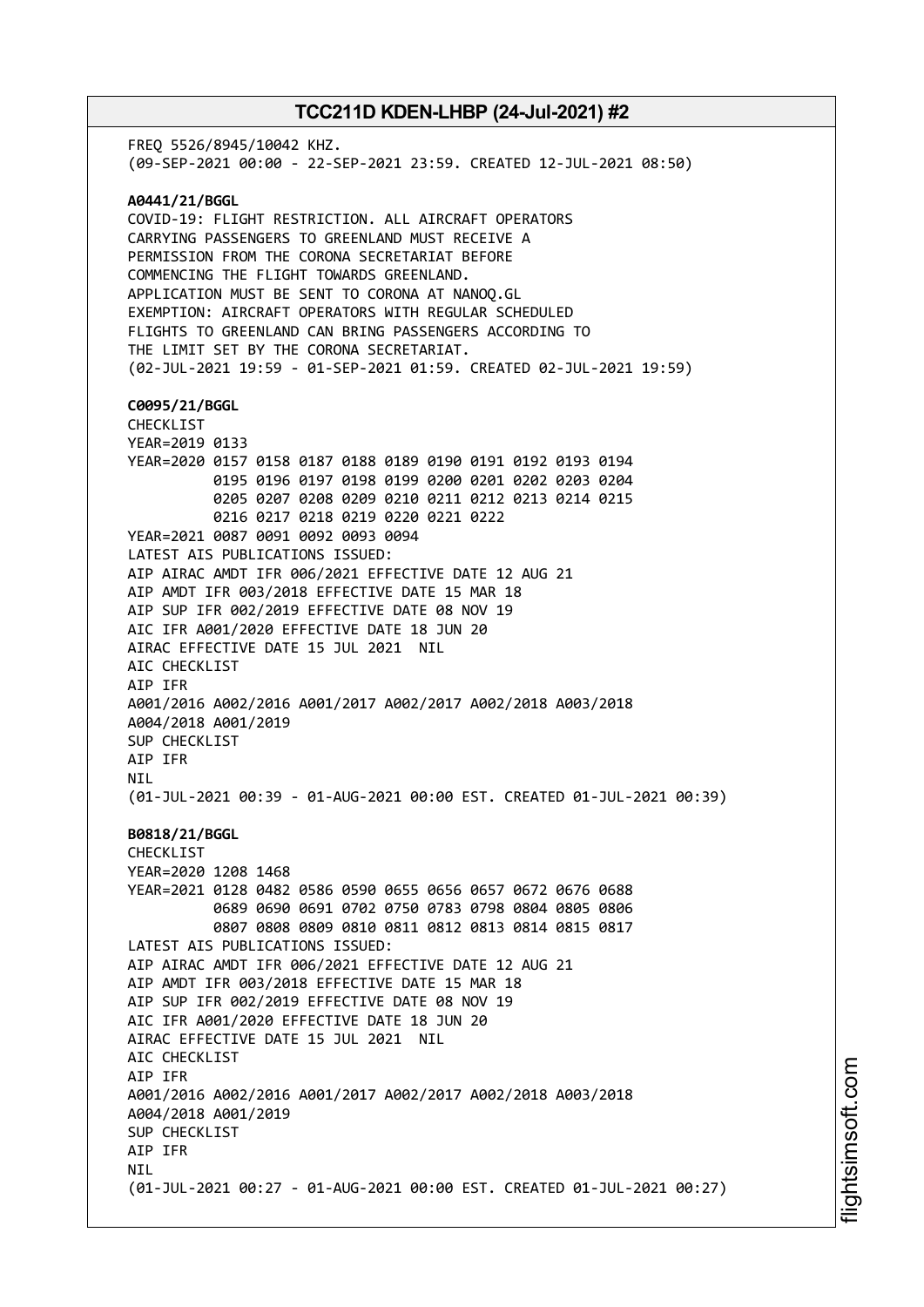**A0433/21/BGGL** CHECKLIST YEAR=2018 0199 YEAR=2021 0314 0315 0358 0368 0387 0418 0419 0420 0421 0423 0424 0425 0430 0431 0432 LATEST AIS PUBLICATIONS ISSUED: AIP AIRAC AMDT IFR 006/2021 EFFECTIVE DATE 12 AUG 21 AIP AMDT IFR 003/2018 EFFECTIVE DATE 15 MAR 18 AIP SUP IFR 002/2019 EFFECTIVE DATE 08 NOV 19 AIC IFR A001/2020 EFFECTIVE DATE 18 JUN 20 AIRAC EFFECTIVE DATE 15 JUL 2021 NIL AIC CHECKLIST AIP IFR A001/2016 A002/2016 A001/2017 A002/2017 A002/2018 A003/2018 A004/2018 A001/2019 SUP CHECKLIST AIP IFR NIL (01-JUL-2021 00:24 - 01-AUG-2021 00:00 EST. CREATED 01-JUL-2021 00:24)

#### **A0387/21/BGGL**

ALL FLIGHTS TO/FROM AIRPORTS OF GREENLAND, OR OVERFLYING GREENLANDIC AIRSPACE FROM BELARUSSIAN AIRSPACE, ARE NOT ALLOWED IF AIRCRAFT ARE OPERATED BY BELARUSSIAN AIR CARRIERS AND/OR REGISTRATED IN BELARUS EXCEPT FOR AIRCRAFT IN EMERGENCY OR HUMANITARIAN FLIGHTS. (10-JUN-2021 08:08 - 01-AUG-2021 21:59. CREATED 10-JUN-2021 08:10)

#### **A0315/21/BGGL**

DIRECTION OF CRUISING LEVELS FOR RNP-ROUTE UT596 IS CHANGED FROM ODD FLIGHT LEVELS TO EVEN FLIGHT LEVELS SECTION GH-SUBUD (18-MAY-2021 07:12 - PERM. CREATED 18-MAY-2021 07:14)

#### **A0314/21/BGGL**

DIRECTION OF CRUISING LEVELS FOR RNP-ROUTE UW30 IS CHANGED FROM ODD FLIGHT LEVELS TO EVEN FLIGHT LEVELS DIRECTION AA-HB AND FROM EVEN FLIGHT LEVELS TO ODD FLIGHT LEVELS DIRECTION HB-AA (18-MAY-2021 07:03 - PERM. CREATED 18-MAY-2021 07:12)

┌──────────────────────────────────────────────────────────────────────────────┐

└──────────────────────────────────────────────────────────────────────────────┘

# │**BIRD (REYKJAVIK FIR/UIR)** │

**A0444/21/BIRD** BIRD CTA. AIRSPACE RESERVATION BOXTOP EUREKA CORRIDOR IS ACTIVE BETWEEN THULE AND EUREKA. THT TO 7750N07328W (HARVE) TO 7808N07444W (CZEG/BGGL BDRY) FL195-FL260 (26-JUL-2021 11:00 - 31-JUL-2021 21:00. CREATED 18-JUL-2021 20:52) **A0443/21/BIRD** RTRD CTA AIRSPACE RESERVATION BOXTOP ALERT CORRIDOR IS ACTIVE BETWEEN THULE AND ALERT. THT TO 7812N06742W (FRINI) TO 8015N06555W (HENRY) TO 8100N06516W (APSIN). FL195-FL260 (26-JUL-2021 11:00 - 31-JUL-2021 21:00. CREATED 18-JUL-2021 20:50)

**A0413/21/BIRD**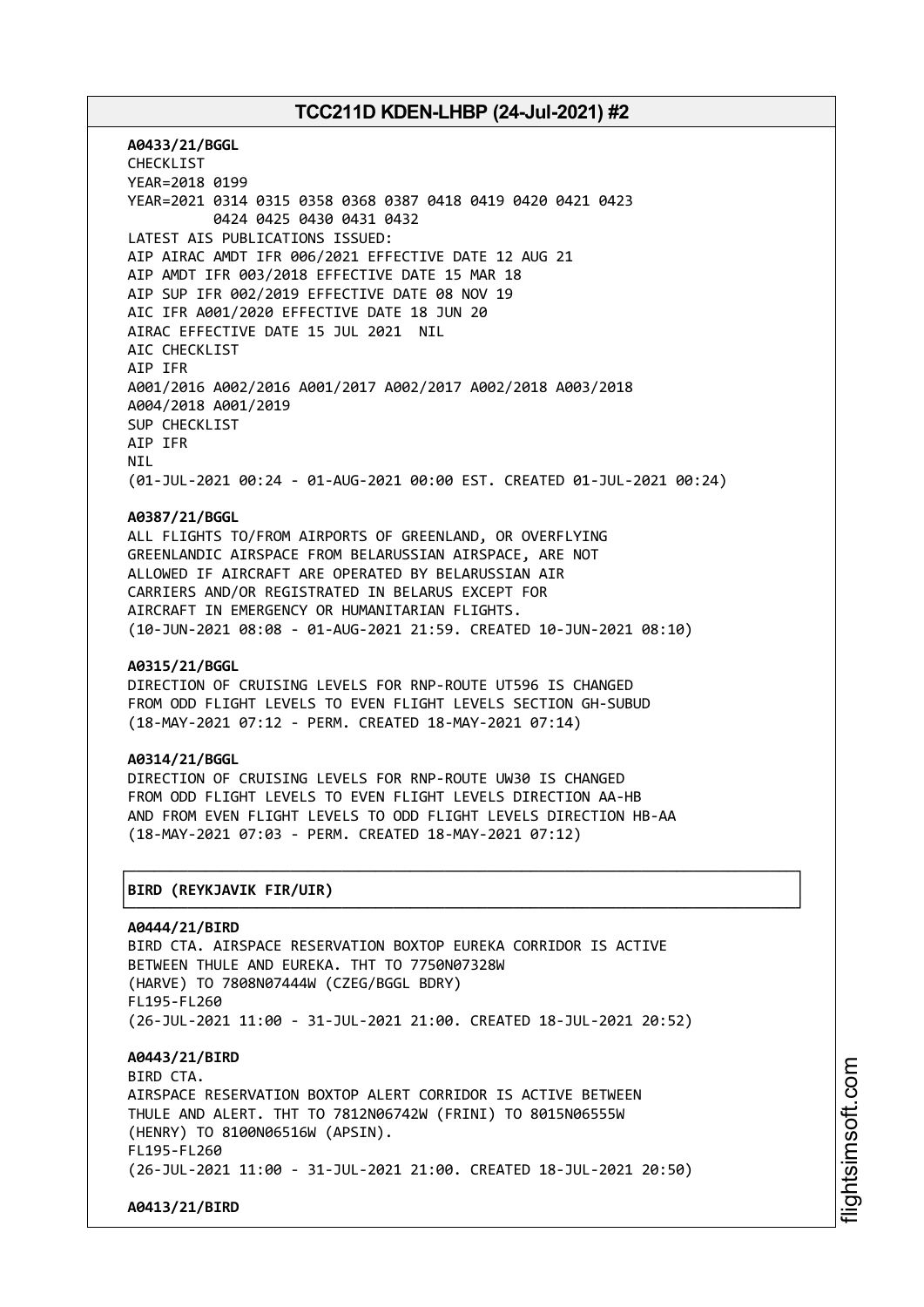WHILE THE VOLCANIC ERUPTION AT KRYSUVIK IS ONGOING THE RESTRICTIONS REGARDING AREA BIR2 AND BIR3 WHEN RWY28 AT BIKF IS ACTIVE, ARE NOT VALID. FOR FURHTER INFORMATION SEE AIC A016/2021 REF AIP ICELAND ENR 5.1 SFC-2500FT AMSL (09-JUL-2021 12:41 - 12-AUG-2021 23:59. CREATED 09-JUL-2021 12:42)

#### **A0412/21/BIRD**

DUE TO VOLCANIC ERUPTION ON REYKJANES, AND AS REQUESTED BY THE DEPARTMENT OF CIVIL PROTECTION AND EMERGENCY MANAGEMENT, ICETRA HAS DECIDED TO RESTRICT THE NUMBER OF FIXED WING AIRCRAFT AND ULTRALIGHTS WITHIN BIR2 (VESTURSVAEDI) TO 4. CONTACT KEFLAVIK TOWER FOR PERMISSION TO ENTER OR PASS THROUGH THE AREA. FOR FURTHER INFORMATION SEE AIC A016/2021. REF AIP ICELAND ENR 5. 1 SFC-2500FT AMSL (09-JUL-2021 12:38 - 12-AUG-2021 23:59. CREATED 09-JUL-2021 12:39)

### **A0411/21/BIRD**

VOLCANIC ERUPTION IN VOLCANO KRYSUVIK 371030 6353N02216W. BIRD AREAS OF ASH CONTAMINATION ARE PUBLISHED BY SIGMET. SEE FOLLOWING WEBSITES FOR FURTHER INFORMATION: HTTP://EN.VEDUR.IS/EARTHQUAKES-AND-VOLCANISM/VOLCANIC-ERUPTIONS/ NETWORK MANAGER NETWORK OPERATIONAL PORTAL WEBSITE LONDON VAAC VOLCANIC ASH ADVISORY WEBSITE SFC-UNL (09-JUL-2021 12:36 - 12-AUG-2021 23:59. CREATED 09-JUL-2021 12:37)

#### **A0410/21/BIRD**

DUE TO AN ON GOING VOLCANIC ERUPTION AT KRYSUVIK, THE ICELANDIC TRANSPORT AUTHORITY, IN COOPERATION WITH ISAVIA ANS, HAS DECIDED ON A PLAN TO BE FOLLOWED TO MAINTAIN SAFETY OF FLIGHT WITHIN THE AREA. FOR FURTHER INFORMATION SEE AIC A016/2021 REF AIP ICELAND ENR 5.1 SFC-2500FT AMSL (09-JUL-2021 12:34 - 12-AUG-2021 23:59. CREATED 09-JUL-2021 12:35)

**A0398/21/BIRD** TRIGGER NOTAM - AIRAC AMDT 004/2021 - EFFECTIVE DATE 12 AUG 2021 MULTIPLE CHANGES, SEE COVER SHEET FOR FULL DETAILS (12-AUG-2021 00:00 - 26-AUG-2021 23:59. CREATED 05-JUL-2021 10:42)

**A0388/21/BIRD** DURING AIR POLICING MISSION FROM JUL 06TH UNTIL JUL 31ST 2021, MILITARY AIRSPACE ITA W AND ITA W HIGH AS DEFINED IN AIP ICELAND ENR 5.2 MAY BE USED MONDAY TO FRIDAY. SPECIAL NOTAM WILL BE ISSUED FOR ACTIVATION OF THESE AIRSPACES WITH AT LEAST 12 HOUR NOTICE TEL.+354 424 4141 OR E-MAIL ACC(AT)ISAVIA.IS 3000FT AMSL TO FL500 MON-FRI 0830-1900 (06-JUL-2021 08:30 - 31-JUL-2021 19:00. CREATED 02-JUL-2021 13:43)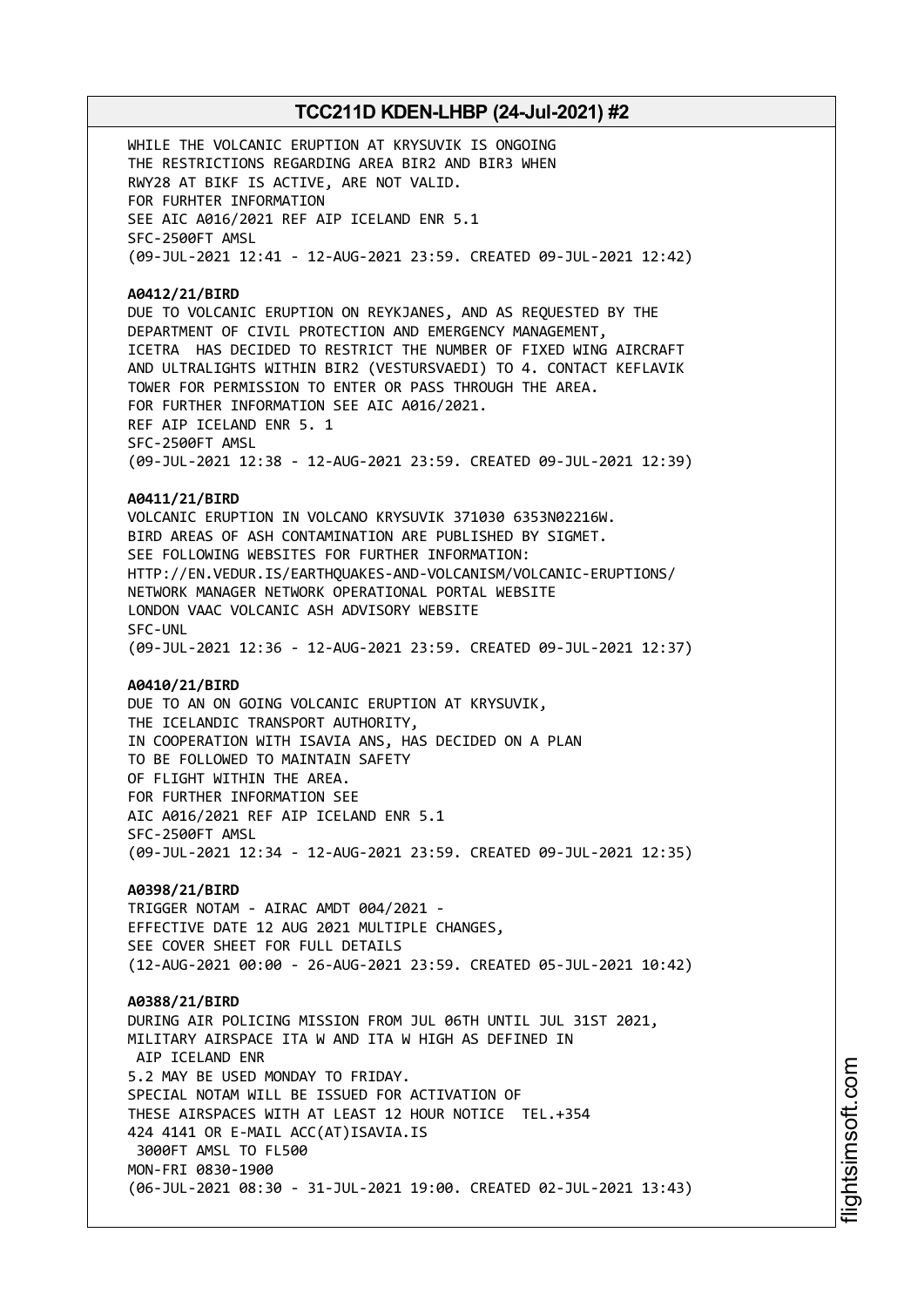**A0386/21/BIRD** DURING AIR POLICING MISSION FROM JUL 06TH UNTIL JUL 31ST 2021, MILITARY AIRSPACE AS DEFINED IN AIP ICELAND ENR 5.2 WILL BE USED MONDAY TO FRIDAY TWICE DAILY FOR TWO HOUR PERIOD BETWEEN 0830-1900: ITA NW, ITA S INFORMATION ON ACTIVATION TIME OF THESE AIRSPACES CAN BE OBTAINED FROM REYKJAVIK SHIFT MANAGER, TEL.+354 424 4141 OR E-MAIL ACC(AT)ISAVIA.IS LEVEL 3000FT AMSL TO FL290 MON-FRI 0830 - 1900 (06-JUL-2021 08:30 - 31-JUL-2021 19:00. CREATED 02-JUL-2021 13:32) **A0385/21/BIRD** DURING AIR POLICING MISSION FROM JUL 06TH UNTIL JUL 31ST 2021, MILITARY AIRSPACE AS DEFINED IN AIP ICELAND ENR 5.2 MAY BE USED MONDAY TO FRIDAY TWICE DAILY FOR TWO HOUR PERIOD BETWEEN 0830-1900: ITA C, ITA N. INFORMATION ON ACTIVATION TIME OF THESE AIRSPACES CAN BE OBTAINED FROM REYKJAVIK SHIFT MANAGER, TEL.+354 424 4141 OR E-MAIL ACC(AT)ISAVIA.IS MON-FRI 0830-1900 (06-JUL-2021 08:30 - 31-JUL-2021 19:00. CREATED 02-JUL-2021 13:27) **A0384/21/BIRD** MILITARY AIRCRAFT AUTHORIZED IAS UP TO 450 KTS BELOW FL100 AND ABOVE 5000FT AMSL OR 3000FT AGL WHICHEVER IS HIGHER, WITHIN ICELAND 12NM SOVEREIGN AIRSPACE (06-JUL-2021 08:30 - 31-JUL-2021 19:00. CREATED 02-JUL-2021 13:19) **B0058/21/BIRD** CHECKLIST YEAR=2021 0043 0044 0045 0046 0047 0048 0054 AIRAC AMDT: 004/2021 EFFECTIVE 12 AUGUST 2021 AIP SUP: 007/2021 008/2021 AIC SERIES A: NIL AIC SERIES B: NIL VALID AIP SUP: 009/2021 008/2021 007/2021 005/2021 004/2021 003/2021 002/2021 015/2020 013/2020 012/2020, 004/2020 (01-JUL-2021 14:46 - 01-AUG-2021 23:59. CREATED 01-JUL-2021 14:49) **A0380/21/BIRD CHECKLIST** YEAR=2021 0226 0250 0266 0301 0313 0314 0316 0324 0326 0327 0347 0356 0357 0358 0359 0360 0361 0362 0363 0364 0366 0367 0368 0370 0371 0375 0376 0377 0379 AIRAC AMDT: 004/2021 EFFECTIVE 12 AUGUST 2021 AIP SUP: 007/2021 008/2021 AIC SERIES A: NIL AIC SERIES B: NIL VALID AIP SUP: 009/2021 008/2021 007/2021 005/2021 004/2021 003/2021 002/2021 015/2020 013/2020 012/2020, 004/2020 (01-JUL-2021 14:33 - 01-AUG-2021 23:59 EST. CREATED 01-JUL-2021 14:44)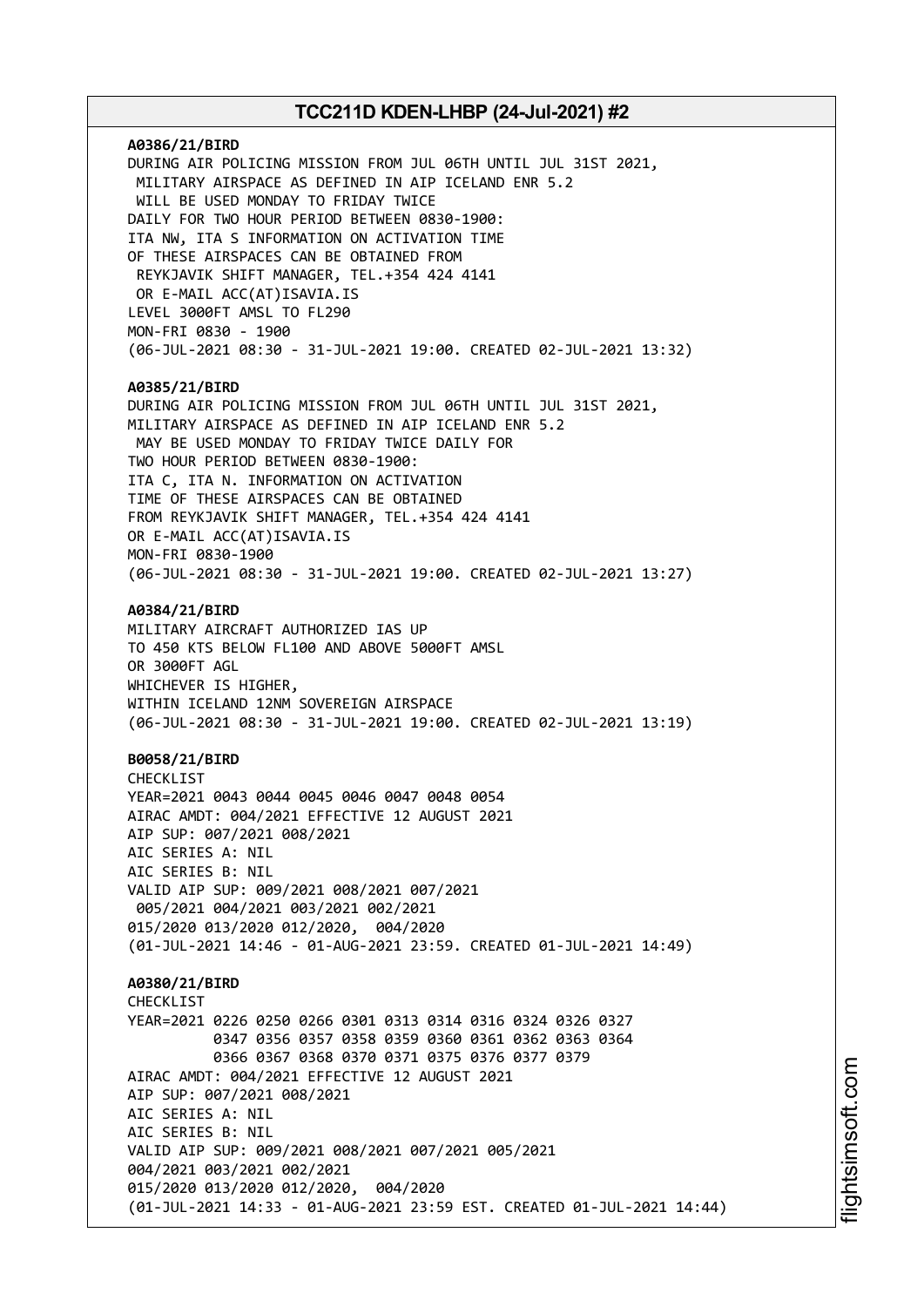**C0017/21/BIRD** CHECKLIST YEAR=2021 AIRAC AMDT: 004/2021 EFFECTIVE 12 AUGUST 2021 AIP SUP: 007/2021 008/2021 AIC SERIES A: NIL AIC SERIES B: NIL VALID AIP SUP: 009/2021 008/2021 007/2021 005/2021 004/2021 003/2021 002/2021 015/2020 013/2020 012/2020, 004/2020 (01-JUL-2021 14:00 - 01-AUG-2021 23:59. CREATED 01-JUL-2021 14:05)

#### **A0347/21/BIRD**

AIP AIRAC EFFECTIVE DATE 15 JULY 2021 - NIL (15-JUL-2021 00:00 - 01-AUG-2021 23:59. CREATED 21-JUN-2021 09:58)

#### **A0327/21/BIRD**

ALL FLIGHTS TO/FROM AIRPORTS OF THE FAROE ISLANDS, OR OVERFLYING FAROES TERRITORY FROM BELARUSSIAN AIRSPACE, ARE NOT ALLOWED IF AIRCRAFT ARE OPERATED BY BELARUSSIAN AIR CARRIERS AND/OR REGISTRATED IN BELARUS EXCEPT FOR AIRCRAFT IN EMERGENCY OR HUMANITARIAN FLIGHTS. (11-JUN-2021 17:19 - 01-AUG-2021 21:59. CREATED 11-JUN-2021 17:20)

#### **A0326/21/BIRD**

ALL FLIGHTS TO/FROM AIRPORTS OF GREENLAND, OR OVERFLYING GREENLANDIC TERRITORY FROM BELARUSSIAN AIRSPACE, ARE NOT ALLOWED IF AIRCRAFT ARE OPERATED BY BELARUSSIAN AIR CARRIERS AND/OR REGISTRATED IN BELARUS EXCEPT FOR AIRCRAFT IN EMERGENCY OR HUMANITARIAN FLIGHTS. (11-JUN-2021 17:17 - 01-AUG-2021 21:59. CREATED 11-JUN-2021 17:19)

#### **A0316/21/BIRD**

COVID-19: PASSENGER RESTRICTIONS ARE IN EFFECT FOR TRAVEL TO ICELAND. AIRCRAFT OPERATORS CARRYING PASSENGERS TO ICELAND SHALL CHECK, BEFORE PASSENGERS BOARD AN AIRCRAFT, WHETHER THEIR PASSENGERS HAVE FILLED OUT A PRE-REGISTRATION FORM ON WWW.COVID.IS AND HAVE THE REQUIRED CERTIFICATE OR ATTESTATION OF EITHER (A) VACCINATION AGAINST COVID-19 (SARS-COV-2), OR (B) PREVIOUS COVID-19 INFECTION (SARS-COV-2) AND ARE NO LONGER INFECTED, OR (C) A NEGATIVE OUTCOME FROM A COVID-19 (SARS-COV-2) TEST (NEGATIVE PCR-TEST). FOR FURTHER DETAILS, GUIDANCE AND INFORMATION REFER TO HTTPS://WWW.LANDLAEKNIR.IS/KORONAVEIRA/ LATEST-INFORMATION/ AND WWW.COVID.IS (05-JUN-2021 00:00 - 04-SEP-2021 23:59. CREATED 04-JUN-2021 12:02)

#### **A0301/21/BIRD**

THE ICELANDIC TRANSPORT AUTHORITY AGREES WITH EASA SD NO 2021-02. ICELANDIC AIR CARRIERS AND CAPTAINS OF ACFT IN CHARGE OF AIR SERVICE MANAGED BY CARRIERS HOLDERS OF OPERATING LICENCE ISSUED BY ICELAND, WHETHER THEY ARE CONTRACTUAL CARRIERS AND/OR DE FACTO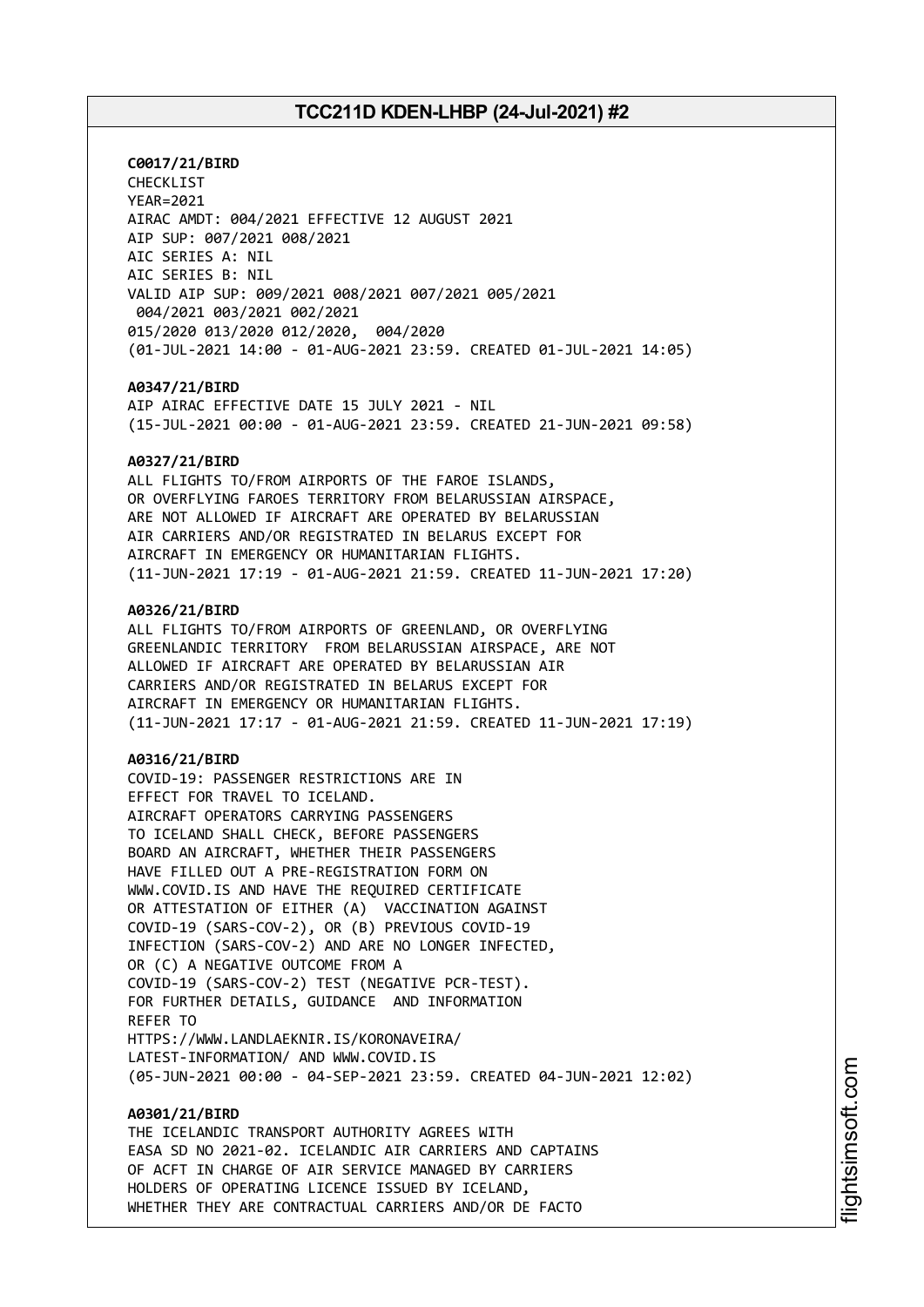┌──────────────────────────────────────────────────────────────────────────────┐

└──────────────────────────────────────────────────────────────────────────────┘

CARRIERS , OR PERFORMING AIR SERVICE WITH COMMERCIAL CHARTER AGREEMENT OR WITH CODE SHARING AND TO ALL FLIGHT PERFORMED WITH ICELANDIC ACFT REGISTRATION ARE REQUIRED TO AVOID MINSK FIR (UMMV) UNLESS THE USE OF THAT AIRSPACE IS DEEMED NECESSARY TO ENSURE SAFE OPERATION IN CASE OF UNFORESEEN CIRCUMSTANCES. FOREIGN AIR CARRIERS INBOUND EU ARE RECOMMENDED TO AVOID BELARUS MINSK FIR (UMMV (03-JUN-2021 00:00 - 02-AUG-2021 00:00. CREATED 02-JUN-2021 16:19)

### │**EGGX (SHANWICK OCEANIC FIR/UIR)** │

#### **V0012/21/EGGX**

AIRSPACE SECURITY WARNINGS ISSUED BY THE DEPARTMENT FOR TRANSPORT IN RESPONSE TO HAZARDOUS SITUATIONS WITHIN THE TERRITORY AND/OR AIRSPACE OF AFGHANISTAN, EGYPT, IRAN, IRAQ, KENYA, LIBYA, MALI, NORTH KOREA, PAKISTAN, SOMALIA, SOUTH SUDAN, SYRIA, UP TO 200NM OUTSIDE THE DAMASCUS FIR, UKRAINE AND YEMEN. ALL OPERATORS ARE TO REFER TO THE TABLE IN UK AIP AT ENR 1.1 SECTION 1.4 FOR FURTHER DETAILS. FOR INFORMATION CONTACT UK DEPARTMENT FOR TRANSPORT +44 (0)207 944 6322 OR +44 (0)207 944 5999 OUT OF HOURS. 2018-03-0229-AS6 SFC-UNL (19-JUL-2021 14:14 - 16-OCT-2021 23:59 EST. CREATED 19-JUL-2021 14:18) **J2476/21/EGGX** THE FOLLOWING AIC HAS BEEN CANCELLED - M 046/2021 RESTRICTION OF FLYING REGULATIONS: SYWELL FLYING LEGENDS AIRSHOW, 10-11 JULY 2021. (02-JUL-2021 13:44 - 28-JUL-2021 22:59. CREATED 02-JUL-2021 13:47) **M2438/21/EGGX** CHECKLIST YEAR=2021 2416 2417 2418 2419 2420 2421 2422 2423 2424 2425 2426 2427 2428 2429 2430 2431 2432 2433 LATEST PUBLICATIONS AIP AIRAC AMDT IFR 007/2021 EFFECTIVE DATE 15 JUL 21 AIP AMDT IFR 005/2021 EFFECTIVE DATE 20 MAY 21 AIP SUP IFR 027/2021 EFFECTIVE DATE 03 JUN 21 AIC IFR W043/2021 EFFECTIVE DATE 03 JUN 21 AIC IFR P026/2021 EFFECTIVE DATE 06 MAY 21 AIC IFR Y041/2021 EFFECTIVE DATE 03 JUN 21 AIC IFR M042/2021 EFFECTIVE DATE 03 JUN 21 AIC IFR G097/2009 EFFECTIVE DATE 31 DEC 09 AIC CHECKLIST AIP IFR P127/2006 P008/2008 P064/2008 P086/2008 P077/2009 P070/2010 P062/2012 P138/2012 Y009/2014 P002/2018 P053/2018 Y104/2018 Y031/2019 Y055/2019 Y117/2019 Y135/2019 P136/2019 P137/2019 P138/2019 P139/2019 Y140/2019 Y141/2019 Y142/2019 Y001/2020 P003/2020 W008/2020 Y011/2020 Y012/2020 Y017/2020 W018/2020

Y024/2020 Y028/2020 Y031/2020 P034/2020 W035/2020 Y036/2020 Y039/2020 Y040/2020 Y041/2020 Y042/2020 Y043/2020 P044/2020 Y045/2020 P046/2020 Y051/2020 Y052/2020 P053/2020 P056/2020 P060/2020 P083/2020 Y085/2020 Y086/2020 Y087/2020 Y002/2021 Y008/2021 Y010/2021 Y011/2021 M012/2021 P017/2021 P018/2021 P026/2021 Y027/2021 Y028/2021 Y029/2021 M036/2021 Y037/2021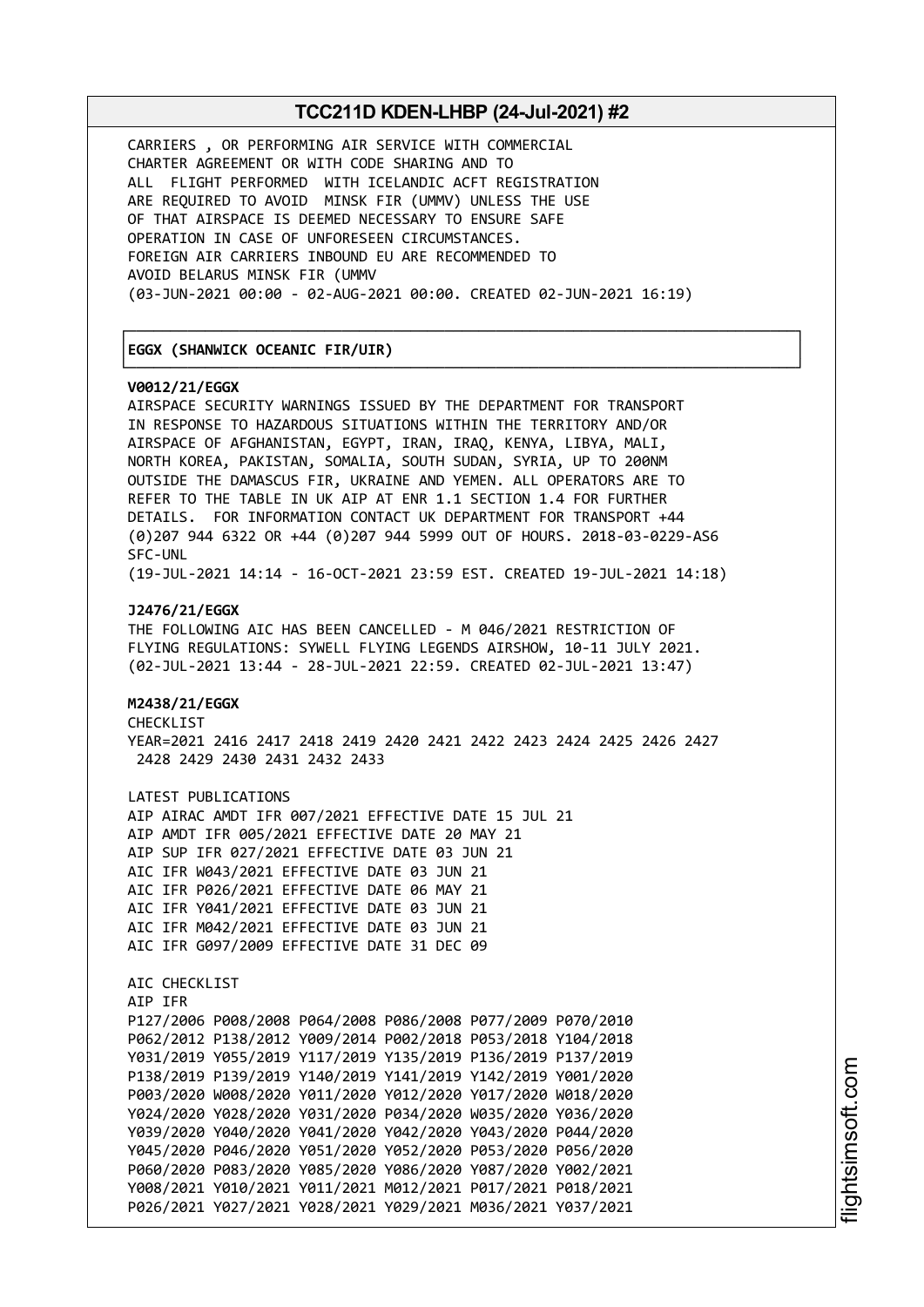Y041/2021 M042/2021 END PART 1 OF 2 (01-JUL-2021 00:05 - 01-AUG-2021 00:05 EST. CREATED 01-JUL-2021 05:47) **M2438/21/EGGX** SUP CHECKLIST AIP IFR 053/2018 060/2018 011/2019 023/2019 025/2019 003/2020 017/2020 019/2020 023/2020 030/2020 031/2020 032/2020 033/2020 037/2020 038/2020 039/2020 045/2020 046/2020 048/2020 049/2020 052/2020 002/2021 003/2021 007/2021 008/2021 012/2021 014/2021 017/2021 018/2021 019/2021 020/2021 022/2021 023/2021 024/2021 025/2021 026/2021 END PART 2 OF 2 (01-JUL-2021 00:05 - 01-AUG-2021 00:05 EST. CREATED 01-JUL-2021 05:47) **Q0383/21/EGGX** CHECKLIST YEAR=2021 0338 0347 0358 0365 0373 0374 0376 0377 0378 LATEST PUBLICATIONS AIP AIRAC AMDT IFR 007/2021 EFFECTIVE DATE 15 JUL 21 AIP AMDT IFR 005/2021 EFFECTIVE DATE 20 MAY 21 AIP SUP IFR 027/2021 EFFECTIVE DATE 03 JUN 21 AIC IFR W043/2021 EFFECTIVE DATE 03 JUN 21 AIC IFR P026/2021 EFFECTIVE DATE 06 MAY 21 AIC IFR Y041/2021 EFFECTIVE DATE 03 JUN 21 AIC IFR M042/2021 EFFECTIVE DATE 03 JUN 21 AIC IFR G097/2009 EFFECTIVE DATE 31 DEC 09 AIC CHECKLIST AIP IFR P127/2006 P008/2008 P064/2008 P086/2008 P077/2009 P070/2010 P062/2012 P138/2012 Y009/2014 P002/2018 P053/2018 Y104/2018 Y031/2019 Y055/2019 Y117/2019 Y135/2019 P136/2019 P137/2019 P138/2019 P139/2019 Y140/2019 Y141/2019 Y142/2019 Y001/2020 P003/2020 W008/2020 Y011/2020 Y012/2020 Y017/2020 W018/2020 Y024/2020 Y028/2020 Y031/2020 P034/2020 W035/2020 Y036/2020 Y039/2020 Y040/2020 Y041/2020 Y042/2020 Y043/2020 P044/2020 Y045/2020 P046/2020 Y051/2020 Y052/2020 P053/2020 P056/2020 P060/2020 P083/2020 Y085/2020 Y086/2020 Y087/2020 Y002/2021 Y008/2021 Y010/2021 Y011/2021 M012/2021 P017/2021 P018/2021 P026/2021 Y027/2021 Y028/2021 Y029/2021 M036/2021 Y037/2021 Y041/2021 M042/2021 (01-JUL-2021 00:05 - 01-AUG-2021 00:05 EST. CREATED 01-JUL-2021 02:04) **Q0383/21/EGGX** AIP VFR NIL AIP MIL NIL SUP CHECKLIST AIP IFR 053/2018 060/2018 011/2019 023/2019 025/2019 003/2020 017/2020 019/2020 023/2020 030/2020 031/2020 032/2020 033/2020 037/2020 038/2020 039/2020 045/2020 046/2020 048/2020 049/2020 052/2020 002/2021 003/2021 007/2021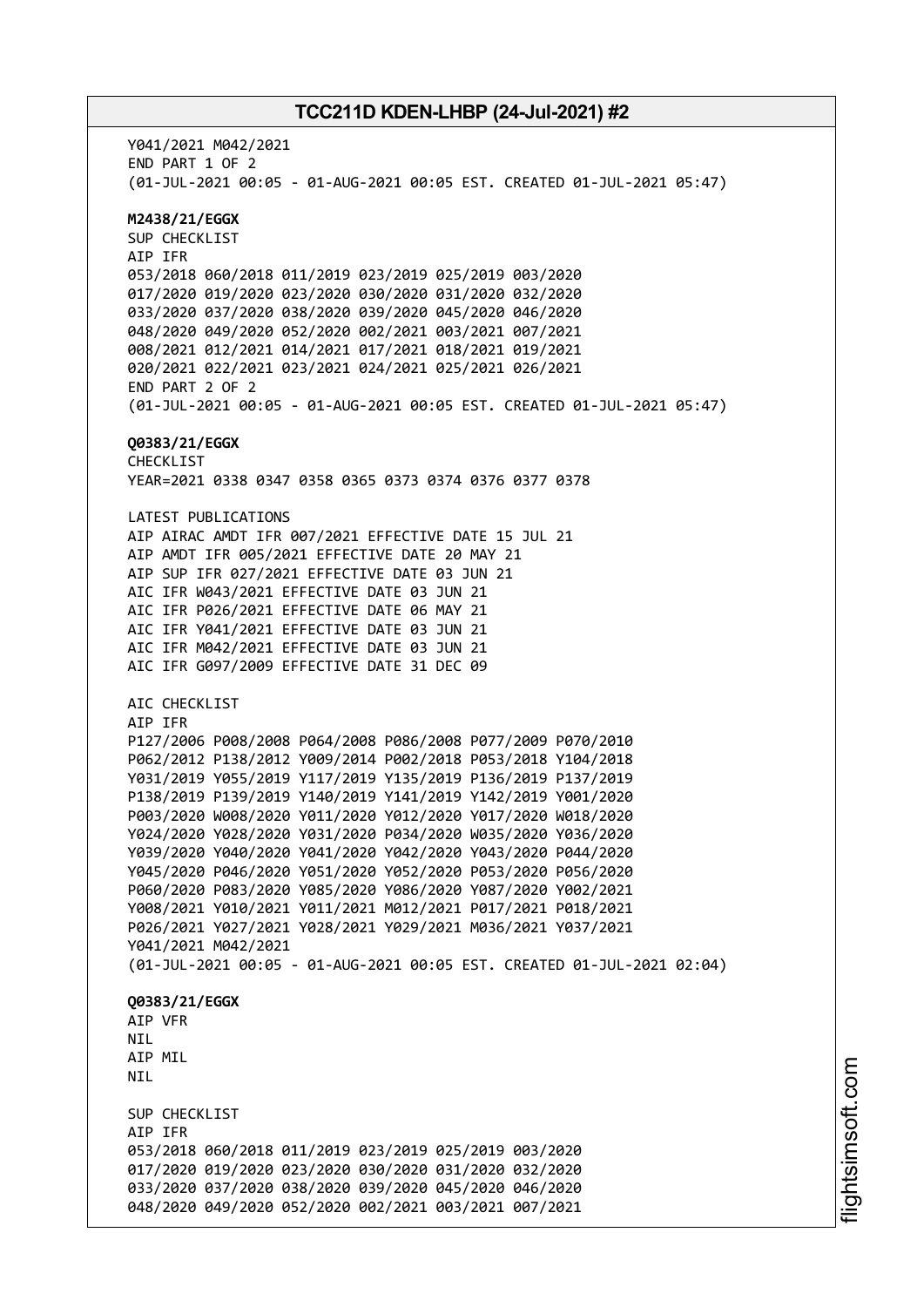008/2021 012/2021 014/2021 017/2021 018/2021 019/2021 020/2021 022/2021 023/2021 024/2021 025/2021 026/2021 AIP MIL NIL (01-JUL-2021 00:05 - 01-AUG-2021 00:05 EST. CREATED 01-JUL-2021 02:04) **N0137/21/EGGX** CHECKLIST YEAR=2021 0081 0085 0090 0091 0095 0097 0100 0101 0111 0112 0113 0116 0118 0119 0122 0123 0124 0125 0126 0127 0134 0136 LATEST PUBLICATIONS AIP AIRAC AMDT IFR 007/2021 EFFECTIVE DATE 15 JUL 21 AIP AMDT IFR 005/2021 EFFECTIVE DATE 20 MAY 21 AIP SUP IFR 027/2021 EFFECTIVE DATE 03 JUN 21 AIC IFR W043/2021 EFFECTIVE DATE 03 JUN 21 AIC IFR P026/2021 EFFECTIVE DATE 06 MAY 21 AIC IFR Y041/2021 EFFECTIVE DATE 03 JUN 21 AIC IFR M042/2021 EFFECTIVE DATE 03 JUN 21 AIC IFR G097/2009 EFFECTIVE DATE 31 DEC 09 AIC CHECKLIST AIP IFR P127/2006 P008/2008 P064/2008 P086/2008 P077/2009 P070/2010 P062/2012 P138/2012 Y009/2014 P002/2018 P053/2018 Y104/2018 Y031/2019 Y055/2019 Y117/2019 Y135/2019 P136/2019 P137/2019 P138/2019 P139/2019 Y140/2019 Y141/2019 Y142/2019 Y001/2020 P003/2020 W008/2020 Y011/2020 Y012/2020 Y017/2020 W018/2020 Y024/2020 Y028/2020 Y031/2020 P034/2020 W035/2020 Y036/2020 (01-JUL-2021 00:05 - 01-AUG-2021 00:05 EST. CREATED 01-JUL-2021 01:56) **N0137/21/EGGX** 008/2021 012/2021 014/2021 017/2021 018/2021 019/2021 UNKNOWN NOTAM FORMAT; UNEXPECTED 'A'. (LINE: 1, COLUMN: 9) CNN003E PARSE FAILED (01-JUL-2021 00:05 - 01-AUG-2021 00:05 EST. CREATED 01-JUL-2021 01:56) **U3954/21/EGGX** CHECKLIST YEAR=2021 1424 2067 2069 2071 2072 2089 2090 2353 2396 2401 2609 2703 2705 2706 2707 2755 2758 2802 2854 2895 2920 2921 2942 2964 2980 2981 3029 3040 3091 3095 3099 3102 3103 3121 3126 3136 3140 3187 3203 3204 3208 3210 3225 3253 3254 3259 3260 3261 3262 3263 3272 3274 3305 3332 3342 3353 3362 3363 3367 3368 3369 3391 3393 3395 3397 3402 3411 3415 3417 3418 3424 3433 3434 3461 3474 3503 3504 3516 3562 3569 3573 3579 3583 3584 3588 3594 3595 3597 3598 3609 3623 3627 3628 3645 3649 3669 3671 3678 3684 3687 3700 3702 3720 3728 3729 3749 3755 3756 3758 3759 3760 3762 3764 3772 3773 3775 3778 3779 3781 3788 3789 3794 3795 3796 3797 3798 3799 3806 3816 3818 3822 3831 3836 3837 3840 3846 3850 3851 3852 3857 3862 3863 3864 3865 3874 3875 3876 3878 3880 3887 3898 3902 3903 3907 3910 3919 3923 3925 3926 3927 3928 3929 3930 3932 3933 3934 3937 3938 3939 3940 3944 3946 3948 3949 3951 3953 PART 1 OF 3 (01-JUL-2021 00:05 - 01-AUG-2021 00:05 EST. CREATED 01-JUL-2021 01:55)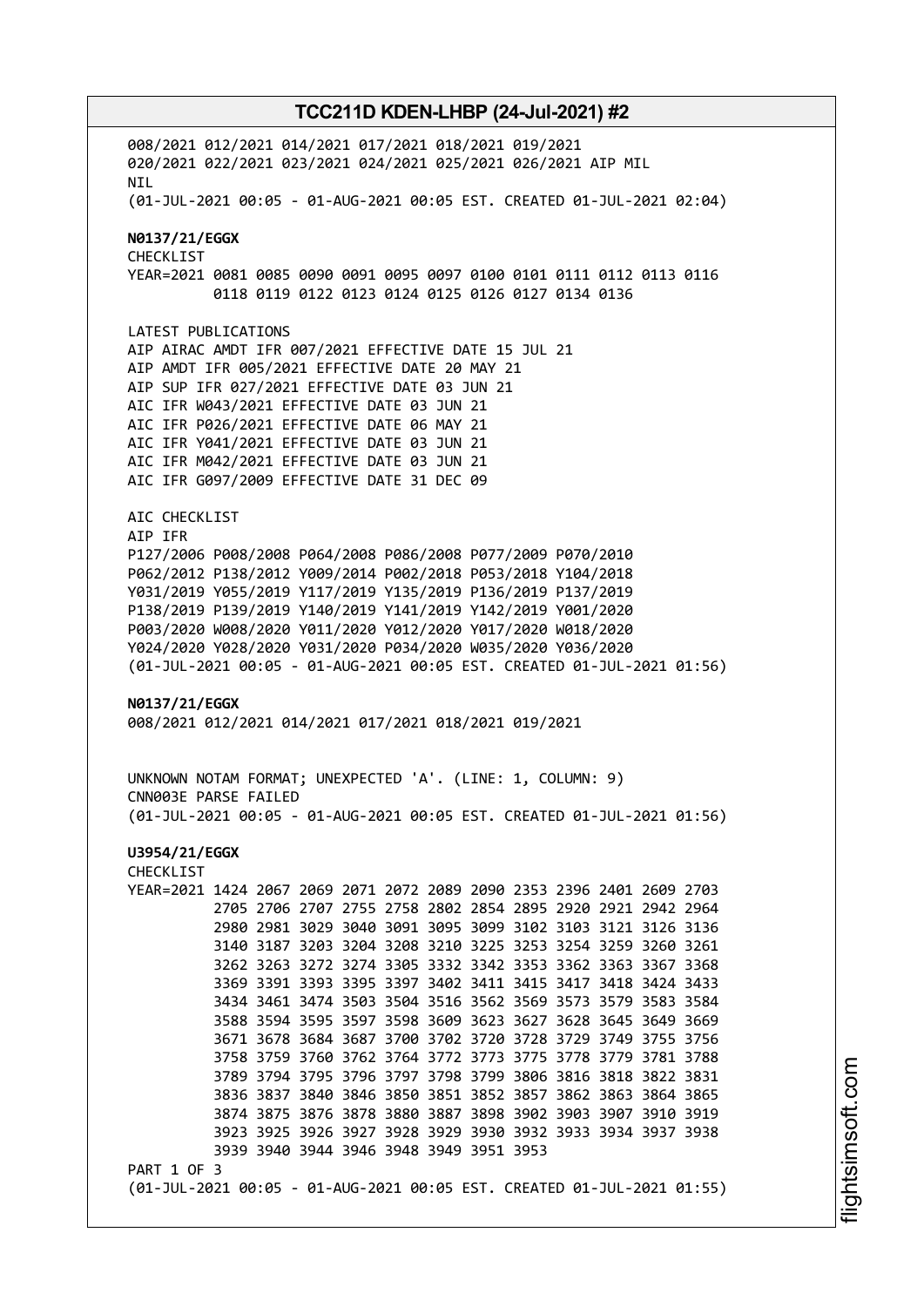**U3954/21/EGGX** LATEST PUBLICATIONS AIP AIRAC AMDT IFR 007/2021 EFFECTIVE DATE 15 JUL 21 AIP AMDT IFR 005/2021 EFFECTIVE DATE 20 MAY 21 AIP SUP IFR 027/2021 EFFECTIVE DATE 03 JUN 21 AIC IFR W043/2021 EFFECTIVE DATE 03 JUN 21 AIC IFR P026/2021 EFFECTIVE DATE 06 MAY 21 AIC IFR Y041/2021 EFFECTIVE DATE 03 JUN 21 AIC IFR M042/2021 EFFECTIVE DATE 03 JUN 21 AIC IFR G097/2009 EFFECTIVE DATE 31 DEC 09 AIC CHECKLIST AIP IFR P127/2006 P008/2008 P064/2008 P086/2008 P077/2009 P070/2010 P062/2012 P138/2012 Y009/2014 P002/2018 P053/2018 Y104/2018 Y031/2019 Y055/2019 Y117/2019 Y135/2019 P136/2019 P137/2019 P138/2019 P139/2019 Y140/2019 Y141/2019 Y142/2019 Y001/2020 P003/2020 W008/2020 Y011/2020 Y012/2020 Y017/2020 W018/2020 Y024/2020 Y028/2020 Y031/2020 P034/2020 W035/2020 Y036/2020 Y039/2020 Y040/2020 Y041/2020 Y042/2020 Y043/2020 P044/2020 Y045/2020 P046/2020 Y051/2020 Y052/2020 P053/2020 P056/2020 P060/2020 P083/2020 Y085/2020 Y086/2020 Y087/2020 Y002/2021 PART 2 OF 3 (01-JUL-2021 00:05 - 01-AUG-2021 00:05 EST. CREATED 01-JUL-2021 01:55) **U3954/21/EGGX** Y008/2021 Y010/2021 Y011/2021 M012/2021 P017/2021 P018/2021 P026/2021 Y027/2021 Y028/2021 Y029/2021 M036/2021 Y037/2021 Y041/2021 M042/2021 AIP VFR NIL AIP MIL **NTI** SUP CHECKLIST AIP IFR 053/2018 060/2018 011/2019 023/2019 025/2019 003/2020 017/2020 019/2020 023/2020 030/2020 031/2020 032/2020 033/2020 037/2020 038/2020 039/2020 045/2020 046/2020 048/2020 049/2020 052/2020 002/2021 003/2021 007/2021 008/2021 012/2021 014/2021 017/2021 018/2021 019/2021 020/2021 022/2021 023/2021 024/2021 025/2021 026/2021 AIP VFR **NTI** AIP MIL **NTI** PART 3 OF 3 (01-JUL-2021 00:05 - 01-AUG-2021 00:05 EST. CREATED 01-JUL-2021 01:55) **B1581/21/EGGX CHECKLIST** YEAR=2021 0837 0911 0950 0962 0989 1036 1040 1041 1100 1101 1142 1175 1194 1205 1206 1207 1209 1226 1238 1363 1372 1378 1401 1402 1403 1404 1405 1406 1413 1431 1508 1528 1537 1539 1540 1543 1546 1558 1562 1568 1569 1570 1571 1572 1575 1579 LATEST PUBLICATIONS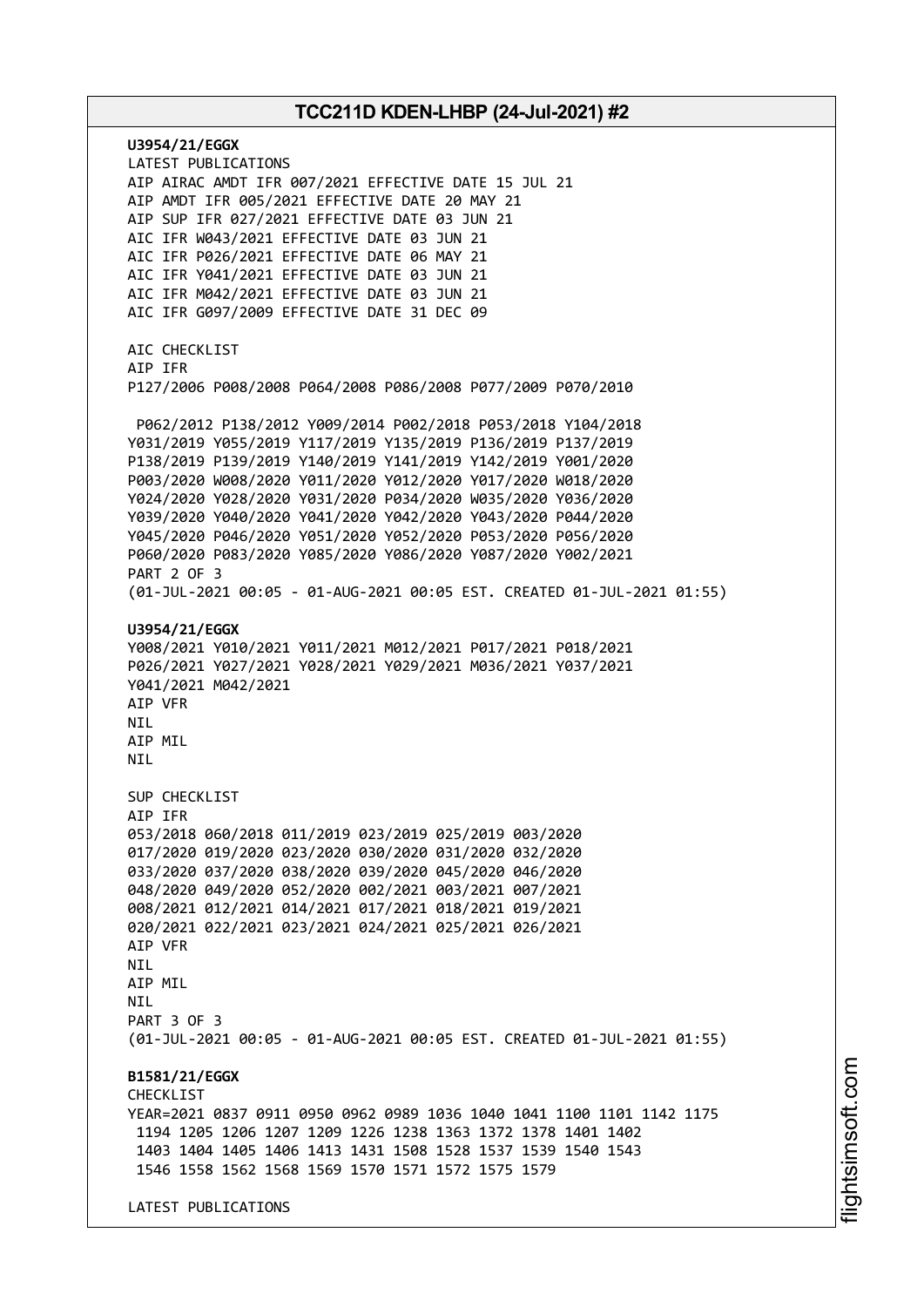AIP AIRAC AMDT IFR 007/2021 EFFECTIVE DATE 15 JUL 21 AIP AMDT IFR 005/2021 EFFECTIVE DATE 20 MAY 21 AIP SUP IFR 027/2021 EFFECTIVE DATE 03 JUN 21 AIC IFR W043/2021 EFFECTIVE DATE 03 JUN 21 AIC IFR P026/2021 EFFECTIVE DATE 06 MAY 21 AIC IFR Y041/2021 EFFECTIVE DATE 03 JUN 21 AIC IFR M042/2021 EFFECTIVE DATE 03 JUN 21 AIC IFR G097/2009 EFFECTIVE DATE 31 DEC 09 END PART 1 OF 2 (01-JUL-2021 00:05 - 01-AUG-2021 00:05 EST. CREATED 01-JUL-2021 01:53) **B1581/21/EGGX** AIC CHECKLIST AIP IFR P127/2006 P008/2008 P064/2008 P086/2008 P077/2009 P070/2010 P062/2012 P138/2012 Y009/2014 P002/2018 P053/2018 Y104/2018 Y031/2019 Y055/2019 Y117/2019 Y135/2019 P136/2019 P137/2019 P138/2019 P139/2019 Y140/2019 Y141/2019 Y142/2019 Y001/2020 P003/2020 W008/2020 Y011/2020 Y012/2020 Y017/2020 W018/2020 Y024/2020 Y028/2020 Y031/2020 P034/2020 W035/2020 Y036/2020 Y039/2020 Y040/2020 Y041/2020 Y042/2020 Y043/2020 P044/2020 Y045/2020 P046/2020 Y051/2020 Y052/2020 P053/2020 P056/2020 P060/2020 P083/2020 Y085/2020 Y086/2020 Y087/2020 Y002/2021 Y008/2021 Y010/2021 Y011/2021 M012/2021 P017/2021 P018/2021 P026/2021 Y027/2021 Y028/2021 Y029/2021 M036/2021 Y037/2021 Y041/2021 M042/2021 SUP CHECKLIST AIP IFR 053/2018 060/2018 011/2019 023/2019 025/2019 003/2020 017/2020 019/2020 023/2020 030/2020 031/2020 032/2020 033/2020 037/2020 038/2020 039/2020 045/2020 046/2020 048/2020 049/2020 052/2020 002/2021 003/2021 007/2021 008/2021 012/2021 014/2021 017/2021 018/2021 019/2021 020/2021 022/2021 023/2021 024/2021 025/2021 026/2021 END PART 2 OF 2 (01-JUL-2021 00:05 - 01-AUG-2021 00:05 EST. CREATED 01-JUL-2021 01:53) **H3767/21/EGGX** Y039/2020 Y040/2020 Y041/2020 Y042/2020 Y043/2020 P044/2020 Y045/2020 P046/2020 Y051/2020 Y052/2020 P053/2020 P056/2020 P060/2020 P083/2020 Y085/2020 Y086/2020 Y087/2020 Y002/2021 Y008/2021 Y010/2021 Y011/2021 M012/2021 P017/2021 P018/2021 P026/2021 Y027/2021 Y028/2021 Y029/2021 M036/2021 Y037/2021 Y041/2021 M042/2021 AIP VFR **NTL** AIP MIL **NTI** SUP CHECKLIST AIP IFR 053/2018 060/2018 011/2019 023/2019 025/2019 003/2020 017/2020 019/2020 023/2020 030/2020 031/2020 032/2020 033/2020 037/2020 038/2020 039/2020 045/2020 046/2020 048/2020 049/2020 052/2020 002/2021 003/2021 007/2021 008/2021 012/2021 014/2021 017/2021 018/2021 019/2021 020/2021 022/2021 023/2021 024/2021 025/2021 026/2021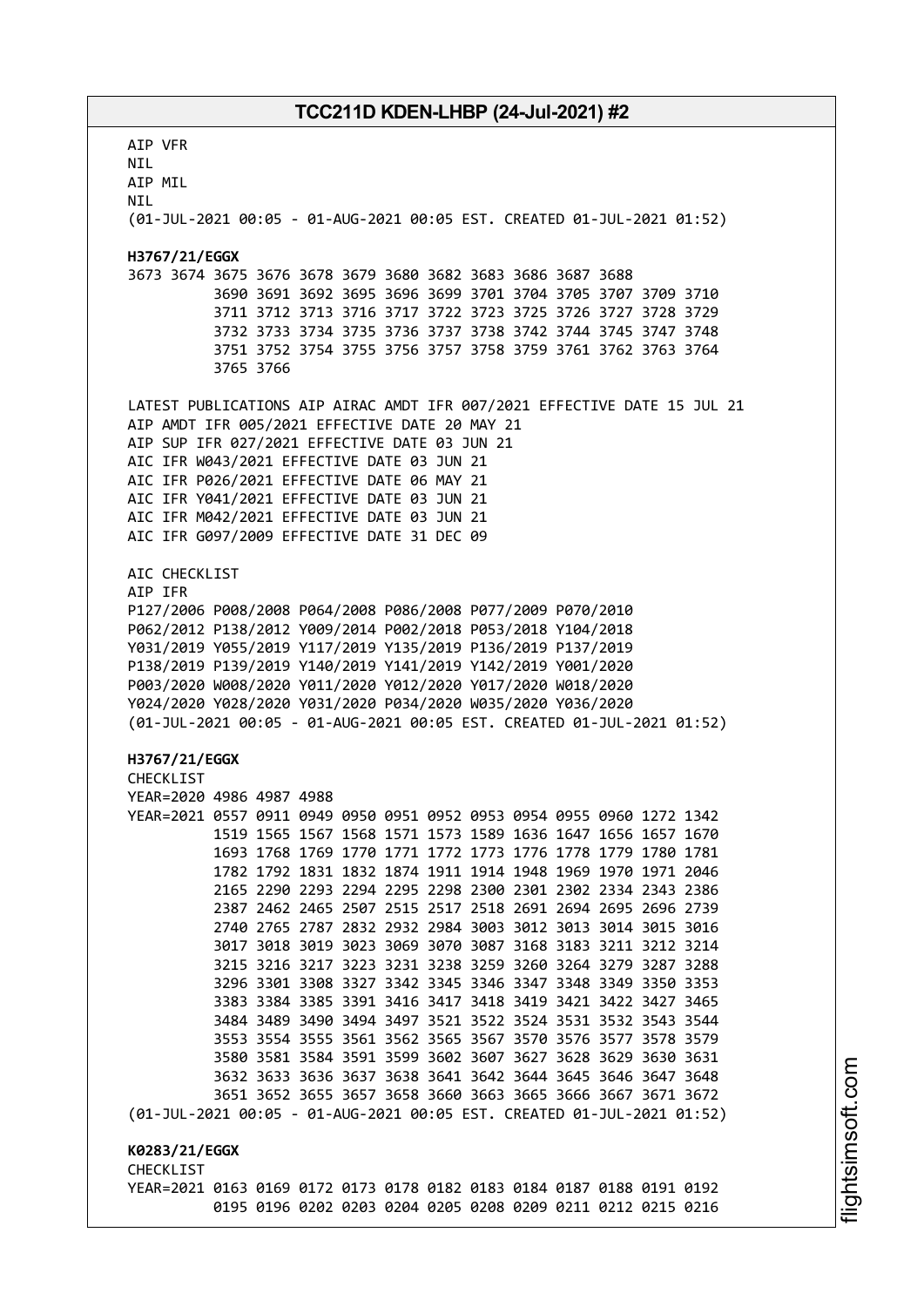0217 0219 0220 0221 0222 0223 0224 0225 0227 0228 0229 0230 0231 0233 0235 0236 0237 0238 0241 0242 0245 0246 0250 0251 0252 0253 0254 0255 0257 0259 0260 0261 0262 0263 0269 0271 0275 0276 0277 0278 0279 0280 0281 0282 LATEST PUBLICATIONS AIP AIRAC AMDT IFR 007/2021 EFFECTIVE DATE 15 JUL 21 AIP AMDT IFR 005/2021 EFFECTIVE DATE 20 MAY 21 AIP SUP IFR 027/2021 EFFECTIVE DATE 03 JUN 21 AIC IFR W043/2021 EFFECTIVE DATE 03 JUN 21 AIC IFR P026/2021 EFFECTIVE DATE 06 MAY 21 AIC IFR Y041/2021 EFFECTIVE DATE 03 JUN 21 AIC IFR M042/2021 EFFECTIVE DATE 03 JUN 21 AIC IFR G097/2009 EFFECTIVE DATE 31 DEC 09 PART 1 OF 2 (01-JUL-2021 00:05 - 01-AUG-2021 00:05 EST. CREATED 01-JUL-2021 01:48) **K0283/21/EGGX** AIC CHECKLIST AIP IFR P127/2006 P008/2008 P064/2008 P086/2008 P077/2009 P070/2010 P062/2012 P138/2012 Y009/2014 P002/2018 P053/2018 Y104/2018 Y031/2019 Y055/2019 Y117/2019 Y135/2019 P136/2019 P137/2019 P138/2019 P139/2019 Y140/2019 Y141/2019 Y142/2019 Y001/2020 P003/2020 W008/2020 Y011/2020 Y012/2020 Y017/2020 W018/2020 Y024/2020 Y028/2020 Y031/2020 P034/2020 W035/2020 Y036/2020 Y039/2020 Y040/2020 Y041/2020 Y042/2020 Y043/2020 P044/2020 Y045/2020 P046/2020 Y051/2020 Y052/2020 P053/2020 P056/2020 P060/2020 P083/2020 Y085/2020 Y086/2020 Y087/2020 Y002/2021 Y008/2021 Y010/2021 Y011/2021 M012/2021 P017/2021 P018/2021 P026/2021 Y027/2021 Y028/2021 Y029/2021 M036/2021 Y037/2021 Y041/2021 M042/2021 AIP VFR **NTI** AIP MIL **NTL** 053/2018 060/2018 011/2019 023/2019 025/2019 003/2020 017/2020 019/2020 023/2020 030/2020 031/2020 032/2020 033/2020 037/2020 038/2020 039/2020 045/2020 046/2020 048/2020 049/2020 052/2020 002/2021 003/2021 007/2021 008/2021 012/2021 014/2021 017/2021 018/2021 019/2021 020/2021 022/2021 023/2021 024/2021 025/2021 026/2021 AIP VFR NIL AIP MIL **NTI** PART 2 OF 2 (01-JUL-2021 00:05 - 01-AUG-2021 00:05 EST. CREATED 01-JUL-2021 01:48) **D0992/21/EGGX** CHECKL<sub>IST</sub> YEAR=2021 0726 0902 0903 0965 0970 0971 0979 0980 0981 0982 0983 0988 0989 0990 0991 0992 LATEST PUBLICATIONS AIP AIRAC AMDT IFR 007/2021 EFFECTIVE DATE 15 JUL 21 AIP AMDT IFR 005/2021 EFFECTIVE DATE 20 MAY 21 AIP SUP IFR 027/2021 EFFECTIVE DATE 03 JUN 21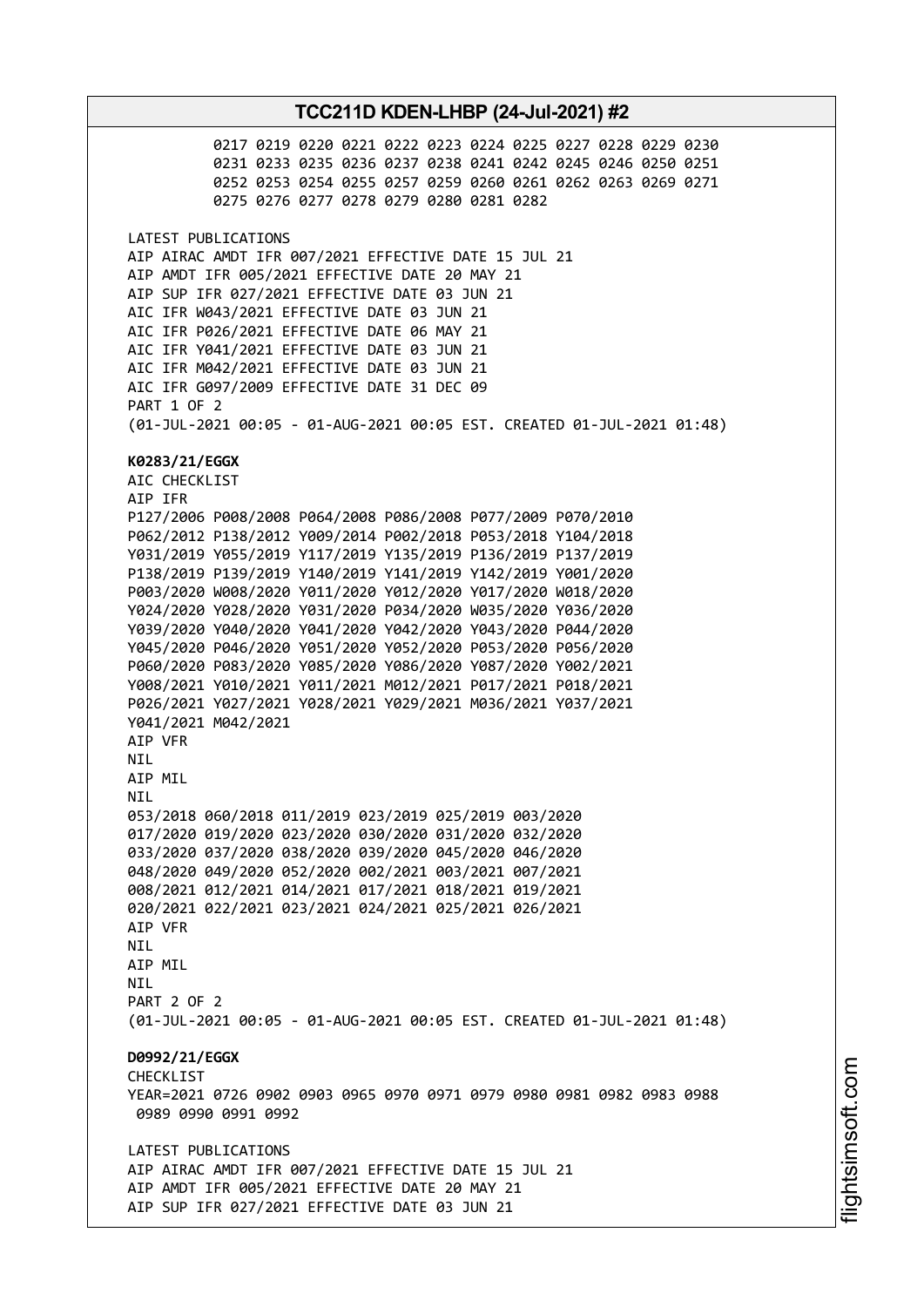AIC IFR W043/2021 EFFECTIVE DATE 03 JUN 21 AIC IFR P026/2021 EFFECTIVE DATE 06 MAY 21 AIC IFR Y041/2021 EFFECTIVE DATE 03 JUN 21 AIC IFR M042/2021 EFFECTIVE DATE 03 JUN 21 AIC IFR G097/2009 EFFECTIVE DATE 31 DEC 09 AIC CHECKLIST AIP IFR P127/2006 P008/2008 P064/2008 P086/2008 P077/2009 P070/2010 P062/2012 P138/2012 Y009/2014 P002/2018 P053/2018 Y104/2018 Y031/2019 Y055/2019 Y117/2019 Y135/2019 P136/2019 P137/2019 P138/2019 P139/2019 Y140/2019 Y141/2019 Y142/2019 Y001/2020 END PART 1 OF 2 (01-JUL-2021 00:05 - 01-AUG-2021 00:05 EST. CREATED 01-JUL-2021 01:45) **D0992/21/EGGX** P003/2020 W008/2020 Y011/2020 Y012/2020 Y017/2020 W018/2020 Y024/2020 Y028/2020 Y031/2020 P034/2020 W035/2020 Y036/2020 Y039/2020 Y040/2020 Y041/2020 Y042/2020 Y043/2020 P044/2020 Y045/2020 P046/2020 Y051/2020 Y052/2020 P053/2020 P056/2020 P060/2020 P083/2020 Y085/2020 Y086/2020 Y087/2020 Y002/2021 Y008/2021 Y010/2021 Y011/2021 M012/2021 P017/2021 P018/2021 P026/2021 Y027/2021 Y028/2021 Y029/2021 M036/2021 Y037/2021 Y041/2021 M042/2021 SUP CHECKLIST AIP IFR 053/2018 060/2018 011/2019 023/2019 025/2019 003/2020 017/2020 019/2020 023/2020 030/2020 031/2020 032/2020 033/2020 037/2020 038/2020 039/2020 045/2020 046/2020 048/2020 049/2020 052/2020 002/2021 003/2021 007/2021 008/2021 012/2021 014/2021 017/2021 018/2021 019/2021 020/2021 022/2021 023/2021 024/2021 025/2021 026/2021 END PART 2 OF 2 (01-JUL-2021 00:05 - 01-AUG-2021 00:05 EST. CREATED 01-JUL-2021 01:45) **J2415/21/EGGX** CHECKLIST YEAR=2021 1948 1990 2272 2308 2312 2384 2385 2386 2387 2388 2389 2390 2392 2404 2405 2406 2407 2408 2409 2410 2411 2412 LATEST PUBLICATIONS AIP AIRAC AMDT IFR 007/2021 EFFECTIVE DATE 15 JUL 21 AIP AMDT IFR 005/2021 EFFECTIVE DATE 20 MAY 21 AIP SUP IFR 027/2021 EFFECTIVE DATE 03 JUN 21 AIC IFR W043/2021 EFFECTIVE DATE 03 JUN 21 AIC IFR P026/2021 EFFECTIVE DATE 06 MAY 21 AIC IFR Y041/2021 EFFECTIVE DATE 03 JUN 21 AIC IFR M042/2021 EFFECTIVE DATE 03 JUN 21 AIC IFR G097/2009 EFFECTIVE DATE 31 DEC 09 AIC CHECKLIST AIP IFR P127/2006 P008/2008 P064/2008 P086/2008 P077/2009 P070/2010 P062/2012 P138/2012 Y009/2014 P002/2018 P053/2018 Y104/2018 Y031/2019 Y055/2019 Y117/2019 Y135/2019 P136/2019 P137/2019 PART 1 OF 2 (01-JUL-2021 00:05 - 01-AUG-2021 00:05 EST. CREATED 01-JUL-2021 01:38)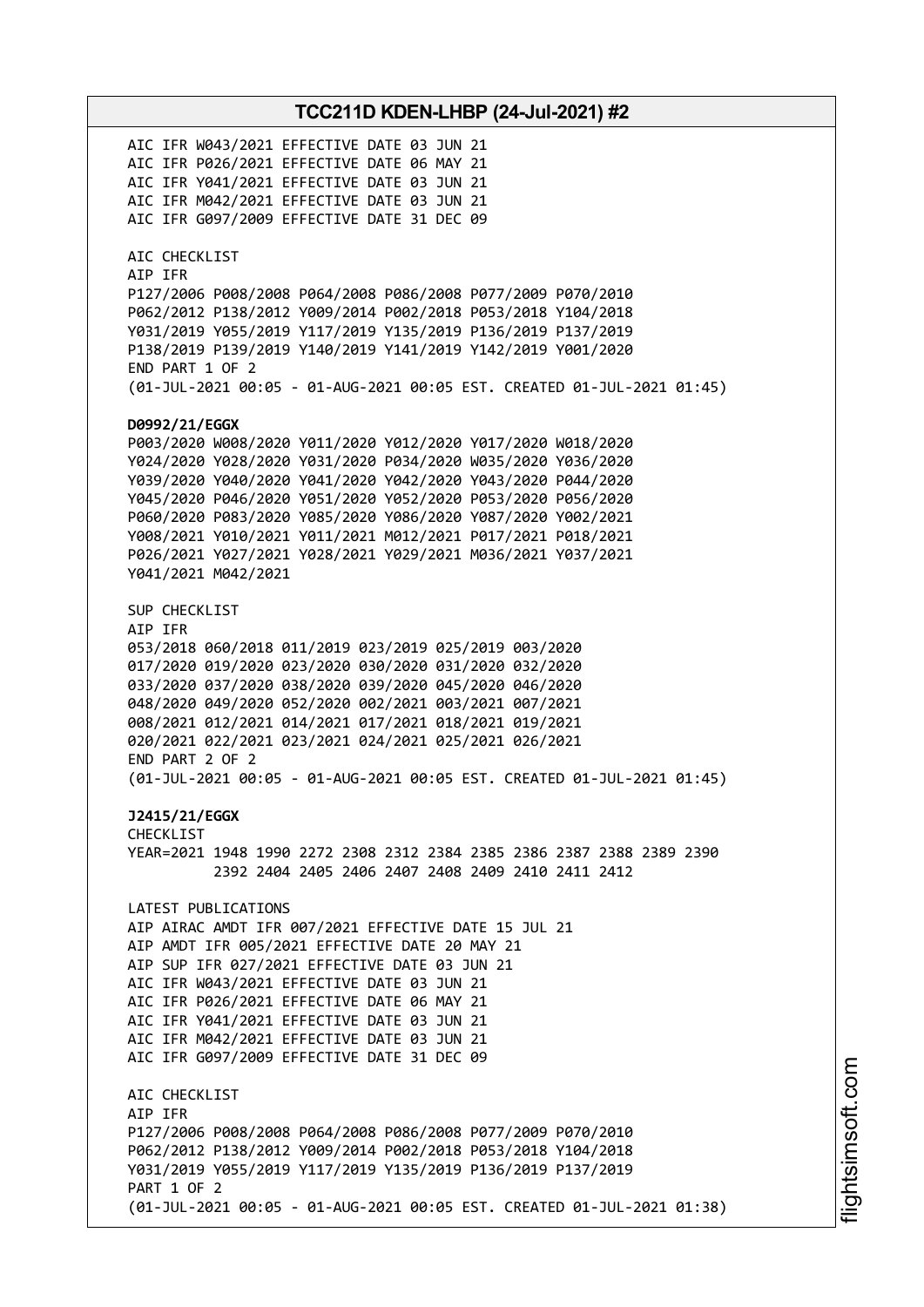**J2415/21/EGGX** P138/2019 P139/2019 Y140/2019 Y141/2019 Y142/2019 Y001/2020 P003/2020 W008/2020 Y011/2020 Y012/2020 Y017/2020 W018/2020 Y024/2020 Y028/2020 Y031/2020 P034/2020 W035/2020 Y036/2020 Y039/2020 Y040/2020 Y041/2020 Y042/2020 Y043/2020 P044/2020 Y045/2020 P046/2020 Y051/2020 Y052/2020 P053/2020 P056/2020 P060/2020 P083/2020 Y085/2020 Y086/2020 Y087/2020 Y002/2021 Y008/2021 Y010/2021 Y011/2021 M012/2021 P017/2021 P018/2021 P026/2021 Y027/2021 Y028/2021 Y029/2021 M036/2021 Y037/2021 Y041/2021 M042/2021 AIP VFR **NTI** AIP MIL NIL SUP CHECKLIST AIP IFR 053/2018 060/2018 011/2019 023/2019 025/2019 003/2020 017/2020 019/2020 023/2020 030/2020 031/2020 032/2020 033/2020 037/2020 038/2020 039/2020 045/2020 046/2020 048/2020 049/2020 052/2020 002/2021 003/2021 007/2021 (01-JUL-2021 00:05 - 01-AUG-2021 00:05 EST. CREATED 01-JUL-2021 01:38) **A2313/21/EGGX** CHECKLIST YEAR=2021 0796 0961 1163 1221 1233 1263 1282 1341 1424 1425 1439 1453 1460 1471 1473 1502 1566 1576 1577 1596 1600 1650 1662 1674 1675 1709 1713 1740 1747 1798 1834 1845 1857 1887 1938 1940 1959 1960 1961 1970 2002 2020 2025 2032 2033 2034 2060 2061 2065 2078 2101 2111 2138 2140 2145 2148 2159 2160 2167 2168 2201 2207 2211 2212 2213 2214 2215 2224 2225 2228 2230 2233 2236 2242 2244 2245 2254 2255 2259 2268 2270 2275 2279 2282 2283 2285 2287 2288 2290 2294 2295 2297 2298 2299 2300 2309 2310 LATEST PUBLICATIONS AIP AIRAC AMDT IFR 007/2021 EFFECTIVE DATE 15 JUL 21 AIP AMDT IFR 005/2021 EFFECTIVE DATE 20 MAY 21 PART 1 OF 3 (01-JUL-2021 00:05 - 01-AUG-2021 00:05 EST. CREATED 01-JUL-2021 01:27) **A2313/21/EGGX** AIP SUP IFR 027/2021 EFFECTIVE DATE 03 JUN 21 AIC IFR W043/2021 EFFECTIVE DATE 03 JUN 21 AIC IFR P026/2021 EFFECTIVE DATE 06 MAY 21 AIC IFR Y041/2021 EFFECTIVE DATE 03 JUN 21 AIC IFR M042/2021 EFFECTIVE DATE 03 JUN 21 AIC IFR G097/2009 EFFECTIVE DATE 31 DEC 09 AIC CHECKLIST AIP IFR P127/2006 P008/2008 P064/2008 P086/2008 P077/2009 P070/2010 P062/2012 P138/2012 Y009/2014 P002/2018 P053/2018 Y104/2018 Y031/2019 Y055/2019 Y117/2019 Y135/2019 P136/2019 P137/2019 P138/2019 P139/2019 Y140/2019 Y141/2019 Y142/2019 Y001/2020 P003/2020 W008/2020 Y011/2020 Y012/2020 Y017/2020 W018/2020 Y024/2020 Y028/2020 Y031/2020 P034/2020 W035/2020 Y036/2020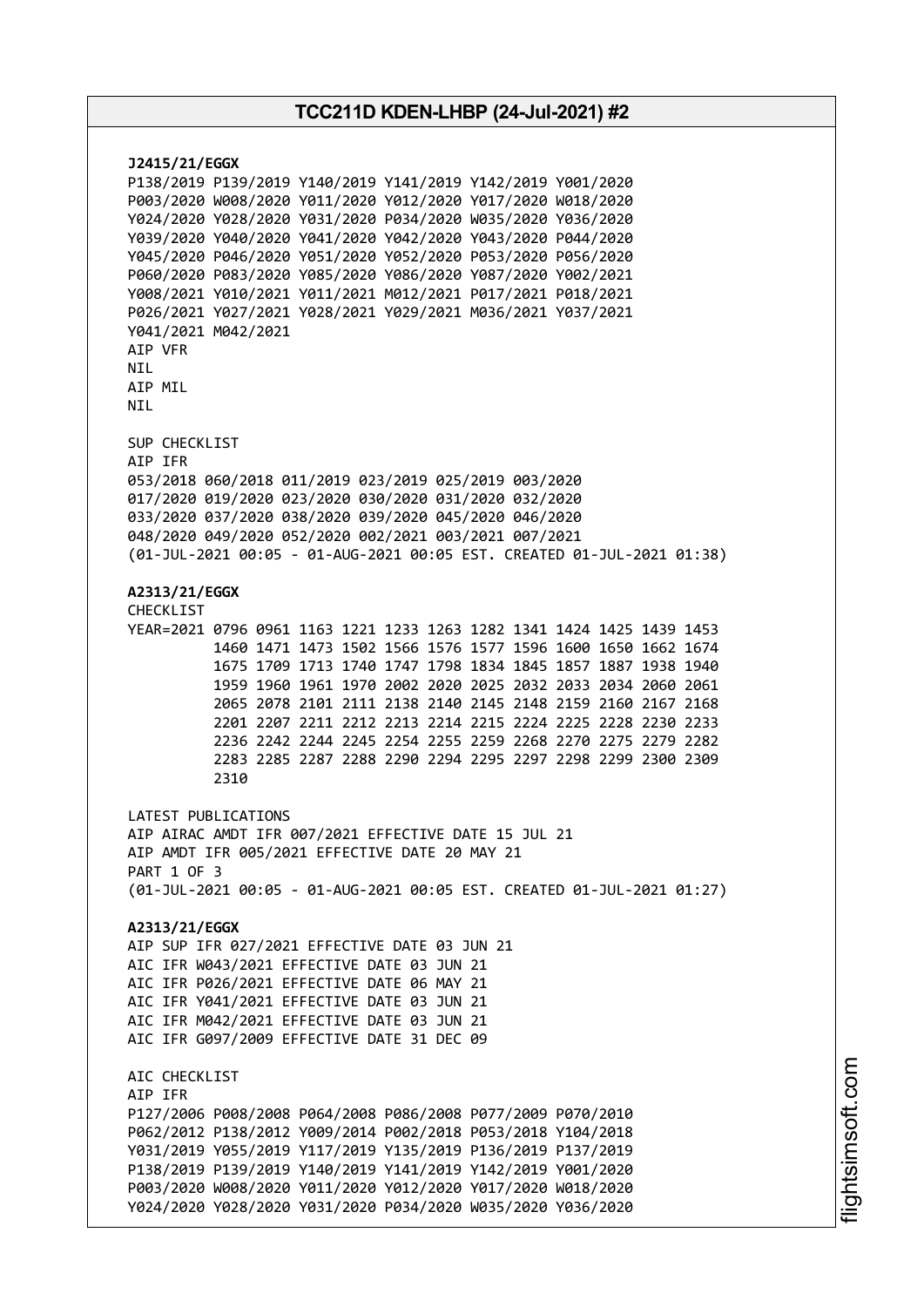Y039/2020 Y040/2020 Y041/2020 Y042/2020 Y043/2020 P044/2020 Y045/2020 P046/2020 Y051/2020 Y052/2020 P053/2020 P056/2020 P060/2020 P083/2020 Y085/2020 Y086/2020 Y087/2020 Y002/2021 PART 2 OF 3 (01-JUL-2021 00:05 - 01-AUG-2021 00:05 EST. CREATED 01-JUL-2021 01:27) **A2313/21/EGGX** Y008/2021 Y010/2021 Y011/2021 M012/2021 P017/2021 P018/2021 P026/2021 Y027/2021 Y028/2021 Y029/2021 M036/2021 Y037/2021 Y041/2021 M042/2021 AIP VFR **NTI** AIP MIL NIL SUP CHECKLIST AIP IFR 053/2018 060/2018 011/2019 023/2019 025/2019 003/2020 017/2020 019/2020 023/2020 030/2020 031/2020 032/2020 033/2020 037/2020 038/2020 039/2020 045/2020 046/2020 048/2020 049/2020 052/2020 002/2021 003/2021 007/2021 008/2021 012/2021 014/2021 017/2021 018/2021 019/2021 020/2021 022/2021 023/2021 024/2021 025/2021 026/2021 AIP VFR NIL AIP MIL NIL PART 3 OF 3 (01-JUL-2021 00:05 - 01-AUG-2021 00:05 EST. CREATED 01-JUL-2021 01:27) **C6518/21/EGGX** CHECKLIST YEAR=2021 1934 2012 2062 2124 2190 2192 2232 2233 2394 2395 2525 2526 2530 2562 2802 2877 3048 3078 3092 3157 3262 3667 3670 3741 3904 3976 4001 4064 4070 4072 4165 4325 4334 4345 4346 4347 4408 4500 4629 4642 4657 4668 4711 4837 4892 4937 5013 5014 5015 5069 5127 5129 5143 5155 5232 5250 5276 5280 5282 5283 5290 5294 5295 5303 5317 5320 5346 5429 5432 5454 5455 5456 5457 5459 5460 5461 5466 5468 5494 5514 5519 5608 5613 5614 5615 5623 5655 5656 5657 5658 5659 5660 5661 5672 5753 5756 5757 5815 5823 5824 5897 5922 5933 5952 5958 5971 6001 6004 6007 6025 6044 6046 6047 6055 6061 6074 6075 6076 6077 6078 6079 6091 6174 6181 6193 6196 6197 6198 6201 6218 6255 6256 6258 6259 6260 6285 6286 6292 6297 6298 6299 6303 6304 6305 6306 6311 6325 6326 6329 6361 6367 6368 6370 6384 6389 6396 6398 6411 6415 6416 6417 6419 6421 6422 6425 6426 6433 6438 6439 6440 6447 6448 6454 6467 6468 6469 6470 6472 6473 6476 6478 6479 6480 6481 6482 6483 6484 6485 6486 6491 6493 6494 6495 6496 6499 6500 6502 6504 6506 6507 6508 6509 6510 6512 6513 6514 6515 6516 6517 LATEST PUBLICATIONS AIP AIRAC AMDT IFR 007/2021 EFFECTIVE DATE 15 JUL 21 AIP AMDT IFR 005/2021 EFFECTIVE DATE 20 MAY 21 AIP SUP IFR 027/2021 EFFECTIVE DATE 03 JUN 21 AIC IFR W043/2021 EFFECTIVE DATE 03 JUN 21 AIC IFR P026/2021 EFFECTIVE DATE 06 MAY 21 AIC IFR Y041/2021 EFFECTIVE DATE 03 JUN 21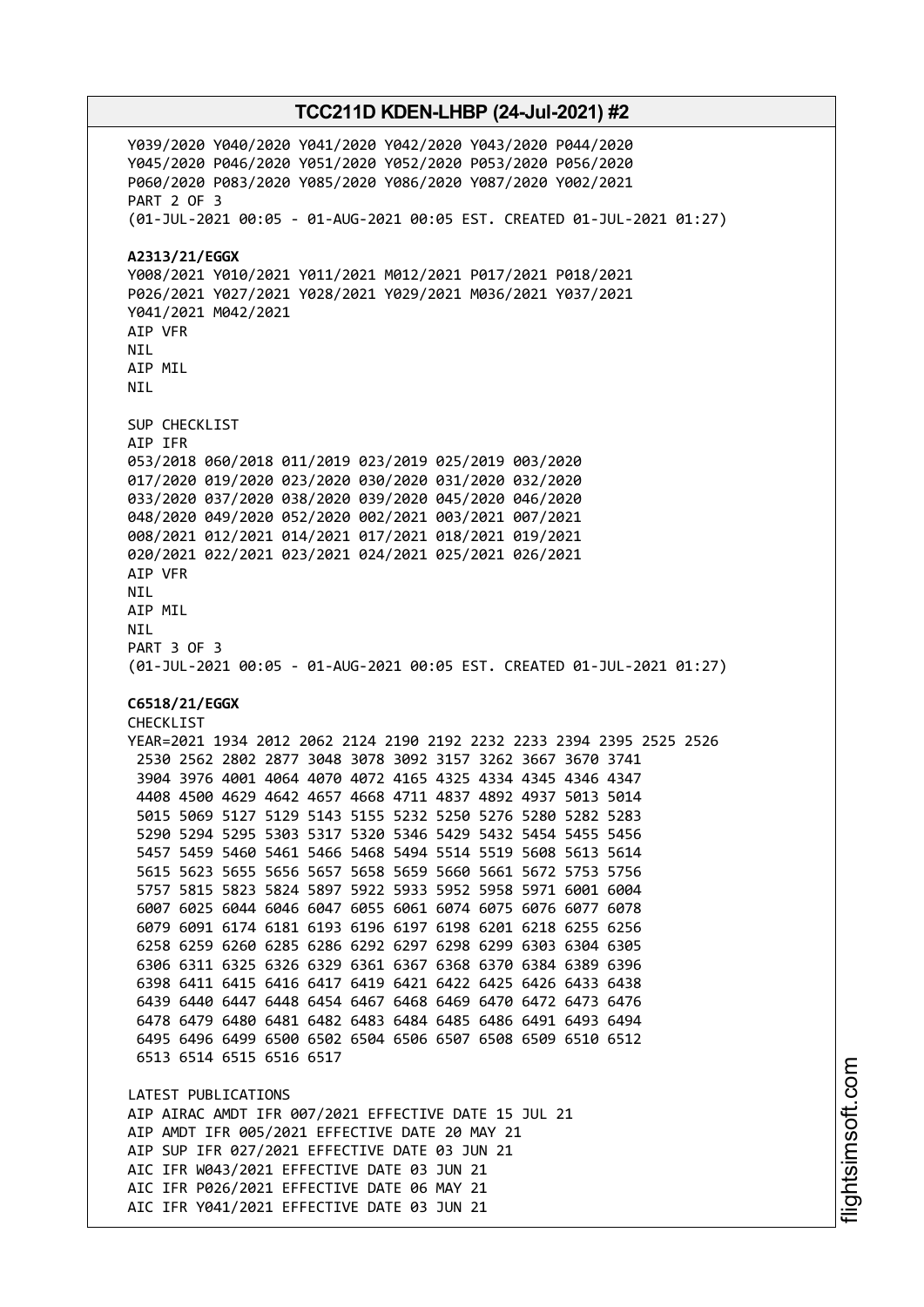END PART 1 OF 2 (01-JUL-2021 00:05 - 01-AUG-2021 00:05 EST. CREATED 01-JUL-2021 01:27) **C6518/21/EGGX** AIC IFR M042/2021 EFFECTIVE DATE 03 JUN 21 AIC IFR G097/2009 EFFECTIVE DATE 31 DEC 09 AIC CHECKLIST AIP IFR P127/2006 P008/2008 P064/2008 P086/2008 P077/2009 P070/2010 P062/2012 P138/2012 Y009/2014 P002/2018 P053/2018 Y104/2018 Y031/2019 Y055/2019 Y117/2019 Y135/2019 P136/2019 P137/2019 P138/2019 P139/2019 Y140/2019 Y141/2019 Y142/2019 Y001/2020 P003/2020 W008/2020 Y011/2020 Y012/2020 Y017/2020 W018/2020 Y024/2020 Y028/2020 Y031/2020 P034/2020 W035/2020 Y036/2020 Y039/2020 Y040/2020 Y041/2020 Y042/2020 Y043/2020 P044/2020 Y045/2020 P046/2020 Y051/2020 Y052/2020 P053/2020 P056/2020 P060/2020 P083/2020 Y085/2020 Y086/2020 Y087/2020 Y002/2021 Y008/2021 Y010/2021 Y011/2021 M012/2021 P017/2021 P018/2021 P026/2021 Y027/2021 Y028/2021 Y029/2021 M036/2021 Y037/2021 Y041/2021 M042/2021 SUP CHECKLIST AIP IFR 053/2018 060/2018 011/2019 023/2019 025/2019 003/2020 017/2020 019/2020 023/2020 030/2020 031/2020 032/2020 033/2020 037/2020 038/2020 039/2020 045/2020 046/2020 048/2020 049/2020 052/2020 002/2021 003/2021 007/2021 008/2021 012/2021 014/2021 017/2021 018/2021 019/2021 020/2021 022/2021 023/2021 024/2021 025/2021 026/2021 END PART 2 OF 2 (01-JUL-2021 00:05 - 01-AUG-2021 00:05 EST. CREATED 01-JUL-2021 01:27) **I1819/21/EGGX** CHECKL<sub>IST</sub> YEAR=2021 1087 1117 1221 1299 1309 1339 1454 1558 1580 1581 1582 1632 1633 1634 1635 1636 1637 1638 1687 1700 1722 1727 1740 1763 1782 1786 1788 1789 1795 1811 1813 1814 1818 LATEST PUBLICATIONS AIP AIRAC AMDT IFR 007/2021 EFFECTIVE DATE 15 JUL 21 AIP AMDT IFR 005/2021 EFFECTIVE DATE 20 MAY 21 AIP SUP IFR 027/2021 EFFECTIVE DATE 03 JUN 21 AIC IFR W043/2021 EFFECTIVE DATE 03 JUN 21 AIC IFR P026/2021 EFFECTIVE DATE 06 MAY 21 AIC IFR Y041/2021 EFFECTIVE DATE 03 JUN 21 AIC IFR M042/2021 EFFECTIVE DATE 03 JUN 21 AIC IFR G097/2009 EFFECTIVE DATE 31 DEC 09 AIC CHECKLIST AIP IFR P127/2006 P008/2008 P064/2008 P086/2008 P077/2009 P070/2010 P062/2012 P138/2012 Y009/2014 P002/2018 P053/2018 Y104/2018 Y031/2019 Y055/2019 Y117/2019 Y135/2019 P136/2019 P137/2019 P138/2019 P139/2019 Y140/2019 Y141/2019 Y142/2019 Y001/2020 P003/2020 W008/2020 Y011/2020 Y012/2020 Y017/2020 W018/2020 Y024/2020 Y028/2020 Y031/2020 P034/2020 W035/2020 Y036/2020 Y039/2020 Y040/2020 Y041/2020 Y042/2020 Y043/2020 P044/2020 Y045/2020 P046/2020 Y051/2020 Y052/2020 P053/2020 P056/2020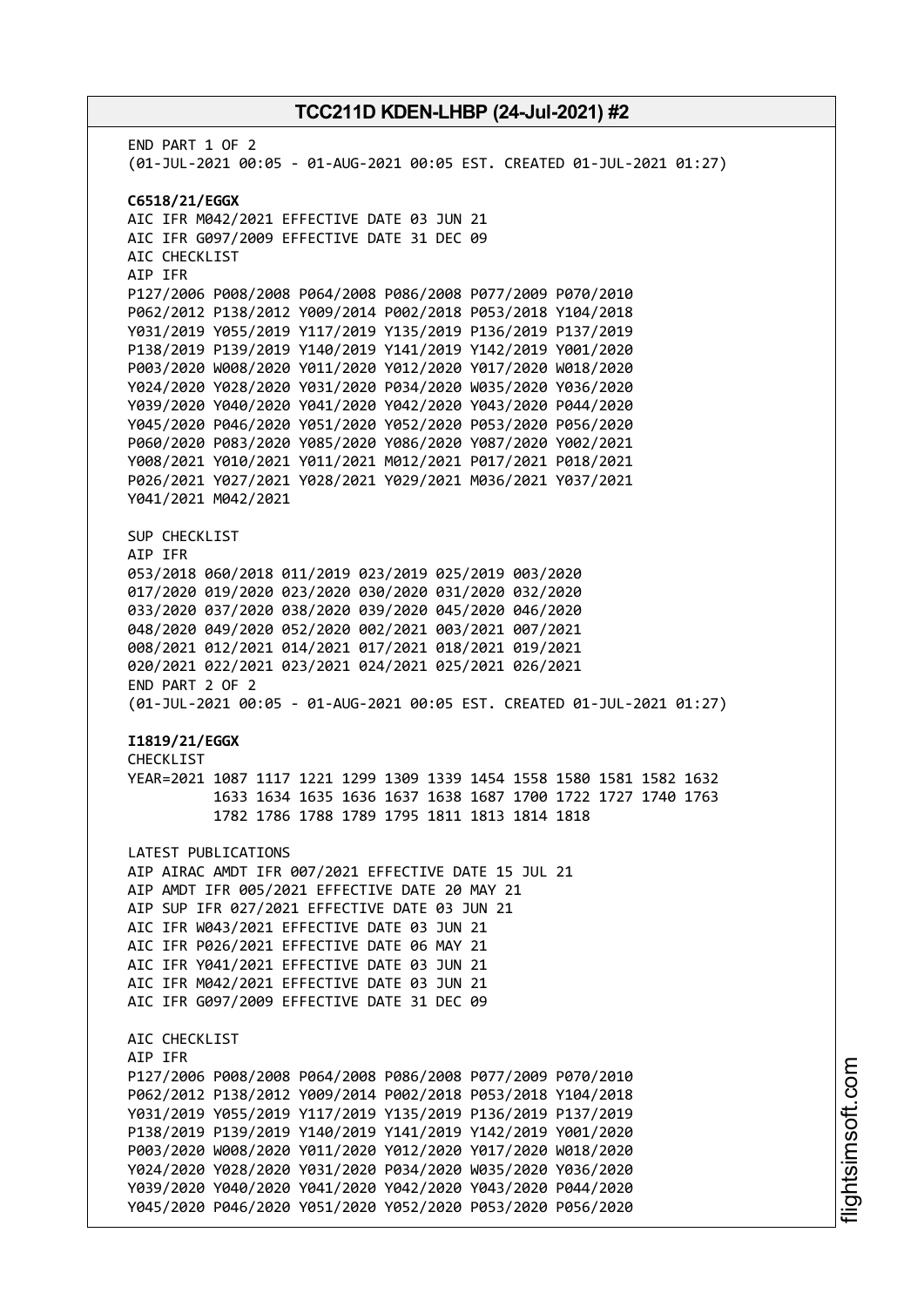# **TCC211D KDEN-LHBP (24-Jul-2021) #2** (01-JUL-2021 00:05 - 01-AUG-2021 00:05 EST. CREATED 01-JUL-2021 01:24) **I1819/21/EGGX** P060/2020 P083/2020 Y085/2020 Y086/2020 Y087/2020 Y002/2021 Y008/2021 Y010/2021 Y011/2021 M012/2021 P017/2021 P018/2021 P026/2021 Y027/2021 Y028/2021 Y029/2021 M036/2021 Y037/2021 Y041/2021 M042/2021 AIP VFR NIL AIP MIL NIL SUP CHECKLIST AIP IFR 053/2018 060/2018 011/2019 023/2019 025/2019 003/2020 017/2020 019/2020 023/2020 030/2020 031/2020 032/2020 033/2020 037/2020 038/2020 039/2020 045/2020 046/2020 048/2020 049/2020 052/2020 002/2021 003/2021 007/2021 008/2021 012/2021 014/2021 017/2021 018/2021 019/2021 020/2021 022/2021 023/2021 024/2021 025/2021 026/2021 AIP VFR NIL AIP MIL NIL (01-JUL-2021 00:05 - 01-AUG-2021 00:05 EST. CREATED 01-JUL-2021 01:24) **F0692/21/EGGX** CHECKLIST YEAR=2021 0681 LATEST PUBLICATIONS AIP AIRAC AMDT IFR 007/2021 EFFECTIVE DATE 15 JUL 21 AIP AMDT IFR 005/2021 EFFECTIVE DATE 20 MAY 21 AIP SUP IFR 027/2021 EFFECTIVE DATE 03 JUN 21 AIC IFR W043/2021 EFFECTIVE DATE 03 JUN 21 AIC IFR P026/2021 EFFECTIVE DATE 06 MAY 21 AIC IFR Y041/2021 EFFECTIVE DATE 03 JUN 21 AIC IFR M042/2021 EFFECTIVE DATE 03 JUN 21 AIC IFR G097/2009 EFFECTIVE DATE 31 DEC 09 AIC CHECKLIST AIP IFR P127/2006 P008/2008 P064/2008 P086/2008 P077/2009 P070/2010 P062/2012 P138/2012 Y009/2014 P002/2018 P053/2018 Y104/2018 Y031/2019 Y055/2019 Y117/2019 Y135/2019 P136/2019 P137/2019 P138/2019 P139/2019 Y140/2019 Y141/2019 Y142/2019 Y001/2020 P003/2020 W008/2020 Y011/2020 Y012/2020 Y017/2020 W018/2020 Y024/2020 Y028/2020 Y031/2020 P034/2020 W035/2020 Y036/2020 Y039/2020 Y040/2020 Y041/2020 Y042/2020 Y043/2020 P044/2020 Y045/2020 P046/2020 Y051/2020 Y052/2020 P053/2020 P056/2020 P060/2020 P083/2020 Y085/2020 Y086/2020 Y087/2020 Y002/2021 Y008/2021 Y010/2021 Y011/2021 M012/2021 P017/2021 P018/2021 P026/2021 Y027/2021 Y028/2021 Y029/2021 M036/2021 Y037/2021

Y041/2021 M042/2021

AIP VFR **NTL** AIP MIL NIL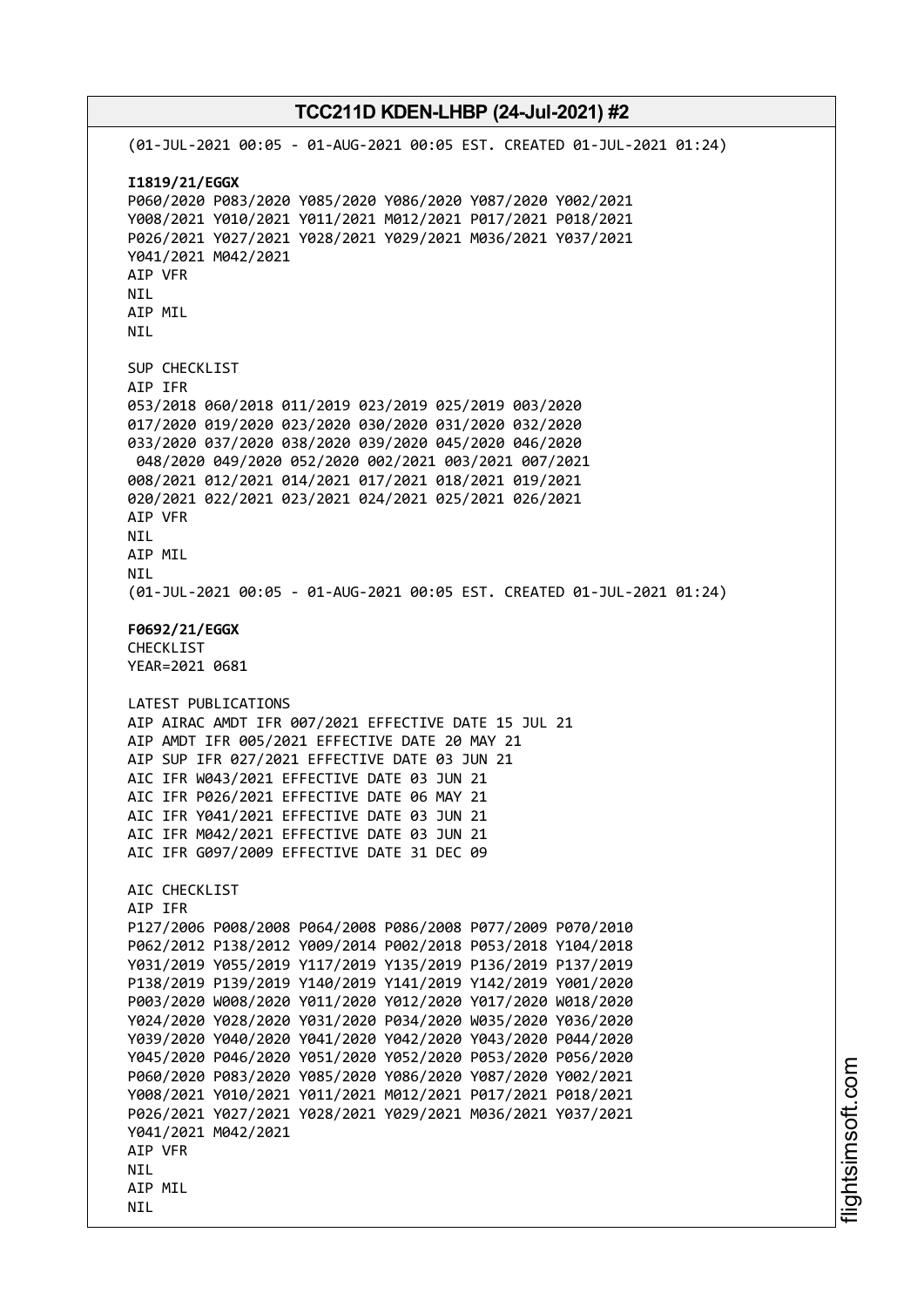SUP CHECKLIST AIP IFR 053/2018 060/2018 011/2019 023/2019 025/2019 003/2020 017/2020 019/2020 023/2020 030/2020 031/2020 032/2020 033/2020 037/2020 038/2020 039/2020 045/2020 046/2020 048/2020 049/2020 052/2020 002/2021 003/2021 007/2021 008/2021 012/2021 014/2021 017/2021 018/2021 019/2021 020/2021 022/2021 023/2021 024/2021 025/2021 026/2021 AIP VFR NIL AIP MIL NIL (01-JUL-2021 00:05 - 01-AUG-2021 00:05 EST. CREATED 01-JUL-2021 00:19) **G0245/21/EGGX** CHECKLIST YEAR=2021 NIL LATEST PUBLICATIONS AIP AIRAC AMDT IFR 007/2021 EFFECTIVE DATE 15 JUL 21 AIP AMDT IFR 005/2021 EFFECTIVE DATE 20 MAY 21 AIP SUP IFR 027/2021 EFFECTIVE DATE 03 JUN 21 AIC IFR W043/2021 EFFECTIVE DATE 03 JUN 21 AIC IFR P026/2021 EFFECTIVE DATE 06 MAY 21 AIC IFR Y041/2021 EFFECTIVE DATE 03 JUN 21 AIC IFR M042/2021 EFFECTIVE DATE 03 JUN 21 AIC IFR G097/2009 EFFECTIVE DATE 31 DEC 09 AIC CHECKLIST AIP IFR P127/2006 P008/2008 P064/2008 P086/2008 P077/2009 P070/2010 P062/2012 P138/2012 Y009/2014 P002/2018 P053/2018 Y104/2018 Y031/2019 Y055/2019 Y117/2019 Y135/2019 P136/2019 P137/2019 P138/2019 P139/2019 Y140/2019 Y141/2019 Y142/2019 Y001/2020 P003/2020 W008/2020 Y011/2020 Y012/2020 Y017/2020 W018/2020 Y024/2020 Y028/2020 Y031/2020 P034/2020 W035/2020 Y036/2020 Y039/2020 Y040/2020 Y041/2020 Y042/2020 Y043/2020 P044/2020 Y045/2020 P046/2020 Y051/2020 Y052/2020 P053/2020 P056/2020 P060/2020 P083/2020 Y085/2020 Y086/2020 Y087/2020 Y002/2021 Y008/2021 Y010/2021 Y011/2021 M012/2021 P017/2021 P018/2021 P026/2021 Y027/2021 Y028/2021 Y029/2021 M036/2021 Y037/2021 Y041/2021 M042/2021 AIP VFR **NTI** AIP MIL **NTI** SUP CHECKLIST AIP IFR 053/2018 060/2018 011/2019 023/2019 025/2019 003/2020 017/2020 019/2020 023/2020 030/2020 031/2020 032/2020 033/2020 037/2020 038/2020 039/2020 045/2020 046/2020 048/2020 049/2020 052/2020 002/2021 003/2021 007/2021 008/2021 012/2021 014/2021 017/2021 018/2021 019/2021 020/2021 022/2021 023/2021 024/2021 025/2021 026/2021 AIP VFR NIL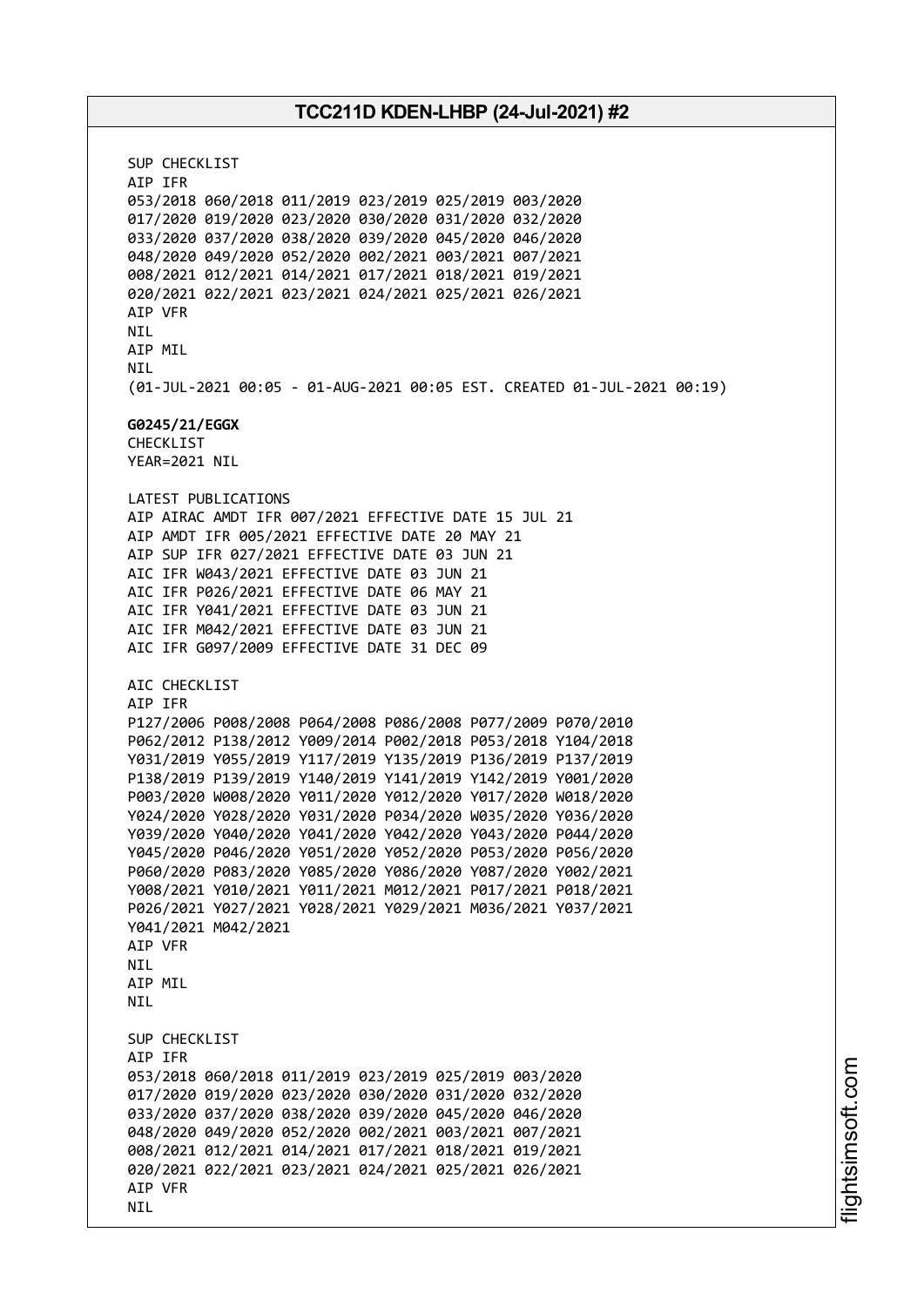AIP MIL NIL (01-JUL-2021 00:05 - 01-AUG-2021 00:05 EST. CREATED 01-JUL-2021 00:18) **V0011/21/EGGX** CHECKLIST YEAR=2021 0007 0009 LATEST PUBLICATIONS AIP AIRAC AMDT IFR 007/2021 EFFECTIVE DATE 15 JUL 21 AIP AMDT IFR 005/2021 EFFECTIVE DATE 20 MAY 21 AIP SUP IFR 027/2021 EFFECTIVE DATE 03 JUN 21 AIC IFR W043/2021 EFFECTIVE DATE 03 JUN 21 AIC IFR P026/2021 EFFECTIVE DATE 06 MAY 21 AIC IFR Y041/2021 EFFECTIVE DATE 03 JUN 21 AIC IFR M042/2021 EFFECTIVE DATE 03 JUN 21 AIC IFR G097/2009 EFFECTIVE DATE 31 DEC 09 AIC CHECKLIST AIP IFR P127/2006 P008/2008 P064/2008 P086/2008 P077/2009 P070/2010 P062/2012 P138/2012 Y009/2014 P002/2018 P053/2018 Y104/2018 Y031/2019 Y055/2019 Y117/2019 Y135/2019 P136/2019 P137/2019 P138/2019 P139/2019 Y140/2019 Y141/2019 Y142/2019 Y001/2020 P003/2020 W008/2020 Y011/2020 Y012/2020 Y017/2020 W018/2020 Y024/2020 Y028/2020 Y031/2020 P034/2020 W035/2020 Y036/2020 Y039/2020 Y040/2020 Y041/2020 Y042/2020 Y043/2020 P044/2020 Y045/2020 P046/2020 Y051/2020 Y052/2020 P053/2020 P056/2020 P060/2020 P083/2020 Y085/2020 Y086/2020 Y087/2020 Y002/2021 Y008/2021 Y010/2021 Y011/2021 M012/2021 P017/2021 P018/2021 P026/2021 Y027/2021 Y028/2021 Y029/2021 M036/2021 Y037/2021 Y041/2021 M042/2021 AIP VFR **NTI** AIP MIL **NTI** SUP CHECKLIST AIP IFR 053/2018 060/2018 011/2019 023/2019 025/2019 003/2020 017/2020 019/2020 023/2020 030/2020 031/2020 032/2020 033/2020 037/2020 038/2020 039/2020 045/2020 046/2020 048/2020 049/2020 052/2020 002/2021 003/2021 007/2021 008/2021 012/2021 014/2021 017/2021 018/2021 019/2021 020/2021 022/2021 023/2021 024/2021 025/2021 026/2021 AIP VFR **NTL** AIP MIL **NTI** (01-JUL-2021 00:05 - 01-AUG-2021 00:05 EST. CREATED 01-JUL-2021 00:12) **B1579/21/EGGX** TRIGGER NOTAM - PERM AIRAC AIP AMDT 08/21 WEF 12 AUG 21. MULTIPLE ENR CHANGES, SEE COVER SHEET FOR FULL DETAILS (12-AUG-2021 00:00 - 25-AUG-2021 23:59. CREATED 01-JUL-2021 00:05) **B1431/21/EGGX** COVID-19: EMERGENCY DIVERSIONS. THE ABILITY FOR AERODROMES TO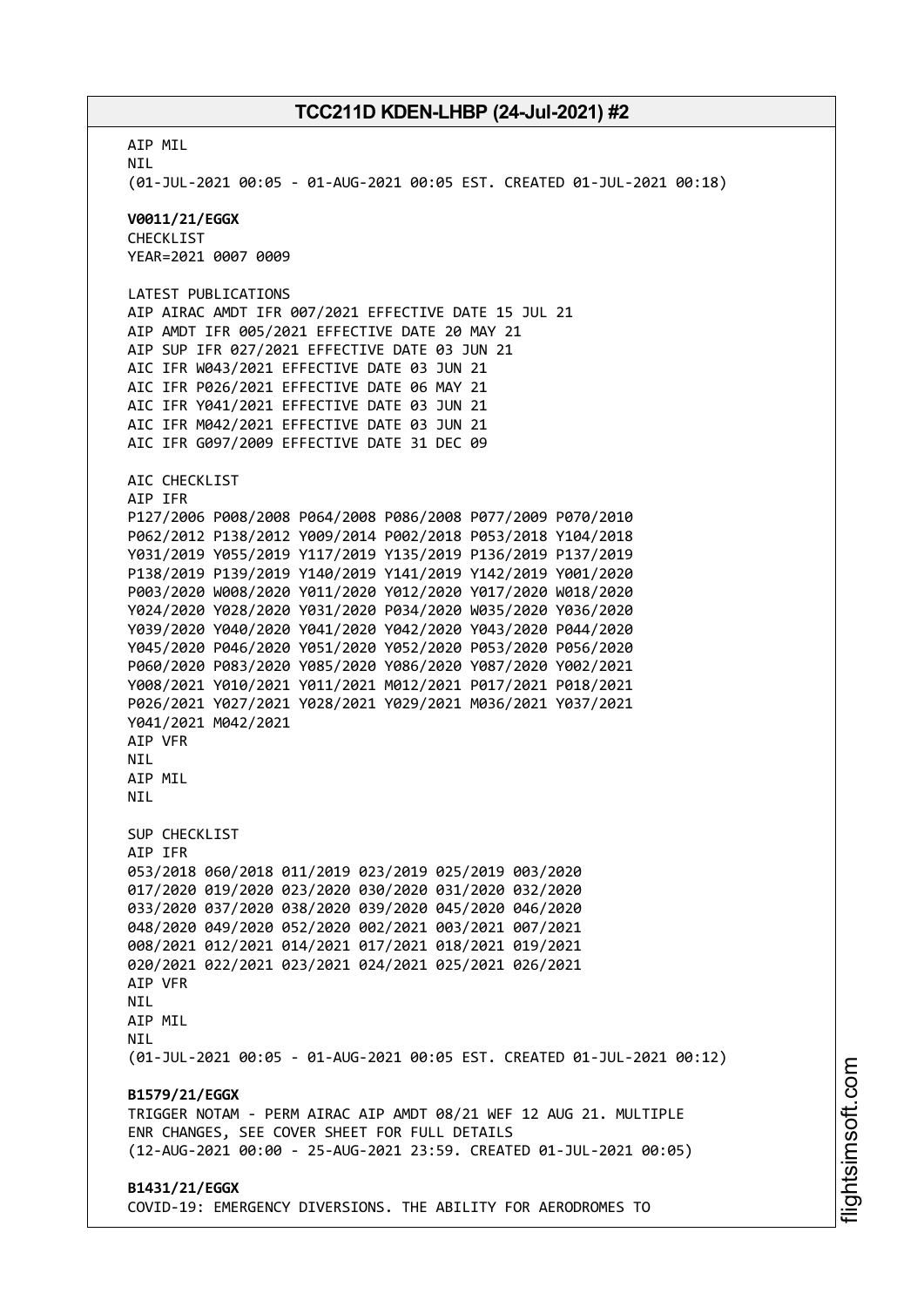ACCEPT NON-EMERGENCY DIVERSIONS MAY BE LIMITED DURING COVID-19. NON-EMERGENCY DIVERSION REQUESTS WILL TAKE TIME TO COORDINATE AND OPERATORS SHOULD BE AWARE THAT THE EXPECTED ALTERNATE MAY NOT BE ABLE TO ACCEPT THE REQUEST AND ALTERNATE OPTIONS MAY NEED TO BE CONSIDERED IN ADVANCE. SHOULD A DIVERSION EXPECT TO ARRIVE WITH LESS THAN THE FINAL RESERVE FUEL THE COMMANDER SHALL IMMEDIATELY INFORM ATC AND DECLARE AN EMERGENCY. AIRCRAFT EMERGENCIES WILL BE OFFERED ANY SUITABLE AND AVAILABLE AERODROME. 2001-05-0459/AS3). (09-JUN-2021 09:15 - 27-AUG-2021 23:59. CREATED 09-JUN-2021 09:29)

**B1363/21/EGGX**

TRIGGER NOTAM - PERM AIRAC AIP AMDT 07/21 WEF 15 JUL 2021. MULTIPLE ENR CHANGES, SEE COVER SHEET FOR FULL DETAILS ENR SECTION (15-JUL-2021 00:00 - 29-JUL-2021 23:59. CREATED 03-JUN-2021 00:14)

#### **V0009/21/EGGX**

AIRSPACE SECURITY WARNING ISSUED BY THE DEPARTMENT FOR TRANSPORT - RISK TO CIVIL AVIATION IN BELARUS. OPERATORS ARE ADVISED NOT TO ENTER THE TERRITORY AND AIRSPACE OF BELARUS DUE TO SERIOUS SAFETY AND SECURITY CONCERNS POSED TO COMMERCIAL AVIATION. OPERATORS ARE ADVISED TO TAKE THIS INFORMATION INTO ACCOUNT IN THEIR OWN RISK ASSESSMENTS AND ROUTING DECISIONS. CONTACT UK DEPARTMENT FOR TRANSPORT +44(0)207 082 6639 OR +44(0)207 944 5999 OUT OF HOURS. FOR FURTHER DETAILS. 2021-05-0542/AS6 SFC-UNL (25-MAY-2021 06:36 - 22-AUG-2021 16:00 EST. CREATED 25-MAY-2021 06:36)

└──────────────────────────────────────────────────────────────────────────────┘

#### ┌──────────────────────────────────────────────────────────────────────────────┐ │**EGPX (SCOTTISH FIR/UIR)** │

**M2800/21/EGPX** THE FOLLOWING SOUTHERN MANAGED DANGER AREAS ARE ACTIVATED: EG D323A 0745-0915 FL050-FL660 EG D323A 0915-1030 FL050-FL660 EG D323A 1300-1415 FL050-FL660 EG D323A 1515-1700 FL050-FL660 EG D323G 0745-0915 FL150-FL660 EG D323G 0915-1030 FL150-FL660 EG D323G 1300-1415 FL150-FL660 EG D323G 1515-1700 FL150-FL660 EG D323L 0745-0915 FL100-FL660 EG D323L 0915-1030 FL100-FL660 EG D323L 1300-1415 FL100-FL660 EG D323L 1515-1700 FL100-FL660 EG D323Q 0745-0915 FL100-FL660 EG D323Q 0915-1030 FL100-FL660 EG D323Q 1300-1415 FL100-FL660 EG D323Q 1515-1700 FL100-FL660 FL050-FL660 (26-JUL-2021 07:45 - 26-JUL-2021 17:00. CREATED 23-JUL-2021 13:33) **M2798/21/EGPX** THE FOLLOWING LUCE BAY DANGER AREAS ARE ACTIVATED: EG D402A 0800-1700 SFC-5000FT AMSL EXCLUDING AIRWAYS P600 AND P620 SFC-5000FT AMSL (26-JUL-2021 08:00 - 26-JUL-2021 17:00. CREATED 23-JUL-2021 13:30)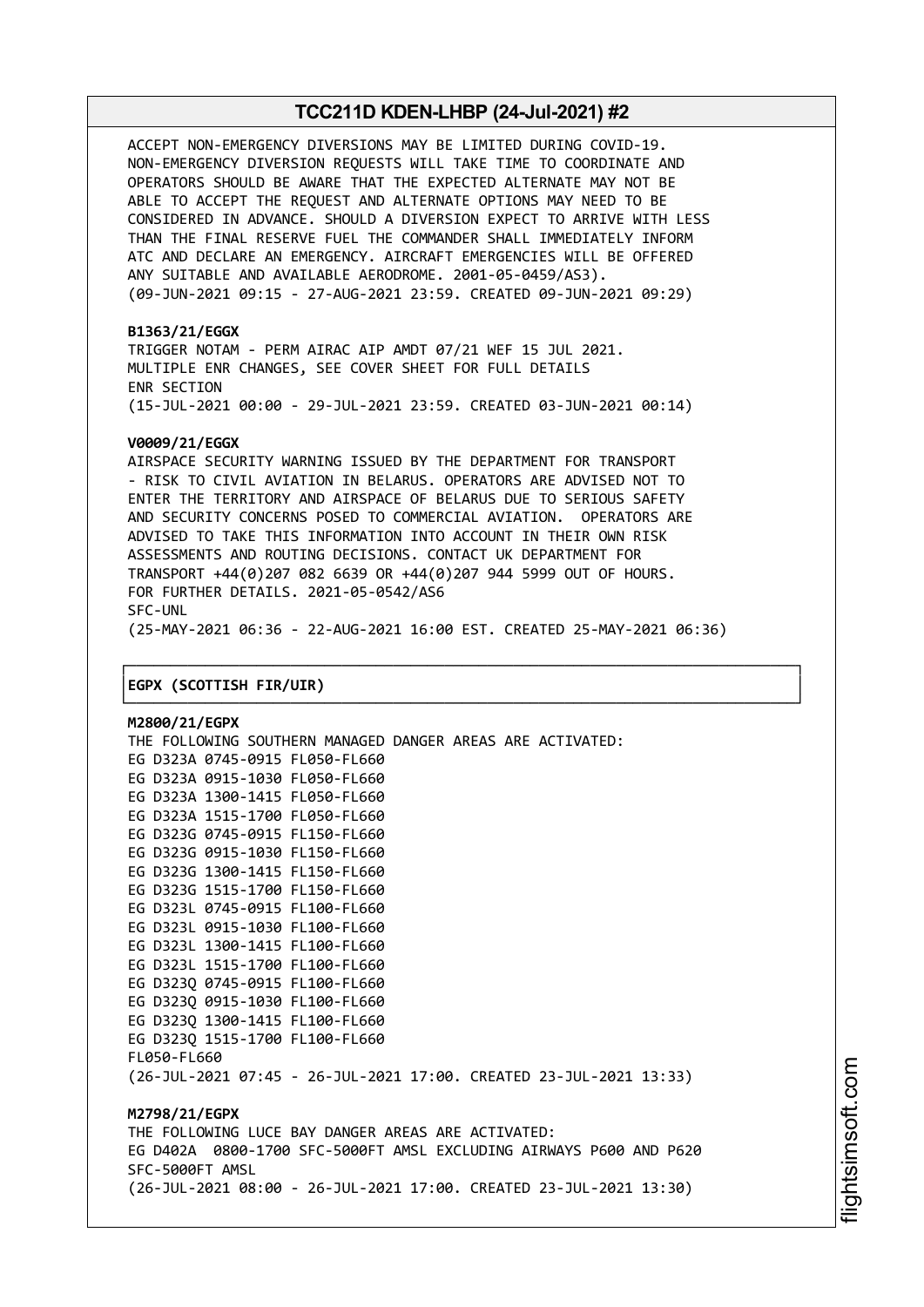| M2788/21/EGPX<br>FL050-FL660                   | THE FOLLOWING SOUTHERN MANAGED DANGER AREAS ARE ACTIVATED:<br>EG D323B 0745-0915 FL050-FL660<br>EG D323B 0915-1030 FL050-FL660<br>EG D323B 1300-1415 FL050-FL660<br>EG D323B 1515-1700 FL050-FL660<br>EG D323H 0745-0915 FL150-FL660<br>EG D323H 0915-1030 FL150-FL660<br>EG D323H 1300-1415 FL150-FL660<br>EG D323H 1515-1700 FL150-FL660<br>EG D323M 0745-0915 FL100-FL660<br>EG D323M 0915-1030 FL100-FL660<br>EG D323M 1300-1415 FL100-FL660<br>EG D323M 1515-1700 FL100-FL660<br>EG D323R 0745-0915 FL100-FL660<br>EG D323R 0915-1030 FL100-FL660<br>EG D323R 1300-1415 FL100-FL660<br>EG D323R 1515-1700 FL100-FL660<br>(26-JUL-2021 07:45 - 26-JUL-2021 17:00. CREATED 23-JUL-2021 13:16) |
|------------------------------------------------|--------------------------------------------------------------------------------------------------------------------------------------------------------------------------------------------------------------------------------------------------------------------------------------------------------------------------------------------------------------------------------------------------------------------------------------------------------------------------------------------------------------------------------------------------------------------------------------------------------------------------------------------------------------------------------------------------|
| H4614/21/EGPX<br>SFC-6500FT AMSL               | PIPELINE INSPECTION NOTIFICATION PROCEDURE SYSTEM (PINS)<br>WILL TAKE PLACE IN THE FOLLOWING LOW FLYING AREAS -1,2,4,5,6,<br>7N, 7S, 8, 9, 10, 11N, 11S, 12, 13, 14W, 14E, 16, 17,<br>18,20T AND THE THAMES VALLEY AVOIDANCE AREA.<br>MAX HEIGHT 2000FT AGL.<br>UK AIP ENR 6 (PINS AREAS AND UK DAY LOW FLYING SYSTEM (DLFS))<br>REFERS. 21/07/229/LFBC<br>(26-JUL-2021 06:00 - 26-JUL-2021 16:00. CREATED 23-JUL-2021 13:08)                                                                                                                                                                                                                                                                    |
| H4610/21/EGPX<br>SFC-1300FT AMSL               | UAS OPR BEYOND VISUAL LINE OF SIGHT (BVLOS) WITHOUT VISUAL<br>OBSERVERS WI 3NM RADIUS OF 574113N 0041001W (INVERGORDON, CROMARTY<br>FIRTH) MAX HGT 800FT AGL. FOR INFO 07743 719366. 2021-07-0681/AS2<br>(25-JUL-2021 06:00 - 25-JUL-2021 11:00. CREATED 23-JUL-2021 12:59)                                                                                                                                                                                                                                                                                                                                                                                                                      |
| D1077/21/EGPX<br>SFC-1500FT AMSL               | DANGER AREA EG D710 RAASAY ACTIVATED<br>(29-JUL-2021 08:00 - 29-JUL-2021 16:00. CREATED 22-JUL-2021 09:33)                                                                                                                                                                                                                                                                                                                                                                                                                                                                                                                                                                                       |
| H4533/21/EGPX<br>SFC-16000FT AMSL<br>1100-1800 | MODEL ROCKET FIRING WI 2NM LOCATION 554300N 0044800W (FAIRLIE<br>MOOR, NORTH AYRSHIRE). LAUNCH SBJ TO ATC CLEARANCE. FOR INFO 07733<br>250135. 2021-08-0160/AS2<br>(25-AUG-2021 11:00 - 30-AUG-2021 18:00. CREATED 22-JUL-2021 09:19)                                                                                                                                                                                                                                                                                                                                                                                                                                                            |
| B1790/21/EGPX                                  | COVID-19 INFORMATION: NEWCASTLE LOWER AIRSPACE RADAR SERVICE<br>OPERATING HOURS : 0500-2200<br>(26-JUL-2021 00:00 - 02-AUG-2021 23:59. CREATED 21-JUL-2021 15:17)                                                                                                                                                                                                                                                                                                                                                                                                                                                                                                                                |
| C7342/21/EGPX                                  |                                                                                                                                                                                                                                                                                                                                                                                                                                                                                                                                                                                                                                                                                                  |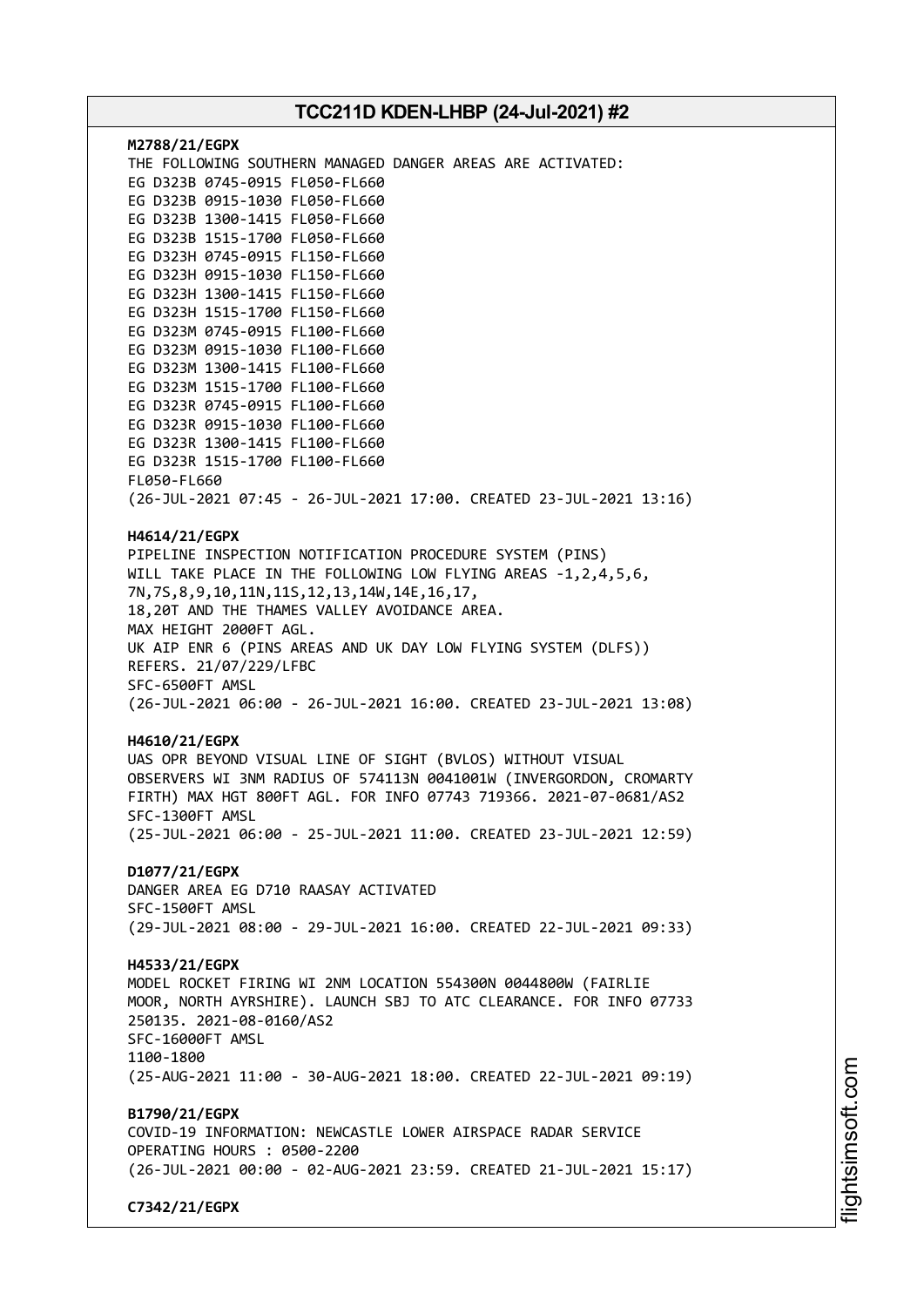COVID-19 INFORMATION : NEWCASTLE CTA/CTR/ATZ HOURS ACTIVE JUL 0445-2359 JUL 0000-0130 AND 0445-2359 JUL 0000-0130 AND 0445-2359 JUL 0000-0130 AND 0445-2359 JUL 0000-0130 AND 0445-2359 JUL 0000-0130 AND 0500-2359 AUG 0000-0230 AND 0500-2359 AUG 0000-0130 (26-JUL-2021 00:00 - 02-AUG-2021 23:59. CREATED 21-JUL-2021 15:12)

#### **K0320/21/EGPX**

UNLIT CRANE POSITION 555307N 0041228W (GLASGOW, LANARKSHIRE) IN LOW FLYING AREA 16, NIGHT SECTOR 2B AND THE GLASGOW AND PRESTWICK AVOIDANCE AREA HGT 175FT AMSL (154FT AGL). 21/07/068/LFTP (27-JUL-2021 00:01 - 27-JUL-2021 23:59. CREATED 21-JUL-2021 12:07)

#### **V0012/21/EGPX**

AIRSPACE SECURITY WARNINGS ISSUED BY THE DEPARTMENT FOR TRANSPORT IN RESPONSE TO HAZARDOUS SITUATIONS WITHIN THE TERRITORY AND/OR AIRSPACE OF AFGHANISTAN, EGYPT, IRAN, IRAQ, KENYA, LIBYA, MALI, NORTH KOREA, PAKISTAN, SOMALIA, SOUTH SUDAN, SYRIA, UP TO 200NM OUTSIDE THE DAMASCUS FIR, UKRAINE AND YEMEN. ALL OPERATORS ARE TO REFER TO THE TABLE IN UK AIP AT ENR 1.1 SECTION 1.4 FOR FURTHER DETAILS. FOR INFORMATION CONTACT UK DEPARTMENT FOR TRANSPORT +44 (0)207 944 6322 OR +44 (0)207 944 5999 OUT OF HOURS. 2018-03-0229-AS6 SFC-UNL

(19-JUL-2021 14:14 - 16-OCT-2021 23:59 EST. CREATED 19-JUL-2021 14:18)

#### **N0145/21/EGPX**

AIR NAV OBST LGT UK28145585F RTM KNOCKMOR SE OF ELGIN L14 U/S. PSN 573156.49N 0030806.35W, ELEV 1544FT/HGT 387FT (18-JUL-2021 04:14 - 18-AUG-2021 23:59. CREATED 18-JUL-2021 04:21)

#### **B1753/21/EGPX**

COVID 19 INFORMATION:

COMMERCIAL AND PRIVATE PASSENGER FLIGHTS WHERE THE LAST POINT OF DEPATURE WAS ARGENTINA, BAHRAIN, BANGLADESH, BRAZIL, CAPE VERDE, CHILE, CUBA, DOMINICAN REPUBLIC, EGYPT, ETHIOPIA, INDIA, INDONESIA, KENYA, THE MALDIVES, OMAN, PAKISTAN, QATAR, SOUTH AFRICA, SRI LANKA, TUNISIA, TURKEY OR UNITED ARAB EMIRATES WILL BE PERMITTED TO LAND IN ENGLAND ONLY IF THEY LAND AT LONDON HEATHROW (LHR/EGLL) OR BIRMINGHAM INTERNATIONAL (BHX/EGBB) AND DISEMBARK PASSENGERS THROUGH DEDICATED TERMINALS. THIS REGULATION DOES NOT APPLY TO AIR AMBULANCE ACFT WHERE THE LANDING IS FOR THE PURPOSE OF TRANSPORTING A PERSON FOR MEDICAL TREATMENT. ALL FLIGHTS LANDING TO SECURE THE SAFETY OF THE AIRCRAFT OR FOR HEALTH AND SAFETY OF ANY PERSON ABOARD WILL CONTINUE TO BE PERMITTED. 2020-10-0279 AS6 (19-JUL-2021 03:00 - 15-OCT-2021 11:59. CREATED 16-JUL-2021 21:11)

### **B1751/21/EGPX**

COVID-19 THE FOLLOWING ON-BOARD MESSAGE MUST BE DELIVERED BY ALL FLIGHTS INTO SCOTLAND PRIOR TO DISEMBARKATION. THIS SHOULD BE COMPLETED IN ENGLISH AND AN OFFICIALLY RECOGNISED LANGUAGE OF THE COUNTRY OF DEPARTURE. -ANNOUNCEMENT STARTS- THE FOLLOWING IS A PUBLIC HEALTH MESSAGE ON BEHALF OF THE UK PUBLIC HEALTH AGENCIES. HOWEVER LONG YOU INTEND TO STAY IN THE UK, EVERYONE MUST TAKE A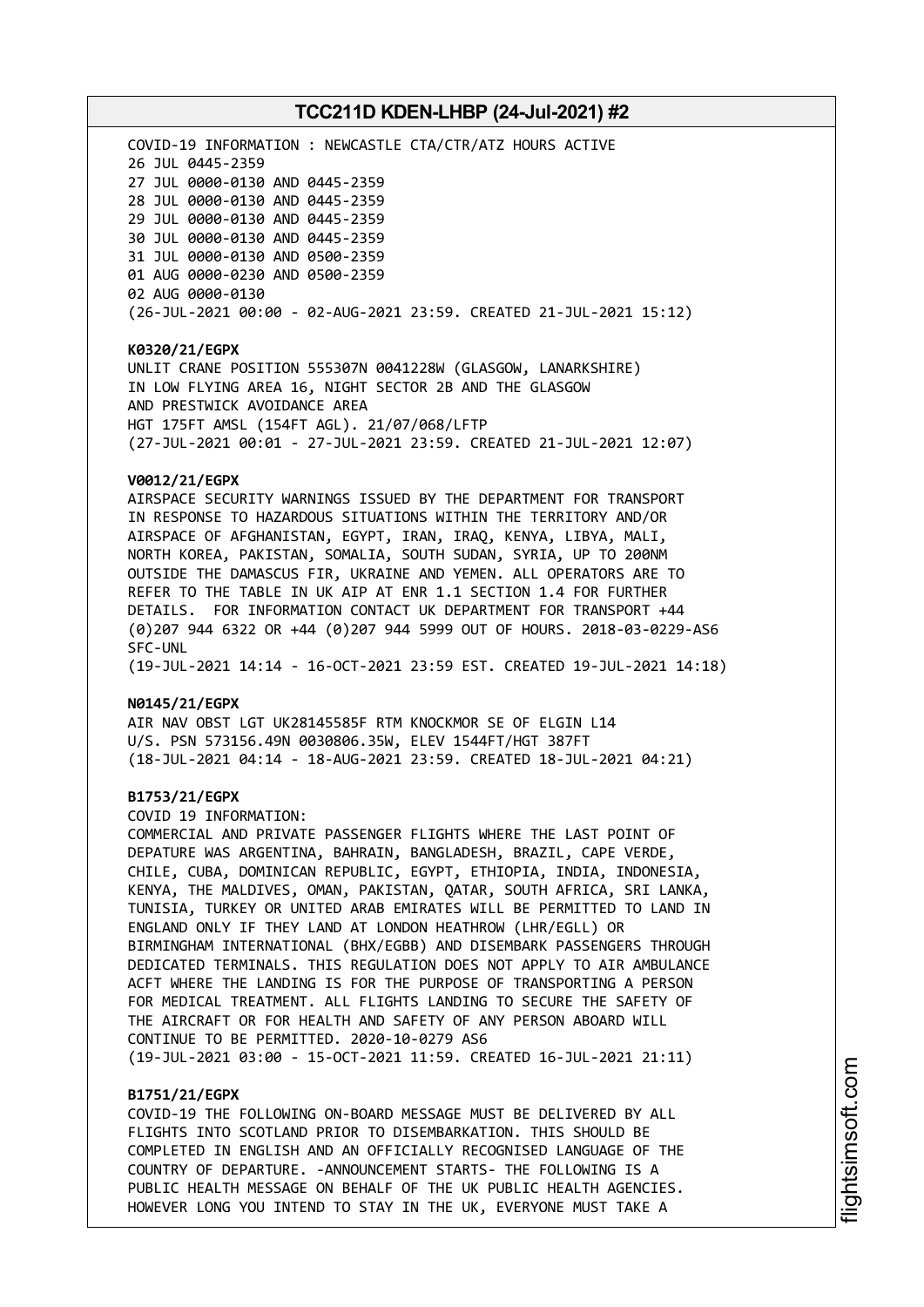PRE-BOOKED COVID-19 TEST WITHIN THE FIRST TWO DAYS AFTER YOU ARRIVE, EVEN IF YOU HAVE BEEN FULLY VACCINATED. FOR THOSE NOT FULLY VACCINATED: IF YOU HAVE BEEN IN OR TRANSITED THROUGH ANY COUNTRIES ON THE RED OR AMBER LIST YOU MUST ALSO TAKE ANOTHER PRE-BOOKED TEST 8 DAYS AFTER ARRIVAL AND IF YOU HAVE BEEN IN OR TRANSITED THROUGH AN AMBER OR RED COUNTRY WITHIN THE PREVIOUS 10 DAYS, YOU MUST QUARANTINE FOR THE FIRST 10 DAYS AFTER YOU ARRIVE. THE SYMPTOMS OF CORONAVIRUS ARE A NEW CONTINUOUS COUGH, A HIGH TEMPERATURE OR A LOSS OF, OR CHANGE IN, NORMAL SENSE OF TASTE OR SMELL. IF YOU EXPERIENCE ANY OF THESE SYMPTOMS, HOWEVER MILD, YOU ARE ADVISED TO MAKE YOURSELF KNOWN TO THE CREW. PLEASE FOLLOW THE PUBLIC HEALTH GUIDANCE FOR THE AREA YOU ARE LIVING OR TRAVELLING IN. VISIT GOV.UK/CORONAVIRUS FOR MORE ADVICE. 2020-10-0279/AS6 (19-JUL-2021 03:00 - 15-OCT-2021 11:59. CREATED 16-JUL-2021 21:06)

#### **B1750/21/EGPX**

COVID-19 THE FOLLOWING ON-BOARD MESSAGE MUST BE DELIVERED BY ALL FLIGHTS INTO ENGLAND, WALES AND NORTHERN IRELAND PRIOR TO DISEMBARKATION. THIS SHOULD BE COMPLETED IN ENGLISH AND AN OFFICIALLY RECOGNISED LANGUAGE OF THE COUNTRY OF DEPARTURE. -ANNOUNCEMENT STARTS- THE FOLLOWING IS A PUBLIC HEALTH MESSAGE ON BEHALF OF THE UK PUBLIC HEALTH AGENCIES. HOWEVER LONG YOU INTEND TO STAY IN THE UK, EVERYONE MUST TAKE A PRE-BOOKED COVID-19 TEST WITHIN THE FIRST TWO DAYS AFTER YOU ARRIVE, EVEN IF YOU HAVE BEEN FULLY VACCINATED. IF YOU HAVE BEEN IN OR TRANSITED THROUGH ANY COUNTRIES ON THE RED OR AMBER LIST YOU MUST ALSO TAKE ANOTHER PRE-BOOKED TEST 8 DAYS AFTER ARRIVAL. IF YOU HAVE BEEN IN OR TRANSITED THROUGH AN AMBER OR RED COUNTRY WITHIN THE PREVIOUS 10 DAYS YOU MUST QUARANTINE FOR THE FIRST 10 DAYS AFTER YOU ARRIVE. THE SYMPTOMS OF CORONAVIRUS ARE A NEW CONTINUOUS COUGH, A HIGH TEMPERATURE OR A LOSS OF, OR CHANGE IN, NORMAL SENSE OF TASTE OR SMELL. IF YOU EXPERIENCE ANY OF THESE SYMPTOMS, HOWEVER MILD, YOU ARE ADVISED TO MAKE YOURSELF KNOWN TO THE CREW. PLEASE FOLLOW THE PUBLIC HEALTH GUIDANCE FOR THE AREA YOU ARE LIVING OR TRAVELLING IN. VISIT GOV.UK/CORONAVIRUS FOR MORE ADVICE. 2020-10-0279/AS6

(19-JUL-2021 03:00 - 15-OCT-2021 11:59. CREATED 16-JUL-2021 21:03)

**C7105/21/EGPX**

COVID-19 INFORMATION : NEWCASTLE CTA/CTR/ATZ HOURS ACTIVE 19-20 0500-2330 21-25 0500-0130 (19-JUL-2021 00:00 - 26-JUL-2021 23:59. CREATED 15-JUL-2021 10:19)

#### **B1725/21/EGPX**

GNSS(GPS) SIGNAL AND RADIO FREQUENCY JAMMING (UAV CONTROL FREQUENCIES). JAMMERS LOCATED WI 2.6NM RADIUS PSN 545021N 0045550W (WEST FREUGH, DUMFRIES AND GALLOWAY). ACTIVITY MAY AFFECT ACFT WI 52NM UP TO 40,000FT AMSL OR ABOVE (ALL DIRECTIONS). MAY ALSO AFFECT AIRBORNE ELECTRONIC SITUATIONAL AWARENESS DEVICES AND UAV CONTROL. NOT TO EXCEED 2 MINUTE DURATION. GNSS(GPS) RECEIVERS MAY SUFFER INTERMITTENT / TOTAL FAILURE OR GIVE INCORRECT POSITION INFO. SOME ELECTRONIC SITUATIONAL AWARENESS DEVICES AND UAV SYSTEMS MAY SUFFER INTERMITTENT / TOTAL FAILURE OR GIVE INCORRECT NOTIFICATION. FOR INFO/CEASE JAMMING 01776 888932 / 01776 888930. 2021-07-0496/AS4 0730-1500

(19-JUL-2021 07:30 - 13-AUG-2021 15:00. CREATED 15-JUL-2021 09:48)

**B1719/21/EGPX**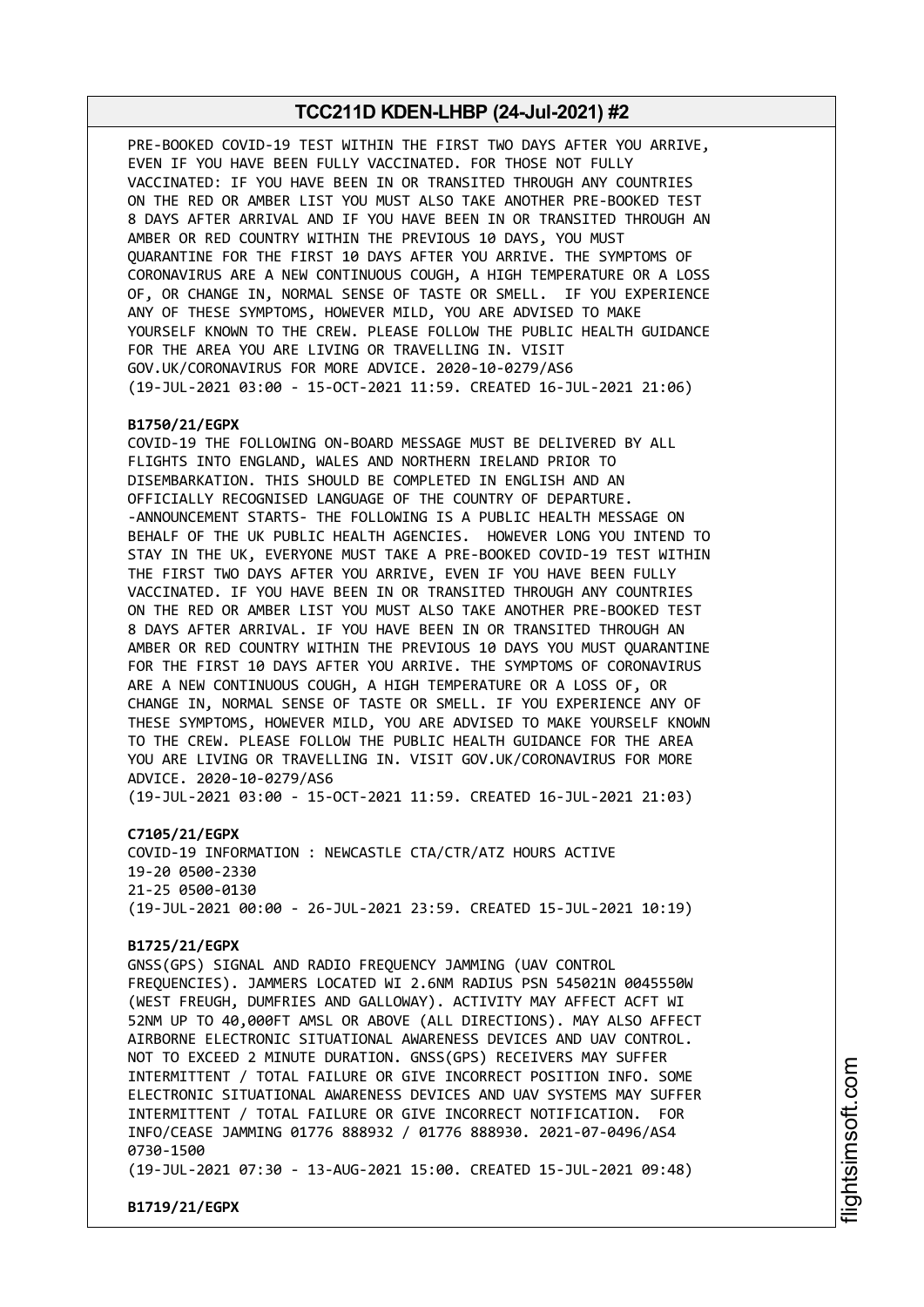COVID-19 INFORMATION: NEWCASTLE LOWER AIRSPACE RADAR SERVICE OPERATING HOURS: 0500-2200 (19-JUL-2021 00:00 - 25-JUL-2021 23:59. CREATED 15-JUL-2021 08:38) **H4158/21/EGPX** FLYING OF LARGE MODEL ACFT WI 0.5NM RADIUS OF 560050N 0024738W (DREM, EAST LOTHIAN). FOR INFO CONTACT 07770 746850. 2021-07-0497/AS2. SFC-1700FT AMSL 0900-SS PLUS30 (13-JUL-2021 09:00 - 10-OCT-2021 17:53. CREATED 12-JUL-2021 13:02) **J2476/21/EGPX** THE FOLLOWING AIC HAS BEEN CANCELLED - M 046/2021 RESTRICTION OF FLYING REGULATIONS: SYWELL FLYING LEGENDS AIRSHOW, 10-11 JULY 2021. (02-JUL-2021 13:44 - 28-JUL-2021 22:59. CREATED 02-JUL-2021 13:47) **M2438/21/EGPX** CHECKLIST YEAR=2021 2416 2417 2418 2419 2420 2421 2422 2423 2424 2425 2426 2427 2428 2429 2430 2431 2432 2433 LATEST PUBLICATIONS AIP AIRAC AMDT IFR 007/2021 EFFECTIVE DATE 15 JUL 21 AIP AMDT IFR 005/2021 EFFECTIVE DATE 20 MAY 21 AIP SUP IFR 027/2021 EFFECTIVE DATE 03 JUN 21 AIC IFR W043/2021 EFFECTIVE DATE 03 JUN 21 AIC IFR P026/2021 EFFECTIVE DATE 06 MAY 21 AIC IFR Y041/2021 EFFECTIVE DATE 03 JUN 21 AIC IFR M042/2021 EFFECTIVE DATE 03 JUN 21 AIC IFR G097/2009 EFFECTIVE DATE 31 DEC 09 AIC CHECKLIST AIP IFR P127/2006 P008/2008 P064/2008 P086/2008 P077/2009 P070/2010 P062/2012 P138/2012 Y009/2014 P002/2018 P053/2018 Y104/2018 Y031/2019 Y055/2019 Y117/2019 Y135/2019 P136/2019 P137/2019 P138/2019 P139/2019 Y140/2019 Y141/2019 Y142/2019 Y001/2020 P003/2020 W008/2020 Y011/2020 Y012/2020 Y017/2020 W018/2020 Y024/2020 Y028/2020 Y031/2020 P034/2020 W035/2020 Y036/2020 Y039/2020 Y040/2020 Y041/2020 Y042/2020 Y043/2020 P044/2020 Y045/2020 P046/2020 Y051/2020 Y052/2020 P053/2020 P056/2020 P060/2020 P083/2020 Y085/2020 Y086/2020 Y087/2020 Y002/2021 Y008/2021 Y010/2021 Y011/2021 M012/2021 P017/2021 P018/2021 P026/2021 Y027/2021 Y028/2021 Y029/2021 M036/2021 Y037/2021 Y041/2021 M042/2021 END PART 1 OF 2 (01-JUL-2021 00:05 - 01-AUG-2021 00:05 EST. CREATED 01-JUL-2021 05:47) **M2438/21/EGPX** SUP CHECKLIST AIP IFR 053/2018 060/2018 011/2019 023/2019 025/2019 003/2020 017/2020 019/2020 023/2020 030/2020 031/2020 032/2020 033/2020 037/2020 038/2020 039/2020 045/2020 046/2020 048/2020 049/2020 052/2020 002/2021 003/2021 007/2021 008/2021 012/2021 014/2021 017/2021 018/2021 019/2021 020/2021 022/2021 023/2021 024/2021 025/2021 026/2021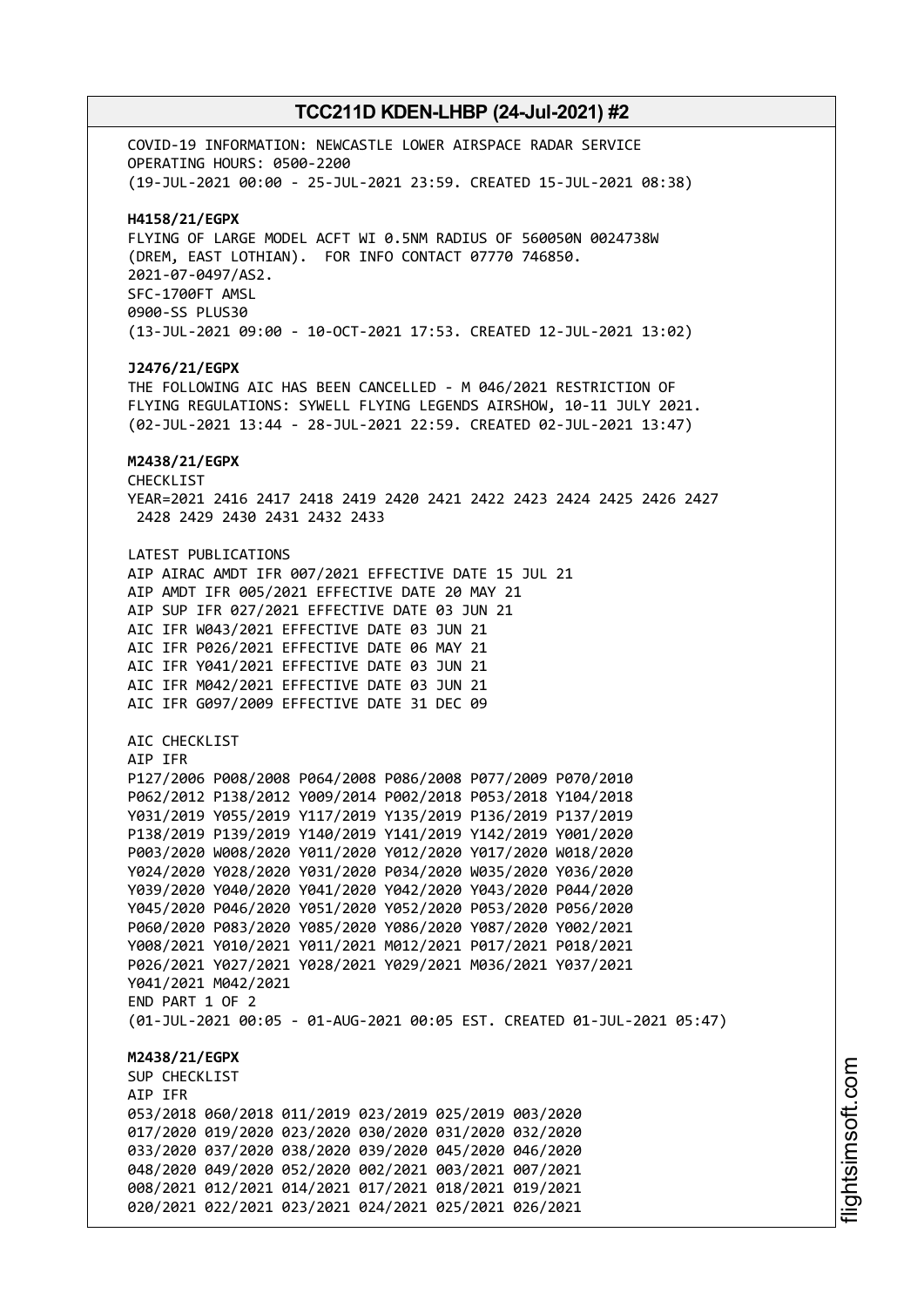END PART 2 OF 2 (01-JUL-2021 00:05 - 01-AUG-2021 00:05 EST. CREATED 01-JUL-2021 05:47) **Q0383/21/EGPX** CHECKLIST YEAR=2021 0338 0347 0358 0365 0373 0374 0376 0377 0378 LATEST PUBLICATIONS AIP AIRAC AMDT IFR 007/2021 EFFECTIVE DATE 15 JUL 21 AIP AMDT IFR 005/2021 EFFECTIVE DATE 20 MAY 21 AIP SUP IFR 027/2021 EFFECTIVE DATE 03 JUN 21 AIC IFR W043/2021 EFFECTIVE DATE 03 JUN 21 AIC IFR P026/2021 EFFECTIVE DATE 06 MAY 21 AIC IFR Y041/2021 EFFECTIVE DATE 03 JUN 21 AIC IFR M042/2021 EFFECTIVE DATE 03 JUN 21 AIC IFR G097/2009 EFFECTIVE DATE 31 DEC 09 AIC CHECKLIST AIP IFR P127/2006 P008/2008 P064/2008 P086/2008 P077/2009 P070/2010 P062/2012 P138/2012 Y009/2014 P002/2018 P053/2018 Y104/2018 Y031/2019 Y055/2019 Y117/2019 Y135/2019 P136/2019 P137/2019 P138/2019 P139/2019 Y140/2019 Y141/2019 Y142/2019 Y001/2020 P003/2020 W008/2020 Y011/2020 Y012/2020 Y017/2020 W018/2020 Y024/2020 Y028/2020 Y031/2020 P034/2020 W035/2020 Y036/2020 Y039/2020 Y040/2020 Y041/2020 Y042/2020 Y043/2020 P044/2020 Y045/2020 P046/2020 Y051/2020 Y052/2020 P053/2020 P056/2020 P060/2020 P083/2020 Y085/2020 Y086/2020 Y087/2020 Y002/2021 Y008/2021 Y010/2021 Y011/2021 M012/2021 P017/2021 P018/2021 P026/2021 Y027/2021 Y028/2021 Y029/2021 M036/2021 Y037/2021 Y041/2021 M042/2021 (01-JUL-2021 00:05 - 01-AUG-2021 00:05 EST. CREATED 01-JUL-2021 02:04) **Q0383/21/EGPX** AIP VFR **NTL** AIP MIL NIL SUP CHECKLIST AIP IFR 053/2018 060/2018 011/2019 023/2019 025/2019 003/2020 017/2020 019/2020 023/2020 030/2020 031/2020 032/2020 033/2020 037/2020 038/2020 039/2020 045/2020 046/2020 048/2020 049/2020 052/2020 002/2021 003/2021 007/2021 008/2021 012/2021 014/2021 017/2021 018/2021 019/2021 020/2021 022/2021 023/2021 024/2021 025/2021 026/2021 AIP MIL **NTI** (01-JUL-2021 00:05 - 01-AUG-2021 00:05 EST. CREATED 01-JUL-2021 02:04) **N0137/21/EGPX** 008/2021 012/2021 014/2021 017/2021 018/2021 019/2021 UNKNOWN NOTAM FORMAT; UNEXPECTED 'A'. (LINE: 1, COLUMN: 9) CNN003E PARSE FAILED (01-JUL-2021 00:05 - 01-AUG-2021 00:05 EST. CREATED 01-JUL-2021 01:56)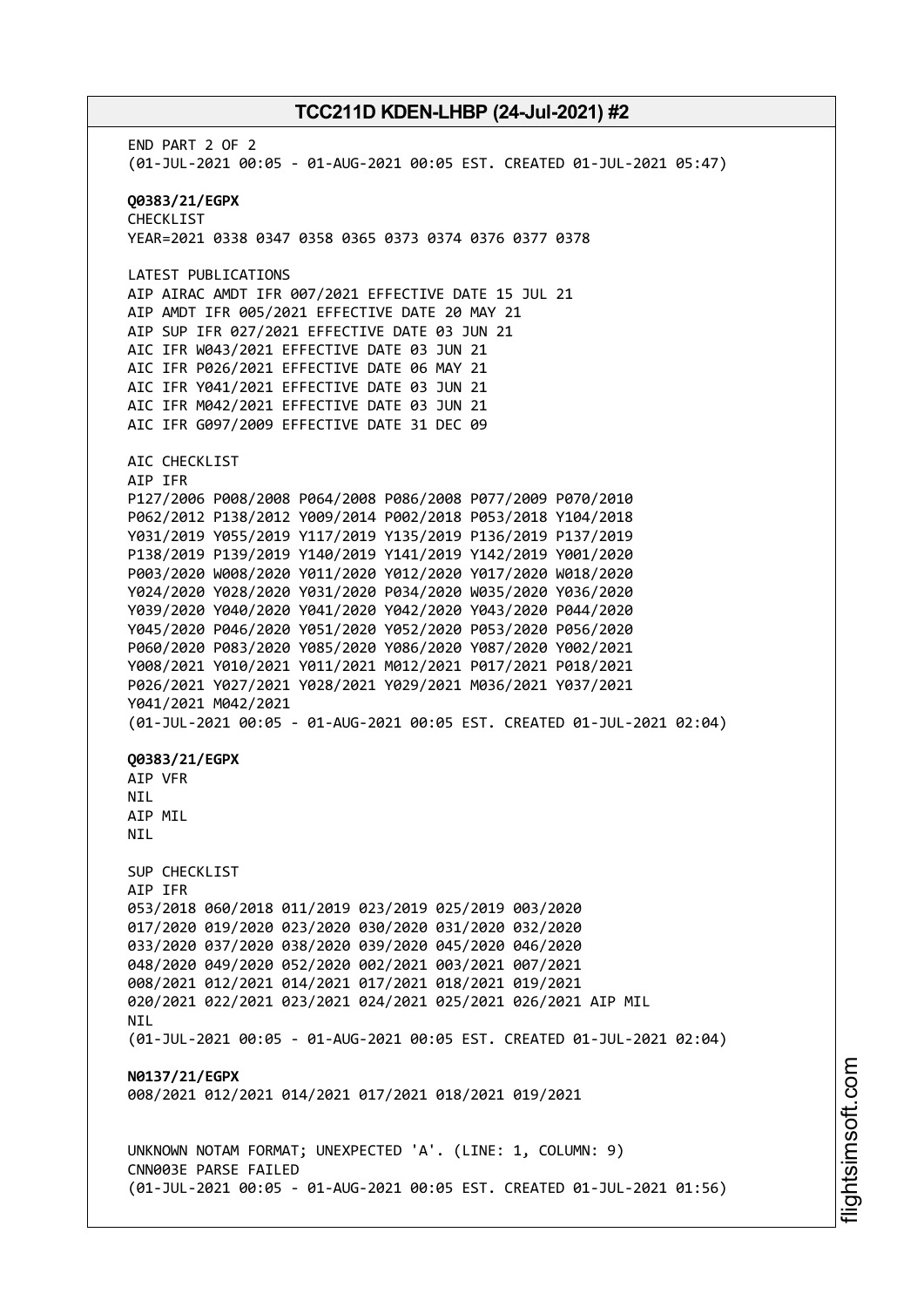**N0137/21/EGPX** CHECKLIST YEAR=2021 0081 0085 0090 0091 0095 0097 0100 0101 0111 0112 0113 0116 0118 0119 0122 0123 0124 0125 0126 0127 0134 0136 LATEST PUBLICATIONS AIP AIRAC AMDT IFR 007/2021 EFFECTIVE DATE 15 JUL 21 AIP AMDT IFR 005/2021 EFFECTIVE DATE 20 MAY 21 AIP SUP IFR 027/2021 EFFECTIVE DATE 03 JUN 21 AIC IFR W043/2021 EFFECTIVE DATE 03 JUN 21 AIC IFR P026/2021 EFFECTIVE DATE 06 MAY 21 AIC IFR Y041/2021 EFFECTIVE DATE 03 JUN 21 AIC IFR M042/2021 EFFECTIVE DATE 03 JUN 21 AIC IFR G097/2009 EFFECTIVE DATE 31 DEC 09 AIC CHECKLIST AIP IFR P127/2006 P008/2008 P064/2008 P086/2008 P077/2009 P070/2010 P062/2012 P138/2012 Y009/2014 P002/2018 P053/2018 Y104/2018 Y031/2019 Y055/2019 Y117/2019 Y135/2019 P136/2019 P137/2019 P138/2019 P139/2019 Y140/2019 Y141/2019 Y142/2019 Y001/2020 P003/2020 W008/2020 Y011/2020 Y012/2020 Y017/2020 W018/2020 Y024/2020 Y028/2020 Y031/2020 P034/2020 W035/2020 Y036/2020 (01-JUL-2021 00:05 - 01-AUG-2021 00:05 EST. CREATED 01-JUL-2021 01:56) **U3954/21/EGPX** CHECKLIST YEAR=2021 1424 2067 2069 2071 2072 2089 2090 2353 2396 2401 2609 2703 2705 2706 2707 2755 2758 2802 2854 2895 2920 2921 2942 2964 2980 2981 3029 3040 3091 3095 3099 3102 3103 3121 3126 3136 3140 3187 3203 3204 3208 3210 3225 3253 3254 3259 3260 3261 3262 3263 3272 3274 3305 3332 3342 3353 3362 3363 3367 3368 3369 3391 3393 3395 3397 3402 3411 3415 3417 3418 3424 3433 3434 3461 3474 3503 3504 3516 3562 3569 3573 3579 3583 3584 3588 3594 3595 3597 3598 3609 3623 3627 3628 3645 3649 3669 3671 3678 3684 3687 3700 3702 3720 3728 3729 3749 3755 3756 3758 3759 3760 3762 3764 3772 3773 3775 3778 3779 3781 3788 3789 3794 3795 3796 3797 3798 3799 3806 3816 3818 3822 3831 3836 3837 3840 3846 3850 3851 3852 3857 3862 3863 3864 3865 3874 3875 3876 3878 3880 3887 3898 3902 3903 3907 3910 3919 3923 3925 3926 3927 3928 3929 3930 3932 3933 3934 3937 3938 3939 3940 3944 3946 3948 3949 3951 3953 PART 1 OF 3 (01-JUL-2021 00:05 - 01-AUG-2021 00:05 EST. CREATED 01-JUL-2021 01:55) **U3954/21/EGPX** LATEST PUBLICATIONS AIP AIRAC AMDT IFR 007/2021 EFFECTIVE DATE 15 JUL 21 AIP AMDT IFR 005/2021 EFFECTIVE DATE 20 MAY 21 AIP SUP IFR 027/2021 EFFECTIVE DATE 03 JUN 21 AIC IFR W043/2021 EFFECTIVE DATE 03 JUN 21 AIC IFR P026/2021 EFFECTIVE DATE 06 MAY 21 AIC IFR Y041/2021 EFFECTIVE DATE 03 JUN 21 AIC IFR M042/2021 EFFECTIVE DATE 03 JUN 21 AIC IFR G097/2009 EFFECTIVE DATE 31 DEC 09 AIC CHECKLIST AIP IFR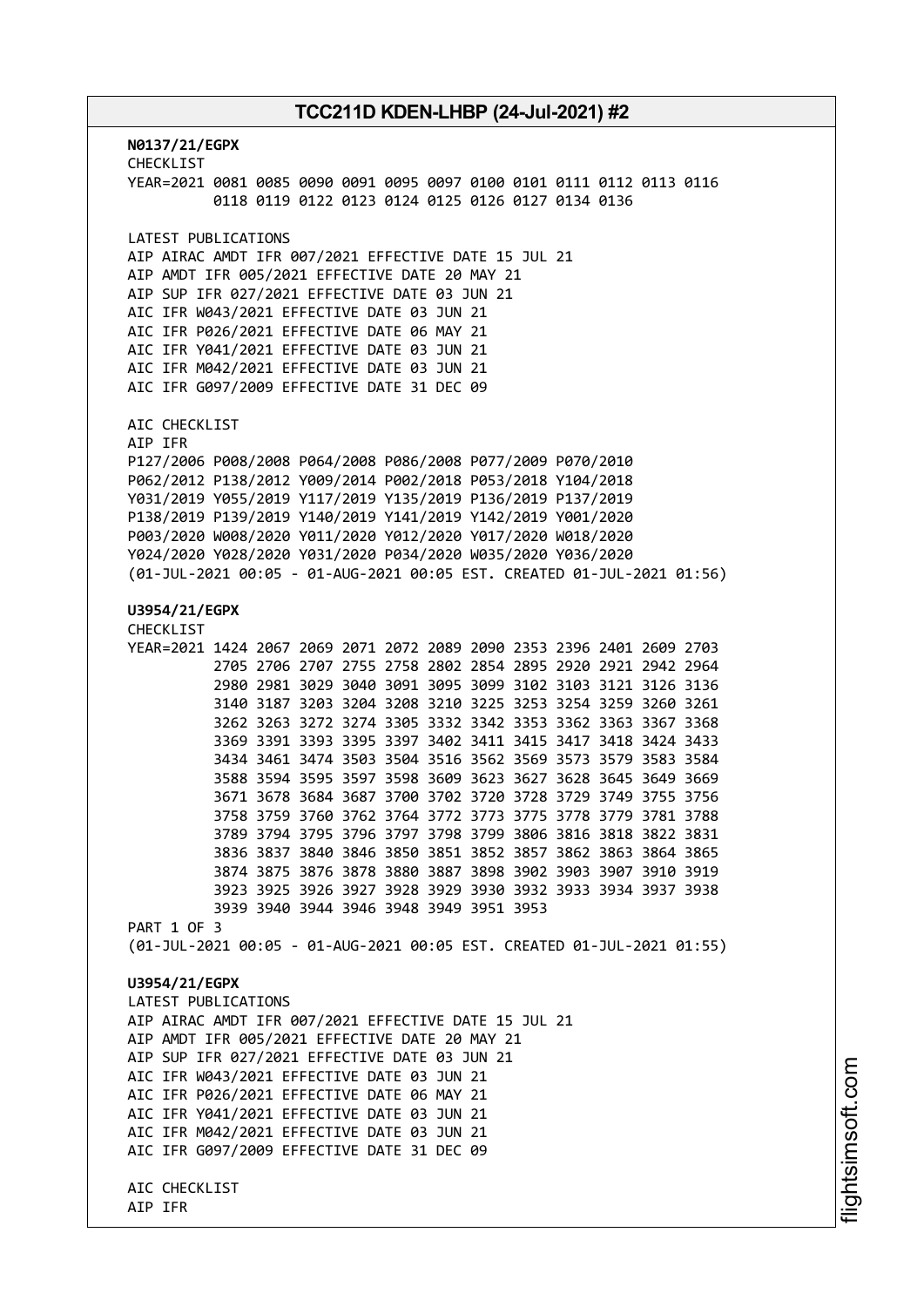**TCC211D KDEN-LHBP (24-Jul-2021) #2** P127/2006 P008/2008 P064/2008 P086/2008 P077/2009 P070/2010 P062/2012 P138/2012 Y009/2014 P002/2018 P053/2018 Y104/2018 Y031/2019 Y055/2019 Y117/2019 Y135/2019 P136/2019 P137/2019 P138/2019 P139/2019 Y140/2019 Y141/2019 Y142/2019 Y001/2020 P003/2020 W008/2020 Y011/2020 Y012/2020 Y017/2020 W018/2020 Y024/2020 Y028/2020 Y031/2020 P034/2020 W035/2020 Y036/2020 Y039/2020 Y040/2020 Y041/2020 Y042/2020 Y043/2020 P044/2020 Y045/2020 P046/2020 Y051/2020 Y052/2020 P053/2020 P056/2020 P060/2020 P083/2020 Y085/2020 Y086/2020 Y087/2020 Y002/2021 PART 2 OF 3 (01-JUL-2021 00:05 - 01-AUG-2021 00:05 EST. CREATED 01-JUL-2021 01:55) **U3954/21/EGPX** Y008/2021 Y010/2021 Y011/2021 M012/2021 P017/2021 P018/2021 P026/2021 Y027/2021 Y028/2021 Y029/2021 M036/2021 Y037/2021 Y041/2021 M042/2021 AIP VFR NIL AIP MIL NIL SUP CHECKLIST AIP IFR 053/2018 060/2018 011/2019 023/2019 025/2019 003/2020 017/2020 019/2020 023/2020 030/2020 031/2020 032/2020 033/2020 037/2020 038/2020 039/2020 045/2020 046/2020 048/2020 049/2020 052/2020 002/2021 003/2021 007/2021 008/2021 012/2021 014/2021 017/2021 018/2021 019/2021 020/2021 022/2021 023/2021 024/2021 025/2021 026/2021 AIP VFR NIL AIP MIL NIL PART 3 OF 3 (01-JUL-2021 00:05 - 01-AUG-2021 00:05 EST. CREATED 01-JUL-2021 01:55) **B1581/21/EGPX** CHECKLIST YEAR=2021 0837 0911 0950 0962 0989 1036 1040 1041 1100 1101 1142 1175 1194 1205 1206 1207 1209 1226 1238 1363 1372 1378 1401 1402 1403 1404 1405 1406 1413 1431 1508 1528 1537 1539 1540 1543 1546 1558 1562 1568 1569 1570 1571 1572 1575 1579 LATEST PUBLICATIONS AIP AIRAC AMDT IFR 007/2021 EFFECTIVE DATE 15 JUL 21 AIP AMDT IFR 005/2021 EFFECTIVE DATE 20 MAY 21 AIP SUP IFR 027/2021 EFFECTIVE DATE 03 JUN 21 AIC IFR W043/2021 EFFECTIVE DATE 03 JUN 21 AIC IFR P026/2021 EFFECTIVE DATE 06 MAY 21 AIC IFR Y041/2021 EFFECTIVE DATE 03 JUN 21 AIC IFR M042/2021 EFFECTIVE DATE 03 JUN 21 AIC IFR G097/2009 EFFECTIVE DATE 31 DEC 09 END PART 1 OF 2 (01-JUL-2021 00:05 - 01-AUG-2021 00:05 EST. CREATED 01-JUL-2021 01:53) **B1581/21/EGPX** AIC CHECKLIST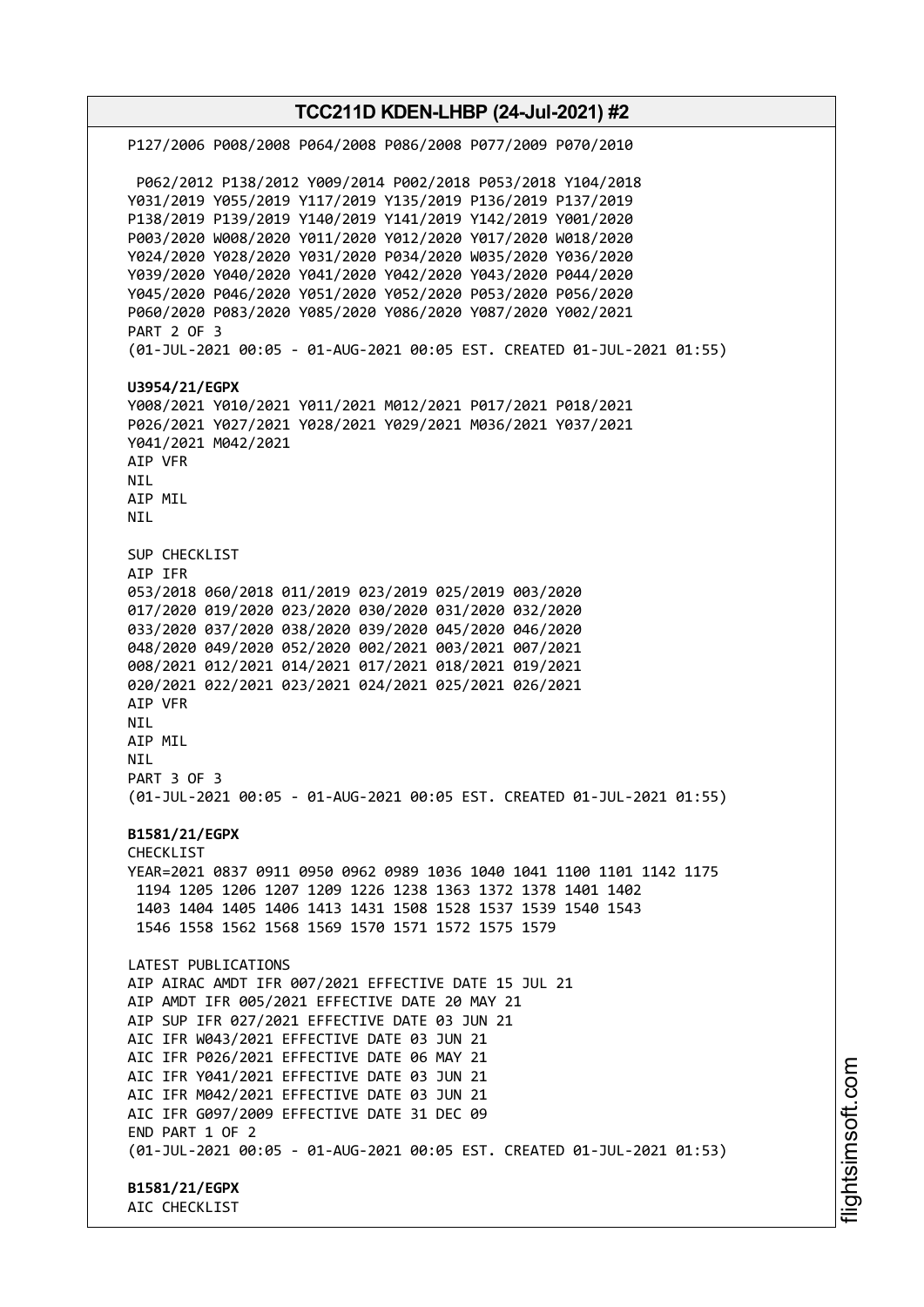| TCC211D KDEN-LHBP (24-Jul-2021) #2 |                                                                                                                                                                                                                                                                                                                                                                                                                                                                                                                                                                                                                                                                                                                                                     |  |  |
|------------------------------------|-----------------------------------------------------------------------------------------------------------------------------------------------------------------------------------------------------------------------------------------------------------------------------------------------------------------------------------------------------------------------------------------------------------------------------------------------------------------------------------------------------------------------------------------------------------------------------------------------------------------------------------------------------------------------------------------------------------------------------------------------------|--|--|
|                                    | AIP IFR<br>P127/2006 P008/2008 P064/2008 P086/2008 P077/2009 P070/2010<br>P062/2012 P138/2012 Y009/2014 P002/2018 P053/2018 Y104/2018<br>Y031/2019 Y055/2019 Y117/2019 Y135/2019 P136/2019 P137/2019<br>P138/2019 P139/2019 Y140/2019 Y141/2019 Y142/2019 Y001/2020<br>P003/2020 W008/2020 Y011/2020 Y012/2020 Y017/2020 W018/2020<br>Y024/2020 Y028/2020 Y031/2020 P034/2020 W035/2020 Y036/2020<br>Y039/2020 Y040/2020 Y041/2020 Y042/2020 Y043/2020 P044/2020<br>Y045/2020 P046/2020 Y051/2020 Y052/2020 P053/2020 P056/2020<br>P060/2020 P083/2020 Y085/2020 Y086/2020 Y087/2020 Y002/2021<br>Y008/2021 Y010/2021 Y011/2021 M012/2021 P017/2021 P018/2021<br>P026/2021 Y027/2021 Y028/2021 Y029/2021 M036/2021 Y037/2021<br>Y041/2021 M042/2021 |  |  |
|                                    | SUP CHECKLIST<br>AIP IFR<br>053/2018 060/2018 011/2019 023/2019 025/2019 003/2020<br>017/2020 019/2020 023/2020 030/2020 031/2020 032/2020<br>033/2020 037/2020 038/2020 039/2020 045/2020 046/2020<br>048/2020 049/2020 052/2020 002/2021 003/2021 007/2021<br>008/2021 012/2021 014/2021 017/2021 018/2021 019/2021<br>020/2021 022/2021 023/2021 024/2021 025/2021 026/2021<br>END PART 2 OF 2<br>(01-JUL-2021 00:05 - 01-AUG-2021 00:05 EST. CREATED 01-JUL-2021 01:53)                                                                                                                                                                                                                                                                         |  |  |
|                                    | H3767/21/EGPX<br>3673 3674 3675 3676 3678 3679 3680 3682 3683 3686 3687 3688<br>3690 3691 3692 3695 3696 3699 3701 3704 3705 3707 3709 3710<br>3711 3712 3713 3716 3717 3722 3723 3725 3726 3727 3728 3729<br>3732 3733 3734 3735 3736 3737 3738 3742 3744 3745 3747 3748<br>3751 3752 3754 3755 3756 3757 3758 3759 3761 3762 3763 3764<br>3765 3766                                                                                                                                                                                                                                                                                                                                                                                               |  |  |
|                                    | LATEST PUBLICATIONS AIP AIRAC AMDT IFR 007/2021 EFFECTIVE DATE 15 JUL 21<br>AIP AMDT IFR 005/2021 EFFECTIVE DATE 20 MAY 21<br>AIP SUP IFR 027/2021 EFFECTIVE DATE 03 JUN 21<br>AIC IFR W043/2021 EFFECTIVE DATE 03 JUN 21<br>AIC IFR P026/2021 EFFECTIVE DATE 06 MAY 21<br>AIC IFR Y041/2021 EFFECTIVE DATE 03 JUN 21<br>AIC IFR M042/2021 EFFECTIVE DATE 03 JUN 21<br>AIC IFR G097/2009 EFFECTIVE DATE 31 DEC 09                                                                                                                                                                                                                                                                                                                                   |  |  |
|                                    | AIC CHECKLIST<br>AIP IFR<br>P127/2006 P008/2008 P064/2008 P086/2008 P077/2009 P070/2010<br>P062/2012 P138/2012 Y009/2014 P002/2018 P053/2018 Y104/2018<br>Y031/2019 Y055/2019 Y117/2019 Y135/2019 P136/2019 P137/2019<br>P138/2019 P139/2019 Y140/2019 Y141/2019 Y142/2019 Y001/2020<br>P003/2020 W008/2020 Y011/2020 Y012/2020 Y017/2020 W018/2020<br>Y024/2020 Y028/2020 Y031/2020 P034/2020 W035/2020 Y036/2020<br>(01-JUL-2021 00:05 - 01-AUG-2021 00:05 EST. CREATED 01-JUL-2021 01:52)                                                                                                                                                                                                                                                        |  |  |
|                                    | H3767/21/EGPX<br>Y039/2020 Y040/2020 Y041/2020 Y042/2020 Y043/2020 P044/2020<br>Y045/2020 P046/2020 Y051/2020 Y052/2020 P053/2020 P056/2020<br>P060/2020 P083/2020 Y085/2020 Y086/2020 Y087/2020 Y002/2021<br>Y008/2021 Y010/2021 Y011/2021 M012/2021 P017/2021 P018/2021<br>P026/2021 Y027/2021 Y028/2021 Y029/2021 M036/2021 Y037/2021                                                                                                                                                                                                                                                                                                                                                                                                            |  |  |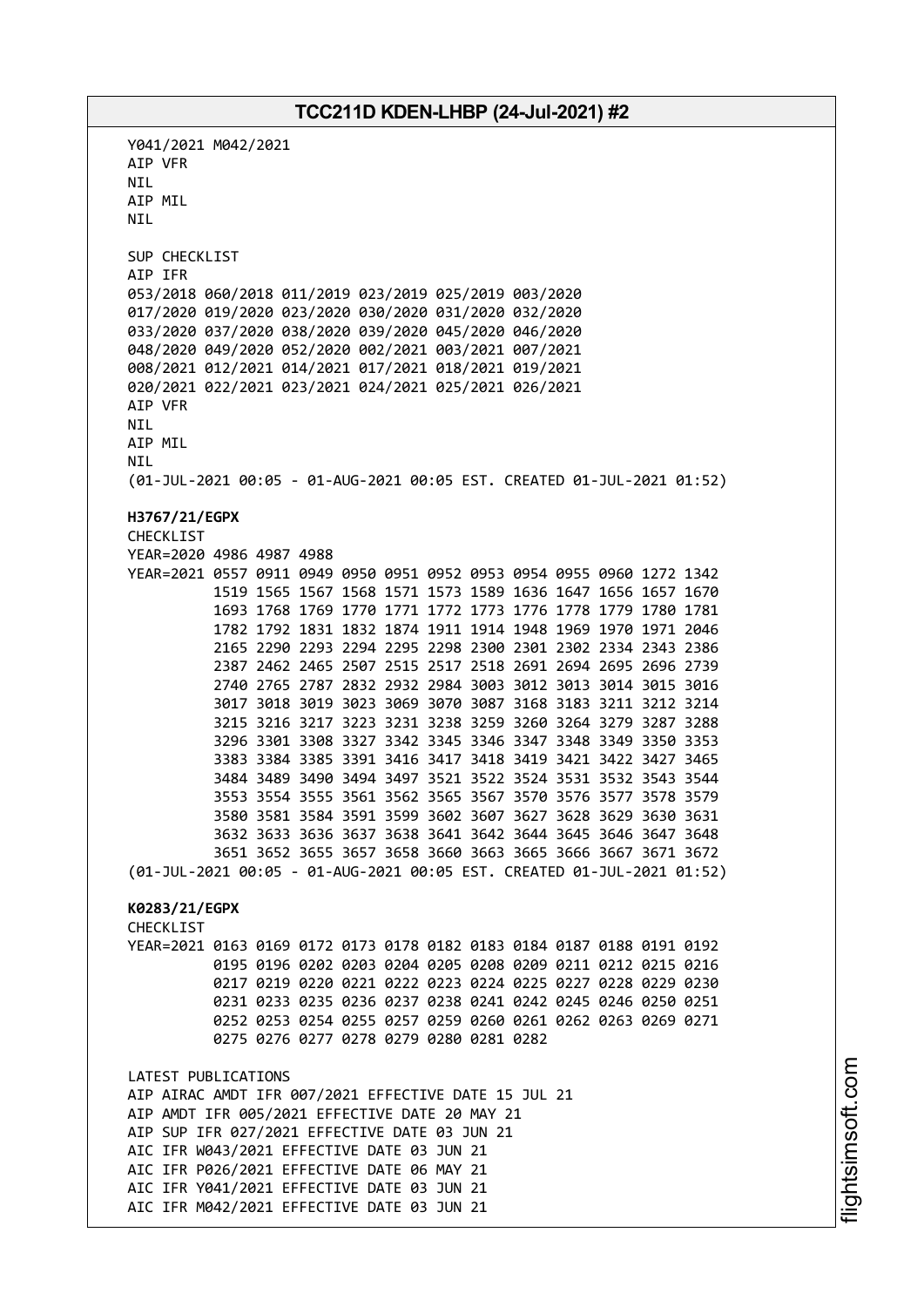AIC IFR G097/2009 EFFECTIVE DATE 31 DEC 09 PART 1 OF 2 (01-JUL-2021 00:05 - 01-AUG-2021 00:05 EST. CREATED 01-JUL-2021 01:48) **K0283/21/EGPX** AIC CHECKLIST AIP IFR P127/2006 P008/2008 P064/2008 P086/2008 P077/2009 P070/2010 P062/2012 P138/2012 Y009/2014 P002/2018 P053/2018 Y104/2018 Y031/2019 Y055/2019 Y117/2019 Y135/2019 P136/2019 P137/2019 P138/2019 P139/2019 Y140/2019 Y141/2019 Y142/2019 Y001/2020 P003/2020 W008/2020 Y011/2020 Y012/2020 Y017/2020 W018/2020 Y024/2020 Y028/2020 Y031/2020 P034/2020 W035/2020 Y036/2020 Y039/2020 Y040/2020 Y041/2020 Y042/2020 Y043/2020 P044/2020 Y045/2020 P046/2020 Y051/2020 Y052/2020 P053/2020 P056/2020 P060/2020 P083/2020 Y085/2020 Y086/2020 Y087/2020 Y002/2021 Y008/2021 Y010/2021 Y011/2021 M012/2021 P017/2021 P018/2021 P026/2021 Y027/2021 Y028/2021 Y029/2021 M036/2021 Y037/2021 Y041/2021 M042/2021 AIP VFR NIL AIP MIL **NTI** 053/2018 060/2018 011/2019 023/2019 025/2019 003/2020 017/2020 019/2020 023/2020 030/2020 031/2020 032/2020 033/2020 037/2020 038/2020 039/2020 045/2020 046/2020 048/2020 049/2020 052/2020 002/2021 003/2021 007/2021 008/2021 012/2021 014/2021 017/2021 018/2021 019/2021 020/2021 022/2021 023/2021 024/2021 025/2021 026/2021 AIP VFR NIL AIP MIL NIL PART 2 OF 2 (01-JUL-2021 00:05 - 01-AUG-2021 00:05 EST. CREATED 01-JUL-2021 01:48) **D0992/21/EGPX** CHECKL<sub>TST</sub> YEAR=2021 0726 0902 0903 0965 0970 0971 0979 0980 0981 0982 0983 0988 0989 0990 0991 0992 LATEST PUBLICATIONS AIP AIRAC AMDT IFR 007/2021 EFFECTIVE DATE 15 JUL 21 AIP AMDT IFR 005/2021 EFFECTIVE DATE 20 MAY 21 AIP SUP IFR 027/2021 EFFECTIVE DATE 03 JUN 21 AIC IFR W043/2021 EFFECTIVE DATE 03 JUN 21 AIC IFR P026/2021 EFFECTIVE DATE 06 MAY 21 AIC IFR Y041/2021 EFFECTIVE DATE 03 JUN 21 AIC IFR M042/2021 EFFECTIVE DATE 03 JUN 21 AIC IFR G097/2009 EFFECTIVE DATE 31 DEC 09 AIC CHECKLIST AIP IFR P127/2006 P008/2008 P064/2008 P086/2008 P077/2009 P070/2010 P062/2012 P138/2012 Y009/2014 P002/2018 P053/2018 Y104/2018 Y031/2019 Y055/2019 Y117/2019 Y135/2019 P136/2019 P137/2019 P138/2019 P139/2019 Y140/2019 Y141/2019 Y142/2019 Y001/2020 END PART 1 OF 2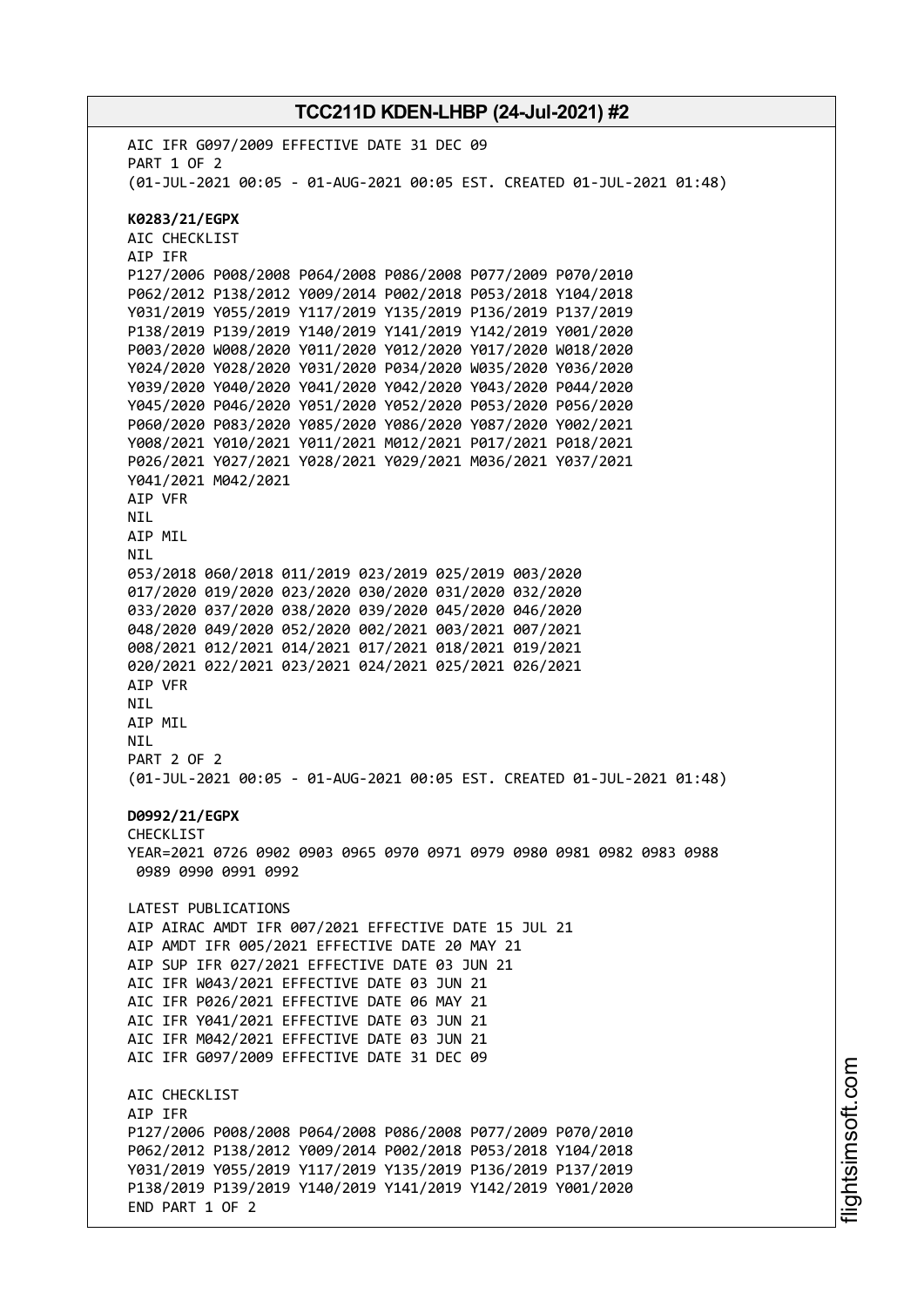**TCC211D KDEN-LHBP (24-Jul-2021) #2** (01-JUL-2021 00:05 - 01-AUG-2021 00:05 EST. CREATED 01-JUL-2021 01:45) **D0992/21/EGPX** P003/2020 W008/2020 Y011/2020 Y012/2020 Y017/2020 W018/2020 Y024/2020 Y028/2020 Y031/2020 P034/2020 W035/2020 Y036/2020 Y039/2020 Y040/2020 Y041/2020 Y042/2020 Y043/2020 P044/2020 Y045/2020 P046/2020 Y051/2020 Y052/2020 P053/2020 P056/2020 P060/2020 P083/2020 Y085/2020 Y086/2020 Y087/2020 Y002/2021 Y008/2021 Y010/2021 Y011/2021 M012/2021 P017/2021 P018/2021 P026/2021 Y027/2021 Y028/2021 Y029/2021 M036/2021 Y037/2021 Y041/2021 M042/2021 SUP CHECKLIST AIP IFR 053/2018 060/2018 011/2019 023/2019 025/2019 003/2020 017/2020 019/2020 023/2020 030/2020 031/2020 032/2020 033/2020 037/2020 038/2020 039/2020 045/2020 046/2020 048/2020 049/2020 052/2020 002/2021 003/2021 007/2021 008/2021 012/2021 014/2021 017/2021 018/2021 019/2021 020/2021 022/2021 023/2021 024/2021 025/2021 026/2021 END PART 2 OF 2 (01-JUL-2021 00:05 - 01-AUG-2021 00:05 EST. CREATED 01-JUL-2021 01:45) **J2415/21/EGPX** P138/2019 P139/2019 Y140/2019 Y141/2019 Y142/2019 Y001/2020 P003/2020 W008/2020 Y011/2020 Y012/2020 Y017/2020 W018/2020 Y024/2020 Y028/2020 Y031/2020 P034/2020 W035/2020 Y036/2020 Y039/2020 Y040/2020 Y041/2020 Y042/2020 Y043/2020 P044/2020 Y045/2020 P046/2020 Y051/2020 Y052/2020 P053/2020 P056/2020 P060/2020 P083/2020 Y085/2020 Y086/2020 Y087/2020 Y002/2021 Y008/2021 Y010/2021 Y011/2021 M012/2021 P017/2021 P018/2021 P026/2021 Y027/2021 Y028/2021 Y029/2021 M036/2021 Y037/2021 Y041/2021 M042/2021 AIP VFR NIL AIP MIL NIL SUP CHECKLIST AIP IFR 053/2018 060/2018 011/2019 023/2019 025/2019 003/2020 017/2020 019/2020 023/2020 030/2020 031/2020 032/2020 033/2020 037/2020 038/2020 039/2020 045/2020 046/2020 048/2020 049/2020 052/2020 002/2021 003/2021 007/2021 (01-JUL-2021 00:05 - 01-AUG-2021 00:05 EST. CREATED 01-JUL-2021 01:38) **J2415/21/EGPX CHECKLIST** YEAR=2021 1948 1990 2272 2308 2312 2384 2385 2386 2387 2388 2389 2390 2392 2404 2405 2406 2407 2408 2409 2410 2411 2412 LATEST PUBLICATIONS AIP AIRAC AMDT IFR 007/2021 EFFECTIVE DATE 15 JUL 21 AIP AMDT IFR 005/2021 EFFECTIVE DATE 20 MAY 21 AIP SUP IFR 027/2021 EFFECTIVE DATE 03 JUN 21 AIC IFR W043/2021 EFFECTIVE DATE 03 JUN 21 AIC IFR P026/2021 EFFECTIVE DATE 06 MAY 21 AIC IFR Y041/2021 EFFECTIVE DATE 03 JUN 21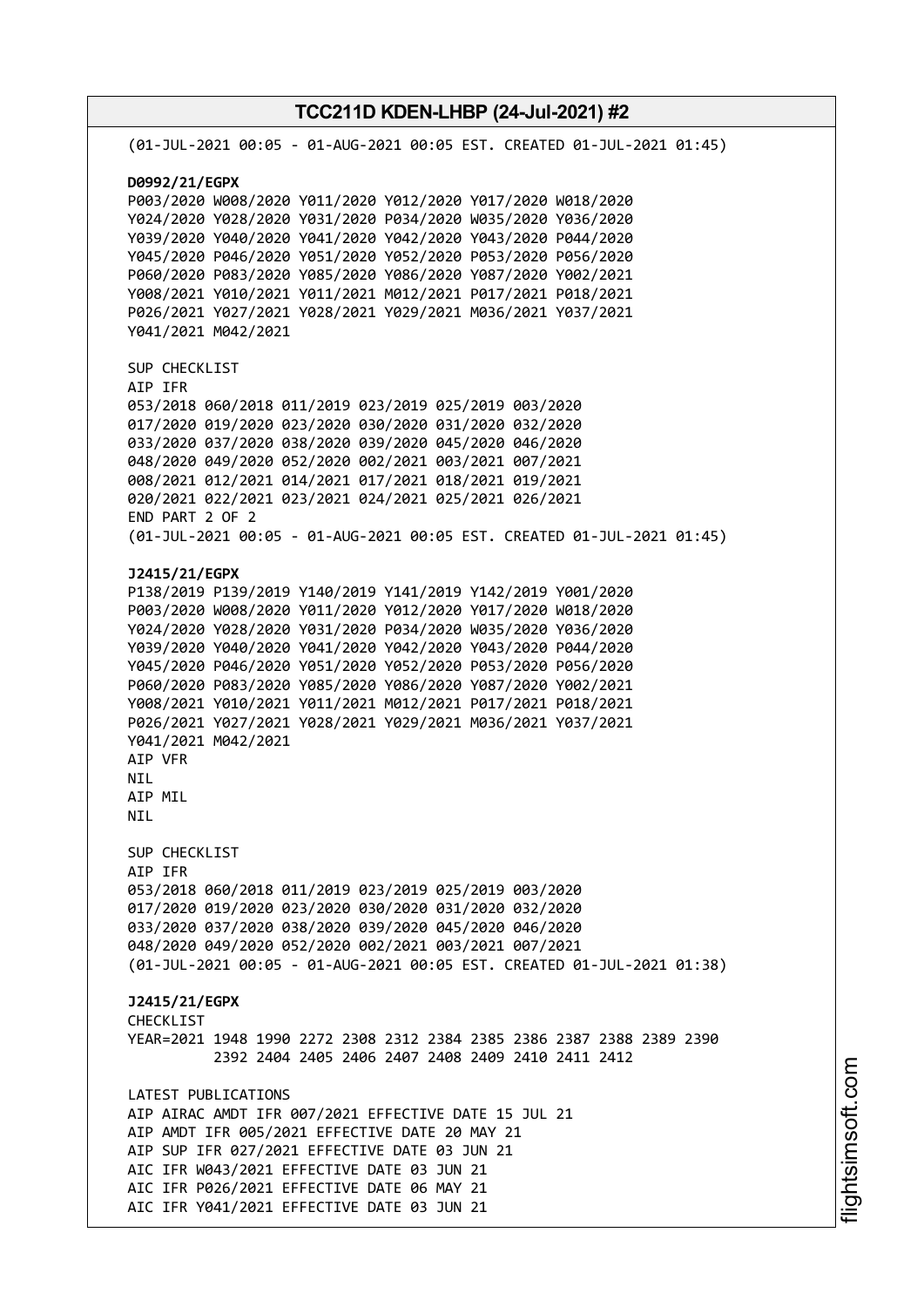AIC IFR M042/2021 EFFECTIVE DATE 03 JUN 21 AIC IFR G097/2009 EFFECTIVE DATE 31 DEC 09 AIC CHECKLIST AIP IFR P127/2006 P008/2008 P064/2008 P086/2008 P077/2009 P070/2010 P062/2012 P138/2012 Y009/2014 P002/2018 P053/2018 Y104/2018 Y031/2019 Y055/2019 Y117/2019 Y135/2019 P136/2019 P137/2019 PART 1 OF 2 (01-JUL-2021 00:05 - 01-AUG-2021 00:05 EST. CREATED 01-JUL-2021 01:38) **A2313/21/EGPX** CHECKLIST YEAR=2021 0796 0961 1163 1221 1233 1263 1282 1341 1424 1425 1439 1453 1460 1471 1473 1502 1566 1576 1577 1596 1600 1650 1662 1674 1675 1709 1713 1740 1747 1798 1834 1845 1857 1887 1938 1940 1959 1960 1961 1970 2002 2020 2025 2032 2033 2034 2060 2061 2065 2078 2101 2111 2138 2140 2145 2148 2159 2160 2167 2168 2201 2207 2211 2212 2213 2214 2215 2224 2225 2228 2230 2233 2236 2242 2244 2245 2254 2255 2259 2268 2270 2275 2279 2282 2283 2285 2287 2288 2290 2294 2295 2297 2298 2299 2300 2309 2310 LATEST PUBLICATIONS AIP AIRAC AMDT IFR 007/2021 EFFECTIVE DATE 15 JUL 21 AIP AMDT IFR 005/2021 EFFECTIVE DATE 20 MAY 21 PART 1 OF 3 (01-JUL-2021 00:05 - 01-AUG-2021 00:05 EST. CREATED 01-JUL-2021 01:27) **A2313/21/EGPX** AIP SUP IFR 027/2021 EFFECTIVE DATE 03 JUN 21 AIC IFR W043/2021 EFFECTIVE DATE 03 JUN 21 AIC IFR P026/2021 EFFECTIVE DATE 06 MAY 21 AIC IFR Y041/2021 EFFECTIVE DATE 03 JUN 21 AIC IFR M042/2021 EFFECTIVE DATE 03 JUN 21 AIC IFR G097/2009 EFFECTIVE DATE 31 DEC 09 AIC CHECKLIST AIP IFR P127/2006 P008/2008 P064/2008 P086/2008 P077/2009 P070/2010 P062/2012 P138/2012 Y009/2014 P002/2018 P053/2018 Y104/2018 Y031/2019 Y055/2019 Y117/2019 Y135/2019 P136/2019 P137/2019 P138/2019 P139/2019 Y140/2019 Y141/2019 Y142/2019 Y001/2020 P003/2020 W008/2020 Y011/2020 Y012/2020 Y017/2020 W018/2020 Y024/2020 Y028/2020 Y031/2020 P034/2020 W035/2020 Y036/2020 Y039/2020 Y040/2020 Y041/2020 Y042/2020 Y043/2020 P044/2020 Y045/2020 P046/2020 Y051/2020 Y052/2020 P053/2020 P056/2020 P060/2020 P083/2020 Y085/2020 Y086/2020 Y087/2020 Y002/2021 PART 2 OF 3 (01-JUL-2021 00:05 - 01-AUG-2021 00:05 EST. CREATED 01-JUL-2021 01:27) **A2313/21/EGPX** Y008/2021 Y010/2021 Y011/2021 M012/2021 P017/2021 P018/2021 P026/2021 Y027/2021 Y028/2021 Y029/2021 M036/2021 Y037/2021 Y041/2021 M042/2021 AIP VFR NIL AIP MIL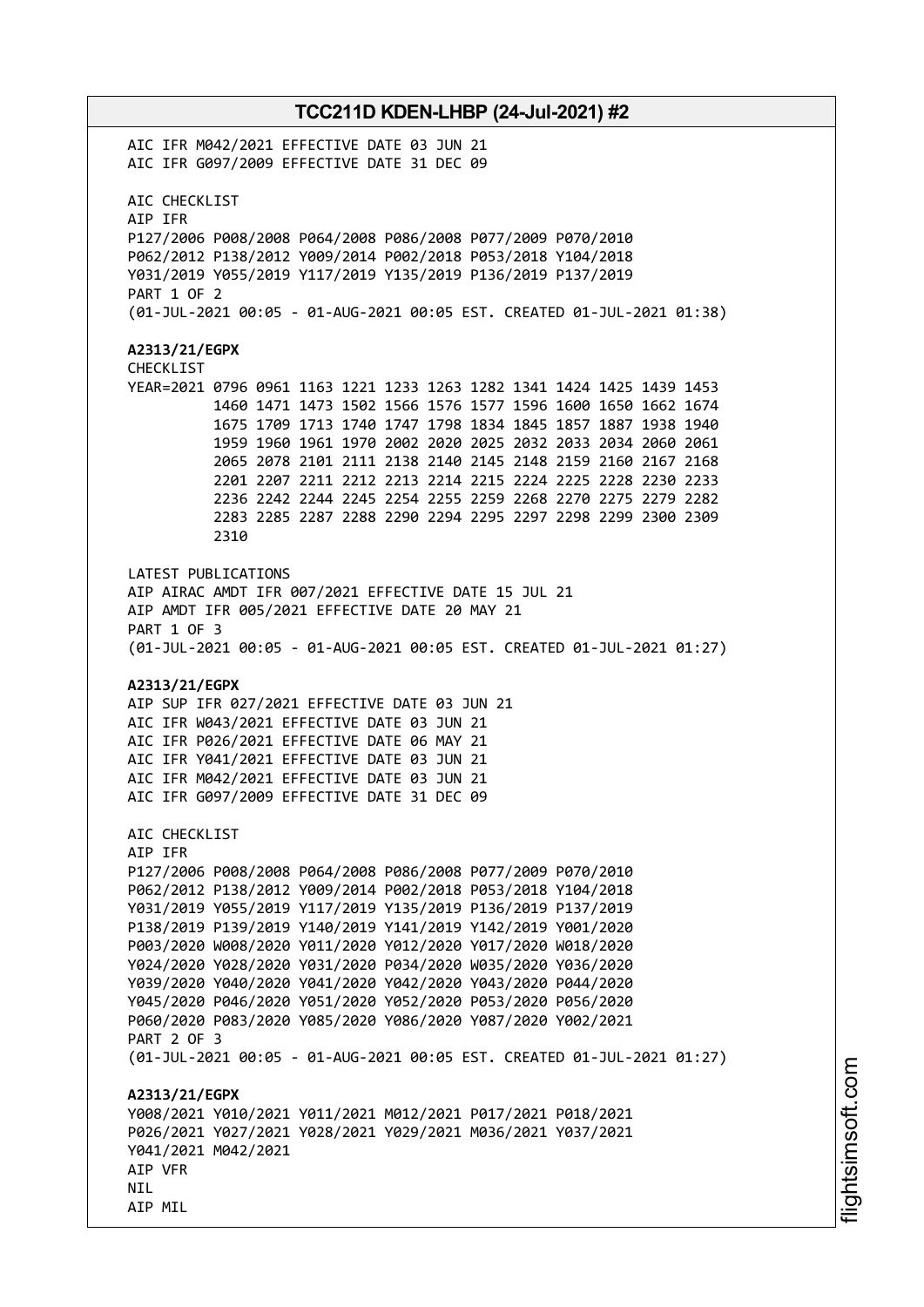NIL SUP CHECKLIST AIP IFR 053/2018 060/2018 011/2019 023/2019 025/2019 003/2020 017/2020 019/2020 023/2020 030/2020 031/2020 032/2020 033/2020 037/2020 038/2020 039/2020 045/2020 046/2020 048/2020 049/2020 052/2020 002/2021 003/2021 007/2021 008/2021 012/2021 014/2021 017/2021 018/2021 019/2021 020/2021 022/2021 023/2021 024/2021 025/2021 026/2021 AIP VFR NIL AIP MIL NIL PART 3 OF 3 (01-JUL-2021 00:05 - 01-AUG-2021 00:05 EST. CREATED 01-JUL-2021 01:27) **C6518/21/EGPX** AIC IFR M042/2021 EFFECTIVE DATE 03 JUN 21 AIC IFR G097/2009 EFFECTIVE DATE 31 DEC 09 AIC CHECKLIST AIP IFR P127/2006 P008/2008 P064/2008 P086/2008 P077/2009 P070/2010 P062/2012 P138/2012 Y009/2014 P002/2018 P053/2018 Y104/2018 Y031/2019 Y055/2019 Y117/2019 Y135/2019 P136/2019 P137/2019 P138/2019 P139/2019 Y140/2019 Y141/2019 Y142/2019 Y001/2020 P003/2020 W008/2020 Y011/2020 Y012/2020 Y017/2020 W018/2020 Y024/2020 Y028/2020 Y031/2020 P034/2020 W035/2020 Y036/2020 Y039/2020 Y040/2020 Y041/2020 Y042/2020 Y043/2020 P044/2020 Y045/2020 P046/2020 Y051/2020 Y052/2020 P053/2020 P056/2020 P060/2020 P083/2020 Y085/2020 Y086/2020 Y087/2020 Y002/2021 Y008/2021 Y010/2021 Y011/2021 M012/2021 P017/2021 P018/2021 P026/2021 Y027/2021 Y028/2021 Y029/2021 M036/2021 Y037/2021 Y041/2021 M042/2021 SUP CHECKLIST AIP IFR 053/2018 060/2018 011/2019 023/2019 025/2019 003/2020 017/2020 019/2020 023/2020 030/2020 031/2020 032/2020 033/2020 037/2020 038/2020 039/2020 045/2020 046/2020 048/2020 049/2020 052/2020 002/2021 003/2021 007/2021 008/2021 012/2021 014/2021 017/2021 018/2021 019/2021 020/2021 022/2021 023/2021 024/2021 025/2021 026/2021 END PART 2 OF 2 (01-JUL-2021 00:05 - 01-AUG-2021 00:05 EST. CREATED 01-JUL-2021 01:27) **C6518/21/EGPX** CHECKLIST YEAR=2021 1934 2012 2062 2124 2190 2192 2232 2233 2394 2395 2525 2526 2530 2562 2802 2877 3048 3078 3092 3157 3262 3667 3670 3741 3904 3976 4001 4064 4070 4072 4165 4325 4334 4345 4346 4347 4408 4500 4629 4642 4657 4668 4711 4837 4892 4937 5013 5014 5015 5069 5127 5129 5143 5155 5232 5250 5276 5280 5282 5283 5290 5294 5295 5303 5317 5320 5346 5429 5432 5454 5455 5456 5457 5459 5460 5461 5466 5468 5494 5514 5519 5608 5613 5614 5615 5623 5655 5656 5657 5658 5659 5660 5661 5672 5753 5756 5757 5815 5823 5824 5897 5922 5933 5952 5958 5971 6001 6004 6007 6025 6044 6046 6047 6055 6061 6074 6075 6076 6077 6078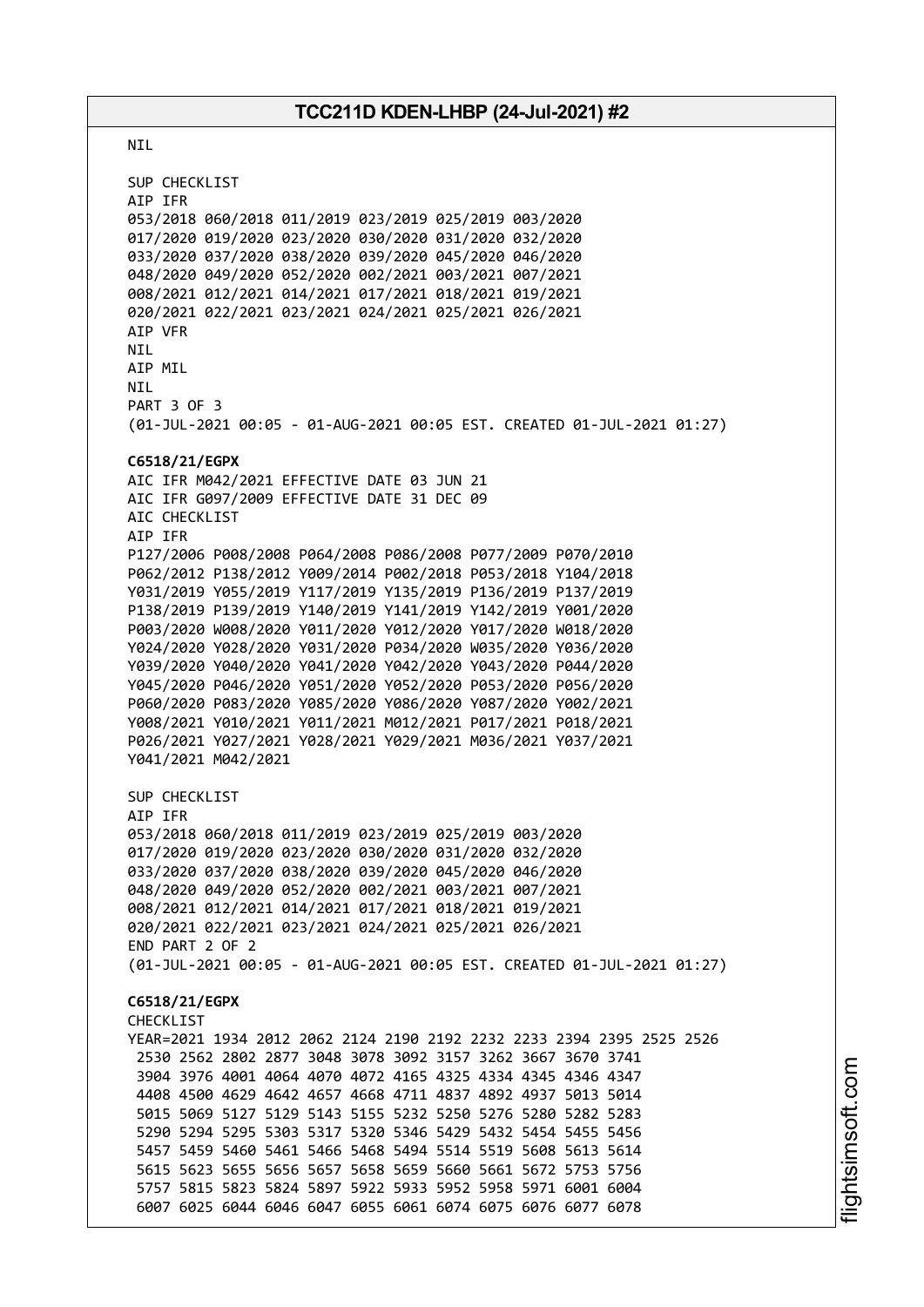6079 6091 6174 6181 6193 6196 6197 6198 6201 6218 6255 6256 6258 6259 6260 6285 6286 6292 6297 6298 6299 6303 6304 6305 6306 6311 6325 6326 6329 6361 6367 6368 6370 6384 6389 6396 6398 6411 6415 6416 6417 6419 6421 6422 6425 6426 6433 6438 6439 6440 6447 6448 6454 6467 6468 6469 6470 6472 6473 6476 6478 6479 6480 6481 6482 6483 6484 6485 6486 6491 6493 6494 6495 6496 6499 6500 6502 6504 6506 6507 6508 6509 6510 6512 6513 6514 6515 6516 6517 LATEST PUBLICATIONS AIP AIRAC AMDT IFR 007/2021 EFFECTIVE DATE 15 JUL 21 AIP AMDT IFR 005/2021 EFFECTIVE DATE 20 MAY 21 AIP SUP IFR 027/2021 EFFECTIVE DATE 03 JUN 21 AIC IFR W043/2021 EFFECTIVE DATE 03 JUN 21 AIC IFR P026/2021 EFFECTIVE DATE 06 MAY 21 AIC IFR Y041/2021 EFFECTIVE DATE 03 JUN 21 END PART 1 OF 2 (01-JUL-2021 00:05 - 01-AUG-2021 00:05 EST. CREATED 01-JUL-2021 01:27) **F0692/21/EGPX** CHECKLIST YEAR=2021 0681 LATEST PUBLICATIONS AIP AIRAC AMDT IFR 007/2021 EFFECTIVE DATE 15 JUL 21 AIP AMDT IFR 005/2021 EFFECTIVE DATE 20 MAY 21 AIP SUP IFR 027/2021 EFFECTIVE DATE 03 JUN 21 AIC IFR W043/2021 EFFECTIVE DATE 03 JUN 21 AIC IFR P026/2021 EFFECTIVE DATE 06 MAY 21 AIC IFR Y041/2021 EFFECTIVE DATE 03 JUN 21 AIC IFR M042/2021 EFFECTIVE DATE 03 JUN 21 AIC IFR G097/2009 EFFECTIVE DATE 31 DEC 09 AIC CHECKLIST AIP IFR P127/2006 P008/2008 P064/2008 P086/2008 P077/2009 P070/2010 P062/2012 P138/2012 Y009/2014 P002/2018 P053/2018 Y104/2018 Y031/2019 Y055/2019 Y117/2019 Y135/2019 P136/2019 P137/2019 P138/2019 P139/2019 Y140/2019 Y141/2019 Y142/2019 Y001/2020 P003/2020 W008/2020 Y011/2020 Y012/2020 Y017/2020 W018/2020 Y024/2020 Y028/2020 Y031/2020 P034/2020 W035/2020 Y036/2020 Y039/2020 Y040/2020 Y041/2020 Y042/2020 Y043/2020 P044/2020 Y045/2020 P046/2020 Y051/2020 Y052/2020 P053/2020 P056/2020 P060/2020 P083/2020 Y085/2020 Y086/2020 Y087/2020 Y002/2021 Y008/2021 Y010/2021 Y011/2021 M012/2021 P017/2021 P018/2021 P026/2021 Y027/2021 Y028/2021 Y029/2021 M036/2021 Y037/2021 Y041/2021 M042/2021 AIP VFR **NTI** AIP MIL NIL SUP CHECKLIST AIP IFR 053/2018 060/2018 011/2019 023/2019 025/2019 003/2020 017/2020 019/2020 023/2020 030/2020 031/2020 032/2020 033/2020 037/2020 038/2020 039/2020 045/2020 046/2020 048/2020 049/2020 052/2020 002/2021 003/2021 007/2021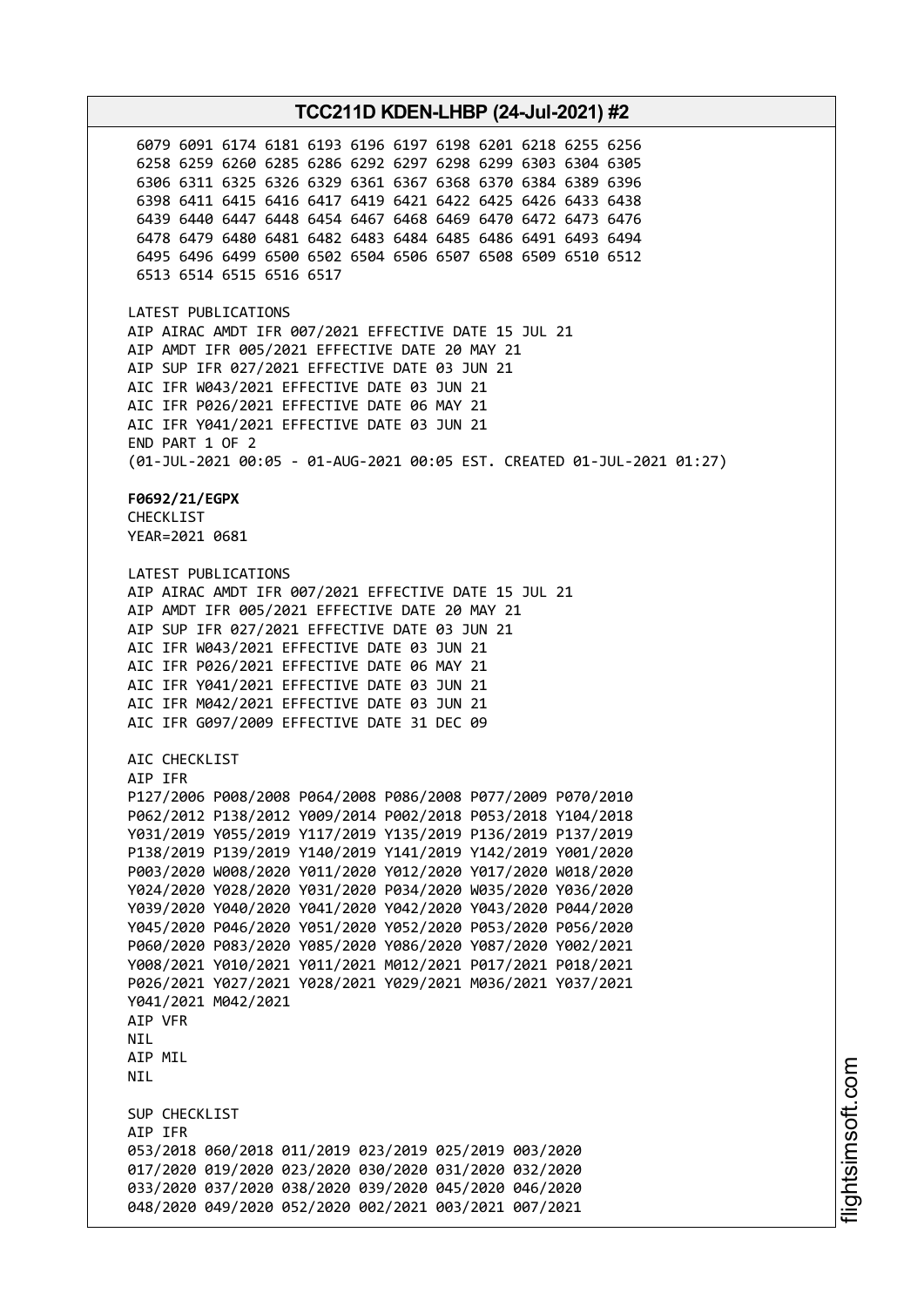008/2021 012/2021 014/2021 017/2021 018/2021 019/2021 020/2021 022/2021 023/2021 024/2021 025/2021 026/2021 AIP VFR NIL AIP MIL NIL (01-JUL-2021 00:05 - 01-AUG-2021 00:05 EST. CREATED 01-JUL-2021 00:19) **G0245/21/EGPX** CHECKLIST YEAR=2021 NIL LATEST PUBLICATIONS AIP AIRAC AMDT IFR 007/2021 EFFECTIVE DATE 15 JUL 21 AIP AMDT IFR 005/2021 EFFECTIVE DATE 20 MAY 21 AIP SUP IFR 027/2021 EFFECTIVE DATE 03 JUN 21 AIC IFR W043/2021 EFFECTIVE DATE 03 JUN 21 AIC IFR P026/2021 EFFECTIVE DATE 06 MAY 21 AIC IFR Y041/2021 EFFECTIVE DATE 03 JUN 21 AIC IFR M042/2021 EFFECTIVE DATE 03 JUN 21 AIC IFR G097/2009 EFFECTIVE DATE 31 DEC 09 AIC CHECKLIST AIP IFR P127/2006 P008/2008 P064/2008 P086/2008 P077/2009 P070/2010 P062/2012 P138/2012 Y009/2014 P002/2018 P053/2018 Y104/2018 Y031/2019 Y055/2019 Y117/2019 Y135/2019 P136/2019 P137/2019 P138/2019 P139/2019 Y140/2019 Y141/2019 Y142/2019 Y001/2020 P003/2020 W008/2020 Y011/2020 Y012/2020 Y017/2020 W018/2020 Y024/2020 Y028/2020 Y031/2020 P034/2020 W035/2020 Y036/2020 Y039/2020 Y040/2020 Y041/2020 Y042/2020 Y043/2020 P044/2020 Y045/2020 P046/2020 Y051/2020 Y052/2020 P053/2020 P056/2020 P060/2020 P083/2020 Y085/2020 Y086/2020 Y087/2020 Y002/2021 Y008/2021 Y010/2021 Y011/2021 M012/2021 P017/2021 P018/2021 P026/2021 Y027/2021 Y028/2021 Y029/2021 M036/2021 Y037/2021 Y041/2021 M042/2021 AIP VFR NIL AIP MIL NIL SUP CHECKLIST AIP IFR 053/2018 060/2018 011/2019 023/2019 025/2019 003/2020 017/2020 019/2020 023/2020 030/2020 031/2020 032/2020 033/2020 037/2020 038/2020 039/2020 045/2020 046/2020 048/2020 049/2020 052/2020 002/2021 003/2021 007/2021 008/2021 012/2021 014/2021 017/2021 018/2021 019/2021 020/2021 022/2021 023/2021 024/2021 025/2021 026/2021 AIP VFR NIL AIP MIL NIL (01-JUL-2021 00:05 - 01-AUG-2021 00:05 EST. CREATED 01-JUL-2021 00:18) **V0011/21/EGPX** CHECKLIST YEAR=2021 0007 0009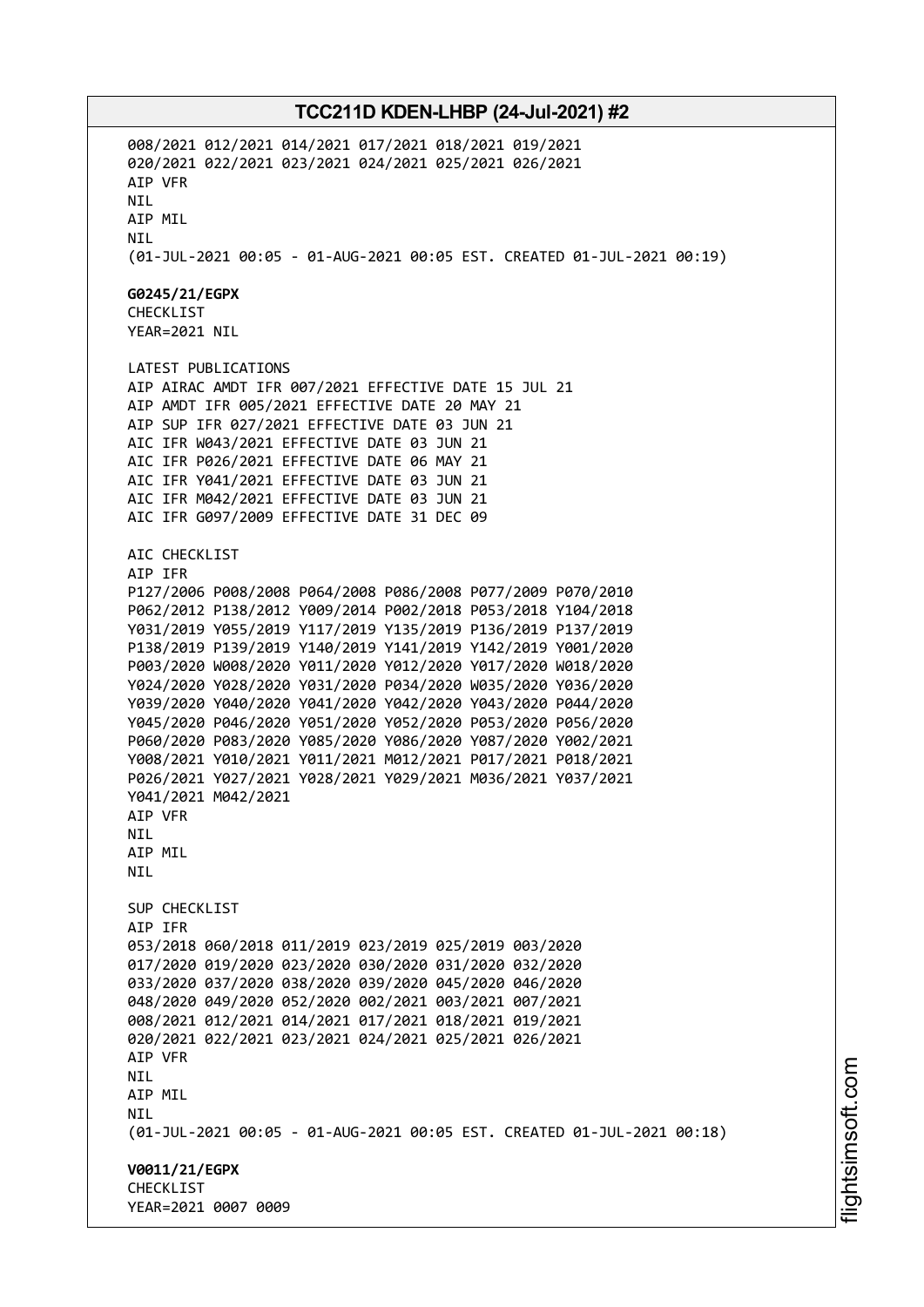LATEST PUBLICATIONS AIP AIRAC AMDT IFR 007/2021 EFFECTIVE DATE 15 JUL 21 AIP AMDT IFR 005/2021 EFFECTIVE DATE 20 MAY 21 AIP SUP IFR 027/2021 EFFECTIVE DATE 03 JUN 21 AIC IFR W043/2021 EFFECTIVE DATE 03 JUN 21 AIC IFR P026/2021 EFFECTIVE DATE 06 MAY 21 AIC IFR Y041/2021 EFFECTIVE DATE 03 JUN 21 AIC IFR M042/2021 EFFECTIVE DATE 03 JUN 21 AIC IFR G097/2009 EFFECTIVE DATE 31 DEC 09 AIC CHECKLIST AIP IFR P127/2006 P008/2008 P064/2008 P086/2008 P077/2009 P070/2010 P062/2012 P138/2012 Y009/2014 P002/2018 P053/2018 Y104/2018 Y031/2019 Y055/2019 Y117/2019 Y135/2019 P136/2019 P137/2019 P138/2019 P139/2019 Y140/2019 Y141/2019 Y142/2019 Y001/2020 P003/2020 W008/2020 Y011/2020 Y012/2020 Y017/2020 W018/2020 Y024/2020 Y028/2020 Y031/2020 P034/2020 W035/2020 Y036/2020 Y039/2020 Y040/2020 Y041/2020 Y042/2020 Y043/2020 P044/2020 Y045/2020 P046/2020 Y051/2020 Y052/2020 P053/2020 P056/2020 P060/2020 P083/2020 Y085/2020 Y086/2020 Y087/2020 Y002/2021 Y008/2021 Y010/2021 Y011/2021 M012/2021 P017/2021 P018/2021 P026/2021 Y027/2021 Y028/2021 Y029/2021 M036/2021 Y037/2021 Y041/2021 M042/2021 AIP VFR NIL AIP MIL NIL SUP CHECKLIST AIP IFR 053/2018 060/2018 011/2019 023/2019 025/2019 003/2020 017/2020 019/2020 023/2020 030/2020 031/2020 032/2020 033/2020 037/2020 038/2020 039/2020 045/2020 046/2020 048/2020 049/2020 052/2020 002/2021 003/2021 007/2021 008/2021 012/2021 014/2021 017/2021 018/2021 019/2021 020/2021 022/2021 023/2021 024/2021 025/2021 026/2021 AIP VFR NIL AIP MIL **NTI** (01-JUL-2021 00:05 - 01-AUG-2021 00:05 EST. CREATED 01-JUL-2021 00:12) **B1579/21/EGPX** TRIGGER NOTAM - PERM AIRAC AIP AMDT 08/21 WEF 12 AUG 21. MULTIPLE ENR CHANGES, SEE COVER SHEET FOR FULL DETAILS (12-AUG-2021 00:00 - 25-AUG-2021 23:59. CREATED 01-JUL-2021 00:05) **H3562/21/EGPX** D BAND HIGH INTENSITY RADIO TRANSMISSION AREA (HIRTA) IN LOW FLYING AREA 14 AND NIGHT SECTOR 1A AT 562213N 0025259W, (LEUCHARS, FIFE) RADIUS 0.5NM. MAX HEIGHT 512FT AGL. 21/06/079/LFTP SAFE DISTANCES CIVILIAN ACFT 0.069NM 115FT AGL MIL ACFT SUSCEPTIBILITY VERY LOW SAFE SAFE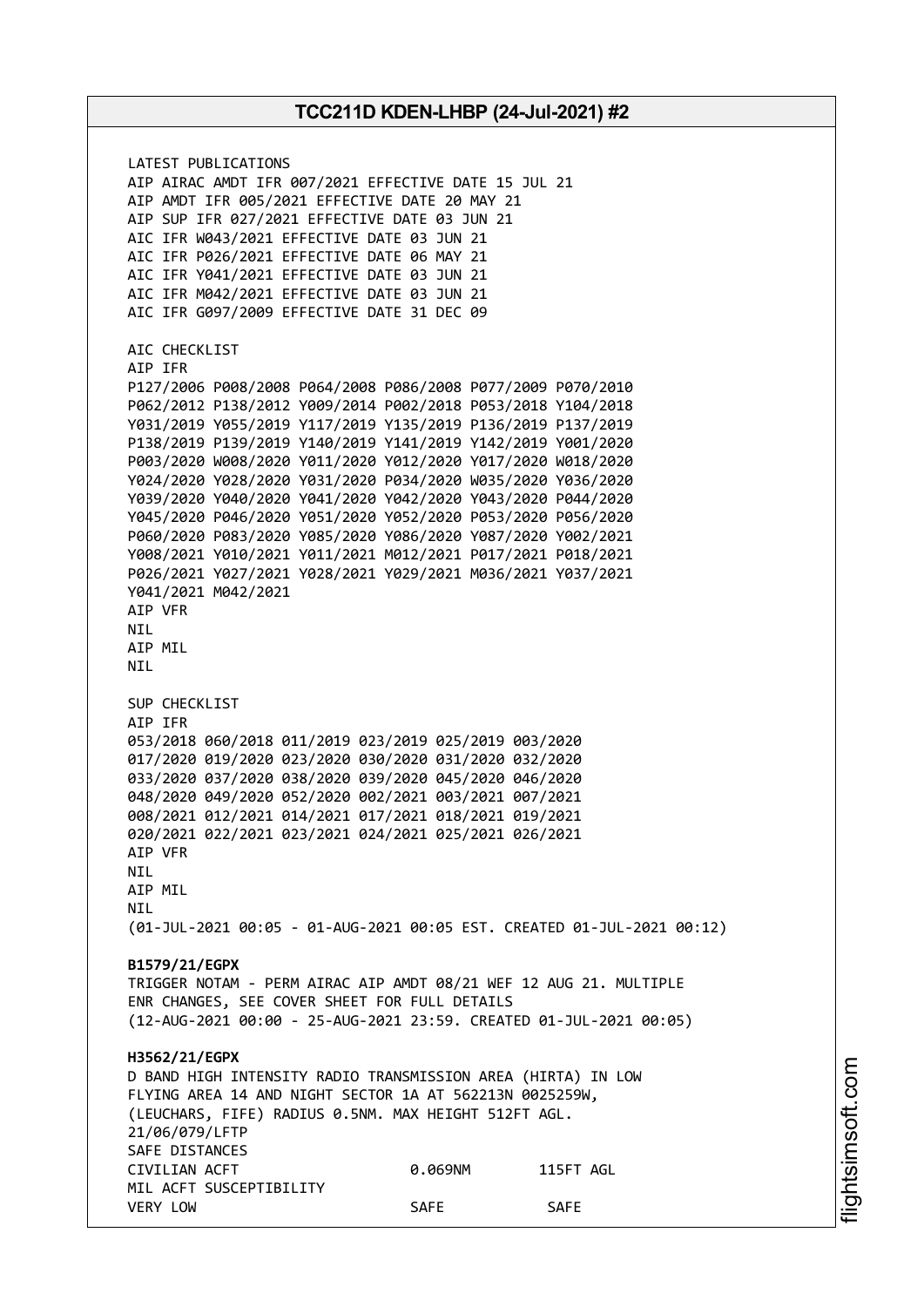| LOW                                                                | 0.0843NM | 170FT AGL |  |
|--------------------------------------------------------------------|----------|-----------|--|
| MEDIUM                                                             | 0.1107NM | 262FT AGL |  |
| HIGH                                                               | 0.1825NM | 512FT AGL |  |
| PULSE LOW                                                          | 0.0438NM | 28FT AGL  |  |
| PULSE MEDIUM                                                       | 0.0488NM | 46FT AGL  |  |
| PULSE HIGH                                                         | 0.0587NM | 81FT AGL  |  |
| SFC-535FT AMSL                                                     |          |           |  |
| (24-JUN-2021 09:45 - 09-SEP-2021 22:59. CREATED 24-JUN-2021 10:01) |          |           |  |

#### **B1537/21/EGPX**

ATS ROUTES UP60 BETWEEN VAXIT AND LAMRO, UN581 BETWEEN VAXIT AND GIBSU AND UN603 BETWEEN AKIVO AND SUM ARE UNAVAILABLE FOR FLIGHT PLANNING DUE MAINTENANCE AT SUMBURGH RADAR. CONTACT:00441294655300 (05-AUG-2021 17:00 - 05-AUG-2021 19:00. CREATED 23-JUN-2021 16:30)

#### **H3391/21/EGPX**

STATIONARY TRANSPONDER TESTING. TEST TRANSPONDER LOCATED WI 0.5NM: 572027N 0072125W (SOUTH UIST, OUTER HEBRIDES). VIRTUAL STATIONARY - AIRCRAFT INDICATIONS MAY OCCUR ABOVE THE SITE AT 50NM OR 100NM. FOR INFO 07876 200320. 2021-06-0254/AS3. SFC-UNL JUN 22 0800-2359, JUN 23-30 0001-2359, JUL 01-31 0001-2359 (22-JUN-2021 08:00 - 31-JUL-2021 23:59. CREATED 18-JUN-2021 11:28)

#### **H3353/21/EGPX**

CIVIL AIRCRAFT NOTIFICATION PROCEDURE - UNDERSLUNG LOADS WILL OPERATE LOW FLYING AREA 14 WI 2NM RADIUS OF PSN 570807N 0034019W, (AVIEMORE, HIGHLANDS). MAX HEIGHT 500FT AGL. ACFT MAY BE RESTRICTED IN ABILITY TO MANOEUVRE AND UNABLE TO COMPLY WITH RAC OPS CTC 07442 502437. 21/06/137/LFC SFC-4500FT AMSL 0800-1700 (17-JUN-2021 13:10 - 31-JUL-2021 17:00. CREATED 17-JUN-2021 13:13)

#### **B1508/21/EGPX**

THE FOLLOWING DETAILS IN AIC M042/2021 RESTRICTION OF FLYING REGULATIONS: JET FORMATION DISPLAY TEAM SITES, 4 JUNE - 25 JULY 20211 ARE INCORRECT. USERS ARE REQUESTED TO REPLACE MOD.UK WITH MOD.GOV.UK IN PARA 8(A) AND (B), DELETE CLEETHORPES AND HONINGTON FROM THE TABLE IN PARAGRAPH 9 AND ADD THE 26 AND 27 JUNE 2021 TO COLUMN 4 FOR HEADCORN.

(17-JUN-2021 11:00 - 25-JUL-2021 22:59. CREATED 17-JUN-2021 11:35)

#### **H3211/21/EGPX**

UNMANNED CAPTIVE BALLOON IN LOW FLYING AREA 14 WI 1NM RADIUS OF PSN 562756N 0025709W (DUNDEE, DUNDEE CITY) MAX HGT 200FT AGL. 21/06/039/LFTP SFC-600FT AMSL SR - SS (15-JUN-2021 03:21 - 14-SEP-2021 18:32. CREATED 14-JUN-2021 12:33)

#### **B1431/21/EGPX**

COVID-19: EMERGENCY DIVERSIONS. THE ABILITY FOR AERODROMES TO ACCEPT NON-EMERGENCY DIVERSIONS MAY BE LIMITED DURING COVID-19. NON-EMERGENCY DIVERSION REQUESTS WILL TAKE TIME TO COORDINATE AND OPERATORS SHOULD BE AWARE THAT THE EXPECTED ALTERNATE MAY NOT BE ABLE TO ACCEPT THE REQUEST AND ALTERNATE OPTIONS MAY NEED TO BE CONSIDERED IN ADVANCE. SHOULD A DIVERSION EXPECT TO ARRIVE WITH LESS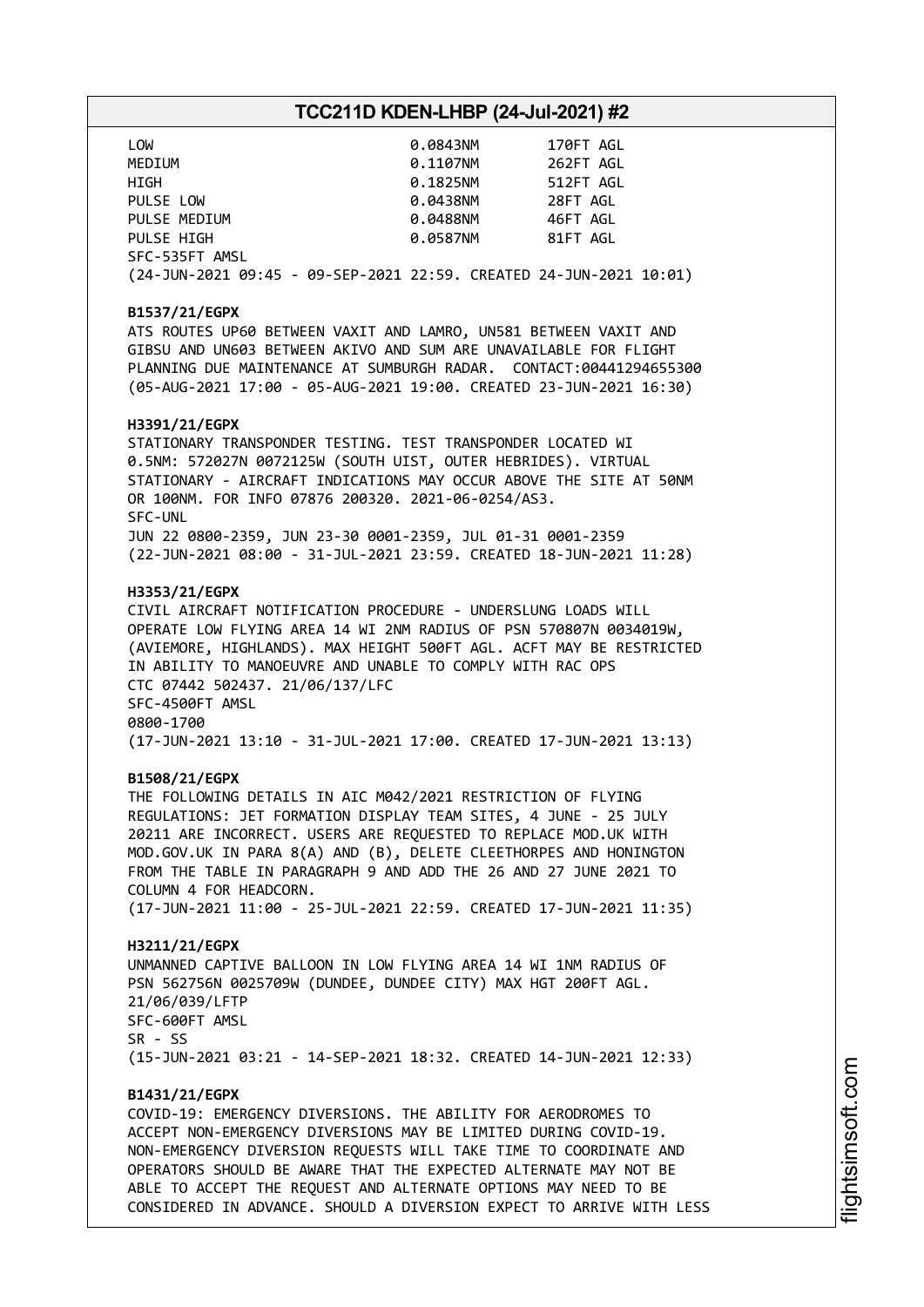THAN THE FINAL RESERVE FUEL THE COMMANDER SHALL IMMEDIATELY INFORM ATC AND DECLARE AN EMERGENCY. AIRCRAFT EMERGENCIES WILL BE OFFERED ANY SUITABLE AND AVAILABLE AERODROME. 2001-05-0459/AS3). (09-JUN-2021 09:15 - 27-AUG-2021 23:59. CREATED 09-JUN-2021 09:29)

#### **B1413/21/EGPX**

THE EUROPEAN GEOSTATIONARY NAVIGATION OVERLAY SERVICE (EGNOS) IS NOT AVAILABLE FOR LPV PROCEDURES. LPV LINES OF OCA(H) DISPLAYED ON RNP INSTRUMENT APPROACH CHARTS ARE NOT AVAILABLE FOR USE. (25-JUN-2021 00:01 - 24-SEP-2021 23:59. CREATED 08-JUN-2021 13:48)

#### **N0118/21/EGPX**

AVIATION LGT INTERMITTANTLY U/S OBST UK0150A006F PSN 560255N 0034057W (LONGANNET POWER STATION, FIFE). HGT 600FT AGL/621FT AMSL. 2020-12-0268/CIV1 (07-JUN-2021 12:00 - 05-SEP-2021 12:00. CREATED 07-JUN-2021 09:31)

#### **K0230/21/EGPX**

LIT CRANE POSITION 550245N 0012658W (WHITLEY BAY, TYNE AND WEAR) IN LOW FLYING AREA 12 AND NIGHT SECTOR 4AS HGT 161FT AMSL (114FT AGL). 21/06/012/LFTP (08-JUN-2021 00:00 - 12-AUG-2021 23:59. CREATED 07-JUN-2021 09:24)

#### **B1372/21/EGPX**

AIRSPACE RESTRICTION ISSUED BY THE DEPARTMENT FOR TRANSPORT - AIRCRAFT OPERATING SCHEDULED SERVICES BY OR ON BEHALF OF BELAVIA BELARUSIAN AIRLINES ARE PROHIBITED FROM FLYING IN UK AIRSPACE, INCLUDING THAT AIRSPACE ABOVE THE TERRITORIAL SEA OF THE UK. THIS REGULATION DOES NOT APPLY TO ANY AIRCRAFT FLYING IN ACCORDANCE WITH THE PERMISSION OF THE UK SECRETARY OF STATE FOR TRANSPORT OR TO ACFT FLYING IN ACCORDANCE WITH A CLEARANCE ISSUED BY LONDON TERMINAL CONTROL CENTRE SWANWICK THE AIR TRAFFIC CONTROL CENTRE PRESTWICK. PERMISSION AVAILABLE FROM UK DEPARTMENT FOR TRANSPORT +44 0300 330 3000, MON-FRI 0830-1730, OR VIA DUTYOFFICERS(AT)DFT.GOV.UK, OR IN WRITING TO CONTACTDFT(AT)DFT.GOV.UK 2021-05-0542/AS6 (03-JUN-2021 11:00 - 01-SEP-2021 10:59 EST. CREATED 03-JUN-2021 11:08)

**B1363/21/EGPX**

TRIGGER NOTAM - PERM AIRAC AIP AMDT 07/21 WEF 15 JUL 2021. MULTIPLE ENR CHANGES, SEE COVER SHEET FOR FULL DETAILS ENR SECTION (15-JUL-2021 00:00 - 29-JUL-2021 23:59. CREATED 03-JUN-2021 00:14)

#### **V0009/21/EGPX**

AIRSPACE SECURITY WARNING ISSUED BY THE DEPARTMENT FOR TRANSPORT - RISK TO CIVIL AVIATION IN BELARUS. OPERATORS ARE ADVISED NOT TO ENTER THE TERRITORY AND AIRSPACE OF BELARUS DUE TO SERIOUS SAFETY AND SECURITY CONCERNS POSED TO COMMERCIAL AVIATION. OPERATORS ARE ADVISED TO TAKE THIS INFORMATION INTO ACCOUNT IN THEIR OWN RISK ASSESSMENTS AND ROUTING DECISIONS. CONTACT UK DEPARTMENT FOR TRANSPORT +44(0)207 082 6639 OR +44(0)207 944 5999 OUT OF HOURS. FOR FURTHER DETAILS. 2021-05-0542/AS6 SFC-UNL (25-MAY-2021 06:36 - 22-AUG-2021 16:00 EST. CREATED 25-MAY-2021 06:36)

### **H2465/21/EGPX** MILITARY EXERCISE. EXER TYPHOON WARRIOR. UP TO 60 MIL ACFT WILL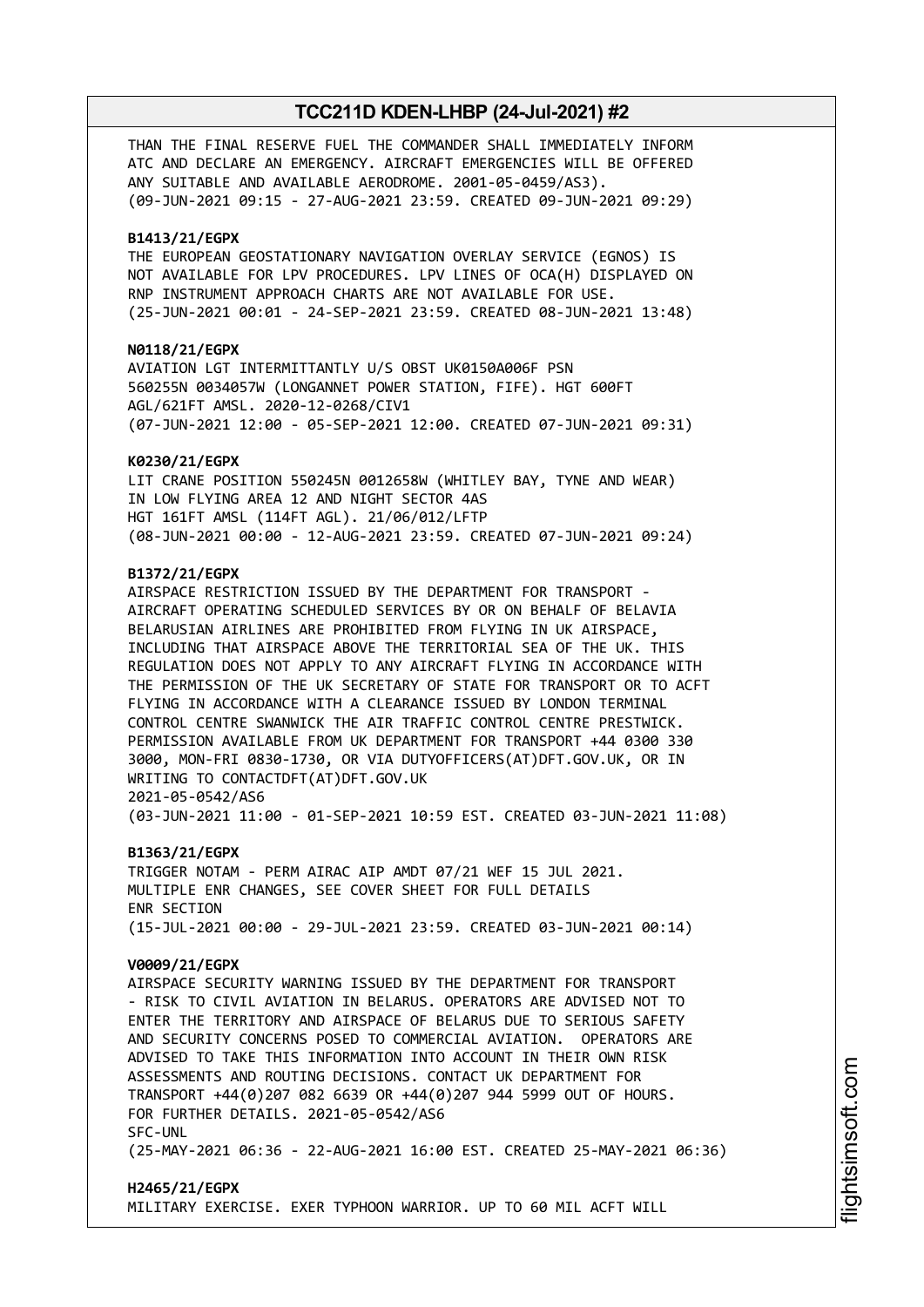# **TCC211D KDEN-LHBP (24-Jul-2021) #2** OPERATE AND CONDUCT HIGH ENERGY MANOEVRES WI AREA BOUNDED BY: 574800N 0002400E - 544500N 0025700E - 542300N 0024500E - 533000N 0030000E - 531600N 0030000E - 532000N 0023000E - 531200N 0023000E - 530900N 0020600E - 532200N 0000400E - 534300N 0000800W - 544200N 0011400W - 550100N 0013000W - 550300N 0014100W - 550600N 0013800W - 552600N 0023700W - 553800N 0025100W - 560000N 0024900W - 560700N 0025600W - 560700N 0033000W - 561400N 0033200W - 562400N 0031500W - 571600N 0021000W - 574800N 0002400E. ACCESS TO CONTROLLED AIRSPACE SUBJ ATC CLR. ACFT MAY BE UNABLE TO COMPLY WITH RAC. FOR OPERATIONAL INFO CTC: 01522 731625 (1ACC DURING HOURS OF ACTIVITY) OR 01526 346346 (AT ALL OTHER TIMES). AIRSPACE COORDINATION NOTICE 2021-07-0028/AS3 REFERS. SFC-FL660 17 19 24 26 0830-1130 (17-AUG-2021 08:30 - 26-AUG-2021 11:30. CREATED 18-MAY-2021 11:16) **H2462/21/EGPX** MILITARY EXERCISE. EXER TYPHOON WARRIOR. UP TO 60 MIL ACFT WILL OPERATE AND CONDUCT HIGH ENERGY MANOEVRES WI AREA BOUNDED BY: 574800N 0002400E - 544500N 0025700E - 542300N 0024500E - 533000N 0030000E - 531600N 0030000E - 532000N 0023000E - 531200N 0023000E - 530900N 0020600E - 532200N 0000400E - 534300N 0000800W - 544200N 0011400W - 550100N 0013000W - 550300N 0014100W - 550600N 0013800W - 552600N 0023700W - 553800N 0025100W - 560000N 0024900W - 560700N 0025600W - 560700N 0033000W - 561400N 0033200W - 562400N 0031500W - 571600N 0021000W - 574800N 0002400E. ACCESS TO CONTROLLED AIRSPACE SUBJ ATC CLR. ACFT MAY BE UNABLE TO COMPLY WITH RAC. FOR OPERATIONAL INFO CTC: 01522 731625 (1ACC DURING HOURS OF ACTIVITY) OR 01526 346346 (AT ALL OTHER TIMES). AIRSPACE COORDINATION NOTICE 2021-07-0028/AS3 REFERS. SFC-FL660 JUL 15 20 0830-1130, JUL 22 0830-1430, JUL 27 29 AUG 03 0830-1130 (15-JUL-2021 08:30 - 03-AUG-2021 11:30. CREATED 18-MAY-2021 11:01) **B1209/21/EGPX** SAFETY AND OPERATIONAL DIRECTIVE, NUMBER 2021/003 ISSUED 14 MAY 2021, BOEING 737-8 BOEING 737-8200 AND BOEING 737-9 (MAX) RETURN TO SERVICE.IN ACCORDANCE WITH SD-2021/003 THE CIVIL AVIATION AUTHORITY (CAA), IN EXERCISE OF ITS POWERS UNDER ARTICLE 248, AND IN ACCORDANCE WITH ARTICLE 17(1), OF THE AIR NAVIGATION ORDER 2016, AND SUBJECT TO, AND IN ACCORDANCE WITH, UK REGULATION (EU) 2018/1139 (AS RETAINED IN UK LAW), ARTICLE 70, DIRECTS OPERATORS AND PILOTS IN COMMAND OF ANY BOEING 737-8 MAX OR BOEING 737-9 MAX AIRCRAFT WHICH IS REGISTERED OTHER THAN IN THE UK NOT TO CONDUCT FLIGHTS WITHIN UK AIRSPACE UNLESS THEY HAVE SUBMITTED A DECLARATION TO THE CAA. ADDITIONALLY SUCH AEROPLANES TOGETHER WITH ANY BOEING 737-8200 AEROPLANE ARE NOT TO CONDUCT RNP-AR APPROACH OPERATIONS WITHIN THE UK. NOTWITHSTANDING THE ABOVE OPERATORS AND PILOTS IN COMMAND OF ANY SUCH BOEING 737-8 MAX OR BOEING 737-9 MAX AIRCRAFT REGISTERED OTHER THAN IN THE UK MAY CONDUCT A FERRY FLIGHT OPERATION FOR THE PURPOSE OF ESSENTIAL MAINTENANCE OR MODIFICATION INTO, OUT OF OR THROUGH UK AIRSPACE, SUBJECT TO THE EXPRESS PERMISSION OF THE CAA AND SUBJECT TO SUCH REQUIREMENTS AND CONDITIONS AS THE PERMISSION CONTAINS.TO BE GRANTED A PERMISSION FOR ANY ABOVE FERRY FLIGHT, THE OPERATOR MUST APPLY TO THE CAA AND COMPLY WITH THEIR REQUIREMENTS AND CONDITIONS. PERMISSION WILL BE PROVIDED TO THE OPERATOR IN WRITING.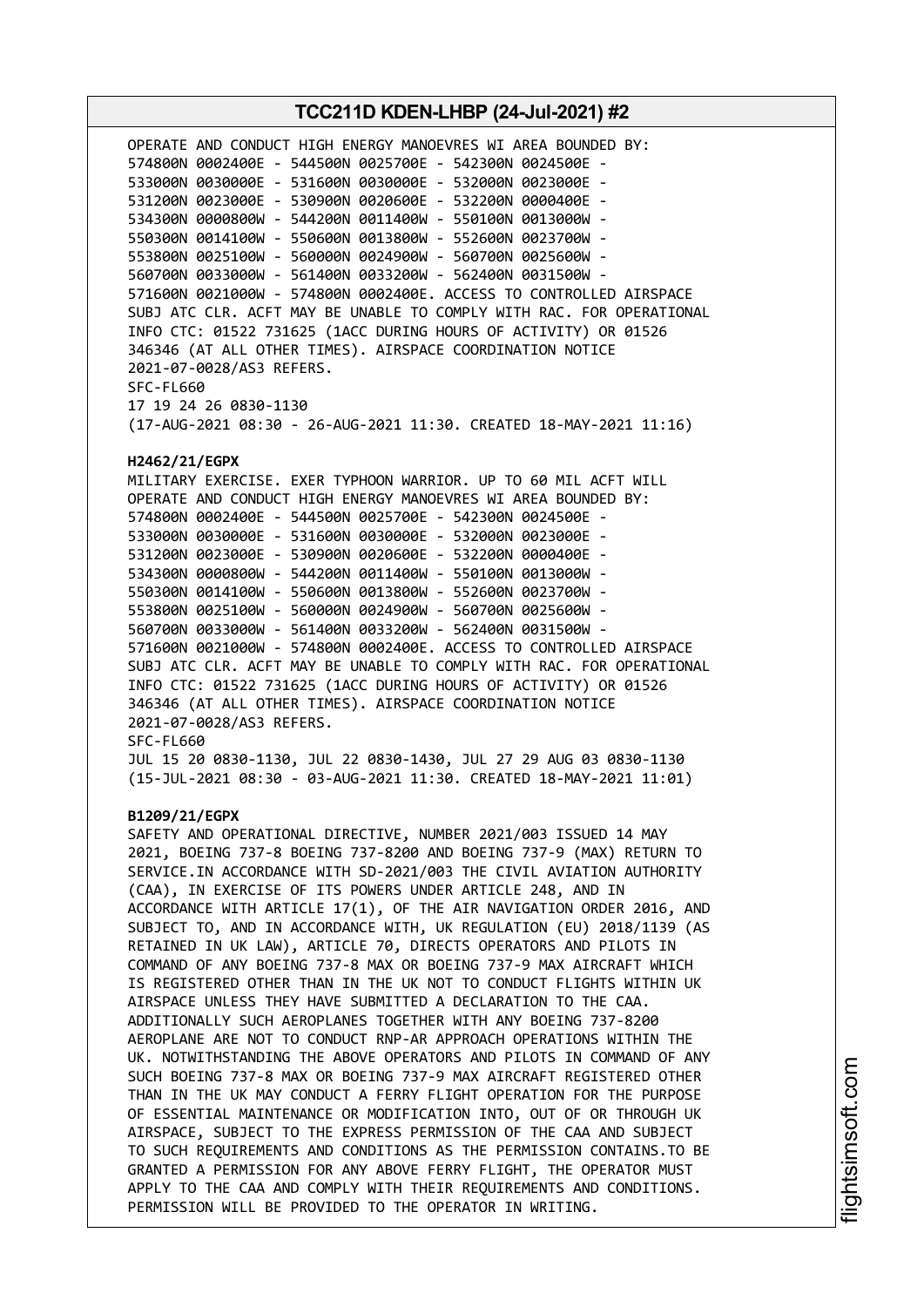2019-03-0217/AS4. (14-MAY-2021 16:46 - 11-AUG-2021 19:00 EST. CREATED 14-MAY-2021 16:47) **B1207/21/EGPX** MILITARY EXERCISE. SSR MODE 3/A CODES 0100, 0200, 0300, 0400, 0500, 0600, 0700, 1510 - 1577 AND 2400 - 2477 TEMPO ALLOCATED TO EXER TYPHOON WARRIOR 21. INFO CTC 01526 346346 OR 01526 346351. 2021-06-0138/AS3. (15-JUL-2021 00:01 - 26-AUG-2021 23:59. CREATED 14-MAY-2021 14:22) **B1205/21/EGPX** COVID-19: FLIGHT RESTRICTIONS. ISLE OF MAN. ALL ACFT INTENDING TO LAND ON THE ISLE OF MAN MUST DO SO AT ISLE OF MAN AIRPORT DURING PUBLISHED AIRPORT OPENING HOURS TO COMPLETE PORT ARRIVALS PROCESS PRIOR TO LANDING ELSEWHERE ON THE ISLAND. LANDING FEES ARE WAIVED FOR ACFT DEPARTING TO AN ALTERNATIVE SITE WITHIN 1 HOUR. FAILURE TO COMPLY MAY RESULT IN A FINE OR IMPRISONMENT. FOR INFO SEE COVID19.GOV.IM/GENERAL-INFORMATION/PRIVATE-VESSELS-AND-AIRCRAFTS/ OR PHONE +44 1624 687171. 2020-08-0241/AS4 (14-MAY-2021 09:06 - 12-AUG-2021 12:00 EST. CREATED 14-MAY-2021 09:07) **B1175/21/EGPX** COVID-19: CREWS/PASSENGERS REQUIREMENTS. CREWS SHOULD COMPLETE THE ENHANCED GENERAL AIRCRAFT DECLARATION (GAD) PROCESS FOR ALL INTERNATIONAL FLIGHTS INTO THE UK, INCLUDING THE ACTIVE REPORTING OF NIL RETURNS. IF SYMPTOMATIC PASSENGERS ARE IDENTIFIED, THIS MUST BE NOTIFIED. GADS FOR FLIGHTS TO ENGLAND SHOULD BE SENT TO THE HEALTH CONTROL UNIT TEL: +44 (0) 20 8745 7209 EMAIL: HEATHROW.HCU(AT)PHE.GOV.UK.GADS. FOR FLIGHTS TO SCOTLAND SHOULD BE SENT TO PUBLIC HEALTH SCOTLAND TEL: +44 (0)141 300 1414 EMAIL: NSS.HPSCORONAVIRUS(AT)NHS.NET (SUBJECT: AIRCRAFT DECLARATION). GADS FOR FLIGHTS TO NORTHERN IRELAND SHOULD BE SENT TO PUBLIC HEALTH AGENCY TEL: +44 (0)141 300 1414 EMAIL: NIPORTHEALTH(AT)HSCNI.NET. 2021-05-0359/AS6 (12-MAY-2021 09:45 - 07-AUG-2021 23:59. CREATED 12-MAY-2021 09:39) **B0989/21/EGPX** ADD ACTIVITY TO THE REMARKS OF THE PLYMOUTH PORTLAND AND PORTSMOUTH DANGER AREAS. ACTIVITY: ELECTRONIC/ OPTICAL HAZARDS. FOR THE FOLLOWING DANGER AREAS: EG D003 - PLYMOUTH EG D004 - PLYMOUTH EG D006 A,B,C - FALMOUTH BAY EG D007 A,B,C - FOWEY, FOWEY INNER EG D008 A,B,C - PLYMOUTH EG D009 A,B - WEMBURY EG D012 - LYME BAY NORTH EG D013 - LYME BAY EG D014 - PORTLAND EG D017 - PORTLAND EG D021 - PORTLAND EG D023 - PORTLAND EG D031 - PORTLAND EG D036 - PORTSMOUTH EG D037 - PORTSMOUTH EG D038 - PORTSMOUTH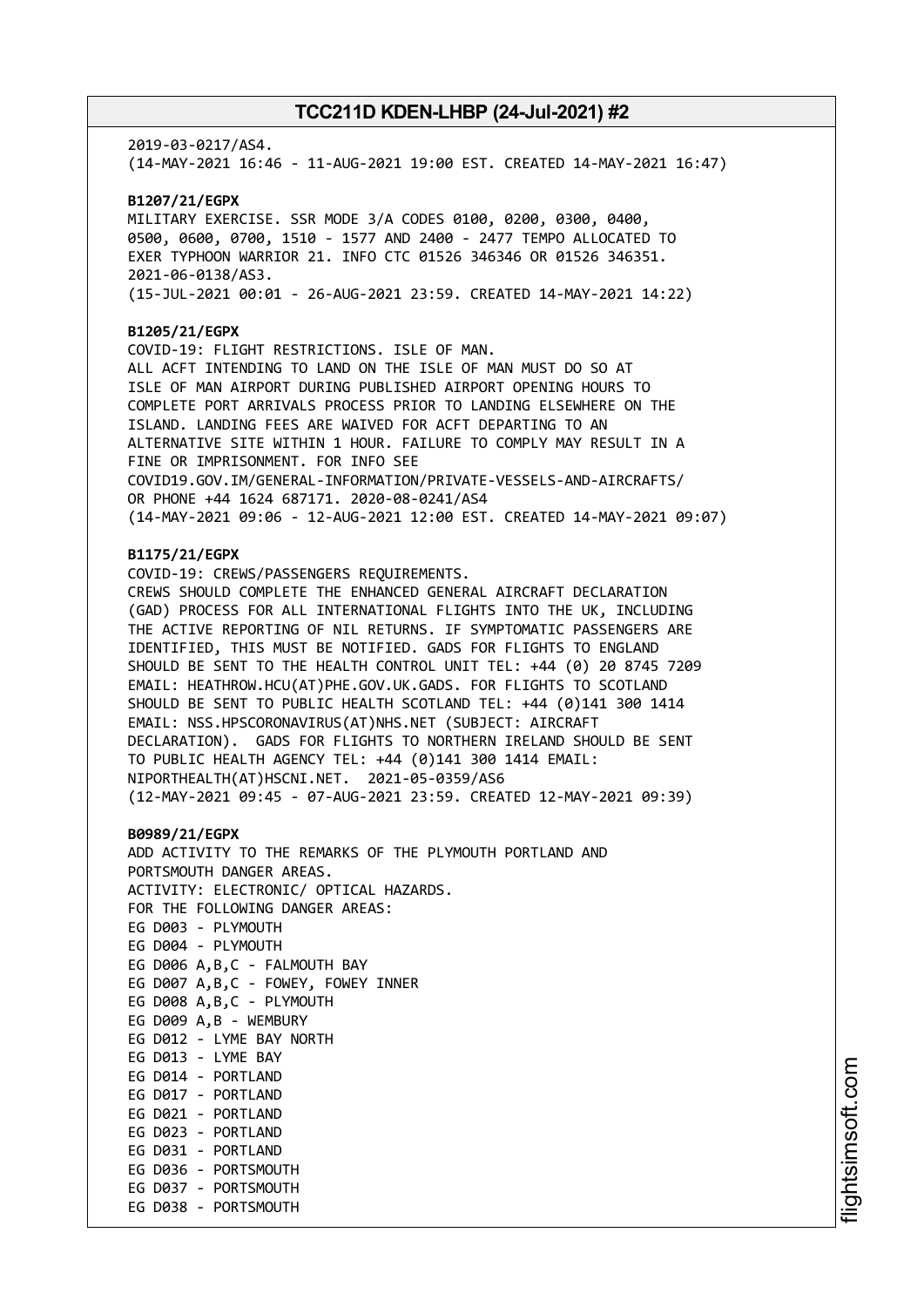EG D039 - PORTSMOUTH EG D040 - PORTSMOUTH UK AIP ENR 5.1 REFERS (26-APR-2021 00:00 - PERM. CREATED 23-APR-2021 13:40) **B0950/21/EGPX** ENR 5.1 RESTRICTED AREAS EG RU908A SUMBURGH TO EG RU908G SUMBURGH UPDATE REMARK TO: FRZ ACTIVE H24. UNMANNED AIRCRAFT FLIGHT NOT PERMITTED UNLESS PERMISSION HAS BEEN GRANTED BY THE RELEVANT AIR TRAFFIC SERVICE UNIT. ATC MUST BE CONTACTED DURING OPENING HOURS AND INFORMED OF FLIGHTS 24 HOURS IN ADVANCE OF OPERATION. FOR CONTACT DETAILS SEE AIP, PART 3 - AERODROMES, SECTION AD 2.2. UK AIP ENR 5.1, EGPB AD 2.2 REFERS (19-APR-2021 16:14 - PERM. CREATED 19-APR-2021 16:14) **B0911/21/EGPX** SSR CODES 1260-1277 REALLOCATED FROM THE CHANNEL ISLANDS TO QUEEN ELIZABETH CLASS AIRCRAFT CARRIERS. UK AIP ENR 1.6 REFERS (01-MAY-2021 00:00 - PERM. CREATED 15-APR-2021 08:49) **H1573/21/EGPX** MODEL ROCKET FIRING WI 2NM LOCATION 554300N 0044800W (FAIRLIE MOOR, NORTH AYRSHIRE). FOR INFO 07733 250135. 2021-06-0042/AS2 SFC-16000FT AMSL (06-NOV-2021 12:00 - 06-NOV-2021 17:00. CREATED 14-APR-2021 14:24) **H1571/21/EGPX** MODEL ROCKET FIRING WI 2NM LOCATION 554300N 0044800W (FAIRLIE MOOR, NORTH AYRSHIRE). FOR INFO 07733 250135. 2021-06-0042/AS2 SFC-16000FT AMSL (27-NOV-2021 12:00 - 27-NOV-2021 17:00. CREATED 14-APR-2021 14:22) **H1567/21/EGPX** MODEL ROCKET FIRING WI 2NM LOCATION 554300N 0044800W (FAIRLIE MOOR, NORTH AYRSHIRE). FOR INFO 07733 250135. 2021-06-0042/AS2 SFC-16000FT AMSL (16-OCT-2021 12:00 - 16-OCT-2021 18:00. CREATED 14-APR-2021 14:19) **H1565/21/EGPX** MODEL ROCKET FIRING WI 2NM LOCATION 554300N 0044800W (FAIRLIE MOOR, NORTH AYRSHIRE). FOR INFO 07733 250135. 2021-06-0042/AS2 SFC-16000FT AMSL (07-AUG-2021 12:00 - 07-AUG-2021 18:00. CREATED 14-APR-2021 14:19) **H1568/21/EGPX** MODEL ROCKET FIRING WI 2NM LOCATION 554300N 0044800W (FAIRLIE MOOR, NORTH AYRSHIRE). FOR INFO 07733 250135. 2021-06-0042/AS2 SFC-16000FT AMSL (25-SEP-2021 12:00 - 25-SEP-2021 18:00. CREATED 14-APR-2021 14:19) ┌──────────────────────────────────────────────────────────────────────────────┐ │**EKDK (COPENHAGEN FIR/UIR)** │ └──────────────────────────────────────────────────────────────────────────────┘

**D1266/21/EKDK** OBST LIGHTS STOREBAELT 552025N0110124E AND 552037N0110254E U/S (PYLON 16 AND PYLON 17, FROM TOP TO CENTRAL NODE (23-JUL-2021 12:11 - 02-AUG-2021 12:00 EST. CREATED 23-JUL-2021 12:12)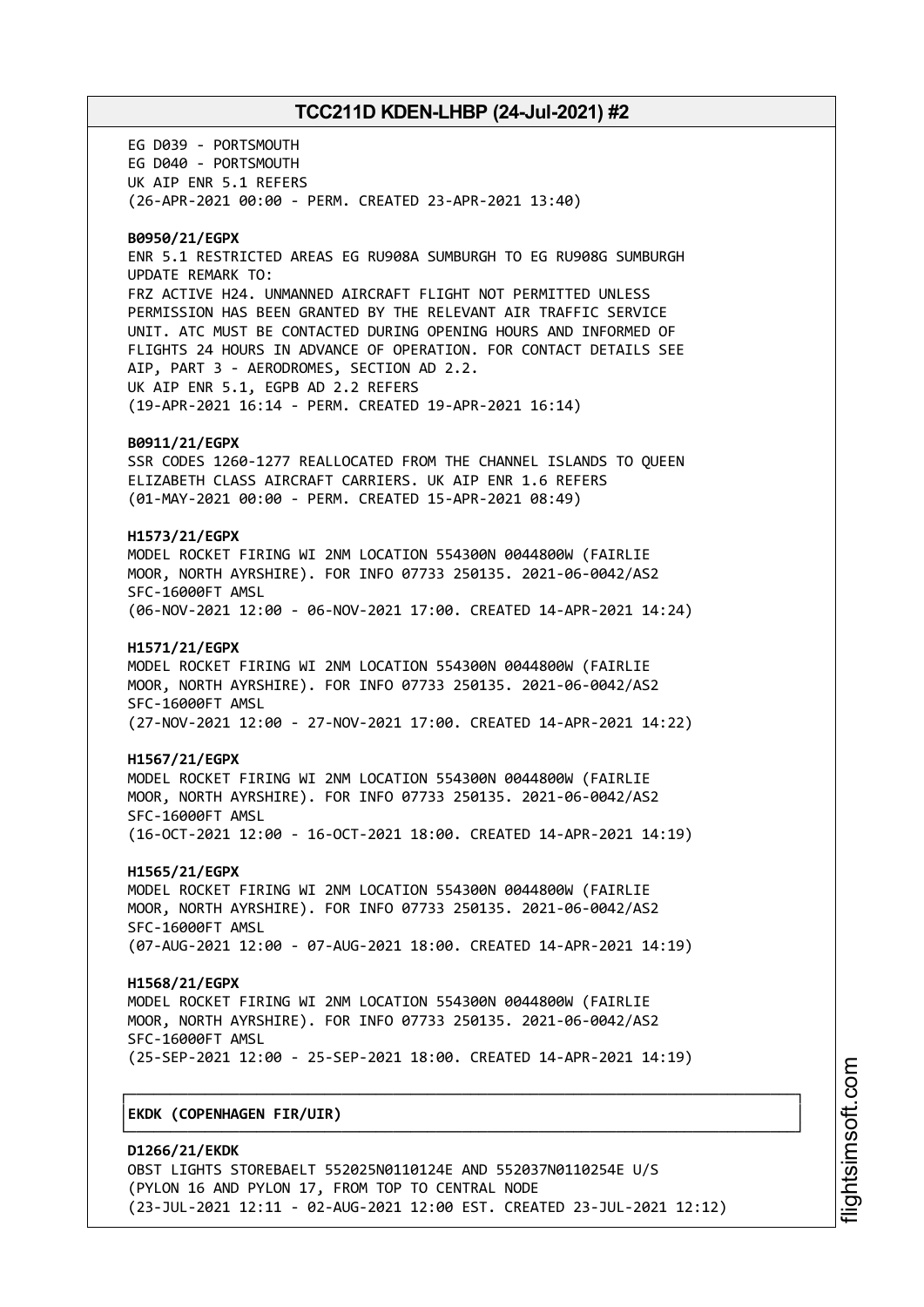**A2442/21/EKDK** DANGER AREA EKD304 DOGGER TSA ACTIVATED. SFC-FL530 (26-JUL-2021 07:55 - 26-JUL-2021 09:35. CREATED 23-JUL-2021 11:38) **A2443/21/EKDK** DANGER AREA EKD304 DOGGER TSA ACTIVATED. SFC-FL530 (26-JUL-2021 11:00 - 26-JUL-2021 12:40. CREATED 23-JUL-2021 11:38) **A2441/21/EKDK** DANGER AREA EKD303 HANSTHOLM B - TSA ACTIVATED. FL055-FL530 (26-JUL-2021 11:00 - 26-JUL-2021 12:40. CREATED 23-JUL-2021 11:37) **A2440/21/EKDK** DANGER AREA EKD303 HANSTHOLM B - TSA ACTIVATED. FL055-FL530 (26-JUL-2021 07:55 - 26-JUL-2021 09:35. CREATED 23-JUL-2021 11:36) **A2439/21/EKDK** DANGER AREA EKD302 HANSTHOLM A - TSA ACTIVATED. SFC-FL530 (26-JUL-2021 11:00 - 26-JUL-2021 12:40. CREATED 23-JUL-2021 11:35) **A2438/21/EKDK** DANGER AREA EKD302 HANSTHOLM A - TSA ACTIVATED. SFC-FL530 (26-JUL-2021 07:55 - 26-JUL-2021 09:35. CREATED 23-JUL-2021 11:35) **A2437/21/EKDK** DANGER AREA EKD301 FANOE - TSA ACTIVATED. SFC-FL530 (26-JUL-2021 11:00 - 26-JUL-2021 12:40. CREATED 23-JUL-2021 11:35) **A2436/21/EKDK** DANGER AREA EKD301 FANOE - TSA ACTIVATED. SFC-FL530 (26-JUL-2021 07:55 - 26-JUL-2021 09:35. CREATED 23-JUL-2021 11:32) **D1262/21/EKDK** LGTD OBST CRANE ERECTED AT VALBY IN PSN 553955N0123202E. HGT 457FT AGL, ELEV 491FT AMSL. (22-JUL-2021 12:47 - 10-OCT-2021 12:00 EST. CREATED 22-JUL-2021 12:48) **C0622/21/EKDK** ALL AIRCRAFT TO EKGF 1 HOUR PPR REQUIRED. PHONE +45 76121429. (20-JUL-2021 05:13 - 31-DEC-2021 12:00 EST. CREATED 20-JUL-2021 05:15) **D1241/21/EKDK** OBST LIGHTS AABENRAA, ENSTEDVAERKET 1 550114N0092632E U/S. (14-JUL-2021 06:38 - 30-SEP-2021 12:00 EST. CREATED 14-JUL-2021 06:40) **A2284/21/EKDK** DENMIL UHF 246.350 AND VHF 129.825 RADIOS ON THE FOLLOWING SITE SKROEBELEV, IS OUT OF COMMISSION DUE TO MAINTENANCE. TRAFFIC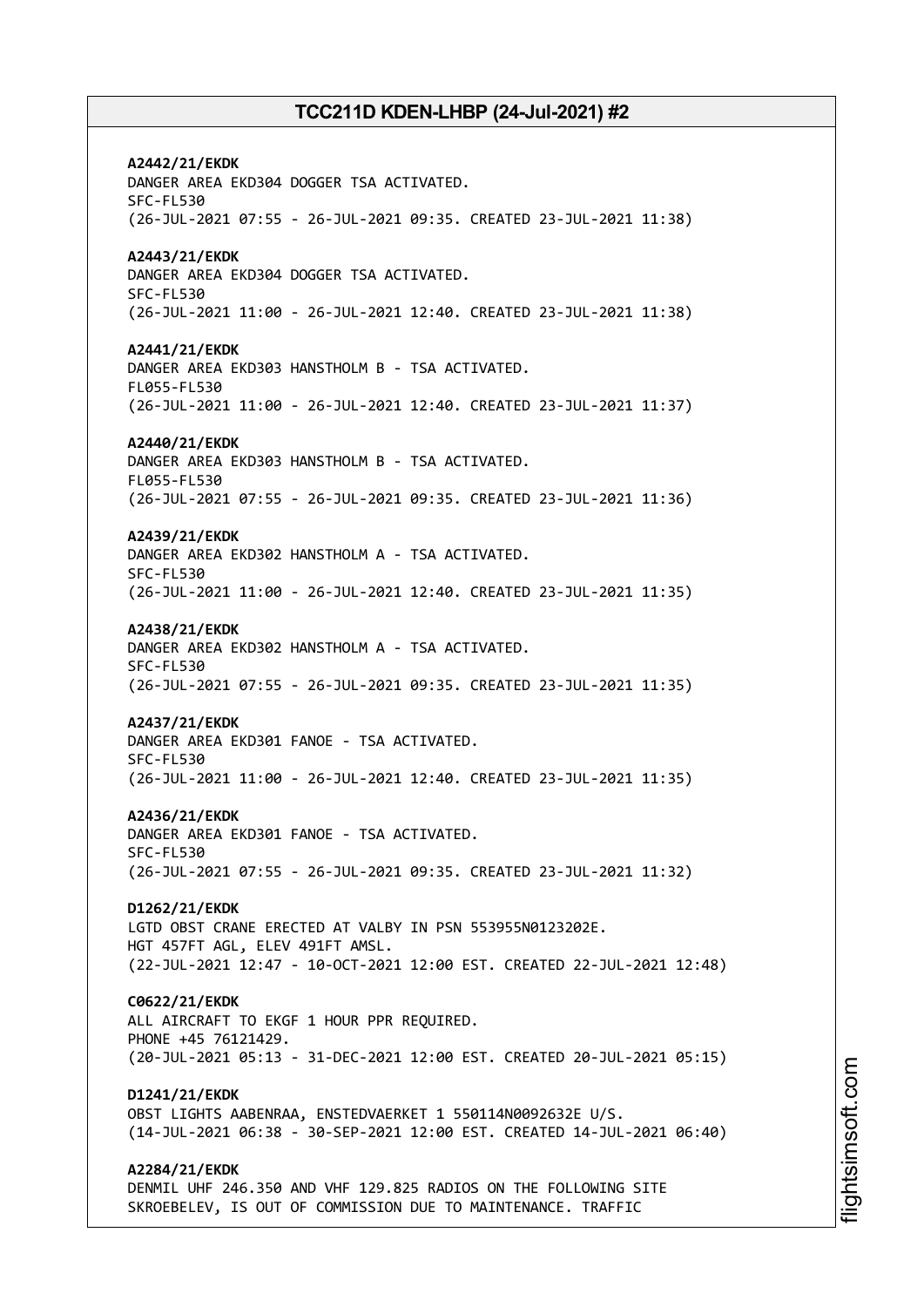INFORMATION IS STILL AVAILABLE FROM DENMIL, BUT POOR TO NONE LOW LEVEL COVERAGE CAN BE EXPECTED AROUND LANGELAND, LOLLAND AND WESTERN PART OF BALTIC SEA. REF.: MILNOTAM M0340/21 (18-AUG-2021 07:00 - 18-AUG-2021 11:00. CREATED 12-JUL-2021 09:13) **A2283/21/EKDK** DENMIL UHF 246.350 AND 243.0 RADIOS ON THE FOLLOWING SITE KASTRUP, IS OUT OF COMMISSION DUE TO MAINTENANCE. POOR TO NONE LOW LEVEL COVERAGE CAN BE EXPECTED IN THE EASTERN PART OF DENMARK ON 243.0. AND IN KOEGE BUGT AND SOUTHERN PART OF KATTEGAT ON 246.350. REF.: MILNOTAM M0339/21 (13-AUG-2021 07:00 - 13-AUG-2021 11:00. CREATED 12-JUL-2021 09:12) **A2275/21/EKDK** TRIGGER NOTAM - PERM VFG AIRAC AMDT 09/21 WEF 09 SEP 2021. REF GEN 0.6: CORRECTION TO HEADER (AD 1.2) WITH REF TO AIRAC AMDT 12 AUG 2021. (09-SEP-2021 00:00 - 22-SEP-2021 23:59. CREATED 12-JUL-2021 08:25) **A2274/21/EKDK** TRIGGER NOTAM - PERM AIP DENMARK AND VFG AIRAC AMDT 09/21 WEF 09 SEP 2021. REF GEN 0.5 AND ENR 5.4: NEW OBSTACLES AULUM, ST. SOELS ENERGIPARK, VELLING 1 AND VELLING 2. REF GEN 1.1: CHANGE OF CAA NAME AND EMAIL. (09-SEP-2021 00:00 - 22-SEP-2021 23:59. CREATED 12-JUL-2021 08:24) **A2268/21/EKDK** DENMIL UHF 246.350 AND VHF 129.825 RADIOS ON THE FOLLOWING SITE VEJRHOEJ, IS OUT OF COMMISSION DUE TO MAINTENANCE. TRAFFIC INFORMATION IS STILL AVAILABLE FROM DENMIL, BUT POOR TO NONE LOW LEVEL COVERAGE CAN BE EXPECTED AROUND GREAT BELT AND NORTHERN PART OF SEALAND. REF MIL NOTAM M0338/21. (09-AUG-2021 07:00 - 09-AUG-2021 11:00. CREATED 12-JUL-2021 06:34) **M0340/21/EKDK** DENMIL UHF 246.350 AND VHF 129.825 RADIOS ON THE FOLLOWING SITE SKROEBELEV, IS OUT OF COMMISSION DUE TO MAINTENANCE. TRAFFIC INFORMATION IS STILL AVAILABLE FROM DENMIL, BUT POOR TO NONE LOW LEVEL COVERAGE CAN BE EXPECTED AROUND LANGELAND, LOLLAND AND WESTERN PART OF BALTIC SEA. (18-AUG-2021 07:00 - 18-AUG-2021 11:00. CREATED 12-JUL-2021 05:59) **M0339/21/EKDK** DENMIL UHF 246.350 AND 243.0 RADIOS ON THE FOLLOWING SITE KASTRUP, IS OUT OF COMMISSION DUE TO MAINTENANCE. POOR TO NONE LOW LEVEL COVERAGE CAN BE EXPECTED IN THE EASTERN PART OF DENMARK ON 243.0. AND IN KOEGE BUGT AND SOUTHERN PART OF KATTEGAT ON 246.350. (13-AUG-2021 07:00 - 13-AUG-2021 11:00. CREATED 12-JUL-2021 05:58) **M0338/21/EKDK** DENMIL UHF 246.350 AND VHF 129.825 RADIOS ON THE FOLLOWING SITE VEJRHOEJ,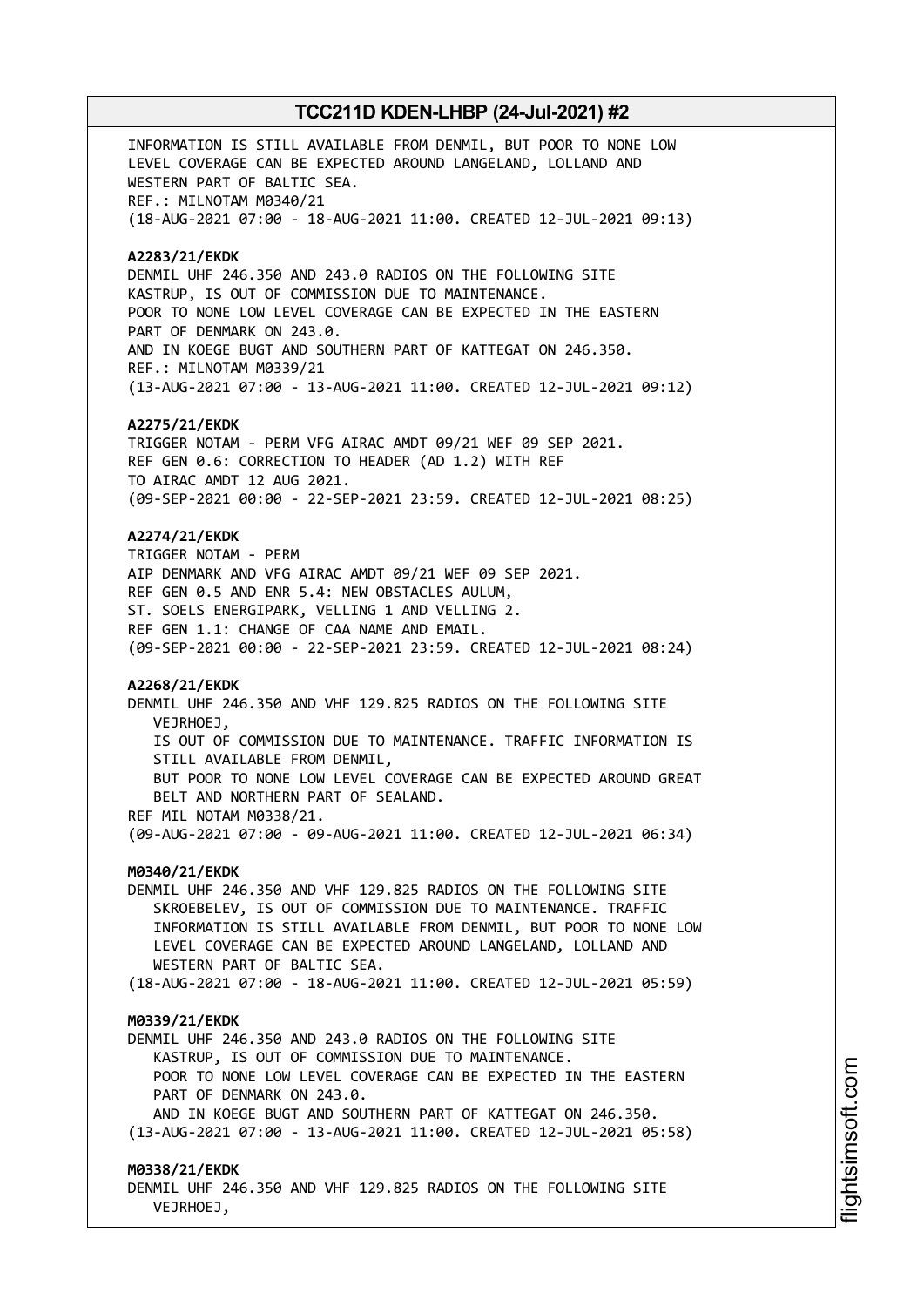IS OUT OF COMMISSION DUE TO MAINTENANCE. TRAFFIC INFORMATION IS STILL AVAILABLE FROM DENMIL, BUT POOR TO NONE LOW LEVEL COVERAGE CAN BE EXPECTED AROUND GREAT BELT AND NORTHERN PART OF SEALAND. (09-AUG-2021 07:00 - 09-AUG-2021 11:00. CREATED 12-JUL-2021 05:56) **A2258/21/EKDK** NAV WARNING: PJE HALO/HAHO WILL TAKE PLACE AT BIERSTED REF MIL NOTAM M0336/21 SFC-30000FT AMSL (13-AUG-2021 07:00 - 13-AUG-2021 11:00. CREATED 09-JUL-2021 14:09) **A2257/21/EKDK** NAV WARNING: PJE HALO/HAHO WILL TAKE PLACE AT BIERSTED REF MIL NOTAM M0333/21 SFC-30000FT AMSL (12-AUG-2021 07:00 - 12-AUG-2021 15:00. CREATED 09-JUL-2021 14:07) **A2256/21/EKDK** NAV WARNING: PJE HALO/HAHO WILL TAKE PLACE AT BIERSTED REF MIL NOTAM M0329/21 SFC-30000FT AMSL (11-AUG-2021 07:00 - 11-AUG-2021 15:00. CREATED 09-JUL-2021 13:59) **D1214/21/EKDK** OBST LIGHTS AVEDOERE HOLME U/S. (09-JUL-2021 11:51 - 09-AUG-2021 12:00 EST. CREATED 09-JUL-2021 11:53) **A2238/21/EKDK** NAV WARNING PJE HALO/HAHO WILL TAKE PLACE AT BIERSTED PSN 571050N 0094908E, RADIUS 10 NM . REF MIL NOTAM M0323/21 SFC-30000FT AMSL (09-AUG-2021 08:00 - 09-AUG-2021 15:00. CREATED 09-JUL-2021 11:04) **A2236/21/EKDK** NAV WARNING PJE HALO/HAHO WILL TAKE PLACE AT BIERSTED PSN 571050N0094908E, RADIUS 10 NM. REF MIL NOTAM M0326/21 SFC-30000FT AMSL (10-AUG-2021 07:00 - 10-AUG-2021 15:00. CREATED 09-JUL-2021 11:00) **M0336/21/EKDK** NAV WARNING PJE HALO/HAHO WILL TAKE PLACE AT BIERSTED PSN 571050N 0094908E RADIUS 10 NM SFC-30000FT AMSL (13-AUG-2021 07:00 - 13-AUG-2021 11:00. CREATED 09-JUL-2021 10:19) **M0333/21/EKDK** NAV WARNING PJE HALO/HAHO WILL TAKE PLACE AT BIERSTED PSN 571050N 0094908E RADIUS 10 NM SFC-30000FT AMSL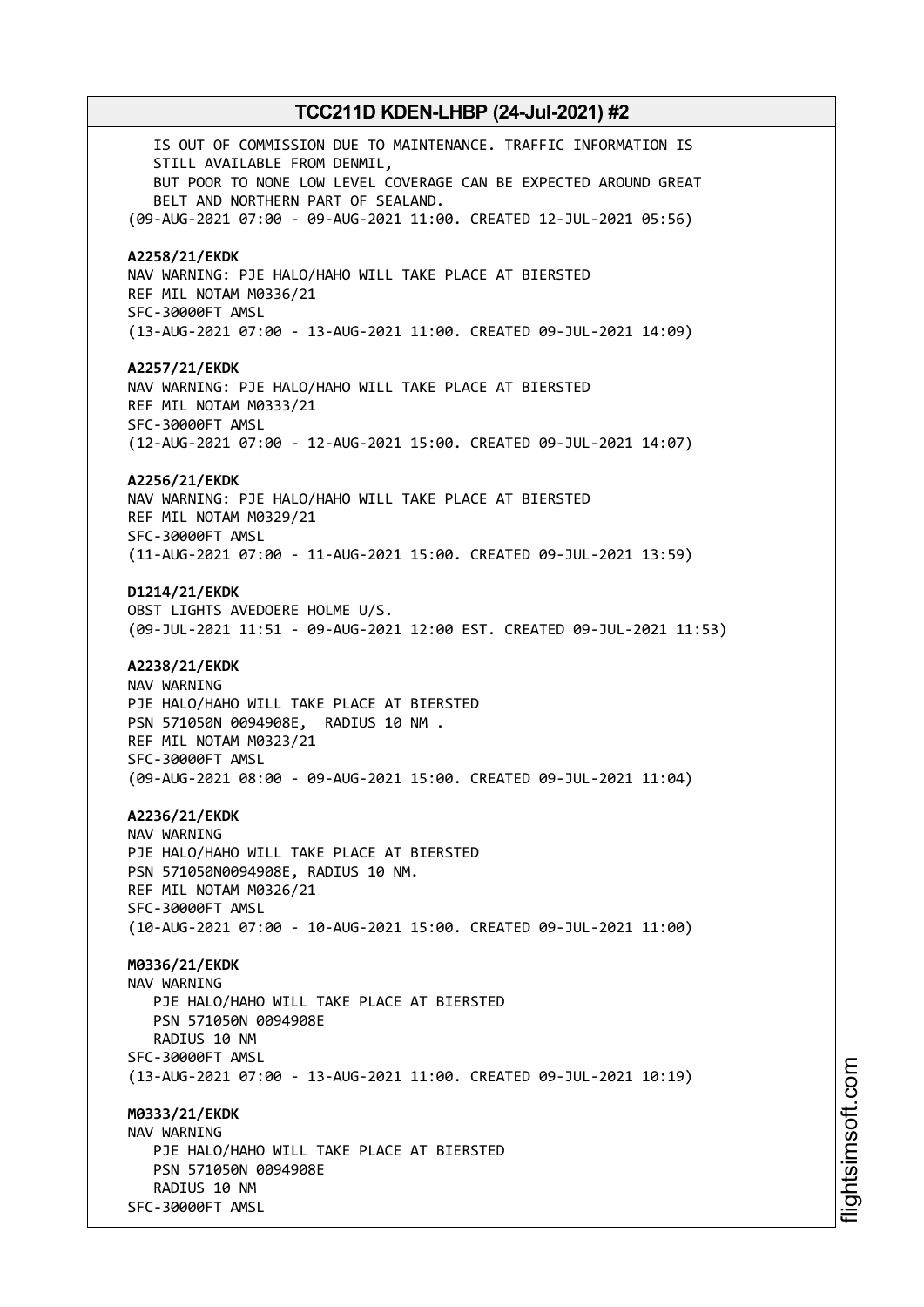(12-AUG-2021 07:00 - 12-AUG-2021 15:00. CREATED 09-JUL-2021 10:15) **M0329/21/EKDK** NAV WARNING PJE HALO/HAHO WILL TAKE PLACE AT BIERSTED PSN 571050N 0094908E RADIUS 10 NM SFC-30000FT AMSL (11-AUG-2021 07:00 - 11-AUG-2021 15:00. CREATED 09-JUL-2021 10:09) **M0326/21/EKDK** NAV WARNING PJE HALO/HAHO WILL TAKE PLACE AT BIERSTED PSN 571050N 0094908E RADIUS 10 NM SFC-30000FT AMSL (10-AUG-2021 07:00 - 10-AUG-2021 15:00. CREATED 09-JUL-2021 08:43) **M0323/21/EKDK** NAV WARNING PJE HALO/HAHO WILL TAKE PLACE AT BIERSTED PSN 571050N 0094908E RADIUS 10 NM SFC-30000FT AMSL (09-AUG-2021 08:00 - 09-AUG-2021 15:00. CREATED 09-JUL-2021 08:36) **D1201/21/EKDK** OBST LIGHTS TOLNE 573001N0101806E U/S. (08-JUL-2021 11:39 - 29-JUL-2021 14:00 EST. CREATED 08-JUL-2021 11:40) **D1200/21/EKDK** OBST LIGHTS VIDEBAEK 560827N0084218E U/S. (08-JUL-2021 11:38 - 29-JUL-2021 14:00 EST. CREATED 08-JUL-2021 11:39) **D1198/21/EKDK** OBST LIGHTS TOMMERUP 551853N0101335E U/S. (08-JUL-2021 11:31 - 29-JUL-2021 14:00 EST. CREATED 08-JUL-2021 11:33) **A2219/21/EKDK** COVID-19: FLIGHT RESTRICTIONS. DUE TO COVID-19, RESTRICTIONS APPLY FOR FLIGHTS WITH PASSENGERS LANDING IN DENMARK. RESTRICTIONS DEPEND ON A. COVID-19 TEST RESULT B. COVID-19 TEST TYPE C. COVID-19 TEST TIME D. PASSENGER AGE E. POINT OF DEPARTURE F. FLIGHT DESTINATION G. VACCINATION STATUS H. AUTHORITY ISSUING PROOF OF VACCINATION. FOR DETAILED DESCRIPTION OF RESTRICTIONS SEE HTTPS://EN.CORONASMITTE.DK/RULES-AND-REGULATIONS/ ENTRY-INTO-DENMARK . SPECIAL ATTENTION: UNTIL 31 OCTOBER 2021 PASSENGERS ARE REQUIRED TO HAVE A NEGATIVE PCR-TEST TAKEN NO LATER THAN 72 HOURS BEFORE TIME OF DEPARTURE WHEN TRAVELLING FROM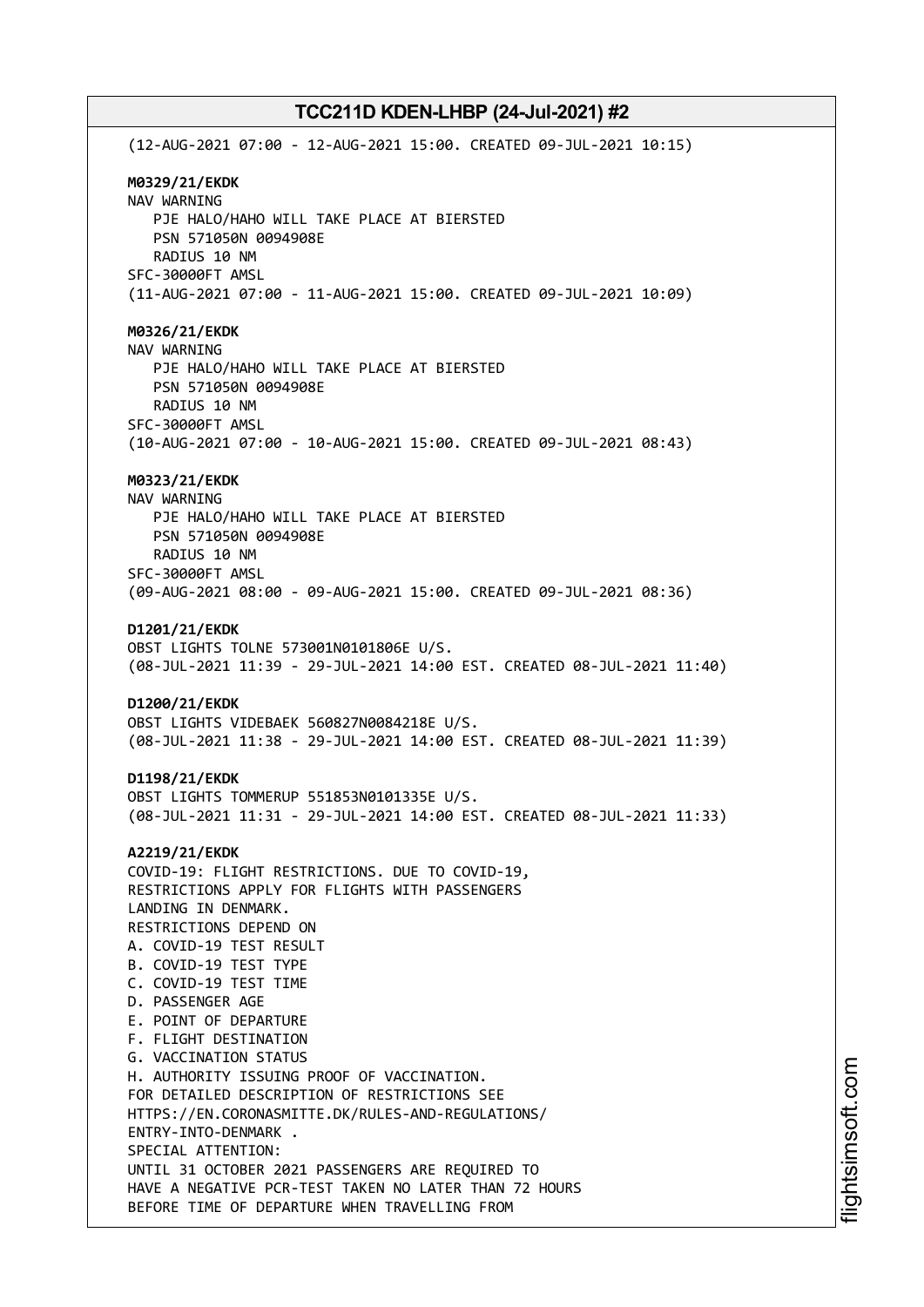COUNTRIES AND REGIONS THAT ARE CLASSIFIED AS RED. THE AIR CARRIER IS RESPONSIBLE FOR MAKING SURE THAT THE FLIGHT DOES NOT LAND IN DENMARK WITH PASSENGERS ONBOARD WERE NOT ABLE TO PROVIDE A NEGATIVE TEST BEFORE BOARDING. CHILDREN UNDER THE AGE OF 16 ARE EXEMPT AS ARE CERTAIN OTHER GROUPS. FOR ALL EXCEPTIONS SEE HTTPS://EN.CORONASMITTE.DK/RULES-AND-REGULATIONS/ENTRY-INTO-DENMARK/REGARDING-PERSONS-TRAVELLING-TO-DENMARK-BY-AIR. FOR A DESCRIPTION AND OVERVIEW OF THE COLOUR CATEGORY FOR COUNTRIES SEE HTTPS://EN.CORONASMITTE.DK/RULES-AND-REGULATIONS/ ENTRY-INTO-DENMARK/CATEGORIZATION-OF-COUNTRIES (08-JUL-2021 10:00 - 30-OCT-2021 21:59. CREATED 08-JUL-2021 10:03) **C0618/21/EKDK** TRIGGER NOTAM - AIP SUP 06/21 AND VFG SUP 06/21 - WEF 08 JUL 2021. TEMPORARY RESTRICTED AREA VESTER ALLING. SFC-2500FT AMSL (07-AUG-2021 08:00 - 08-AUG-2021 16:00. CREATED 08-JUL-2021 09:56) **C0617/21/EKDK** TEMPORARY RESTRICTED AREA AT VESTER ALLING ACTIVATED. REF AIP AND VFG SUP 06/21. LATERAL LIMITS: A CIRCLE CENTERED AT PSN 562505N0101723E. RADIUS 3NM. NO TFC PERMITTED IN THE AREA WITHOUT PRIOR PERMISSION FROM ATC. RELEVANT ATS UNIT REF AIP DENMARK ENR 5.1 ITEM 3: EKAH APP. SFC-2500FT AMSL (08-AUG-2021 08:00 - 08-AUG-2021 16:00. CREATED 08-JUL-2021 09:55) **C0616/21/EKDK** TEMPORARY RESTRICTED AREA AT VESTER ALLING ACTIVATED. REF AIP AND VFG SUP 06/21. LATERAL LIMITS: A CIRCLE CENTERED AT PSN 562505N0101723E. RADIUS 3NM. NO TFC PERMITTED IN THE AREA WITHOUT PRIOR PERMISSION FROM ATC. RELEVANT ATS UNIT REF AIP DENMARK ENR 5.1 ITEM 3: EKAH APP. SFC-2500FT AMSL (07-AUG-2021 08:00 - 07-AUG-2021 16:00. CREATED 08-JUL-2021 09:54) **D1195/21/EKDK** TEMPORARY RESTRICTED AREA AT STRUER ACTIVATED. REF AIP AND VFG SUP 05/21. LATERAL LIMITS: A CIRCLE CENTERED AT PSN 562917N0083430E. RADIUS 3.5NM. NO TFC PERMITTED IN THE AREA WITHOUT PRIOR PERMISSION FROM ATC. RELEVANT ATS UNIT REF AIP DENMARK ENR 5.1 ITEM 3: KARUP APP/TWR. SFC-1500FT AMSL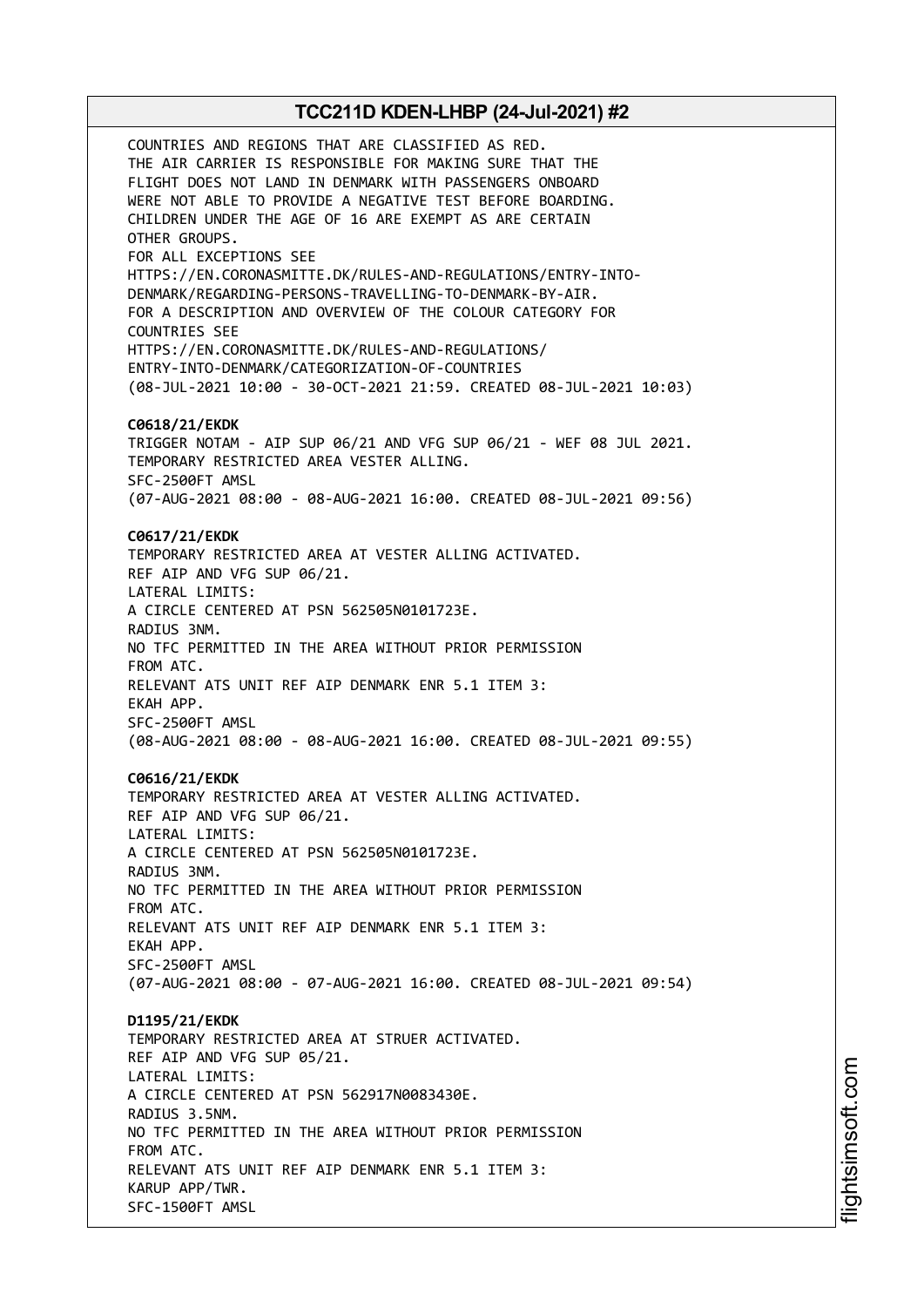(10-AUG-2021 04:00 - 10-AUG-2021 14:00. CREATED 08-JUL-2021 09:50) **D1192/21/EKDK** TRIGGER NOTAM - AIP SUP 05/21 AND VFG SUP 05/21 - WEF 08 JUL 2021. TEMPORARY RESTRICTED AREA STRUER. SFC-1500FT AMSL (10-AUG-2021 04:00 - 10-AUG-2021 14:00. CREATED 08-JUL-2021 09:41) **A2211/21/EKDK** FBZ HAS BEEN ESTABLISHED, IN RELATION TO THE EXTENDED RESTRICTED AREA EKR 81 (EXTENSION PUBLISHED ON NOTAM A2210/21). FBZ IS A AMC MANAGEABLE AREA AND DAILY EXTENSION WILL BE PUBLISHED VIA THE AUP. FBZ LATERAL LIMITS: 553201N0074005E 553408N0073752E 554207N0074106E 554737N0074819E 555122N0075948E 555020N0080439E 554405N0080808E 554230N0080729E 553812N0080016E 553119N0075340E 553029N0075017E 553201N0074005E FBZ VERTICAL LIMITS: FL195-FL245 19 0800-1330, 20 0800-1030, 23-26 0800-1330, 27 0800-1030 (19-AUG-2021 08:00 - 27-AUG-2021 10:30. CREATED 08-JUL-2021 07:33) **A2210/21/EKDK** DUE TO MILITARY EXERCISE EK R81 HAS BEEN VERTICALLY EXTENDED. NO TRAFFIC IS PERMITTED IN THE AREAS. FBZ IS ESTABLISHED. RELEVANT ATS UNITS REF. AIP DENMARK ENR 5.1 ITEM 3: COPENHAGEN ACC. SFC-23000FT AMSL 19 0800-1330, 20 0800-1030, 23-26 0800-1330, 27 0800-1030 (19-AUG-2021 08:00 - 27-AUG-2021 10:30. CREATED 08-JUL-2021 07:29) **A2209/21/EKDK** FBZ HAS BEEN ESTABLISHED, IN RELATION TO THE EXTENDED RESTRICTED AREA EKR 80 (EXTENSION PUBLISHED ON NOTAM A2208/21). FBZ IS A AMC MANAGEABLE AREA AND DAILY EXTENSION WILL BE PUBLISHED VIA THE AUP. FBZ LATERAL LIMITS: 553106N0074604E 553347N0074358E 554134N0075125E 554153N0075148E 554717N0080050E 554630N0080648E 554153N0080921E 554054N0080918E 553339N0080436E 553057N0080451E 552901N0080043E 553106N0074604E FBZ VERTICAL LIMITS: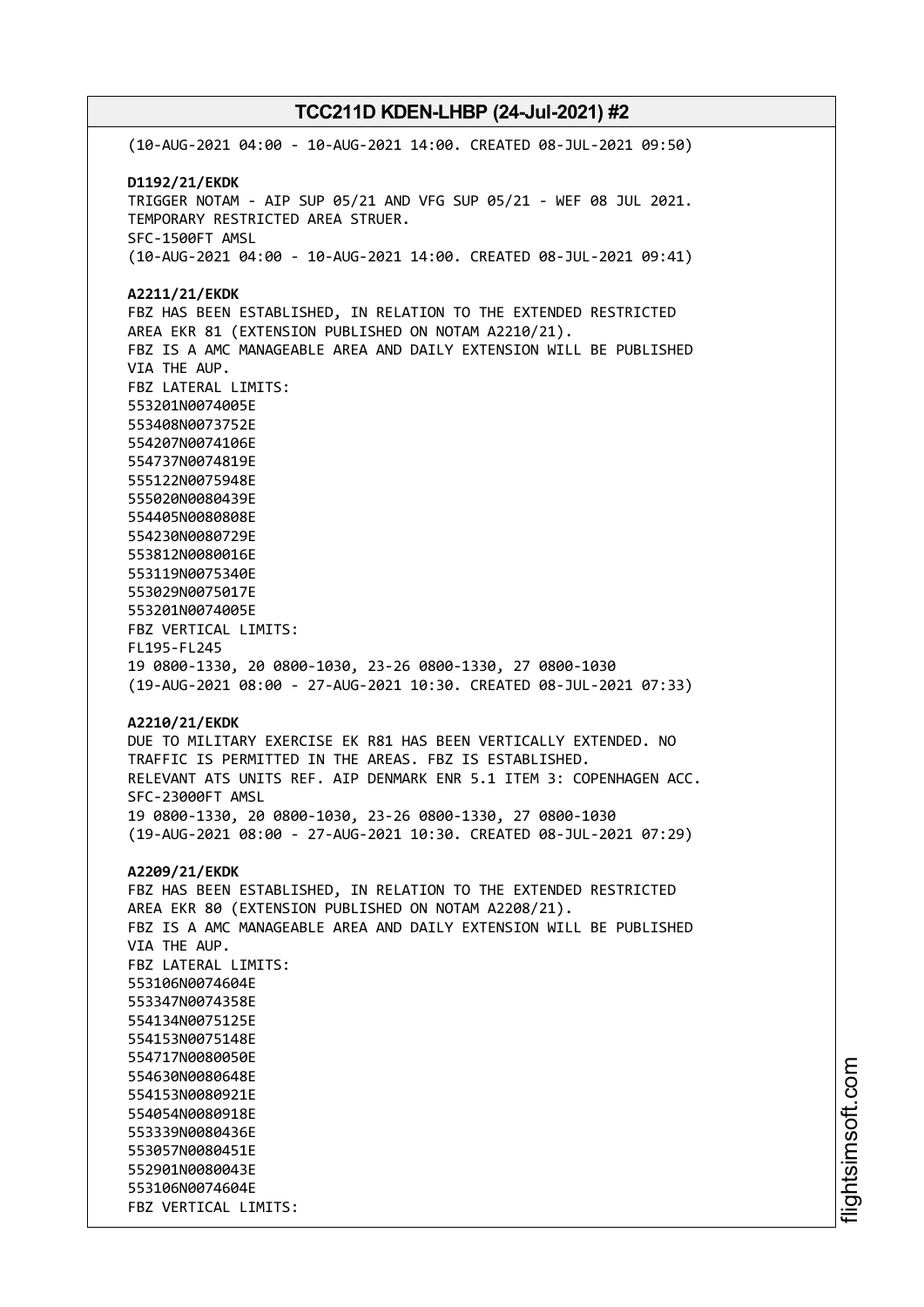FL195-FL245 19 0800-1330, 20 0800-1030, 23-26 0800-1330, 27 0800-1030 (19-AUG-2021 08:00 - 27-AUG-2021 10:30. CREATED 08-JUL-2021 07:27) **A2208/21/EKDK** DUE TO MILITARY EXERCISE EK R80 HAS BEEN VERTICALLY EXTENDED. NO TRAFFIC IS PERMITTED IN THE AREAS. FBZ IS ESTABLISHED. RELEVANT ATS UNITS REF. AIP DENMARK ENR 5.1 ITEM 3: COPENHAGEN ACC. SFC-23000FT AMSL 19 0800-1330, 20 0800-1030, 23-26 0800-1330, 27 0800-1030 (19-AUG-2021 08:00 - 27-AUG-2021 10:30. CREATED 08-JUL-2021 07:24) **A2207/21/EKDK** FBZ EK R34Z HAS BEEN EXTENDED, IN RELATION TO THE EXTENDED RESTRICTED AREA EK R34 (EXTENSION PUBLISHED ON NOTAM A2205/21). FBZ IS A AMC MANAGEABLE AREA AND DAILY EXTENSION WILL BE PUBLISHED VIA THE AUP. FBZ EK R34Z VERTICAL LIMITS: 3500FT MSL-FL195 19 0800-1330, 20 0800-1030, 23-26 0800-1330, 27 0800-1030 (19-AUG-2021 08:00 - 27-AUG-2021 10:30. CREATED 08-JUL-2021 07:22) **A2206/21/EKDK** FBZ HAS BEEN ESTABLISHED, IN RELATION TO THE EXTENDED RESTRICTED AREA EKR 34 (EXTENSION PUBLISHED ON NOTAM A2205/21). FBZ IS A AMC MANAGEABLE AREA AND DAILY EXTENSION WILL BE PUBLISHED VIA THE AUP. FBZ LATERAL LIMITS: 553433N0080532E 553446N0080336E 553554N0080125E 554209N0075805E 554438N0080145E 554330N0081930E 554204N0082206E 553301N0082418E 553103N0082146E 552944N0080815E 553213N0080420E 553433N0080532E FBZ VERTICAL LIMITS: FL195-FL245 19 0800-1330, 20 0800-1030, 23-26 0800-1330, 27 0800-1030 (19-AUG-2021 08:00 - 27-AUG-2021 10:30. CREATED 08-JUL-2021 07:16) **A2205/21/EKDK** DUE TO MILITARY EXERCISE EK R34 HAS BEEN VERTICALLY EXTENDED. NO TRAFFIC IS PERMITTED IN THE AREAS. FBZ IS ESTABLISHED. RELEVANT ATS UNITS REF. AIP DENMARK ENR 5.1 ITEM 3: COPENHAGEN ACC OR BILLUND APP. SFC-23000FT AMSL 19 0800-1330, 20 0800-1030, 23-26 0800-1330, 27 0800-1030 (19-AUG-2021 08:00 - 27-AUG-2021 10:30. CREATED 08-JUL-2021 07:13) **A2204/21/EKDK** FBZ EK R33Z HAS BEEN EXTENDED, IN RELATION TO THE EXTENDED RESTRICTED AREA EK R33 (EXTENSION PUBLISHED ON NOTAM A2200/21).

FBZ IS A AMC MANAGEABLE AREA AND DAILY EXTENSION WILL BE PUBLISHED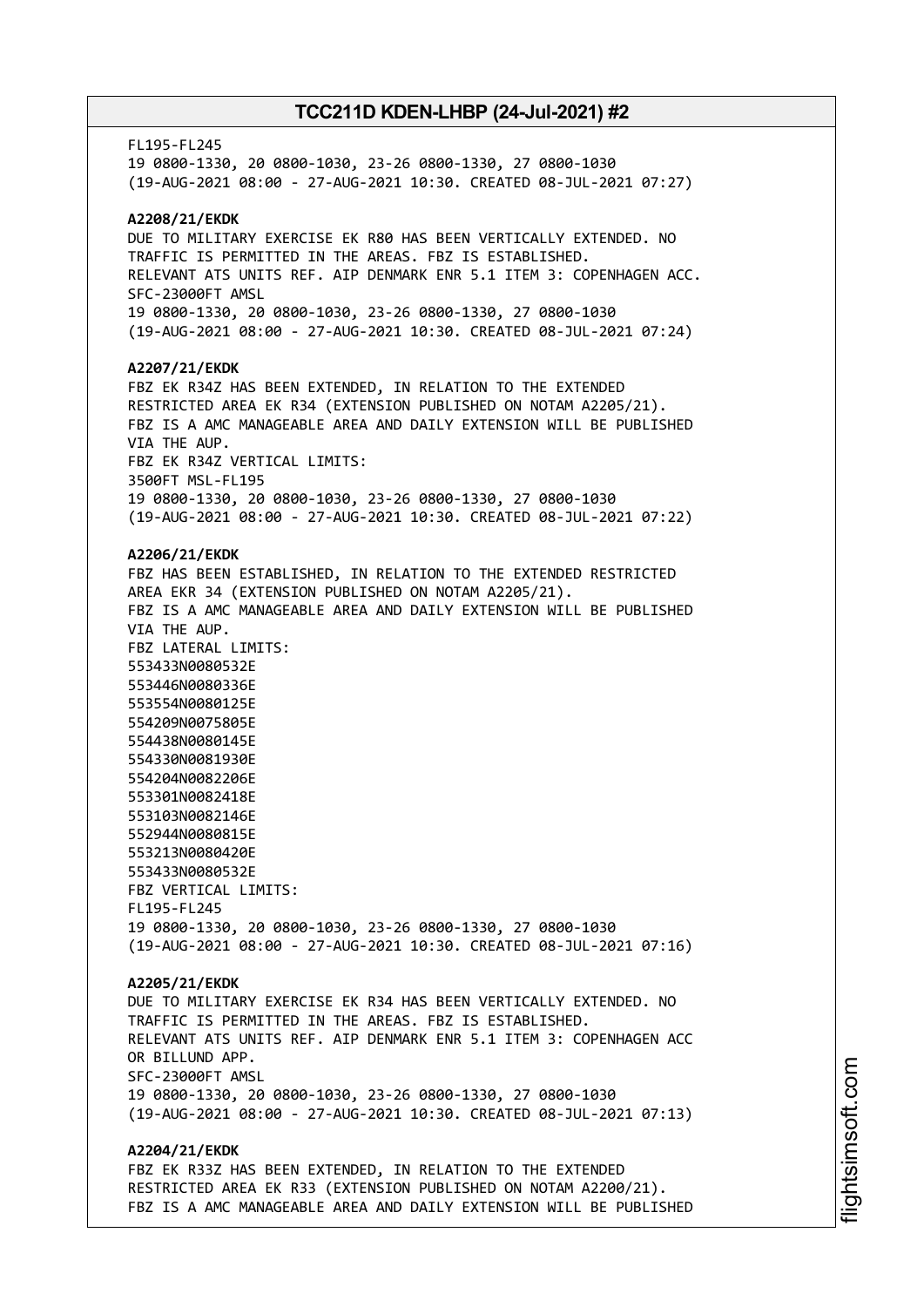VIA THE AUP. FBZ EK R33Z VERTICAL LIMITS: 3500FT MSL-FL195 19 0800-1330, 20 0800-1030, 23-26 0800-1330, 27 0800-1030 (19-AUG-2021 08:00 - 27-AUG-2021 10:30. CREATED 07-JUL-2021 13:01) **A2202/21/EKDK** FBZ HAS BEEN ESTABLISHED, IN RELATION TO THE EXTENDED RESTRICTED AREA EKR 33 (EXTENSION PUBLISHED ON NOTAM A2200/21). FBZ IS A AMC MANAGEABLE AREA AND DAILY EXTENSION WILL BE PUBLISHED VIA THE AUP. FBZ LATERAL LIMITS: 553045N0081030E 552953N0080818E 552910N0075746E 553051N0075415E 553415N0075355E 553450N0075405E 554432N0080018E 554424N0080800E 554009N0081015E 553945N0081343E 553706N0081602E 553045N0081030E FBZ VERTICAL LIMITS: FL195-FL245 19 0800-1330, 20 0800-1030, 23-26 0800-1330, 27 0800-1030 (19-AUG-2021 08:00 - 27-AUG-2021 10:30. CREATED 07-JUL-2021 12:59) **A2200/21/EKDK** DUE TO MILITARY EXERCISE EK R33 HAS BEEN VERTICALLY EXTENDED. NO TRAFFIC IS PERMITTED IN THE AREAS. FBZ IS ESTABLISHED. RELEVANT ATS UNITS REF. AIP DENMARK ENR 5.1 ITEM 3: COPENHAGEN ACC OR BILLUND APP. SFC-23000FT AMSL 19 0800-1330, 20 0800-1030, 23-26 0800-1330, 27 0800-1030 (19-AUG-2021 08:00 - 27-AUG-2021 10:30. CREATED 07-JUL-2021 12:53) **A2199/21/EKDK** FBZ EK R32Z HAS BEEN EXTENDED, IN RELATION TO THE EXTENDED RESTRICTED AREA EK R32 (EXTENSION PUBLISHED ON NOTAM A2198/21). FBZ IS A AMC MANAGEABLE AREA AND DAILY EXTENSION WILL BE PUBLISHED VIA THE AUP. FBZ EK R32Z VERTICAL LIMITS: 3500FT MSL-FL245 19 0800-1330, 20 0800-1030, 23-26 0800-1330, 27 0800-1030 (19-AUG-2021 08:00 - 27-AUG-2021 10:30. CREATED 07-JUL-2021 12:50) **A2198/21/EKDK** DUE TO MILITARY EXERCISE EK R32 HAS BEEN VERTICALLY EXTENDED. NO TRAFFIC IS PERMITTED IN THE AREAS. FBZ IS ESTABLISHED. RELEVANT ATS UNITS REF. AIP DENMARK ENR 5.1 ITEM 3: COPENHAGEN ACC OR BILLUND APP. SFC-23000FT AMSL 19 0800-1330, 20 0800-1030, 23-26 0800-1330, 27 0800-1030 (19-AUG-2021 08:00 - 27-AUG-2021 10:30. CREATED 07-JUL-2021 12:46) **C0570/21/EKDK**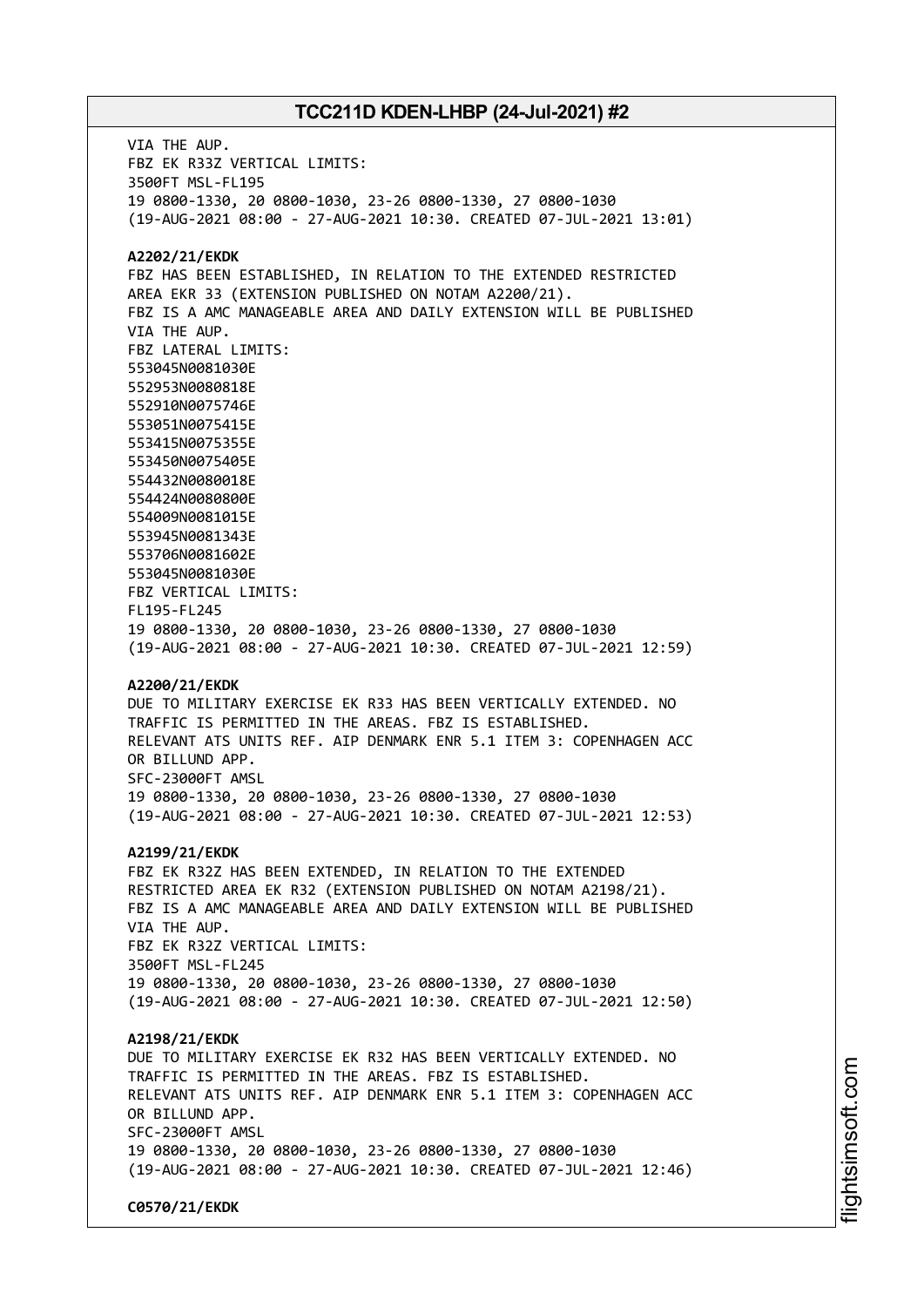FLYIN AT BLOKHUS BEACH PPR INTENSE VFR TRAFFIC LANDING AND DEPARTING VFR TRAFFIC AT BLOKHUS BEACH. POSITION: N571520 E0093441 RADIUS 3 NM 3500FT-GND. GND-3500FT AMSL (22-AUG-2021 10:30 - 22-AUG-2021 14:00. CREATED 02-JUL-2021 09:05) **D1166/21/EKDK** OBST ERECTED. 7 WIND TURBINES ERECTED AT AULUM, ST. SOELS ENERGIPARK AT PSN: 561630N0084427E 561639N0084418E 561648N0084408E 561657N0084359E 561706N0084349E 561715N0084339E 561724N0084330E HEIGHT 459 FT AGL, ELEV 651 FT AMSL. OBST LGT LIM FLG W. (01-JUL-2021 11:30 - PERM. CREATED 01-JUL-2021 11:33) **C0561/21/EKDK** CHECKLIST YEAR=2021 0251 0555 0556 0557 0558 0559 0560 LATEST AIS PUBLICATIONS ISSUED: AIP AIRAC AMDT IFR 008/2021 EFFECTIVE DATE 12 AUG 21 AIP AIRAC AMDT VFR 008/2021 EFFECTIVE DATE 12 AUG 21 AIP AMDT IFR 003/2018 EFFECTIVE DATE 15 MAR 18 AIP AMDT VFR 003/2018 EFFECTIVE DATE 15 MAR 18 AIP SUP IFR 004/2021 EFFECTIVE DATE 27 JUN 21 AIP SUP VFR 004/2021 EFFECTIVE DATE 27 JUN 21 AIC IFR A001/2021 EFFECTIVE DATE 23 MAR 21 AIC VFR A001/2021 EFFECTIVE DATE 23 MAR 21 AIC CHECKLIST AIP IFR A005/2004 A002/2012 A008/2012 A004/2013 A005/2013 A004/2014 A005/2014 A005/2015 A001/2016 A004/2016 A005/2017 A001/2018 A005/2018 A002/2019 A004/2019 A005/2019 A006/2019 A007/2019 A001/2020 A001/2021 AIP VFR A005/2004 A002/2012 A008/2012 A004/2013 A005/2013 A004/2014 A005/2014 A005/2015 A001/2016 A004/2016 A005/2017 A001/2018 A005/2018 A002/2019 A003/2019 A004/2019 A005/2019 A006/2019 A007/2019 A001/2020 A001/2021 SUP CHECKLIST AIP IFR 010/2017 014/2017 008/2018 004/2021 AIP VFR 010/2017 014/2017 008/2018 004/2021 (01-JUL-2021 01:48 - 01-AUG-2021 00:00 EST. CREATED 01-JUL-2021 01:48) **E0067/21/EKDK CHECKLIST** YEAR=2018 0101 YEAR=2019 0038 YEAR=2021 0059 0062 0064 0065 0066 LATEST AIS PUBLICATIONS ISSUED: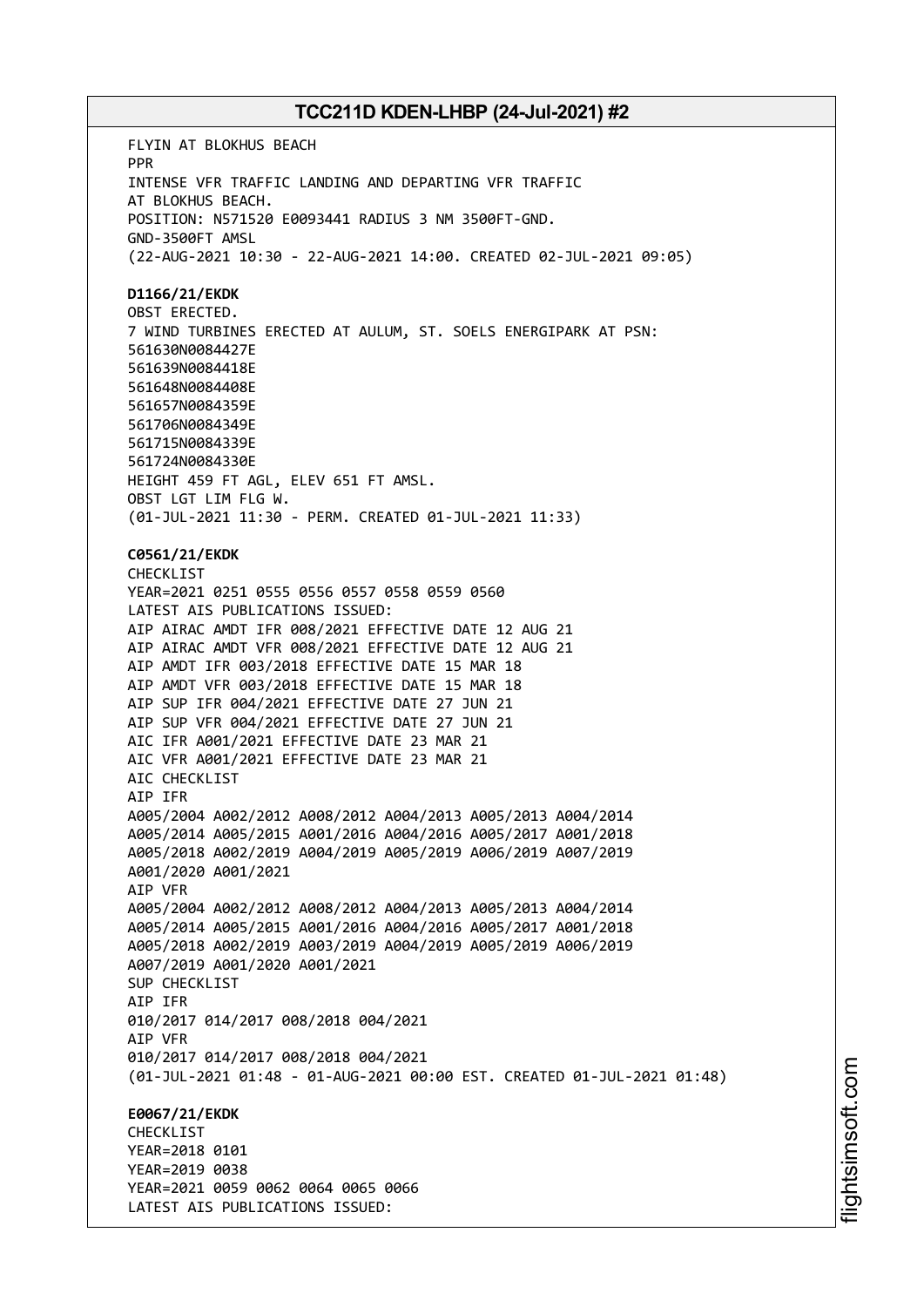FOR FAROE ISLANDS: AIP AIRAC AMDT IFR 003/2021 EFFECTIVE DATE 17 JUN 21 AIP AMDT IFR 002/2018 EFFECTIVE DATE 15 MAR 18 AIP SUP IFR 002/2017 EFFECTIVE DATE 10 OCT 17 AIC IFR A001/2019 EFFECTIVE DATE 19 FEB 19 AIRAC EFFECTIVE DATE 15 JUL 2021 NIL AIRAC EFFECTIVE DATE 12 AUG 2021 NIL AIC CHECKLIST AIP IFR A001/2016 A002/2016 A001/2018 A002/2018 A004/2018 A001/2019 AIP VFR **NTI** AIP MIL NIL SUP CHECKLIST AIP IFR NIL AIP VFR NIL AIP MIL NIL (01-JUL-2021 00:43 - 01-AUG-2021 00:00 EST. CREATED 01-JUL-2021 00:43) **A2116/21/EKDK** CHECKLIST YEAR=2017 3023 YEAR=2020 0288 YEAR=2021 0009 0153 0267 0429 0487 1080 1081 1082 1102 1137 1217 1272 1381 1382 1383 1530 1531 1532 1724 1834 1835 1875 1876 2011 2034 2036 2051 2054 2095 2100 2101 2102 2107 2110 2111 2112 2113 2114 2115 LATEST AIS PUBLICATIONS ISSUED: AIP AIRAC AMDT IFR 008/2021 EFFECTIVE DATE 12 AUG 21 AIP AIRAC AMDT VFR 008/2021 EFFECTIVE DATE 12 AUG 21 AIP AMDT IFR 003/2018 EFFECTIVE DATE 15 MAR 18 AIP AMDT VFR 003/2018 EFFECTIVE DATE 15 MAR 18 AIP SUP IFR 004/2021 EFFECTIVE DATE 27 JUN 21 AIP SUP VFR 004/2021 EFFECTIVE DATE 27 JUN 21 AIC IFR A001/2021 EFFECTIVE DATE 23 MAR 21 AIC VFR A001/2021 EFFECTIVE DATE 23 MAR 21 AIC CHECKLIST AIP IFR A005/2004 A002/2012 A008/2012 A004/2013 A005/2013 A004/2014 A005/2014 A005/2015 A001/2016 A004/2016 A005/2017 A001/2018 A005/2018 A002/2019 A004/2019 A005/2019 A006/2019 A007/2019 A001/2020 A001/2021 AIP VFR A005/2004 A002/2012 A008/2012 A004/2013 A005/2013 A004/2014 A005/2014 A005/2015 A001/2016 A004/2016 A005/2017 A001/2018 A005/2018 A002/2019 A003/2019 A004/2019 A005/2019 A006/2019 A007/2019 A001/2020 A001/2021 SUP CHECKLIST AIP IFR 010/2017 014/2017 008/2018 004/2021 AIP VFR 010/2017 014/2017 008/2018 004/2021 (01-JUL-2021 00:36 - 01-AUG-2021 00:00 EST. CREATED 01-JUL-2021 00:36)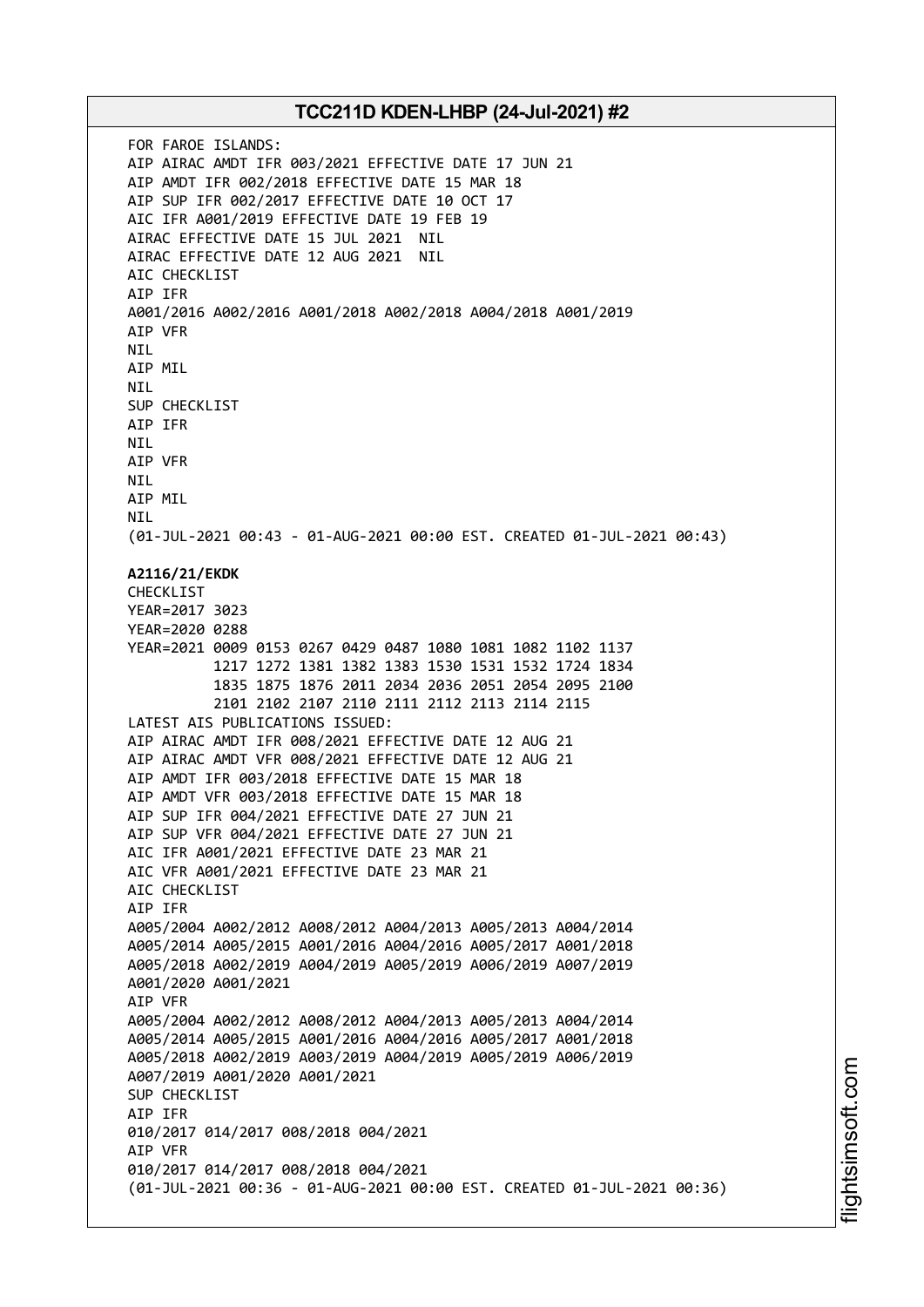**D1159/21/EKDK** CHECKLIST YEAR=2016 0128 1595 1597 YEAR=2017 1278 1279 1280 YEAR=2020 0288 0369 0773 1122 1467 YEAR=2021 0334 0431 0501 0592 0813 0834 0854 0860 0919 0938 0953 0979 1020 1051 1053 1054 1084 1098 1112 1114 1119 1124 1132 1133 1135 1148 1154 1155 1156 1157 LATEST AIS PUBLICATIONS ISSUED: AIP AIRAC AMDT IFR 008/2021 EFFECTIVE DATE 12 AUG 21 AIP AIRAC AMDT VFR 008/2021 EFFECTIVE DATE 12 AUG 21 AIP AMDT IFR 003/2018 EFFECTIVE DATE 15 MAR 18 AIP AMDT VFR 003/2018 EFFECTIVE DATE 15 MAR 18 AIP SUP IFR 004/2021 EFFECTIVE DATE 27 JUN 21 AIP SUP VFR 004/2021 EFFECTIVE DATE 27 JUN 21 AIC IFR A001/2021 EFFECTIVE DATE 23 MAR 21 AIC VFR A001/2021 EFFECTIVE DATE 23 MAR 21 AIC CHECKLIST AIP IFR A005/2004 A002/2012 A008/2012 A004/2013 A005/2013 A004/2014 A005/2014 A005/2015 A001/2016 A004/2016 A005/2017 A001/2018 A005/2018 A002/2019 A004/2019 A005/2019 A006/2019 A007/2019 A001/2020 A001/2021 AIP VFR A005/2004 A002/2012 A008/2012 A004/2013 A005/2013 A004/2014 A005/2014 A005/2015 A001/2016 A004/2016 A005/2017 A001/2018 A005/2018 A002/2019 A003/2019 A004/2019 A005/2019 A006/2019 A007/2019 A001/2020 A001/2021 SUP CHECKLIST AIP IFR 010/2017 014/2017 008/2018 004/2021 AIP VFR 010/2017 014/2017 008/2018 004/2021 (01-JUL-2021 00:34 - 01-AUG-2021 00:00 EST. CREATED 01-JUL-2021 00:34) **B1770/21/EKDK** CHECKLIST YEAR=2020 1765 2412 3161 3162 3163 3164 3165 3166 3704 YEAR=2021 0480 0853 0864 0875 0879 0880 0910 0911 1005 1027 1063 1070 1088 1132 1133 1134 1168 1169 1225 1267 1268 1269 1270 1271 1272 1273 1294 1378 1415 1448 1449 1498 1530 1585 1586 1642 1645 1669 1677 1678 1681 1682 1684 1685 1689 1694 1695 1705 1708 1715 1724 1741 1742 1744 1752 1753 1757 1758 1759 1760 1761 1762 1765 1766 1767 1768 1769 LATEST AIS PUBLICATIONS ISSUED: AIP AIRAC AMDT IFR 008/2021 EFFECTIVE DATE 12 AUG 21 AIP AIRAC AMDT VFR 008/2021 EFFECTIVE DATE 12 AUG 21 AIP AMDT IFR 003/2018 EFFECTIVE DATE 15 MAR 18 AIP AMDT VFR 003/2018 EFFECTIVE DATE 15 MAR 18 AIP SUP IFR 004/2021 EFFECTIVE DATE 27 JUN 21 AIP SUP VFR 004/2021 EFFECTIVE DATE 27 JUN 21 AIC IFR A001/2021 EFFECTIVE DATE 23 MAR 21 AIC VFR A001/2021 EFFECTIVE DATE 23 MAR 21 AIC CHECKLIST AIP IFR A005/2004 A002/2012 A008/2012 A004/2013 A005/2013 A004/2014 A005/2014 A005/2015 A001/2016 A004/2016 A005/2017 A001/2018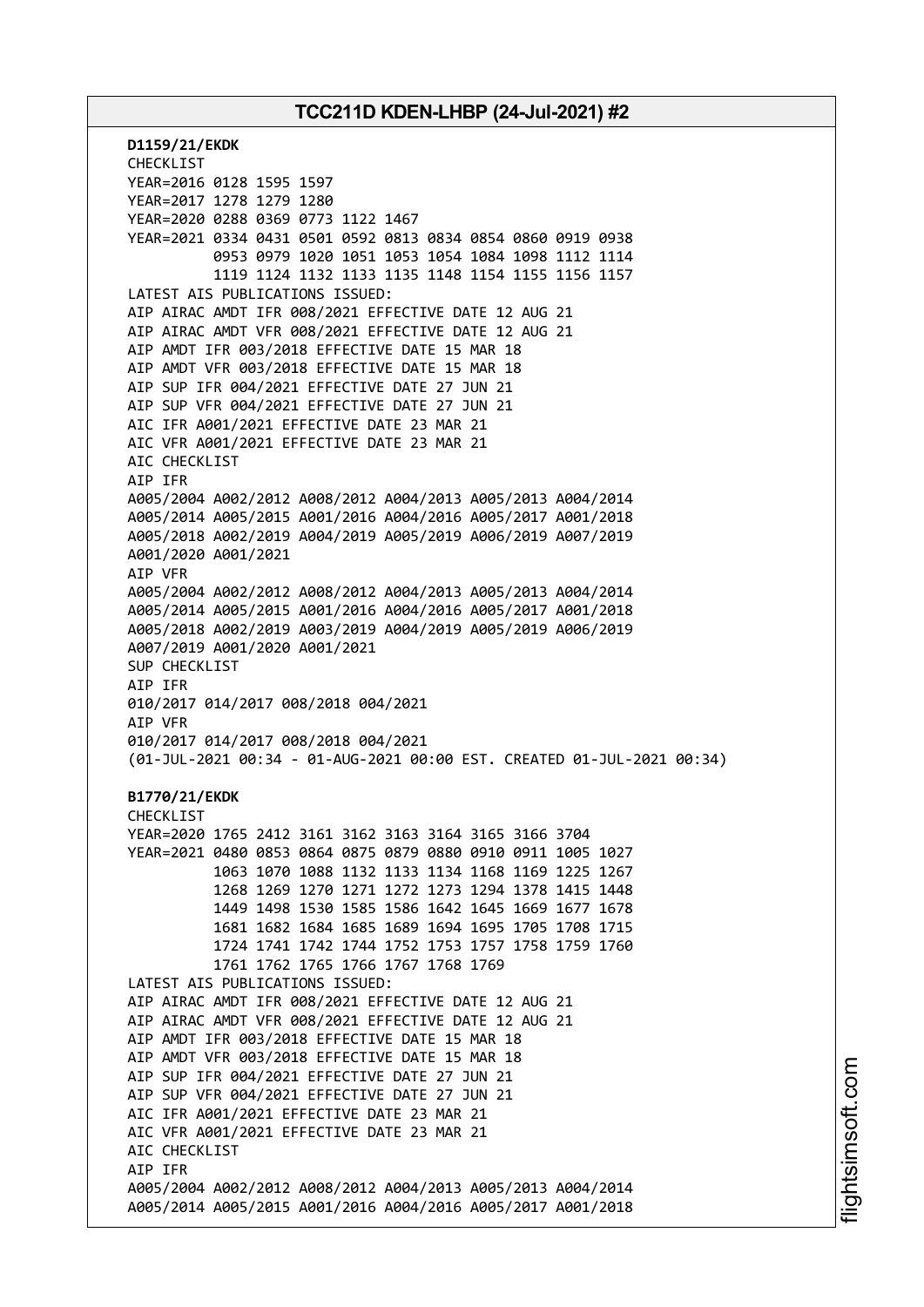A005/2018 A002/2019 A004/2019 A005/2019 A006/2019 A007/2019 A001/2020 A001/2021 AIP VFR A005/2004 A002/2012 A008/2012 A004/2013 A005/2013 A004/2014 A005/2014 A005/2015 A001/2016 A004/2016 A005/2017 A001/2018 A005/2018 A002/2019 A003/2019 A004/2019 A005/2019 A006/2019 A007/2019 A001/2020 A001/2021 SUP CHECKLIST AIP IFR 010/2017 014/2017 008/2018 004/2021 AIP VFR 010/2017 014/2017 008/2018 004/2021 (01-JUL-2021 00:33 - 01-AUG-2021 00:00 EST. CREATED 01-JUL-2021 00:33) **D1154/21/EKDK** OBST LIGHTS HOVE 554300N0121415E U/S. (29-JUN-2021 13:46 - 29-JUL-2021 12:00 EST. CREATED 29-JUN-2021 13:50) **D1148/21/EKDK** OBST LIGHT ASNAESVAERKET CHIMNEY NO. 5 U/S. MIDDLE NORTH EASTERN LIGHT IS FLASHING IRREGULARLY. (29-JUN-2021 05:10 - 29-AUG-2021 13:00. CREATED 29-JUN-2021 05:10) **D1135/21/EKDK** OBST ERECTED 11 WINDTURBINES (KRIEGERS FLAK) ERECTED AT PSN: 550313N0124604E 550232N0124555E 550158N0124542E 550123N0124543E 550048N0124540E 550016N0124522E 545941N0124544E 545905N0124606E 545829N0124633E 545823N0124814E 545903N0124838E HEIGHT 617 FT AGL, ELEV 617 FT AMSL OBST LGT DAYTIME LIM FLG W. OBST LGT NIGHTTIME LIM FLG R. (28-JUN-2021 06:53 - PERM. CREATED 28-JUN-2021 06:54) **D1132/21/EKDK** OESTERILD 9 WINDTURBINES AND 12 MASTS, LIH FLG W OUT OF SERVICE. LATERAL LIMITS FOR OBSTACLE AREA: 570513N0085250E 570502N0085302E 570404N0085303E 570306N0085303E 570231N0085300E 570231N0085231E 570503N0085233E MAX HEIGHT 1083FT AGL, MAX ELEV 1126FT AMSL. (27-JUN-2021 11:46 - 30-SEP-2021 12:00 EST. CREATED 27-JUN-2021 11:47)

**A2095/21/EKDK** COVID-19: PASSENGER RESTRICTIONS.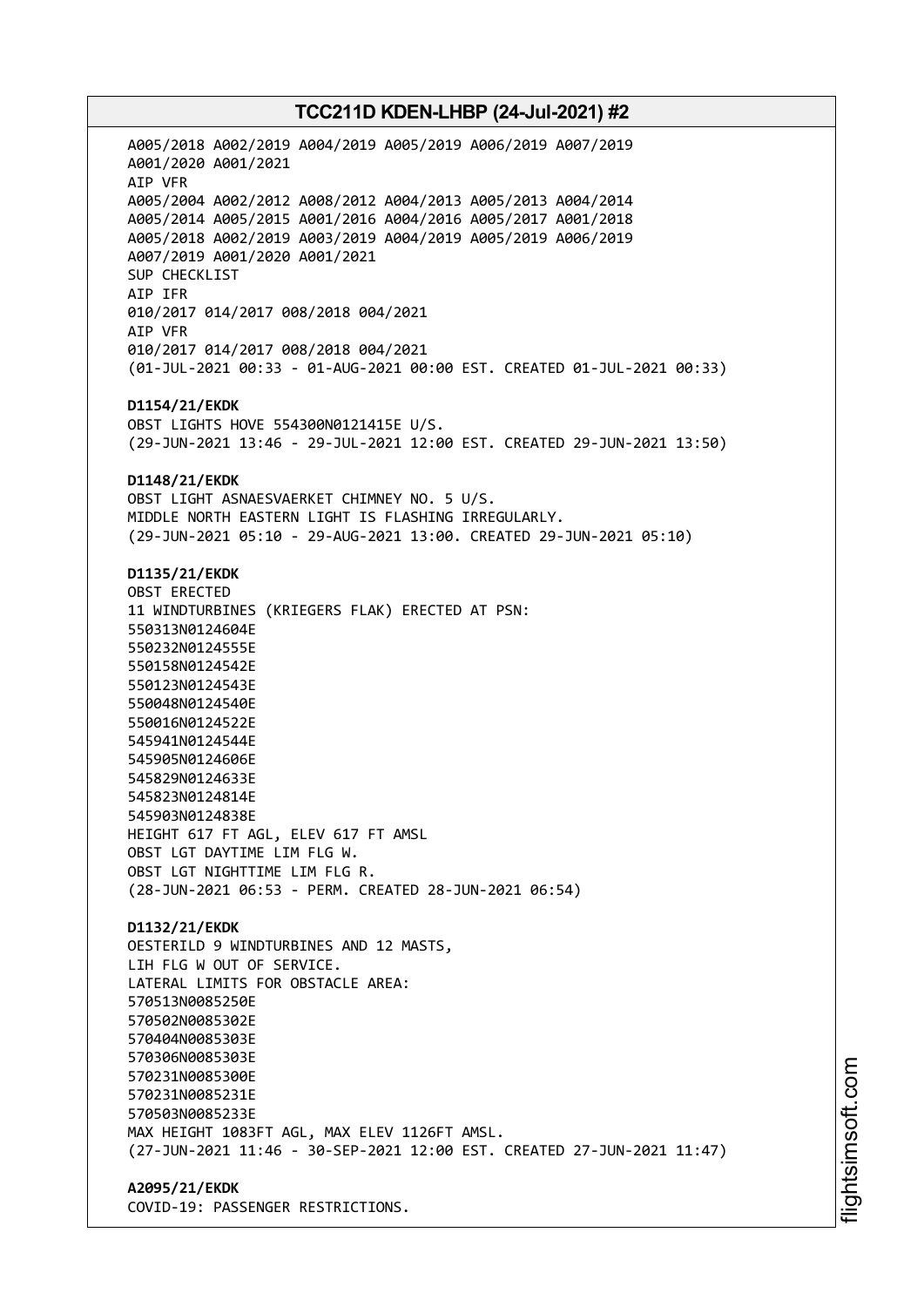A NUMBER OF RESTRICTIONS AND REQUIREMENTS APPLY TO PASSENGERS WHEN ENTERING DENMARK DEPENDING ON THE COUNTRY OR REGION OF DEPARTURE, COUNTRY OF RESIDENCE OR OF NATIONALITY. COUNTRIES AND REGIONS ARE LABELLED AS EITHER GREEN, YELLOW, ORANGE OR RED DEPENDING ON A CURRENT RISK ASSESSMENT. THE COLOR CATEGORIZATION OF COUNTRIES AND REGIONS IS REGULARLY UPDATED AND AVAILABLE AT: HTTPS://EN.CORONASMITTE.DK/RULES-AND-REGULATIONS/ ENTRY-INTO-DENMARK/CATEGORIZATION-OF-COUNTRIES DEPENDING ON THE COLOR CATEGORY OF THE COUNTRY OF RESIDENCE, PASSENGERS MIGHT BE REQUIRED TO PRESENT PROOF OF WORTHY PURPOSE TO ENTER, PROOF OF NEGATIVE TEST RESULT OR PROOF OF COMPLETED VACCINATION. A FULL DESCRIPTION OF TRAVEL AND ENTRY RESTRICTIONS DUE TO COVID-19 AND DETAILS ON WHAT EXEMPTIONS THAT APPLY ARE AVAILABLE AT: HTTPS://EN.CORONASMITTE.DK/RULES-AND-REGULATIONS/ENTRY-INTO-DENMARK. IN ADDITION TO THE ENTRY RESTRICTIONS FURTHER REQUIREMENTS ON TESTS AND VACCINATIONS APPLY ACCORDING TO THE FLIGHT BAN. IT IS FURTHER REQUIRED TO WEAR AN APPROVED MEDICAL FACEMASK AT DANISH AIRPORTS (25-JUN-2021 22:00 - 31-OCT-2021 22:59. CREATED 24-JUN-2021 17:28) **A2054/21/EKDK** DANISH AIR CARRIERS AND CAPTAINS OF ACFT IN CHARGE OF AIR SERVICE MANAGED BY CARRIERS HOLDERS OF OPERATING LICENCE ISSUED BY DENMARK, WHETHER THEY ARE CONTRACTUAL CARRIERS AND/OR DE FACTO CARRIERS , OR PERFORMING AIR SERVICE WITH COMMERCIAL CHARTER AGREEMENT OR WITH CODE SHARING AND TO ALL FLIGHT PERFORMED WITH DANISH ACFT REGISTRATION ARE REQUESTED TO AVOID MINSK FIR (UMMV). FOREIGN AIR CARRIERS INBOUND EU ARE RECOMMENDED TO AVOID BELARUS MINSK FIR (UMMV). (23-JUN-2021 08:09 - 01-AUG-2021 21:59. CREATED 23-JUN-2021 08:10) **A2051/21/EKDK** MIL UHF FREQ CHANGED. MIL FIC FREQ 309.600 CHANGED TO FREQ 246.350. REF AIP ENR 2.1, ENR 3.4, ENR 6.2-3 AND ENR 6.5-1. (22-JUN-2021 10:04 - PERM. CREATED 22-JUN-2021 10:06) **A2034/21/EKDK** COVID-19: OPERATOR REQUIREMENT FOR CREWS/PASSENGERS INFORMATION OPERATORS ARE REQUIRED TO SEND A PASSENGER LIST CONTAINING FLIGHT NUMBER, PASSENGER NAMES, SEAT NUMBER AND TELEPHONE NUMBER TO, STYRELSEN FOR PATIENTSIKKERHED, REJSEOPSPORING(AT)STPS.DK NO LATER THAN THREE HOURS AFTER LANDING OR IF LANDING AFTER 1900 LOCAL TIME NO LATER THAN 0800 LOCAL TIME THE FOLLOWING DAY. THE REQUIREMENT DOES NOT APPLY TO DOMESTIC FLIGHTS NOR FLIGHTS FROM GREENLAND AND THE FAROE ISLANDS. FORM TO BE FILED MAY BE FOUND VIA LINK: HTTPS://EN.STPS.DK/EN/COVID-19/COVID-19-INFORMATION-TO-AIRLINES/ (22-JUN-2021 05:29 - 31-OCT-2021 22:59. CREATED 22-JUN-2021 05:31) **D1084/21/EKDK**

OBST LIGHTS HORNS REV 3 D07 554043N0073615E U/S. (21-JUN-2021 12:48 - 01-SEP-2021 12:00 EST. CREATED 21-JUN-2021 12:50)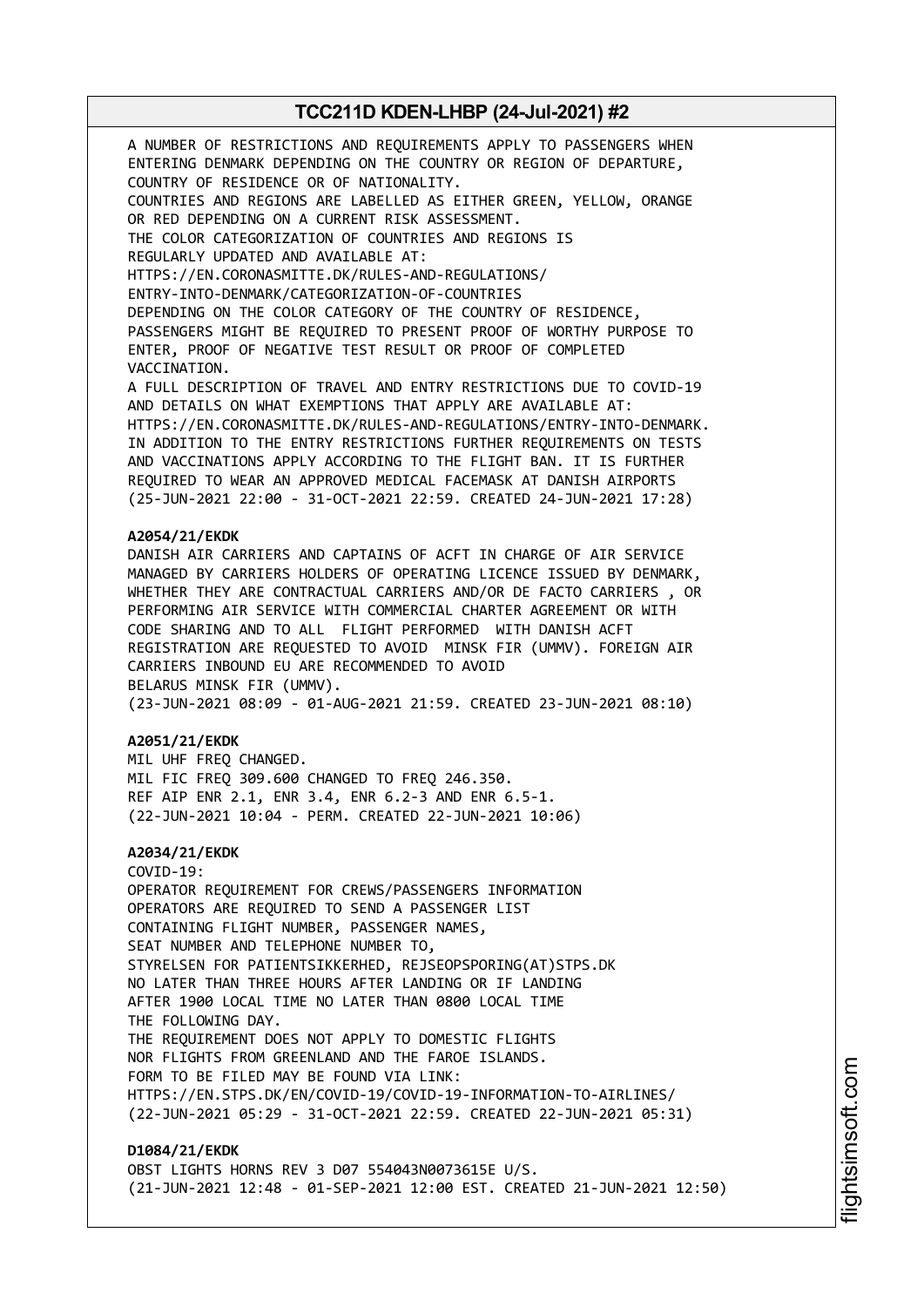**D1054/21/EKDK** OBST ERECTED. WINDTURBINE VELLING 2 AT PSN: 560144N0081900E HEIGHT 656 FT AGL, ELEV 660 FT AMSL. OBST LGT: LIM FLG W DAYTIME, LIM FLG R NIGHTTIME. (17-JUN-2021 10:29 - PERM. CREATED 17-JUN-2021 10:31) **D1053/21/EKDK** OBST ERECTED. WINDTURBINE VELLING 1 AT PSN: 560122N0081906E. HEIGHT 656 FT AGL, ELEV 660 FT AMSL. OBST LGT LIH FLG W. (17-JUN-2021 10:27 - PERM. CREATED 17-JUN-2021 10:29) **A1875/21/EKDK** ALL FLIGHTS TO/FROM AIRPORTS OF DENMARK, OR OVERFLYING DANISH AIRSPACE FROM BELARUSSIAN AIRSPACE, ARE NOT ALLOWED IF AIRCRAFT ARE OPERATED BY BELARUSSIAN AIR CARRIERS AND/OR REGISTRATED IN BELARUS EXCEPT FOR AIRCRAFT IN EMERGENCY OR HUMANITARIAN FLIGHTS. (10-JUN-2021 08:01 - 01-AUG-2021 21:59. CREATED 10-JUN-2021 08:03) **A1835/21/EKDK** TRIGGER NOTAM PERM AIP AND VFG AIRAC AMDT 08/21 WEF 12 AUG 2021. REF GEN 0.5: CHANGE TO UPPER VERTICAL LIMIT IN ED-D46 (NORDSEE). REF GEN 3.3: CHANGES TO POSTAL ADDRESS AND TEL/FAX/TLX/AFS AT TYRA AFIS. REF AD 1.2: CHANGES TO RESCUE AND FIRE FIGHTING SERVICES AND RUNWAY SURFACE CONDITION ASSESSMENT AND REPORTING AND SNOW PLAN. (12-AUG-2021 00:00 - 25-AUG-2021 23:59. CREATED 09-JUN-2021 07:56) **A1834/21/EKDK** TRIGGER NOTAM - PERM AIP AIRAC AMDT 08/21 WEF 12 AUG 2021. REF ENR 5.1: CHANGES TO VERTICAL LIMITS ED-D46 (NORDSEE) AND ED-D46Z (NORDSEE FBZ). REF ENR 6.5: UPPER LIMIT OF ED D46 CHANGED. GND-FL660 (12-AUG-2021 00:00 - 25-AUG-2021 23:59. CREATED 09-JUN-2021 07:55) **D0938/21/EKDK** OBST LIGHTS VARDE 554005N0082155E U/S. (03-JUN-2021 08:35 - 01-AUG-2021 10:00. CREATED 03-JUN-2021 08:36) **M0208/21/EKDK** NAV WARNING CL-604 CHALLENGER WILL DROP 2. PARACHUTEFLARE, 2. SEA-MARKER, 2.LIFE RAFT, AT AALBAEK BAY PSN 5728N 1038E RADIUS 2 NM THE DROP WILL BE ON 2 SEPARATE FLIGHTS SFC-4000FT AMSL (02-JUN-2031 09:05 - 02-JUN-2031 10:35. CREATED 31-MAY-2021 09:48)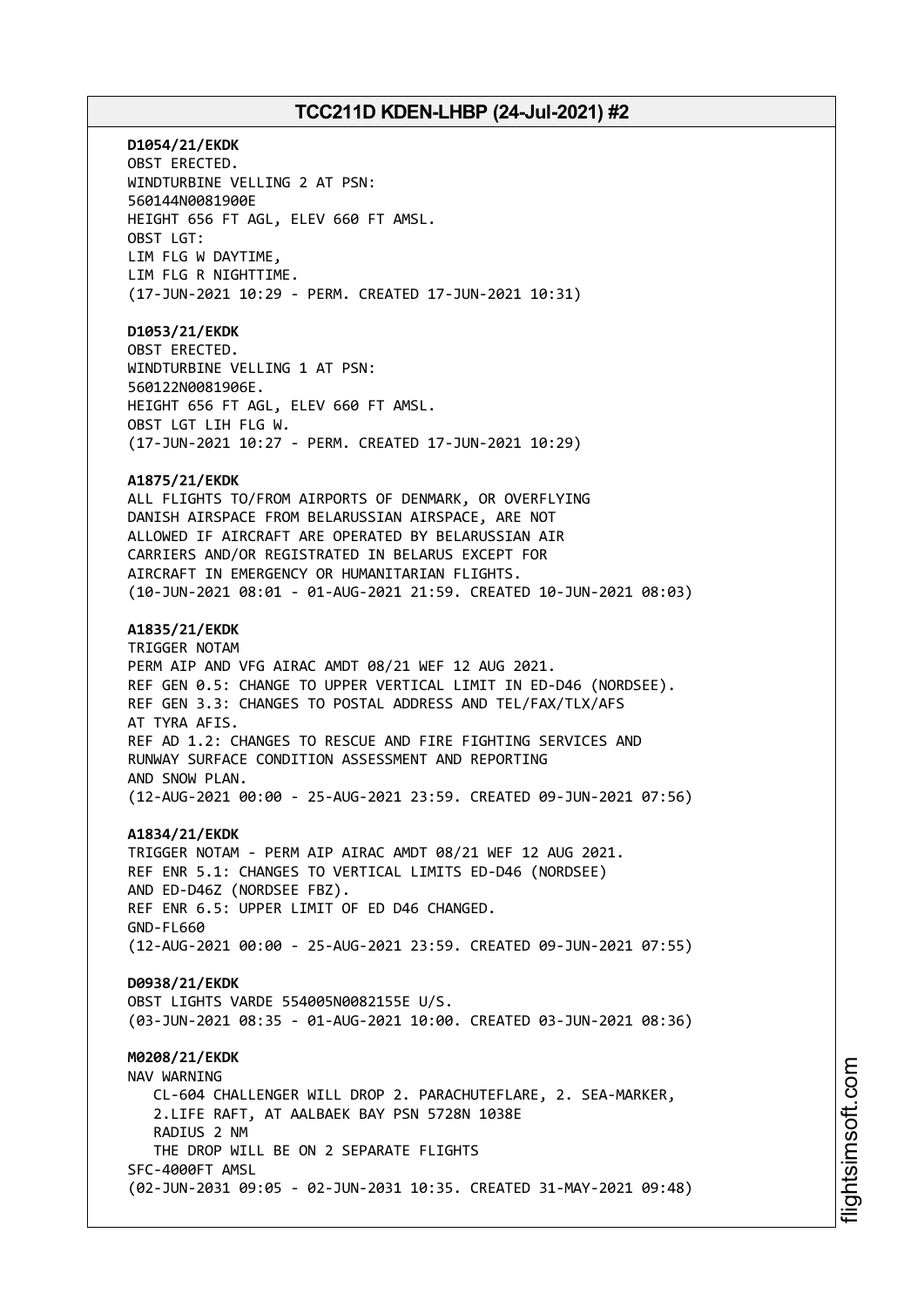**D0860/21/EKDK** OBST ERECTED. 9 WINDTURBINES UNDER CONSTRUCTION AT VEDDUM, PSN: 564557N0101148E 564708N0101143E 564720N0101137E 564731N0101132E 564743N0101126E 564742N0101151E 564731N0101157E 564719N0101203E 564708N0101208E. HEIGHT 492 FT AGL, ELEV 505 FT AMSL. NO OBST LGT DURING CONSTRUCTION PHASE. (30-MAY-2021 00:00 - PERM. CREATED 20-MAY-2021 21:45)

#### **A1532/21/EKDK**

TRIGGER NOTAM - PERM AIP AND VFG AIRAC AMDT 07/21 WEF 15 JUL 2021. REF GEN 2.5: LOCATOR IN AND SB WITHDRAWN. REF AD 3.1: REMARK AT EKHO WITHDRAWN. (15-JUL-2021 00:00 - 28-JUL-2021 23:59. CREATED 19-MAY-2021 16:09)

#### **A1531/21/EKDK**

TRIGGER NOTAM - PERM VFG AIRAC AMDT 07/21 WEF 15 JUL 2021. REF ENR 4.1: LOCATER IN AND SB WITHDRAWN. REF AD 4.1: CHANGE TO EKML RADIO FREQ. (15-JUL-2021 00:00 - 28-JUL-2021 23:59. CREATED 19-MAY-2021 16:09)

#### **A1530/21/EKDK**

TRIGGER NOTAM - PERM AIP AIRAC AMDT 07/21 WEF 15 JUL 2021. REF ENR 2.1: CS FOR UNIT APP ROENNE CHANGED TO ROENNE TOWER. (15-JUL-2021 00:00 - 28-JUL-2021 23:59. CREATED 19-MAY-2021 16:08)

#### **A1383/21/EKDK**

MIL UHF FREQ CHANGED. MIL SECTOR E FREO 387.950 CHANGED TO FREO 313.425. REF AIP ENR 2.1 AND ENR 6.2-3. (20-MAY-2021 00:00 - PERM. CREATED 08-MAY-2021 11:14)

### **A1382/21/EKDK**

MIL UHF FREQ CHANGED. MIL SECTOR B+I FREQ 264.825 CHANGED TO FREQ 251.475. REF AIP ENR 2.1 AND ENR 6.2-3. (20-MAY-2021 00:00 - PERM. CREATED 08-MAY-2021 11:11)

#### **A1381/21/EKDK**

MIL UHF FREQ CHANGED. MIL SECTOR UV+V+L FREQ 259.375 CHANGED TO FREQ 242.650. REF AIP ENR 2.1, ENR 6.2-1 AND ENR 6.2-3. (20-MAY-2021 00:00 - PERM. CREATED 08-MAY-2021 11:06)

**A0487/21/EKDK** DANGER AREA AND FBZ CHANGED. DANGER AREA ED-D46 NORDSEE AND FBZ ED-D46Z NORDSEE FBZ, VERTICAL LIMITS SHOULD READ UPPER: FL660 LOWER: GND REF AIP DENMARK ENR 5.1, 9.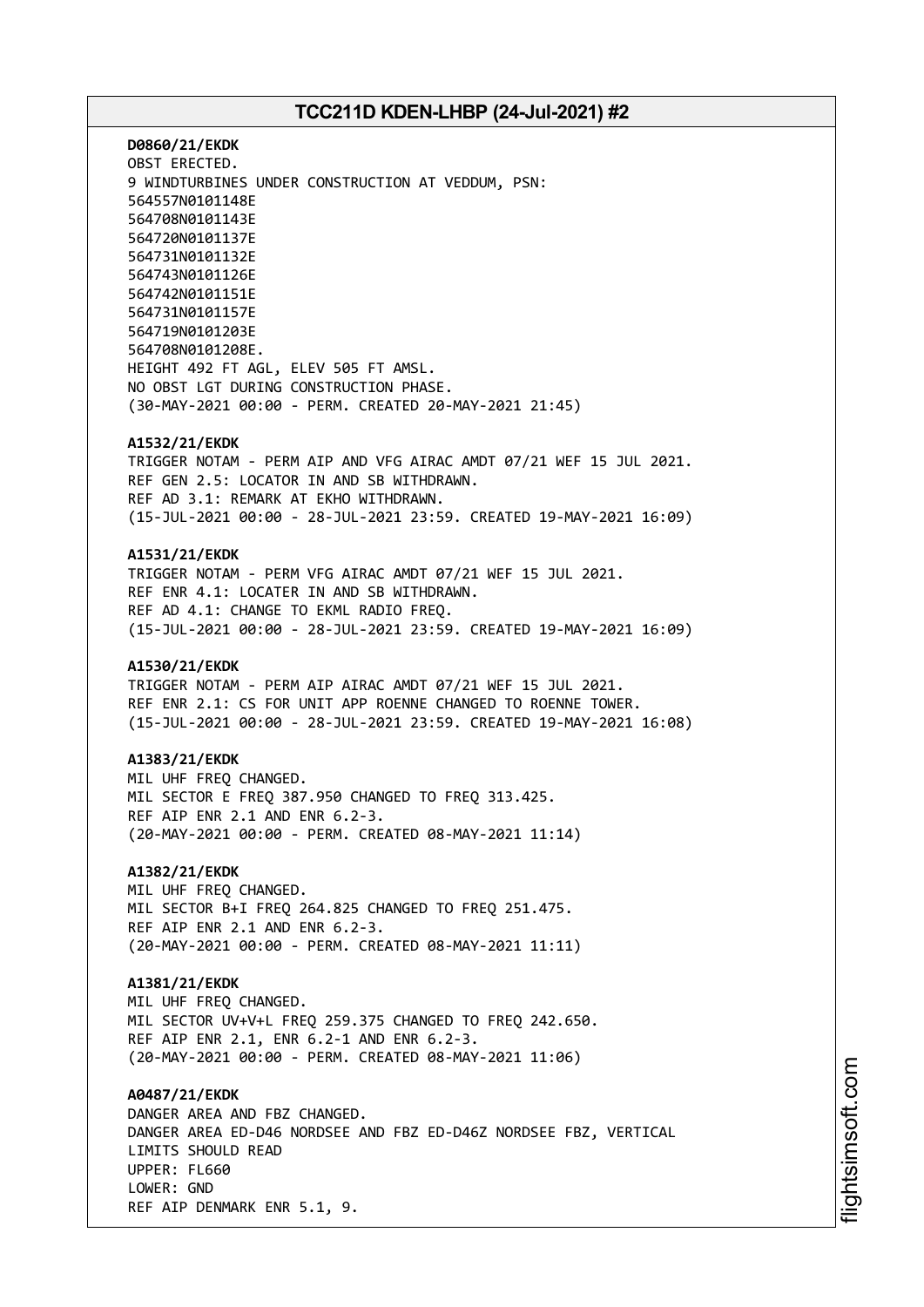SFC-FL660

(25-MAR-2021 00:00 - PERM. CREATED 17-FEB-2021 10:10)

#### **A0153/21/EKDK**

COVID 19: TO ENSURE SAFE AND EXPEDITIOUS DELIVERY OF COVID-19 VACCINES, AIRCRAFT OPERATORS OF FLIGHTS CARRYING SUCH VACCINES SHOULD ASK APPROVAL FROM NAVIAIR REF. AIP DENMARK ENR 1.9 ITEM 10.5 FOR EXEMPTION FROM ATFM MEASURES FOR EACH FLIGHT DEEMED CRITICAL. UPON APPROVAL, STS/ATFMX AND RMK/VACCINE SHALL BE INSERTED IN ITEM 18 OF THE FLIGHT PLAN. AIRCRAFT OPERATORS CARRYING COVID 19 VACCINES REGULARLY MAY REQUEST APPROVAL IN ADVANCE FOR ALL FLIGHTS INVOLVED. (28-JAN-2021 00:00 - 30-SEP-2021 23:59. CREATED 19-JAN-2021 12:38)

#### **D1122/20/EKDK**

OBST ERECTED 2 WIND TURBINE AT MAADE 2 UNDER CONSTRUCTION AT PSN: 552715N0083009E 552721N0082941E HEIGHT FT 656 AGL , ELEV 672 FT AMSL NO OBST LIGHT DURING CONSTRUCTION PHASE (17-SEP-2020 12:23 - PERM. CREATED 17-SEP-2020 12:24)

#### │**EHAA (AMSTERDAM FIR/UIR)** │

#### **B0506/21/EHAA**

MOBILE RIG SEAFOX-4 RELOCATED PSN 5318.4N00356.8E (ACP K15-G) . (22-JUL-2021 17:47 - 22-OCT-2021 09:00 EST. CREATED 22-JUL-2021 17:49)

┌──────────────────────────────────────────────────────────────────────────────┐

└──────────────────────────────────────────────────────────────────────────────┘

#### **M2218/21/EHAA**

PJE WILL TAKE PLACE AT COLMSCHATE PSN 521455N 0061327E RADIUS 5NM. GND-6500FT AGL (27-JUL-2021 17:00 - 27-JUL-2021 19:00. CREATED 22-JUL-2021 11:38)

#### **M2215/21/EHAA**

TEMPORARY RESTRICTED AREA EHTRA81 (MAAS/WAAL) ACTIVATED. AREA PROHIBITED. GND-3000FT AMSL 0830-1530 1730-2130 (13-DEC-2021 08:30 - 13-DEC-2021 21:30. CREATED 22-JUL-2021 09:46)

#### **M2200/21/EHAA**

TEMPORARY RESTRICTED AREA 'BIDDINGHUIZEN' ACTIVATED FOR MUSIC FESTIVALS 'LOWLANDS' AND 'DOWN THE RABBIT HOLE'. AREA: 522503N 0054318E - 522634N 0054201E - 522757N 0054526E - 522644N 0054931E - 522427N 0054531E BACK TO 522503N 0054318E BTN GND/1500FT AMSL. NON PARTICIPATING ACFT REQ TO AVOID AREA. POLICE, SAR AND HELICOPTER EMERGENCY MEDICAL SERVICE FLIGHTS EXEMPTED. FOR MORE INFORMATION SEE DECISION ILT-2021/33960. GND-1500FT AMSL 19 0600-23 1300, 26 0700-30 1400 (19-AUG-2021 06:00 - 30-AUG-2021 14:00. CREATED 21-JUL-2021 09:13) **M2193/21/EHAA**

MIL ACFT HAVE TO AVOID OVERFLYING OF ZWIGGELTE AT PSN 525358N 0063348E RADIUS 0,5NM BTN GND/500FT AGL. GND-500FT AGL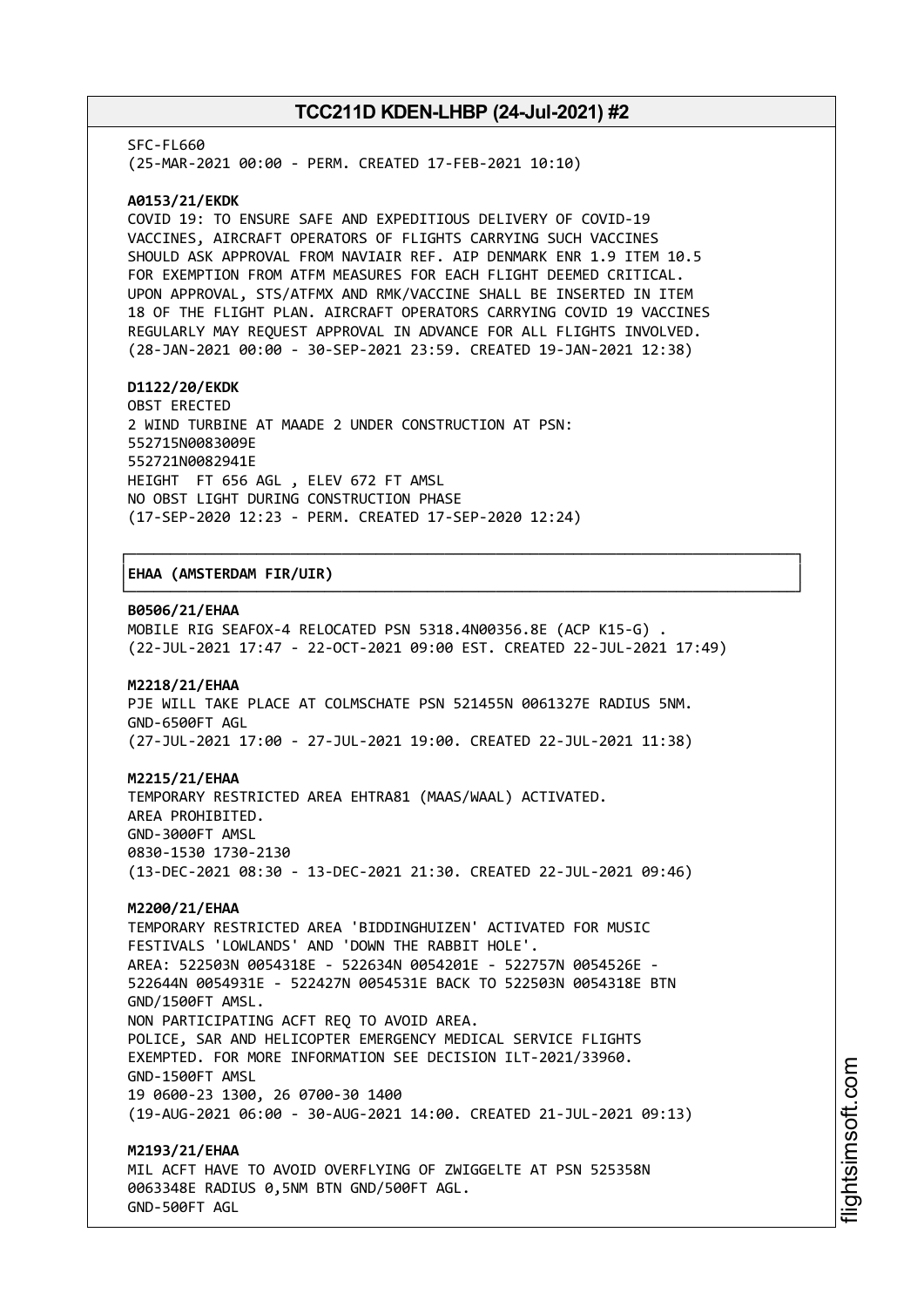(20-JUL-2021 13:35 - 20-OCT-2021 23:59 EST. CREATED 20-JUL-2021 13:35) **A1675/21/EHAA** COVID-19: BY ORDER OF THE GOVERNMENT OF THE KINGDOM OF THE NETHERLANDS, THERE ARE CURRENTLY COVID-19 RESTRICTIONS IN EFFECT. NOTICE 1: AS OF JULY 22ND 2021, 00:01 HOURS DUTCH LOCAL TIME, THE MANDATORY QUARANTINE DECLARATION FOR TRAVELLERS COMING FROM VERY HIGH RISK COUNTRIES OR AREAS DOES NOT NECESSARILY NEED TO BE PRESENTED BEFORE BOARDING AS A PAPER COPY, BUT MUST ALSO BE ACCEPTED WHEN PRESENTED IN THE FORM OF A DIGITAL CONFIRMATION. PLEASE REFER FOR MORE DETAILED INFORMATION TO QUARANTINEDECLARATION.GOVERNMENT.NL (LINK LIVE ON THE 22ND) . PLEASE REFER TO THE FOLLOWING WEBSITE FOR MORE INFORMATION: HTTPS://WWW.GOVERNMENT.NL/COVID19NOTAM (DOCUMENTS: NL COVID-19 TRAVEL RESTRICTIONS AND VACCINE DECLARATION). DURATION OF TRAVEL RESTRICTIONS: THE TEMPORARY TRAVEL RESTRICTIONS ARE APPLICABLE UNTIL FURTHER NOTICE, REGARDLESS OF THE INDICATED ENDING TIME OF THIS NOTAM. ANY POSSIBLE CHANGE OF THIS PERIOD WILL BE ASSESSED DEPENDING ON FURTHER DEVELOPMENTS). (19-JUL-2021 16:42 - 31-JUL-2021 22:01 EST. CREATED 19-JUL-2021 16:42) **B0497/21/EHAA** EHTRA14 AMEND CO-ORDINATES TO READ: 525716N 0071115E - ALONG DUTCH-GERMAN BORDER - 521956N 0070320E - 521811N 0064627E - 522808N 0062830E - 523821N 0062000E - 524117N 0062000E - 524157N 0063506E - 525236N 0063146E - 525716N 0071115E. REF AIP NETHERLANDS ENR 5.1. 2000FT AMSL-FL065 (19-JUL-2021 14:42 - PERM. CREATED 19-JUL-2021 14:44) **M2179/21/EHAA** UAS FLYING WILL TAKE PLACE AT NIEUW MILLIGEN PSN 521324N 0054554E RADIUS 0,5NM BTN GND/130FT AMSL, REQ TO AVOID AREA. GND-130FT AMSL DAILY 0600-1400 (06-SEP-2021 06:00 - 10-SEP-2021 14:00. CREATED 19-JUL-2021 11:53) **M2174/21/EHAA** PARAGLIDING WILL TAKE PLACE WITH WINCH LAUNCHING CABLE UP TO 2500FT AMSL AT TOLDIJK PSN 5202N00613E RADIUS 2NM, EXP INTENSE ACT IN VCY AND ABOVE. GND-2500FT AMSL DATLY SR-SS (25-JUL-2021 03:46 - 25-OCT-2021 16:20. CREATED 19-JUL-2021 07:42) **M2173/21/EHAA** DANGER AREA EHD42 ACTIVATED. AREA PROHIBITED. VERTICAL LIMITS CHANGED DURING ACTIVATION. SFC-20000FT AMSL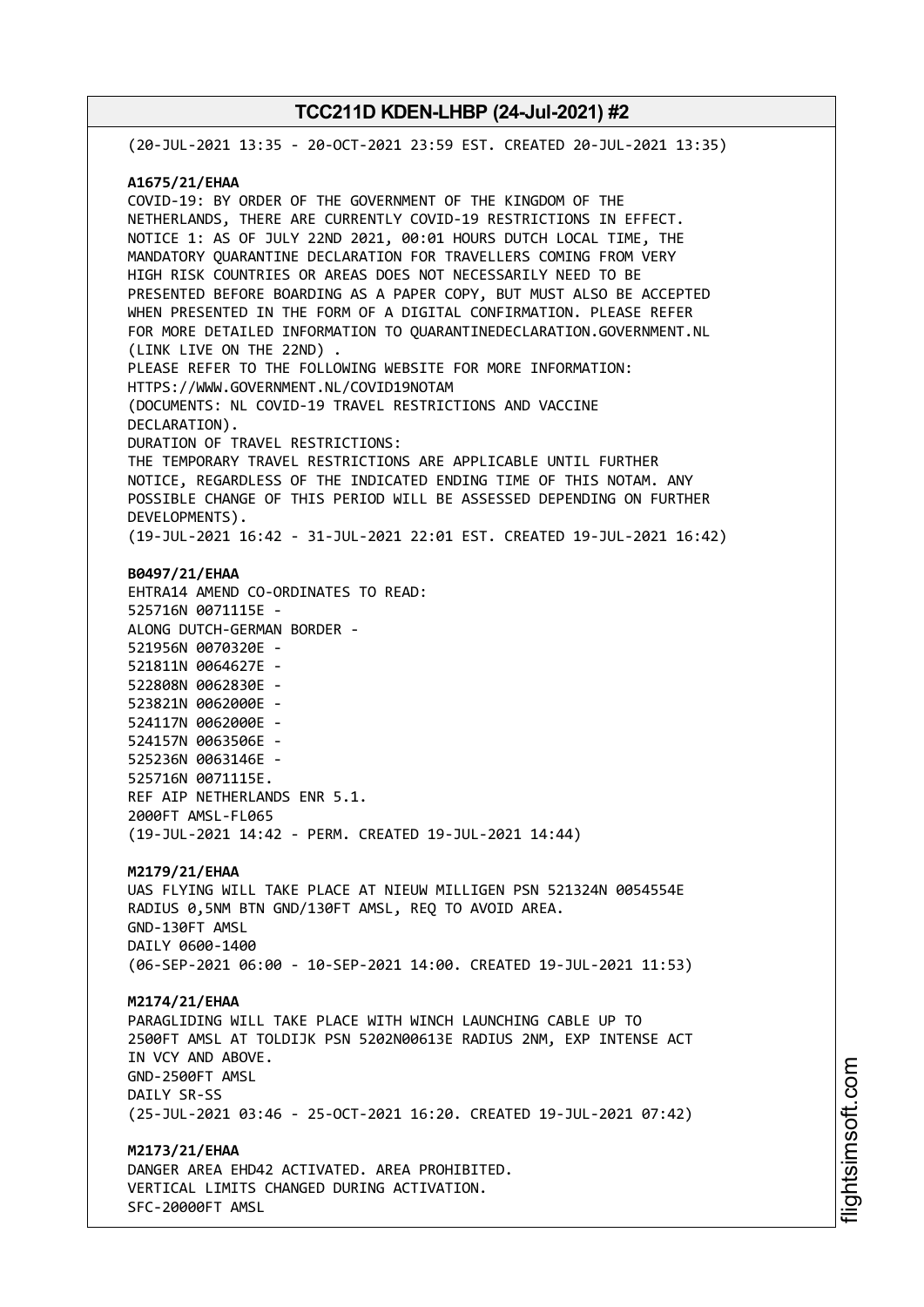26-27 30 1315-1430 (26-JUL-2021 13:15 - 30-JUL-2021 14:30. CREATED 19-JUL-2021 07:17)

**B0496/21/EHAA** MOBILE RIG PROSPECTOR-1 RELOCATED, PSN 5229.7N 00412.8E (ACP  $010 - A$ ). (18-JUL-2021 17:04 - 18-OCT-2021 09:00 EST. CREATED 18-JUL-2021 17:05)

**M2158/21/EHAA**

TEMPORARY RESTRICTED AREA 'PRAKTIJKGEBIED RWS WEST' ACTIVATED FOR FLIGHTS WITH UNMANNED AERIAL SYSTEM. AREA: 515444N 0053338E - 515432N 0054055E - 515312N 0054956E - 515223N 0055102E - 515117N 0054943E - 515317N 0054051E - 515346N 0053338E BACK TO 515444N 0053338E BTN GND/500FT AGL. AREA PROHIBITED. POLICE, SAR AND HELICOPTER EMERGENCY MEDICAL SERVICE FLIGHTS ARE EXEMPTED. GND-500FT AGL

(27-JUL-2021 07:00 - 27-JUL-2021 19:50. CREATED 16-JUL-2021 10:54)

#### **M2155/21/EHAA**

FIREWORKS AT NIEUWEGEIN PSN 520256N 0050726E. GND-130FT AGL (19-AUG-2021 20:00 - 19-AUG-2021 22:00. CREATED 16-JUL-2021 07:57)

#### **A1645/21/EHAA**

IN LINE WITH THE DATA LINK SERVICE IMPLEMENTING RULE EU 29/2009, MAASTRICHT-UAC, WILL AS OF 24 AUG 2021 ONLY SUPPORT CONTROLLER PILOT DATA LINK COMMUNICATIONS (CPDLC) VIA ATN. LEGACY FANS 1/A SUPPORT WILL SEIZE AS OF THEN.

WIE ALL AIRLINES WITH EUROCONTROL NM LOG-ON LISTED DUAL STACK AIRFRAMES, SHOULD ENSURE THE APPROPRIATE AVIONICS CONFIGURATION AND COCKPIT PROCEDURES TO LOG-ON VIA ATN TO EDYY (ISO FANS 1/A), TO SMOOTHEN THE OPERATIONAL TRANSITION TO ATN ONLY CPDLC AS SOON AS PRACTICABLE.

VALIDITY OF THE AIRCRAFT DATA PROVIDED TO EUROCONTROL NM IN THE LOG ON LIST AND NECESSARY UPDATES UPDATES SHOULD BE PROVIDED VIA ONE SKY TEAMS. THE PROCESS TO ADD AIRCRAFT TO THE LOGON LIST IS DESCRIBED: HTTPS://EXT.EUROCONTROL.INT/WIKILINK/INDEX.PHP/LOGON(UNDERSCORE)LIST IN CASE AIRCRAFT/FLEET ARE ELIGIBLE FOR LOG ON LISTING, BUT NOT YET L ISTED, REGISTRATION PROCESS SHOULD BE STARTED ASAP DUE TO THE ATN LOG -ON REQUIREMENTS AT MAASTRICHT-UAC.

(15-JUL-2021 12:00 - 15-SEP-2021 12:00 EST. CREATED 15-JUL-2021 10:06)

#### **M2137/21/EHAA**

RESTRICTED AREA EHR2A (MARNEWAARD A) ACTIVATED. AREA PROHIBITED. VERTICAL LIMITS CHANGED DURING ACTIVATION. GND-FL065 SEP 27-29 0700-1000 1130-1330, OCT 01 0700-1000 1130-1330 (27-SEP-2021 07:00 - 01-OCT-2021 13:30. CREATED 15-JUL-2021 08:23)

**M2135/21/EHAA CHECKLIST** YEAR=2020 3689 YEAR=2021 0085 0086 0087 0088 0089 0090 0091 0092 0136 0137 0175 0260 0390 0830 0844 0946 0953 0959 0974 1105 1125 1150 1151 1161 1174 1205 1206 1207 1208 1216 1217 1218 1221 1259 1296 1301 1433 1479 1494 1496 1504 1510 1511 1512 1513 1537 1597 1598 1602 1603 1611 1612 1614 1616 1617 1618 1619 1630 1653 1663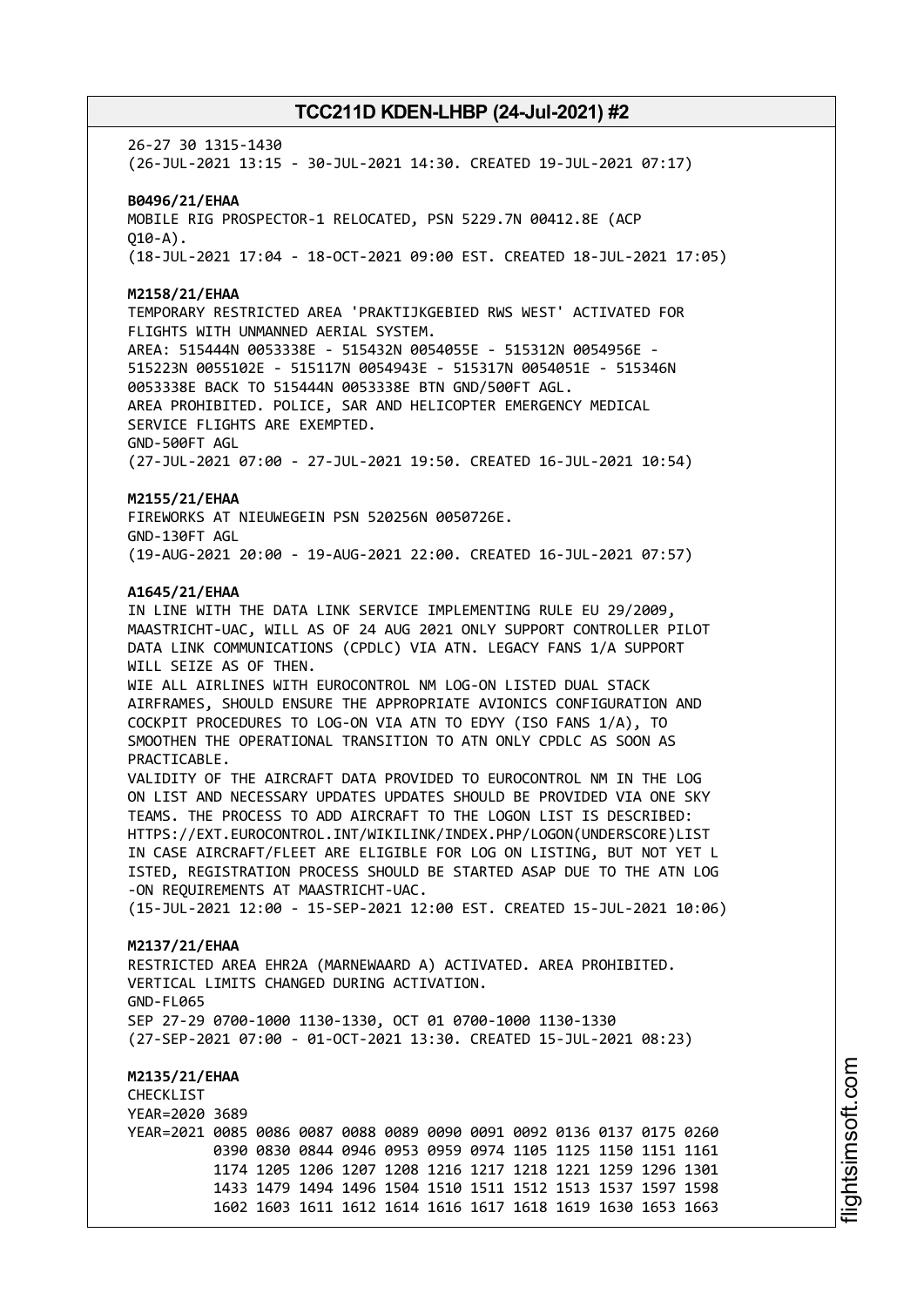**TCC211D KDEN-LHBP (24-Jul-2021) #2** 1670 1671 1673 1674 1675 1680 1729 1730 1731 1732 1744 1749 1757 1765 1769 1770 1794 1795 1796 1802 1822 1824 1825 1826 1828 1829 1830 1833 1834 1835 1836 1837 1838 1839 1861 1862 1863 1864 1865 1866 1869 1886 1895 1899 1900 1902 1908 1924 1937 1941 1945 1947 1951 1961 1966 1974 1980 1989 1996 1997 1998 1999 2000 2001 2005 2006 2007 2013 2016 2025 2026 2030 2034 2035 2036 2042 2043 2044 2045 2050 2051 2052 2056 2058 2059 2060 2061 2062 2063 2064 2065 2067 2068 2075 2076 2082 2084 2086 2089 2091 2092 2093 2094 2099 2100 2103 2104 2105 2106 2108 2109 2110 2111 2112 2117 2119 2120 2121 2122 2123 2124 2126 2128 2129 2130 2131 2132 2133 2134 LATEST PUBLICATIONS AIP AIRAC AMDT MIL 008/2021 EFFECTIVE DATE 12 AUG 21 AIP AIRAC SUP MIL 002/2011 EFFECTIVE DATE 17 NOV 11 AIP SUP MIL 002/2015 EFFECTIVE DATE 21 OCT 15 AIC CHECKLIST AIP VFR NIL AIP MIL NIL SUP CHECKLIST AIP VFR NIL AIP MIL NIL (15-JUL-2021 06:20 - 15-AUG-2021 06:20 EST. CREATED 15-JUL-2021 06:21) **B0492/21/EHAA** INFO EEMSHAVEN HELIPORT IN AD.3 NOT FOR OPERATIONAL USE. REF AIP NETHERLANDS AIRAC AMDT 07/2021, AD 3.EHHE. (14-JUL-2021 18:26 - 03-SEP-2021 12:00 EST. CREATED 14-JUL-2021 18:26) **M2128/21/EHAA** TEMPORARY SEGREGATED AREA EHTSA52 (HAVELTE) ACTIVATED. AREA PROHIBITED. GND-600FT AMSL 23 1000-1500, 24 25 0600-1500 (23-AUG-2021 10:00 - 25-AUG-2021 15:00. CREATED 14-JUL-2021 13:14) **M2126/21/EHAA** TEMPORARY SEGREGATED AREA EHTSA50 (MARNE) ACTIVATED. AREA PROHIBITED. VERTICAL LIMITS CHANGED DURING ACTIVATION. GND-600FT AMSL SEP 27 0600-OCT 01 1000, 04 0600-08 0600 (27-SEP-2021 06:00 - 08-OCT-2021 06:00. CREATED 14-JUL-2021 13:03) **B0489/21/EHAA** CRANE ERECTED AT PSN 5256N00656E BUINERVEEN, 551FT AMSL, AND 524FT AGL, MARKED AND LGTD. (13-JUL-2021 09:25 - 30-JUL-2021 23:59. CREATED 13-JUL-2021 09:27) **M2094/21/EHAA** TEMPORARY SEGREGATED AREA EHTSA50 (MARNE) ACTIVATED. AREA PROHIBITED.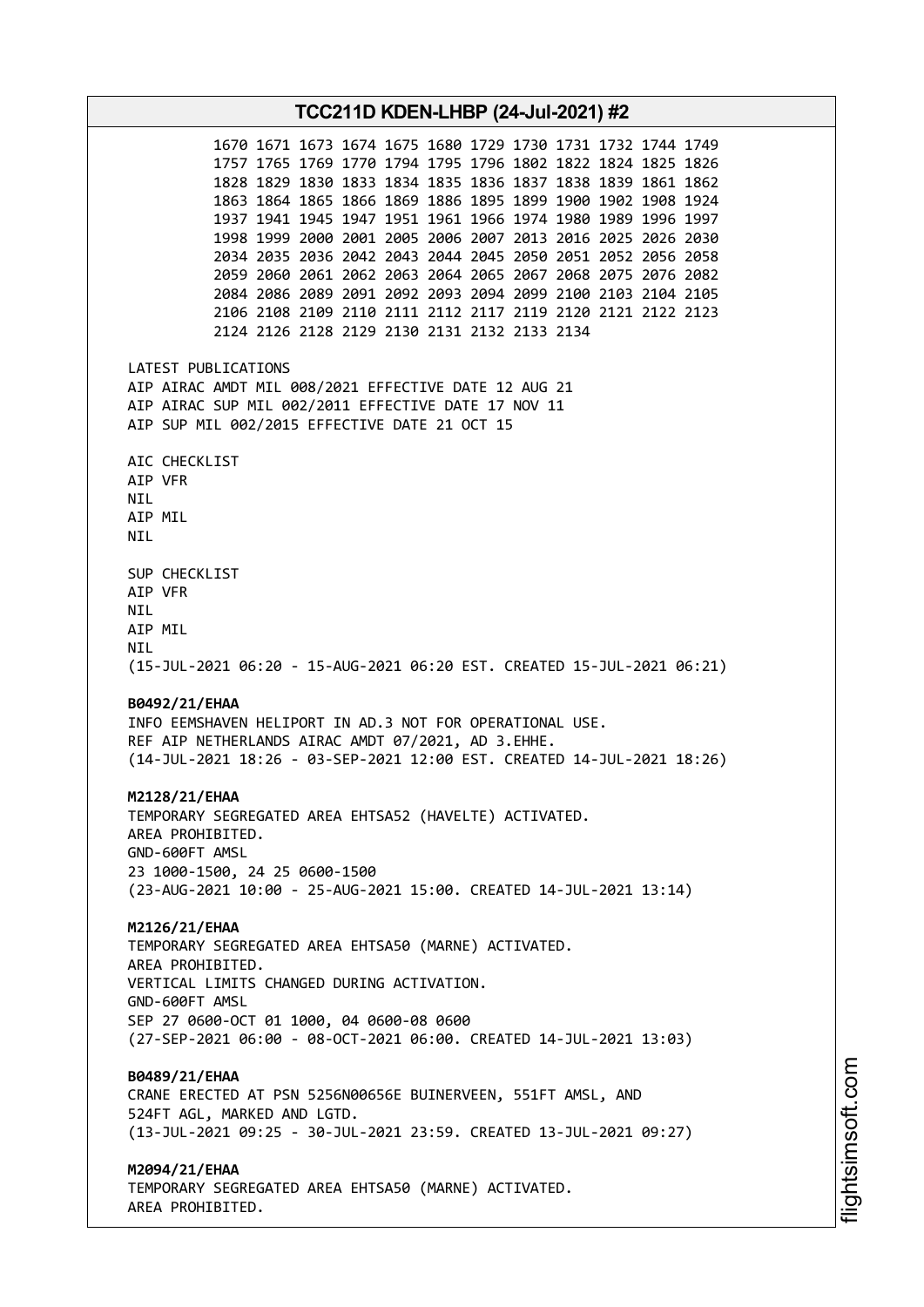GND-1200FT AMSL (13-SEP-2021 10:00 - 13-SEP-2021 21:59. CREATED 12-JUL-2021 13:56) **M2093/21/EHAA** RESTRICTED AREA EHR2 (MARNEWAARD) ACTIVATED. AREA PROHIBITED. VERTICAL LIMITS CHANGED DURING ACTIVATION. GND-FL065 (13-SEP-2021 10:00 - 13-SEP-2021 21:59. CREATED 12-JUL-2021 13:54) **M2092/21/EHAA** RESTRICTED AREA EHR2A (MARNEWAARD A) ACTIVATED. AREA PROHIBITED. VERTICAL LIMITS CHANGED DURING ACTIVATION. GND-FL065 (13-SEP-2021 10:00 - 13-SEP-2021 21:59. CREATED 12-JUL-2021 13:51) **M2091/21/EHAA** RESTRICTED AREA EHR2A (MARNEWAARD A) ACTIVATED. AREA PROHIBITED. VERTICAL LIMITS CHANGED DURING ACTIVATION. GND-1200FT AGL 08 1400-12 2359, 13 0000-1000 2200-2359, 14 0000-0600 (08-SEP-2021 14:00 - 14-SEP-2021 06:00. CREATED 12-JUL-2021 13:47) **M2082/21/EHAA** TEMPORARY RESERVED AIRSPACE EHTRA80 (DEELEN HOOG) ACTIVATED. AREA PROHIBITED. 3000FT AMSL-FL065 (17-AUG-2021 10:30 - 17-AUG-2021 12:00. CREATED 12-JUL-2021 09:02) **M2076/21/EHAA** FIREWORKS AT ZWOLLE PSN 523053N 0060520E GND-100FT AGL (09-SEP-2021 19:00 - 09-SEP-2021 21:00. CREATED 12-JUL-2021 06:28) **B0485/21/EHAA** FIREWORKS AT DE ZILK PSN 521824N 0043241E. GND-363FT AGL (03-SEP-2021 15:00 - 03-SEP-2021 20:00. CREATED 09-JUL-2021 16:34) **M2056/21/EHAA** TEMPORARY SEGREGATED AREA EHTSA52 (HAVELTE) ACTIVATED. AREA PROHIBITED. GND-600FT AMSL DAILY 0600-1300 (06-SEP-2021 06:00 - 07-SEP-2021 13:00. CREATED 09-JUL-2021 06:06) **A1569/21/EHAA** CROSSING AND ENTERING EHR4, EHR4A, EHR4B, EHR4C, EHR4D, EHR4E AND EHR4F (VLIEHORS) IS PROHIBITED TO GENERAL AVIATION WHEN ACTIVE. POLICE, SAR, HEMS AND FLIGHTS TO AND FROM OIL PLATFORM L15-FA-1 ARE EXEMPTED. THESE FLIGHTS MUST BE COORDINATED WITH DUTCH MIL INFO (132.350) PRIOR TO ENTRY. AIRSPACE CLASSIFICATION G IS APPLICABLE WITHIN THE ABOVE MENTIONED AIRSPACE. REF AIP NETHERLANDS ENR 5.1 PARA 7.2. SFC-FL285 (08-JUL-2021 11:22 - PERM. CREATED 08-JUL-2021 11:22) **M2052/21/EHAA** RESTRICTED AREA EHR2C (MARNEWAARD C) ACTIVATED. AREA PROHIBITED.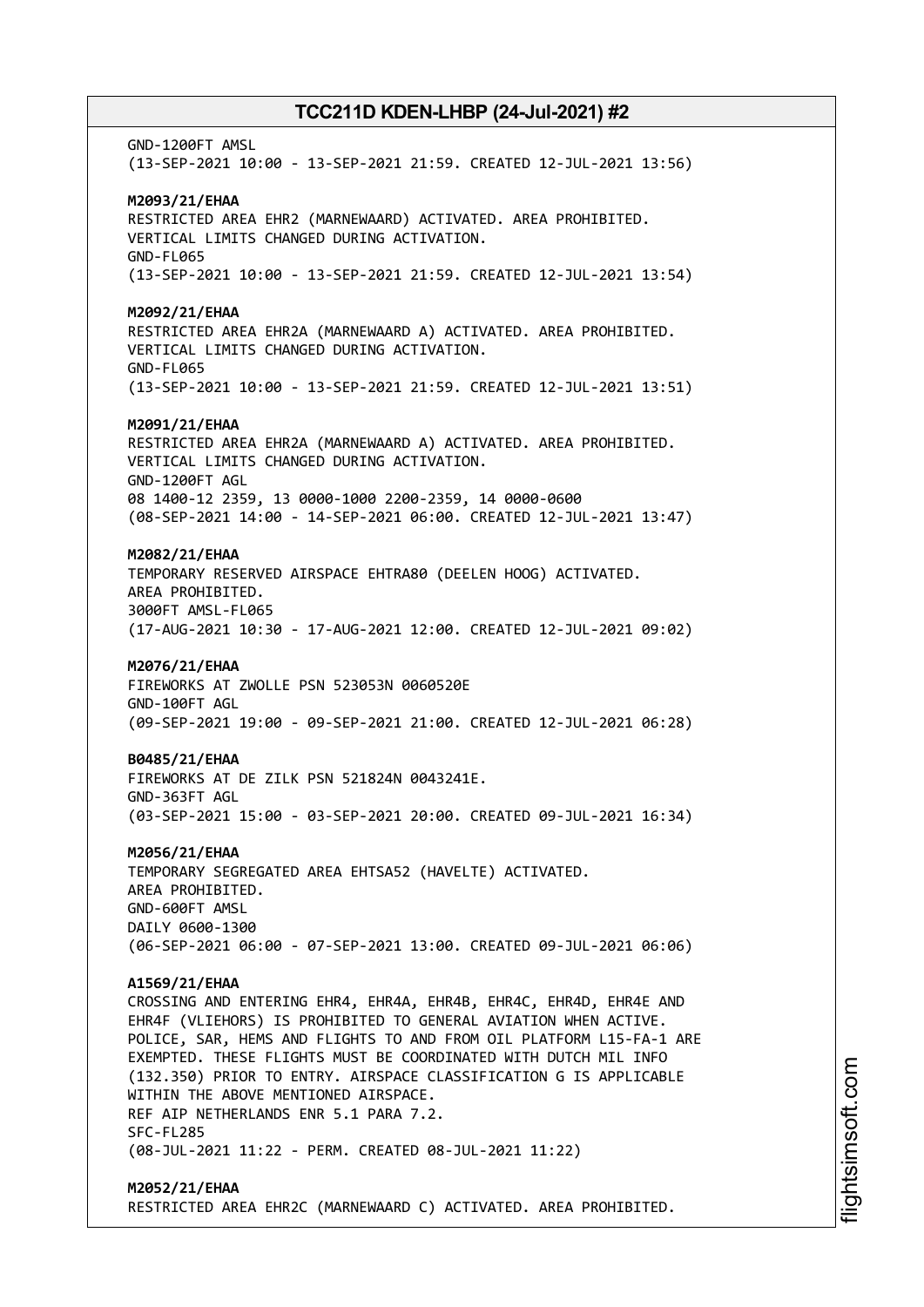1200FT AMSL-2500FT AMSL (30-SEP-2021 06:00 - 30-SEP-2021 14:30. CREATED 08-JUL-2021 10:07) **M2050/21/EHAA** RESTRICTED AREA EHR2A (MARNEWAARD A) ACTIVATED. AREA PROHIBITED. VERTICAL LIMITS CHANGED DURING ACTIVATION. GND-FL065 (30-SEP-2021 06:00 - 30-SEP-2021 14:30. CREATED 08-JUL-2021 10:05) **B0484/21/EHAA** OBST LIGHTS CHIMNEY NIJMEGEN 515122N 0054944E U/S. REF AIP ENR 5.4 ITEM 123. HEIGT 512FT AGL, ELEVATION 551FT AMSL. (08-JUL-2021 07:22 - 26-AUG-2021 09:00 EST. CREATED 08-JUL-2021 07:22) **M2045/21/EHAA** FIREWORKS AT UTRECHT PSN 520436N 0050327E. GND-200FT AGL (04-SEP-2021 18:00 - 04-SEP-2021 21:30. CREATED 08-JUL-2021 06:52) **M2044/21/EHAA** FIREWORKS AT ELIM PSN 524056N 0063414E. GND-135FT AGL (06-SEP-2021 19:00 - 06-SEP-2021 21:00. CREATED 08-JUL-2021 06:48) **M2043/21/EHAA** FIREWORKS AT SINT-NICOLAASGA PSN 525514N 0054406E. GND-100FT AGL (03-SEP-2021 20:00 - 03-SEP-2021 21:00. CREATED 08-JUL-2021 06:44) **M2042/21/EHAA** FIREWORKS AT GRAMSBERGEN PSN 523649N 0064035E. GND-495FT AGL (03-SEP-2021 19:00 - 03-SEP-2021 20:30. CREATED 08-JUL-2021 06:41) **M2035/21/EHAA** DUE TO LACK OF PERSONNEL NO OAT ATS WILL BE PROVIDED IN EHAA FIR BY DUTCHMIL BTN GND AND FL245 UNLESS PPR OBTAINED VIA DUTCHMIL SUPERVISOR PHONE +31 (0)577 45 8700. DAILY 0600-1500 (07-JUL-2021 13:54 - 07-OCT-2021 15:00. CREATED 07-JUL-2021 13:55) **M2034/21/EHAA** TEMPORARY SEGREGATED AREA EHTSA56 (LEUSDERHEIDE) ACTIVATED. AREA PROHIBITED. GND-600FT AMSL DAILY 0600-1300 (01-SEP-2021 06:00 - 03-SEP-2021 13:00. CREATED 07-JUL-2021 13:34) **M2026/21/EHAA** CROSSING AND ENTERING EHR4, EHR4A, EHR4B, EHR4C, EHR4D, EHR4E AND EHR4F (VLIEHORS) IS PROHIBITED TO GENERAL AVIATION WHEN ACTIVE. POLICE, SAR, HEMS AND FLIGHTS TO AND FROM OIL PLATFORM L15-FA-1 ARE EXEMPTED. THESE FLIGHTS MUST BE COORDINATED WITH DUTCH MIL INFO (FREQ 132.350MHZ) PRIOR TO ENTRY. AIRSPACE CLASSIFICATION G IS APPLICABLE WITHIN THE ABOVE MENTIONED AIRSPACE. SFC-FL285 (07-JUL-2021 08:32 - 25-AUG-2021 10:00 EST. CREATED 07-JUL-2021 08:33)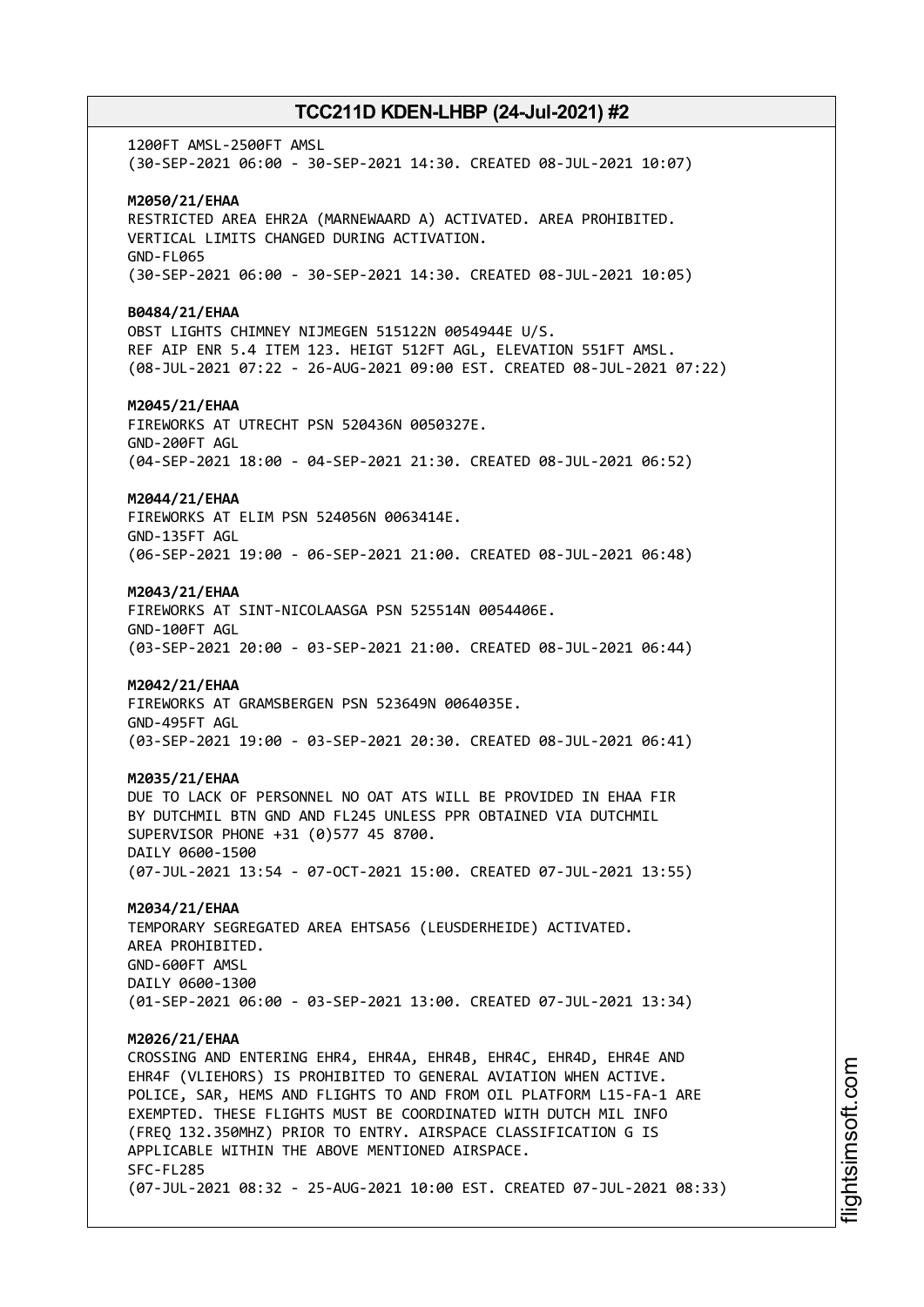# **M2025/21/EHAA** TEMPORARY RESTRICTED AREA ACTIVATED FOR 'DONAC 2021'. AREA: 513039N 0034113E - 513045N 0034609E - 512908N 0034609E - 512908N 0034113E BACK TO 513039N 0034113E BTN 500FT AMSL/FL050. AREA PROHIBITED. SAR, POLICE AND HELICOPTER EMERGENCY MEDICAL SERVICES ARE EXEMPTED AFTER PRIOR PERMISSION FROM DUTCH MIL INFO. 500FT AMSL-FL050 02 1000-1800, 03 0700-1800, 04 0700-1500 (02-SEP-2021 10:00 - 04-SEP-2021 15:00. CREATED 07-JUL-2021 08:29) **B0478/21/EHAA** LASERSHOW AT LEERDAM, PSN 515312N 0050513E. GND-UNL (19-AUG-2021 20:30 - 19-AUG-2021 23:15. CREATED 06-JUL-2021 10:38) **M2007/21/EHAA** UAS FLYING WILL TAKE PLACE AT OPIJNEN PSN 515002N 0051738E RADIUS 1000M BTN GND/329FT AGL, REQ TO AVOID AREA. GND-329FT AGL (07-AUG-2021 07:00 - 07-AUG-2021 16:00. CREATED 06-JUL-2021 09:54) **M2006/21/EHAA** LASERSHOW WILL TAKE PLACE AT ARNHEM PSN 515704N 0055258E. GND-UNL JUL 30-AUG 01 1800-0600, 02 AUG 1600-0600, AUG 03-AUG 08 1800-0600 (30-JUL-2021 18:00 - 09-AUG-2021 06:00. CREATED 06-JUL-2021 09:49) **M2005/21/EHAA** LASERSHOW WILL TAKE PLACE AT LEERDAM PSN 515317N 0050509E. GND-UNL (19-AUG-2021 20:30 - 19-AUG-2021 23:15. CREATED 06-JUL-2021 09:37) **M2001/21/EHAA** FIREWORKS AT UTRECHT PSN 520657N 0050250E. GND-135FT AGL (29-AUG-2021 18:00 - 29-AUG-2021 20:00. CREATED 06-JUL-2021 06:33) **M1999/21/EHAA** FIREWORKS AT MAKKUM PSN 530305N 0052237E. GND-220FT AGL (11-AUG-2021 19:30 - 11-AUG-2021 21:00. CREATED 06-JUL-2021 06:29) **M1998/21/EHAA** FIREWORKS AT HOLTEN PSN 521635N 0062427E. GND-165FT AGL (27-AUG-2021 19:30 - 27-AUG-2021 20:30. CREATED 06-JUL-2021 06:21) **M1997/21/EHAA** FIREWORKS AT GORINCHEM PSN 514932N 0045938E. GND-660FT AGL (28-AUG-2021 20:00 - 28-AUG-2021 22:00. CREATED 06-JUL-2021 06:18) **M1996/21/EHAA** FIREWORKS AT OMMEN PSN 523049N 0062446E. GND-100FT AGL (27-AUG-2021 20:30 - 27-AUG-2021 22:00. CREATED 06-JUL-2021 06:15)

**A1543/21/EHAA**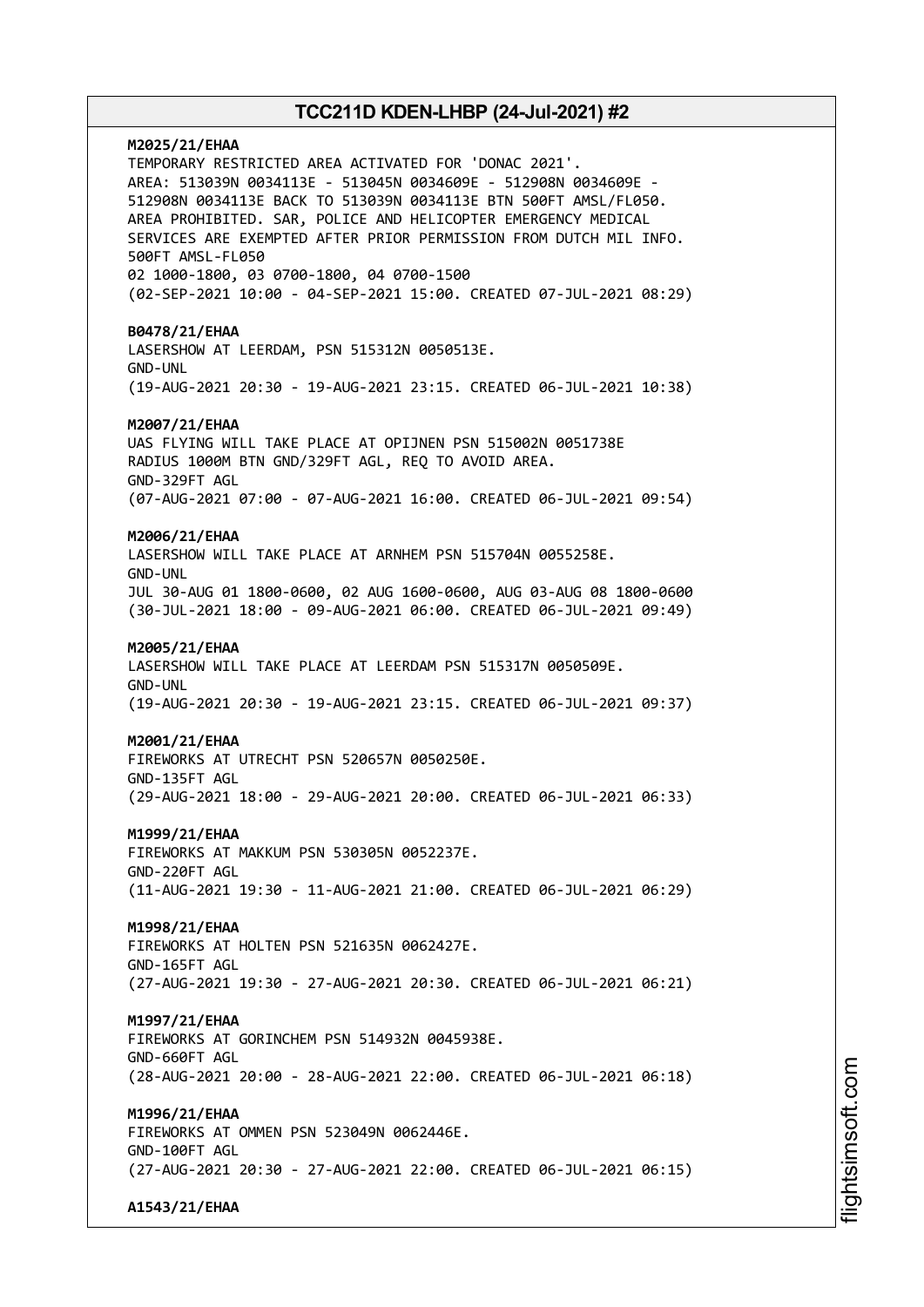OPERATIONS IN FIR MINSK (UMMV) NETHERLANDS AIR CARRIERS AND CAPTAINS OF ACFT IN CHARGE OF AIR SERVICE MANAGED BY CARRIERS HOLDERS OF OPERATING LICENCE ISSUED BY THE NETHERLANDS, WHETHER THEY ARE CONTRACTUAL CARRIERS AND/OR DE FACTO CARRIERS, OR PERFORMING AIR SERVICE WITH COMMERCIAL CHARTER AGREEMENT OR WITH CODE SHARING AND TO ALL FLIGHT PERFORMED WITH NETHERLANDS ACFT REGISTRATION, ARE REQUESTED TO AVOID MINSK FIR (UMMV). FOREIGN AIR CARRIERS INBOUND EU ARE RECOMMENDED TO AVOID BELARUS MINSK FIR(UMMV). (02-JUL-2021 18:08 - 02-SEP-2021 23:59 EST. CREATED 02-JUL-2021 18:09) **B0472/21/EHAA** PJE WILL TAKE PLACE AT ROCKANJE, PSN 515232N 0040244E. GND-FL050 (04-SEP-2021 15:00 - 04-SEP-2021 18:00. CREATED 02-JUL-2021 16:49) **A1539/21/EHAA** AMSTERDAM INFORMATION 124.300MHZ EXPECT LIMITED RADIO COVERAGE BELOW 1500FT BETWEEN EHRD CTR AND EHSE. (02-JUL-2021 14:10 - 02-OCT-2021 12:00 EST. CREATED 02-JUL-2021 13:31) **A1538/21/EHAA** AMSTERDAM INFORMATION 119.175MHZ EXPECT LIMITED RADIO COVERAGE BELOW 2000FT AROUND ATRIX RADIUS 10NM. (02-JUL-2021 14:10 - 02-OCT-2021 12:00 EST. CREATED 02-JUL-2021 13:27) **M1966/21/EHAA** DUE TO TECHNICAL ISSUES DUTCH MIL LOWER FREQUENCY 128.355MHZ HAS LIMITED RADIO COVERAGE IN CTA NORTH AND TMA A. CONTACT DUTCH MIL INFO ON 132.350MHZ WHEN UNABLE TO MAKE RADIO CONTACT. (02-JUL-2021 12:28 - 02-OCT-2021 23:59. CREATED 02-JUL-2021 12:32) **A1537/21/EHAA** BASED ON THE LATEST COVID-19 REGULATIONS (TIJDELIJKE REGELING MAATREGELEN COVID-19) ALL FLIGHTS SHOULD ADHERE TO THE FOLLOWING CONDITIONS: 1. DISINFECT CABIN, SEATS AND INSTRUMENTS. 2. ALL PASSENGERS ARE REQUIRED TO USE A MANDATORY NON MEDICAL FACE MASK FROM BEFORE BOARDING UNTIL AFTER DISEMBARKING (NON COMMERCIAL FLIGHTS ARE EXEMPTED) . 3. BEFORE BOARDING, A HEALTH CHECK OF ALL POB SHALL BE PERFORMED BY CREW BASED ON THE RIVM GUIDELINES: HTTPS://WWW.RIVM.NL/CORONAVIRUS-COVID-19/ADVIEZEN-WERK-VRIJE-TIJD/GEN ERIEK-KADER-CORONAMAATREGELEN 4. COMPANIES SHALL ADHERE TO COMPANY SPECIFIC PROTOCOL. NOTE: POLICE, HELICOPTER EMERGENCY SERVICES AND SAR FLIGHTS ARE EXEMPTED. (02-JUL-2021 10:43 - 21-AUG-2021 23:59 EST. CREATED 02-JUL-2021 10:43) **A1521/21/EHAA** TRIGGER NOTAM - AIRAC AIP AMDT 08/2021 WEF 12 AUG 2021: PERMANENTLY OUT OF SERVICE: VOR AMS, HDR, HSD, PAM, SPY: NDB EHN, ROT, STD / CH, NV, OA, PS, RR: LOCATORS CH, NV, OA, PS, RR. (12-AUG-2021 00:00 - 25-AUG-2021 23:59. CREATED 01-JUL-2021 10:03)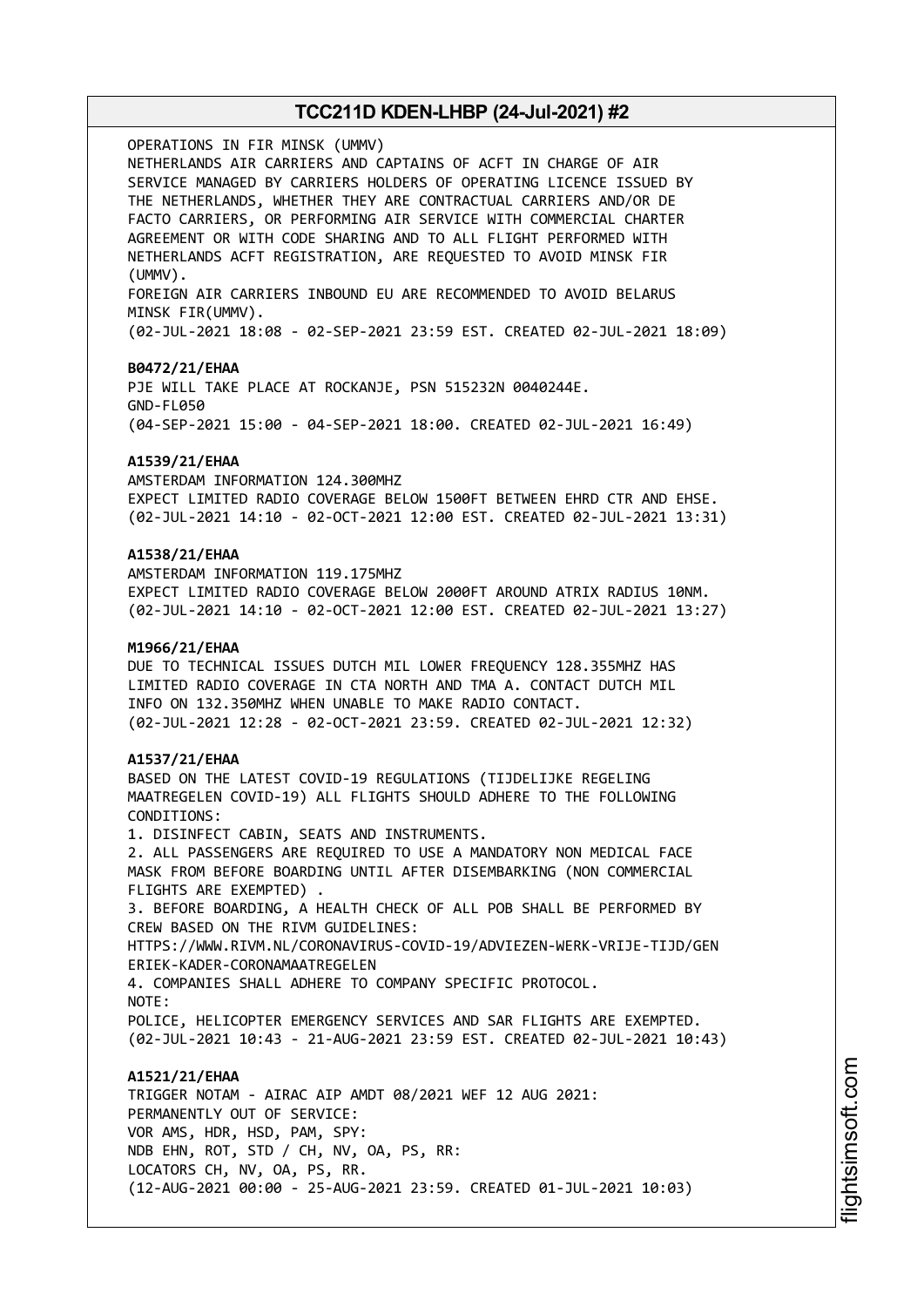**M1947/21/EHAA** TEMPORARY SEGREGATED AREA EHTSA56 (LEUSDERHEIDE) ACTIVATED. AREA PROHIBITED. GND-600FT AMSL (28-JUL-2021 06:00 - 28-JUL-2021 21:59. CREATED 01-JUL-2021 06:19) **A1508/21/EHAA** CHECKLIST YEAR=2021 0196 0206 0207 0334 0379 0439 0461 0462 0463 0464 0465 0466 0489 0541 0564 0648 0734 0735 0746 0814 0828 0863 0864 0878 0879 0895 0921 0948 0951 0978 0980 0981 0992 0999 1000 1006 1008 1014 1047 1048 1049 1111 1149 1160 1161 1162 1230 1244 1255 1258 1278 1283 1284 1286 1290 1308 1333 1334 1338 1355 1366 1371 1375 1379 1384 1385 1387 1390 1391 1394 1396 1409 1414 1426 1427 1431 1432 1437 1444 1451 1452 1453 1454 1455 1456 1457 1458 1459 1460 1466 1468 1474 1475 1477 1478 1479 1483 1484 1485 1486 1487 1488 1489 1490 1494 1496 1498 1499 1500 1501 1502 1503 1504 1505 1507 LATEST PUBLICATIONS AIP AIRAC AMDT IFR 007/2021 EFFECTIVE DATE 15 JUL 21 AIP AIRAC SUP IFR 001/2020 EFFECTIVE DATE 27 FEB 20 AIP SUP IFR 005/2021 EFFECTIVE DATE 08 APR 21 AIC IFR B003/2021 EFFECTIVE DATE 03 JUN 21 AIC IFR A003/2021 EFFECTIVE DATE 03 JUN 21 AIC CHECKLIST AIP IFR A019/1992 B061/1992 B006/2002 A016/2002 B023/2004 B001/2006 A012/2007 A001/2008 B003/2008 A009/2008 A013/2010 A014/2010 A006/2011 B009/2011 B005/2013 A006/2013 A003/2014 A004/2014 A006/2014 A004/2015 B004/2015 B005/2016 B001/2017 B002/2018 B001/2019 A002/2019 B002/2019 B003/2019 A004/2019 A006/2019 A009/2019 A011/2019 A012/2019 A013/2019 A014/2019 A002/2020 A004/2020 B001/2021 A001/2021 A002/2021 B002/2021 B003/2021 A003/2021 AIP VFR NIL SUP CHECKLIST AIP IFR 001/2020 004/2020 004/2021 005/2021 AIP VFR **NTI** (01-JUL-2021 00:05 - 01-AUG-2021 00:05 EST. CREATED 01-JUL-2021 00:08) **B0469/21/EHAA CHECKLIST** YEAR=2021 0230 0246 0247 0255 0274 0281 0282 0290 0293 0309 0334 0335 0337 0345 0347 0348 0350 0368 0370 0373 0378 0383 0384 0399 0424 0434 0435 0450 0451 0452 0453 0454 0455 0456 0457 0459 0460 0461 0462 0463 0464 0467 0468 LATEST PUBLICATIONS AIP AIRAC AMDT IFR 007/2021 EFFECTIVE DATE 15 JUL 21 AIP AIRAC SUP IFR 001/2020 EFFECTIVE DATE 27 FEB 20 AIP SUP IFR 005/2021 EFFECTIVE DATE 08 APR 21 AIC IFR B003/2021 EFFECTIVE DATE 03 JUN 21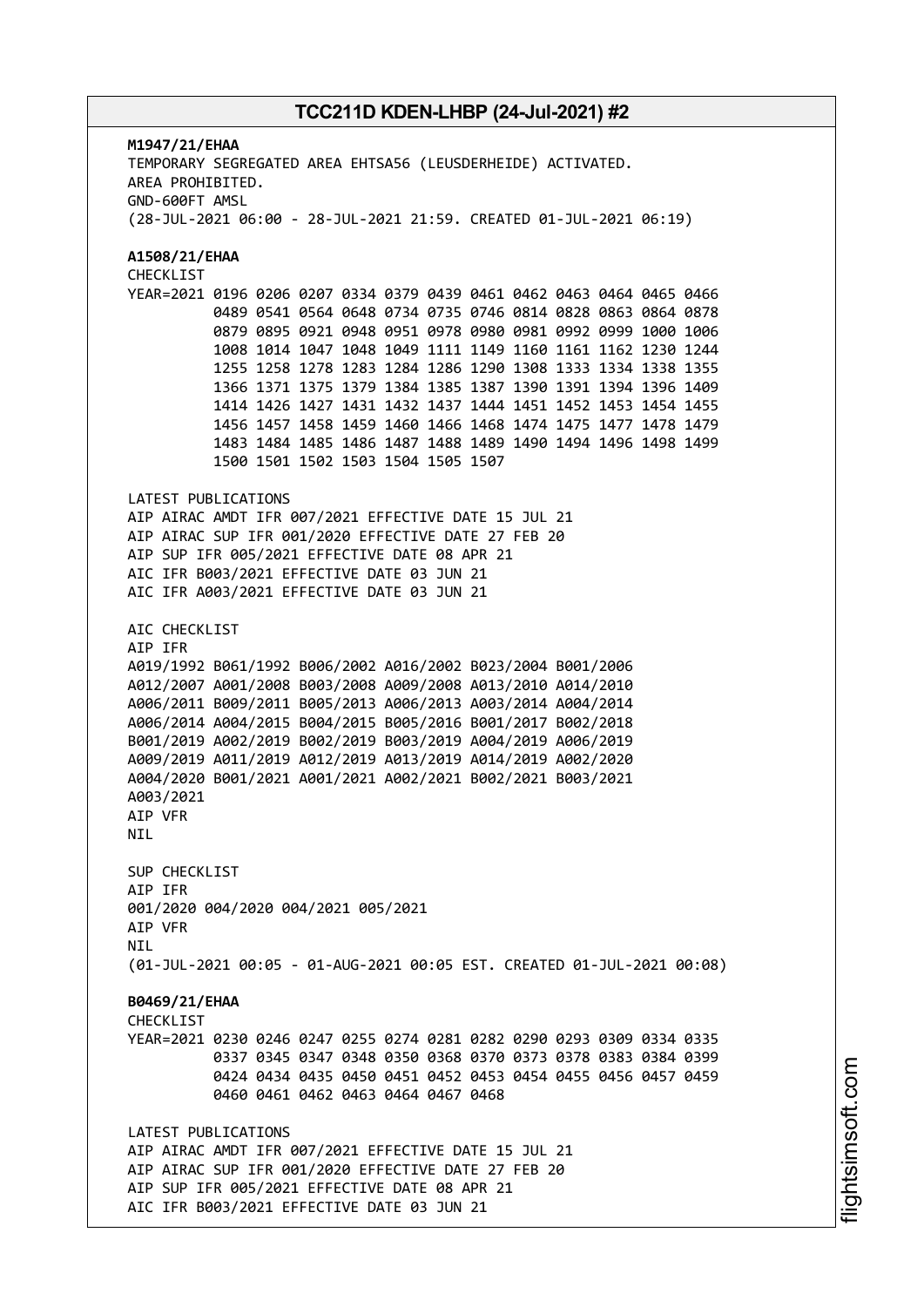AIC IFR A003/2021 EFFECTIVE DATE 03 JUN 21 AIC CHECKLIST AIP IFR A019/1992 B061/1992 B006/2002 A016/2002 B023/2004 B001/2006 A012/2007 A001/2008 B003/2008 A009/2008 A013/2010 A014/2010 A006/2011 B009/2011 B005/2013 A006/2013 A003/2014 A004/2014 A006/2014 A004/2015 B004/2015 B005/2016 B001/2017 B002/2018 B001/2019 A002/2019 B002/2019 B003/2019 A004/2019 A006/2019 A009/2019 A011/2019 A012/2019 A013/2019 A014/2019 A002/2020 A004/2020 B001/2021 A001/2021 A002/2021 B002/2021 B003/2021 A003/2021 AIP VFR NIL SUP CHECKLIST AIP IFR 001/2020 004/2020 004/2021 005/2021 AIP VFR NIL (01-JUL-2021 00:05 - 01-AUG-2021 00:05 EST. CREATED 01-JUL-2021 00:08) **M1945/21/EHAA** TEMPORARY SEGREGATED AREA EHTSA52 (HAVELTE, RPAS) ACTIVATED. AREA PROHIBITED. GND-600FT AMSL DAILY 0600-1400 (02-SEP-2021 06:00 - 03-SEP-2021 14:00. CREATED 30-JUN-2021 13:48) **B0467/21/EHAA** NEW PARAGLIDING SITE VELDHOEK, PSN 520200N 0062510E. MAX CABLE HGT 1500FT AMSL, ACTIVE DAILY UDP. REF AIP NETHERLANDS ENR 5.5. GND-1500FT AMSL (30-JUN-2021 09:50 - PERM. CREATED 30-JUN-2021 09:51) **B0464/21/EHAA** PJE AT OUDENBOSCH, PSN 513622N 0043256E. GND-3000FT AMSL (13-AUG-2021 07:00 - 13-AUG-2021 18:00. CREATED 30-JUN-2021 08:56) **B0462/21/EHAA** PJE AT OUDENBOSCH, PSN 513622N 0043256E. GND-3000FT AMSL (08-AUG-2021 07:00 - 08-AUG-2021 18:00. CREATED 30-JUN-2021 07:42) **B0452/21/EHAA** NEW OBSTACLE UNDER CONSTRUCTION IJSSELMEER WINDFARM FRYSLAN, 89 WIND TURBINES WITHIN AREA: 530153N0051541E-530145N0051700E-525933N0051851E-525816N0051633E-52583 4N0051357E-530040N0051246E-530144N0051433E-530153N0051541E. ELEV 590FT AMSL, NOT LGTD. REF AIP ENR 5.4 (28-JUN-2021 14:48 - PERM. CREATED 28-JUN-2021 14:49) **M1895/21/EHAA** UAS FLYING WILL TAKE PLACE AT BIDDINGHUIZEN PSN 522616N 0054519E

RADIUS 1000M BTN GND/400FT AGL, REQ TO AVOID AREA.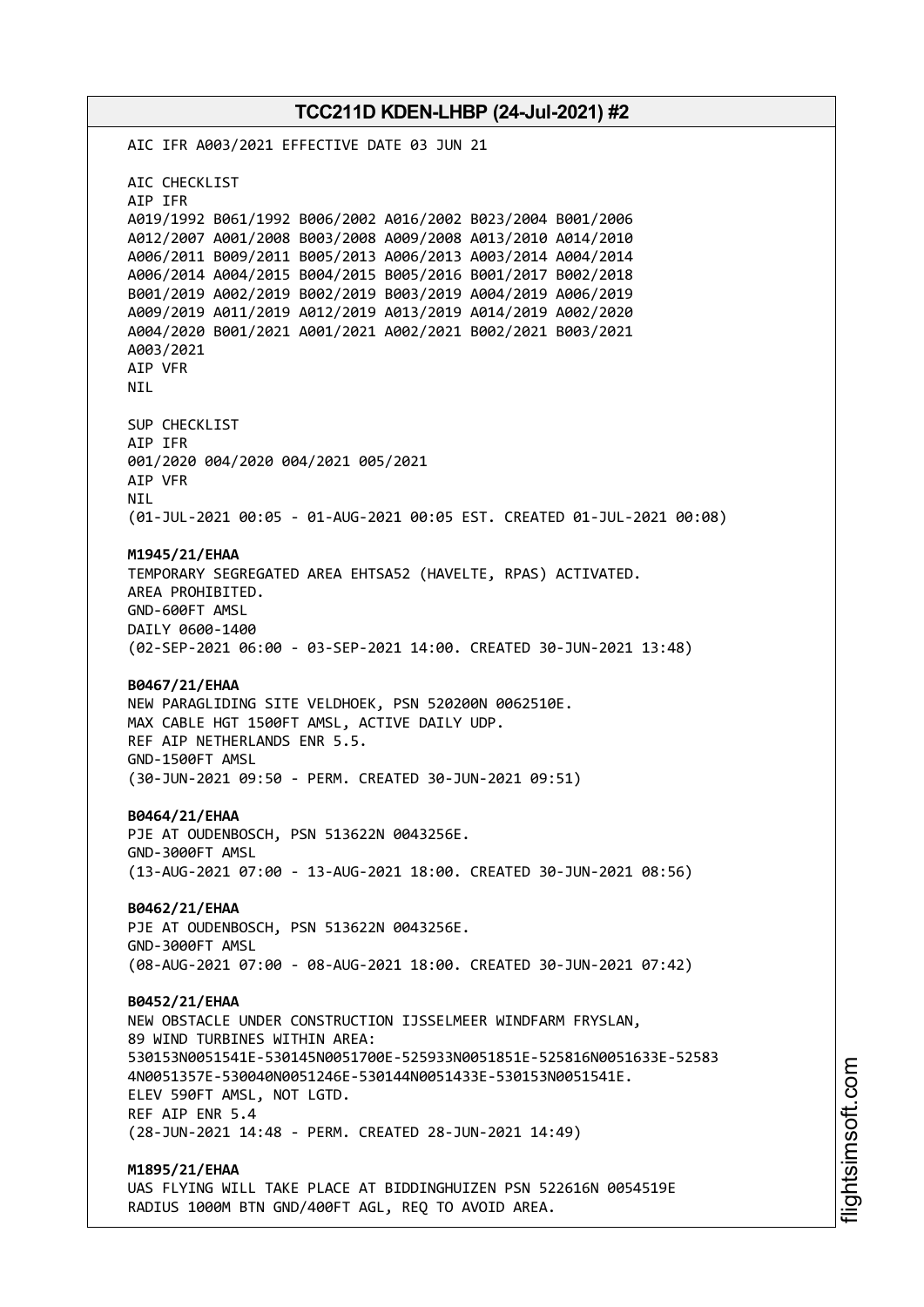GND-400FT AGL DAILY 1300-1906 (20-AUG-2021 13:00 - 21-AUG-2021 19:06. CREATED 28-JUN-2021 09:01) **B0451/21/EHAA** PART OF THE OBST LIGHTS PRINSES AMALIAWINDPARK U/S. REF AIP 5.4 ID 317. (26-JUN-2021 15:08 - 26-JUL-2021 09:00 EST. CREATED 26-JUN-2021 15:08) **B0450/21/EHAA** OBST LIGHT 18 AND 24 U/S AT WINDPARK NOORDZEE LUCHTERDUINEN. REF AIP ENR 5.4 ID 454. (25-JUN-2021 17:19 - 25-JUL-2021 09:00 EST. CREATED 25-JUN-2021 17:19) **M1839/21/EHAA** MIL ACFT HAVE TO AVOID OVERFLYING OF WEST-BETUWE DUE TO BREEDING BIRDS AT PSN 515157N 0050900E RADIUS 0,5NM BTN GND/1000FT AGL. GND-1000FT AGL (22-JUN-2021 12:56 - 31-JUL-2021 21:59. CREATED 22-JUN-2021 12:57) **M1838/21/EHAA** MIL ACFT HAVE TO AVOID OVERFLYING OF EEMMEER DUE TO BREEDING BIRDS AT PSN 521837N 0051904E RADIUS 0,5NM BTN GND/1000FT AGL. GND-1000FT AGL (22-JUN-2021 12:55 - 31-JUL-2021 21:59. CREATED 22-JUN-2021 12:55) **M1837/21/EHAA** MIL ACFT HAVE TO AVOID OVERFLYING OF OOSTVAARDERSPLASSEN DUE TO BREEDING BIRDS AT PSN 522700N 0052128E RADIUS 0,5NM BTN GND/1000FT AGL. GND-1000FT AGL (22-JUN-2021 12:51 - 31-JUL-2021 23:59. CREATED 22-JUN-2021 12:51) **M1836/21/EHAA** MIL ACFT HAVE TO AVOID OVERFLYING OF KETELMEER DUE TO BREEDING BIRDS AT PSN 523638N 0054929E RADIUS 0,5NM BTN GND/1000FT AGL. GND-1000FT AGL (22-JUN-2021 12:49 - 31-JUL-2021 21:59. CREATED 22-JUN-2021 12:49) **M1835/21/EHAA** MIL ACFT HAVE TO AVOID OVERFLYING OF KOUDUM DUE TO BREEDING BIRDS AT PSN 525459N 0052818E RADIUS 0,5NM BTN GND/1000FT AGL. GND-1000FT AGL (22-JUN-2021 12:46 - 31-JUL-2021 21:59. CREATED 22-JUN-2021 12:47) **M1834/21/EHAA** MIL ACFT HAVE TO AVOID OVERFLYING OF HAVIKERWAARD DUE TO BREEDING BIRDS AT PSN 520019N 0060629E RADIUS 0,5NM BTN GND/1000FT AGL. GND-1000FT AGL (22-JUN-2021 12:42 - 31-JUL-2021 21:59. CREATED 22-JUN-2021 12:44) **M1833/21/EHAA** MIL ACFT HAVE TO AVOID OVERFLYING OF HARINGVLIET DUE TO BREEDING BIRDS AT PSN 514651N 0041354E RADIUS 0,5NM BTN GND/1000FT AGL. GND-1000FT AGL (22-JUN-2021 12:27 - 31-JUL-2021 21:59. CREATED 22-JUN-2021 12:28)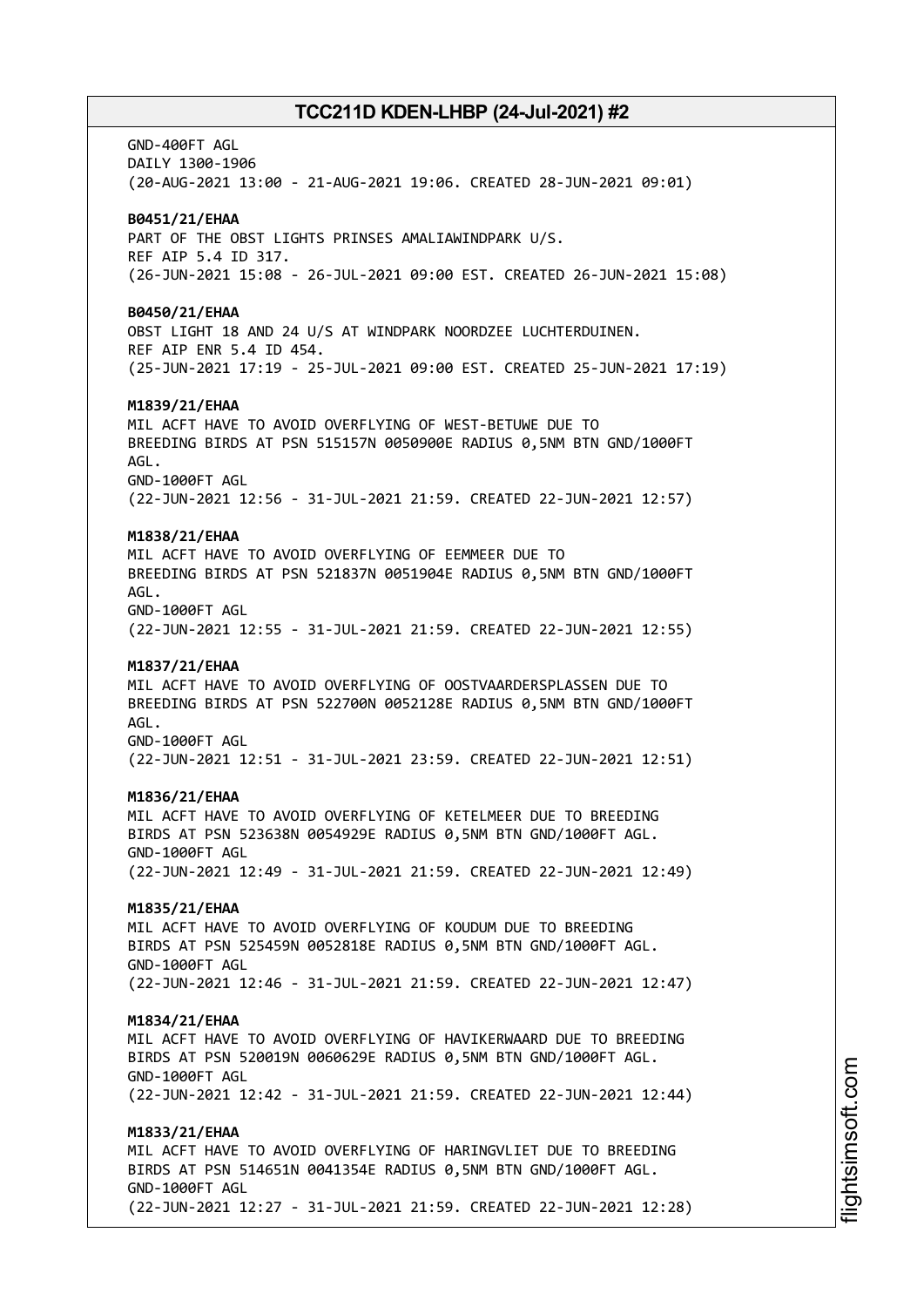**M1829/21/EHAA** RESTRICTED AREA EHR49 (BREEZANDDIJK) ACTIVATED. AREA PROHIBITED. SFC-19500FT AMSL MON-FRI 0600-1500 (27-SEP-2021 06:00 - 08-OCT-2021 15:00. CREATED 22-JUN-2021 10:13) **M1826/21/EHAA** FIREWORKS AT STEGEREN PSN 523237N 0062922E. GND-100FT AGL (24-AUG-2021 20:00 - 24-AUG-2021 21:00. CREATED 22-JUN-2021 09:56) **M1825/21/EHAA** FIREWORKS AT STEGEREN PSN 523237N 0062922E. GND-100FT AGL (10-AUG-2021 20:00 - 10-AUG-2021 21:00. CREATED 22-JUN-2021 09:56) **M1824/21/EHAA** FIREWORKS AT STEGEREN PSN 523237N 0062922E. GND-100FT AGL (27-JUL-2021 20:00 - 27-JUL-2021 21:00. CREATED 22-JUN-2021 09:55) **M1822/21/EHAA** FIREWORKS AT UTRECHT PSN 520729N 0050755E. GND-200FT AGL (28-AUG-2021 20:00 - 28-AUG-2021 22:00. CREATED 22-JUN-2021 09:48) **M1796/21/EHAA** TEMPORARY SEGREGATED AREA EHTSA50 (MARNE) ACTIVATED. AREA PROHIBITED. GND-1200FT AMSL 14-16 20-23 0600-2159, 17 0600-1500 (14-SEP-2021 06:00 - 23-SEP-2021 21:59. CREATED 18-JUN-2021 13:16) **M1795/21/EHAA** RESTRICTED AREA EHR2A (MARNEWAARD A) ACTIVATED. AREA PROHIBITED. VERTICAL LIMITS CHANGED DURING ACTIVATION. GND-6500FT AMSL 14-16 20-23 0600-2159, 17 0600-1500 (14-SEP-2021 06:00 - 23-SEP-2021 21:59. CREATED 18-JUN-2021 13:13) **M1794/21/EHAA** RESTRICTED AREA EHR2 (MARNEWAARD) ACTIVATED. AREA PROHIBITED. VERTICAL LIMITS CHANGED DURING ACTIVATION. SFC-6500FT AMSL 14-16 20-23 0600-2159, 17 0600-1500 (14-SEP-2021 06:00 - 23-SEP-2021 21:59. CREATED 18-JUN-2021 13:09) **M1765/21/EHAA** TEMPORARY SEGREGATED AREA EHTSA50 (MARNE) ACTIVATED. AREA PROHIBITED. GND-600FT AGL (30-AUG-2021 20:00 - 08-SEP-2021 20:00. CREATED 16-JUN-2021 10:12) **M1749/21/EHAA** PJE WILL TAKE PLACE AT GROESBEEK PSN 514512N 0055527E RADIUS 2NM. GND-3000FT AGL (17-SEP-2021 04:59 - 17-SEP-2021 18:01. CREATED 15-JUN-2021 07:49)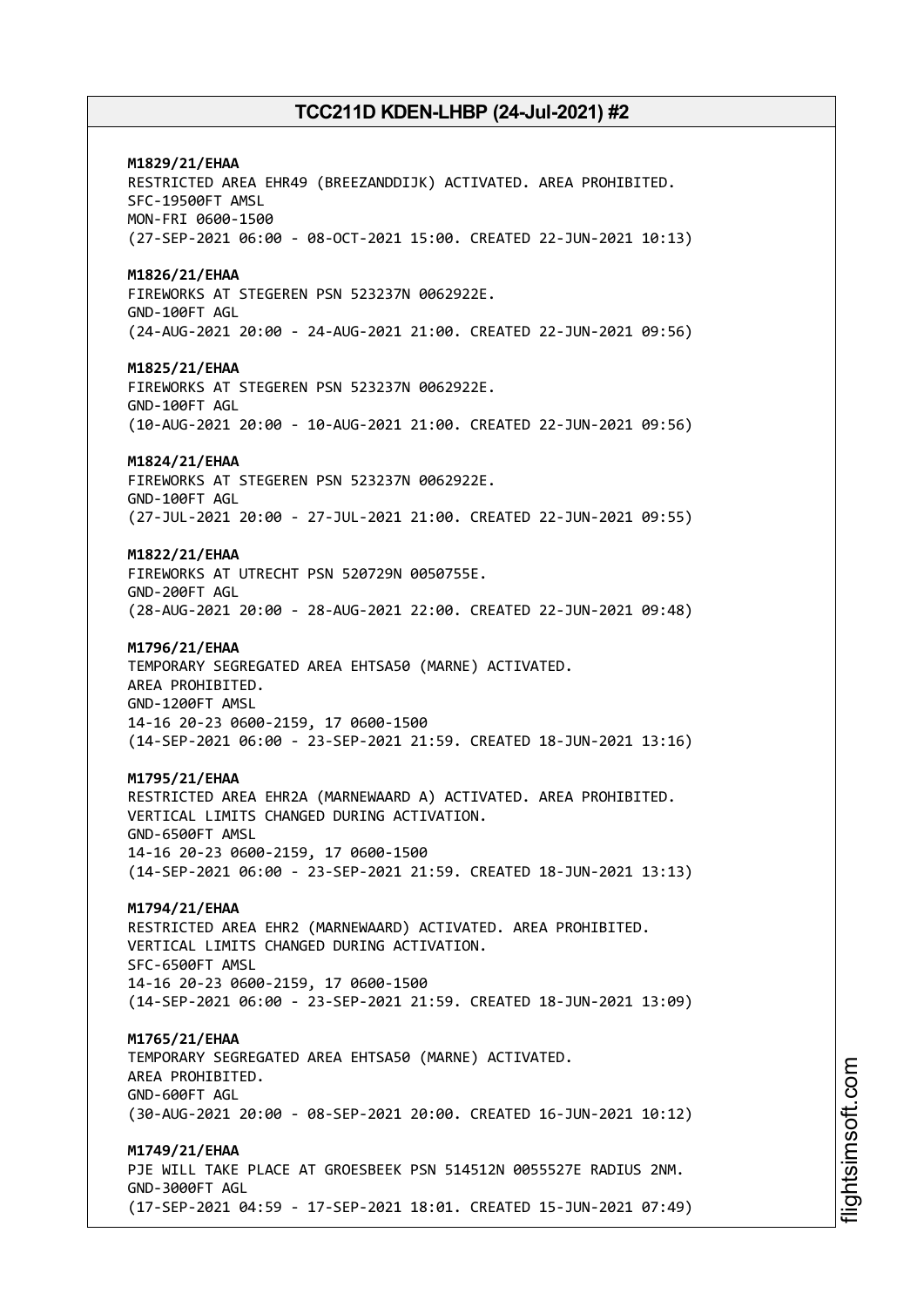# **M1744/21/EHAA**

FIREWORKS AT LOPIKERKAPEL PSN 515913N 0050302E GND-165FT AGL (13-AUG-2021 14:00 - 13-AUG-2021 22:00. CREATED 15-JUN-2021 06:22)

## **B0435/21/EHAA**

OBST LIGHTS WIND FARM BARD OFFSHORE 1 PARTLY U/S. ELEVATION 492FT AMSL. REF AIP THE NETHERLANDS ENR 5.4 ID 333. (14-JUN-2021 14:44 - 14-SEP-2021 09:00 EST. CREATED 14-JUN-2021 14:45)

### **B0434/21/EHAA**

MOBILE RIG MAERSK RESOLUTE RELOCATED, PSN 5222.7N 00323.9E (ACP P11-UNITY). (13-JUN-2021 00:53 - 13-SEP-2021 09:00 EST. CREATED 13-JUN-2021 00:54)

## **M1731/21/EHAA**

ACFT HAVE TO AVOID OVERFLYING OF OUWEHANDS DIERENPARK RHENEN AT PSN 515727N 0053525E RADIUS 1.5NM BTN GND/3000FT AGL. GND-3000FT AGL (11-JUN-2021 11:40 - 11-SEP-2021 23:59 EST. CREATED 11-JUN-2021 11:41)

### **M1730/21/EHAA**

MIL ACFT HAVE TO AVOID OVERFLYING OF SLUIS DUE TO OSTRICH FARM AT PSN 511658N 0032501E RADIUS 2NM BTN GND/3000FT AGL. GND-3000FT AGL (11-JUN-2021 11:40 - 11-SEP-2021 23:59 EST. CREATED 11-JUN-2021 11:41)

## **M1732/21/EHAA**

MIL ACFT HAVE TO AVOID OVERFLYING OF DIERENPARK APENHEUL AT PSN 521257N 0055505E RADIUS 0.5NM BTN GND/1000FT AGL. GND-1000FT AGL (11-JUN-2021 11:41 - 11-SEP-2021 23:59 EST. CREATED 11-JUN-2021 11:41)

## **M1729/21/EHAA**

MIL ACFT HAVE TO AVOID OVERFLYING OF LITHOIJEN PSN 514600N 0052622E RADIUS 1NM BTN GND/500FT AGL. GND-500FT AGL (11-JUN-2021 11:39 - 11-SEP-2021 23:59 EST. CREATED 11-JUN-2021 11:40)

## **B0424/21/EHAA**

MOBILE RIG TEST PLATFORM 590021-TEST PSN 5314.0N 00314.5E. (11-JUN-2021 07:45 - 06-SEP-2021 12:00 EST. CREATED 11-JUN-2021 07:46)

## **M1675/21/EHAA**

FIREWORKS AT OLDENZAAL PSN 521822N 0065317E GND-265FT AGL DAILY 1830-2030 (27-AUG-2021 18:30 - 28-AUG-2021 20:30. CREATED 09-JUN-2021 06:43)

## **M1674/21/EHAA**

FIREWORKS AT HARLINGEN PSN 531023N 0052426E GND-465FT AGL (28-AUG-2021 19:30 - 28-AUG-2021 21:30. CREATED 09-JUN-2021 06:40)

## **M1673/21/EHAA**

FIREWORKS AT ENSCHEDE PSN 521050N 0065013E. GND-297FT AGL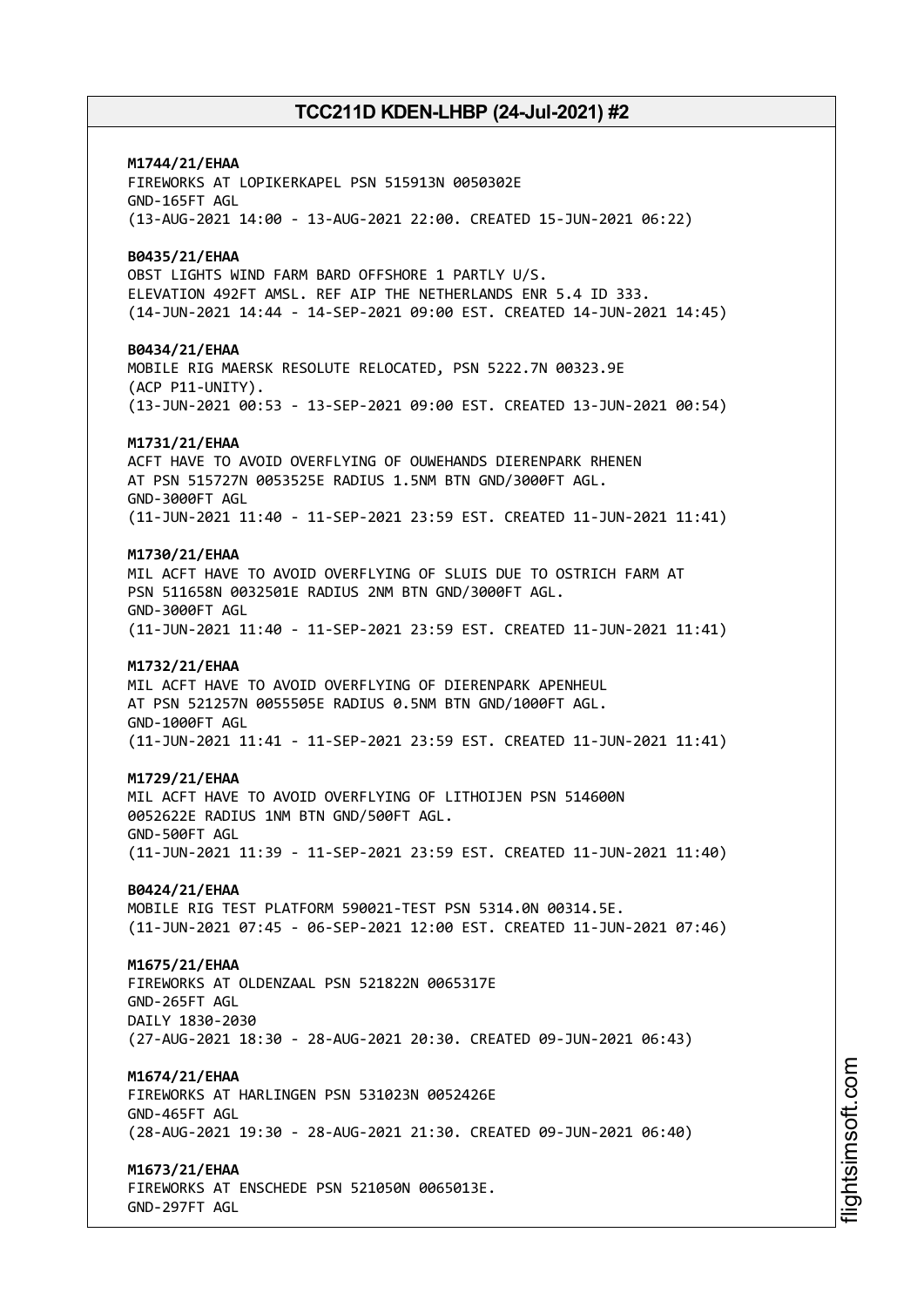#### DATIY 1600-2200

(14-AUG-2021 16:00 - 15-AUG-2021 22:00. CREATED 09-JUN-2021 06:27)

#### **M1671/21/EHAA**

FIREWORKS AT DROUWENERMOND PSN 525816N 0065227E. GND-280FT AGL 19 0700-1100 2100-2330, 20 2100-2359, 21 2100-0015 (19-AUG-2021 07:00 - 22-AUG-2021 00:15. CREATED 09-JUN-2021 06:21)

#### **M1670/21/EHAA**

FIREWORKS AT LUTTENBERG PSN 522410N 0062147E. GND-120FT AGL (15-AUG-2021 20:00 - 15-AUG-2021 21:30. CREATED 09-JUN-2021 06:17)

#### **A1278/21/EHAA**

ALL FLIGHTS TO/FROM AIRPORTS IN THE NETHERLANDS, OR OVERFLYING NETHERLANDS TERRITORY, ARE NOT ALLOWED IF AIRCRAFT ARE OPERATED BY BELARUSIAN AIR CARRIERS AND/OR REGISTERED IN BELARUS, EXCEPT FOR AIRCRAFT IN EMERGENCY OR HUMANITARIAN FLIGHTS. (05-JUN-2021 00:00 - 06-SEP-2021 12:00 EST. CREATED 04-JUN-2021 18:50)

## **A1255/21/EHAA**

TRIGGER NOTAM - AIRAC AIP AMDT 07/2021 WEF 15 JUL 2021: MUAC FRA, FUNCTIONALITY OF SEVERAL FRA POINTS CHANGED. (15-JUL-2021 00:00 - 27-JUL-2021 23:59. CREATED 03-JUN-2021 09:41)

#### **M1611/21/EHAA**

TEMPORARY RESTRICTED AREA 'TGB MARNEWAARD' ACTIVATED FOR EXERCISE 'FALCON LEAP'. AREA: PSN 532300N 0061504E RADIUS 5NM BTN GND/3000FT AMSL. AREA PROHIBITED. SAR, POLICE, HELICOPTER EMERGENCY MEDICAL SERVICES AND OTHER AUTHORISED TFC ARE EXEMPTED AFTER PRIOR PERMISSION FROM MILATCC SCHIPHOL. GND-3000FT AMSL 07 08 0800-1000 1200-1400 1600-1800, 13 0700-1600 (07-SEP-2021 08:00 - 13-SEP-2021 16:00. CREATED 02-JUN-2021 10:04)

#### **M1598/21/EHAA**

IN EXERCISE 'WEAPON INSTRUCTOR COURSE' INTENSE MIL ACTIVITY CAN BE EXPECTED BELOW MNM VFR ALT IN THE FOLLOWING AREA: 532732N 0064038E - 532437N 0063630E - 524803N 0051711E - 524350N 0043648E ALONG A LINE (1NM WEST OF THE NORTH SEA COAST) TO 525835N 0044259E ALONG THE SOUTHERN BOUNDARY OF THE 'WADDENZEE' AREA (SEE: AIP ENR 5.6 AND ENR 6-5.3) TO 532441N 0060956E ALONG A CLOCKWISE ARC (RADIUS 4NM WITH CENTRE 532300N 0061600E) TO 532446N 0062159E ALONG THE SOUTHERN BOUNDARY OF THE 'WADDENZEE' AREA (SEE: AIP ENR 5.6 AND ENR 6-5.3) BACK TO 532732N 0064038E BTN SFC/1500FT AGL. BIRD SANCTUARIES (AS DEFINED IN AIP ENR 5.6.3 AND ENR 6-5.3) 'LAUWERSMEER/WIERUMMER WAD/WAD FERWERADEEL' AND 'HORNHUIZER WAD' ARE EXCLUDED. REQ TO AVOID AREA. SFC-1500FT AGL DAILY 0700-1000 1130-1330 (27-SEP-2021 07:00 - 01-OCT-2021 13:30. CREATED 01-JUN-2021 12:13)

**M1597/21/EHAA** IN EXERCISE 'WEAPON INSTRUCTOR COURSE' INTENSE MIL ACTIVITY CAN BE EXPECTED BELOW MNM VFR ALT IN THE FOLLOWING AREA: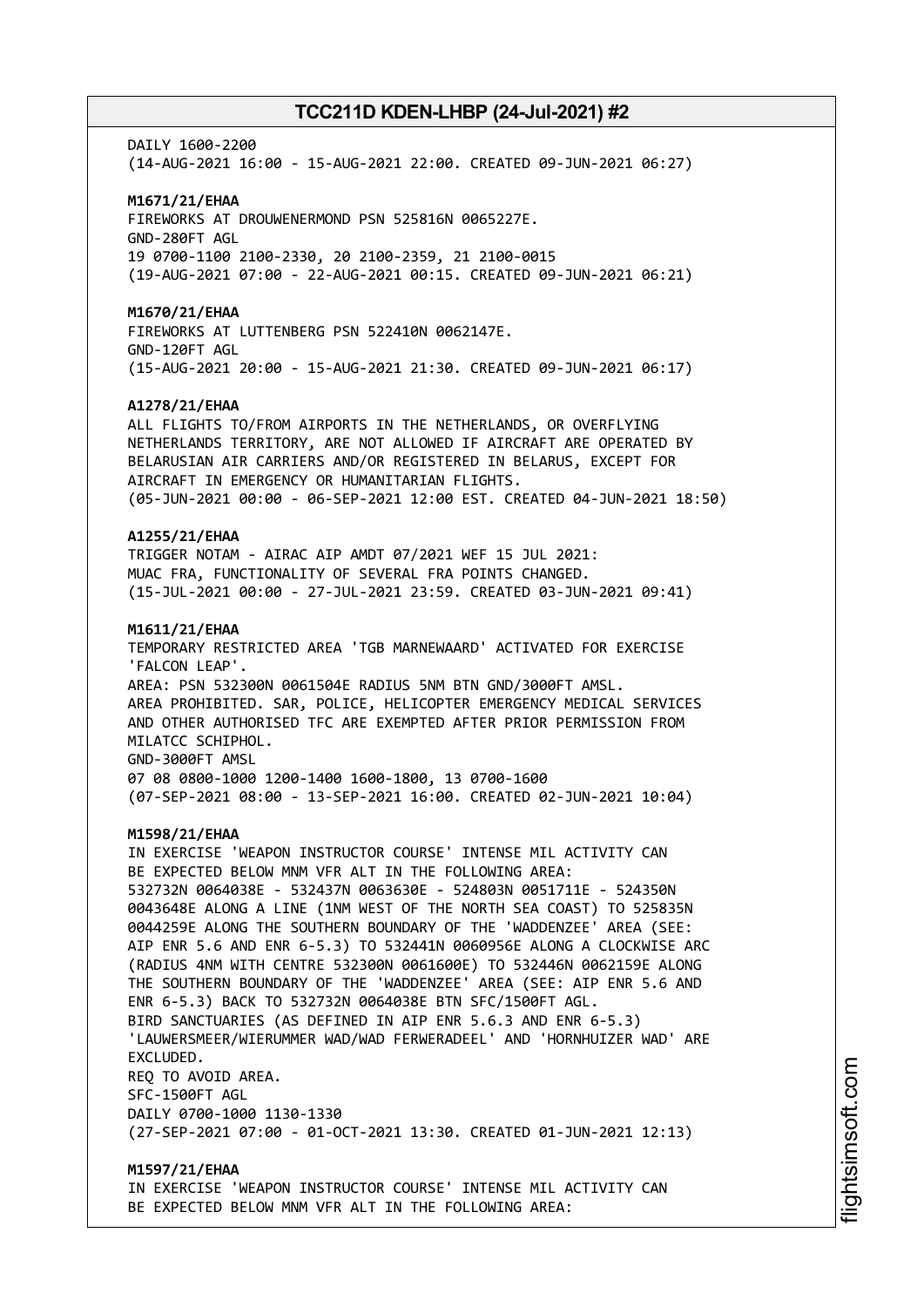532732N 0064038E - 532437N 0063630E - 524803N 0051711E - 524350N 0043648E ALONG A LINE (1NM WEST OF THE NORTH SEA COAST) TO 525835N 0044259E ALONG THE SOUTHERN BOUNDARY OF THE 'WADDENZEE' AREA (SEE: AIP ENR 5.6 AND ENR 6-5.3) TO 532441N 0060956E ALONG A CLOCKWISE ARC (RADIUS 4NM WITH CENTRE 532300N 0061600E) TO 532446N 0062159E ALONG THE SOUTHERN BOUNDARY OF THE 'WADDENZEE' AREA (SEE: AIP ENR 5.6 AND ENR 6-5.3) BACK TO 532732N 0064038E BTN SFC/1500FT AGL. BIRD SANCTUARIES (AS DEFINED IN AIP ENR 5.6.3 AND ENR 6-5.3) 'LAUWERSMEER/WIERUMMER WAD/WAD FERWERADEEL' AND 'HORNHUIZER WAD' ARE EXCLUDED. REQ TO AVOID AREA. SFC-1500FT AGL DAILY 0700-1000 1130-1330 (16-AUG-2021 07:00 - 20-AUG-2021 13:30. CREATED 01-JUN-2021 12:05) **B0378/21/EHAA** LIMITED RADIO COVERAGE OF THE AMSTERDAM INFO FREQUENCY 119.175MHZ BETWEEN UTIRA AND EPOXU BELOW 1000FT. NORTH SEA AREA AMSTERAM IS A RADIO MANDATORY ZONE AND RADIO COMMUNICATION WITH AMSTERDAM INFORMATION IS REQUIRED. TO PREVENT SAFETY INCIDENTS KEEP TRYING TO CALL AMSTERDAM INFO WHEN OPERATING IN THIS AREA. (01-JUN-2021 09:04 - 01-SEP-2021 12:00 EST. CREATED 01-JUN-2021 09:05) **B0373/21/EHAA** SEVERAL CRANES ERECTED AT ZEEWOLDE PSN 522055N 0052025E, 548FT AMSL, AND 558FT AGL. (28-MAY-2021 14:31 - 28-AUG-2021 09:00 EST. CREATED 28-MAY-2021 14:31) **B0370/21/EHAA** FIREWORKS AT HOORN PSN 523828N 0050522E. GND-660FT AGL (28-AUG-2021 21:45 - 28-AUG-2021 22:30. CREATED 26-MAY-2021 13:45) **M1504/21/EHAA** MILITARY TRAFFIC WITH DEPARTURE OR DESTINATION ETNG OVERFLYING EHAA FIR SHALL FILE A GAT FLIGHTPLAN, FILED IN ACCORDANCE WITH AIP THE NETHERLANDS SECTION ENR1.10 AND ACKNOWLEDGED BY IFPS. (25-MAY-2021 06:56 - 26-AUG-2021 23:59 EST. CREATED 25-MAY-2021 06:58) **M1496/21/EHAA** TEMPORARY RESTRICTED AREA 'MARNEWAARD' ACTIVATED FOR MIL EXER 'WEAPON INSTRUCTOR COURSE'. AREA: 532422N 0060943E ALONG CLOCKWISE ARC (RADIUS 4NM WITH CENTRE 532300N 0061600E) TO 532500N 0062147E ALONG THE BOUNDARY OF EHR2A (MARNEWAARD A) BACK TO 532422N 0060943E BTN SFC/2000FT AMSL. AREA PROHIBITED. POLICE, SAR, HELICOPTER EMERGENCY MEDICAL SERVICE FLIGHTS AND PARTICIPATING FLIGHTS ARE EXEMPTED AFTER PRIOR PERMISSION FROM MILATCC SCHIPHOL. SFC-2000FT AMSL DAILY 0700-1000 1130-1330 (27-SEP-2021 07:00 - 01-OCT-2021 13:30. CREATED 21-MAY-2021 12:50) **M1494/21/EHAA** TEMPORARY RESTRICTED AREA 'MARNEWAARD' ACTIVATED FOR MIL EXER 'WEAPON INSTRUCTOR COURSE'. AREA: 532422N 0060943E ALONG CLOCKWISE ARC (RADIUS 4NM WITH CENTRE 532300N 0061600E) TO 532500N 0062147E ALONG THE BOUNDARY OF EHR2A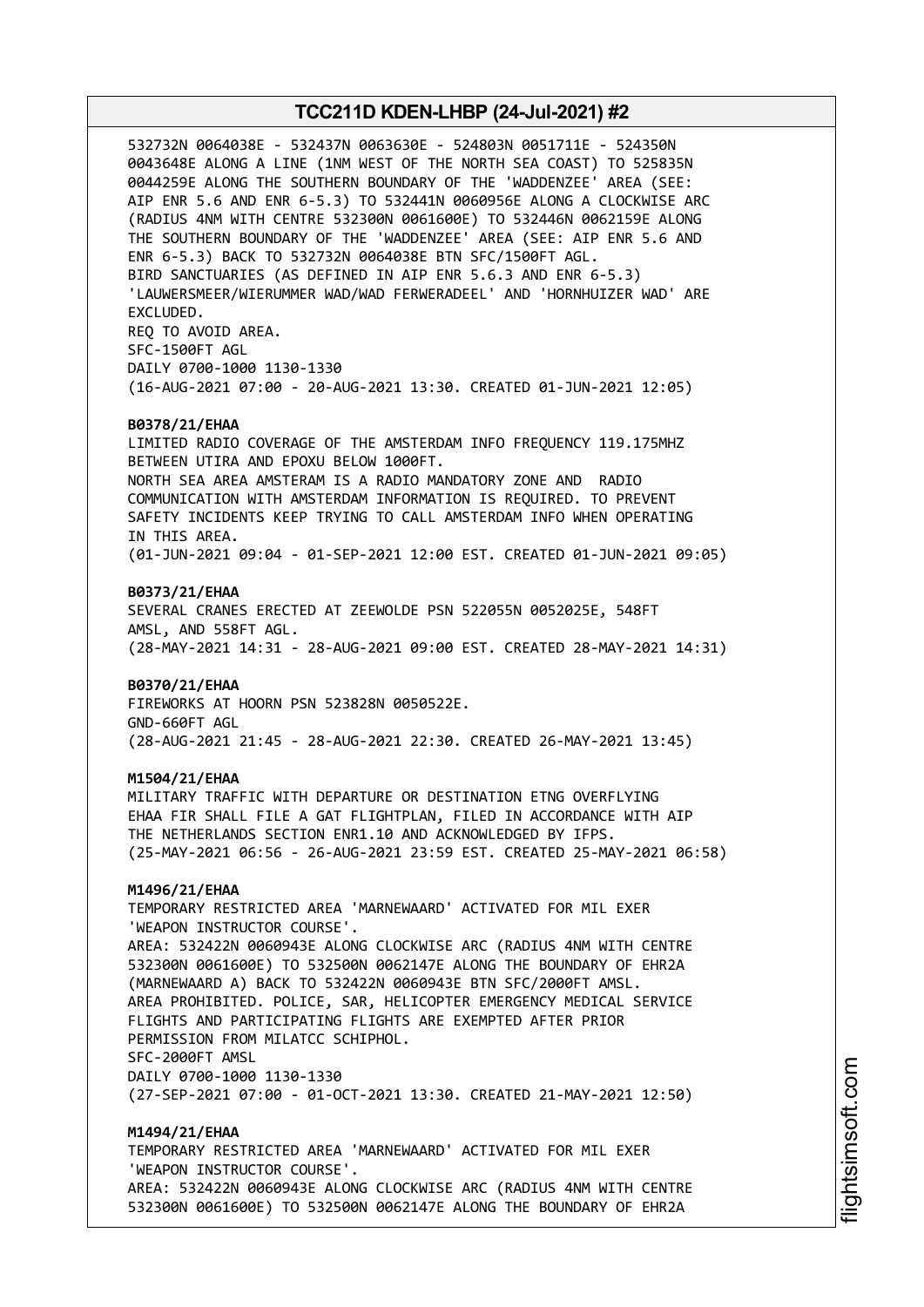(MARNEWAARD A) BACK TO 532422N 0060943E BTN SFC/2000FT AMSL. AREA PROHIBITED. POLICE, SAR, HELICOPTER EMERGENCY MEDICAL SERVICE FLIGHTS AND PARTICIPATING FLIGHTS ARE EXEMPTED AFTER PRIOR PERMISSION FROM MILATCC SCHIPHOL. SFC-2000FT AMSL DAILY 0700-1000 1130-1330 (16-AUG-2021 07:00 - 20-AUG-2021 13:30. CREATED 21-MAY-2021 12:44)

### **B0348/21/EHAA**

NEW OBSTACLES UNDER CONSTRUCTION AT OSPELDIJK, 4 WIND TURBINES (LINE) BTN PSN 511858N 0055138E AND 511827N 0055008E. HEIGHT 689FT AGL, ELEV 784FT AMSL. NOT LGT. REF AIP ENR 5.4. (20-MAY-2021 14:15 - PERM. CREATED 20-MAY-2021 14:16)

### **B0347/21/EHAA**

FIREWORKS AT LUTJEBROEK PSN 524200N 0051159E. GND-330FT AGL (28-AUG-2021 20:00 - 28-AUG-2021 20:15. CREATED 20-MAY-2021 11:07)

### **B0337/21/EHAA**

FIREWORKS AT HOORN PSN 523831N 0050521E. GND-660FT AGL (13-AUG-2021 20:00 - 13-AUG-2021 21:00. CREATED 18-MAY-2021 16:09)

### **B0334/21/EHAA**

NEW OBSTACLES AT HATTEMERBROEK, 4 WIND TURBINES (LINE) BTN PSN 522958N 0060004E AND 522929N 0060048E. HEIGHT 492FT AGL, ELEV 495FT AMSL, NOT LGT. REF AIP ENR 5.4. (18-MAY-2021 12:15 - PERM. CREATED 18-MAY-2021 12:15)

### **B0309/21/EHAA**

SEVERAL OBST LIGHTS NOORDZEE RIFFGAT U/S. 487FT AMSL. REF AIP NETHERLANDS ENR 5.4 ID 415. (05-MAY-2021 12:16 - 05-AUG-2021 10:00 EST. CREATED 05-MAY-2021 12:16)

#### **B0293/21/EHAA**

SEVERAL OBSTACLE LIGHTS U/S AT NOORDZEE TRIANEL WINDPARK BORKUM. PSN 5403N 00627E RADIUS 5NM. REF AIP THE NETHERLANDS ENR 5.4 ID 420. (29-APR-2021 11:01 - 29-JUL-2021 12:00 EST. CREATED 29-APR-2021 11:02)

### **M1208/21/EHAA**

MIL ACFT HAVE TO AVOID OVERFLYING OF DRENTS-FRIESE WOLD DUE TO BREEDING BIRDS PSN 5253N 00616E RADIUS 1,5NM BTN GND/1000FT AGL. GND-1000FT AGL (29-APR-2021 07:59 - 31-JUL-2021 23:59. CREATED 29-APR-2021 08:00)

### **M1207/21/EHAA**

MIL ACFT HAVE TO AVOID OVERFLYING OF DE GROOTE PEEL DUE TO BREEDING BIRDS PSN 5121N 00549E RADIUS 1,5NM BTN GND/1000FT AGL. GND-1000FT AGL (29-APR-2021 07:54 - 31-JUL-2021 23:59. CREATED 29-APR-2021 07:55)

#### **M1205/21/EHAA**

MIL ACFT HAVE TO AVOID OVERFLYING OF DWINGELDERVELD DUE TO BREEDING BIRDS PSN 5248N 00624E RADIUS 1,5NM BTN GND/1000FT AGL. GND-1000FT AGL (29-APR-2021 07:47 - 31-JUL-2021 23:59. CREATED 29-APR-2021 07:48)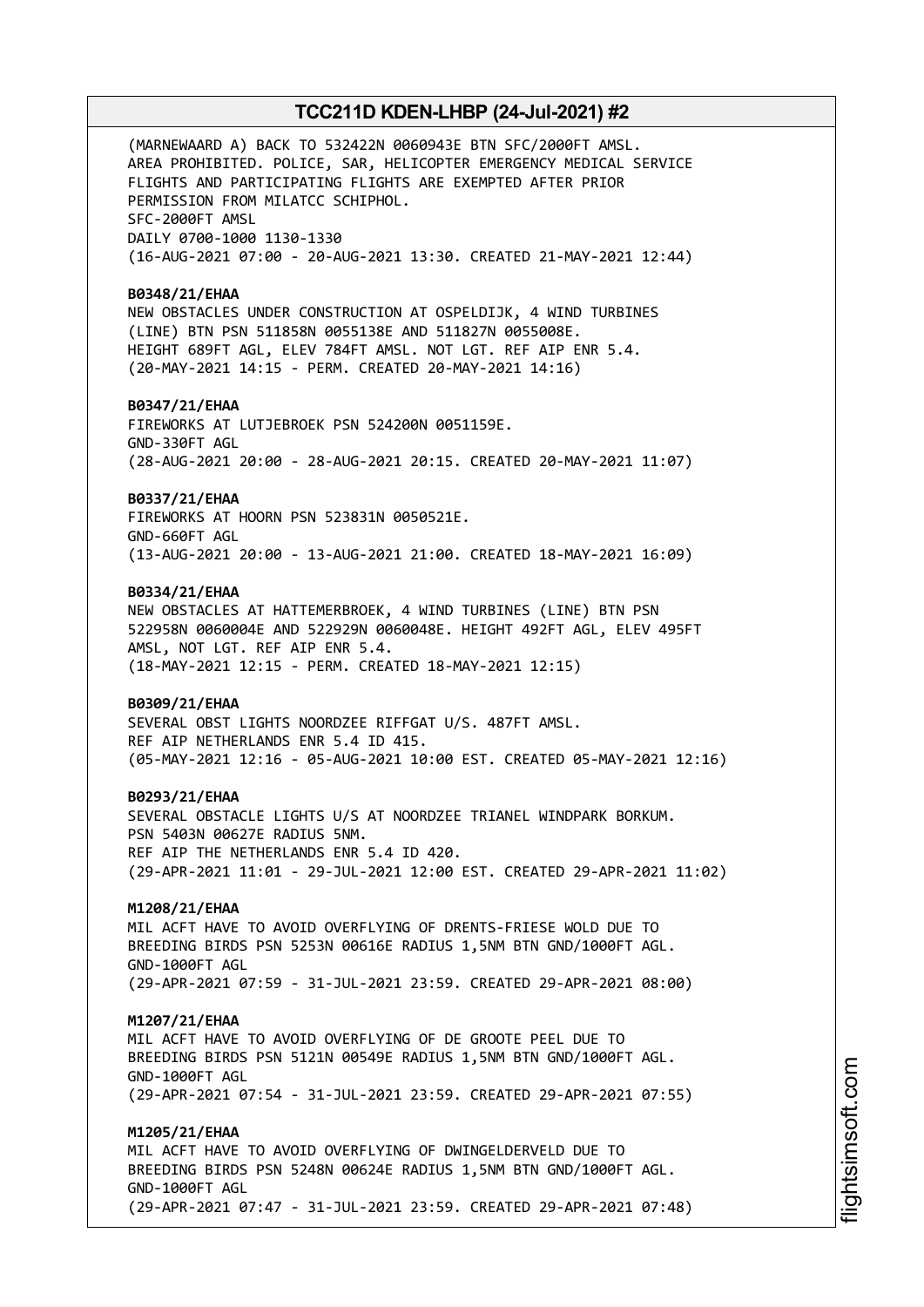## **A0878/21/EHAA**

COVID-19: TO ENSURE SAFE AND EXPEDITIOUS DELIVERY OF COVID-19 VACCINES, AIRCRAFT OPERATORS OF FLIGHTS CARRYING SUCH VACCINES ARE EXEMPTED FROM ANY DUTCH ATFM MEASURES FOR EACH FLIGHT DEEMED CRITICAL. FOR SUCH CRITICAL FLIGHTS INSERT STS/ATFMX AND RMK/VACCINE IN ITEM 18 OF THE FLIGHT PLAN. (28-APR-2021 06:38 - 28-JUL-2021 10:00 EST. CREATED 28-APR-2021 06:39)

#### **B0282/21/EHAA**

NEW OBSTACLES AT NEER UNDER CONSTRUCTION, 3 WIND TURBINES IN LINE BTN 511706N 0055851E AND 511646N 0055950E. HEIGHT 659FT AGL, ELEV 751FT AMSL. LGT OBST/DAY FLG WHITE, NIGHT RED. REF AIP ENR 5.4. (26-APR-2021 14:34 - PERM. CREATED 26-APR-2021 14:34)

#### **B0281/21/EHAA**

NEW OBSTACLES AT EGCHEL UNDER CONSTRUCTION, 5 WIND TURBINES IN **LTNF** BTN 511917N 0055423E AND 511839N 0055638E. HEIGHT 656FT AGL, ELEV 757FT AMSL. LGT OBST/DAY FLG WHITE, NIGHT RED. REF AIP ENR 5.4. (26-APR-2021 14:21 - PERM. CREATED 26-APR-2021 14:25)

#### **M1161/21/EHAA**

PARAGLIDING WILL TAKE PLACE WITH WINCH LAUNCHING CABLE UP TO 2500FT AMSL AT TOLDIJK PSN 5202N00613E RADIUS 2NM, EXP INTENSE ACT IN VCY AND ABOVE. GND-2500FT AMSL DAILY SR-SS (24-APR-2021 19:13 - 24-JUL-2021 19:38. CREATED 24-APR-2021 19:14)

### **M1150/21/EHAA**

RESTRICTED AREA EHR2A (MARNEWAARD A) ACTIVATED. AREA PROHIBITED. VERTICAL LIMITS CHANGED DURING ACTIVATION. GND-FL065 DAILY 0700-1000 1130-1330 (16-AUG-2021 07:00 - 20-AUG-2021 13:30. CREATED 23-APR-2021 08:46)

#### **B0274/21/EHAA**

OBST ERECTED, 4 NEW WIND TUNBINES AT ANGERLO BTN PSN 515833N 0060722E AND 515850N 0060825E. HEIGHT 577 FT AGL, ELEV 606FT AMSL, LGT OBST/DAY FLG W, NIGHT R. REF AIP ENR 5.4. (22-APR-2021 14:45 - PERM. CREATED 22-APR-2021 14:45)

#### **M0844/21/EHAA**

TEMPORARY RESTRICTED AREA 'TGB HOUTDORPERVELD' ACTIVATED. AREA: PSN 521528N 0054345E RADIUS 5NM BTN GND/3000FT AMSL. AREA PROHIBITED. SAR, POLICE, HELICOPTER EMERGENCY MEDICAL SERVICES AND OTHER AUTHORISED TFC EXEMPTED AFTER PRIOR PERMISSION FROM MILATCC SCHIPHOL. GND-3000FT AMSL 14 16 0700-1600 (14-SEP-2021 07:00 - 16-SEP-2021 16:00. CREATED 26-MAR-2021 12:06)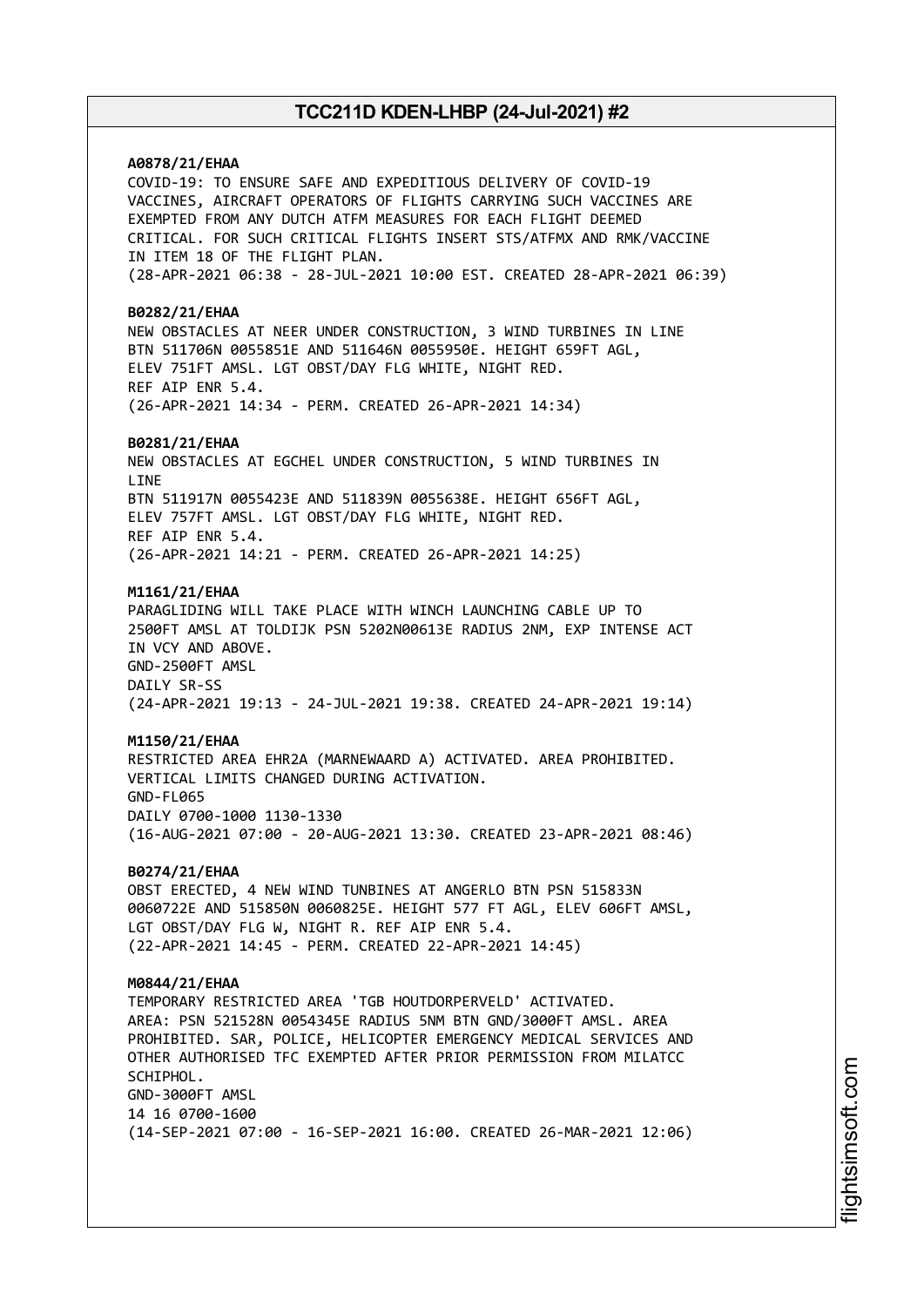└──────────────────────────────────────────────────────────────────────────────┘

└──────────────────────────────────────────────────────────────────────────────┘

### ┌──────────────────────────────────────────────────────────────────────────────┐ │**EDVV (HANNOVER UIR)** │

WARNING: CAN'T RETRIEVE NOTAMS

### ┌──────────────────────────────────────────────────────────────────────────────┐ │**EDUU (RHEIN UIR)** │

WARNING: CAN'T RETRIEVE NOTAMS

## ┌──────────────────────────────────────────────────────────────────────────────┐ │**LKAA (PRAGUE FIR/UIR)** │

### └──────────────────────────────────────────────────────────────────────────────┘ **B1641/21/LKAA**

NAV WRNG - MASS MOVEMENT OF ULTRALIGHT ACFT IN AREA PSN 500631,64N0164304,68E (2.1NM E LICHKOV) - ALONG STATE BDRY OF CR - PSN 500906,50N0164653,53E (1.9NM N DOLNI MORAVA) - ARC OF A CIRCLE RADIUS 5KM CENTERED AT PSN 500625,54N0164715,95E (1KM NW CERVENY POTOK) - PSN 500631,64N0164304,68E /2.1NM E LICHKOV/ GND-4500FT AMSL JUL 29 1400-SS 30 SR-SS 31 SR-1200 1800-SS AUG 01 SR-1800 (29-JUL-2021 14:00 - 01-AUG-2021 18:00. CREATED 24-JUL-2021 09:45)

## **B1632/21/LKAA**

NAV WRNG. GLIDER MASS MOV IN AREA PSN 503011,61N0161924,59E (1.8NM E MACHOV) - ALONG STATE BOUNDARY - PSN 502330,59N0161531,02E (1.2NM SE CESKA CERMNA) - ARC OF A CIRCLE RADIUS 5NM CENTERED PSN 502804,00N0161220,00E (LKVP) - PSN 503011,61N0161924,59E (1.8NM E MACHOV GND-5000FT AMSL DAILY 0700-1700 (07-AUG-2021 07:00 - 14-AUG-2021 17:00. CREATED 23-JUL-2021 08:10)

## **B1629/21/LKAA**

TEMPO RESTRICTED AREA RADIUS 2NM PSN 494752,84N0134543,23E (1.2NM NE MYTO). PJE GND-5000FT AMSL (31-JUL-2021 10:30 - 31-JUL-2021 15:00. CREATED 23-JUL-2021 05:43)

## **B1628/21/LKAA**

TEMPO RESTRICTED AREA RADIUS 0.9NM PSN 491053,12N0162253,92E (ROSICE). PJE. ACT WITH APP BRNO APV GND-2500FT AMSL (31-JUL-2021 07:00 - 31-JUL-2021 14:30. CREATED 23-JUL-2021 05:40)

## **A0787/21/LKAA**

TEMPO RESTRICTED AREA RADIUS 2NM PSN 503507,00N0141955,00E (USTEK). PJE GND-5000FT AMSL (31-JUL-2021 16:30 - 31-JUL-2021 17:30. CREATED 23-JUL-2021 05:10)

# **B1627/21/LKAA**

NAV WRNG - PJE IN AREA RADIUS 3NM PSN 490146N0172623E (LKKU), AFIS KUNOVICE INFO 120,105 MHZ GND-5000FT AMSL 24 0600-SS 25 0600-SS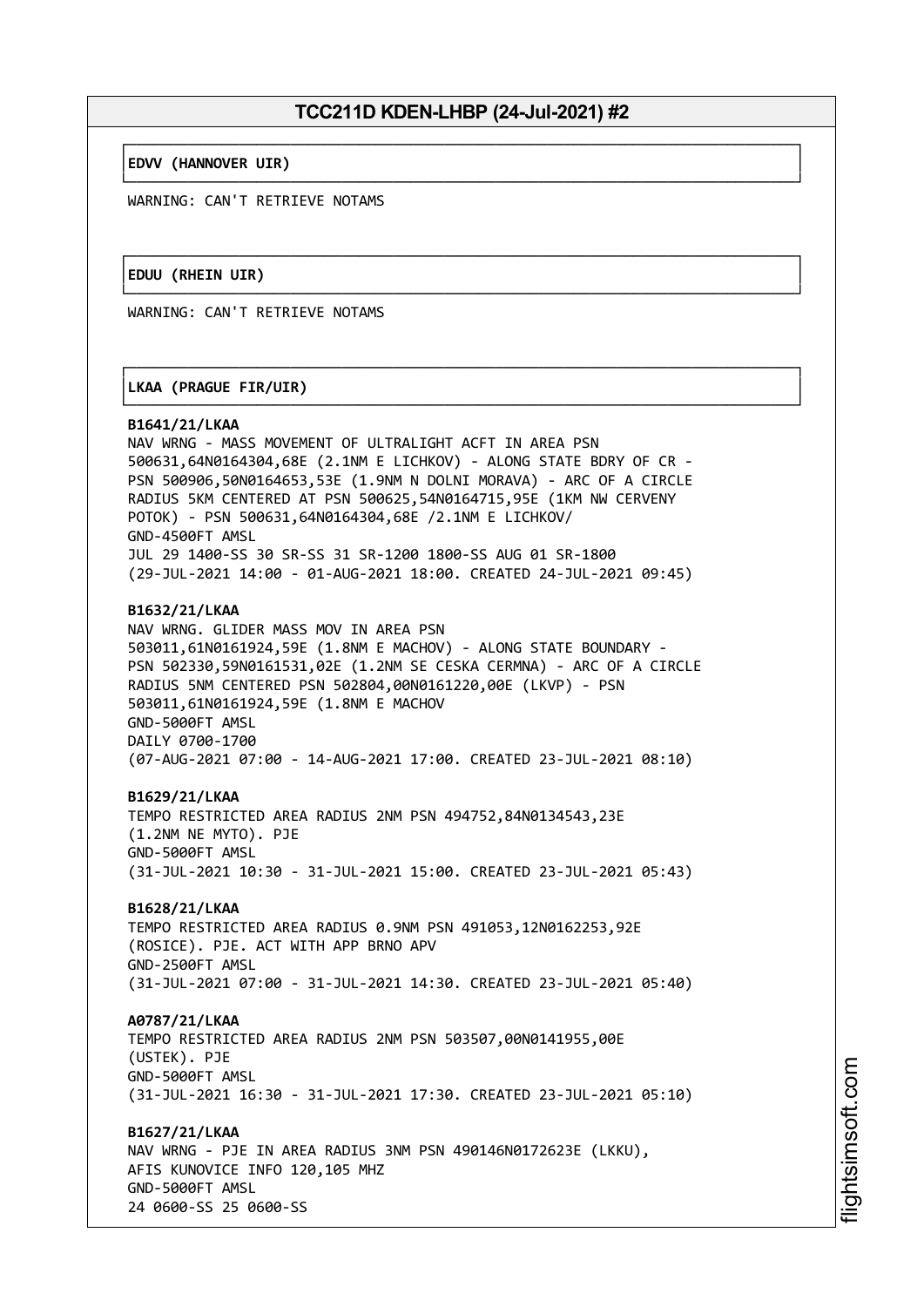(24-JUL-2021 06:00 - 25-JUL-2021 18:41. CREATED 23-JUL-2021 04:42) **A0786/21/LKAA** TEMPO RESTRICTED AREA RADIUS 2NM PSN 494734,00N0124937,40E (1.7NM S TREBEL). PJE GND-FL095 (07-AUG-2021 15:00 - 07-AUG-2021 18:43. CREATED 22-JUL-2021 10:51) **A0785/21/LKAA** TEMPO RESTRICTED AREA RADIUS 2NM PSN 492615,00N0125510,10E (DOMAZLICE). PJE GND-FL095 (15-AUG-2021 13:00 - 15-AUG-2021 18:00. CREATED 22-JUL-2021 10:49) **B1624/21/LKAA** NAV WRNG. INTRODUCTORY HELICOPTER FLIGHTS IN AREA RADIUS 4KM PSN 490858,73N0170013,25E /BUCOVICE/ GND-2500FT AMSL (25-JUL-2021 06:00 - 25-JUL-2021 18:00. CREATED 22-JUL-2021 09:32) **B1623/21/LKAA** NAV WRNG. INTRODUCTORY HELICOPTER FLIGHTS IN AREA RADIUS 5KM PSN 485503,88N0165034,33E /BORETICE/ GND-2500FT AMSL (25-JUL-2021 06:00 - 25-JUL-2021 18:00. CREATED 22-JUL-2021 09:30) **B1622/21/LKAA** NAV WRNG. INTRODUCTORY HELICOPTER FLIGHTS IN AREA RADIUS 5KM PSN 503520,69N0133428,53E /1.4NM NE HORNI JIRETIN/ GND-3000FT AMSL (25-JUL-2021 06:00 - 25-JUL-2021 18:00. CREATED 22-JUL-2021 09:28) **B1621/21/LKAA** NAV WRNG. INTRODUCTORY HELICOPTER FLIGHTS IN AREA RADIUS 5KM PSN 503316,13N0134731,53E /0.7NM NE BILINA/ GND-3000FT AMSL (25-JUL-2021 06:00 - 25-JUL-2021 18:00. CREATED 22-JUL-2021 09:26) **B1620/21/LKAA** NAV WRNG.INTRODUCTORY HELICOPTER FLIGHTS IN AREA RADIUS 5KM PSN 503717,16N0134600,33E /0.8NM SE JENIKOV/ GND-3000FT AMSL (25-JUL-2021 06:00 - 25-JUL-2021 18:00. CREATED 22-JUL-2021 09:24) **B1619/21/LKAA** NAV WRNG. INTRODUCTORY HELICOPTER FLIGHTS IN AREA RADIUS 5KM PSN 503719,22N0134838,22E /1.2NM SW TEPLICE/ GND-3000FT AMSL (25-JUL-2021 06:00 - 25-JUL-2021 18:00. CREATED 22-JUL-2021 09:21) **A0782/21/LKAA** TEMPO RESTRICTED AREA RADIUS 5.5KM PSN 494925,00N0145301,00E (0,9NM NE TREMOSNICE) MTMA KBELY AND TMA PRAHA EXCLUDED. PJE. ACT AFTER MTWR/MAPP KBELY AND APP PRAHA APV GND-FL065 AUG 09 10 1300-1600 (09-AUG-2021 13:00 - 10-AUG-2021 16:00. CREATED 22-JUL-2021 05:57)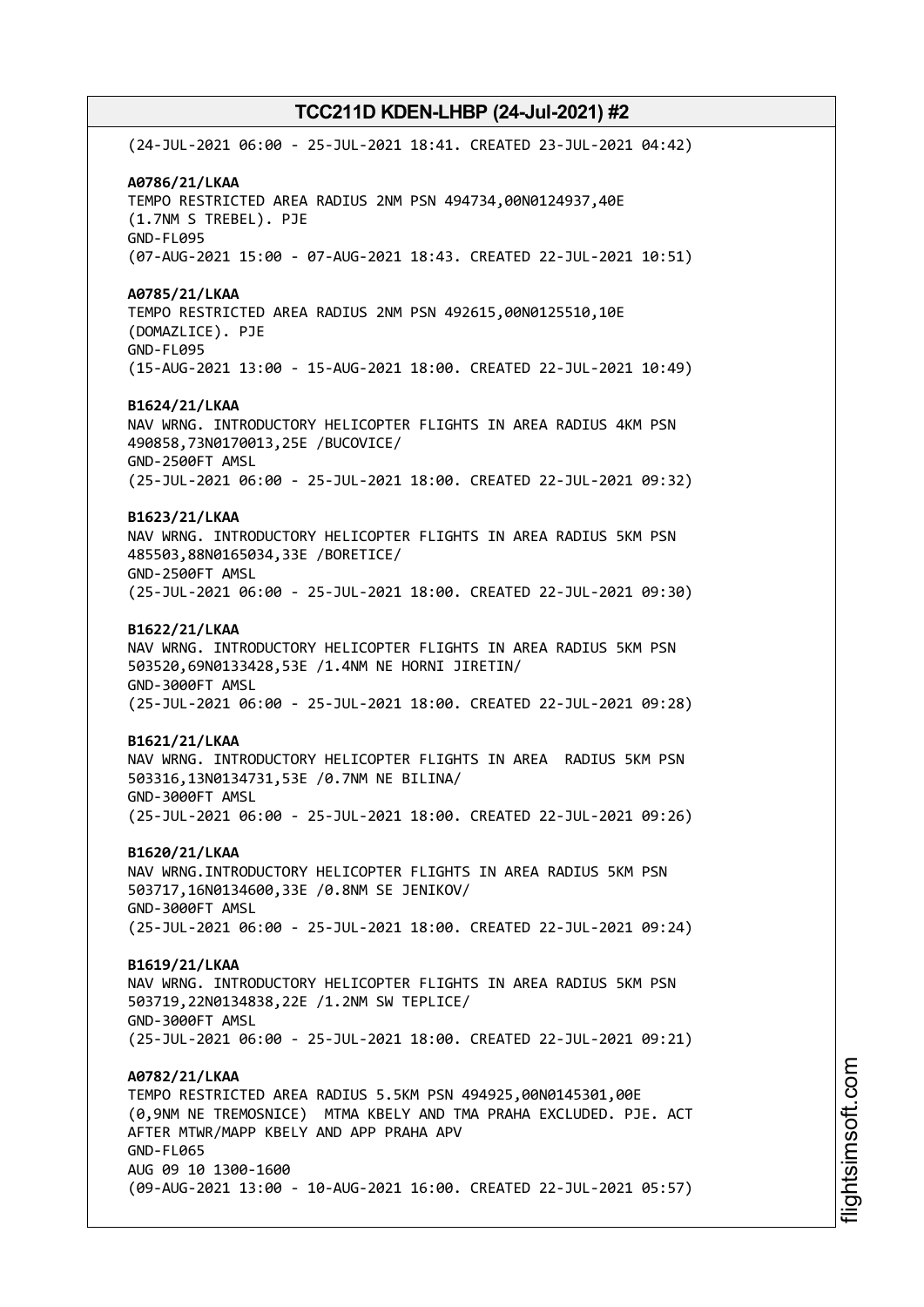**A0781/21/LKAA** TEMPO RESTRICTED AREA RADIUS 4.5KM PSN 494327,00N0151055,00E (0.5NM SE VLASTEJOVICE). PJE GND-FL075 (02-AUG-2021 08:00 - 02-AUG-2021 13:00. CREATED 21-JUL-2021 10:46) **A0780/21/LKAA** TEMPO RESTRICTED AREA RADIUS 2.5NM PSN 493752,85N0152917,20E (OKROUHLICE). PJE. TO ENTER REQ BROD RADIO 128,905 GND-FL065 (02-AUG-2021 11:00 - 02-AUG-2021 16:00. CREATED 21-JUL-2021 10:24) **A0779/21/LKAA** TEMPO RESTRICTED AREA RADIUS 1NM PSN 495540,87N0164346,26E (0.5NM SE COTKYTLE). PJE GND-FL075 (31-JUL-2021 12:00 - 31-JUL-2021 18:39. CREATED 21-JUL-2021 07:45) **A0778/21/LKAA** TEMPO RESTRICTED AREA RADIUS 10KM PSN 492652,00N0170802,00E (LKPJ). PJE GND-FL125 (12-AUG-2021 08:00 - 12-AUG-2021 15:00. CREATED 21-JUL-2021 07:03) **B1596/21/LKAA** NAV WRNG - MASS MOVEMENT OF GLIDERS IN AREA RADIUS 3NM PSN 502438N0141334E (LKRO) INTENSE TRAFFIC OF GLIDERS GND-FL065 DAILY SR-SS (21-JUL-2021 03:14 - 08-AUG-2021 18:38. CREATED 20-JUL-2021 10:37) **A0767/21/LKAA** TEMPO RESTRICTED AREA RADIUS 10KM PSN 492533,00N0172417,00E (LKPO) TMA BRNO AND TMA OSTRAVA EXCLUDED. PJE. ACT AFTER APP BRNO AND APP OSTRAVA APV GND-FL125 (12-AUG-2021 08:00 - 12-AUG-2021 15:00. CREATED 20-JUL-2021 08:41) **A0766/21/LKAA** TEMPO RESTRICTED AREA RADIUS 10KM PSN 492533,00N0172417,00E (LKPO) TMA BRNO AND TMA OSTRAVA EXCLUDED. PJE. ACT AFTER APP BRNO AND APP OSTRAVA APV GND-FL125 (10-AUG-2021 08:00 - 10-AUG-2021 15:00. CREATED 20-JUL-2021 08:41) **A0765/21/LKAA** TEMPO RESTRICTED AREA RADIUS 10KM PSN 492652,00N0170802,00E (LKPJ). PJE GND-FL125 (10-AUG-2021 08:00 - 10-AUG-2021 15:00. CREATED 20-JUL-2021 08:41) **B1594/21/LKAA** TEMPO RESTRICTED AREA RADIUS 3KM PSN 492810,13N0170204,88E (0.5NM W MOSTKOVICE). PJE GND-FL095 (12-AUG-2021 08:00 - 12-AUG-2021 15:00. CREATED 20-JUL-2021 05:28) **B1593/21/LKAA**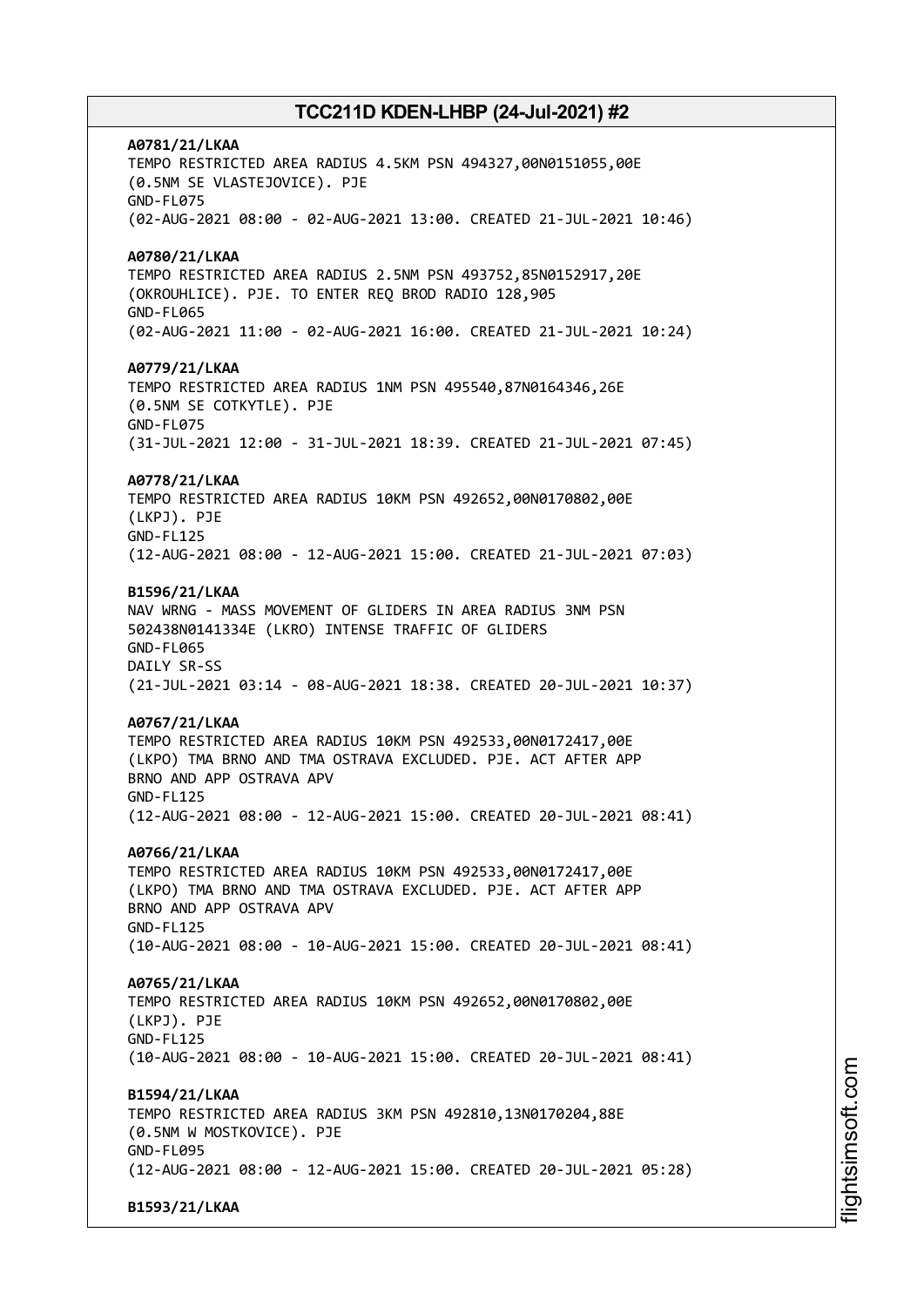TEMPO RESTRICTED AREA RADIUS 3KM PSN 492810,13N0170204,88E (0.5NM W MOSTKOVICE). PJE GND-FL095 (10-AUG-2021 08:00 - 10-AUG-2021 15:00. CREATED 20-JUL-2021 05:19) **B1592/21/LKAA** TEMPO RESTRICTED AREA RADIUS 2NM PSN 502902,46N0133955,15E (2.6NM S LKMO). PJE GND-FL075 (31-JUL-2021 08:00 - 31-JUL-2021 11:00. CREATED 20-JUL-2021 05:03) **B1590/21/LKAA** NAV WRNG. PJE IN AREA RADIUS 3NM PSN 501903N0133046E (LKZD GND-FL095 (08-AUG-2021 08:00 - 08-AUG-2021 18:00. CREATED 19-JUL-2021 16:12) **B1589/21/LKAA** NAV WRNG. PJE IN AREA RADIUS 3NM PSN 501903N0133046E (LKZD GND-FL095 (07-AUG-2021 08:00 - 07-AUG-2021 18:00. CREATED 19-JUL-2021 16:09) **B1585/21/LKAA** TEMPO RESTRICTED AREA RADIUS 2NM PSN 495434,40N0162719,99E (0.6NM NE CESKA TREBOVA). PJE GND-FL065 (31-JUL-2021 10:30 - 31-JUL-2021 15:00. CREATED 19-JUL-2021 08:31) **B1584/21/LKAA** TEMPO RESTRICTED AREA RADIUS 3NM PSN 500406,00N0154844,00E (RABY) MCTR PARDUBICE EXCLUDED. PJE. ACT AFTER MTWR/MAPP PARDUBICE APV GND-2000FT AMSL AUG 02 0630-SS (02-AUG-2021 06:30 - 02-AUG-2021 18:40. CREATED 19-JUL-2021 08:26) **A0759/21/LKAA** TEMPO RESTRICTED AREA RADIUS 2NM PSN 500623,68N0164735,05E (MALA MORAVA). PJE GND-FL065 (31-JUL-2021 12:00 - 31-JUL-2021 18:00. CREATED 19-JUL-2021 07:49) **A0758/21/LKAA** TEMPO RESTRICTED AREA RADIUS 3KM PSN 495119,60N0181117,89E (HELIPORT OSTRAVA-MARTINOV). UAS FLIGHTS GND-2500FT AMSL (01-AUG-2021 11:00 - 01-AUG-2021 14:00. CREATED 19-JUL-2021 07:42) **A0757/21/LKAA** TEMPO RESTRICTED AREA RADIUS 10KM PSN 492652,00N0170802,00E (LKPJ). PJE GND-FL125 (28-JUL-2021 10:00 - 28-JUL-2021 12:00. CREATED 16-JUL-2021 10:56) **B1550/21/LKAA** NAV WRNG. MASS MOV OF GLIDERS IN AREA RADIUS 3NM PSN 495621,00N0153259,00E (LKPN). PJE POSSIBILITY. TO ENTER COMMUNICATION WITH MTWR, MAPP LKCV AND LKPD

GND-FL095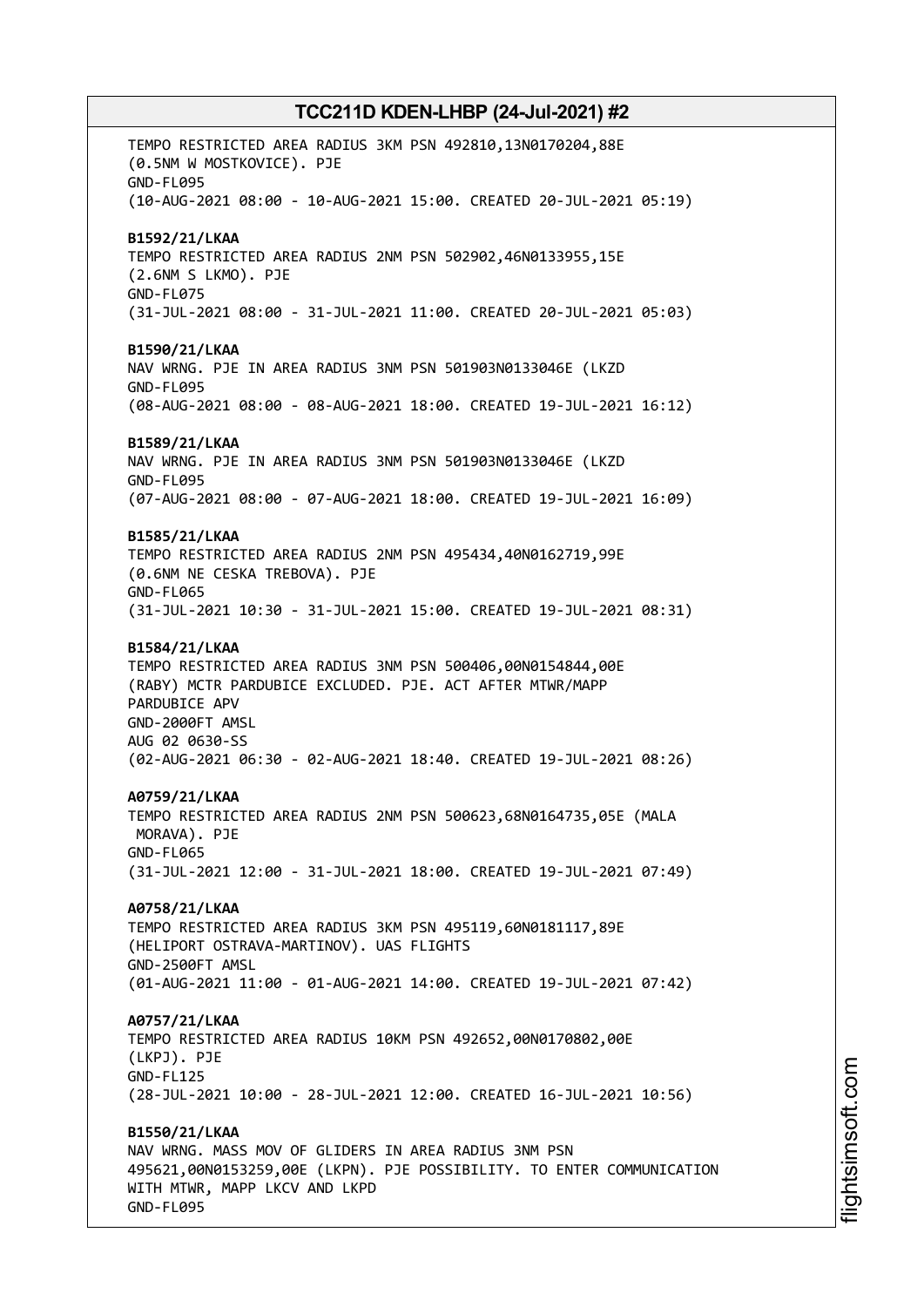DATIY SR-SS (17-JUL-2021 03:06 - 31-JUL-2021 18:44. CREATED 15-JUL-2021 12:20) **A0752/21/LKAA** NAV WRNG - MASS MOV OF GLIDERS IN AREA RADIUS 10KM PSN 495738,00N0170104,00E (LKSU). CTC: +420 732 849 873 GND-FL095 DAILY 0800-SS (24-JUL-2021 08:00 - 31-JUL-2021 18:38. CREATED 14-JUL-2021 13:37) **A0746/21/LKAA** TEMPO RESTRICTED AREA RADIUS 5.5KM PSN 492533,00N0172417,00E (LKPO) TMA BRNO EXCLUDED. PJE. ACT WITH APP BRNO APV GND-FL125 AUG 03 04 0600-1600 (03-AUG-2021 06:00 - 04-AUG-2021 16:00. CREATED 12-JUL-2021 13:34) **A0745/21/LKAA** TEMPO RESTRICTED AREA RADIUS 5.5KM PSN 492533,00N0172417,00E (LKPO) TMA BRNO EXCLUDED. PJE. ACT WITH APP BRNO APV GND-FL125 (05-AUG-2021 06:00 - 05-AUG-2021 16:00. CREATED 12-JUL-2021 13:32) **A0744/21/LKAA** TEMPO RESTRICTED AREA RADIUS 10KM PSN 492652,00N0170802,00E (LKPJ). PJE GND-FL125 (29-JUL-2021 16:00 - 29-JUL-2021 23:59. CREATED 12-JUL-2021 13:29) **A0743/21/LKAA** TEMPO RESTRICTED AREA RADIUS 10KM PSN 492652,00N0170802,00E (LKPJ). PJE GND-FL125 JUL 26 27 28 1600-2359 (26-JUL-2021 16:00 - 28-JUL-2021 23:59. CREATED 12-JUL-2021 13:26) **B1512/21/LKAA** NAV WRNG - PJE IN AREA RADIUS 2.5NM PSN 493550N0153257E /LKHB/ GND-FL095 (02-AUG-2021 10:00 - 02-AUG-2021 16:00. CREATED 12-JUL-2021 09:35) **A0738/21/LKAA** TEMPO RESTRICTED AREA RADIUS 3NM PSN 500406,00N0154844,00E (RABY) MCTR PARDUBICE EXCLUDED. PJE. ACT WITH MTWR/MAPP PARDUBICE APV GND-2000FT AMSL AUG 01 0700-SS (01-AUG-2021 07:00 - 01-AUG-2021 18:42. CREATED 12-JUL-2021 09:17) **A0733/21/LKAA** TEMPO RESTRICTED AREA RADIUS 3NM PSN 501410,00N0145603,00E (1NM W STRAKY) EXCEPT TMA PRAHA AND MTMA KBELY. PJE. TO ENTRY REQ FRQ 130,540 MILOVICE RADIO. ACT WITH APP PRAHA AND MTWR/MAPP KBELY APPROVAL GND-FL095 JUL 23 1600-SS 24 0800-1700 25 0800-1300 (23-JUL-2021 16:00 - 25-JUL-2021 13:00. CREATED 12-JUL-2021 06:39)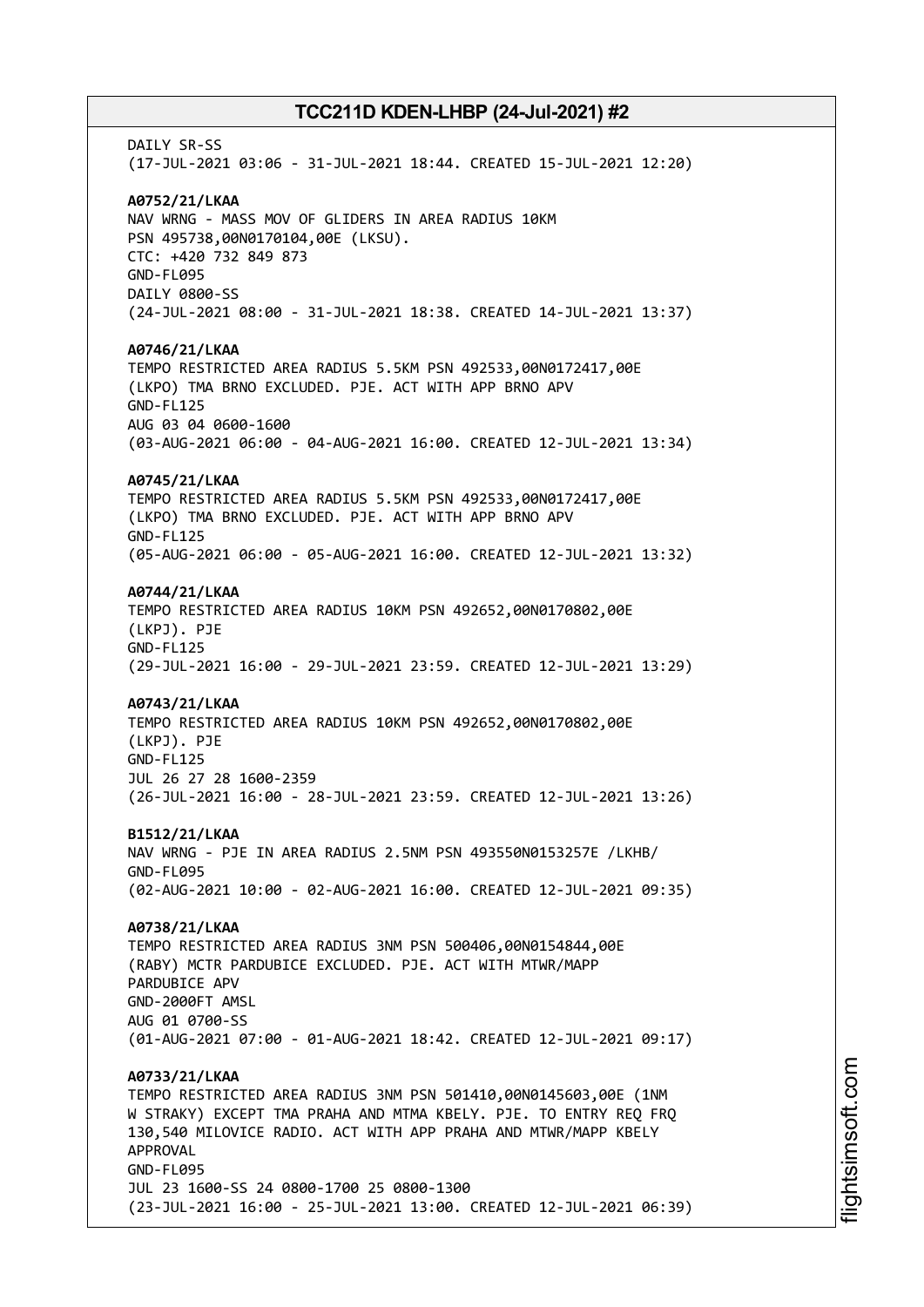# **A0727/21/LKAA** TEMPORARY RESTRICTED AREA TORNADO II IS ESTABLISHED PSN 484743,76N0165438,38E (0.8NM E LKBA) - PSN 485252,32N0170648,06E (2.1NM N HODONIN) - PSN 485241,15N0171207,29E (0.8NM E ROHATEC) - ALONG STATE BOUNDARY - PSN 484240,54N0170000,46E (1.5NM SE LANZHOT) - PSN 484743,76N0165438,38E (0.8NM E LKBA). ENTRY TO THE TEMPORARY RESTRICTED AREA TORNADO II IS PROHIBITED TO ALL FLIGHTS EXCEPT FLIGHTS OF INTEGRATED RESCUE SYSTEM AND MILITARY FLIGHTS GND-2500FT AMSL (12-JUL-2021 20:00 - 25-JUL-2021 22:00. CREATED 09-JUL-2021 06:53) **A0724/21/LKAA** TEMPO RESTRICTED AREA RADIUS 1.5NM PSN 493228,09N0153533,34E (2NM SE LIPA). PJE GND-FL065 (31-JUL-2021 09:45 - 31-JUL-2021 10:45. CREATED 08-JUL-2021 11:51) **A0721/21/LKAA** TEMPO RESTRICTED AREA RADIUS 3NM PSN 490903,00N0145818,00E (LKJH). PUBLIC AIR DISPLAY. REQ ENTRY ON HRADEC RADIO 123,605 GND-FL095 (31-JUL-2021 10:00 - 31-JUL-2021 15:00. CREATED 07-JUL-2021 16:22) **A0720/21/LKAA** TEMPO RESTRICTED AREA RADIUS 3NM PSN 490903,00N0145818,00E (LKJH). OAT FLIGHTS. REQ ENTRY ON HRADEC RADIO 123,605 GND-FL095 (30-JUL-2021 10:00 - 30-JUL-2021 12:00. CREATED 07-JUL-2021 16:18) **A0710/21/LKAA** TEMPO RESTRICTED AREA RADIUS 5.5KM PSN 491624,99N0143005,59E (1.7NM SE BECHYNE). PJE GND-FL095 (28-JUL-2021 06:00 - 28-JUL-2021 10:00. CREATED 02-JUL-2021 08:04) **B1420/21/LKAA** TEMPO RESTRICTED AREA RADIUS 2NM PSN 502211,67N0132506,69E (0.5NM N NECHRANICE). PJE GND-FL065 (25-JUL-2021 07:00 - 25-JUL-2021 17:00. CREATED 01-JUL-2021 10:52) **B1419/21/LKAA** TEMPO RESTRICTED AREA RADIUS 3NM PSN 490903,00N0145818,00E(LKJH). PJE GND-FL095 (31-JUL-2021 07:00 - 31-JUL-2021 16:00. CREATED 01-JUL-2021 08:43) **B1411/21/LKAA** NAV WRNG - PJE IN AREA RADIUS 2NM PSN 501903,00N0133046,00E /LKZD/ GND-FL095 (25-JUL-2021 07:00 - 25-JUL-2021 19:02. CREATED 30-JUN-2021 15:59) **B1360/21/LKAA** CHECKLIST YEAR=2021 0497 0529 0539 0540 0592 0593 0594 0595 0602 0603 0640 0650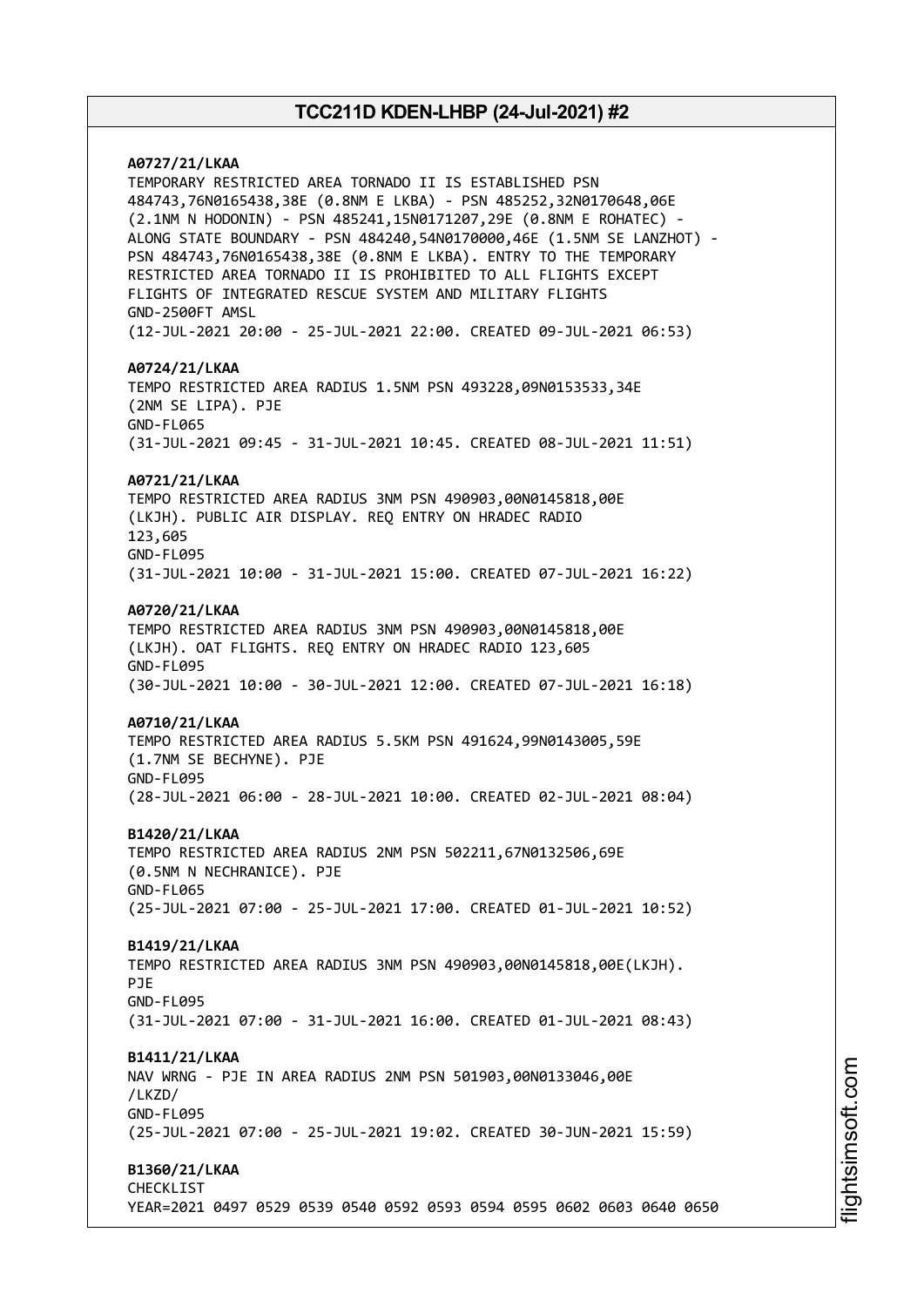0654 0709 0754 0790 0847 0849 0889 0894 0973 0975 0976 0978 0980 0984 1015 1038 1046 1047 1074 1078 1079 1080 1081 1082 1083 1084 1086 1087 1103 1105 1120 1122 1139 1154 1185 1190 1198 1199 1203 1205 1206 1212 1231 1234 1251 1252 1253 1254 1255 1256 1258 1259 1260 1268 1270 1274 1278 1293 1299 1302 1310 1311 1312 1313 1314 1315 1318 1319 1320 1321 1323 1324 1325 1327 1328 1331 1337 1346 1348 1352 1353 1354 1356 1357 1358 1359 (25-JUN-2021 10:57 - 25-JUL-2021 23:59 EST. CREATED 25-JUN-2021 10:55) **M0389/21/LKAA** CHECKLIST YEAR=2021 0164 0265 0266 0267 0306 0314 0315 0320 0321 0322 0323 0324 0325 0326 0328 0333 0354 0359 0372 0380 0383 0384 0385 0386 0387 0388 LATEST PUBLICATIONS MIL AIP AIRAC AMDT 6/21 EFFECTIVE DATE 15 JUL 21 MIL AIP AMDT 201/21 EFFECTIVE DATE 17 JUN 21 MIL AIP SUP - 01/21 MIL AIC - 06/21 MIL AIP AIRAC EFFECTIVE DATE 12 AUG 21 = NIL LIST OF VALID PUBLICATIONS MIL AIC SERIES C 12/08 07/09 03/11 08/11 08/12 08/14 01/15 05/16 04/17 04/18 02/20 06/20 08/20 09/20 01/21 02/21 03/21 04/21 05/21 06/21 MIL SUP 01/21 (25-JUN-2021 09:16 - 25-JUL-2021 23:59 EST. CREATED 25-JUN-2021 09:15) **A0677/21/LKAA** CHECKLIST YEAR=2021 0098 0361 0390 0505 0529 0530 0531 0533 0548 0549 0550 0551 0552 0553 0554 0561 0569 0570 0573 0598 0600 0601 0604 0605 0606 0607 0608 0613 0614 0616 0617 0619 0620 0621 0622 0626 0629 0630 0631 0641 0643 0645 0652 0655 0658 0660 0662 0663 0664 0665 0666 0667 0673 0674 LATEST PUBLICATIONS AIP AIRAC AMDT 6/21 EFFECTIVE DATE 15 JUL 21 AIP AMDT 394/21 EFFECTIVE DATE 17 JUN 21 AIP SUP 16/21 EFFECTIVE DATE 17 JUN 21 VFR MANUAL AMDT 17 JUN 21 (1) VFR MANUAL SUP 15/21 AIC A 2/21 AIRAC NIL EFFECTIVE DATE 12 AUG 21 THE LIST OF VALID PUBLICATIONS AIP SUP 1/20 5/20 2/21 3/21 5/21 8/21 10/21 11/21 12/21 13/21 14/21 15/21 16/21 VFR MANUAL SUP 14/14 16/16 13/17 12/20 13/20 2/21 4/21 6/21 7/21 8/21 9/21 10/21 11/21 12/21 13/21 14/21 15/21 AIC A 9/03 2/04 8/07 1/10 8/14 9/14 1/16 5/16 1/18 7/19 2/20 5/20 6/20 7/20 8/20 9/20 10/20 1/21 2/21 (25-JUN-2021 08:45 - 25-JUL-2021 23:59 EST. CREATED 25-JUN-2021 08:44) **M0354/21/LKAA** TRIGGER NOTAM - PERM MIL AIP AIRAC AMDT 6/21 EFFECTIVE DATE 15 JUL 2021 CONTAINS: - ENR - NEW TRA GA FRYDLANT (15-JUL-2021 00:00 - 28-JUL-2021 23:59. CREATED 09-JUN-2021 07:34)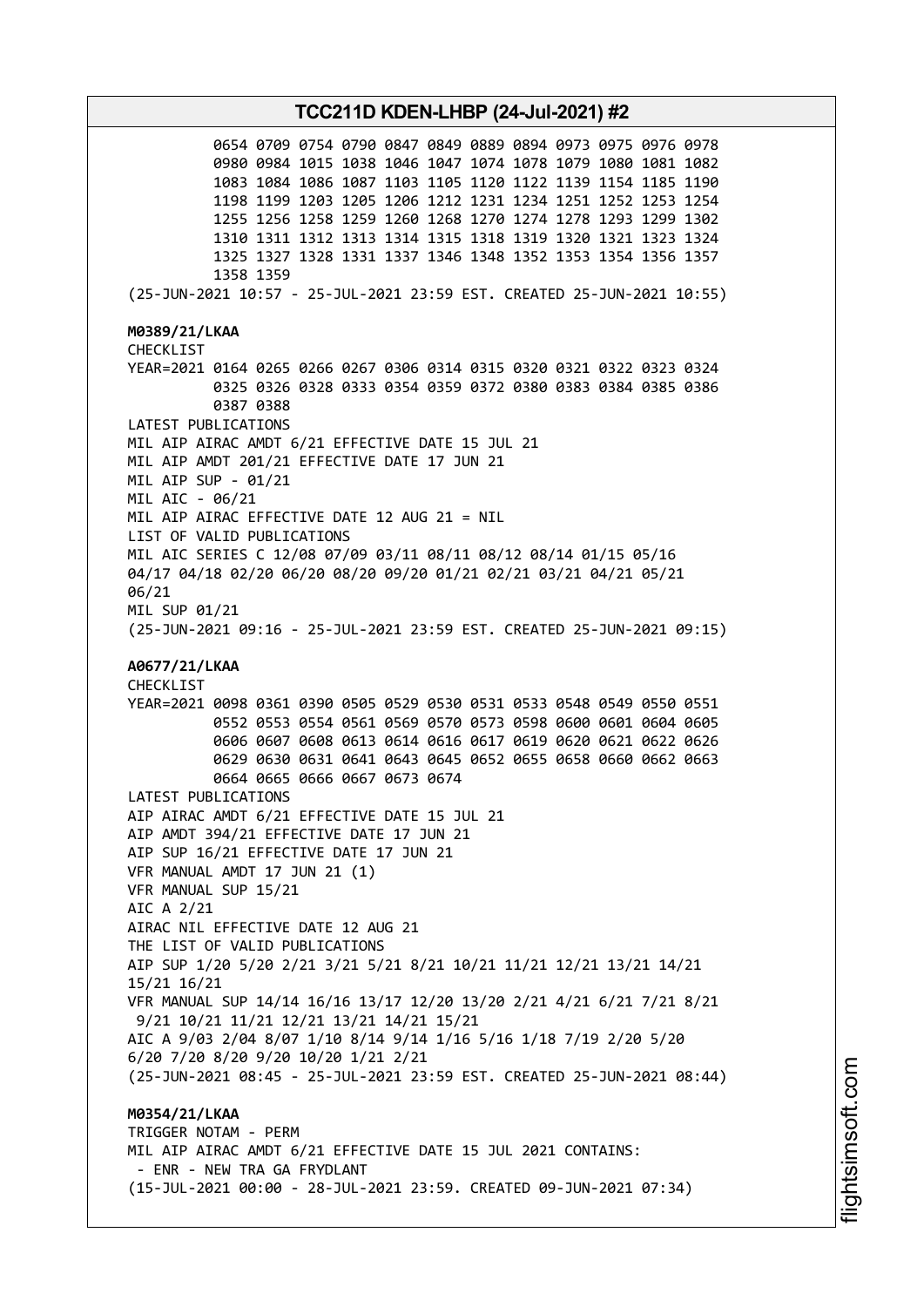# **A0573/21/LKAA** IN ACCORDANCE WITH COUNCIL REGULATION (EU) 2021/907, ALL FLIGHTS TO/FROM AIRPORTS OF THE CZECH REPUBLIC, OR OVERFLYING CZECH TERRITORY, ARE NOT ALLOWED IF AIRCRAFT ARE OPERATED BY BELARUSSIAN AIR CARRIERS, INCLUDING AS A MARKETING CARRIER IN CODE-SHARING OR BLOCKED-SPACE ARRANGEMENTS, AND/OR REGISTRATED IN BELARUS EXCEPT FOR AIRCRAFT IN EMERGENCY OR HUMANITARIAN FLIGHTS (07-JUN-2021 15:00 - 06-SEP-2021 23:59. CREATED 07-JUN-2021 14:31) **A0561/21/LKAA** CZECH AIR CARRIERS AND CAPTAINS OF ACFT IN CHARGE OF AIR SERVICE MANAGED BY CARRIERS HOLDERS OF OPERATING LICENCE ISSUED BY CZECH REPUBLIC, WHETHER THEY ARE CONTRACTUAL CARRIERS AND/OR DE FACTO CARRIERS, OR PERFORMING AIR SERVICE WITH COMMERCIAL CHARTER AGREEMENT OR WITH CODE SHARING AND TO ALL FLIGHT PERFORMED WITH ACFT REGISTRATION OF CZECH REPUBLIC, ARE REQUESTED TO AVOID MINSK FIR (UMMV). FOREIGN AIR CARRIERS INBOUND EU ARE RECOMMENDED TO AVOID BELARUS MINSK FIR (UMMV). (03-JUN-2021 21:08 - PERM. CREATED 03-JUN-2021 21:09) **A0552/21/LKAA** TRIGGER NOTAM - AIP SUP 14/21 WEF 5 SEP 21 TIL 17 SEP 21 - TEMPORARY SEGREGATED AREAS FOR INTERNATIONAL MILITARY AIR EXERCISE AMPLE STRIKE 2021 (05-SEP-2021 00:00 - 17-SEP-2021 23:59. CREATED 03-JUN-2021 08:10) **A0550/21/LKAA** TRIGGER NOTAM - PERM AIP AIRAC AMDT 6/21 - WEF 15 JUL 21 CONTAINS: ENR - PLANNING OF FLIGHTS INSIDE/OUTSIDE FRA, FRA DEFINITION, NEW AREAS TRA GA FRYDLANT 1 AND FRYDLANT 2 (15-JUL-2021 00:00 - 28-JUL-2021 23:59. CREATED 03-JUN-2021 07:46) **B0980/21/LKAA** NAV WRNG. PJE IN AREA RADIUS 3NM PSN 491801N0170131E (LKVY) TMA BRNO EXCLUDED GND-FL095 (26-SEP-2021 07:00 - 26-SEP-2021 16:44. CREATED 20-MAY-2021 19:07) **B0978/21/LKAA** NAV WRNG. PJE IN AREA RADIUS 3NM PSN 485647N0142539E (LKCS GND-FL095 OCT 23 24 0700-SS (23-OCT-2021 07:00 - 24-OCT-2021 15:58. CREATED 20-MAY-2021 18:48) **B0976/21/LKAA** NAV WRNG. PJE IN AREA RADIUS 3NM PSN 485647N0142539E (LKCS GND-FL095 AUG 28 29 0700-SS (28-AUG-2021 07:00 - 29-AUG-2021 17:54. CREATED 20-MAY-2021 18:05) **B0975/21/LKAA** NAV WRNG. PJE IN AREA RADIUS 3NM PSN 502817,00N0132812,00E(LKCH GND-FL095 JUL 31 0700-SS (31-JUL-2021 07:00 - 31-JUL-2021 18:54. CREATED 20-MAY-2021 17:41) **A0390/21/LKAA**

COVID-19: INFORMATION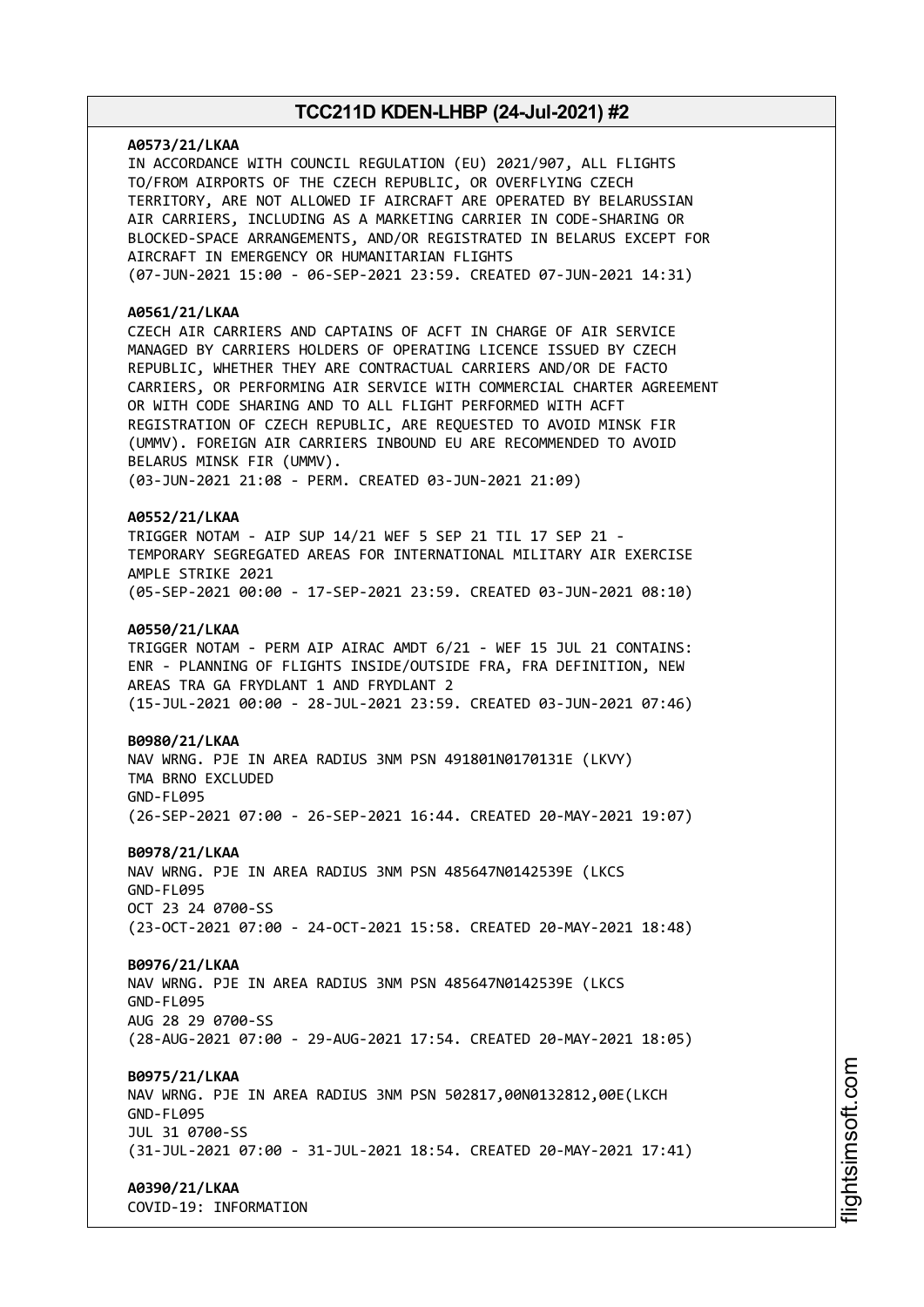┌──────────────────────────────────────────────────────────────────────────────┐

└──────────────────────────────────────────────────────────────────────────────┘

TO ENSURE SAFE AND EXPEDITIOUS DELIVERY OF COVID-19 VACCINES, AIRCRAFT OPERATORS OF FLIGHTS CARRYING SUCH VACCINES SHOULD ASK APPROVAL FROM CIVIL AVIATION AUTHORITY FOR EXEMPTION FROM ATFM MEASURES FOR EACH FLIGHT DEEMED CRITICAL. UPON APPROVAL, STS/ATFMX AND RMK/VACCINE SHALL BE INSERTED IN ITEM 18 OF THE FLIGHT PLAN. AIRCRAFT OPERATORS CARRYING COVID-19 VACCINES REGULARY MAY REQUEST APPROVAL IN ADVANCE FOR ALL FLIGHTS INVOLVED. APPLICATIONS MUST BE SUBMITTED IN ACCORDANCE WITH AIP ENR 1.9.1.8.3.2 (30-APR-2021 11:56 - 31-JUL-2021 23:59 EST. CREATED 30-APR-2021 11:56)

## │**LZBB (BRATISLAVA FIR/UIR)** │

**A1250/21/LZBB**

PERM AIR NAVIGATION OBSTACLE - AREA 1: SMOLINSKE - MAST, PSN: 484104N 0171023E, ELEV/HGT GND: 405M/105M, MARKINGS: YES, LGT - COLOUR: W/R, TYPE: FLG, LIM/LIL, RADIUS OF THE AREA OF ANCHOR ROPES: 50M. REF ENR 5.4, AERONAUTICAL CHART ICAO 1:500 000. (21-JUL-2021 11:50 - 21-OCT-2021 23:59 EST. CREATED 21-JUL-2021 11:51)

#### **A1189/21/LZBB**

LATEST PUBLICATIONS

AIRAC AIP SUP 1/20

AIRAC AIP AMDT 225 (12 AUG 2021)

AIP AMDT 193 (17 JUN 2021)

COVID-19: AIRCRAFT OPERATORS REQUIREMENTS THE AIRCRAFT OPERATORS ARRIVING TO FIR LZBB AND LANDING AT THE AIRPORT IN THE TERRITORY OF THE SLOVAK REPUBLIC: I. ENABLE BOARDING ONLY PASSENGERS WITH FILLED ELECTRONIC PLF (PUBLIC HEALTH PASSENGER LOCATOR FORM). II. INFORM PASSENGERS ABOUT THE OBLIGATION TO FILL IN ELECTRONIC PLF. III. KEEP THE DATA AVAILABLE TO THEM (IDENTIFICATION, CONTACT DETAILS OF PASSENGERS AND SEATING PLANS) FOR MINIMUM 30 DAYS. IV. UPON REQUEST OF A PUBLIC HEALTH AUTHORITY PROVIDE PASSENGERS DATA NECESSARY FOR THE CONTACT-TRACING PURPOSES. V. ENABLE PASSENGERS ONLY WITH COVERED UPPER RESPIRATORY TRACT WITH FFP2, KN95 OR N95 RESPIRATOR WITHOUT EXHALATION VALVE TO ENTER AND STAY ON BOARD THE AIRCRAFT. VI. FROM COUNTRIES NOT LISTED ON THE WEBPAGE OF THE MINISTRY OF TRANSPORT AND CONSTRUCTION OF THE SLOVAK REPUBLIC IN PARAGRAPH VII ARE RECOMMENDED TO ASK FROM THE PASSENGERS OVER 12 YEARS TO PRESENT THE NEGATIVE RT-PCR TEST RESULT NOT OLDER THAN 72 HOURS BEFORE BOARDING. VII THE ELECTRONIC PLF AND THE CIVIL AVIATION ANTI-EPIDEMIC MEASURES ARE AVAILABLE ON THE WEBPAGE OF THE MINISTRY OF TRANSPORT AND CONSTRUCTION OF THE SLOVAK REPUBLIC HTTPS://WWW.MINDOP.SK/FACILITATION-AIR-TRANSPORT (13-JUL-2021 12:08 - 13-OCT-2021 23:59 EST. CREATED 13-JUL-2021 12:09) **A1135/21/LZBB** CHECKL<sub>TST</sub> YEAR=2021 0468 0533 0694 0751 0767 0769 0770 0795 0796 0955 0956 0967 0985 0986 0989 1013 1014 1078 1093 1094 1096 1110 1111 1112 1113 1130 1131 1132 1133 1134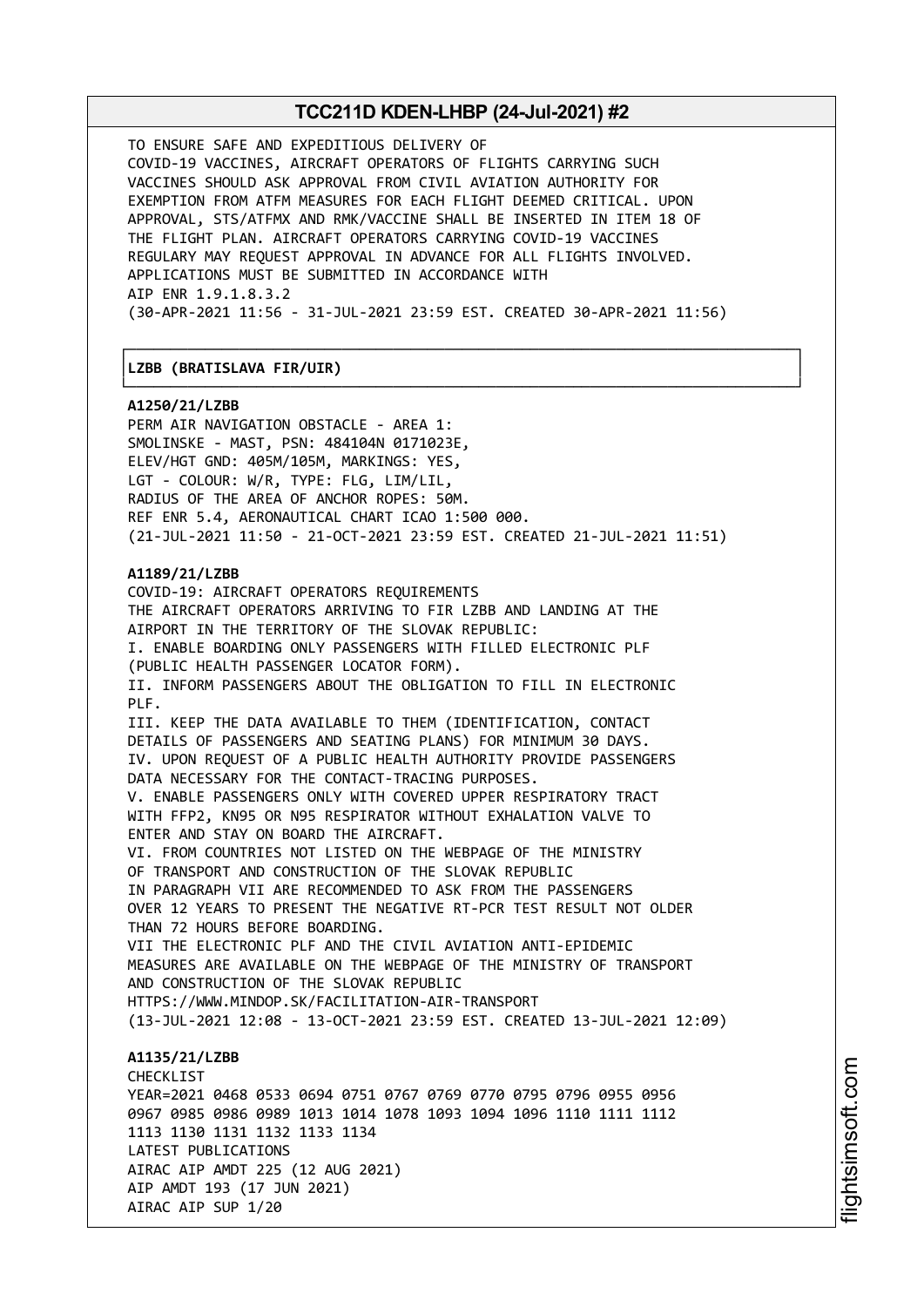AIP SUP 2/12 AIC A2/21 AIC C4/21 VALID PUBLICATIONS AIP SUP: 2/12 1/20 AIC A: 3/05 4/11 3/13 1/14 6/18 4/19 3/20 4/20 5/20 6/20 7/20 1/21 2/21 AIC C: 35/05 11/06 9/09 25/09 34/09 18/11 7/14 11/14 12/14 13/14 5/15 7/15 8/15 1/16 2/16 3/16 5/16 6/16 9/16 11/16 2/17 1/18 2/18 3/18 4/18 1/19 1/20 2/20 3/20 4/20 6/20 7/20 8/20 9/20 10/20 11/20 12/20 1/21 2/21 3/21 4/21. (01-JUL-2021 09:39 - 01-AUG-2021 23:59 EST. CREATED 01-JUL-2021 09:40) **A1133/21/LZBB** HORNAD AREA DEDICATED TO GLIDER FLIGHTS ACTIVATED. REAL TIME OF ACTIVITY AVAILABLE FROM: BRATISLAVA INFORMATION 124,300 MHZ AND KOSICE RADAR 129,350 MHZ (119,850 MHZ). 5000FT AMSL-7000FT AMSL 0900-SS (01-JUL-2021 09:00 - 30-SEP-2021 16:19. CREATED 01-JUL-2021 08:42) **A1130/21/LZBB** TRIGGER NOTAM - PERM AIRAC AIP AMDT NR 225 WEF 12 AUG 2021: GEN 1.5 - EXEMPTION FOR NON-EQUIPPED STATE AIRCRAFT WITH SSR TRANSPONDER UPDATED - AN EDITORIAL AMENDMENT (ENGLISH VERSION ONLY) GEN 2.5 - NEW RADIO NAVIGATION AIDS DME KTN, DME CRT ADDED GEN 3.2 - CORRECTIONS TO CHARTS NOT CONTAINED IN THE AIP UPDATED ENR 1.8 - INFORMATION FOR NON-EQUIPPED AIRCRAFT WITH SSR TRANSPONDER ADDED ENR 4.1 - NEW RADIO NAVIGATION AIDS DME KTN, DME CRT ADDED ENR 5.4 - AIR NAVIGATION OBSTACLE IN AREA 1 ADDED ENR 6-7 - NEW DME ADDED. (12-AUG-2021 00:00 - 25-AUG-2021 23:59. CREATED 01-JUL-2021 07:47) **A1113/21/LZBB** BESKYDY AREA DEDICATED TO GLIDER FLIGHTS ACTIVATED. REAL TIME OF ACTIVITY AVAILABLE FROM: BRATISLAVA INFORMATION 124,300 MHZ AND BRATISLAVA RADAR 134,475 MHZ (126,475 MHZ). 8000FT AMSL-9500FT AMSL 0900-SS (27-JUN-2021 09:01 - 30-SEP-2021 16:23. CREATED 27-JUN-2021 09:01) **A1112/21/LZBB** MARTINKY AREA DEDICATED TO GLIDER FLIGHTS ACTIVATED. REAL TIME OF ACTIVITY AVAILABLE FROM: BRATISLAVA INFORMATION 124,300 MHZ AND ZILINA TOWER 118,400 MHZ. 7500FT AMSL-8000FT AMSL 0900-SS (27-JUN-2021 09:00 - 30-SEP-2021 16:25. CREATED 27-JUN-2021 09:01) **A1111/21/LZBB** CHOPOK AREA DEDICATED TO GLIDER FLIGHTS ACTIVATED. REAL TIME OF ACTIVITY AVAILABLE FROM: BRATISLAVA INFORMATION 124,300 MHZ AND BRATISLAVA RADAR 134,475 MHZ (126,475 MHZ). 8000FT AMSL-9500FT AMSL 0900-SS (27-JUN-2021 09:00 - 30-SEP-2021 16:23. CREATED 27-JUN-2021 09:00)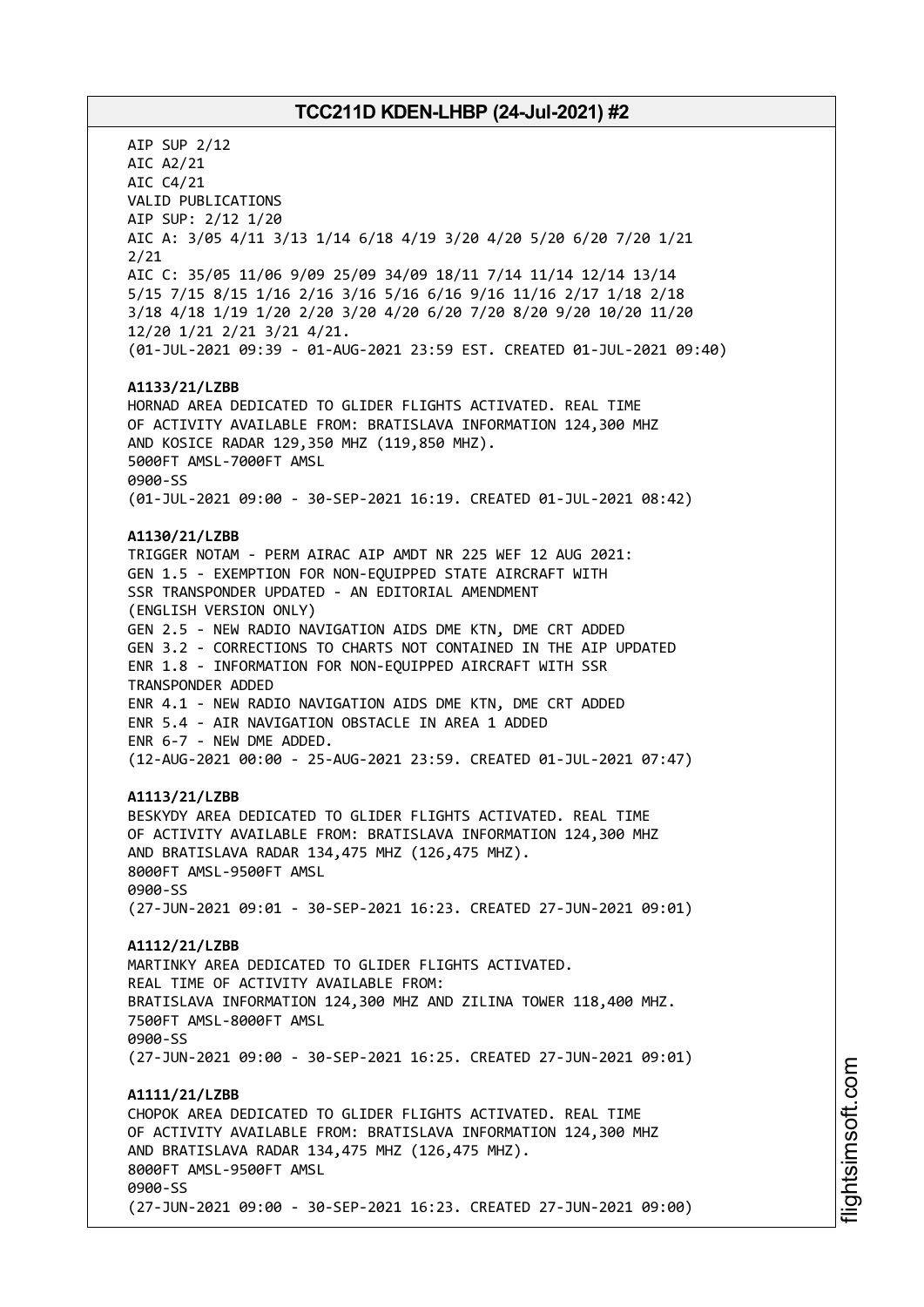# **A1110/21/LZBB**

LIPTOV AREA DEDICATED TO GLIDER FLIGHTS ACTIVATED. REAL TIME OF ACTIVITY AVAILABLE FROM: BRATISLAVA INFORMATION 124,300 MHZ AND BRATISLAVA RADAR 134,475 MHZ (126,475 MHZ). 8000FT AMSL-9500FT AMSL 0900-SS (27-JUN-2021 09:00 - 30-SEP-2021 16:23. CREATED 27-JUN-2021 09:00)

### **A1096/21/LZBB**

ALL FLIGHTS TO/FROM AIRPORTS OF BRATISLAVA FIR, OR OVERFLYING BRATISLAVA FIR TERRITORY ARE NOT ALLOWED IF AIRCRAFT ARE OPERATED BY BELARUSSIAN AIR CARRIERS AND/OR REGISTRATED IN BELARUS EXCEPT FOR AIRCRAFT IN EMERGENCY OR HUMANITARIAN FLIGHTS. (23-JUN-2021 11:26 - 23-SEP-2021 23:59 EST. CREATED 23-JUN-2021 11:27)

#### **A1014/21/LZBB**

NAVIGATION WARNING - PARACHUTE JUMPS IN AREA: CIRCLE RADIUS 3 NM CENTRED ON 475742N 0181102E (ARP LZNZ). GND-8000FT AMSL SR-SS (11-JUN-2021 02:47 - 31-AUG-2021 17:30. CREATED 09-JUN-2021 11:32)

### **A1013/21/LZBB**

SLOVAK AIR CARRIERS AND CAPTAINS OF ACFT IN CHARGE OF AIR SERVICE MANAGED BY CARRIERS HOLDERS OF OPERATING LICENCE ISSUED BY SLOVAK REPUBLIC, WHETHER THEY ARE CONTRACTUAL CARRIERS AND/OR DE FACTO CARRIERS, OR PERFORMING AIR SERVICE WITH COMMERCIAL CHARTER AGREEMENT OR WITH CODE SHARING AND TO ALL FLIGHT PERFORMED WITH SLOVAK REPUBLIC ACFT REGISTRATION, ARE REQUESTED TO AVOID MINSK FIR (UMMV). FOREIGN AIR CARRIERS INBOUND EUROPEAN UNION ARE RECOMMENDED TO AVOID BELARUS MINSK FIR (UMMV). (09-JUN-2021 10:10 - 09-SEP-2021 23:59 EST. CREATED 09-JUN-2021 10:09)

### **A0989/21/LZBB**

PERM AIR NAVIGATION OBSTACLE - AREA 1: KLIZSKA NEMA - MAST, PSN: 474444N 0174757E, ELEV/HGT GND: 215M/105M, LGT - COLOUR: R, TYPE: FLG, LIM/LIL. REF ENR 5.4, AERONAUTICAL CHART ICAO 1:500 000. (07-JUN-2021 08:24 - 07-SEP-2021 23:59 EST. CREATED 07-JUN-2021 08:24)

## **A0985/21/LZBB**

COVID-19: CREWS REQUIREMENTS I. THE PILOT RESPONSIBLE FOR AN AIRCRAFT ARRIVING TO FIR LZBB UPON LANDING AT THE FIRST AIRPORT IN THE TERRITORY OF THE SLOVAK REPUBLIC HAS TO PROVIDE THE GENERAL DECLARATION AND AIRCRAFT COVID-19 DISINFECTION CONTROL SHEET TO AUTHORIZED PERSONNEL OF THE AIRPORT OPERATOR. II. THE PILOT RESPONSIBLE FOR AN AIRCRAFT IS REQUESTED TO REPORT SUSPECTED COVID-19 CASES ON BOARD, IF POSSIBLE BEFORE LANDING, TO THE AIR TRAFFIC CONTROL. III. THE GENERAL DECLARATION IN ENGLISH LANGUAGE AND THE CIVIL AVIATION ANTI-EPIDEMIC MEASURES ARE AVAILABLE AT THE WEBPAGE OF THE MINISTRY OF TRANSPORT AND CONSTRUCTION OF THE SLOVAK REPUBLIC HTTPS://WWW.MINDOP.SK/FACILITATION-AIR-TRANSPORT (06-JUN-2021 08:58 - 06-SEP-2021 23:59 EST. CREATED 06-JUN-2021 08:58)

**A0751/21/LZBB**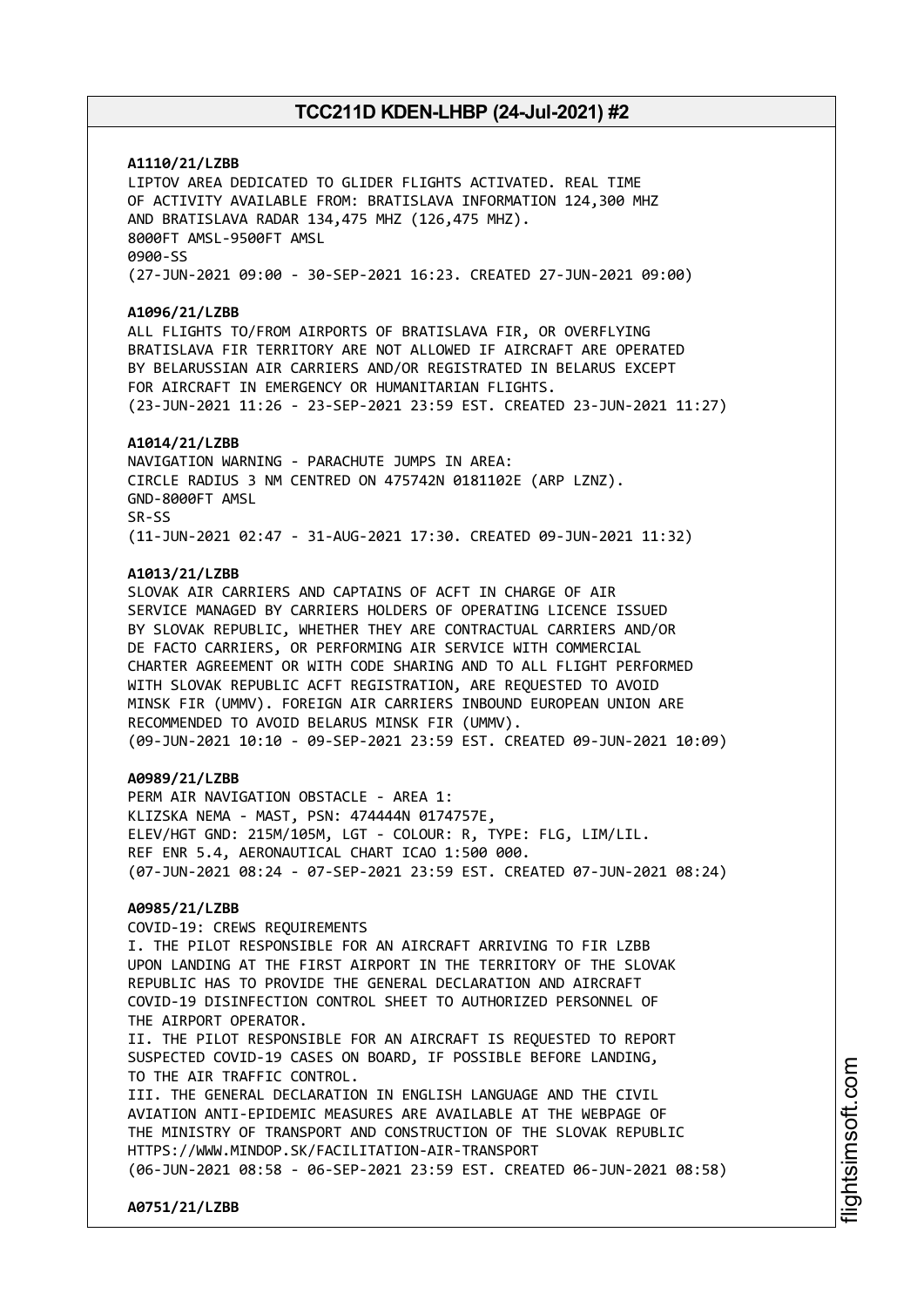COVID-19: AIRCRAFT OPERATORS REQUIREMENTS: I. TO ENSURE SAFE AND EXPEDITIOUS DELIVERY OF COVID-19 VACCINES, AIRCRAFT OPERATORS OF FLIGHTS CARRYING SUCH VACCINES SHOULD ASK APPROVAL FROM TRANSPORT AUTHORITY FOR EXEMPTION FROM ATFM MEASURES FOR EACH FLIGHT DEEMED CRITICAL. II. UPON APPROVAL, STS/ATFMX AND RMK/VACCINE SHALL BE INSERTED IN ITEM 18 OF THE FLIGHT PLAN. III. AIRCRAFT OPERATORS CARRYING COVID-19 VACCINES REGULARLY MAY REQUEST APPROVAL IN ADVANCE FOR ALL FLIGHTS INVOLVED. IV. THE APPLICATION FORM FOR APPROVAL OF EXEMPTION FROM ATFM MEASURES IS AVAILABLE AT THE WEBPAGE OF THE TRANSPORT AUTHORITY HTTP://LETECTVO.NSAT.SK/COVID-19-OPATRENIA/ V. THE REQUEST FOR THE EXEMPTION FROM ATFM MEASURES SHALL BE ADDRESSED IN WORKING DAYS TO CIVIL AVIATION DIVISION OF TRANSPORT AUTHORITY AT LEAST 48 HOURS IN ADVANCE VIA E-MAIL: NAVIGACIA(A)NSAT.SK. (26-APR-2021 12:27 - 26-JUL-2021 23:59 EST. CREATED 26-APR-2021 12:27)

## │**LHCC (BUDAPEST FIR/UIR)** │

### **A3349/21/LHCC**

UNMANNED AIRCRAFT WILL TAKE PLACE WITHIN 400M RADIUS CENTERED AT COORD POINT 465720N 0173631E (KAPOLCS). FURTHER INFO ABOUT THE ACTUAL OPR HR VIA TEL: +36 30 870 6160. GND-120M AGL (28-JUL-2021 00:00 - 03-AUG-2021 23:59. CREATED 23-JUL-2021 09:05)

┌──────────────────────────────────────────────────────────────────────────────┐

└──────────────────────────────────────────────────────────────────────────────┘

## **A3348/21/LHCC**

UNMANNED AIRCRAFT WILL TAKE PLACE WITHIN 600M RADIUS CENTERED AT COORD POINT 471020N 0182452E (SZEKESFEHERVAR). FURTHER INFO ABOUT THE ACTUAL OPR HR VIA TEL: +36 20 489 9809. GND-1000FT AMSL (06-AUG-2021 00:00 - 12-AUG-2021 23:59. CREATED 23-JUL-2021 09:02)

### **A3347/21/LHCC**

UNMANNED AIRCRAFT WILL TAKE PLACE WITHIN 300M RADIUS CENTERED AT COORD POINT 472830N 0190542E (BUDAPEST, GROUPAMA ARENA). FURTHER INFO ABOUT THE ACTUAL OPR HR VIA TEL: +36 20 489 9809. GND-1200FT AMSL (06-AUG-2021 00:00 - 12-AUG-2021 23:59. CREATED 23-JUL-2021 08:59)

### **A3346/21/LHCC**

UNMANNED AIRCRAFT WILL TAKE PLACE WITHIN AREA BOUNDED BY THE FOLLOWING COORD POINTS: 472941N0190256E 472953N0190249E 472956N0190305E 472942N0190311E 472941N0190256E (BUDAPEST, VIGADO TER). FURTHER INFO ABOUT THE ACTUAL OPR HR VIA TEL: +36 30 966 4324. GND-1000FT AMSL (03-AUG-2021 00:00 - 09-AUG-2021 23:59. CREATED 23-JUL-2021 08:56)

**A3345/21/LHCC** UNMANNED AIRCRAFT WILL TAKE PLACE WITHIN AREA BOUNDED BY THE FOLLOWING COORD POINTS: 473209N0212840E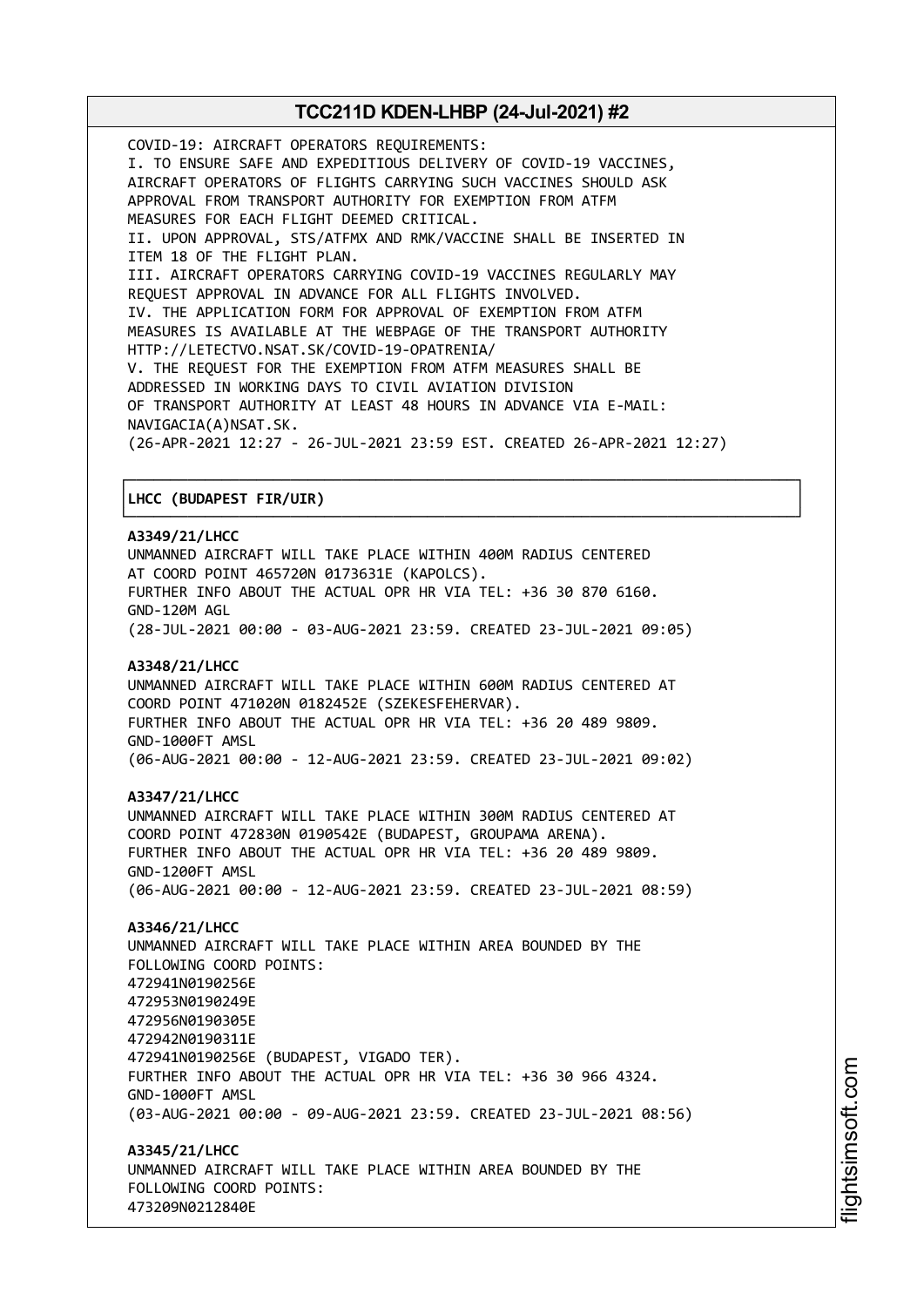472927N0213613E 472950N0213702E 473018N0213749E 473103N0213737E 473006N0213520E 473213N0213503E 473232N0213450E 473230N0212919E 473209N0212840E (DEBRECEN ONDOD TEGLASKERT). FURTHER INFO ABOUT THE ACTUAL OPR HR VIA TEL: +36 30 346 4446 . GND-50M AGL 0600-1900 (02-AUG-2021 06:00 - 08-AUG-2021 19:00. CREATED 23-JUL-2021 08:55) **A3344/21/LHCC** UNMANNED AIRCRAFT WILL TAKE PLACE WITHIN AREA BOUNDED BY THE FOLLOWING COORD POINTS: 472746N0190335E 472748N0190306E 472811N0190308E 472808N0190343E 472746N0190335E (BUDAPEST, KOPASZI-GAT). FURTHER INFO ABOUT THE ACTUAL OPR HR VIA TEL: +36 30 966 4324. GND-1500FT AMSL (03-AUG-2021 00:00 - 09-AUG-2021 23:59. CREATED 23-JUL-2021 08:53) **A3343/21/LHCC** UNMANNED AIRCRAFT WILL TAKE PLACE WITHIN 1200M RADIUS CENTERED AT COORD POINT 461705N 0183846E (SZALKA). FURTHER INFO ABOUT THE ACTUAL OPR HR VIA TEL: +36 20 981 0895. GND-120M AGL 0630-2130 (02-AUG-2021 06:30 - 03-AUG-2021 21:30. CREATED 23-JUL-2021 08:53) **A3342/21/LHCC** UNMANNED AIRCRAFT WILL TAKE PLACE WITHIN AREA BOUNDED BY THE FOLLOWING COORD POINTS: 471012N0201210E 471023N0201158E 471026N0201200E 471024N0201209E 471012N0201210E (SZOLNOK, TISZA-HID). FURTHER INFO ABOUT THE ACTUAL OPR HR VIA TEL: +36 30 328 9309. GND-700FT AMSL 0700-2100 (03-AUG-2021 07:00 - 06-AUG-2021 21:00. CREATED 23-JUL-2021 08:49) **A3341/21/LHCC** UNMANNED AIRCRAFT WILL TAKE PLACE WITHIN 2600M RADIUS CENTERED AT COORD POINT 465306N 0164717E (ZALAEGERSZEG REPULOTER). FURTHER INFO ABOUT THE ACTUAL OPR HR VIA TEL: +36 70 318 7378. GND-2500FT AMSL 0400-1900 (06-AUG-2021 04:00 - 12-AUG-2021 19:00. CREATED 23-JUL-2021 08:49) **A3340/21/LHCC** UNMANNED AIRCRAFT WILL TAKE PLACE WITHIN AREA BOUNDED BY THE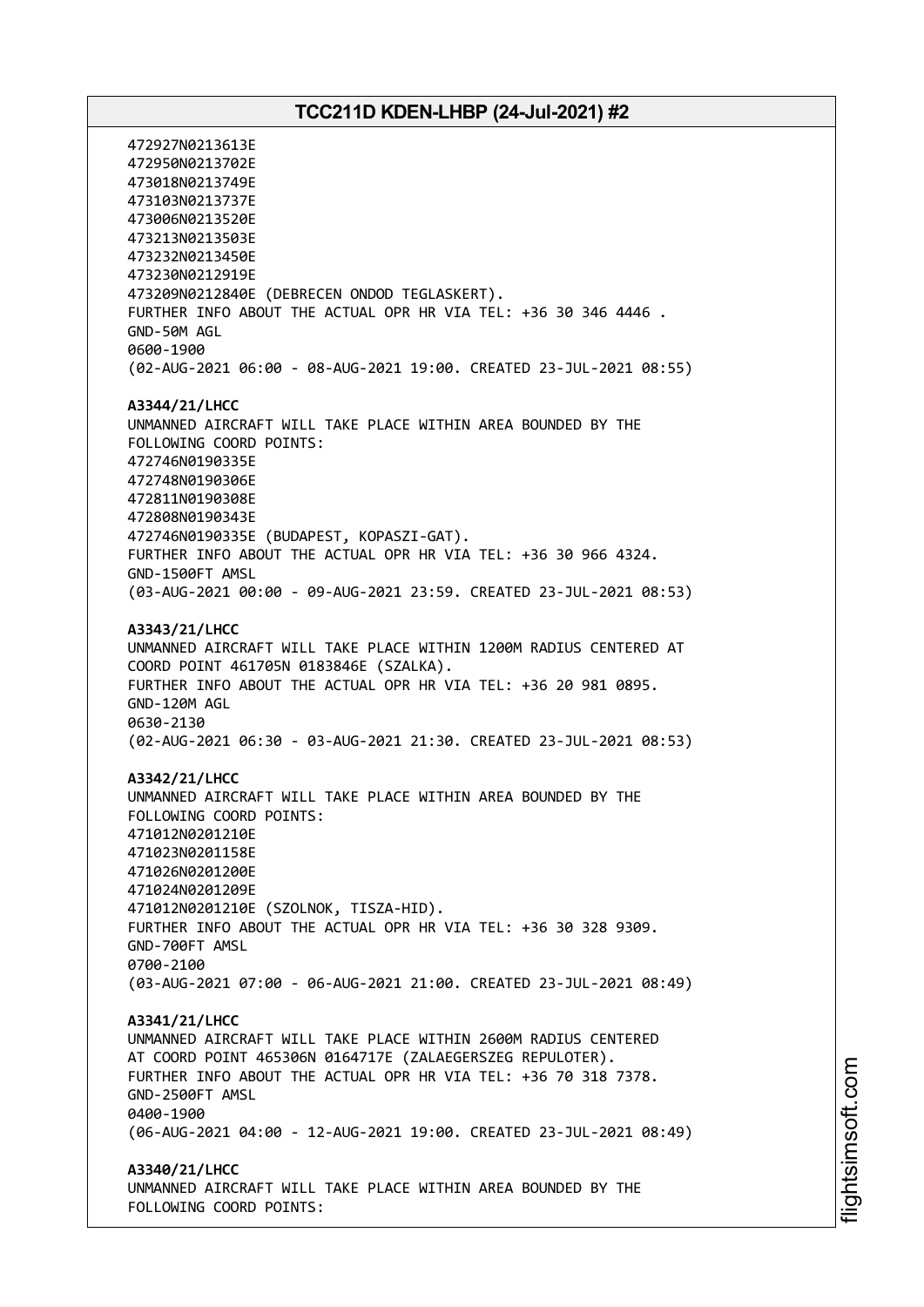474803N0213124E 475115N0220203E 474336N0215923E 474242N0215341E 473859N0214159E 473826N0213938E 473745N0212800E 474803N0213124E (HAJDUDOROG) . FURTHER INFO ABOUT THE ACTUAL OPR HR VIA TEL: +36 30 574 4287. GND-3500FT AMSL (02-AUG-2021 00:00 - 04-AUG-2021 23:59. CREATED 23-JUL-2021 08:41) **A3339/21/LHCC** UNMANNED AIRCRAFT WILL TAKE PLACE WITHIN AREA BOUNDED BY THE FOLLOWING COORD POINTS: 473403N0213550E 473253N0213410E 473241N0213520E 473036N0213549E 473116N0213745E 473000N0213759E 472910N0213749E 472910N0214108E 473332N0214045E 473403N0213550E (DEBRECEN NYULAS LENCZTELEP). FURTHER INFO ABOUT THE ACTUAL OPR HR VIA TEL: +36 30 346 4446 . GND-50M AGL 0600-1900 (02-AUG-2021 06:00 - 08-AUG-2021 19:00. CREATED 23-JUL-2021 08:38) **A3338/21/LHCC** UNMANNED AIRCRAFT WILL TAKE PLACE WITHIN AREA BOUNDED BY THE FOLLOWING COORD POINTS: 472931N0190229E 472955N0190153E 473005N0190235E 472937N0190250E 472931N0190229E (BUDAPEST, BUDAI VAR). FURTHER INFO ABOUT THE ACTUAL OPR HR VIA TEL: +36 30 821 2323. GND-1000FT AMSL 0430-2030 (02-AUG-2021 04:30 - 08-AUG-2021 20:30. CREATED 23-JUL-2021 08:37) **A3337/21/LHCC** UNMANNED AIRCRAFT WILL TAKE PLACE WITHIN AREA BOUNDED BY THE FOLLOWING COORD POINTS: 472911N0190218E 472932N0190315E 472912N0190356E 472859N0190406E 472844N0190330E 472845N0190241E 472911N0190218E (BUDAPEST, MUEGYETEM RKP). FURTHER INFO ABOUT THE ACTUAL OPR HR VIA TEL: +36 70 773 2885. GND-1000FT AMSL (02-AUG-2021 00:00 - 08-AUG-2021 23:59. CREATED 23-JUL-2021 08:34) **A3336/21/LHCC**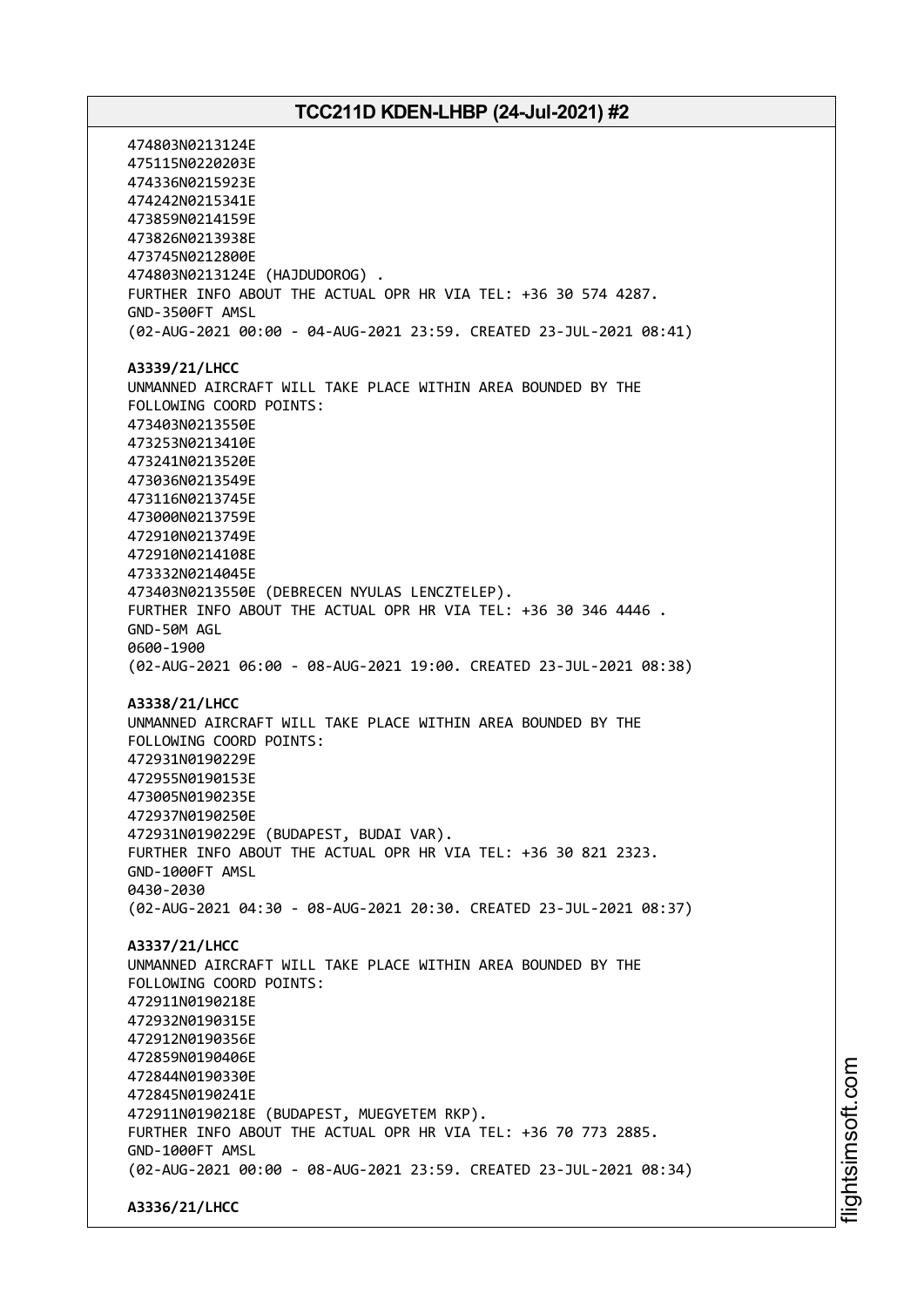UNMANNED AIRCRAFT WILL TAKE PLACE WITHIN AREA BOUNDED BY THE FOLLOWING COORD POINTS: 473347N0214134E 473400N0213642E 473602N0213821E 473711N0214301E 473347N0214134E (DEBRECEN MEHESZKERT). FURTHER INFO ABOUT THE ACTUAL OPR HR VIA TEL: +36 30 346 4446 . GND-50M AGL 0600-1900 (02-AUG-2021 06:00 - 08-AUG-2021 19:00. CREATED 23-JUL-2021 08:32) **A3335/21/LHCC** TEMPORARY RESTRICTED AREA ESTABLISHED DUE TO POLICE OPERATIONS AND UNMANNED AIRCRAFT OPERATIONS WITHIN AREA BOUNDED BY THE FOLLOWING COORD POINTS: 475843N0222828E 480307N0225204E STATE BORDER 482401N0220925E 482307N0220906E 481305N0220456E 475953N0220450E 475705N0221858E 475843N0222828E (MAGYAR-UKRAN HATARSZAKASZ). FURTHER INFO ABOUT THE ACTUAL OPR HR VIA TEL: +36 20 267 4757. GND-1500FT AMSL (27-JUL-2021 00:00 - 02-AUG-2021 23:59. CREATED 23-JUL-2021 08:30) **A3334/21/LHCC** UNMANNED AIRCRAFT WILL TAKE PLACE WITHIN AREA BOUNDED BY THE FOLLOWING COORD POINTS: 465119N0194136E 465206N0194109E 465216N0194147E 465130N0194216E 465119N0194136E (KECSKEMET). FURTHER INFO ABOUT THE ACTUAL OPR HR VIA TEL: +36 70 270 4578. GND-1300FT AMSL 0600-1800 (05-AUG-2021 06:00 - 11-AUG-2021 18:00. CREATED 23-JUL-2021 08:26) **A3333/21/LHCC** UNMANNED AIRCRAFT WILL TAKE PLACE WITHIN AREA BOUNDED BY THE FOLLOWING COORD POINTS: 472809N0214412E 473122N0214429E 473137N0214951E 473148N0214957E 473211N0214104E 473051N0214122E 472820N0214342E 472809N0214412E (DEBRECEN NAGYCSERE BANK). FURTHER INFO ABOUT THE ACTUAL OPR HR VIA TEL: +36 30 346 4446 . GND-50M AGL 0600-1900 (02-AUG-2021 06:00 - 08-AUG-2021 19:00. CREATED 23-JUL-2021 08:23)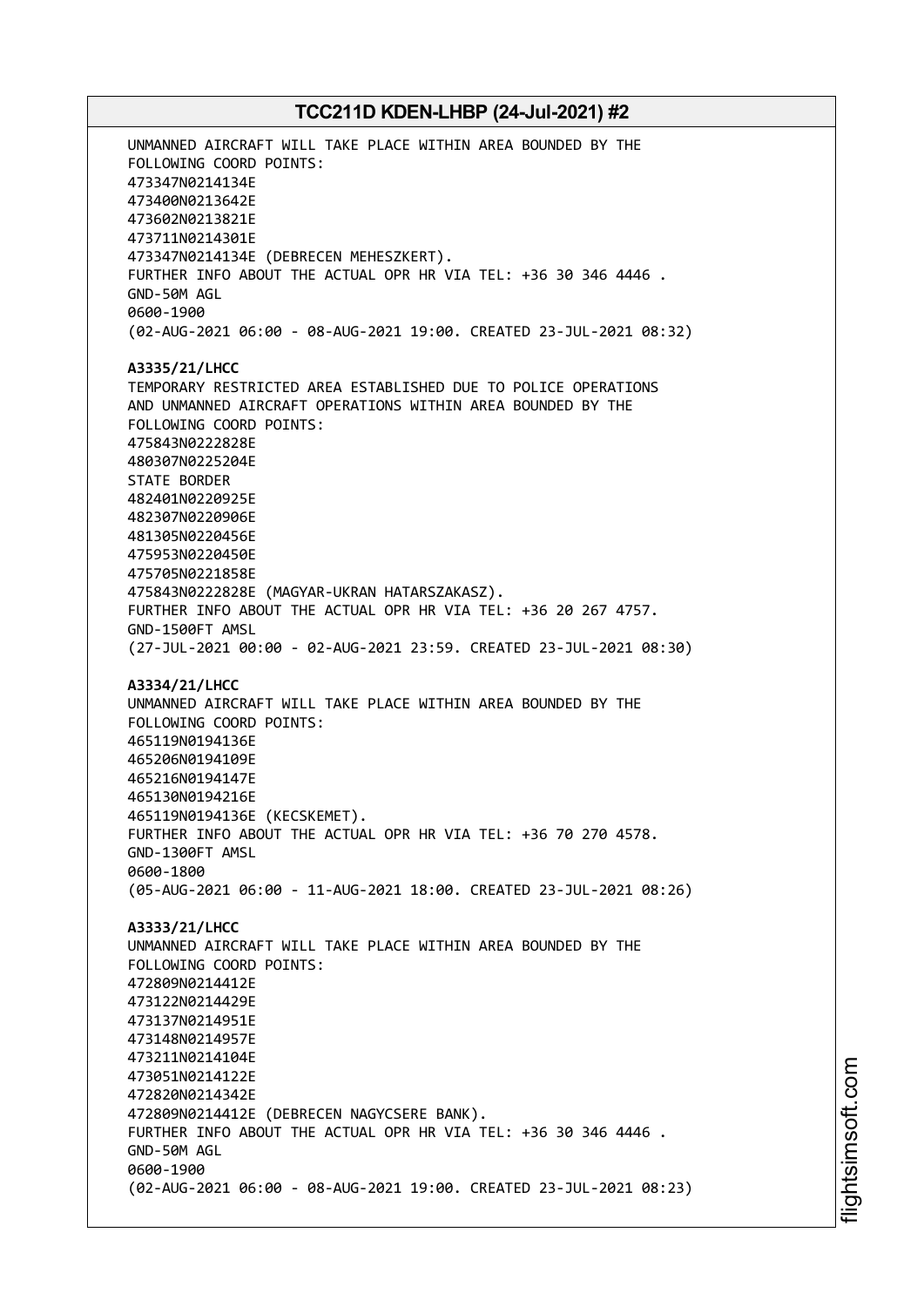**A3332/21/LHCC** UNMANNED AIRCRAFT WILL TAKE PLACE WITHIN AREA BOUNDED BY THE FOLLOWING COORD POINTS: 473403N0213550E 473253N0213410E 473241N0213520E 473036N0213549E 473116N0213745E 473000N0213759E 472910N0213749E 472910N0214108E 473332N0214045E 473403N0213550E (DEBRECEN NYULAS LENCZTELEP). FURTHER INFO ABOUT THE ACTUAL OPR HR VIA TEL: +36 30 346 4446 . GND-50M AGL 0600-1900 (26-JUL-2021 06:00 - 01-AUG-2021 19:00. CREATED 23-JUL-2021 08:21) **A3331/21/LHCC** DUE TO INDUSTRIAL ACTION OF THE HUNGARIAN AIR TRAFFIC CONTROLLERS UNION, AIR TRAFFIC CONTROL SERVICE WILL BE LIMITED TO THE MINIMUM SERVICE LEVEL. DURING THE INDUSTRIAL ACTION ATC CAPACITY FOR LHBP WILL BE REDUCED TO 15 ARRIVAL PER HOUR. ATC CAPACITY FOR BUDAPEST ACC WILL BE REDUCED TO MAXIMUM 3 SECTORS. KFOR SECTOR AIRSPACE ONE SECTOR WILL BE AVAILABLE FOR OVERFLIGHT TRAFFIC. SAR, STATE, MILITARY, HUMANITARIAN, FLIGHTS INVOLVED IN VACCINE DELIVERY AND FLIGHTS IN EMERGENCY WILL NOT BE AFFECTED. 0800-1300 (27-JUL-2021 08:00 - 02-AUG-2021 13:00. CREATED 23-JUL-2021 08:12) **A3313/21/LHCC** GLIDER FLYING WILL TAKE PLACE WITHIN AREA BOUNDED BY THE FOLLOWING COORD POINTS: 473640N0190610E 473725N0190357E 473838N0190405E 473826N0190554E 473640N0190610E (DUNAKESZI NYUGAT). FURTHER INFO ABOUT THE ACTUAL OPR HR VIA TEL: +36 20 944 2662 1500FT AMSL-4500FT AMSL 0700-1900 (24-JUL-2021 07:00 - 25-JUL-2021 19:00. CREATED 21-JUL-2021 18:55) **A3305/21/LHCC** UNMANNED AIRCRAFT WILL TAKE PLACE WITHIN AREA BOUNDED BY THE FOLLOWING COORD POINTS: 473038N0190226E 473038N0190204E 473051N0190209E 473049N0190226E (BUDAPEST,BEM JOZSEF TER). FURTHER INFO ABOUT THE ACTUAL OPR HR VIA TEL: +36 403 7503. GND-1000FT AMSL 0600-2000 (10-AUG-2021 06:00 - 16-AUG-2021 20:00. CREATED 21-JUL-2021 15:44)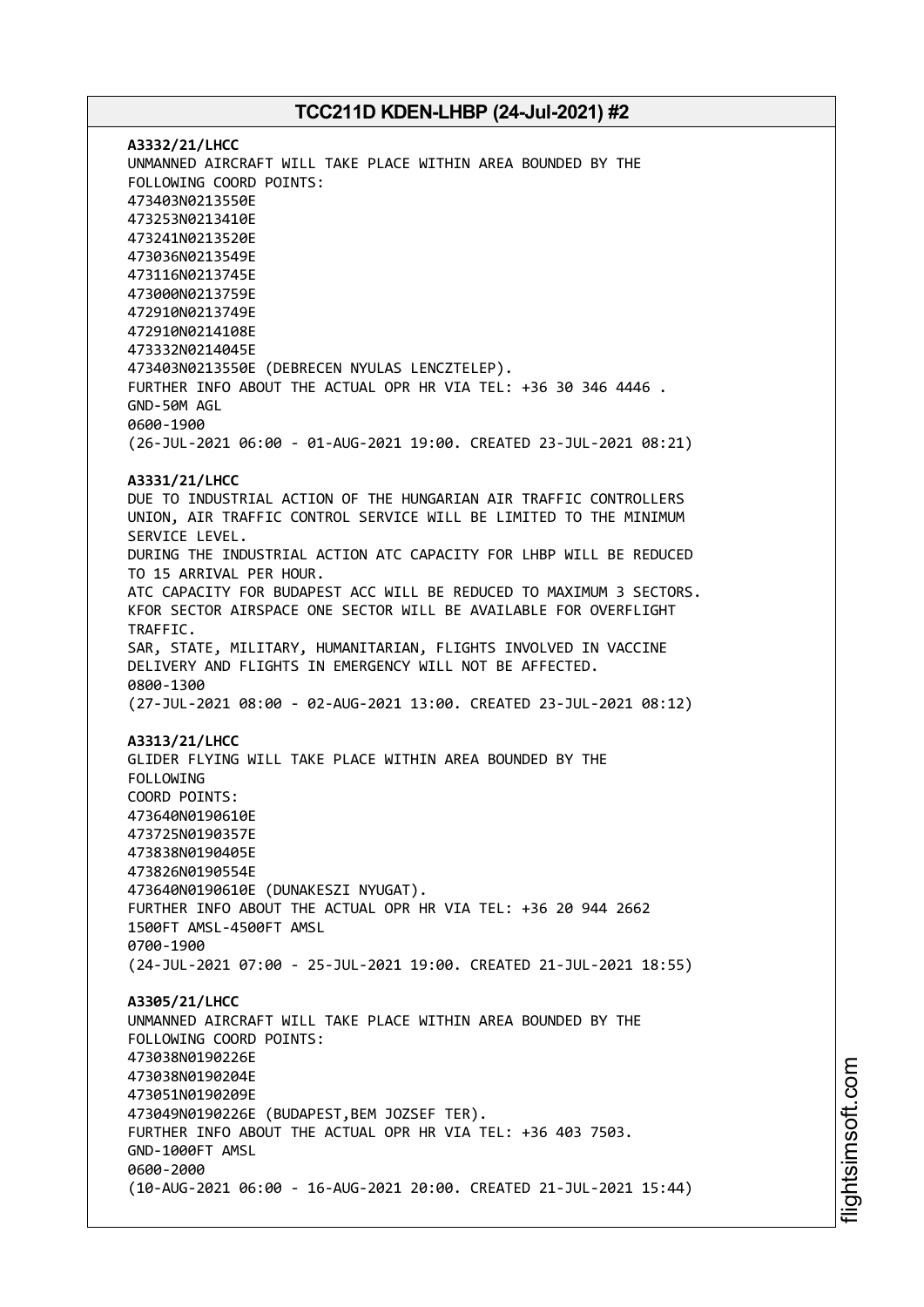**A3300/21/LHCC** UNMANNED AIRCRAFT WILL TAKE PLACE WITHIN 60M RADIUS CENTERED AT COORD POINT 473044N 0190215E (BUDAPEST FEKETE SAS UTCA). FURTHER INFO ABOUT THE ACTUAL OPR HR VIA TEL: +36 30 359 9482. GND-30M AGL 0430-1500 (09-AUG-2021 04:30 - 13-AUG-2021 15:00. CREATED 21-JUL-2021 12:02) **A3299/21/LHCC** UNMANNED AIRCRAFT WILL TAKE PLACE WITHIN 60M RADIUS CENTERED AT COORD POINT 473044N 0190215E (BUDAPEST FEKETE SAS UTCA). FURTHER INFO ABOUT THE ACTUAL OPR HR VIA TEL: +36 30 359 9482. GND-30M AGL 0430-1500 (02-AUG-2021 04:30 - 06-AUG-2021 15:00. CREATED 21-JUL-2021 12:01) **A3298/21/LHCC** UNMANNED AIRCRAFT WILL TAKE PLACE WITHIN 60M RADIUS CENTERED AT COORD POINT 473044N 0190215E (BUDAPEST FEKETE SAS UTCA). FURTHER INFO ABOUT THE ACTUAL OPR HR VIA TEL: +36 30 359 9482. GND-30M AGL 0430-1500 (23-AUG-2021 04:30 - 27-AUG-2021 15:00. CREATED 21-JUL-2021 12:01) **A3297/21/LHCC** UNMANNED AIRCRAFT WILL TAKE PLACE WITHIN 60M RADIUS CENTERED AT COORD POINT 473044N 0190215E (BUDAPEST FEKETE SAS UTCA). FURTHER INFO ABOUT THE ACTUAL OPR HR VIA TEL: +36 30 359 9482. GND-30M AGL 0430-1500 (16-AUG-2021 04:30 - 19-AUG-2021 15:00. CREATED 21-JUL-2021 12:00) **A3296/21/LHCC** UNMANNED AIRCRAFT WILL TAKE PLACE WITHIN AREA BOUNDED BY THE FOLLOWING COORD POINTS: 470856N0184908E 470842N0184816E 470748N0184850E 470813N0184948E 470856N0184908E (IVANCSA). FURTHER INFO ABOUT THE ACTUAL OPR HR VIA TEL: +36 20 415 1370. GND-700FT AMSL 0500-1800 (09-AUG-2021 05:00 - 15-AUG-2021 18:00. CREATED 21-JUL-2021 11:59) **A3295/21/LHCC** UNMANNED AIRCRAFT WILL TAKE PLACE WITHIN 1000M RADIUS CENTERED AT COORD POINT 465320N 0165016E (SAGOD). FURTHER INFO ABOUT THE ACTUAL OPR HR VIA TEL: +36 20 747 2397. GND-1000FT AMSL 0500-2000 (05-AUG-2021 05:00 - 11-AUG-2021 20:00. CREATED 21-JUL-2021 11:58) **A3294/21/LHCC** UNMANNED AIRCRAFT WILL TAKE PLACE WITHIN AREA BOUNDED BY THE FOLLOWING COORD POINTS: 470856N0184908E 470842N0184816E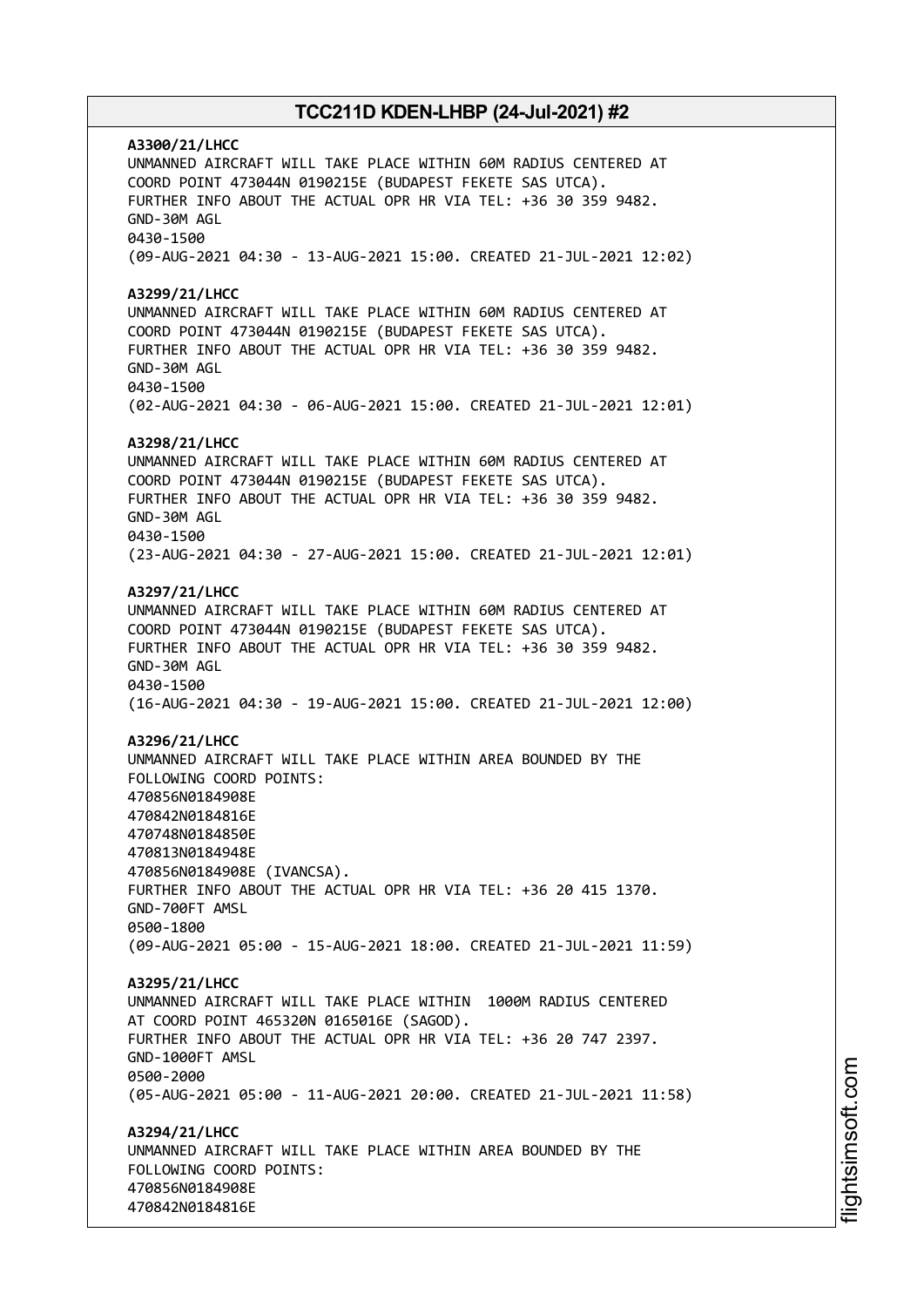470748N0184850E 470813N0184948E 470856N0184908E (IVANCSA). FURTHER INFO ABOUT THE ACTUAL OPR HR VIA TEL: +36 20 415 1370. GND-700FT AMSL 0500-1800 (16-AUG-2021 05:00 - 22-AUG-2021 18:00. CREATED 21-JUL-2021 11:58) **A3293/21/LHCC** UNMANNED AIRCRAFT WILL TAKE PLACE WITHIN AREA BOUNDED BY THE FOLLOWING COORD POINTS: 463056N0184613E 463325N0185237E 463317N0185257E 463223N0185323E 463220N0185445E 463158N0185538E 463158N0185618E 463149N0185618E 463159N0185311E 462923N0185414E 463056N0184613E (PAKS - KALOCSA). FURTHER INFO ABOUT THE ACTUAL OPR HR VIA TEL: +36 20 480 8811. GND-800FT AMSL 0400-2000 (08-AUG-2021 04:00 - 14-AUG-2021 20:00. CREATED 21-JUL-2021 11:57) **A3292/21/LHCC** UNMANNED AIRCRAFT WILL TAKE PLACE WITHIN AREA BOUNDED BY THE FOLLOWING COORD POINTS: 462536N0174632E 462523N0174636E 462520N0174618E 462510N0174612E 462353N0174642E 462346N0174624E 462509N0174556E 462530N0174605E 462536N0174632E (KAPOSFURED). FURTHER INFO ABOUT THE ACTUAL OPR HR VIA TEL: +36 20 433 3587. GND-800FT AMSL 0300-2100 (11-AUG-2021 03:00 - 17-AUG-2021 21:00. CREATED 21-JUL-2021 11:56) **A3291/21/LHCC** UNMANNED AIRCRAFT WILL TAKE PLACE WITHIN AREA BOUNDED BY THE FOLLOWING COORD POINTS: 463056N0184613E 463325N0185237E 463317N0185257E 463223N0185323E 463220N0185445E 463158N0185538E 463158N0185618E 463149N0185618E 463159N0185311E 462923N0185414E 463056N0184613E (PAKS - KALOCSA).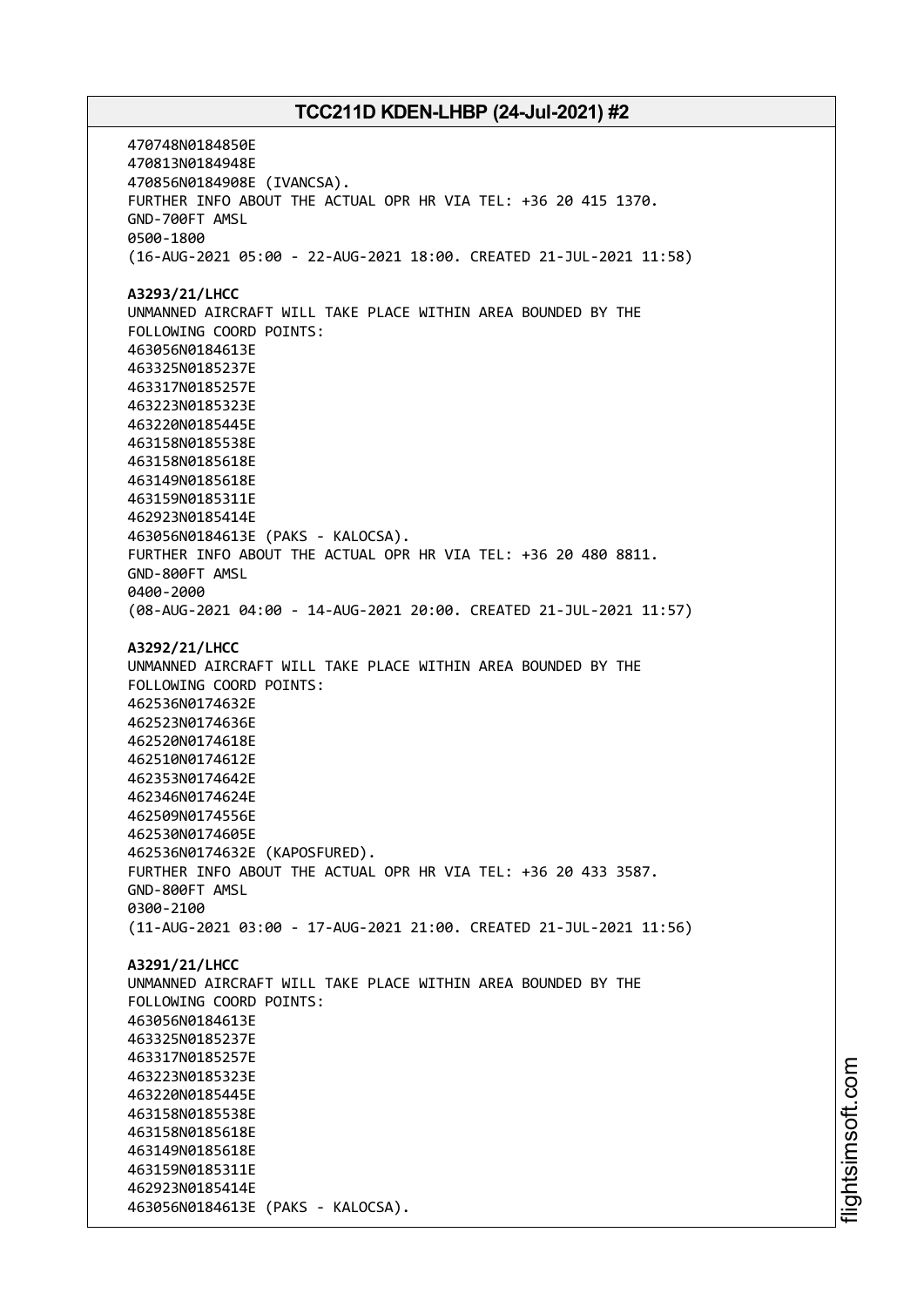FURTHER INFO ABOUT THE ACTUAL OPR HR VIA TEL: +36 20 480 8811. GND-800FT AMSL 0400-2000 (15-AUG-2021 04:00 - 21-AUG-2021 20:00. CREATED 21-JUL-2021 11:55) **A3290/21/LHCC** UNMANNED AIRCRAFT WILL TAKE PLACE WITHIN 1000M RADIUS CENTERED AT COORD POINT 465320N 0165016E (SAGOD). FURTHER INFO ABOUT THE ACTUAL OPR HR VIA TEL: +36 20 747 2397. GND-1000FT AMSL 0500-2000 (12-AUG-2021 05:00 - 18-AUG-2021 20:00. CREATED 21-JUL-2021 11:54) **A3289/21/LHCC** UNMANNED AIRCRAFT WILL TAKE PLACE WITHIN 1000M RADIUS CENTERED AT COORD POINT 465320N 0165016E (SAGOD). FURTHER INFO ABOUT THE ACTUAL OPR HR VIA TEL: +36 20 747 2397. GND-1000FT AMSL 0500-2000 (19-AUG-2021 05:00 - 25-AUG-2021 20:00. CREATED 21-JUL-2021 11:53) **A3288/21/LHCC** TEMPORARY RESTRICTED AREA ESTABLISHED DUE TO MILITARY AND UNMANNED AIRCRAFT OPERATIONS WITHIN AREA BOUNDED BY THE FOLLOWING COORD POINTS: 460921N0201807E 461500N0201300E 462529N0205740E 462629N0211307E 462849N0211712E STATE BORDER 460921N0201807E (ROMAN I). FURTHER INFO ABOUT THE ACTUAL OPR HR VIA TEL: +36 88 543 036. GND-1500FT AMSL (04-AUG-2021 23:00 - 10-AUG-2021 23:00. CREATED 21-JUL-2021 11:52) **A3287/21/LHCC** TEMPORARY RESTRICTED AREA ESTABLISHED DUE TO MILITARY AND UNMANNED AIRCRAFT OPERATIONS WITHIN AREA BOUNDED BY THE FOLLOWING COORD POINTS: 455428N0185004E 460013N0184753E 460950N0190957E 461651N0193417E 461500N0200000E 461217N0200526E 461500N0201300E 460921N0201807E STATE BORDER 455428N0185004E (SZERB). FURTHER INFO ABOUT THE ACTUAL OPR HR VIA TEL: +36 88 543 036. GND-1500FT AMSL (06-AUG-2021 23:00 - 12-AUG-2021 23:00. CREATED 21-JUL-2021 11:47) **A3286/21/LHCC** UNMANNED AIRCRAFT WILL TAKE PLACE WITHIN AREA BOUNDED BY THE FOLLOWING COORD POINTS: 462536N0174632E 462523N0174636E 462520N0174618E 462510N0174612E 462353N0174642E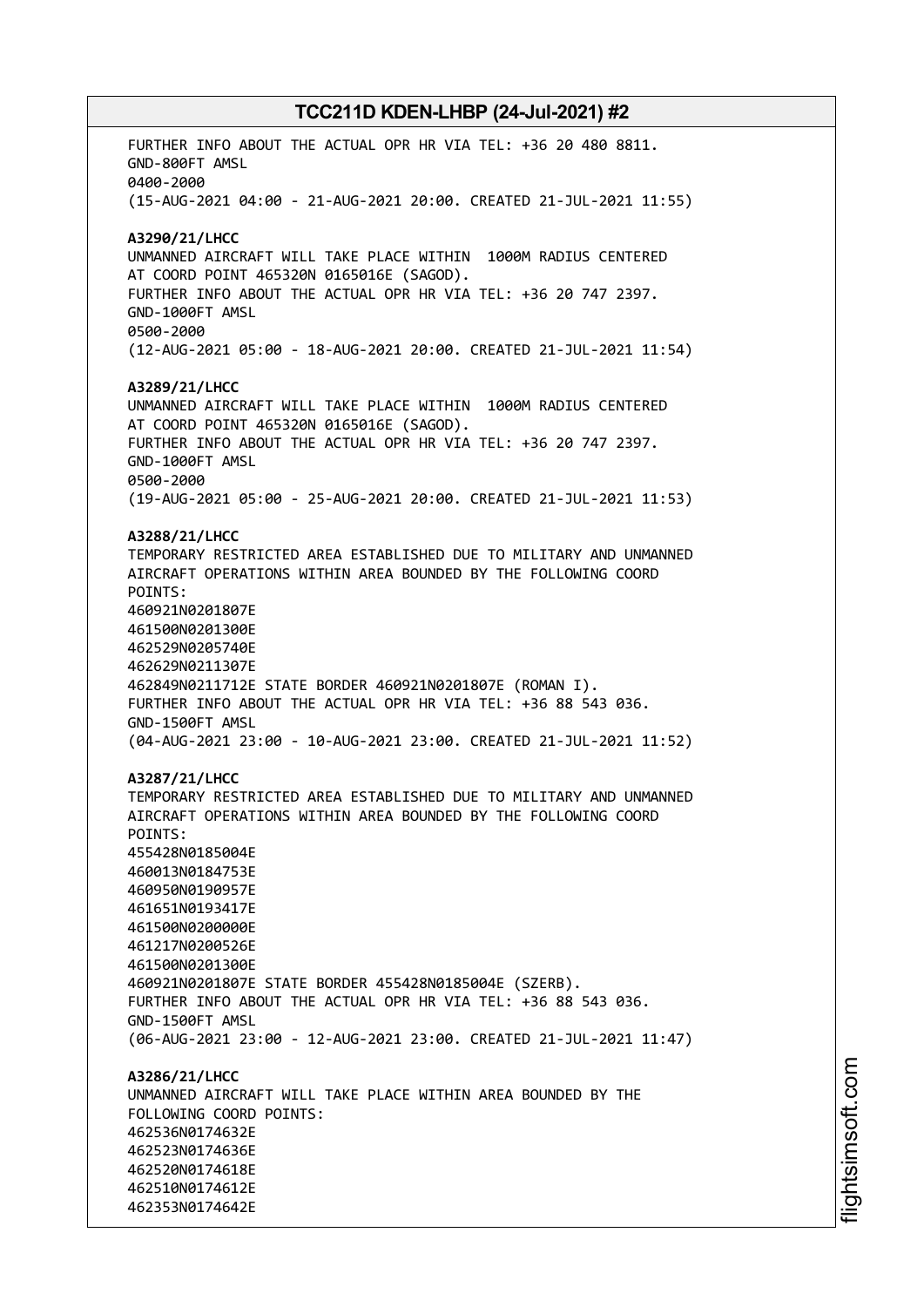462346N0174624E 462509N0174556E 462530N0174605E 462536N0174632E (KAPOSFURED). FURTHER INFO ABOUT THE ACTUAL OPR HR VIA TEL: +36 20 433 3587. GND-800FT AMSL 0300-2100 (18-AUG-2021 03:00 - 24-AUG-2021 21:00. CREATED 21-JUL-2021 11:42) **A3285/21/LHCC** TEMPORARY RESTRICTED AREA ESTABLISHED DUE TO MILITARY AND UNMANNED AIRCRAFT OPERATIONS WITHIN AREA BOUNDED BY THE FOLLOWING COORD POINTS: 470945N0214841E 471152N0212607E 473338N0215503E 475654N0221905E 480307N0225204E STATE BORDER 470945N0214841E (ROMAN III). FURTHER INFO ABOUT THE ACTUAL OPR HR VIA TEL: +36 88 543 036. GND-1500FT AMSL (05-AUG-2021 23:00 - 11-AUG-2021 23:00. CREATED 21-JUL-2021 11:39) **A3284/21/LHCC** MISSILE, ROCKET FIRING WILL TAKE PLACE WITHIN AREA BOUNDED BY THE FOLLOWING COORD POINTS: 474454N0191959E 474852N0191533E 474601N0191244E 474454N0191959E (PUSPOKSZILAGY). FURTHER INFO ABOUT THE ACTUAL OPR HR VIA TEL: +36 30 777 5073. GND-4500FT AMSL 0700-1500 (23-AUG-2021 07:00 - 27-AUG-2021 15:00. CREATED 21-JUL-2021 11:09) **A3283/21/LHCC** MISSILE, ROCKET FIRING WILL TAKE PLACE WITHIN AREA BOUNDED BY THE FOLLOWING COORD POINTS: 474454N0191959E 474852N0191533E 474601N0191244E 474454N0191959E (PUSPOKSZILAGY). FURTHER INFO ABOUT THE ACTUAL OPR HR VIA TEL: +36 30 777 5073. GND-4500FT AMSL 0700-1500 (16-AUG-2021 07:00 - 20-AUG-2021 15:00. CREATED 21-JUL-2021 11:08) **A3282/21/LHCC** UNMANNED AIRCRAFT WILL TAKE PLACE WITHIN 100M RADIUS CENTERED AT COORD POINT 473213N 0190245E (BUDAPEST, LAJOS U.). FURTHER INFO ABOUT THE ACTUAL OPR HR VIA TEL: +36 30 517 4251. GND-1500FT AMSL 0300-1900 (26-JUL-2021 03:00 - 30-JUL-2021 19:00. CREATED 21-JUL-2021 11:07) **A3281/21/LHCC** MISSILE, ROCKET FIRING WILL TAKE PLACE WITHIN AREA BOUNDED BY THE FOLLOWING COORD POINTS: 474454N0191959E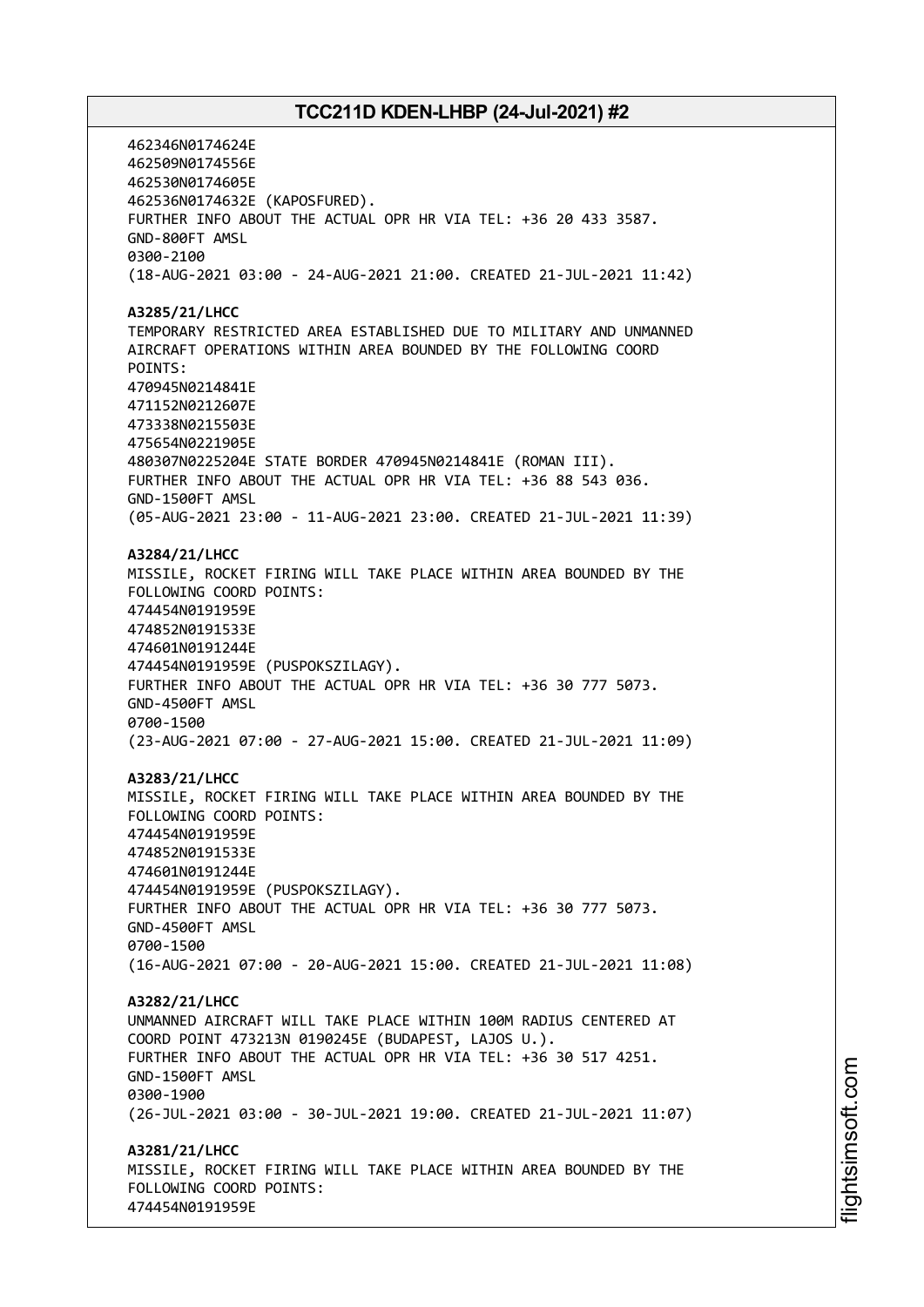474852N0191533E 474601N0191244E 474454N0191959E (PUSPOKSZILAGY). FURTHER INFO ABOUT THE ACTUAL OPR HR VIA TEL: +36 30 777 5073. GND-4500FT AMSL 0700-1500 (02-AUG-2021 07:00 - 06-AUG-2021 15:00. CREATED 21-JUL-2021 11:06) **A3280/21/LHCC** MISSILE, ROCKET FIRING WILL TAKE PLACE WITHIN AREA BOUNDED BY THE FOLLOWING COORD POINTS: 474454N0191959E 474852N0191533E 474601N0191244E 474454N0191959E (PUSPOKSZILAGY). FURTHER INFO ABOUT THE ACTUAL OPR HR VIA TEL: +36 30 777 5073. GND-4500FT AMSL 0700-1500 (09-AUG-2021 07:00 - 13-AUG-2021 15:00. CREATED 21-JUL-2021 11:05) **A3279/21/LHCC** AEROBATICS WILL TAKE PLACE WITHIN 1200M RADIUS CENTERED AT COORD POINT 471750N 0185027E (RACKERESZTUR). FURTHER INFO ABOUT THE ACTUAL OPR HR VIA TEL: +36 1 999 1174. GND-4500FT AMSL 0400-1800 (18-AUG-2021 04:00 - 24-AUG-2021 18:00. CREATED 21-JUL-2021 11:04) **A3278/21/LHCC** UNMANNED AIRCRAFT WILL TAKE PLACE WITHIN 200M RADIUS CENTERED AT COORD POINT 481146N 0211639E (MAD) . FURTHER INFO ABOUT THE ACTUAL OPR HR VIA TEL: +36 30 626 0325. GND-1000FT AMSL (16-AUG-2021 00:00 - 22-AUG-2021 23:59. CREATED 21-JUL-2021 11:04) **A3277/21/LHCC** AEROBATICS WILL TAKE PLACE WITHIN 1200M RADIUS CENTERED AT COORD POINT 471750N 0185027E (RACKERESZTUR). FURTHER INFO ABOUT THE ACTUAL OPR HR VIA TEL: +36 1 999 1174. GND-4500FT AMSL 0400-1800 (11-AUG-2021 04:00 - 17-AUG-2021 18:00. CREATED 21-JUL-2021 11:03) **A3276/21/LHCC** UNMANNED AIRCRAFT WILL TAKE PLACE WITHIN 100M RADIUS CENTERED AT COORD POINT 472946N 0190339E (BUDAPEST, DOHANY UTCA). FURTHER INFO ABOUT THE ACTUAL OPR HR VIA TEL: +36 30 517 4251. GND-1500FT AMSL 0300-1900 (26-JUL-2021 03:00 - 31-JUL-2021 19:00. CREATED 21-JUL-2021 11:03) **A3275/21/LHCC** UNMANNED AIRCRAFT WILL TAKE PLACE WITHIN AREA BOUNDED BY THE FOLLOWING COORD POINTS: 473245N0205433E 473453N0205350E 473521N0205629E 473307N0205707E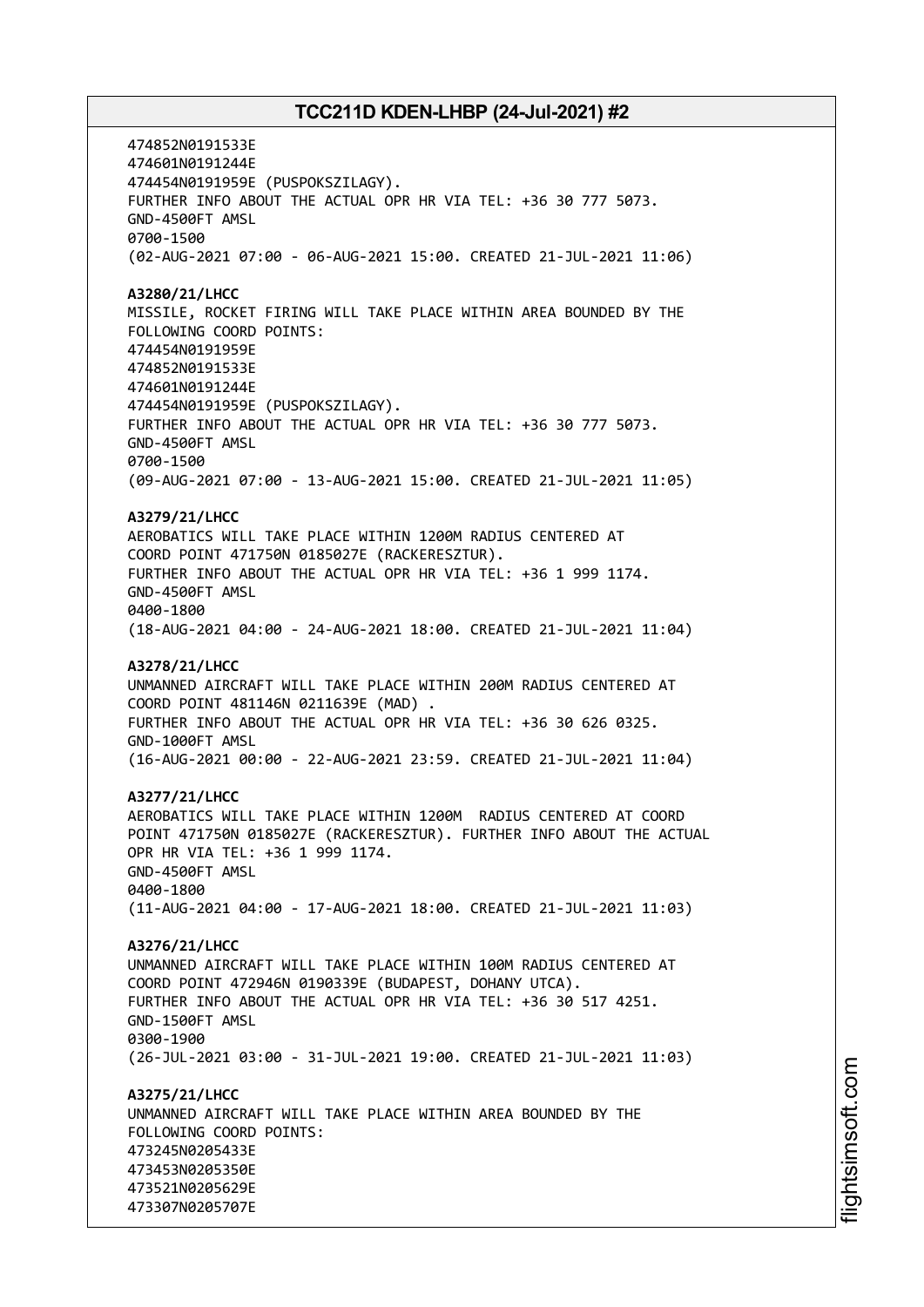473245N0205433E (TISZAFURED). FURTHER INFO ABOUT THE ACTUAL OPR HR VIA TEL: +36 30 285 2531. GND-1000FT AMSL 0300-1900 (26-JUL-2021 03:00 - 01-AUG-2021 19:00. CREATED 21-JUL-2021 11:02) **A3274/21/LHCC** UNMANNED AIRCRAFT WILL TAKE PLACE WITHIN AREA BOUNDED BY THE FOLLOWING COORD POINTS: 465654N0193822E 465716N0193753E 465735N0193820E 465712N0193852E 465654N0193822E (KECSKEMET). FURTHER INFO ABOUT THE ACTUAL OPR HR VIA TEL: +36 70 270 4578. GND-1300FT AMSL 0600-1800 (26-JUL-2021 06:00 - 01-AUG-2021 18:00. CREATED 21-JUL-2021 11:01) **A3273/21/LHCC** AEROBATICS WILL TAKE PLACE WITHIN 1200M RADIUS CENTERED AT COORD POINT 471750N 0185027E (RACKERESZTUR). FURTHER INFO ABOUT THE ACTUAL OPR HR VIA TEL: +36 1 999 1174. GND-4500FT AMSL 0400-1800 (04-AUG-2021 04:00 - 10-AUG-2021 18:00. CREATED 21-JUL-2021 11:01) **A3272/21/LHCC** UNMANNED AIRCRAFT WILL TAKE PLACE WITHIN AREA BOUNDED BY THE FOLLOWING COORD POINTS: 462536N0174632E 462523N0174636E 462520N0174618E 462510N0174612E 462353N0174642E 462346N0174624E 462509N0174556E 462530N0174605E 462536N0174632E (KAPOSFURED). FURTHER INFO ABOUT THE ACTUAL OPR HR VIA TEL: +36 20 433 3587. GND-800FT AMSL 0300-2100 (04-AUG-2021 03:00 - 10-AUG-2021 21:00. CREATED 21-JUL-2021 11:00) **A3271/21/LHCC** UNMANNED AIRCRAFT WILL TAKE PLACE WITHIN AREA BOUNDED BY THE FOLLOWING COORD POINTS: 470856N0184908E 470842N0184816E 470748N0184850E 470813N0184948E 470856N0184908E (IVANCSA). FURTHER INFO ABOUT THE ACTUAL OPR HR VIA TEL: +36 20 415 1370. GND-700FT AMSL 0500-1800 (02-AUG-2021 05:00 - 08-AUG-2021 18:00. CREATED 21-JUL-2021 10:59) **A3270/21/LHCC**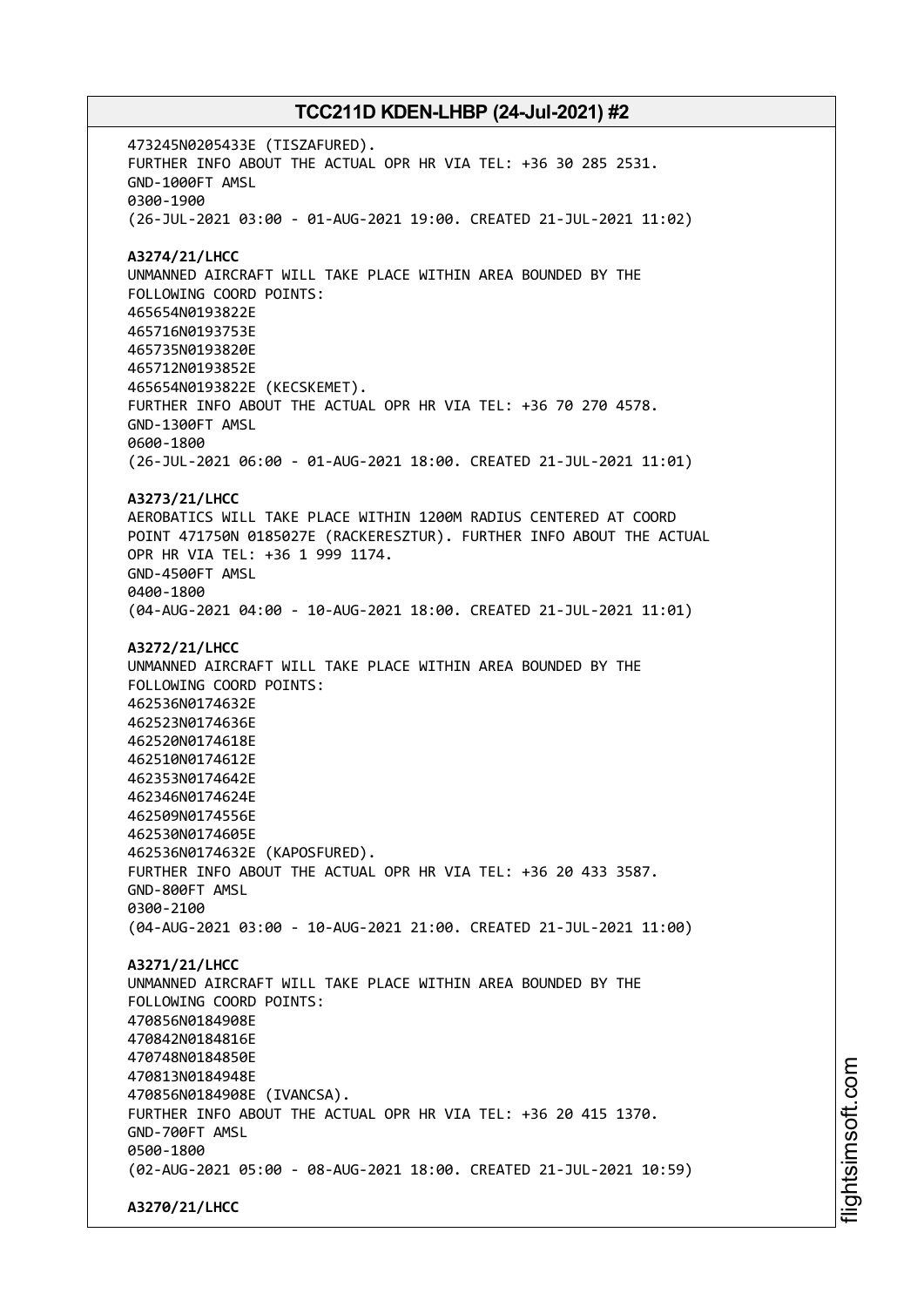UNMANNED AIRCRAFT WILL TAKE PLACE WITHIN AREA BOUNDED BY THE FOLLOWING COORD POINTS: 455713N0183029E 455544N0183810E 455630N0183949E 461044N0184246E 461058N0183535E 460839N0183445E 460832N0183212E 461359N0183103E 461353N0182525E 455713N0183029E (BOLY). FURTHER INFO ABOUT THE ACTUAL OPR HR VIA TEL: +36 70 296 4105. GND-120M AGL 0300-2000 (01-AUG-2021 03:00 - 07-AUG-2021 20:00. CREATED 21-JUL-2021 10:58)

### **A3266/21/LHCC** COVID-19: PASSENGER RESTRICTIONS

ARRIVAL ENTRY AT HUNGARIAN AIRPORTS IS ALLOWED ONLY FOR HUNGARIAN CITIZENS AND CITIZENS WITH PERMANENT RESIDENCE PERMIT IN HUNGARY AND THEIR FAMILY MEMBERS, CITIZENS WITH ANY RESIDENCE PERMIT ISSUED BY THE HUNGARIAN IMMIGRATION AUTHORITY WITH A LONGER VALIDITY THAN 90 DAYS, CITIZENS PROVIDING SATISFACTORY PROOF THAT THEY HAVE UNDERGONE COVID-19 INFECTION WITHIN SIX MONTHS PRIOR TO ENTRY. PASSENGERS RESTRICTIONS DO NOT APPLY TO PERSONS WITH COVID-19 IMMUNITY CERTIFICATES ISSUED BY HUNGARY, SERBIA, MONTENEGRO, SLOVENIA, BAHRAIN, CROATIA, TURKEY, NORTH MACEDONIA, CZECHIA, MONGOLIA, GEORGIA, ROMANIA, MOLDOVA, SLOVAKIA, CYPRUS, ALBANIA, MOROCCO, UKRAINE, KAZAKHSTAN, SAN MARINO, SWITZERLAND AND TO MINORS UNDER 18 YEARS IN THEIR COMPANY. PASSENGER RESTRICTIONS DO NOT APPLY TO PERSONS WITH EU DIGITAL COVID CERTIFICATE PROVING THAT THEY ARE VACCINATED WITH EMA APPROVED VACCINES OR WITH VACCINES ON WHO EMERGENCY LIST OR WITH VACCINES APPROVED AND USED IN HUNGARY VACCINATED AT LEAST ONCE WITHIN LESS THAN ONE YEAR, OR THAT THEY HAVE ONE NEGATIVE SARS-COVID2 PCR TEST WITHIN 72 HOURS BEFORE ENTRY.

PASSENGERS IN TRANSIT ARE ALLOWED TO ENTER IN CASE OF NEGATIVE HEALTH SCREENING AT ENTRY, IF THEY ARE ABLE TO CERTIFY THE PURPOSE AND DESTINATION OF THEIR TRAVEL AND THEIR ENTRY INTO A NEIGHBOURING COUNTRY OF HUNGARY ON THEIR WAY TO THEIR FINAL DESTINATION IS ENSURED.

END PART 1 OF 2 (20-JUL-2021 19:53 - 03-AUG-2021 23:59 EST. CREATED 20-JUL-2021 19:55)

## **A3266/21/LHCC**

PASSENGERS ARRIVING FOR CULTURAL OR SPORT EVENTS IN HUNGARY ARE ALLOWED TO ENTER WITH A TICKET OF THE EVENT PROVIDED THAT THEY HAVE ONE NEGATIVE SARS-COV2 PCR TEST RESULTS WITHIN 3 DAYS BEFORE ENTRY CERTIFIED BY A DOCUMENT IN HUNGARIAN OR ENGLISH. CITIZENS OF EU, EEA, EU CANDIDATE STATES, GREAT BRITAIN, NORTHERN IRELAND, UNITED STATES OF AMERICA, BAHRAIN, UNITED ARAB EMIRATES, INDIA, INDONESIA, STATE OF ISRAEL, JAPAN, CHINA, RUSSIA, SINGAPORE, TURKEY, UKRAINE, KOREA, AZERBAIJAN, KAZAKHSTAN, KYRGYZSTAN, UZBEKISTAN AND CITIZENS WITH RESIDENCE PERMIT IN THESE COUNTRIES WITH LONGER VALIDITY THAN 90 DAYS ARE ALLOWED TO ENTER DOING BUSINESS OR ECONOMIC ACTIVITIES IN HUNGARY AND THIS CAN BE PROVED AT ENTRY.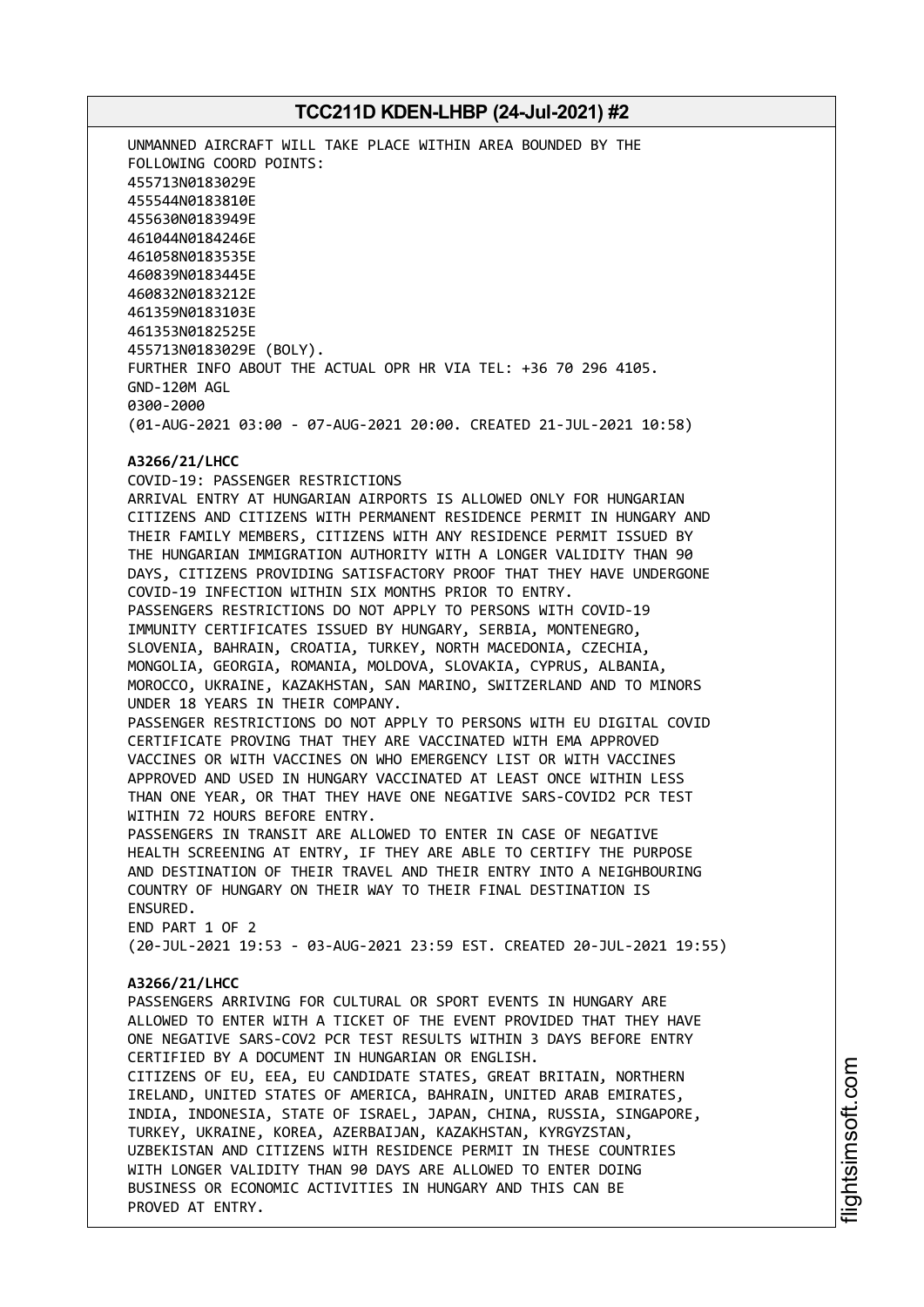THESE PASSENGERS ARRIVING FOR BUSINESS OR ECONOMIC ACTIVITIES ARE EXEMPTED FROM HEALTH SCREENING AND QUARANTINE. SPECIAL QUARANTINE MEASURES APPLY FOR PASSENGERS FOR CULTURAL OR SPORT EVENTS. ANY OTHER INDIVIDUAL EXEMPTION REQUIRES PRIOR PERMISSION. EVERYBODY ENTERING HUNGARY MAY BE SUBJECT TO HEALTH SCREENING AND QUARANTINED. END PART 2 OF 2 (20-JUL-2021 19:53 - 03-AUG-2021 23:59 EST. CREATED 20-JUL-2021 19:55) **A3262/21/LHCC** UNMANNED AIRCRAFT WILL TAKE PLACE WITHIN 300M RADIUS CENTERED AT COORD POINT 473420N 0185613E (BUDAPEST, BUDALIGET). FURTHER INFO ABOUT THE ACTUAL OPR HR VIA TEL: +36 20 500 1197. GND-60M AGL 0600-2000 (22-JUL-2021 06:00 - 25-JUL-2021 20:00. CREATED 20-JUL-2021 16:20) **A3256/21/LHCC** ALL FLIGHTS TO/FROM AIRPORTS OF HUNGARY, OR OVERFLYING HUNGARIAN TERRITORY, ARE NOT ALLOWED IF AIRCRAFT ARE OPERATED BY BELARUSSIAN AIR CARRIERS AND/OR REGISTRATED IN BELARUS EXCEPT FOR AIRCRAFT IN EMERGENCY OR HUMANITARIAN FLIGHTS. (20-JUL-2021 06:30 - 03-AUG-2021 22:00 EST. CREATED 20-JUL-2021 06:36) **A3255/21/LHCC** AEROBATICS WILL TAKE PLACE WITHIN AREA BOUNDED BY THE FOLLOWING COORD POINT: 473426N0191207E 473640N0190610E 473826N0190554E 473838N0190405E 473938N0190430E 473611N0191325E 473426N0191207E (CSOMOR). FURTHER INFO ABOUT THE ACTUAL OPR HR VIA TEL: +36 20 944 2662. GND-4500FT AMSL 0700-1900 (24-JUL-2021 07:00 - 25-JUL-2021 19:00. CREATED 20-JUL-2021 06:20) **A3254/21/LHCC** UNMANNED AIRCRAFT WILL TAKE PLACE WITHIN 100M RADIUS CENTERED AT COORD POINT 472558N 0190405E (BUDAPEST, CSEPEL II. RAKOCZI F. U.). FURTHER INFO ABOUT THE ACTUAL OPR HR VIA TEL: +36 70 374 1561. GND-500FT AMSL 0500-1800 (23-JUL-2021 05:00 - 29-JUL-2021 18:00. CREATED 20-JUL-2021 06:09) **A3246/21/LHCC** UNMANNED AIRCRAFT WILL TAKE PLACE WITHIN 1100M RADIUS CENTERED AT COORD POINT 465902N 0175626E (PALOZNAK). FURTHER INFO ABOUT THE ACTUAL OPR HR VIA TEL: +36 20 922 0934. GND-1000FT AMSL (31-JUL-2021 03:00 - 01-AUG-2021 19:00. CREATED 19-JUL-2021 13:42) **A3245/21/LHCC** UNMANNED AIRCRAFT WILL TAKE PLACE WITHIN AREA BOUNDED BY THE FOLLOWING COORD POINTS: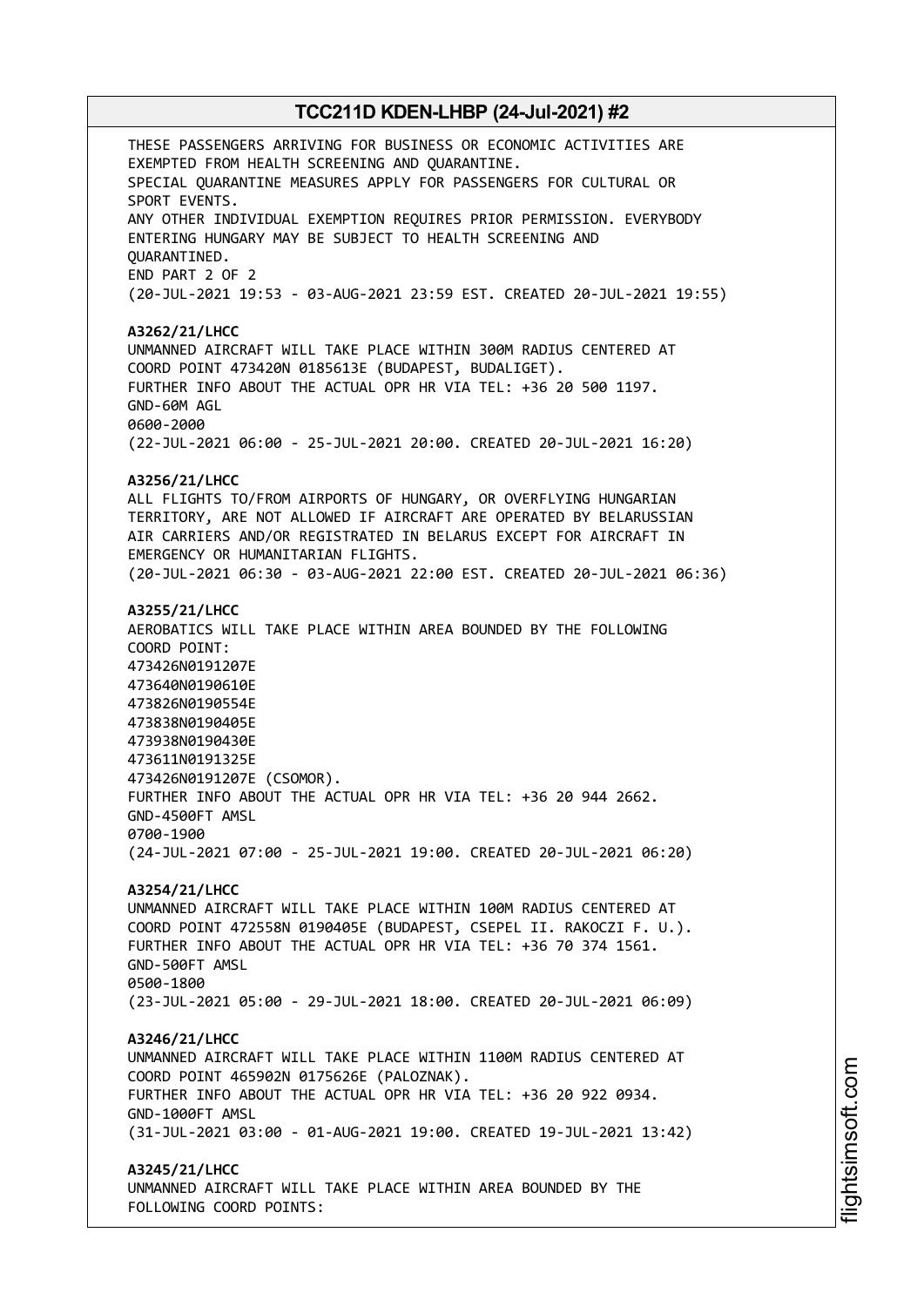461500N0200000E 461217N0200526E 461718N0200722E 461721N0200000E 461500N0200000E (SZEGED, REPULOTER). FURTHER INFO ABOUT THE ACTUAL OPR HR VIA TEL: +36 30 9677 064. GND-FL135 0500-2200 (31-JUL-2021 05:00 - 06-AUG-2021 22:00. CREATED 19-JUL-2021 13:37) **A3244/21/LHCC** UNMANNED AIRCRAFT WILL TAKE PLACE WITHIN AREA BOUNDED BY THE FOLLOWING COORD POINTS: 470856N0184908E 470842N0184816E 470748N0184850E 470813N0184948E 470856N0184908E (IVANCSA). FURTHER INFO ABOUT THE ACTUAL OPR HR VIA TEL: +36 20 415 1370. GND-700FT AMSL 0500-1800 (26-JUL-2021 05:00 - 01-AUG-2021 18:00. CREATED 19-JUL-2021 13:33) **A3243/21/LHCC** UNMANNED AIRCRAFT WILL TAKE PLACE WITHIN AREA BOUNDED BY THE FOLLOWING COORD POINTS: 473246N0191853E 473240N0192007E 473255N0192121E 473208N0192244E 473139N0192224E 473016N0192453E 472848N0192311E 473032N0192013E 473039N0191805E 473158N0191832E 473246N0191853E (KEREPES). FURTHER INFO ABOUT THE ACTUAL OPR HR VIA TEL: +36 70 642 3911. GND-1500FT AMSL 0300-1900 (26-JUL-2021 03:00 - 28-JUL-2021 19:00. CREATED 19-JUL-2021 13:23) **A3238/21/LHCC** UNMANNED AIRCRAFT WILL TAKE PLACE WITHIN 2000M RADIUS CENTERED AT COORD POINT 465811N 0183342E (SARSZENTAGOTA). FURTHER INFO ABOUT THE ACTUAL OPR HR VIA TEL: +36 30 485 0379. GND-800FT AMSL 0500-2130 (27-JUL-2021 05:00 - 30-JUL-2021 21:30. CREATED 19-JUL-2021 13:04) **A3237/21/LHCC** UNMANNED AIRCRAFT WILL TAKE PLACE WITHIN AREA BOUNDED BY THE FOLLOWING COORD POINTS: 472736N0190119E 472736N0190114E 472744N0190114E 472744N0190119E 472736N0190119E (BUDAPEST, KELENFOLD).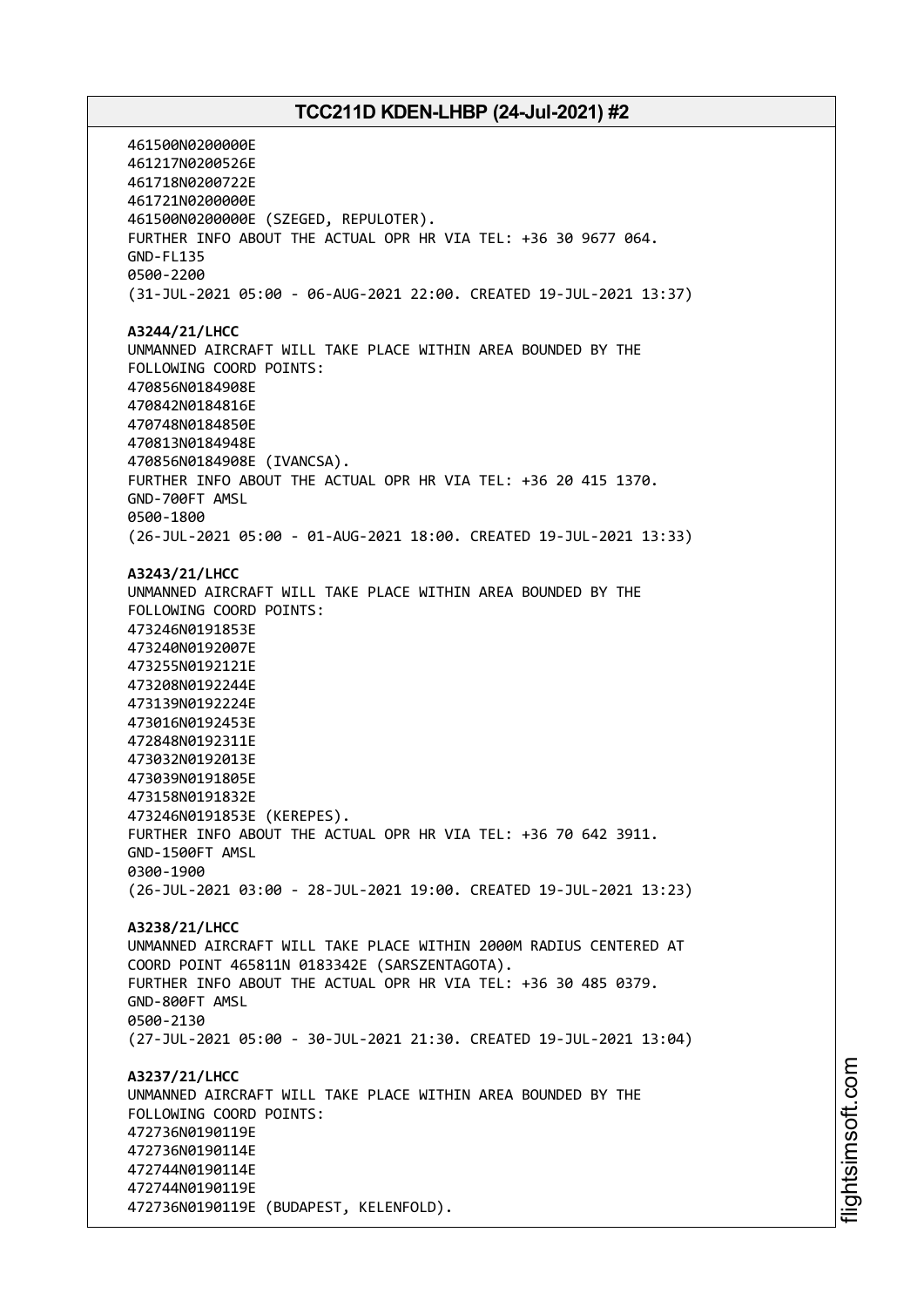FURTHER INFO ABOUT THE ACTUAL OPR HR VIA TEL: +36 20 509 4439. GND-800FT AMSL 0500-1800 (28-JUL-2021 05:00 - 03-AUG-2021 18:00. CREATED 19-JUL-2021 13:00) **A3236/21/LHCC** UNMANNED AIRCRAFT WILL TAKE PLACE WITHIN AREA BOUNDED BY THE FOLLOWING COORD POINTS: 462536N0174632E 462523N0174636E 462520N0174618E 462510N0174612E 462353N0174642E 462346N0174624E 462509N0174556E 462530N0174605E 462536N0174632E (KAPOSFURED). FURTHER INFO ABOUT THE ACTUAL OPR HR VIA TEL: +36 20 433 3587. GND-800FT AMSL 0300-2100 (28-JUL-2021 03:00 - 03-AUG-2021 21:00. CREATED 19-JUL-2021 12:56) **A3235/21/LHCC** UNMANNED AIRCRAFT WILL TAKE PLACE WITHIN 1000M RADIUS CENTERED AT COORD POINT 465320N 0165016E (SAGOD). FURTHER INFO ABOUT THE ACTUAL OPR HR VIA TEL: +36 20 747 2397. GND-1000FT AMSL 0500-2000 (29-JUL-2021 05:00 - 04-AUG-2021 20:00. CREATED 19-JUL-2021 12:45) **A3234/21/LHCC** UNMANNED AIRCRAFT WILL TAKE PLACE WITHIN AREA BOUNDED BY THE FOLLOWING COORD POINTS: 473507N0182340E 473511N0182338E 473515N0182350E 473508N0182356E 473507N0182340E (TATABANYA). FURTHER INFO ABOUT THE ACTUAL OPR HR VIA TEL: +36 20 580 8519. GND-1000FT AMSL 0300-1900 (30-JUL-2021 03:00 - 05-AUG-2021 19:00. CREATED 19-JUL-2021 12:39) **A3232/21/LHCC** UNMANNED AIRCRAFT WILL TAKE PLACE WITHIN 500M RADIUS CENTERED AT COORD POINT 473054N 0190238E (MARGITSZIGET). FURTHER INFO ABOUT THE ACTUAL OPR HR VIA TEL: +36 30 497 9089. GND-1000FT AMSL (31-JUL-2021 00:00 - 06-AUG-2021 23:59. CREATED 19-JUL-2021 12:12) **A3231/21/LHCC** AIR DISPLAY WILL TAKE PLACE WITHIN 1200M RADIUS CENTERED AT COORD POINT 471750N 0185027E (RACKERESZTUR). FURTHER INFO ABOUT THE ACTUAL OPR HR VIA TEL: +36 01 999 1174. GND-4500FT AMSL 0400-1800 (28-JUL-2021 04:00 - 03-AUG-2021 18:00. CREATED 19-JUL-2021 12:08)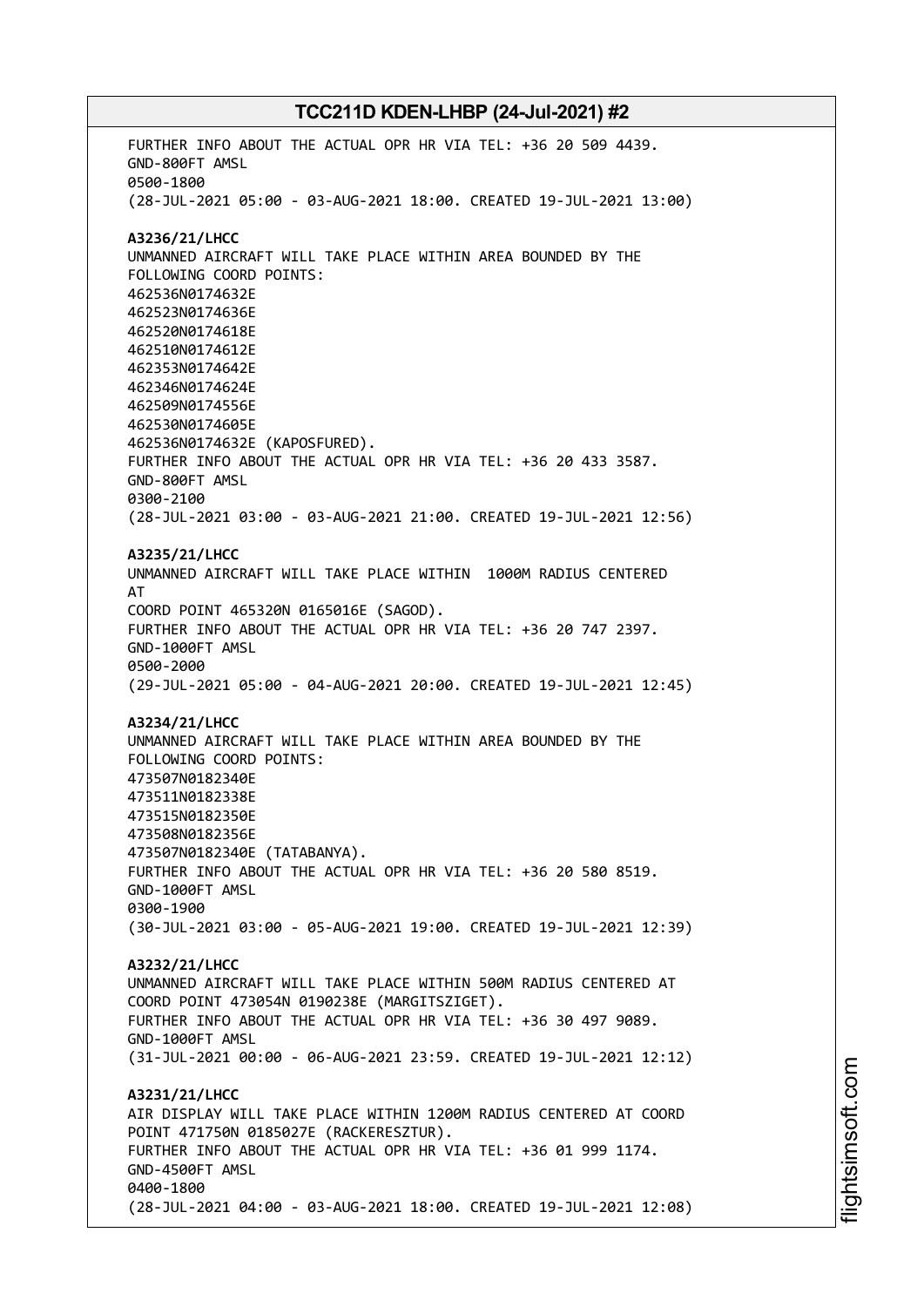**A3230/21/LHCC** UNMANNED AIRCRAFT WILL TAKE PLACE WITHIN AREA BOUNDED BY THE FOLLOWING COORD POINTS: 473427N0172143E 473556N0172006E 473557N0172129E 473505N0172241E 473427N0172143E (BAGYOGSZOVAT). FURTHER INFO ABOUT THE ACTUAL OPR HR VIA TEL: +36 20 358 5857. GND-120M AGL 0300-2000 (24-JUL-2021 03:00 - 30-JUL-2021 20:00. CREATED 19-JUL-2021 12:05) **A3229/21/LHCC** TEMPORARY RESTRICTED AREA ESTABLISHED DUE TO MILITARY AND UNMANNED ACFT OPERATIONS WITHIN AREA BOUNDED BY THE FOLLOWING COORD POINTS: 463747N0212055E 464613N0212426E 465341N0212325E 471152N0212607E 470945N0214841E STATE BORDER 463747N0212055E (ROMAN II). FURTHER INFO ABOUT THE ACTUAL OPR HR VIA TEL: +36 88 543 036. GND-1500FT AMSL (24-JUL-2021 23:00 - 30-JUL-2021 23:00. CREATED 19-JUL-2021 11:59) **A3228/21/LHCC** UNMANNED AIRCRAFT WILL TAKE PLACE WITHIN AREA BOUNDED BY THE FOLLOWING COORD POINTS: 472856N0174106E 472913N0174053E 472937N0174146E 472918N0174206E 472856N0174106E (SOKOROPATKA). FURTHER INFO ABOUT THE ACTUAL OPR HR VIA TEL: +36 20 358 5857. GND-120M AGL 0300-2000 (29-JUL-2021 03:00 - 04-AUG-2021 20:00. CREATED 19-JUL-2021 11:55) **A3227/21/LHCC** AIR DISPLAY WILL TAKE PLACE WITHIN 3000M RADIUS CENTERED AT COORD POINT 464112N 0170935E (ZALAVAR). FURTHER INFO ABOUT THE ACTUAL OPR HR VIA TEL: +36 83 200 310. GND-4500FT AMSL 0800-1900 (24-JUL-2021 08:00 - 25-JUL-2021 19:00. CREATED 19-JUL-2021 11:54) **A3225/21/LHCC** UNMANNED AIRCRAFT WILL TAKE PLACE WITHIN 600M RADIUS CENTERED AT COORD POINT 471020N 0182452E (SZEKESFEHERVAR). FURTHER INFO ABOUT THE ACTUAL OPR HR VIA TEL: +36 20 489 9809. GND-1000FT AMSL (30-JUL-2021 00:00 - 05-AUG-2021 23:59. CREATED 19-JUL-2021 11:48) **A3224/21/LHCC** UNMANNED AIRCRAFT WILL TAKE PLACE WITHIN 300M RADIUS CENTERED AT COORD POINT 472830N 0190542E (BUDAPEST, GROUPAMA ARENA).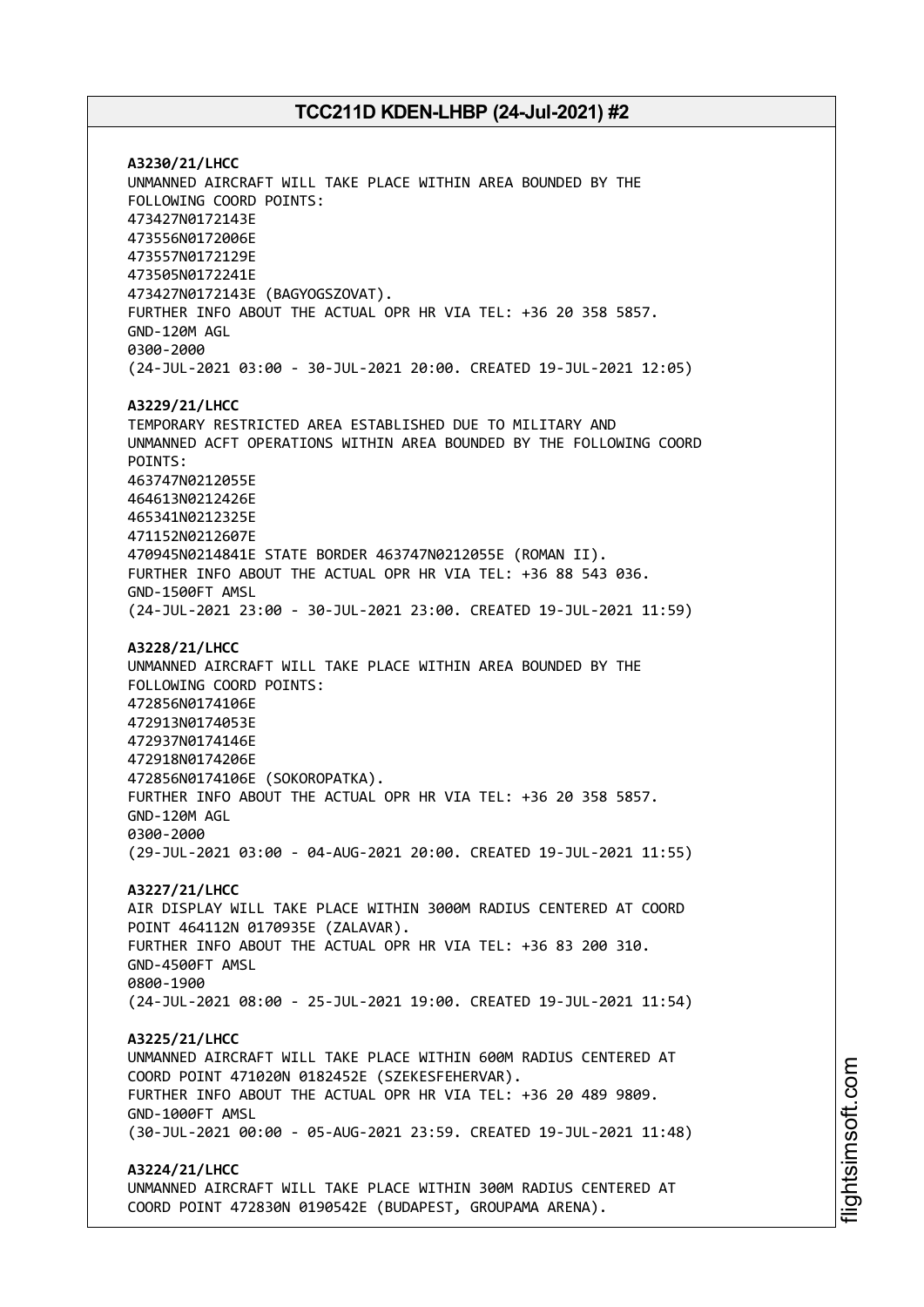FURTHER INFO ABOUT THE ACTUAL OPR HR VIA TEL: +36 20 489 9809. GND-1300FT AMSL (30-JUL-2021 00:00 - 05-AUG-2021 23:59. CREATED 19-JUL-2021 11:44) **A3222/21/LHCC** UNMANNED AIRCRAFT WILL TAKE PLACE WITHIN AREA BOUNDED BY THE FOLLOWING COORD POINTS: 473524N0190409E 473526N0190221E 473730N0190226E 473721N0190414E 473524N0190409E (BUDAPEST, ROMAI PART). FURTHER INFO ABOUT THE ACTUAL OPR HR VIA TEL: +36 30 512 3815. GND-1500FT AMSL (31-JUL-2021 06:00 - 06-AUG-2021 22:00. CREATED 19-JUL-2021 11:13) **A3221/21/LHCC** UNMANNED AIRCRAFT WILL TAKE PLACE WITHIN 300M RADIUS CENTERED AT COORD POINT 473010N 0190158E (BUDAPEST, BUDAI VAR). FURTHER INFO ABOUT THE ACTUAL OPR HR VIA TEL: +36 30 431 1277. GND-100M AGL (26-JUL-2021 06:00 - 26-JUL-2021 22:00. CREATED 19-JUL-2021 11:09) **A3220/21/LHCC** UNMANNED AIRCRAFT WILL TAKE PLACE WITHIN 400M RADIUS CENTERED AT COORD POINT 470828N 0182509E (SZEKESFEHERVAR). FURTHER INFO ABOUT THE ACTUAL OPR HR VIA TEL: +36 20 953 0255. GND-600FT AMSL 0500-1800 (29-JUL-2021 05:00 - 04-AUG-2021 18:00. CREATED 19-JUL-2021 11:05) **A3219/21/LHCC** UNMANNED AIRCRAFT WILL TAKE PLACE WITHIN 250M RADIUS CENTERED AT COORD POINT 473009N 0190206E (BUDAPEST, HUNYADI LEPCSO). FURTHER INFO ABOUT THE ACTUAL OPR HR VIA TEL: +36 20 982 7272. GND-1500FT AMSL (26-JUL-2021 00:00 - 01-AUG-2021 23:59. CREATED 19-JUL-2021 11:01) **A3218/21/LHCC** UNMANNED AIRCRAFT WILL TAKE PLACE WITHIN AREA BOUNDED BY THE FOLLOWING COORD POINTS: 473627N0213441E 473550N0213235E 473337N0213316E 473314N0213206E 473306N0213252E 473614N0213721E 473627N0213441E (DEBRECEN, JOZSA). FURTHER INFO ABOUT THE ACTUAL OPR HR VIA TEL: +36 30 346 4446. GND-50M AGL 0600-1900 (26-JUL-2021 06:00 - 01-AUG-2021 19:00. CREATED 19-JUL-2021 10:53) **A3215/21/LHCC**

AIR CARRIERS HOLDING OPERATING LICENCE ISSUED BY HUNGARY - PILOTS IN COMMAND OF ACFT CONDUCTING AIR SERVICES BY HUNGARIAN OPERATING LICENCE HOLDERS AND OPERATORS OF HUNGARIAN REGISTERED ACFT ARE NOT PERMITTED TO ENTER MINSK FIR (UMMV) UNLESS THE USE OF THAT AIRSPACE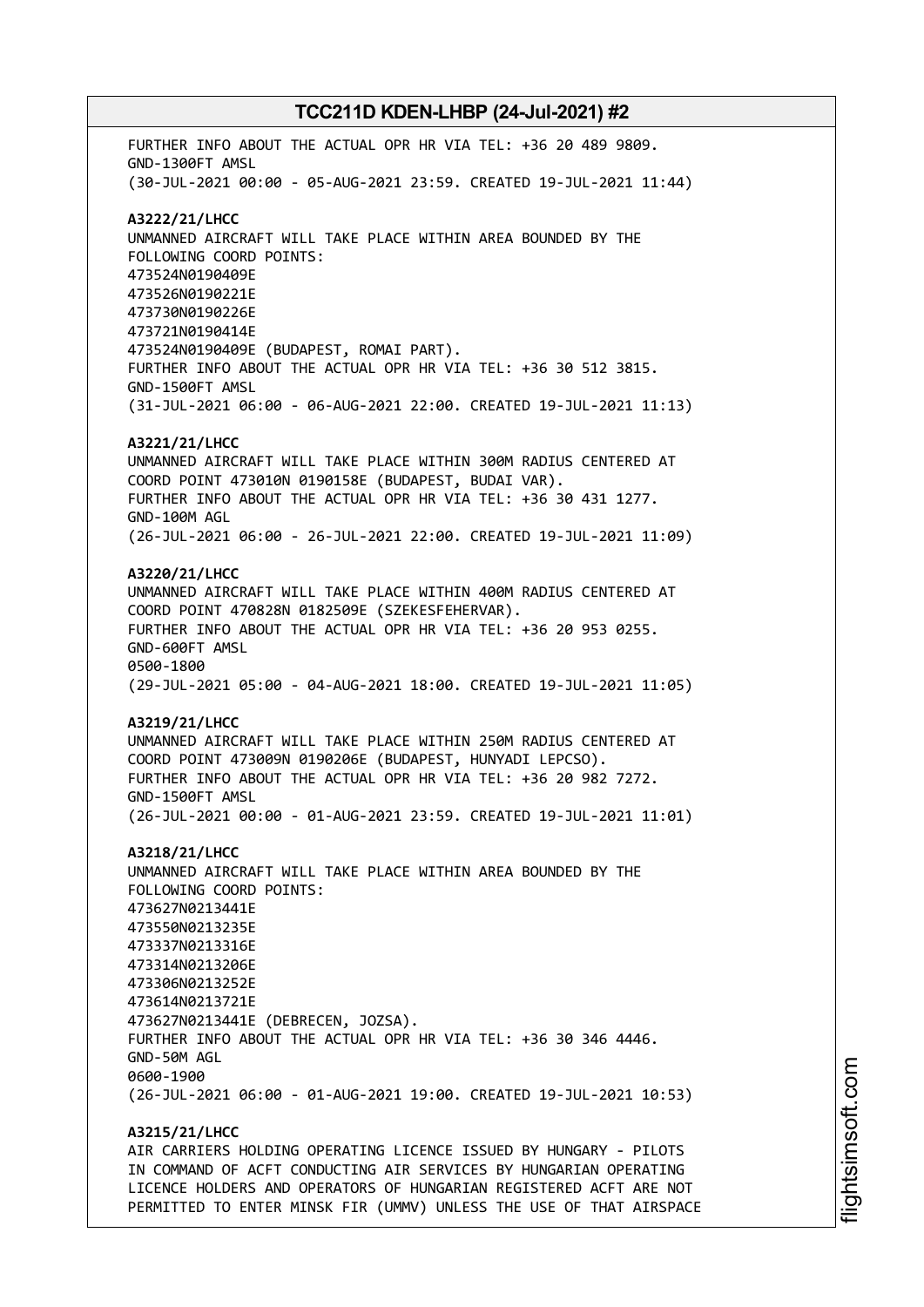IS DEEMED NECESSARY TO ENSURE SAFE OPERATION IN CASE OF UNFORESEEN CIRCUMSTANCES. FOREIGN AIR CARRIERS INBOUND AND OUTBOUND EU ARE RECOMMENDED TO AVOID BELARUS MINSK FIR (UMMV). (19-JUL-2021 07:02 - 02-AUG-2021 23:59 EST. CREATED 19-JUL-2021 07:03) **A3190/21/LHCC** UNMANNED AIRCRAFT WILL TAKE PLACE WITHIN AREA BOUNDED BY THE FOLLOWING COORD POINTS: 473209N0212840E 472927N0213613E 472950N0213702E 473018N0213749E 473103N0213737E 473006N0213520E 473213N0213503E 473232N0213450E 473230N0212919E 473209N0212840E (DEBRECEN). FURTHER INFO ABOUT THE ACTUAL OPR HR VIA TEL: +36 30 346 4446. GND-50M AGL 0600-1900 (26-JUL-2021 06:00 - 01-AUG-2021 19:00. CREATED 16-JUL-2021 12:26) **A3188/21/LHCC** UNMANNED AIRCRAFT WILL TAKE PLACE WITHIN AREA BOUNDED BY THE FOLLOWING COORD POINTS: 472010N0211706E 471940N0211758E 471853N0211728E 471718N0211938E 471657N0211749E 471720N0211617E 471855N0211455E 472010N0211706E (KABA). FURTHER INFO ABOUT THE ACTUAL OPR HR VIA TEL: +36 30 285 2531. GND-800FT AMSL 0300-1900 (26-JUL-2021 03:00 - 01-AUG-2021 19:00. CREATED 16-JUL-2021 12:23) **A3186/21/LHCC** MISSILE, ROCKET FIRING WILL TAKE PLACE WITHIN AREA BOUNDED BY THE FOLLOWING COORD POINTS: 474454N0191959E 474852N0191533E 474601N0191244E 474454N0191959E (PUSPOKSZILAGY). FURTHER INFO ABOUT THE ACTUAL OPR HR VIA TEL: +36 30 777 5073. GND-4500FT AMSL 0700-1500 (26-JUL-2021 07:00 - 30-JUL-2021 15:00. CREATED 16-JUL-2021 12:18) **A3185/21/LHCC** UNMANNED AIRCRAFT WILL TAKE PLACE WITHIN AREA BOUNDED BY THE FOLLOWING COORD POINTS: 472822N0190316E 472822N0190229E 472844N0190229E 472844N0190316E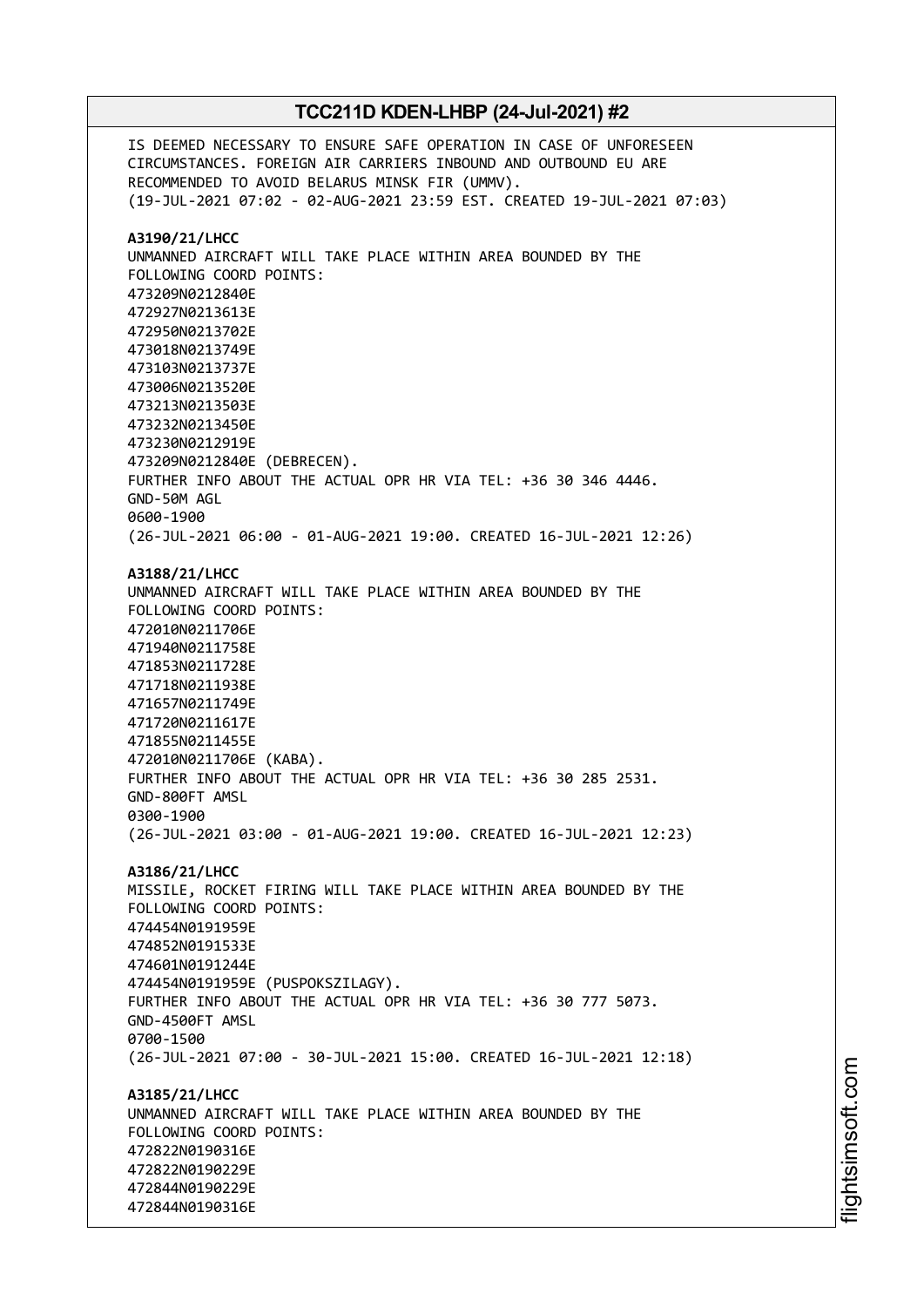472822N0190316E (BUDAPEST, MORICZ ZS. KORTER). FURTHER INFO ABOUT THE ACTUAL OPR HR VIA TEL: +36 20 500 1197. GND-1500FT AMSL 0500-2000 (24-JUL-2021 05:00 - 30-JUL-2021 20:00. CREATED 16-JUL-2021 12:17) **A3183/21/LHCC** UNMANNED AIRCRAFT WILL TAKE PLACE WITHIN AREA BOUNDED BY THE FOLLOWING COORD POINTS: 472954N0190153E 472927N0190233E 472924N0190218E 472949N0190152E 472954N0190153E (BUDAPEST, TABAN). FURTHER INFO ABOUT THE ACTUAL OPR HR VIA TEL: +36 20 982 7272. GND-1500FT AMSL (18-JUL-2021 00:00 - 24-JUL-2021 23:59. CREATED 16-JUL-2021 12:09) **A3182/21/LHCC** UNMANNED AIRCRAFT WILL TAKE PLACE WITHIN 500M RADIUS CENTERED AT COORD POINT 473054N 0190238E (MARGITSZIGET). FURTHER INFO ABOUT THE ACTUAL OPR HR VIA TEL: +36 30 497 9089. GND-1000FT AMSL (29-JUL-2021 00:00 - 30-JUL-2021 23:59. CREATED 16-JUL-2021 12:08) **A3179/21/LHCC** AEROBATICS WILL TAKE PLACE WITHIN AREA BOUNDED BY THE FOLLOWING COORD POINTS: 480749N0204741E 480744N0204712E 480722N0204721E 480712N0204451E 480810N0204332E 480943N0204435E 481030N0204650E 480949N0204804E 480858N0204714E 480749N0204741E (MISKOLC). FURTHER INFO ABOUT THE ACTUAL OPR HR VIA TEL: +36 70 941 0709. GND-FL145 0600-1900 (24-JUL-2021 06:00 - 30-JUL-2021 19:00. CREATED 16-JUL-2021 12:06) **A3176/21/LHCC** UNMANNED AIRCRAFT WILL TAKE PLACE WITHIN AREA BOUNDED BY THE FOLLOWING COORD POINTS: 473347N0214134E 473400N0213642E 473602N0213821E 473711N0214301E 473347N0214134E (HAJDUHADHAZ). FURTHER INFO ABOUT THE ACTUAL OPR HR VIA TEL: +36 30 346 4446. GND-50M AGL 0600-1900 (26-JUL-2021 06:00 - 01-AUG-2021 19:00. CREATED 16-JUL-2021 11:45) **A3175/21/LHCC**

UNMANNED AIRCRAFT WILL TAKE PLACE WITHIN 300M RADIUS CENTERED AT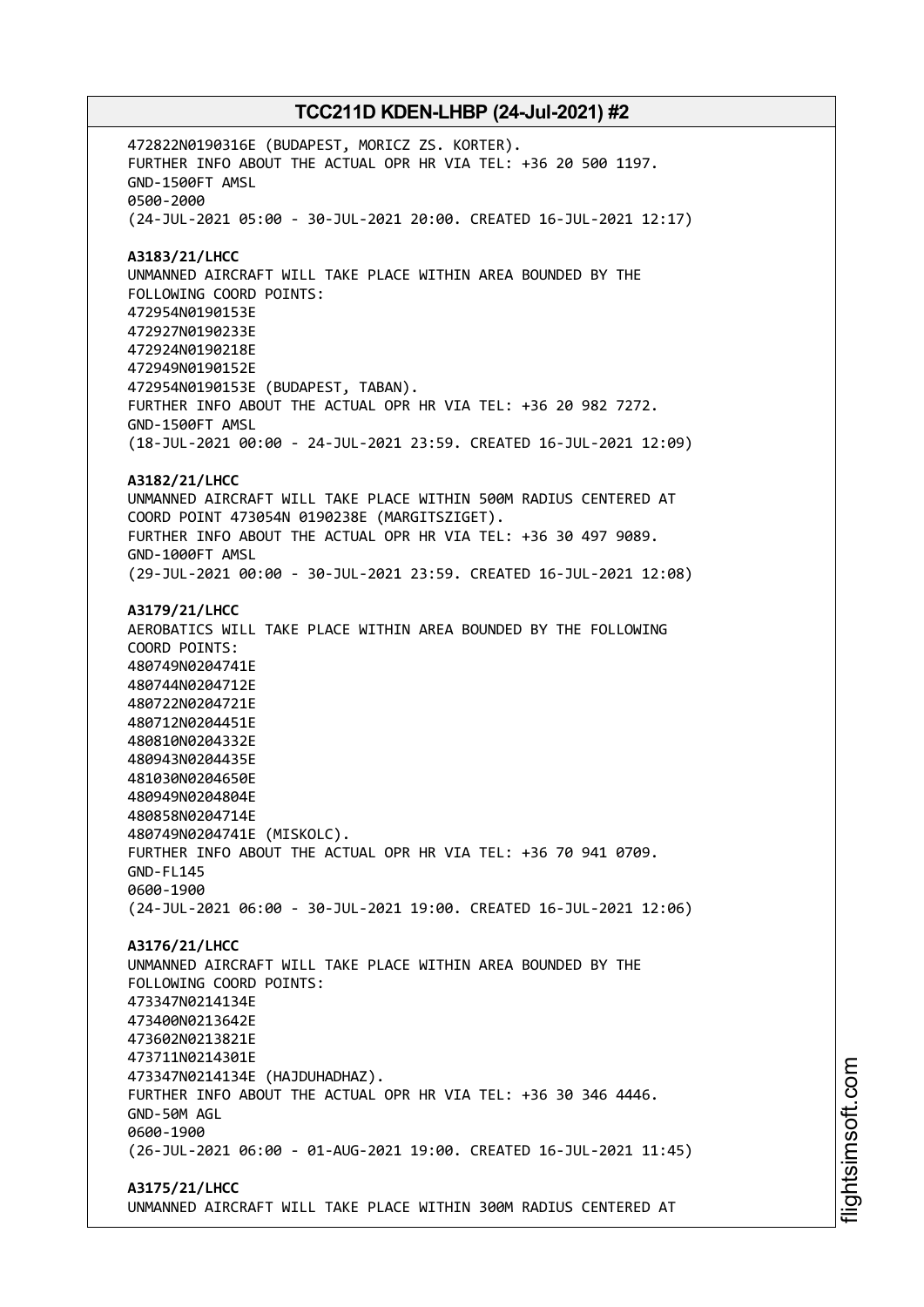COORD POINT 473055N 0190443E (BUDAPEST, HOSOK TERE). FURTHER INFO ABOUT THE ACTUAL OPR HR VIA TEL: +36 30 431 1277. GND-100M AGL (23-JUL-2021 00:00 - 29-JUL-2021 23:59. CREATED 16-JUL-2021 11:30) **A3174/21/LHCC** UNMANNED AIRCRAFT WILL TAKE PLACE WITHIN AREA BOUNDED BY THE FOLLOWING COORD POINTS: 472809N0214412E 473122N0214429E 473137N0214951E 473148N0214957E 473211N0214104E 473051N0214122E 472820N0214342E 472809N0214412E (DEBRECEN, BANK). FURTHER INFO ABOUT THE ACTUAL OPR HR VIA TEL: +36 30 346 4446. GND-50M AGL 0600-1900 (26-JUL-2021 06:00 - 01-AUG-2021 19:00. CREATED 16-JUL-2021 11:22) **A3166/21/LHCC** UNMANNED AIRCRAFT WILL TAKE PLACE WITHIN AREA BOUNDED BY THE FOLLOWING COORD POINTS: 473354N0213729E 473223N0213722E 473202N0213741E 473117N0213743E 473000N0213759E 472910N0213749E 472910N0214108E 473330N0214054E 473354N0213729E (DEBRECEN, NAGYERDO). FURTHER INFO ABOUT THE ACTUAL OPR HR VIA TEL: +36 30 346 4446. GND-50M AGL 0600-1900 (19-JUL-2021 06:00 - 25-JUL-2021 19:00. CREATED 15-JUL-2021 17:56) **A3165/21/LHCC** UNMANNED AIRCRAFT WILL TAKE PLACE WITHIN 300M RADIUS CENTERED AT COORD POINT 465105N 0175237E (BALATONFOLDVAR). FURTHER INFO ABOUT THE ACTUAL OPR HR VIA TEL: +36 30 371 5574. GND-119M AGL 20 21 23-26 0311-1831 (20-JUL-2021 03:11 - 26-JUL-2021 18:31. CREATED 15-JUL-2021 17:52) **A3164/21/LHCC** UNMANNED AIRCRAFT WILL TAKE PLACE WITHIN AREA BOUNDED BY THE FOLLOWING COORD POINTS: 472809N0214412E 473122N0214429E 473137N0214951E 473148N0214957E 473211N0214104E 473051N0214122E 472820N0214342E 472809N0214412E (DEBRECEN, BANK). FURTHER INFO ABOUT THE ACTUAL OPR HR VIA TEL: +36 30 346 4446.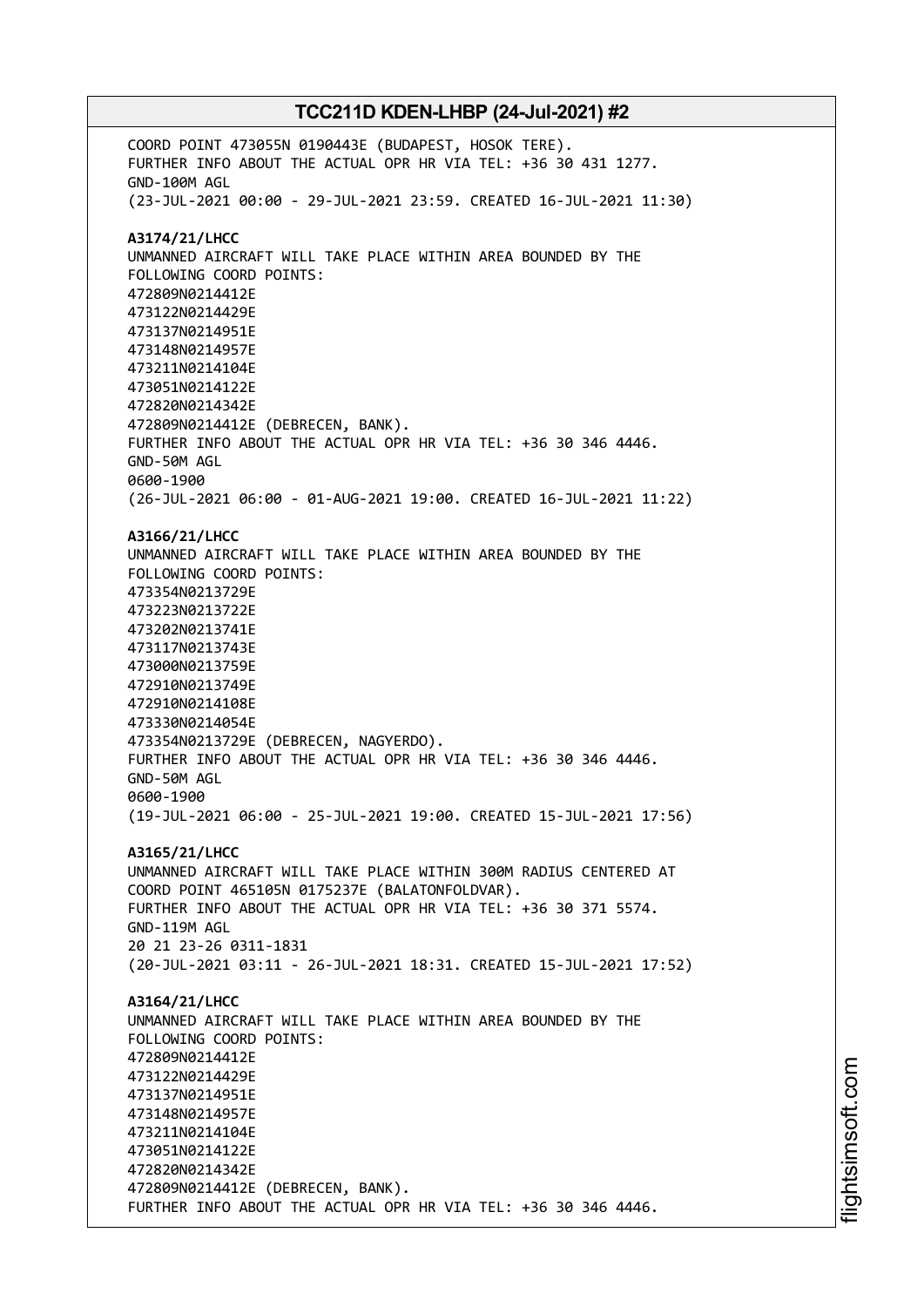GND-50M AGL 0600-1900 (19-JUL-2021 06:00 - 25-JUL-2021 19:00. CREATED 15-JUL-2021 17:50) **A3163/21/LHCC** UNMANNED AIRCRAFT WILL TAKE PLACE WITHIN AREA BOUNDED BY THE FOLLOWING COORD POINTS: 471010N0172627E 471142N0172627E 471049N0172859E 471010N0172627E (NOSZLOP). FURTHER INFO ABOUT THE ACTUAL OPR HR VIA TEL: +36 20 961 0631. GND-100M AGL 0400-2000 (20-JUL-2021 04:00 - 25-JUL-2021 20:00. CREATED 15-JUL-2021 17:45) **A3161/21/LHCC** UNMANNED AIRCRAFT WILL TAKE PLACE WITHIN AREA BOUNDED BY THE FOLLOWING COORD POINTS: 470708N0183501E 470658N0183714E 470559N0183714E 470559N0183501E 470708N0183501E(SEREGELYES). FURTHER INFO ABOUT THE ACTUAL OPR HR VIA TEL: +36 30 437 1636 GND-120M AGL 0400-2030 (02-AUG-2021 04:00 - 08-AUG-2021 20:30. CREATED 15-JUL-2021 16:23) **A3160/21/LHCC** UNMANNED AIRCRAFT WILL TAKE PLACE WITHIN AREA BOUNDED BY THE FOLLOWING COORD POINTS: 470708N0183501E 470658N0183714E 470559N0183714E 470559N0183501E 470708N0183501E(SEREGELYES). FURTHER INFO ABOUT THE ACTUAL OPR HR VIA TEL: +36 30 437 1636 GND-120M AGL 0400-2030 (16-AUG-2021 04:00 - 22-AUG-2021 20:30. CREATED 15-JUL-2021 16:23) **A3159/21/LHCC** UNMANNED AIRCRAFT WILL TAKE PLACE WITHIN AREA BOUNDED BY THE FOLLOWING COORD POINTS: 470708N0183501E 470658N0183714E 470559N0183714E 470559N0183501E 470708N0183501E(SEREGELYES). FURTHER INFO ABOUT THE ACTUAL OPR HR VIA TEL: +36 30 437 1636 GND-120M AGL 0400-2030 (09-AUG-2021 04:00 - 15-AUG-2021 20:30. CREATED 15-JUL-2021 16:22) **A3153/21/LHCC** UNMANNED AIRCRAFT WILL TAKE PLACE WITHIN AREA BOUNDED BY THE FOLLOWING COORD POINTS: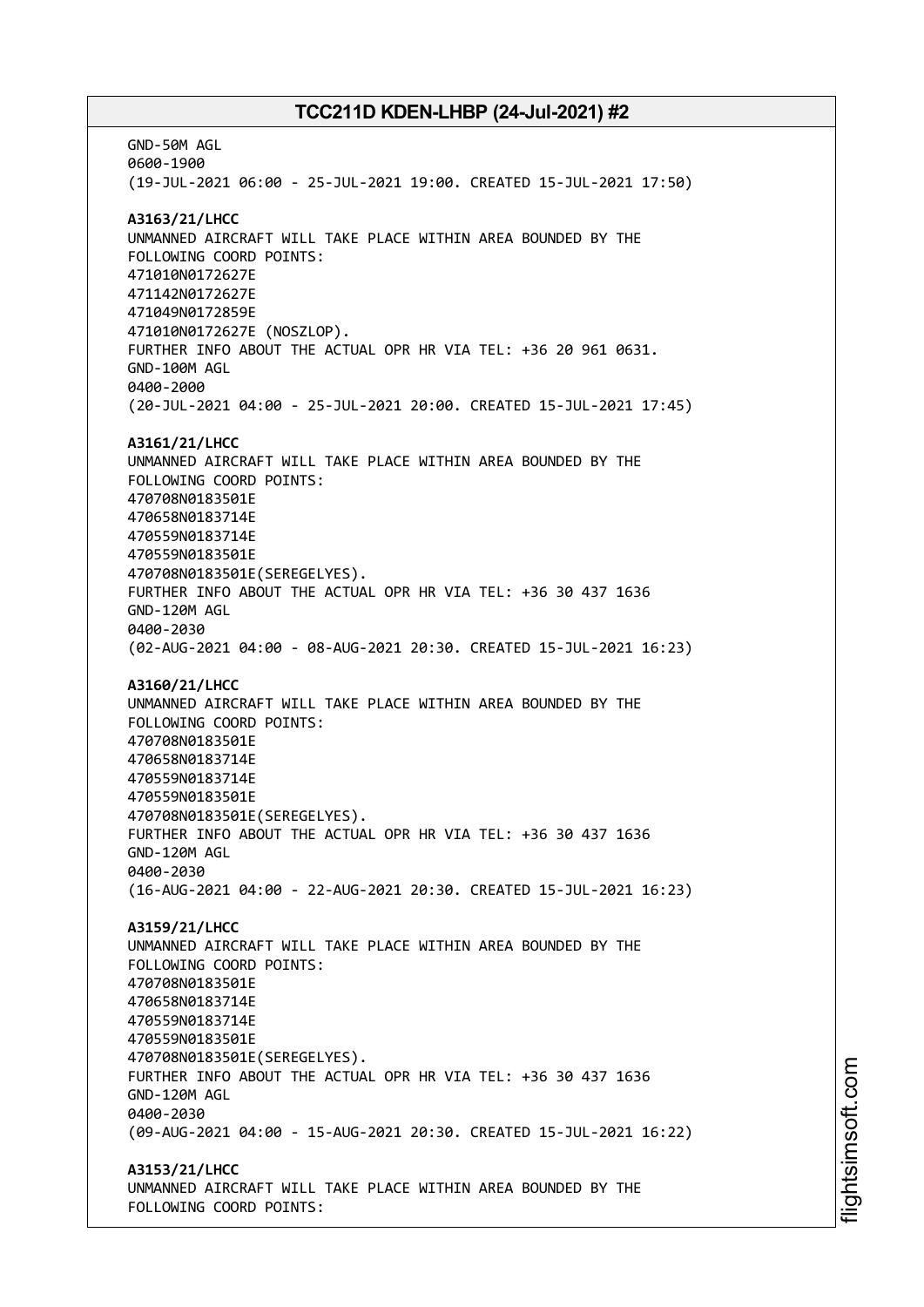473627N0213441E 473550N0213235E 473337N0213316E 473224N0212909E 473206N0212845E 473149N0213101E 473614N0213721E 473627N0213441E (DEBRECEN JOZSA). FURTHER INFO ABOUT THE ACTUAL OPR HR VIA TEL: +36 30 346 4446. GND-40M AGL 0600-1900 (19-JUL-2021 06:00 - 25-JUL-2021 19:00. CREATED 15-JUL-2021 15:23) **A3152/21/LHCC** UNMANNED AIRCRAFT WILL TAKE PLACE WITHIN AREA BOUNDED BY THE FOLLOWING COORD POINTS: 473036N0190244E 473009N0190243E 473007N0190224E 473044N0190221E 473036N0190244E (BUDAPEST ID ANTALL JOZSEF RKP). FURTHER INFO ABOUT THE ACTUAL OPR HR VIA TEL: +36 30 431 1277. GND-100M AGL (22-JUL-2021 00:00 - 28-JUL-2021 23:59. CREATED 15-JUL-2021 15:22) **A3149/21/LHCC** UNMANNED AIRCRAFT WILL TAKE PLACE WITHIN AREA BOUNDED BY THE FOLLOWING COORD POINTS: 474751N0211102E 474701N0211718E 474941N0212014E 475009N0211954E 474913N0211457E 474818N0211449E 474833N0211115E 474751N0211102E (GORBEHAZA). FURTHER INFO ABOUT THE ACTUAL OPR HR VIA TEL: +36 30 512 3815. GND-1500FT AMSL (18-JUL-2021 06:00 - 24-JUL-2021 22:00. CREATED 15-JUL-2021 15:19) **A3148/21/LHCC** UNMANNED AIRCRAFT WILL TAKE PLACE WITHIN AREA BOUNDED BY THE FOLLOWING COORD POINTS: 470708N0183501E 470658N0183714E 470559N0183714E 470559N0183501E 470708N0183501E(SEREGELYES). FURTHER INFO ABOUT THE ACTUAL OPR HR VIA TEL: +36 30 437 1636 GND-120M AGL 0400-2030 (26-JUL-2021 04:00 - 01-AUG-2021 20:30. CREATED 15-JUL-2021 14:54) **A3147/21/LHCC** UNMANNED AIRCRAFT WILL TAKE PLACE WITHIN 100M RADIUS CENTERED AT COORD POINT 473003N 0190314E (BUDAPEST SZENT ISTVAN TER). FURTHER INFO ABOUT THE ACTUAL OPR HR VIA TEL: +36 30 431 1277 GND-100M AGL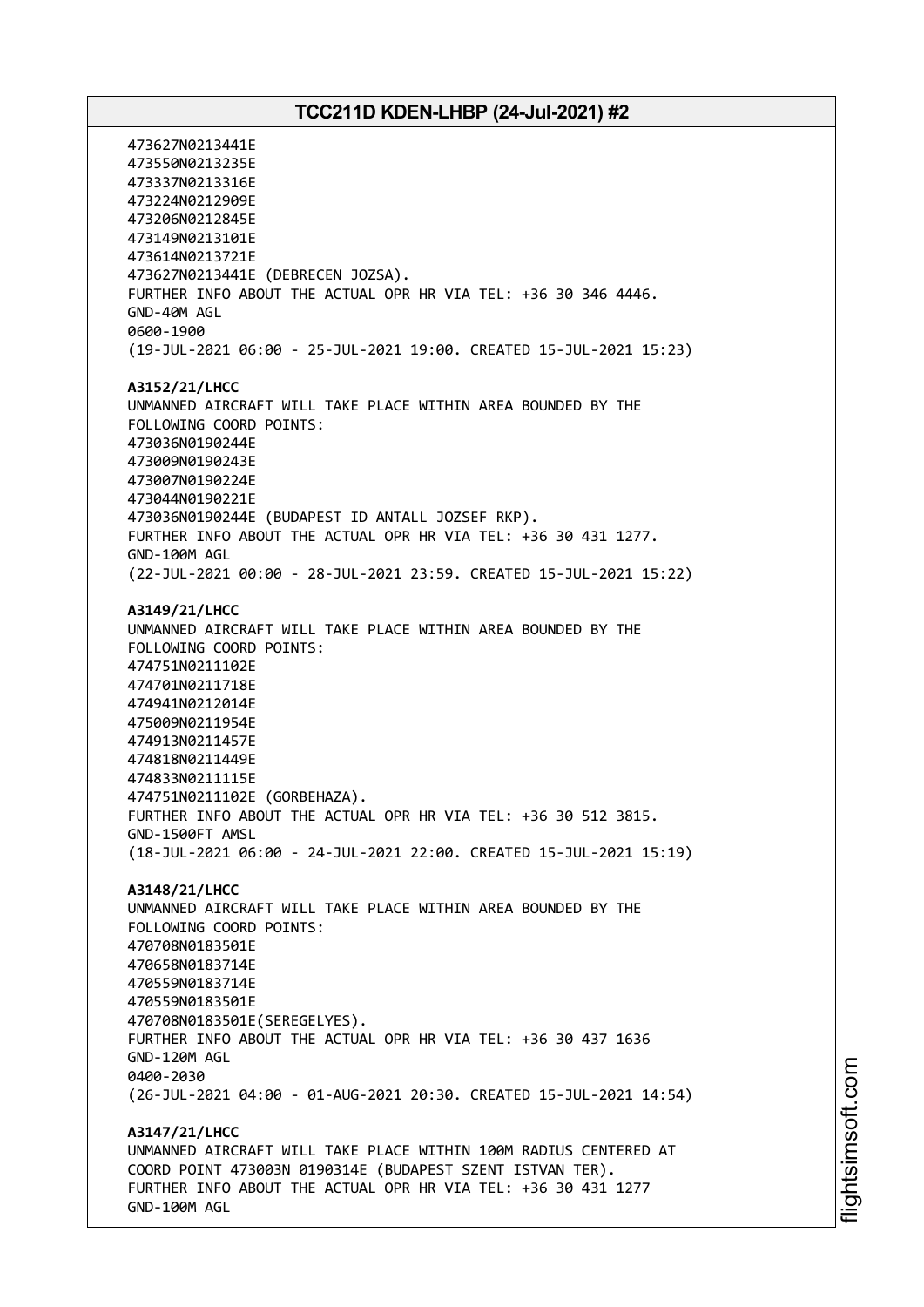(22-JUL-2021 00:00 - 28-JUL-2021 23:59. CREATED 15-JUL-2021 14:53) **A3146/21/LHCC** TEMPORARY RESTRICTED AREA ESTABLISHED DUE TO MILITARY AND UNMANNED AIRCRAFT OPERATIONS WITHIN AREA BOUNDED BY THE FOLLOWING COORD POINTS: 460921N0201807E 461500N0201300E 462529N0205740E 462629N0211307E 462849N0211712E STATE BORDER 460921N0201807E (ROMAN I). FURTHER INFO ABOUT THE ACTUAL OPR HR VIA TEL: +36 88 543 036. GND-1500FT AMSL (23-JUL-2021 23:00 - 29-JUL-2021 23:00. CREATED 15-JUL-2021 14:52) **A3143/21/LHCC** TEMPORARY RESTRICTED AREA ESTABLISHED WITHIN 880M RADIUS CENTERED AT COORD POINT 472928N 0190309E. ENTERING AND/OR OVERFLYING THIS AIRSPACE ONLY PERMITTED TO SEARCH AND RESCUE, POLICE, AMBULANCE FLIGHT AND ARRIVAL/DEPARTURE FLIGHT TO/FROM LHBP. GND-1000FT AMSL (24-JUL-2021 06:00 - 24-JUL-2021 21:59. CREATED 15-JUL-2021 11:09) **A3129/21/LHCC** UNMANNED AIRCRAFT WILL TAKE PLACE WITHIN AREA BOUNDED BY THE FOLLOWING COORD POINTS: 473347N0214134E 473400N0213642E 473602N0213821E 473711N0214301E 473347N0214134E (DEBRECEN). FURTHER INFO ABOUT THE ACTUAL OPR HR VIA TEL: +36 30 346 4446. GND-50M AGL 0600-1900 (19-JUL-2021 06:00 - 25-JUL-2021 19:00. CREATED 14-JUL-2021 12:10) **A3128/21/LHCC** UNMANNED AIRCRAFT WILL TAKE PLACE WITHIN 200M RADIUS CENTERED AT COORD POINT 473328N 0190038E (BUDAPEST,ERDOALJA UT). FURTHER INFO ABOUT THE ACTUAL OPR HR VIA TEL: +36 20 500 1197. GND-120M AGL 0600-2000 (19-JUL-2021 06:00 - 25-JUL-2021 20:00. CREATED 14-JUL-2021 12:09) **A3127/21/LHCC** UNMANNED AIRCRAFT WILL TAKE PLACE WITHIN 300M RADIUS CENTERED AT COORD POINT 472933N 0190739E (BUDAPEST, LIGETTELEK). FURTHER INFO ABOUT THE ACTUAL OPR HR VIA TEL: +36 30 996 8270. GND-900FT AMSL 0300-1900 (19-JUL-2021 03:00 - 25-JUL-2021 19:00. CREATED 14-JUL-2021 12:08) **A3126/21/LHCC** UNMANNED AIRCRAFT WILL TAKE PLACE WITHIN AREA BOUNDED BY THE FOLLOWING COORD POINTS: 473138N0213220E 472922N0213602E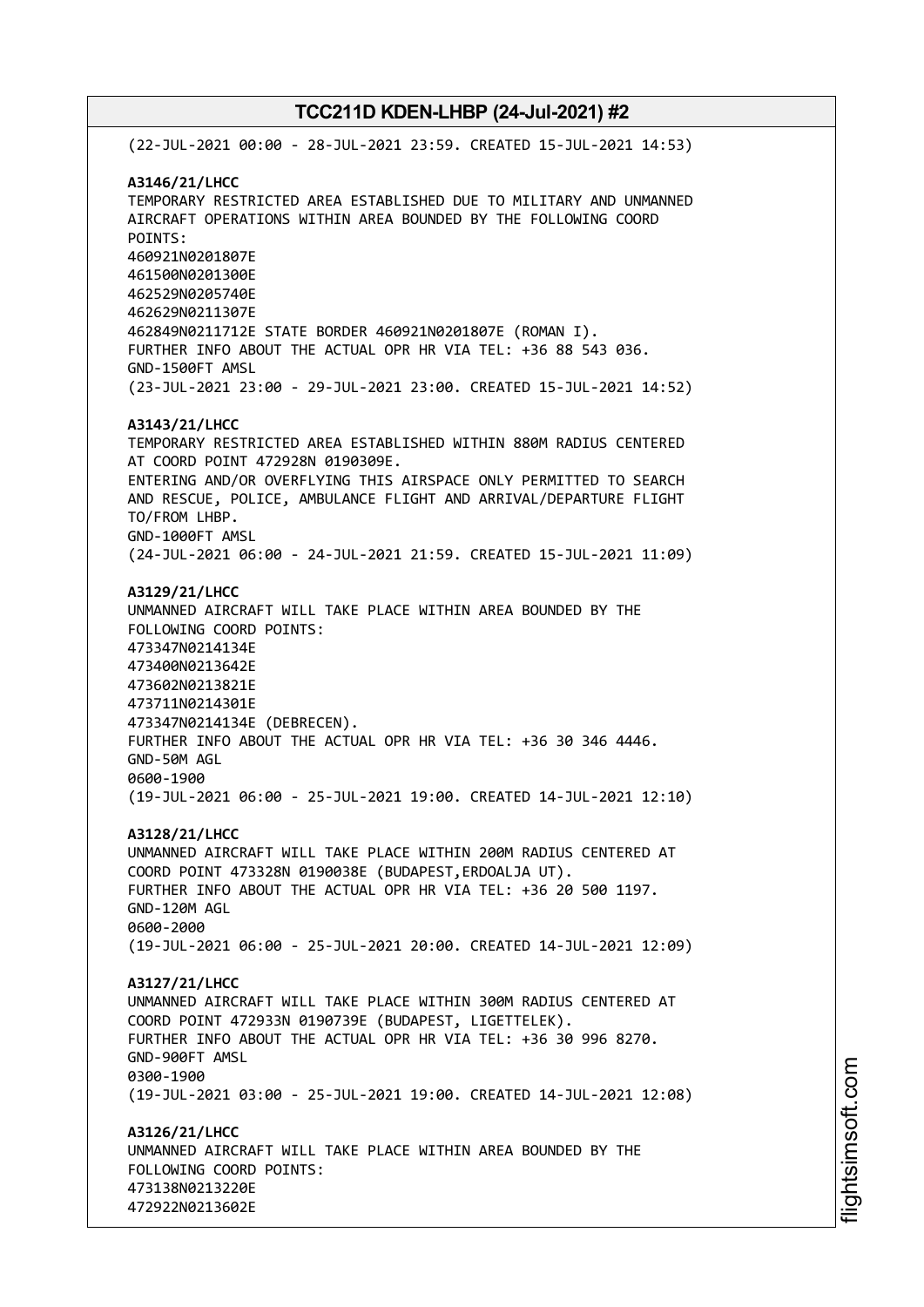472956N0213710E 473000N0213754E 473147N0213737E 473150N0213704E 473202N0213713E 473354N0213715E 473412N0213448E 473138N0213220E (DEBRECEN). FURTHER INFO ABOUT THE ACTUAL OPR HR VIA TEL: +36 30 346 4446. GND-50M AGL 0600-1900 (19-JUL-2021 06:00 - 25-JUL-2021 19:00. CREATED 14-JUL-2021 12:06) **A3123/21/LHCC** UNMANNED AIRCRAFT WILL TAKE PLACE WITHIN AREA BOUNDED BY THE FOLLOWING COORD POINTS: 473004N0190237E 472936N0190252E 472938N0190259E 473005N0190248E 473004N0190237E (BUDAPEST DUNAKORZO). FURTHER INFO ABOUT THE ACTUAL OPR HR VIA TEL: +36 20 982 7272. GND-1500FT AMSL (18-JUL-2021 00:00 - 24-JUL-2021 23:59. CREATED 14-JUL-2021 12:00) **A3122/21/LHCC** UNMANNED AIRCRAFT WILL TAKE PLACE WITHIN 100M RADIUS CENTERED AT COORD POINT 475238N 0220118E (MARIAPOCS). FURTHER INFO ABOUT THE ACTUAL OPR HR VIA TEL: +36 30 431 1277. GND-100M AGL 0600-2200 (21-JUL-2021 06:00 - 25-JUL-2021 22:00. CREATED 14-JUL-2021 11:58) **A3120/21/LHCC** UNMANNED AIRCRAFT WILL TAKE PLACE WITHIN 200 RADIUS CENTERED AT COORD POINT 475250N 0215934E (POCSPETRI). FURTHER INFO ABOUT THE ACTUAL OPR HR VIA TEL: +36 30 431 1277. GND-800FT AMSL 0600-2200 (21-JUL-2021 06:00 - 25-JUL-2021 22:00. CREATED 14-JUL-2021 11:52) **A3119/21/LHCC** UNMANNED AIRCRAFT WILL TAKE PLACE WITHIN AREA BOUNDED BY THE FOLLOWING COORD POINTS: 471838N0184653E 471855N0184628E 471913N0184654E 471857N0184717E 471838N0184653E (MARTONVASAR). FURTHER INFO ABOUT THE ACTUAL OPR HR VIA TEL: +36 20 915 2801. GND-120M AGL (20-JUL-2021 00:00 - 26-JUL-2021 23:59. CREATED 14-JUL-2021 11:46) **A3116/21/LHCC** UNMANNED AIRCRAFT WILL TAKE PLACE WITHIN 500M RADIUS CENTERED AT COORD POINT 464321N 0172955E (BALATONFENYVES). FURTHER INFO ABOUT THE ACTUAL OPR HR VIA TEL: +36 30 359 2769. GND-120M AGL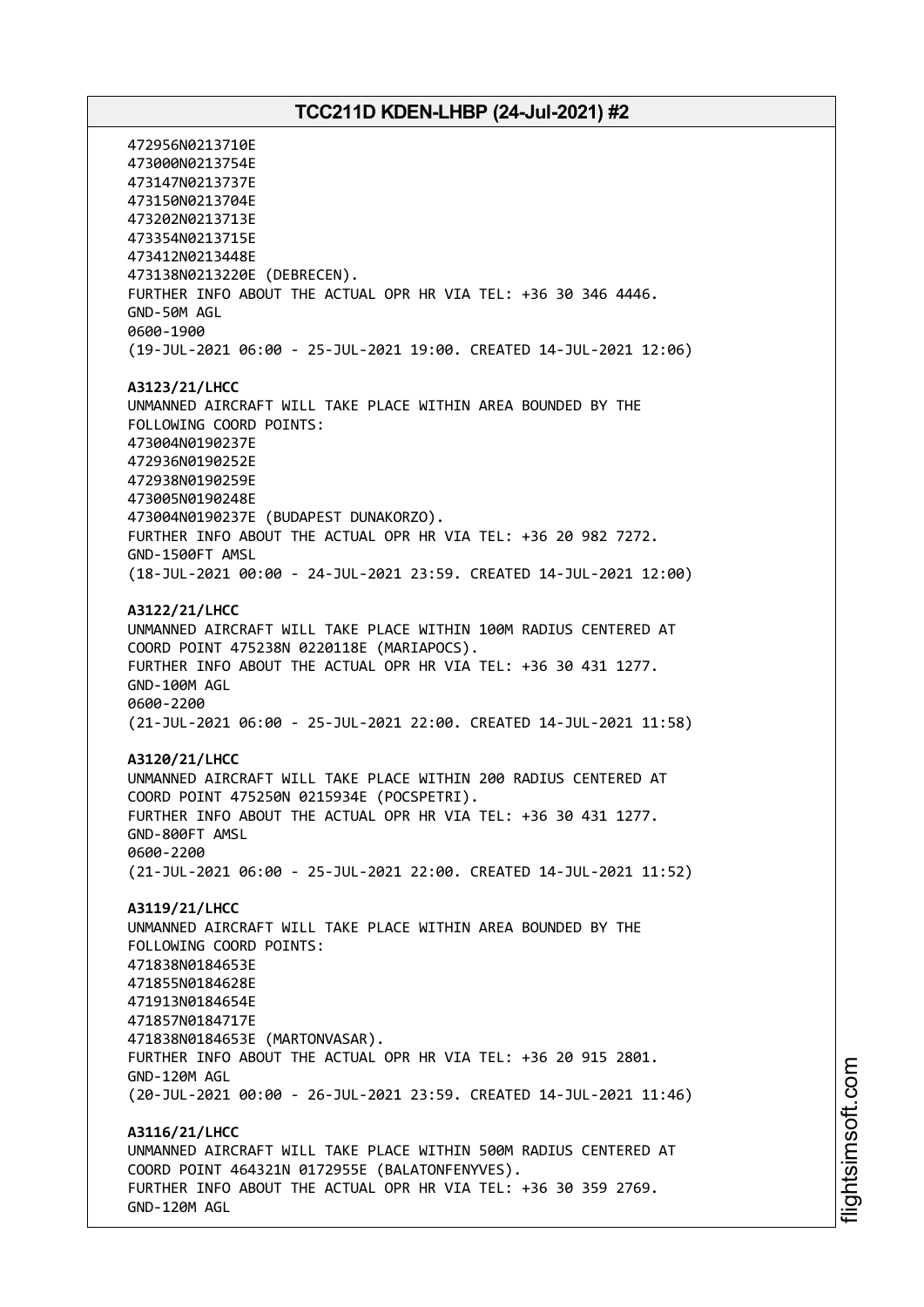0300-2100 (23-JUL-2021 03:00 - 27-JUL-2021 21:00. CREATED 14-JUL-2021 08:39) **A3102/21/LHCC** DANGER AREA LHD34 MARIANOSZTRA ACTIVATED. GND-2300FT AMSL (27-JUL-2021 06:00 - 27-JUL-2021 14:00. CREATED 12-JUL-2021 14:48) **A3052/21/LHCC** UNMANNED AIRCRAFT WILL TAKE PLACE WITHIN 100M RADIUS CENTERED AT COORD POINT 472949N 0190227E (BUDAPEST,ONTOHAZ U.). FURTHER INFO ABOUT THE ACTUAL OPR HR VIA TEL: +36 30 645 8513 GND-900FT AMSL (24-JUL-2021 20:45 - 24-JUL-2021 23:59. CREATED 08-JUL-2021 09:12) **A3051/21/LHCC** UNMANNED AIRCRAFT WILL TAKE PLACE WITHIN 300M RADIUS CENTERED AT COORD POINT 480618N 0203724E (LILLAFURED) . FURTHER INFO ABOUT THE ACTUAL OPR HR VIA TEL: +36 30 626 0325. GND-1500FT AMSL (16-AUG-2021 00:00 - 22-AUG-2021 23:59. CREATED 08-JUL-2021 08:31) **A3050/21/LHCC** UNMANNED AIRCRAFT WILL TAKE PLACE WITHIN 300M RADIUS CENTERED AT COORD POINT 480552N 0204117E (DIOSGYOR). FURTHER INFO ABOUT THE ACTUAL OPR HR VIA TEL: +36 30 626 0325. GND-1200FT AMSL (16-AUG-2021 00:00 - 22-AUG-2021 23:59. CREATED 08-JUL-2021 08:27) **A3047/21/LHCC** UNMANNED AIRCRAFT WILL TAKE PLACE WITHIN 300M RADIUS CENTERED AT COORD POINT 480338N 0204440E (MISKOLCTAPOLCA). FURTHER INFO ABOUT THE ACTUAL OPR HR VIA TEL: +36 30 626 0325. GND-1200FT AMSL (16-AUG-2021 00:00 - 22-AUG-2021 23:59. CREATED 08-JUL-2021 07:23) **A3046/21/LHCC** UNMANNED AIRCRAFT WILL TAKE PLACE WITHIN 300M RADIUS CENTERED AT COORD POINT 480741N 0212438E (TOKAJ). FURTHER INFO ABOUT THE ACTUAL OPR HR VIA TEL: +36 30 626 0325. GND-900FT AMSL (16-AUG-2021 00:00 - 22-AUG-2021 23:59. CREATED 08-JUL-2021 07:17) **A3039/21/LHCC** TEMPORARY RESTRICTED AREA ESTABLISHED DUE TO MILITARY AND UNMANNED AIRCRAFT OPERATIONS WITHIN AREA BOUNDED BY THE FOLLOWING COORD POINTS: 470945N0214841E 471152N0212607E 473338N0215503E 475654N0221905E 480307N0225204E STATE BORDER 470945N0214841E (ROMAN III). FURTHER INFO ABOUT THE ACTUAL OPR HR VIA TEL: +36 88 543 036. GND-1500FT AMSL (18-JUL-2021 23:00 - 24-JUL-2021 23:00. CREATED 07-JUL-2021 08:47) **A3038/21/LHCC**

UNMANNED AIRCRAFT WILL TAKE PLACE WITHIN AREA BOUNDED BY THE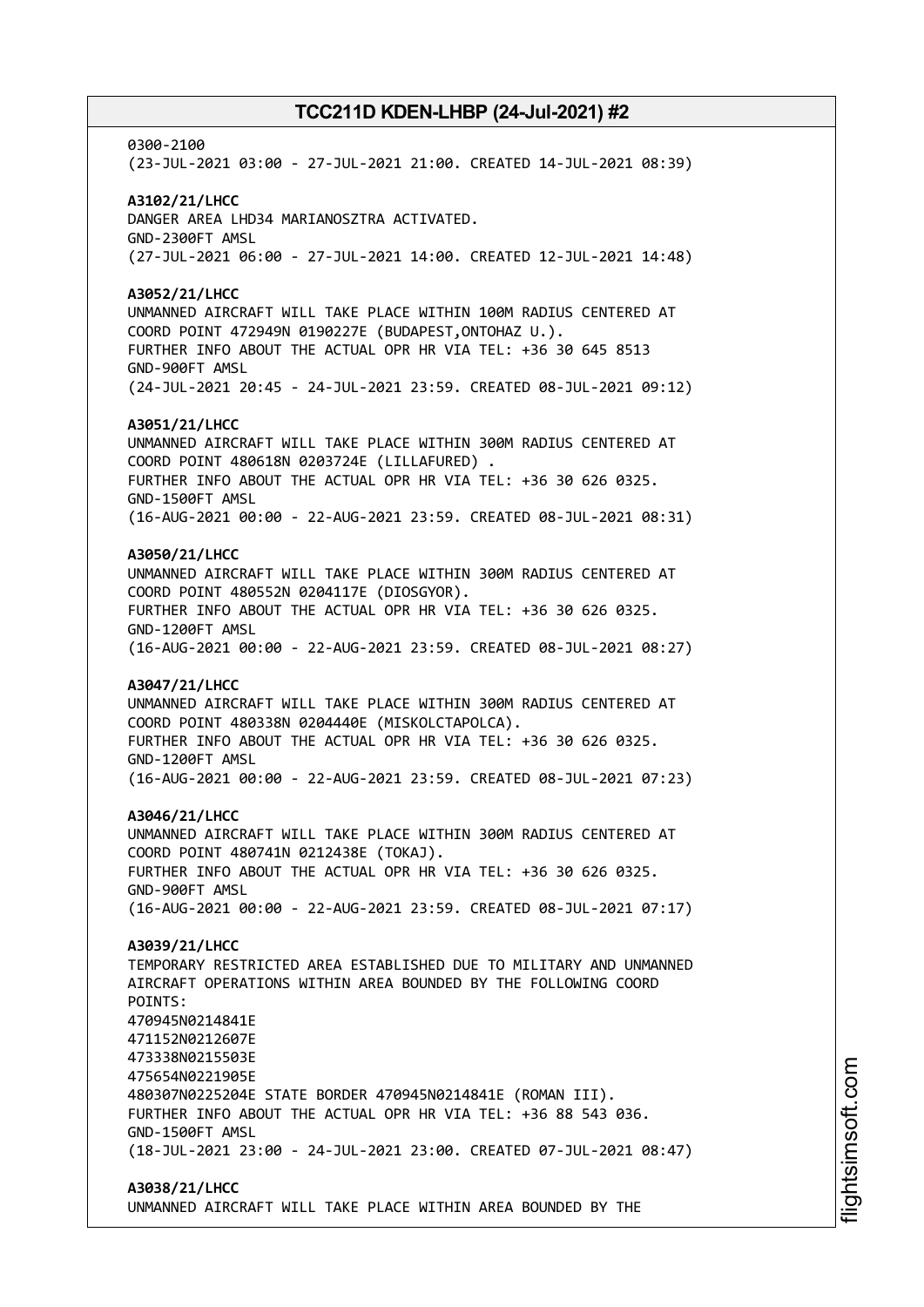FOLLOWING COORD POINTS: 473954N0190446E 474003N0190443E 474010N0190445E 474011N0190441E 474003N0190440E 473953N0190443E 473954N0190446E (SZENTENDRE). FURTHER INFO ABOUT THE ACTUAL OPR HR VIA TEL: +36 30 292 3519. GND-800FT AMSL 0600-1800 (19-JUL-2021 06:00 - 25-JUL-2021 18:00. CREATED 07-JUL-2021 08:44) **A3037/21/LHCC** AEROBATICS WILL TAKE PLACE WITHIN 750M RADIUS CENTERED AT COORD POINT 465617N 0175157E (BALATONFURED). FURTHER INFO ABOUT THE ACTUAL OPR HR VIA TEL: +36 88 587 410. GND-2500FT AMSL 0700-1900 (21-JUL-2021 07:00 - 27-JUL-2021 19:00. CREATED 07-JUL-2021 08:41) **A3031/21/LHCC** TEMPORARY RESTRICTED AREA ESTABLISHED DUE TO MILITARY OPERATIONS WITHIN 13000M RADIUS CENTERED AT COORD POINT 472157N 0170846E(KENYERI). FURTHER INFO ABOUT THE ACTUAL OPR HR VIA TEL: + 36 30 857 5673. GND-3500FT AMSL (26-AUG-2021 00:00 - 01-SEP-2021 23:59. CREATED 06-JUL-2021 12:49) **A3030/21/LHCC** TEMPORARY RESTRICTED AREA ESTABLISHED DUE TO MILITARY OPERATIONS WITHIN 13000M RADIUS CENTERED AT COORD POINT 472157N 0170846E(KENYERI). FURTHER INFO ABOUT THE ACTUAL OPR HR VIA TEL: + 36 30 857 5673. GND-3500FT AMSL (19-AUG-2021 00:00 - 25-AUG-2021 23:59. CREATED 06-JUL-2021 12:48) **A3029/21/LHCC** TEMPORARY RESTRICTED AREA ESTABLISHED DUE TO MILITARY AND UNMANNED ACFT OPERATIONS WITHIN AREA BOUNDED BY THE FOLLOWING COORD POINTS: 463128N0163150E 463851N0164616E 462158N0170416E 460242N0173732E 455347N0175950E 454614N0181508E 455106N0182820E 460013N0184753E 455428N0185004E STATE BORDER 463128N0163150E (HORVAT). FURTHER INFO ABOUT THE ACTUAL OPR HR VIA TEL: +36 88 543 036. GND-1500FT AMSL (06-AUG-2021 23:00 - 12-AUG-2021 23:00. CREATED 06-JUL-2021 12:48) **A3027/21/LHCC** TEMPORARY RESTRICTED AREA ESTABLISHED DUE TO MILITARY OPERATIONS WITHIN 13000M RADIUS CENTERED AT COORD POINT 472157N 0170846E(KENYERI).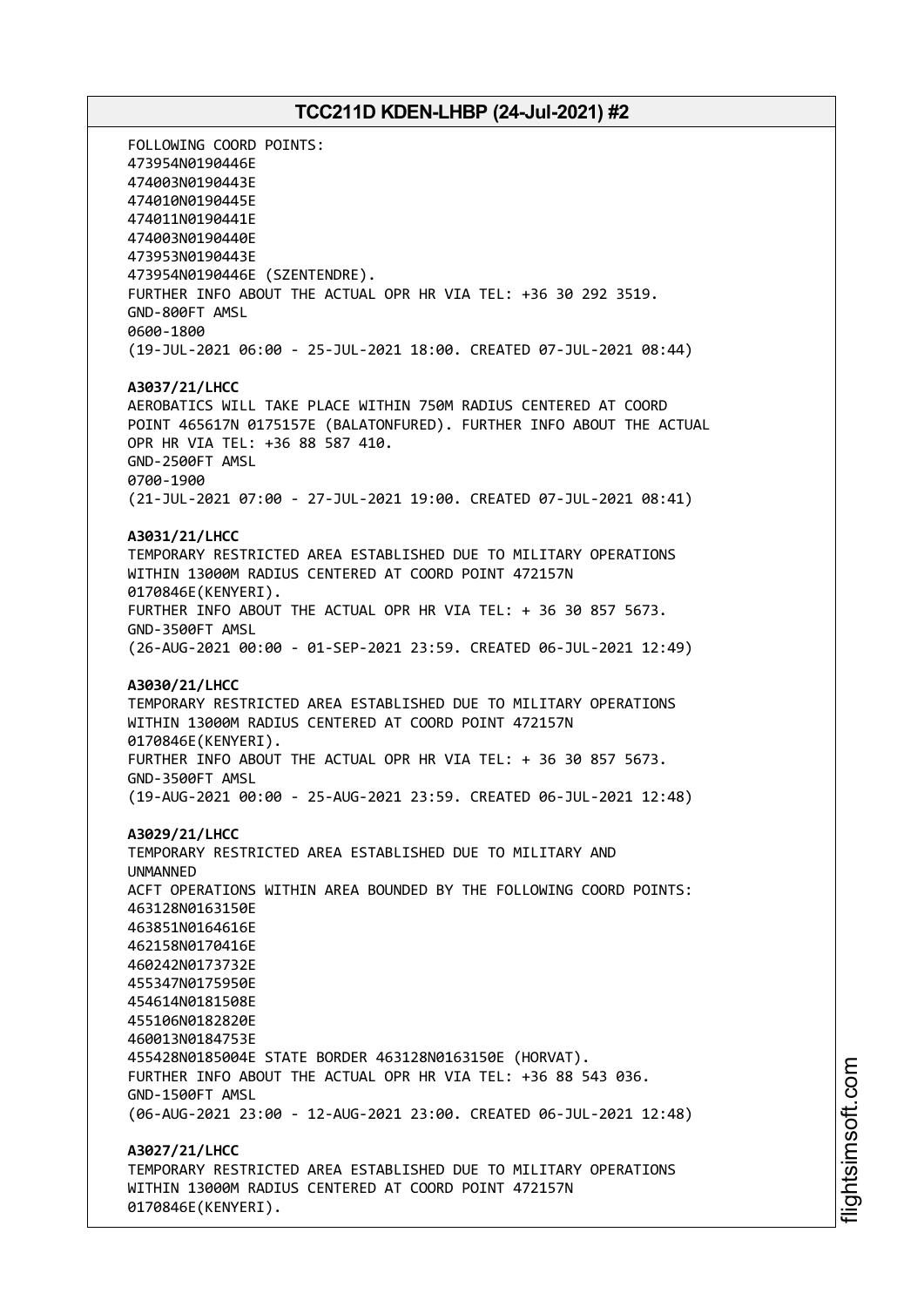FURTHER INFO ABOUT THE ACTUAL OPR HR VIA TEL: + 36 30 857 5673. GND-3500FT AMSL (05-AUG-2021 00:00 - 11-AUG-2021 23:59. CREATED 06-JUL-2021 12:43) **A3025/21/LHCC** UNMANNED AIRCRAFT WILL TAKE PLACE WITHIN AREA BOUNDED BY THE FOLLOWING COORD POINTS: 473352N0212946E 473325N0213057E 473319N0213134E 473339N0213308E 473508N0213226E 473452N0213003E 473352N0212946E (DEBRECEN, BMW GYAR). FURTHER INFO ABOUT THE ACTUAL OPR HR VIA TEL: +36 20 237 3799. GND-2500FT AMSL 0500-1700 (31-JUL-2021 05:00 - 06-AUG-2021 17:00. CREATED 06-JUL-2021 12:41) **A3024/21/LHCC** UNMANNED AIRCRAFT WILL TAKE PLACE WITHIN AREA BOUNDED BY THE FOLLOWING COORD POINTS: 473352N0212946E 473325N0213057E 473319N0213134E 473339N0213308E 473508N0213226E 473452N0213003E 473352N0212946E (DEBRECEN, BMW GYAR). FURTHER INFO ABOUT THE ACTUAL OPR HR VIA TEL: +36 20 237 3799. GND-2500FT AMSL 0500-1700 (21-AUG-2021 05:00 - 27-AUG-2021 17:00. CREATED 06-JUL-2021 12:35) **A3023/21/LHCC** UNMANNED AIRCRAFT WILL TAKE PLACE WITHIN AREA BOUNDED BY THE FOLLOWING COORD POINTS: 473352N0212946E 473325N0213057E 473319N0213134E 473339N0213308E 473508N0213226E 473452N0213003E 473352N0212946E (DEBRECEN, BMW GYAR). FURTHER INFO ABOUT THE ACTUAL OPR HR VIA TEL: +36 20 237 3799. GND-2500FT AMSL 0500-1700 (07-AUG-2021 05:00 - 13-AUG-2021 17:00. CREATED 06-JUL-2021 12:34) **A3020/21/LHCC** UNMANNED AIRCRAFT WILL TAKE PLACE WITHIN AREA BOUNDED BY THE FOLLOWING COORD POINTS: 473352N0212946E 473325N0213057E 473319N0213134E 473339N0213308E 473508N0213226E 473452N0213003E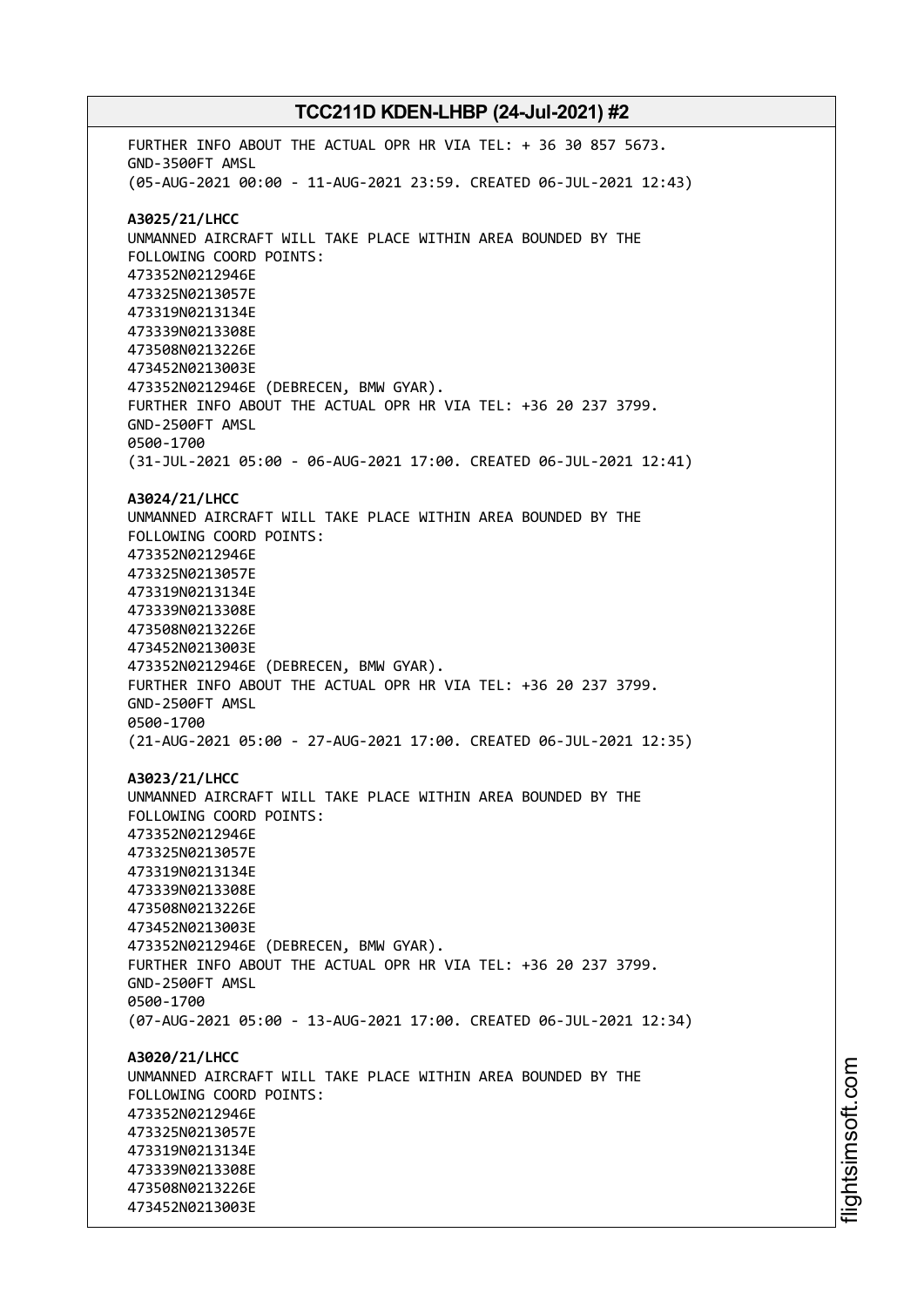473352N0212946E (DEBRECEN, BMW GYAR). FURTHER INFO ABOUT THE ACTUAL OPR HR VIA TEL: +36 20 237 3799. GND-2500FT AMSL 0500-1700 (14-AUG-2021 05:00 - 20-AUG-2021 17:00. CREATED 06-JUL-2021 12:31) **A3018/21/LHCC** UNMANNED AIRCRAFT WILL TAKE PLACE WITHIN AREA BOUNDED BY THE FOLLOWING COORD POINTS: 470743N0174824E 471109N0180203E 471039N0181855E 471854N0181653E 471839N0181457E 471925N0181446E 471252N0174720E 470743N0174824E (MARKO). FURTHER INFO ABOUT THE ACTUAL OPR HR VIA TEL: +36 70 478 5920. GND-4500FT AMSL 0300-1900 (26-JUL-2021 03:00 - 01-AUG-2021 19:00. CREATED 06-JUL-2021 12:27) **A3017/21/LHCC** UNMANNED AIRCRAFT WILL TAKE PLACE WITHIN AREA BOUNDED BY THE FOLLOWING COORD POINTS: 474455N0180628E 474435N0180837E 474403N0180815E 474434N0180612E 474455N0180628E (KOMAROM). FURTHER INFO ABOUT THE ACTUAL OPR HR VIA TEL: +36 20 580 8519. GND-1500FT AMSL 0300-1900 (19-JUL-2021 03:00 - 25-JUL-2021 19:00. CREATED 06-JUL-2021 12:26) **A3016/21/LHCC** UNMANNED AIRCRAFT WILL TAKE PLACE WITHIN AREA BOUNDED BY THE FOLLOWING COORD POINTS: 472609N0184417E 472614N0184408E 472620N0184428E 472619N0184430E 472609N0184417E (ETYEK). FURTHER INFO ABOUT THE ACTUAL OPR HR VIA TEL: +36 30 233 3621. GND-1500FT AMSL (31-JUL-2021 10:00 - 31-JUL-2021 22:00. CREATED 06-JUL-2021 12:25) **A3015/21/LHCC** UNMANNED AIRCRAFT, AEROBATICS, AIR DISPLAY AND MISSILE, ROCKET FIRING WILL TAKE PLACE WITHIN AREA BOUNDED BY THE FOLLOWING COORD POINTS: 461500N0200000E 461217N0200526E 461718N0200722E 461721N0200000E 461500N0200000E (SZEGED, REPULOTER). FURTHER INFO ABOUT THE ACTUAL OPR HR VIA TEL: +36 30 967 7064. GND-FL135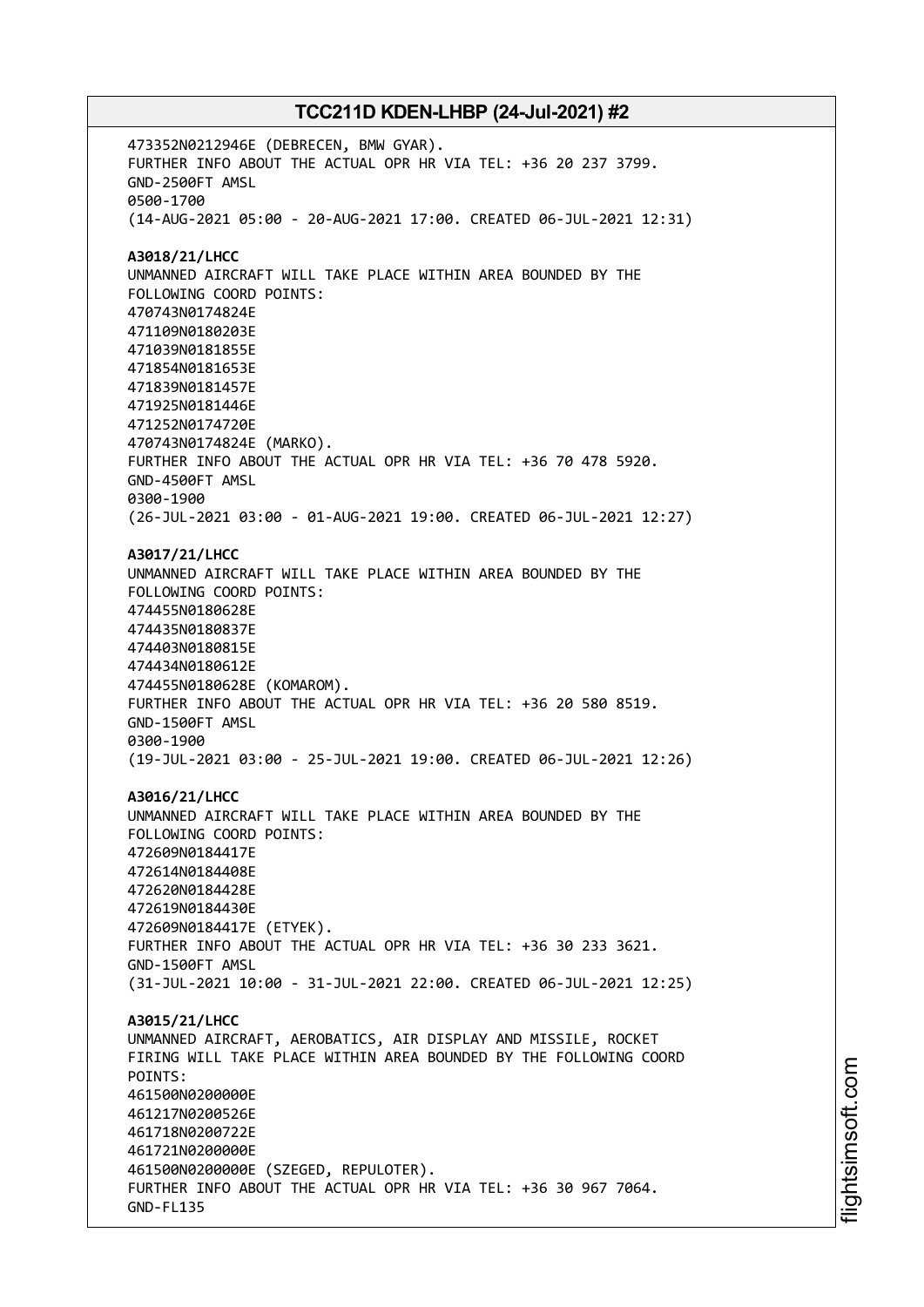0500-2200 (24-JUL-2021 05:00 - 30-JUL-2021 22:00. CREATED 06-JUL-2021 12:25) **A3014/21/LHCC** UNMANNED AIRCRAFT WILL TAKE PLACE WITHIN AREA BOUNDED BY THE FOLLOWING COORD POINTS: 455249N0183153E 455637N0183042E 455645N0183242E 455433N0183308E 455433N0183406E 455545N0183408E 455425N0183522E 455249N0183153E (MAROK). FURTHER INFO ABOUT THE ACTUAL OPR HR VIA TEL: +36 20 433 3587. GND-800FT AMSL (31-JUL-2021 00:00 - 06-AUG-2021 23:59. CREATED 06-JUL-2021 12:24) **A3013/21/LHCC** UNMANNED AIRCRAFT WILL TAKE PLACE WITHIN AREA BOUNDED BY THE FOLLOWING COORD POINTS: 455249N0183153E 455637N0183042E 455645N0183242E 455433N0183308E 455433N0183406E 455545N0183408E 455425N0183522E 455249N0183153E (MAROK). FURTHER INFO ABOUT THE ACTUAL OPR HR VIA TEL: +36 20 433 3587. GND-800FT AMSL (24-JUL-2021 00:00 - 30-JUL-2021 23:59. CREATED 06-JUL-2021 12:23) **A3012/21/LHCC** UNMANNED AIRCRAFT WILL TAKE PLACE WITHIN AREA BOUNDED BY THE FOLLOWING COORD POINTS: 463056N0184613E 463325N0185237E 463317N0185257E 463223N0185323E 463220N0185445E 463158N0185538E 463158N0185618E 463149N0185618E 463159N0185311E 462923N0185414E 463056N0184613E (PAKS - KALOCSA). FURTHER INFO ABOUT THE ACTUAL OPR HR VIA TEL: +36 20 480 8811. GND-800FT AMSL 0400-2000 (01-AUG-2021 04:00 - 07-AUG-2021 20:00. CREATED 06-JUL-2021 12:23) **A3011/21/LHCC** UNMANNED AIRCRAFT WILL TAKE PLACE WITHIN AREA BOUNDED BY THE FOLLOWING COORD POINTS: 463056N0184613E 463325N0185237E 463317N0185257E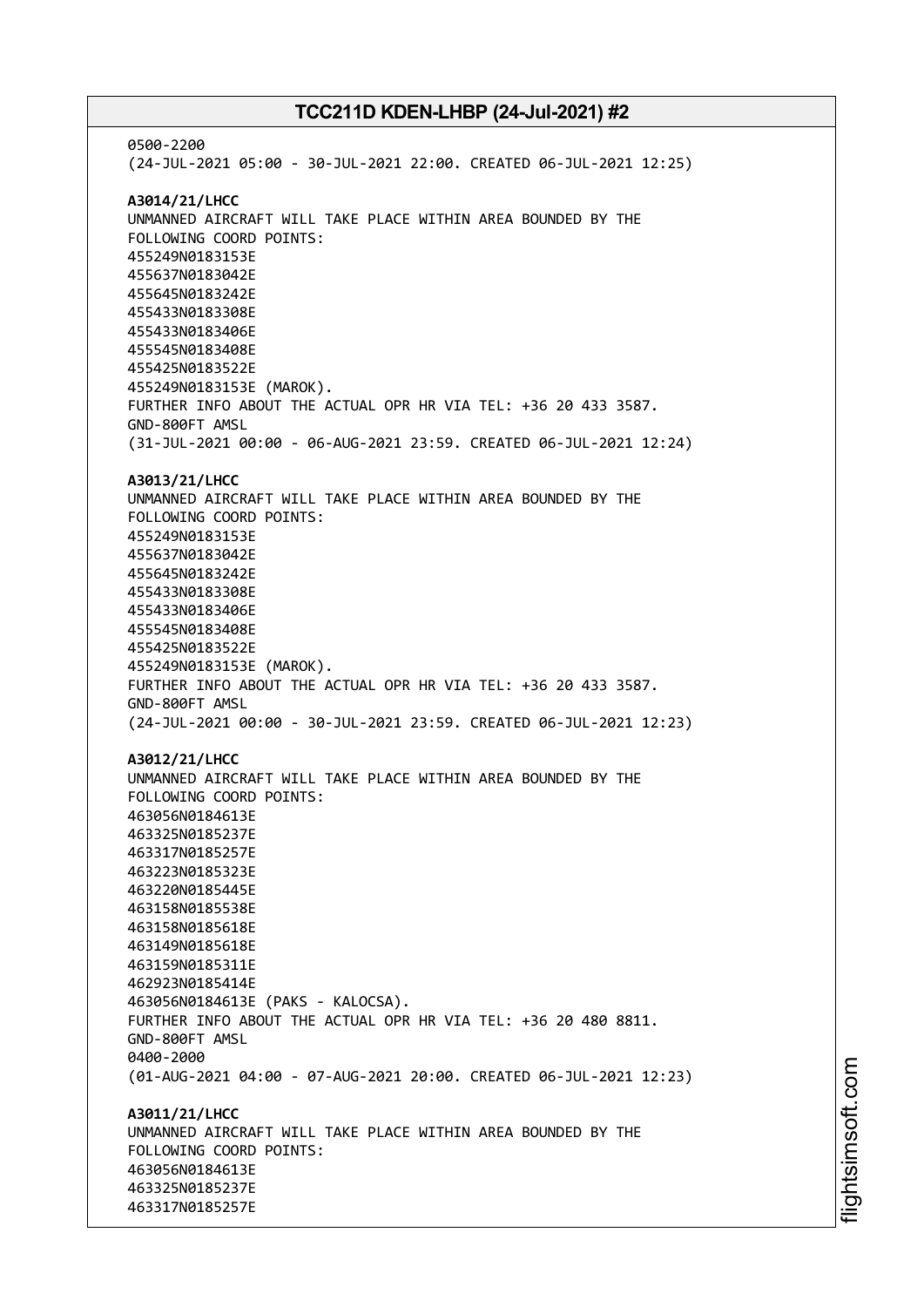463223N0185323E 463220N0185445E 463158N0185538E 463158N0185618E 463149N0185618E 463159N0185311E 462923N0185414E 463056N0184613E (PAKS - KALOCSA). FURTHER INFO ABOUT THE ACTUAL OPR HR VIA TEL: +36 20 480 8811. GND-800FT AMSL 0400-2000 (25-JUL-2021 04:00 - 31-JUL-2021 20:00. CREATED 06-JUL-2021 12:22) **A3010/21/LHCC** UNMANNED AIRCRAFT WILL TAKE PLACE WITHIN AREA BOUNDED BY THE FOLLOWING COORD POINTS: 465902N0173609E 465923N0174002E 470133N0173649E 465902N0173609E(TALIANDOROGD). FURTHER INFO ABOUT THE ACTUAL OPR HR VIA TEL: +36 70 642 3911. GND-1500FT AMSL 0300-1800 (16-AUG-2021 03:00 - 22-AUG-2021 18:00. CREATED 06-JUL-2021 12:21) **A3009/21/LHCC** UNMANNED AIRCRAFT WILL TAKE PLACE WITHIN AREA BOUNDED BY THE FOLLOWING COORD POINTS: 465902N0173609E 465923N0174002E 470133N0173649E 465902N0173609E(TALIANDOROGD). FURTHER INFO ABOUT THE ACTUAL OPR HR VIA TEL: +36 70 642 3911. GND-1500FT AMSL 0300-1900 (26-JUL-2021 03:00 - 01-AUG-2021 19:00. CREATED 06-JUL-2021 12:20) **A3008/21/LHCC** UNMANNED AIRCRAFT WILL TAKE PLACE WITHIN 2900M RADIUS CENTERED AT COORD POINT 470814N 0184033E (ZICHYUJFALU). FURTHER INFO ABOUT THE ACTUAL OPR HR VIA TEL: +36 30 412 2504. GND-1000FT AMSL (24-JUL-2021 00:00 - 30-JUL-2021 23:59. CREATED 06-JUL-2021 12:20) **A3005/21/LHCC** UNMANNED AIRCRAFT WILL TAKE PLACE WITHIN AREA BOUNDED BY THE FOLLOWING COORD POINTS: 472444N0185709E 472551N0185541E 472605N0185606E 472508N0185802E 472444N0185709E (TOROKBALINT). FURTHER INFO ABOUT THE ACTUAL OPR HR VIA TEL: +36 70 7081066. GND-1000FT AMSL 01-16 0800-2000,17 0900-2000,18-30 0800-2000 (06-JUL-2021 06:59 - 30-JUL-2021 20:00. CREATED 06-JUL-2021 07:48) **A2989/21/LHCC**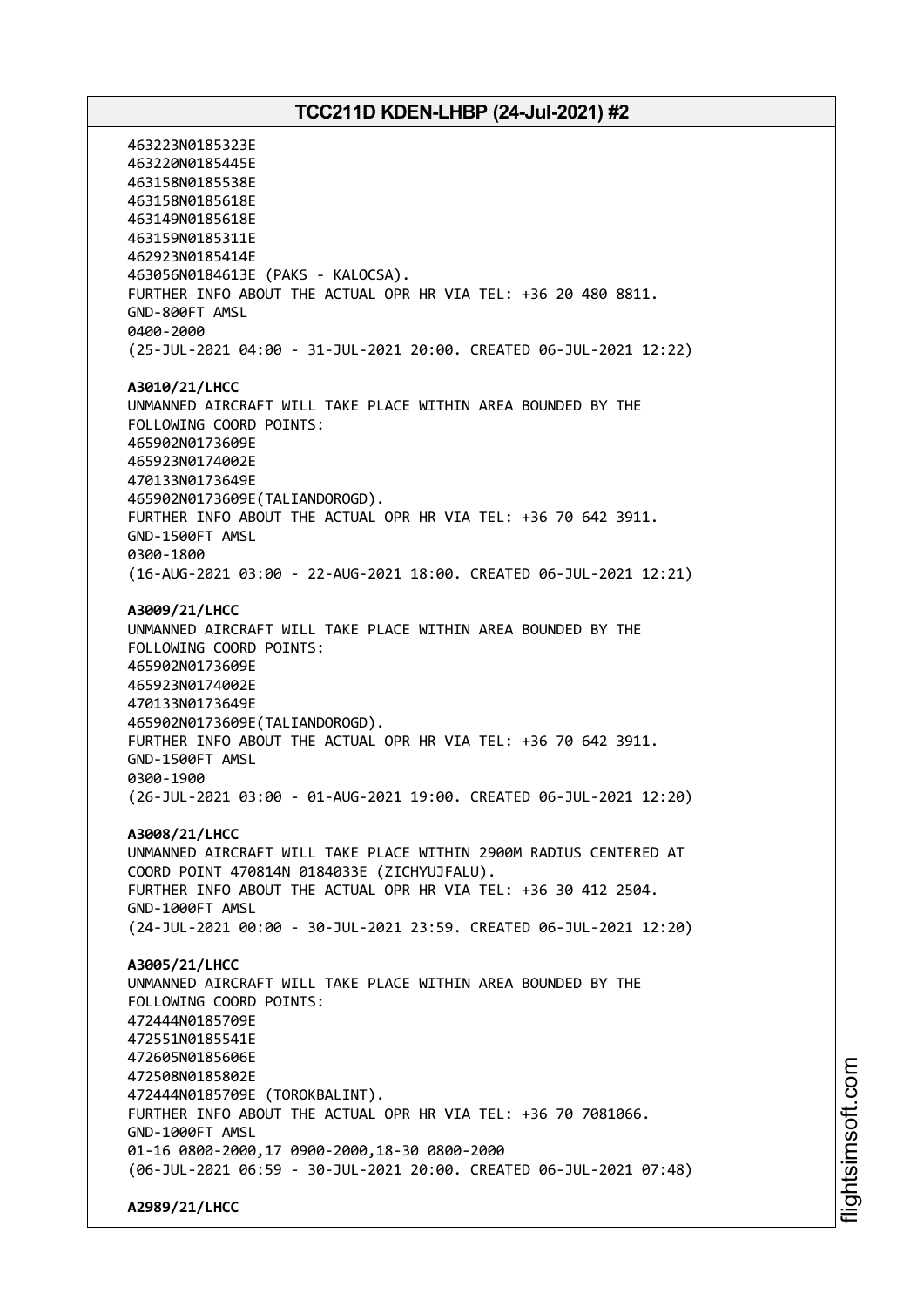TEMPORARY RESTRICTED AREA ESTABLISHED DUE TO MILITARY OPERATIONS WITHIN 13000M RADIUS CENTERED AT COORD POINT 472157N 0170846E(KENYERI). FURTHER INFO ABOUT THE ACTUAL OPR HR VIA TEL: + 36 30 857 5673. GND-3500FT AMSL (12-AUG-2021 00:00 - 18-AUG-2021 23:59. CREATED 03-JUL-2021 13:18) **A2987/21/LHCC** TEMPORARY RESTRICTED AREA ESTABLISHED DUE TO MILITARY OPERATIONS WITHIN 13000M RADIUS CENTERED AT COORD POINT 472157N 0170846E(KENYERI). FURTHER INFO ABOUT THE ACTUAL OPR HR VIA TEL: + 36 30 857 5673. GND-3500FT AMSL (29-JUL-2021 00:00 - 04-AUG-2021 23:59. CREATED 03-JUL-2021 13:03) **A2978/21/LHCC** UNMANNED AIRCRAFT WILL TAKE PLACE WITHIN AREA BOUNDED BY THE FOLLOWING COORD POINTS: 455249N0183153E 455637N0183042E 455645N0183242E 455433N0183308E 455433N0183406E 455545N0183408E 455425N0183522E 455249N0183153E (MAROK). FURTHER INFO ABOUT THE ACTUAL OPR HR VIA TEL: +36 20 433 3587. GND-800FT AMSL (07-AUG-2021 00:00 - 13-AUG-2021 23:59. CREATED 02-JUL-2021 19:51) **A2977/21/LHCC** UNMANNED AIRCRAFT WILL TAKE PLACE WITHIN AREA BOUNDED BY THE FOLLOWING COORD POINTS: 455249N0183153E 455637N0183042E 455645N0183242E 455433N0183308E 455433N0183406E 455545N0183408E 455425N0183522E 455249N0183153E (MAROK). FURTHER INFO ABOUT THE ACTUAL OPR HR VIA TEL: +36 20 433 3587. GND-800FT AMSL (14-AUG-2021 00:00 - 20-AUG-2021 23:59. CREATED 02-JUL-2021 19:45) **A2976/21/LHCC** UNMANNED AIRCRAFT WILL TAKE PLACE WITHIN AREA BOUNDED BY THE FOLLOWING COORD POINTS: 474001N0190443E 474002N0190426E 474011N0190429E 474010N0190445E 474001N0190443E (SZENTENDRE). FURTHER INFO ABOUT THE ACTUAL OPR HR VIA TEL: +36 30 626 0325. GND-900FT AMSL (02-AUG-2021 00:00 - 08-AUG-2021 23:59. CREATED 02-JUL-2021 19:38) **A2970/21/LHCC**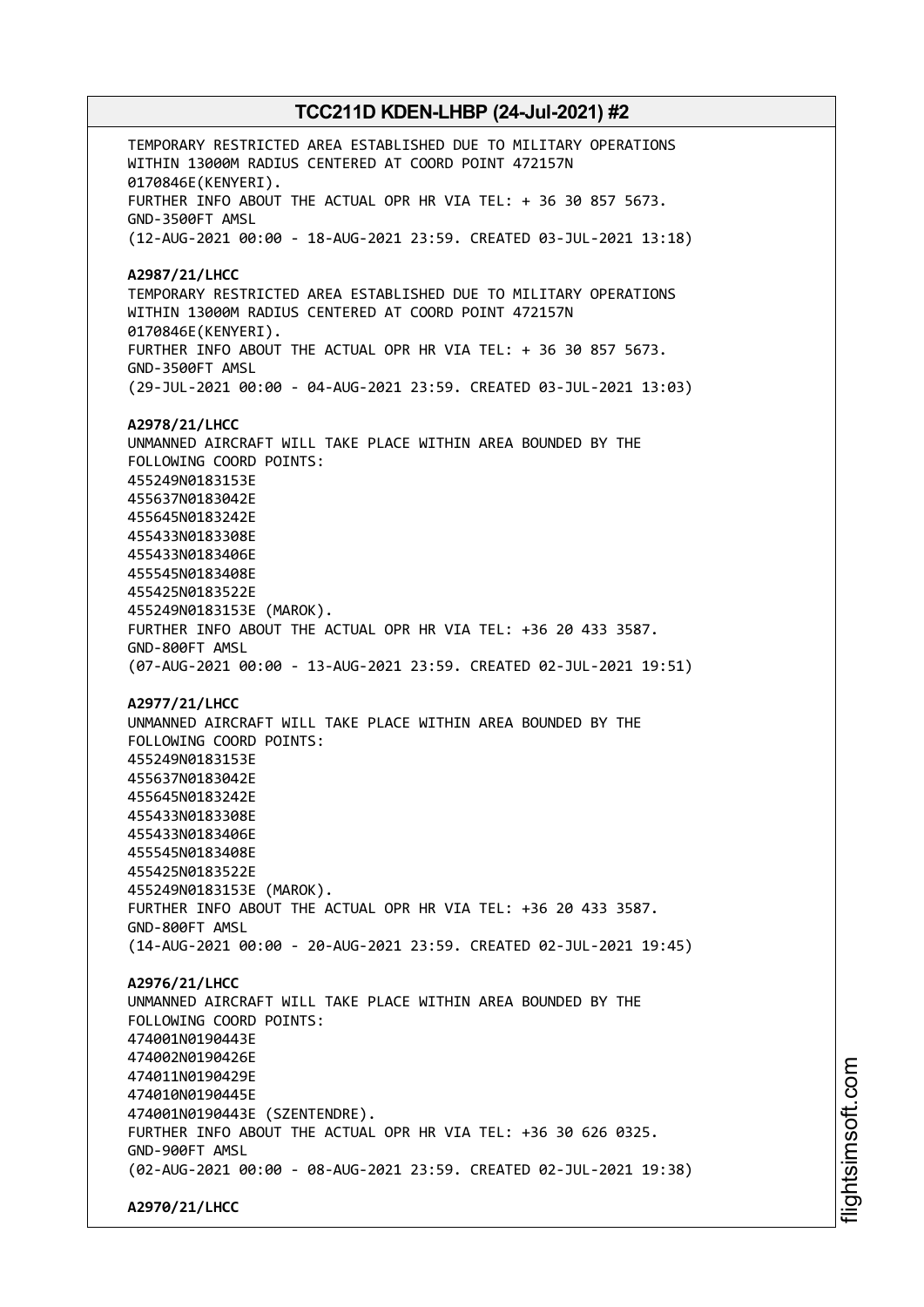TEMPORARY RESTRICTED AREA ESTABLISHED DUE TO POLICE OPERATIONS AND UNMANNED AIRCRAFT OPERATIONS WITHIN AREA BOUNDED BY THE FOLLOWING COORD POINTS: 475843N0222828E 480307N0225204E STATE BORDER 482401N0220925E 482307N0220906E 481305N0220456E 475953N0220450E 475705N0221858E 475843N0222828E (MAGYAR-UKRAN HATARSZAKASZ). FURTHER INFO ABOUT THE ACTUAL OPR HR VIA TEL: +36 20 267 4757. GND-1500FT AMSL (10-AUG-2021 00:00 - 16-AUG-2021 23:59. CREATED 02-JUL-2021 18:47) **A2969/21/LHCC** TEMPORARY RESTRICTED AREA ESTABLISHED DUE TO POLICE OPERATIONS AND UNMANNED AIRCRAFT OPERATIONS WITHIN AREA BOUNDED BY THE FOLLOWING COORD POINTS: 475843N0222828E 480307N0225204E STATE BORDER 482401N0220925E 482307N0220906E 481305N0220456E 475953N0220450E 475705N0221858E 475843N0222828E (MAGYAR-UKRAN HATARSZAKASZ). FURTHER INFO ABOUT THE ACTUAL OPR HR VIA TEL: +36 20 267 4757. GND-1500FT AMSL (03-AUG-2021 00:00 - 09-AUG-2021 23:59. CREATED 02-JUL-2021 18:42) **A2964/21/LHCC** UNMANNED AIRCRAFT WILL TAKE PLACE WITHIN 150M RADIUS CENTERED AT COORD POINT 473452N 0190817E (BUDAPEST, FELSOKERT UTCA). FURTHER INFO ABOUT THE ACTUAL OPR HR VIA TEL: +36 70 257 2282. GND-1100FT AMSL (23-AUG-2021 00:00 - 29-AUG-2021 23:59. CREATED 02-JUL-2021 15:57) **A2963/21/LHCC** UNMANNED AIRCRAFT WILL TAKE PLACE WITHIN 150M RADIUS CENTERED AT COORD POINT 473452N 0190817E (BUDAPEST, FELSOKERT UTCA). FURTHER INFO ABOUT THE ACTUAL OPR HR VIA TEL: +36 70 257 2282. GND-1100FT AMSL (30-AUG-2021 00:00 - 05-SEP-2021 23:59. CREATED 02-JUL-2021 15:54) **A2962/21/LHCC** UNMANNED AIRCRAFT WILL TAKE PLACE WITHIN AREA BOUNDED BY THE FOLLOWING COORD POINTS: 462536N0174632E 462523N0174636E 462520N0174618E 462510N0174612E 462353N0174642E 462346N0174624E 462509N0174556E 462530N0174605E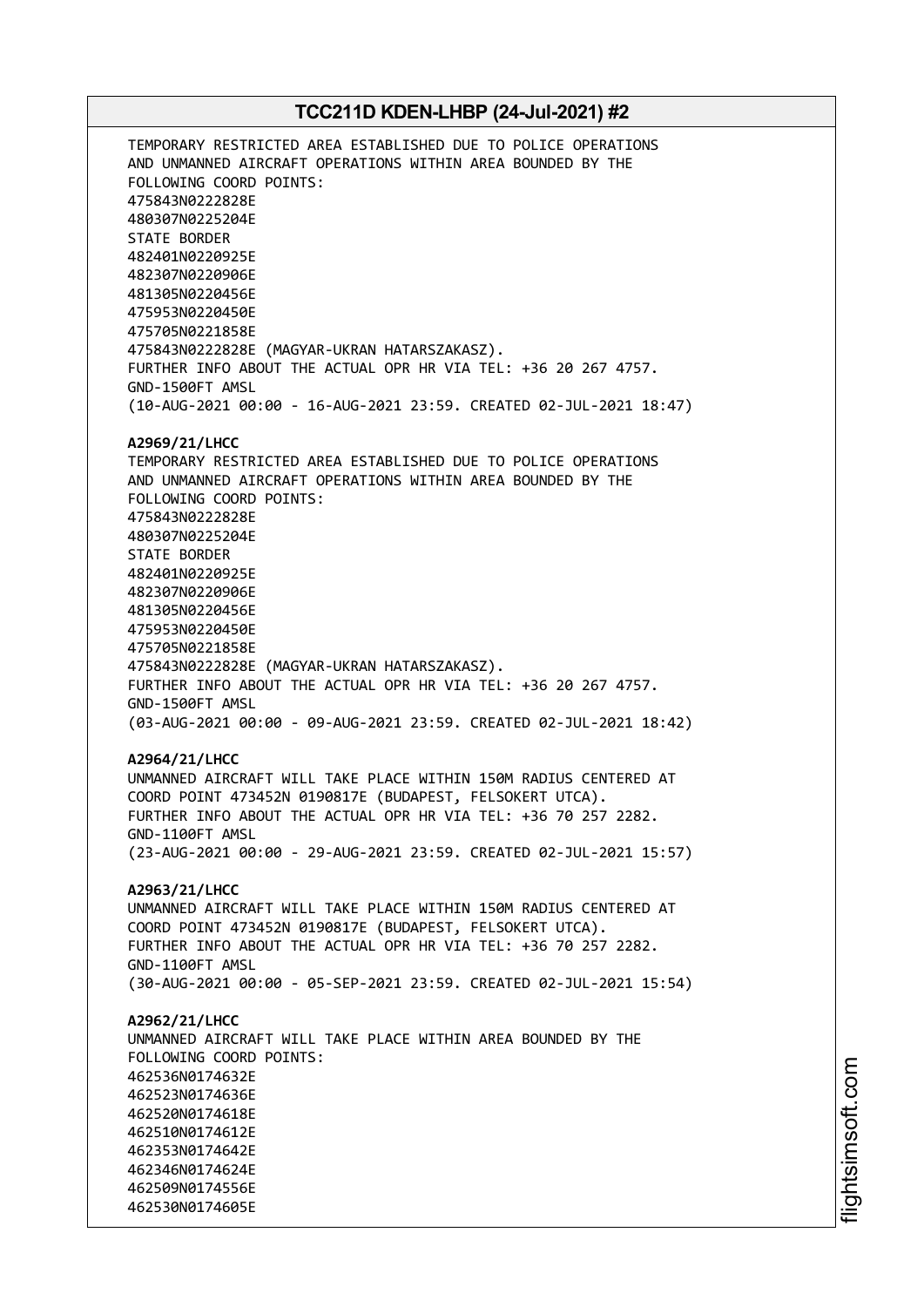462536N0174632E (KAPOSVAR). FURTHER INFO ABOUT THE ACTUAL OPR HR VIA TEL: +36 20 433 3587. GND-800FT AMSL 0300-2100 (21-JUL-2021 03:00 - 27-JUL-2021 21:00. CREATED 02-JUL-2021 15:53) **A2959/21/LHCC** UNMANNED AIRCRAFT WILL TAKE PLACE WITHIN 1000M RADIUS CENTERED AT COORD POINT 465320N 0165016E (SAGOD). FURTHER INFO ABOUT THE ACTUAL OPR HR VIA TEL: +36 20 747 2397. GND-1000FT AMSL 0500-2000 (22-JUL-2021 05:00 - 28-JUL-2021 20:00. CREATED 02-JUL-2021 15:22) **A2958/21/LHCC** UNMANNED AIRCRAFT WILL TAKE PLACE WITHIN AREA BOUNDED BY THE FOLLOWING COORD POINTS: 474718N0185714E 474703N0185833E 474744N0185909E 474751N0185832E 474732N0185815E 474725N0185721E 474718N0185714E (NAGYMAROS). FURTHER INFO ABOUT THE ACTUAL OPR HR VIA TEL: +36 30 626 0325. GND-1500FT AMSL (02-AUG-2021 00:00 - 08-AUG-2021 23:59. CREATED 02-JUL-2021 15:21) **A2957/21/LHCC** UNMANNED AIRCRAFT WILL TAKE PLACE WITHIN 2600M RADIUS CENTERED AT COORD POINT 465306N 0164717E (ZALAEGERSZEG REPULOTER). FURTHER INFO ABOUT THE ACTUAL OPR HR VIA TEL: +36 70 318 7378. GND-2500FT AMSL 0400-1900 (30-JUL-2021 04:00 - 05-AUG-2021 19:00. CREATED 02-JUL-2021 15:18) **A2956/21/LHCC** UNMANNED AIRCRAFT WILL TAKE PLACE WITHIN AREA BOUNDED BY THE FOLLOWING COORD POINTS: 465119N0194136E 465206N0194109E 465216N0194147E 465130N0194216E 465119N0194136E (KECSKEMET). FURTHER INFO ABOUT THE ACTUAL OPR HR VIA TEL: +36 70 270 4578. GND-1300FT AMSL 0600-1800 (29-JUL-2021 06:00 - 04-AUG-2021 18:00. CREATED 02-JUL-2021 15:16) **A2955/21/LHCC** UNMANNED AIRCRAFT WILL TAKE PLACE WITHIN 500M RADIUS CENTERED AT COORD POINT 465312N 0175300E (TIHANY). FURTHER INFO ABOUT THE ACTUAL OPR HR VIA TEL: +36 30 255 7277. GND-1000FT AMSL 0500-1800 (25-JUL-2021 05:00 - 31-JUL-2021 18:00. CREATED 02-JUL-2021 15:13) **A2954/21/LHCC**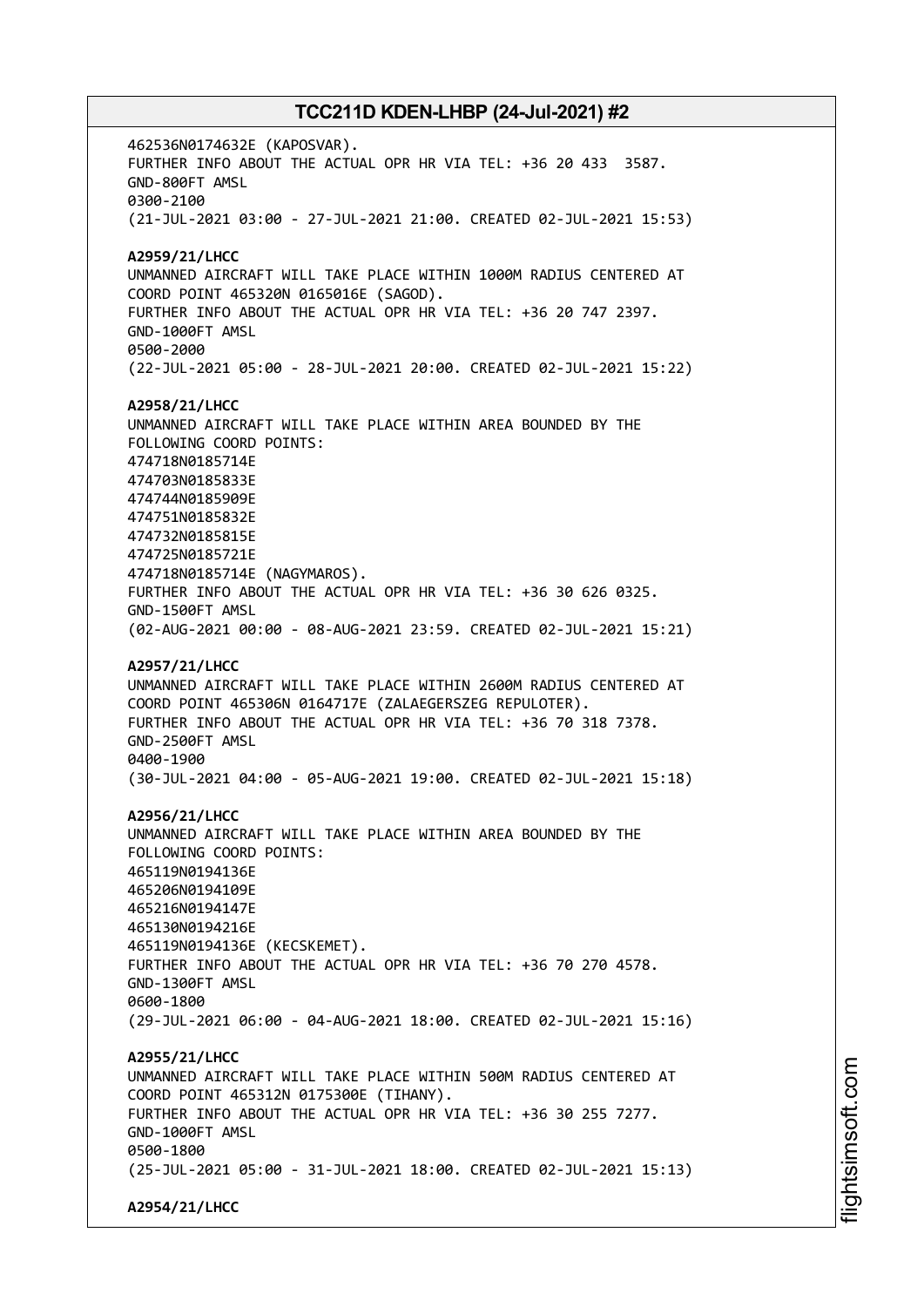UNMANNED AIRCRAFT WILL TAKE PLACE WITHIN AREA BOUNDED BY THE FOLLOWING COORD POINTS: 473352N0212946E 473325N0213057E 473319N0213134E 473339N0213308E 473508N0213226E 473452N0213003E 473352N0212946E (DEBRECEN). FURTHER INFO ABOUT THE ACTUAL OPR HR VIA TEL: +36 20 237 3799. GND-2500FT AMSL 0500-1700 (24-JUL-2021 05:00 - 30-JUL-2021 17:00. CREATED 02-JUL-2021 15:10) **A2953/21/LHCC** UNMANNED AIRCRAFT WILL TAKE PLACE WITHIN 2600M RADIUS CENTERED AT COORD POINT 465306N 0164717E (ZALAEGERSZEG REPULOTER). FURTHER INFO ABOUT THE ACTUAL OPR HR VIA TEL: +36 70 318 7378. GND-2500FT AMSL 0400-1900 (23-JUL-2021 04:00 - 29-JUL-2021 19:00. CREATED 02-JUL-2021 14:49) **A2952/21/LHCC** UNMANNED AIRCRAFT WILL TAKE PLACE WITHIN AREA BOUNDED BY THE FOLLOWING COORD POINTS: 465119N0194136E 465206N0194109E 465216N0194147E 465130N0194216E 465119N0194136E (KECSKEMET). FURTHER INFO ABOUT THE ACTUAL OPR HR VIA TEL: +36 70 270 4578. GND-1300FT AMSL 0600-1800 (22-JUL-2021 06:00 - 28-JUL-2021 18:00. CREATED 02-JUL-2021 14:44) **A2943/21/LHCC** UNMANNED AIRCRAFT WILL TAKE PLACE WITHIN AREA BOUNDED BY THE FOLLOWING COORD POINTS: 472931N0190229E 472955N0190153E 473005N0190235E 472937N0190250E 472931N0190229E (BUDAPEST, BUDAI VAR). FURTHER INFO ABOUT THE ACTUAL OPR HR VIA TEL: +36 30 821 2323. GND-1000FT AMSL 0430-2030 (18-JUL-2021 04:30 - 24-JUL-2021 20:30. CREATED 02-JUL-2021 13:38) **A2937/21/LHCC** UNMANNED AIRCRAFT WILL TAKE PLACE WITHIN AREA BOUNDED BY THE FOLLOWING COORD POINTS: 473052N0190245E 473129N0190309E 473128N0190348E 473115N0190408E 473041N0190317E 473052N0190245E (BUDAPEST, UJLIPOTVAROS). FURTHER INFO ABOUT THE ACTUAL OPR HR VIA TEL: +36 20 500 1197.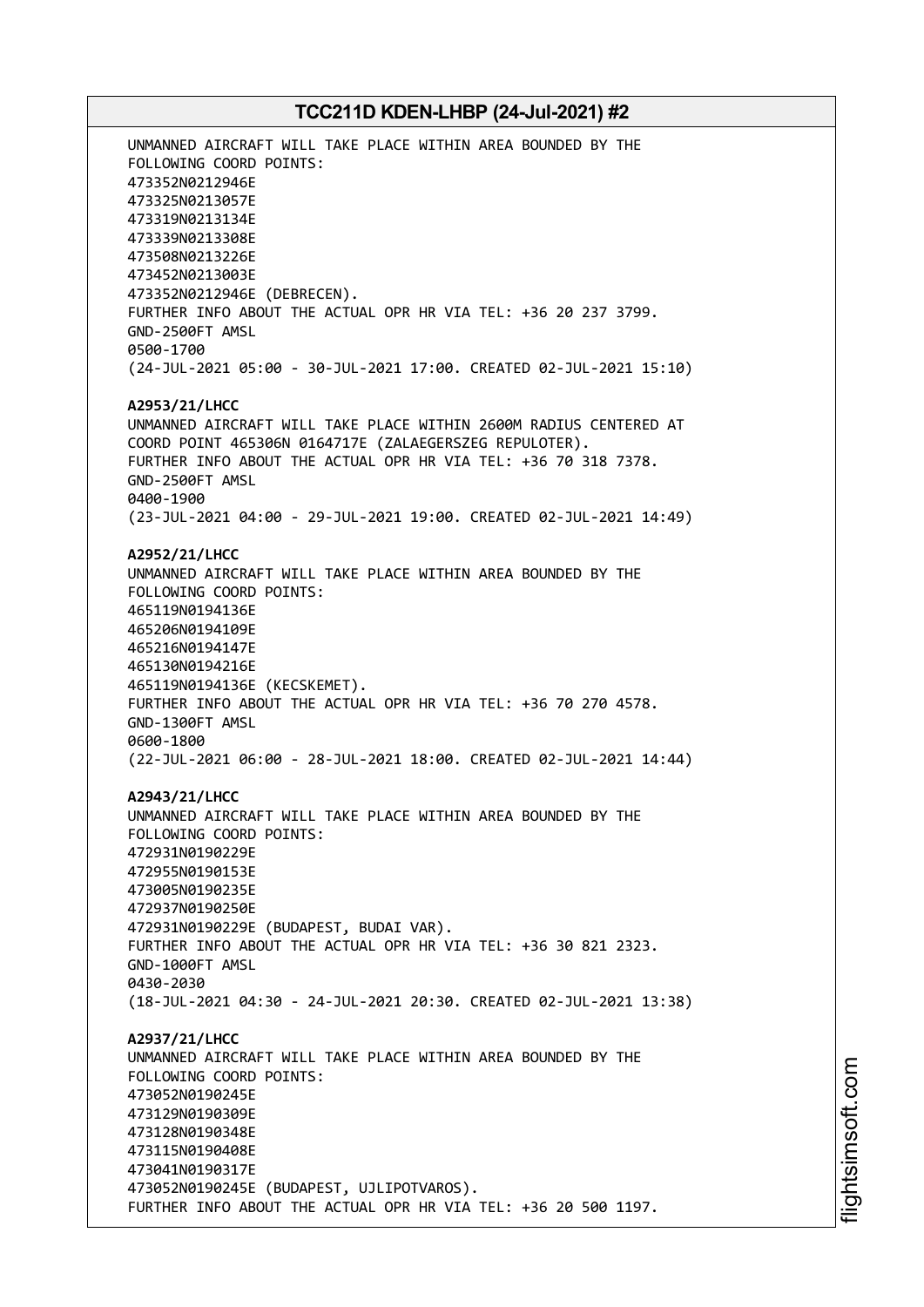GND-1500FT AMSL 0600-2000 (19-JUL-2021 06:00 - 25-JUL-2021 20:00. CREATED 02-JUL-2021 12:49) **A2906/21/LHCC** UNMANNED AIRCRAFT WILL TAKE PLACE WITHIN AREA BOUNDED BY THE FOLLOWING COORD POINTS: 470823N0174057E 470933N0173953E 470813N0174557E 470741N0174509E 470823N0174057E (VAROSLOD). FURTHER INFO ABOUT THE ACTUAL OPR HR VIA TEL: +36 20 961 0631. GND-100M AGL 0400-2100 (26-JUL-2021 04:00 - 30-JUL-2021 21:00. CREATED 01-JUL-2021 17:58) **A2902/21/LHCC** UNMANNED AIRCRAFT WILL TAKE PLACE WITHIN AREA BOUNDED BY THE FOLLOWING COORD POINTS: 472951N0190319E 473008N0190320E 473005N0190244E 472942N0190255E 472951N0190319E (BUDAPEST, JOZSEF ATTILA UTCA). FURTHER INFO ABOUT THE ACTUAL OPR HR VIA TEL: +36 20 366 6661. GND-1500FT AMSL 0600-2200 (12-AUG-2021 06:00 - 15-AUG-2021 22:00. CREATED 01-JUL-2021 15:07) **A2901/21/LHCC** UNMANNED AIRCRAFT AND AEROBATICS WILL TAKE PLACE WITHIN AREA BOUNDED BY THE FOLLOWING COORD POINTS: 473607N0190439E 473447N0191004E 473355N0190601E 473212N0190326E 473200N0190238E 473607N0190439E (MOGYOROD-DRAVA HELIPORT). FURTHER INFO ABOUT THE ACTUAL OPR HR VIA TEL: +36 70 944 4440. GND-1500FT AMSL 0500-1930 (31-JUL-2021 05:00 - 01-AUG-2021 19:30. CREATED 01-JUL-2021 15:06) **A2900/21/LHCC** UNMANNED AIRCRAFT WILL TAKE PLACE WITHIN 300M RADIUS CENTERED AT COORD POINT 482612N 0213724E (SZEPHALOM). FURTHER INFO ABOUT THE ACTUAL OPR HR VIA TEL: +36 30 626 0325. GND-1300FT AMSL (16-AUG-2021 00:00 - 22-AUG-2021 23:59. CREATED 01-JUL-2021 15:05) **A2899/21/LHCC** UNMANNED AIRCRAFT WILL TAKE PLACE WITHIN AREA BOUNDED BY THE FOLLOWING COORD POINTS: 481840N0213416E 481849N0213336E 481938N0213410E 481929N0213441E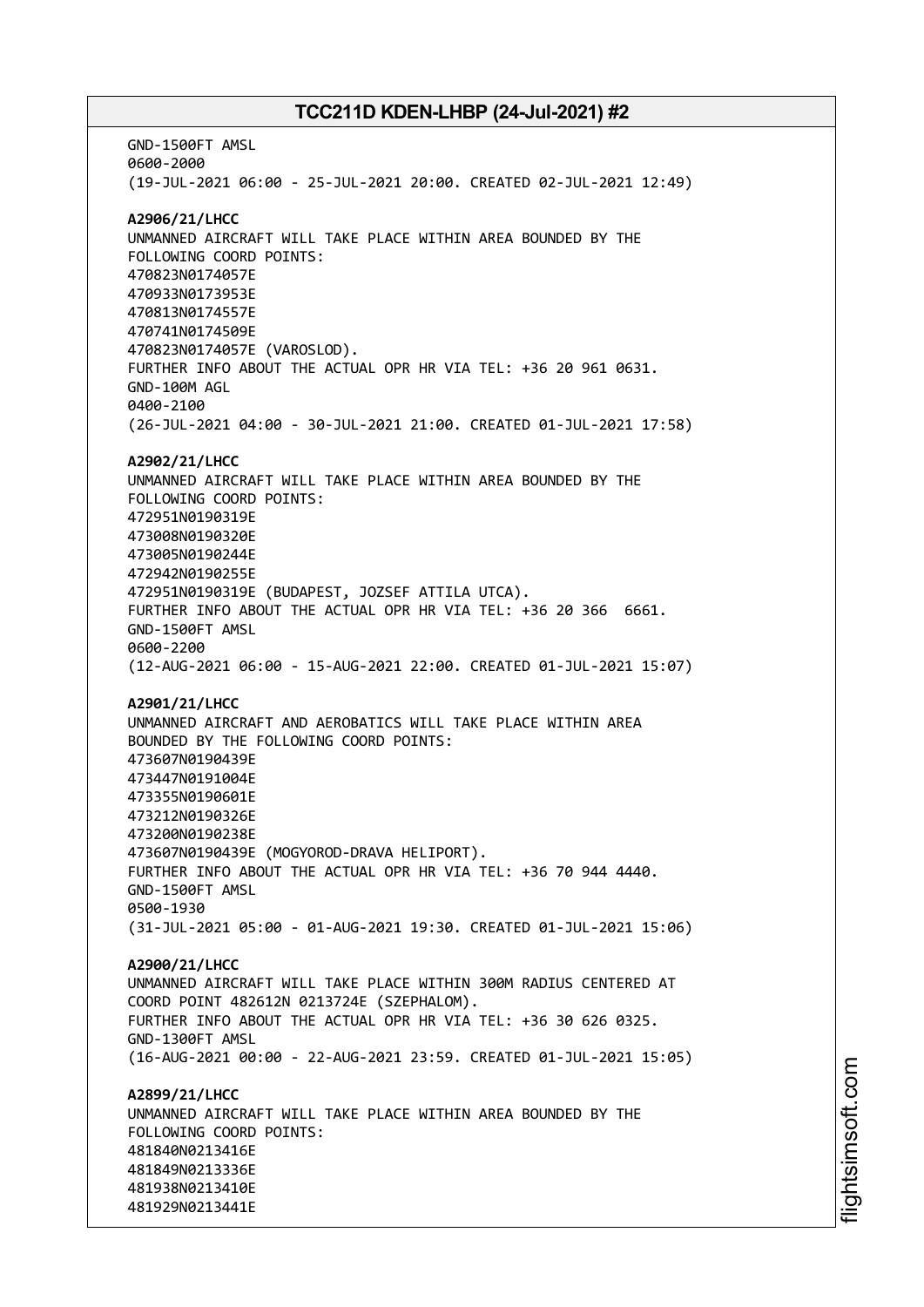481840N0213416E (SAROSPATAK). FURTHER INFO ABOUT THE ACTUAL OPR HR VIA TEL: +36 30 626 0325. GND-1400FT AMSL (16-AUG-2021 00:00 - 22-AUG-2021 23:59. CREATED 01-JUL-2021 15:05) **A2898/21/LHCC** UNMANNED AIRCRAFT WILL TAKE PLACE WITHIN AREA BOUNDED BY THE FOLLOWING COORD POINTS: 474547N0180446E 474518N0180522E 474504N0180629E 474433N0180536E 474446N0180502E 474547N0180446E (KOMAROM). FURTHER INFO ABOUT THE ACTUAL OPR HR VIA TEL: +36 70 339 4345. GND-900FT AMSL (16-AUG-2021 00:00 - 22-AUG-2021 23:59. CREATED 01-JUL-2021 15:04) **A2895/21/LHCC** UNMANNED AIRCRAFT WILL TAKE PLACE WITHIN AREA BOUNDED BY THE FOLLOWING COORD POINTS: 455519N0180025E 455431N0181346E 455403N0182426E 455555N0182655E 455113N0182817E 455109N0182808E 454617N0181509E 455348N0175954E 455519N0180025E (SIKLOS). FURTHER INFO ABOUT THE ACTUAL OPR HR VIA TEL: +36 20 356 1407. GND-1000FT AMSL (19-AUG-2021 00:00 - 25-AUG-2021 23:59. CREATED 01-JUL-2021 14:41) **A2894/21/LHCC** UNMANNED AIRCRAFT WILL TAKE PLACE WITHIN AREA BOUNDED BY THE FOLLOWING COORD POINTS: 455519N0180025E 455431N0181346E 455403N0182426E 455555N0182655E 455113N0182817E 455109N0182808E 454617N0181509E 455348N0175954E 455519N0180025E (SIKLOS). FURTHER INFO ABOUT THE ACTUAL OPR HR VIA TEL: +36 20 356 1407. GND-1000FT AMSL (11-AUG-2021 00:00 - 17-AUG-2021 23:59. CREATED 01-JUL-2021 14:40) **A2893/21/LHCC** UNMANNED AIRCRAFT WILL TAKE PLACE WITHIN AREA BOUNDED BY THE FOLLOWING COORD POINTS: 455519N0180025E 455431N0181346E 455403N0182426E 455555N0182655E 455113N0182817E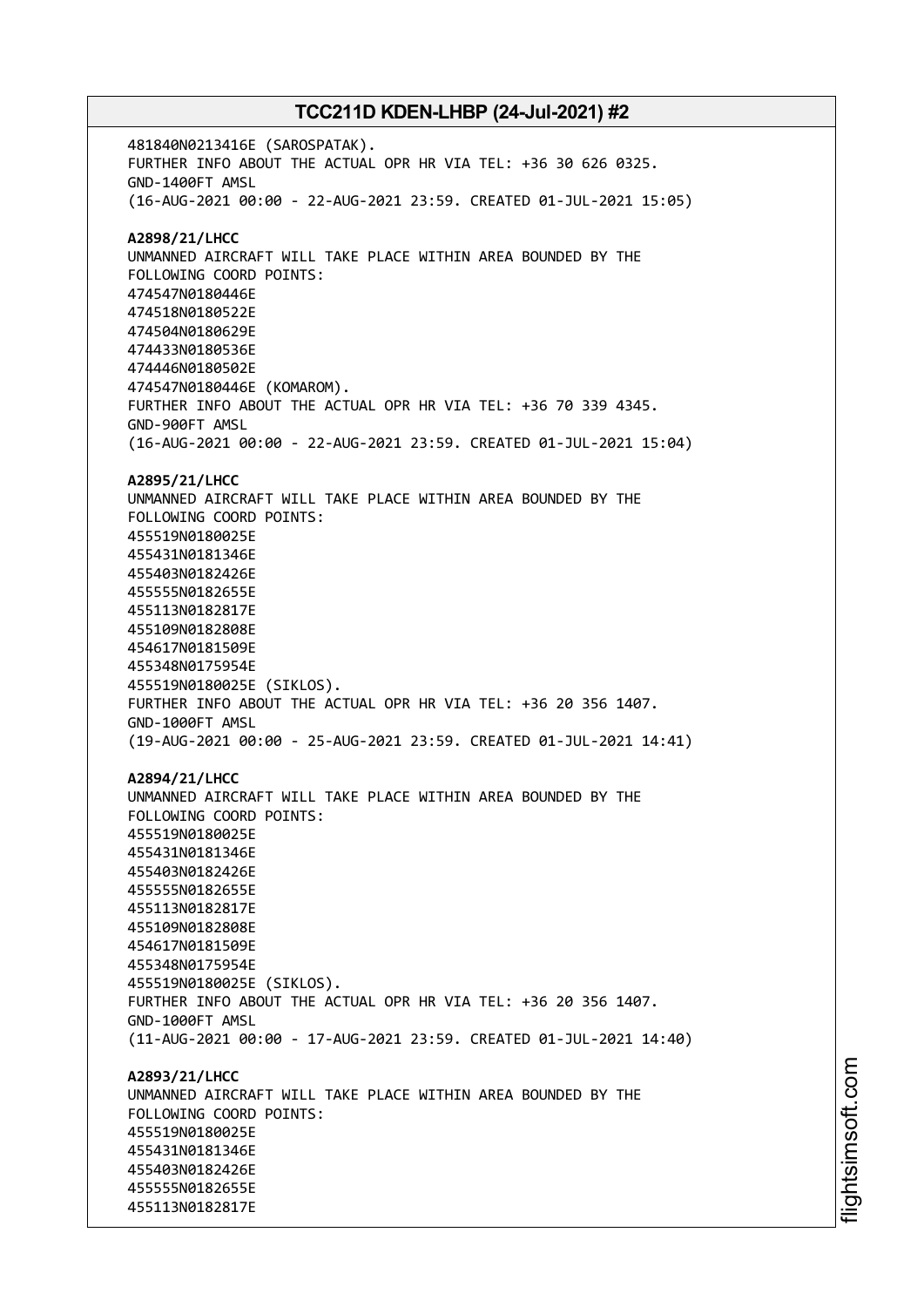455109N0182808E 454617N0181509E 455348N0175954E 455519N0180025E (SIKLOS). FURTHER INFO ABOUT THE ACTUAL OPR HR VIA TEL: +36 20 356 1407. GND-1000FT AMSL (02-AUG-2021 00:00 - 08-AUG-2021 23:59. CREATED 01-JUL-2021 14:39) **A2892/21/LHCC** UNMANNED AIRCRAFT WILL TAKE PLACE WITHIN AREA BOUNDED BY THE FOLLOWING COORD POINTS: 473857N0173647E 473725N0173432E 472858N0172809E 472439N0172558E 472103N0172617E 472040N0172917E 472259N0172841E 473046N0173242E 473702N0173529E 473839N0173729E 473857N0173647E (GYOR). FURTHER INFO ABOUT THE ACTUAL OPR HR VIA TEL: +36 20 433 3587. GND-800FT AMSL (02-AUG-2021 00:00 - 08-AUG-2021 23:59. CREATED 01-JUL-2021 14:37) **A2891/21/LHCC** UNMANNED AIRCRAFT WILL TAKE PLACE WITHIN AREA BOUNDED BY THE FOLLOWING COORD POINTS: 465633N0175205E 465840N0175554E 465735N0175714E 465549N0175615E 465534N0175308E 465633N0175205E (BALATONFURED). FURTHER INFO ABOUT THE ACTUAL OPR HR VIA TEL: +36 70 386 1443. GND-700FT AMSL 0200-1800 (09-SEP-2021 02:00 - 12-SEP-2021 18:00. CREATED 01-JUL-2021 14:33) **A2889/21/LHCC** UNMANNED AIRCRAFT WILL TAKE PLACE WITHIN AREA BOUNDED BY THE FOLLOWING COORD POINTS: 474116N0190242E 474155N0190223E 474159N0190257E 474117N0190336E 474116N0190242E(SZENTENDRE, PASZTOR UTCA). FURTHER INFO ABOUT THE ACTUAL OPR HR VIA TEL: +36 30 626 0325. GND-1100FT AMSL (02-AUG-2021 00:00 - 08-AUG-2021 23:59. CREATED 01-JUL-2021 14:04) **A2888/21/LHCC** UNMANNED AIRCRAFT WILL TAKE PLACE WITHIN AREA BOUNDED BY THE FOLLOWING COORD POINTS: 474739N0184430E 474741N0184354E 474809N0184356E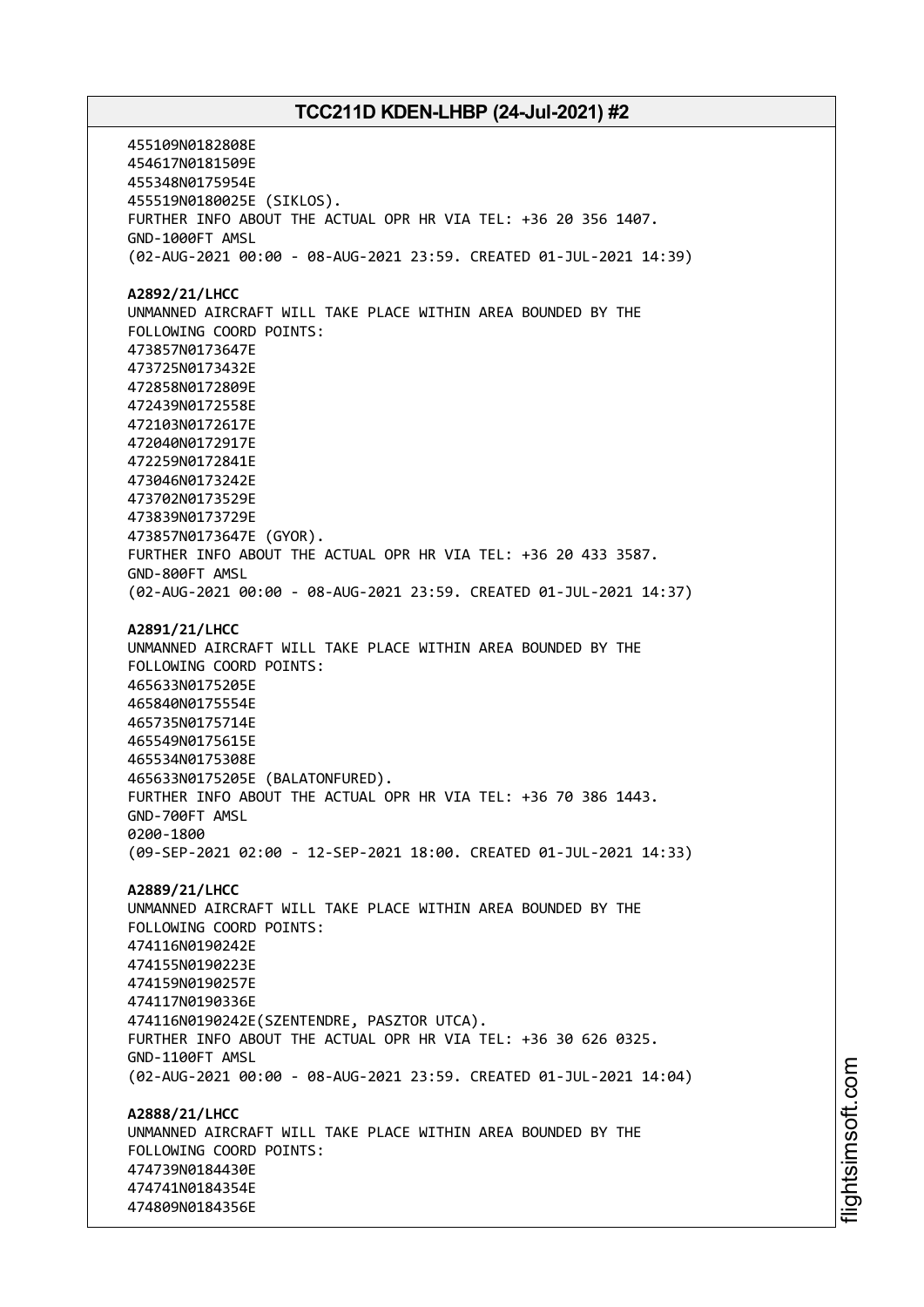474807N0184438E 474739N0184430E (ESZTERGOM). FURTHER INFO ABOUT THE ACTUAL OPR HR VIA TEL: +36 70 339 4345. GND-1000FT AMSL (16-AUG-2021 00:00 - 22-AUG-2021 23:59. CREATED 01-JUL-2021 13:58) **A2887/21/LHCC** UNMANNED AIRCRAFT WILL TAKE PLACE WITHIN 300M RADIUS CENTERED AT COORD POINT 471128N 0182435E (SZEKESFEHERVAR). FURTHER INFO ABOUT THE ACTUAL OPR HR VIA TEL: +36 30 626 0325. GND-900FT AMSL (09-AUG-2021 00:00 - 15-AUG-2021 23:59. CREATED 01-JUL-2021 13:56) **A2886/21/LHCC** UNMANNED AIRCRAFT WILL TAKE PLACE WITHIN AREA BOUNDED BY THE FOLLOWING COORD POINTS: 474627N0190745E 474644N0190732E 474648N0190744E 474634N0190758E 474627N0190745E (VAC). FURTHER INFO ABOUT THE ACTUAL OPR HR VIA TEL: +36 30 626 0325. GND-900FT AMSL (02-AUG-2021 00:00 - 08-AUG-2021 23:59. CREATED 01-JUL-2021 13:56) **A2885/21/LHCC** UNMANNED AIRCRAFT WILL TAKE PLACE WITHIN 1500M RADIUS CENTERED AT COORD POINT 473310N 0174538E (PANNONHALMA). FURTHER INFO ABOUT THE ACTUAL OPR HR VIA TEL: +36 30 844 7199. GND-2500FT AMSL 0500-2000 (19-JUL-2021 05:00 - 25-JUL-2021 20:00. CREATED 01-JUL-2021 13:55) **A2882/21/LHCC** UNMANNED AIRCRAFT WILL TAKE PLACE WITHIN AREA BOUNDED BY THE FOLLOWING COORD POINTS: 473653N0212147E 473628N0212126E 473324N0213001E 473230N0213504E 473007N0213521E 473107N0213746E 473114N0213740E 473035N0213548E 473241N0213519E 473325N0213056E 473653N0212147E (BALMAZUJVAROS). FURTHER INFO ABOUT THE ACTUAL OPR HR VIA TEL: +36 20 509 4439. GND-1000FT AMSL 0500-1700 (28-JUL-2021 05:00 - 03-AUG-2021 17:00. CREATED 01-JUL-2021 13:50) **A2880/21/LHCC** UNMANNED AIRCRAFT WILL TAKE PLACE WITHIN AREA BOUNDED BY THE FOLLOWING COORD POINTS: 472931N0190229E 472955N0190152E 473005N0190236E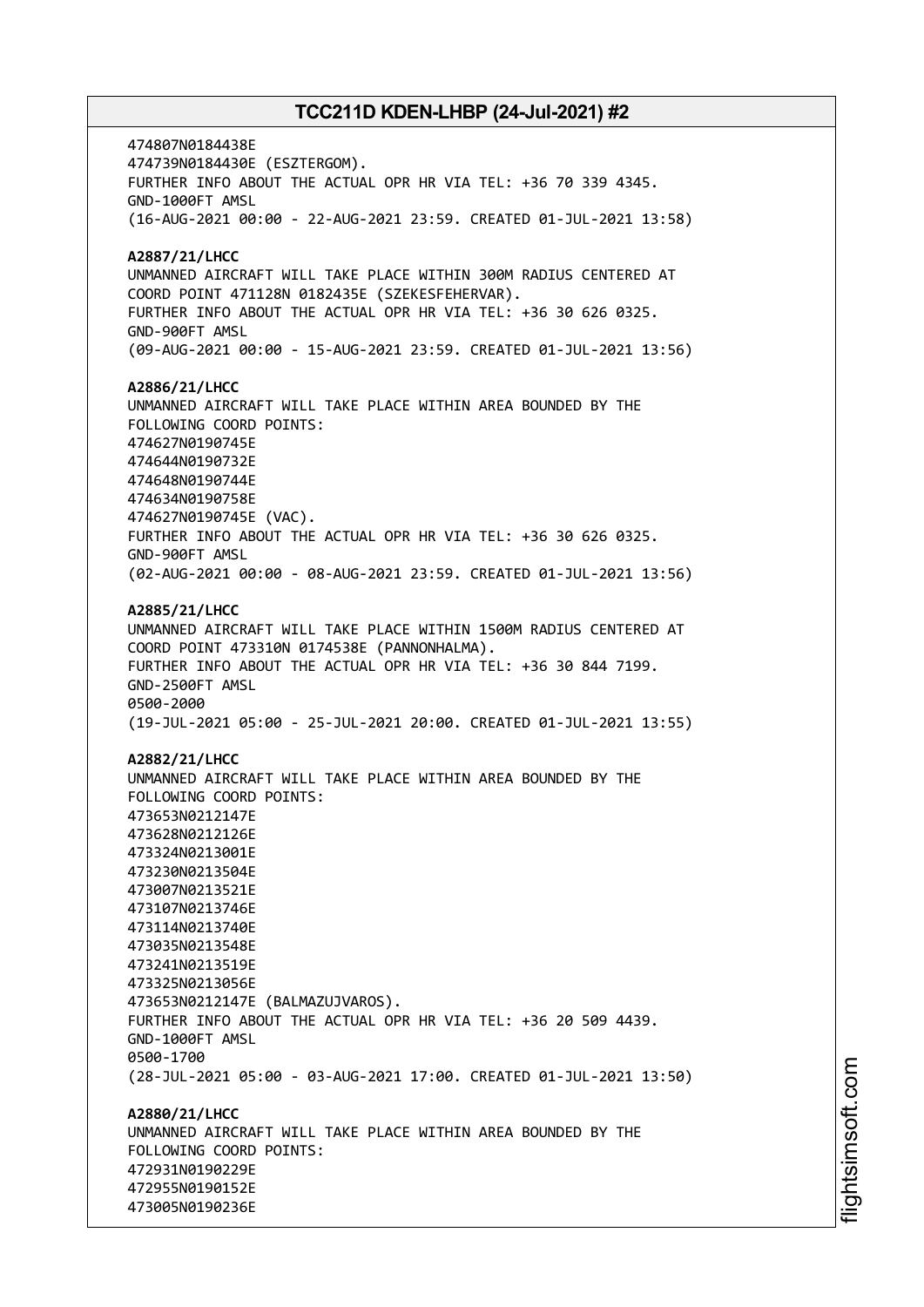472938N0190250E 472931N0190229E (BUDAPEST, BUDAI VAR). FURTHER INFO ABOUT THE ACTUAL OPR HR VIA TEL: +36 30 529 4973. GND-1500FT AMSL (26-JUL-2021 00:00 - 01-AUG-2021 23:59. CREATED 01-JUL-2021 13:49) **A2879/21/LHCC** UNMANNED AIRCRAFT WILL TAKE PLACE WITHIN AREA BOUNDED BY THE FOLLOWING COORD POINTS: 472026N0172810E 472032N0172834E 472031N0172912E 472002N0172921E 471955N0172801E 471953N0172746E 472013N0172747E 472019N0172750E 472026N0172810E (PAPA). FURTHER INFO ABOUT THE ACTUAL OPR HR VIA TEL: +36 30 936 8060. GND-1500FT AMSL 0200-1900 (26-JUL-2021 02:00 - 01-AUG-2021 19:00. CREATED 01-JUL-2021 13:48) **A2878/21/LHCC** UNMANNED AIRCRAFT WILL TAKE PLACE WITHIN AREA BOUNDED BY THE FOLLOWING COORD POINTS: 472233N0164710E 472247N0164728E 472259N0164742E 472316N0164726E 472340N0164644E 472330N0164628E 472309N0164657E 472258N0164651E 472247N0164635E 472233N0164710E (BUKFURDO). FURTHER INFO ABOUT THE ACTUAL OPR HR VIA TEL: +36 30 936 8060. GND-1000FT AMSL 0200-1900 (26-JUL-2021 02:00 - 01-AUG-2021 19:00. CREATED 01-JUL-2021 13:47) **A2877/21/LHCC** UNMANNED AIRCRAFT WILL TAKE PLACE WITHIN 200M RADIUS CENTERED AT COORD POINT 473027N 0190428E (BUDAPEST, VAROSLIGETI FASOR). FURTHER INFO ABOUT THE ACTUAL OPR HR VIA TEL: +36 20 961 6016. GND-1000FT AMSL 0400-1800 (01-AUG-2021 04:00 - 07-AUG-2021 18:00. CREATED 01-JUL-2021 13:46) **A2876/21/LHCC** UNMANNED AIRCRAFT WILL TAKE PLACE WITHIN AREA BOUNDED BY THE FOLLOWING COORD POINTS: 471339N0183539E 471049N0183603E 471349N0184140E 471525N0183832E 471459N0183558E 471339N0183539E (SUKORO).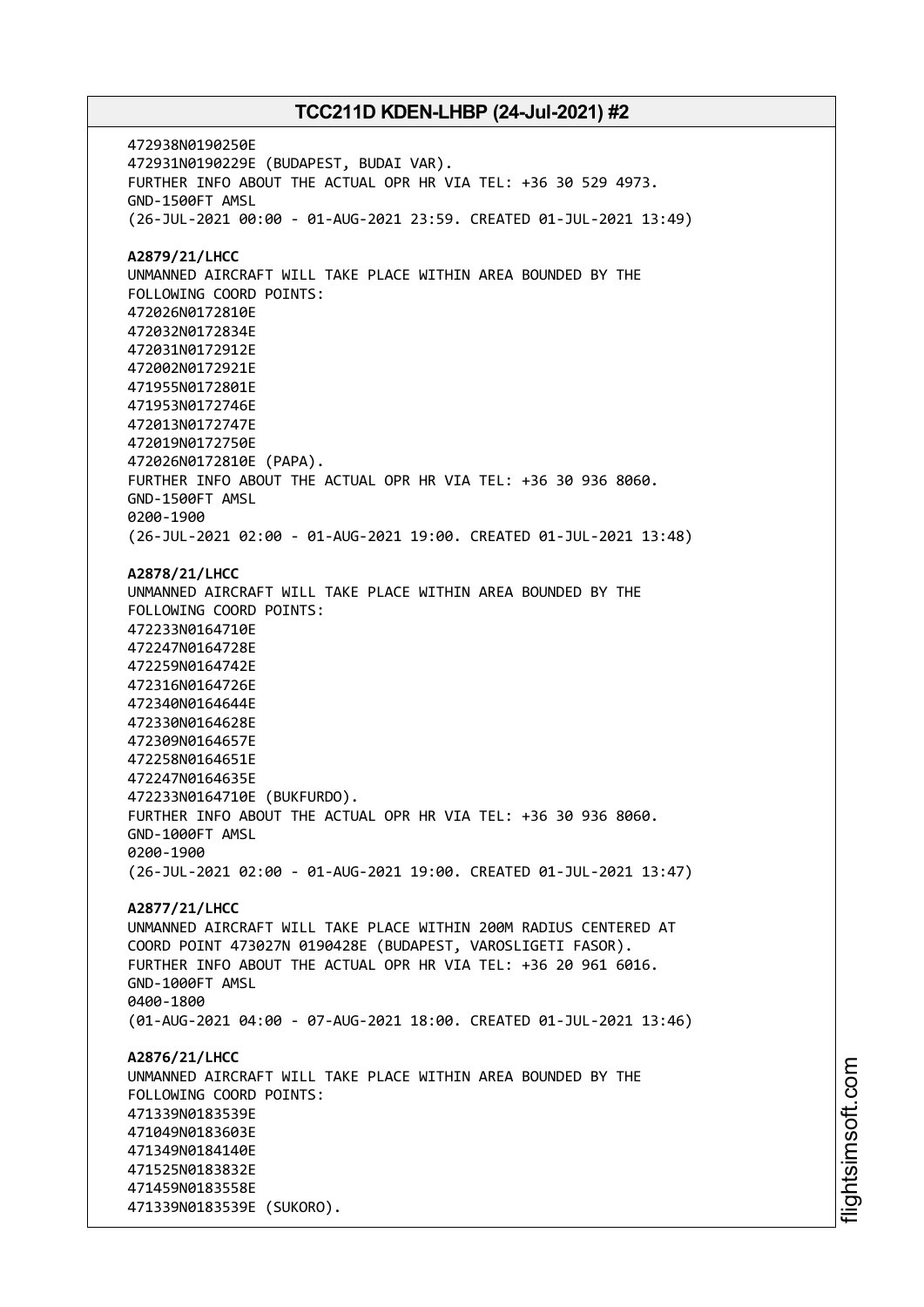FURTHER INFO ABOUT THE ACTUAL OPR HR VIA TEL: +36 20 271 1363. GND-1000FT AMSL (10-AUG-2021 00:00 - 15-AUG-2021 23:59. CREATED 01-JUL-2021 13:45) **A2875/21/LHCC** UNMANNED AIRCRAFT WILL TAKE PLACE WITHIN 900M RADIUS CENTERED AT COORD POINT 465246N 0193831E (KECSKEMET). FURTHER INFO ABOUT THE ACTUAL OPR HR VIA TEL: +36 20 933 5495. GND-1000FT AMSL 0500-2000 (13-AUG-2021 05:00 - 19-AUG-2021 20:00. CREATED 01-JUL-2021 13:44) **A2874/21/LHCC** UNMANNED AIRCRAFT WILL TAKE PLACE WITHIN 900M RADIUS CENTERED AT COORD POINT 465246N 0193831E (KECSKEMET). FURTHER INFO ABOUT THE ACTUAL OPR HR VIA TEL: +36 20 933 5495. GND-1000FT AMSL 0500-2000 (06-AUG-2021 05:00 - 12-AUG-2021 20:00. CREATED 01-JUL-2021 13:44) **A2873/21/LHCC** UNMANNED AIRCRAFT WILL TAKE PLACE WITHIN 900M RADIUS CENTERED AT COORD POINT 465246N 0193831E (KECSKEMET). FURTHER INFO ABOUT THE ACTUAL OPR HR VIA TEL: +36 20 933 5495. GND-1000FT AMSL 0500-2000 (30-JUL-2021 05:00 - 05-AUG-2021 20:00. CREATED 01-JUL-2021 13:43) **A2872/21/LHCC** TEMPORARY RESTRICTED AREA ESTABLISHED DUE TO MILITARY AND UNMANNED AIRCRAFT OPERATIONS WITHIN AREA BOUNDED BY THE FOLLOWING COORD POINTS: 455428N0185004E 460013N0184753E 460950N0190957E 461651N0193417E 461500N0200000E 461217N0200526E 461500N0201300E 460921N0201807E STATE BORDER 455428N0185004E (SZERB). FURTHER INFO ABOUT THE ACTUAL OPR HR VIA TEL: +36 88 543 036. GND-1500FT AMSL (19-JUL-2021 23:00 - 25-JUL-2021 23:00. CREATED 01-JUL-2021 13:43) **A2868/21/LHCC** DANGER AREA LHD53 NADASD ACTIVATED. GND-2300FT AMSL 01-02 05-08 12-15 16-19 20-22 26-29 0600-1330 (01-JUL-2021 10:23 - 29-JUL-2021 13:30. CREATED 01-JUL-2021 10:25) **A2863/21/LHCC** TRIGGER NOTAM - PERM AIRAC AIP AMDT 005/2021 WEF 12 AUG 2021. CONDITIONS OF VISIBILITY AND DISTANCE FROM CLOUDS UPDATED. INTRODUCING USAGE OF RMZ AND TMZ AIRSPACES AND DISCONTINUING USAGE OF RTMZ. UPDATED CHARTS: ENR 6-LHCC-ERC, ENR 6-LHCC-PRD. LHTL AFS ADDRESS ADDED. (12-AUG-2021 00:00 - 25-AUG-2021 23:59. CREATED 01-JUL-2021 08:54)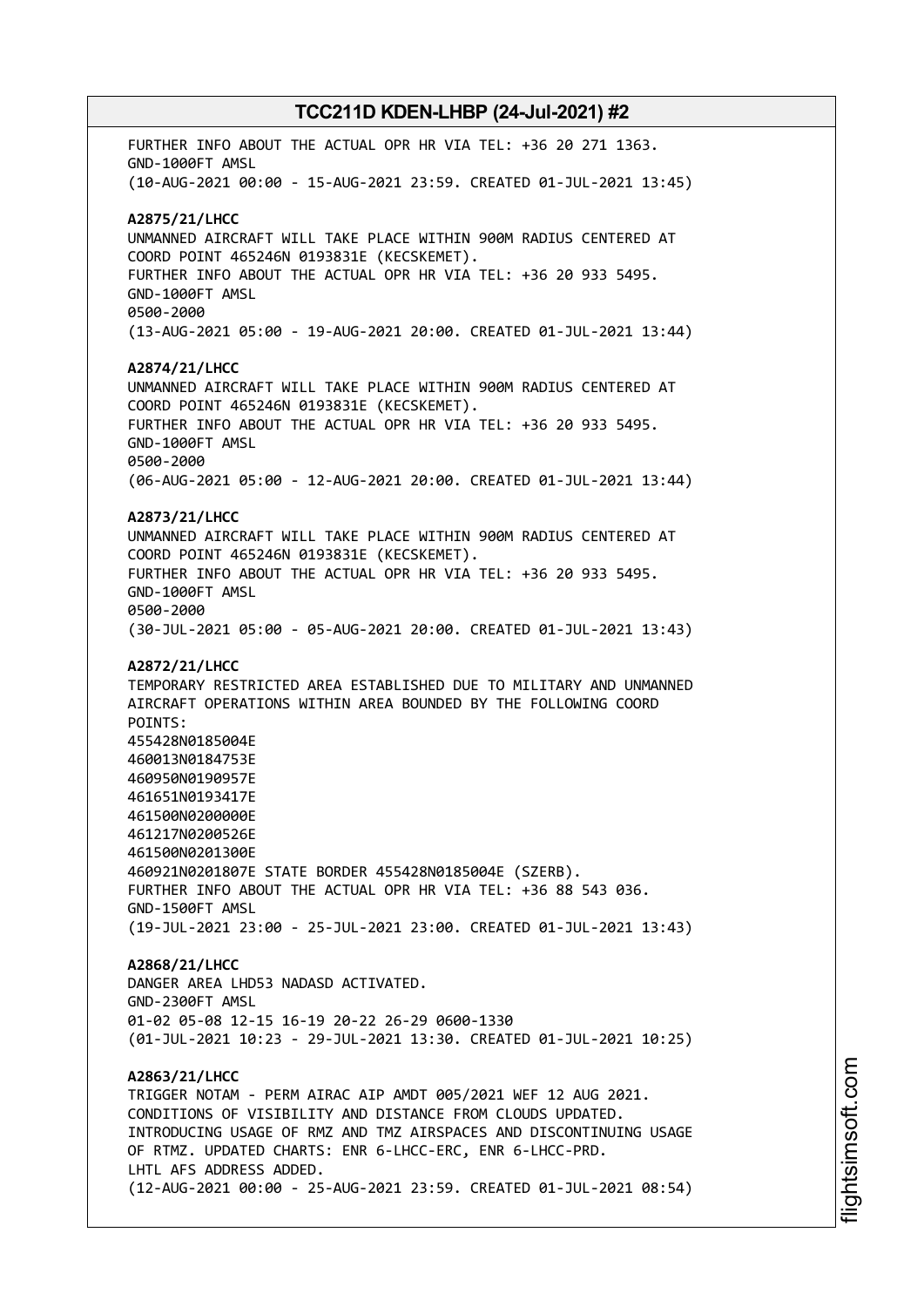## **A2862/21/LHCC** TRIGGER NOTAM - PERM AIRAC AIP AMDT 005/2021 WEF 12 AUG 2021. CAA CONTACTS UPDATED AND REVISION OF THE DIFFERENCES FROM ICAO STANDARDS. SNOWTAM INFORMATION AND MET SERVICE INFORMATION UPDATED. (12-AUG-2021 00:00 - 25-AUG-2021 23:59. CREATED 01-JUL-2021 08:53) **M0340/21/LHCC** AIRAC EFFECTIVE DATE 12 AUG 2021 NIL. (12-AUG-2021 00:00 - 25-AUG-2021 23:59. CREATED 01-JUL-2021 08:38) **A0555/21/LHCC** UNMANNED AIRCRAFT WILL TAKE PLACE WITHIN 250M RADIUS CENTERED AT COORD POINT 465455N 0174934E (ORVENYES). FURTHER INFO ABOUT THE ACTUAL OPR HR VIA TEL: +36 20 961 7066. GND-2000FT AMSL 0600-2200 (01-JUL-2021 06:00 - 30-JUL-2021 22:00. CREATED 01-JUL-2021 06:20) **A2857/21/LHCC** CHECKLIST YEAR=2021 0148 0400 0555 0862 0882 0902 0909 0910 0911 0912 0924 0931 0932 0933 0935 0950 0951 0952 0955 0988 1147 1286 1293 1354 1479 1577 1603 1681 1693 1867 1868 1870 1926 1929 1935 1954 1957 1964 2003 2010 2027 2047 2050 2051 2052 2067 2068 2069 2070 2072 2073 2077 2081 2091 2102 2112 2116 2120 2123 2124 2130 2171 2203 2210 2214 2239 2243 2244 2247 2249 2250 2252 2254 2255 2270 2277 2283 2284 2302 2306 2327 2328 2329 2330 2331 2332 2333 2334 2335 2337 2347 2348 2349 2350 2375 2412 2436 2439 2443 2445 2455 2457 2460 2461 2465 2466 2468 2469 2470 2471 2473 2525 2528 2529 2530 2531 2532 2545 2547 2548 2551 2552 2553 2554 2558 2559 2560 2561 2562 2564 2566 2567 2570 2571 2574 2575 2576 2582 2583 2586 2588 2601 2602 2608 2621 2622 2640 2647 2648 2649 2650 2651 2652 2653 2654 2655 2656 2657 2669 2670 2671 2672 2673 2674 2675 2676 2677 2678 2679 2683 2687 2690 2691 2693 2701 2702 2703 2704 2705 2706 2707 2708 2709 2710 2711 2712 2713 2717 2718 2719 2720 2721 2722 2723 2724 2725 2726 2727 2728 2729 2730 2731 2732 2733 2734 2735 2736 2737 2738 2739 2741 2742 2743 2744 2745 2746 2747 2748 2749 2750 2751 2752 2753 2754 2756 2757 2758 2759 2760 2761 2762 2763 2764 2765 2767 2771 2788 2789 2790 2796 PART 1 OF 2 (01-JUL-2021 05:53 - 01-AUG-2021 05:53 EST. CREATED 01-JUL-2021 05:58) **A2857/21/LHCC** 2797 2798 2799 2800 2806 2807 2808 2809 2810 2811 2813 2814 2815 2816 2817 2818 2819 2820 2821 2822 2823 2824 2825 2826 2827 2828 2829 2830 2831 2832 2833 2834 2835 2836 2837 2838 2839 2840 2841 2842 2843 2844 2845 2846 2847 2848 2850 2851 2852 2853 2854 2855 2856 2857 LATEST PUBLICATIONS AIP AIRAC AMDT IFR 005/2021 EFFECTIVE DATE 12 AUG 21 AIP AIRAC AMDT MIL 003/2021 EFFECTIVE DATE 17 JUN 21 AIP AIRAC SUP IFR 001/2020 EFFECTIVE DATE 03 DEC 20 AIP AIRAC SUP MIL 001/2019 EFFECTIVE DATE 25 APR 19 AIP SUP IFR 001/2016 EFFECTIVE DATE 01 JUN 16 AIC IFR A001/2021 EFFECTIVE DATE 01 FEB 21 AIC IFR N001/2003 EFFECTIVE DATE 01 JAN 03 AIC CHECKLIST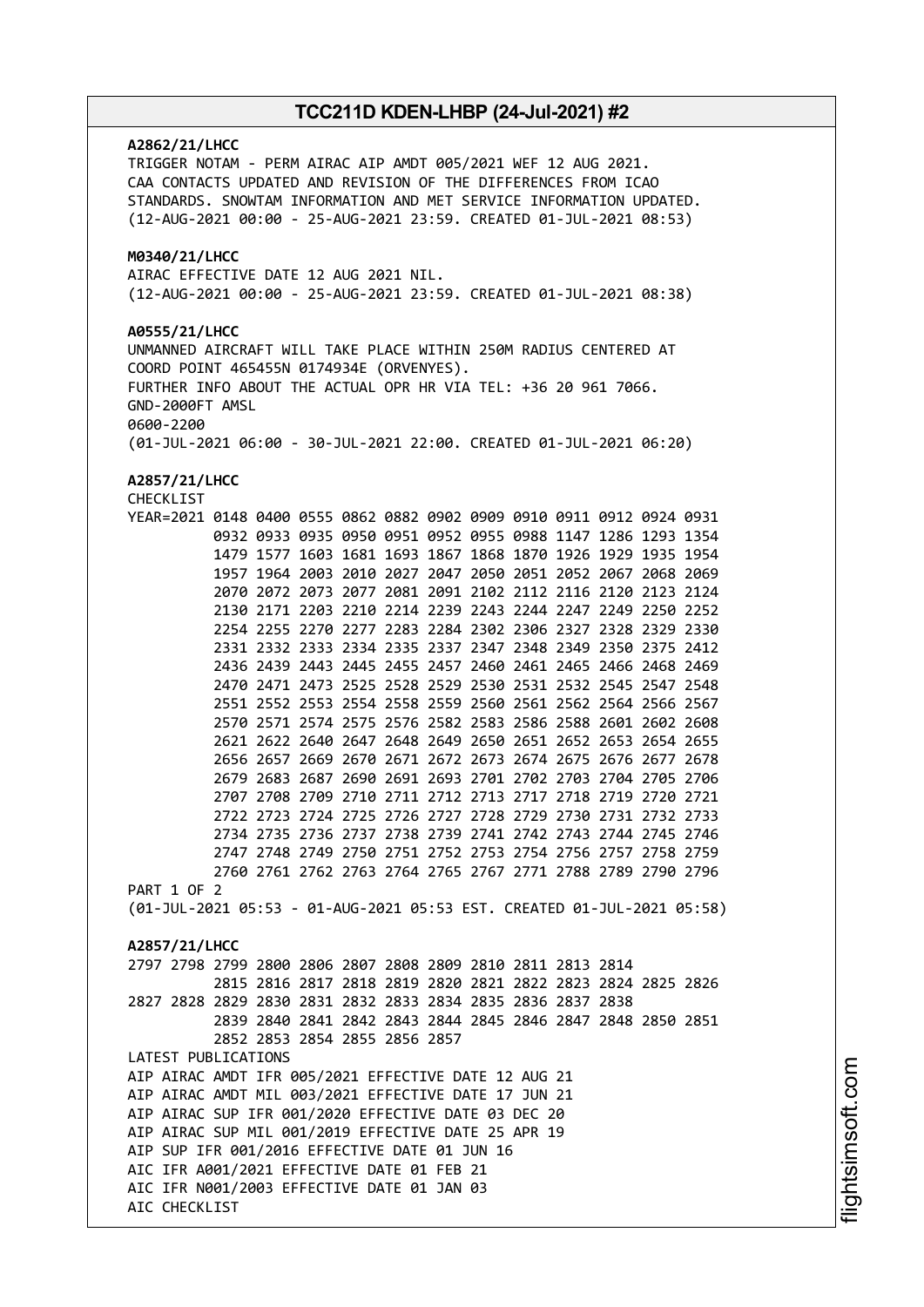AIP IFR NIL AIP VFR NIL AIP MIL NIL SUP CHECKLIST AIP IFR 001/2020 AIP VFR NIL AIP MIL NIL PART 2 OF 2 (01-JUL-2021 05:53 - 01-AUG-2021 05:53 EST. CREATED 01-JUL-2021 05:58) **M0338/21/LHCC** CHECKLIST YEAR=2021 0033 0034 0036 0038 0068 0139 0160 0197 0198 0233 0238 0242 0245 0248 0250 0255 0256 0257 0260 0261 0262 0264 0269 0279 0280 0281 0282 0284 0285 0287 0288 0291 0300 0317 0327 0328 0332 0334 0335 0336 0337 LATEST PUBLICATIONS AIP AIRAC AMDT IFR 005/2021 EFFECTIVE DATE 12 AUG 21 AIP AIRAC AMDT MIL 003/2021 EFFECTIVE DATE 17 JUN 21 AIP AIRAC SUP IFR 001/2020 EFFECTIVE DATE 03 DEC 20 AIP AIRAC SUP MIL 001/2019 EFFECTIVE DATE 25 APR 19 AIP SUP IFR 001/2016 EFFECTIVE DATE 01 JUN 16 AIC IFR A001/2021 EFFECTIVE DATE 01 FEB 21 AIC IFR N001/2003 EFFECTIVE DATE 01 JAN 03 AIC CHECKLIST AIP IFR NIL AIP VFR NIL AIP MIL NIL SUP CHECKLIST AIP IFR 001/2020 AIP VFR NIL AIP MIL **NTI** (01-JUL-2021 05:57 - 01-AUG-2021 05:57 EST. CREATED 01-JUL-2021 05:57) **B0190/21/LHCC** CHECKLIST YEAR=2021 0076 0154 0178 0181 0183 0184 0185 0186 0187 LATEST PUBLICATIONS AIP AIRAC AMDT IFR 005/2021 EFFECTIVE DATE 12 AUG 21 AIP AIRAC AMDT MIL 003/2021 EFFECTIVE DATE 17 JUN 21 AIP AIRAC SUP IFR 001/2020 EFFECTIVE DATE 03 DEC 20 AIP AIRAC SUP MIL 001/2019 EFFECTIVE DATE 25 APR 19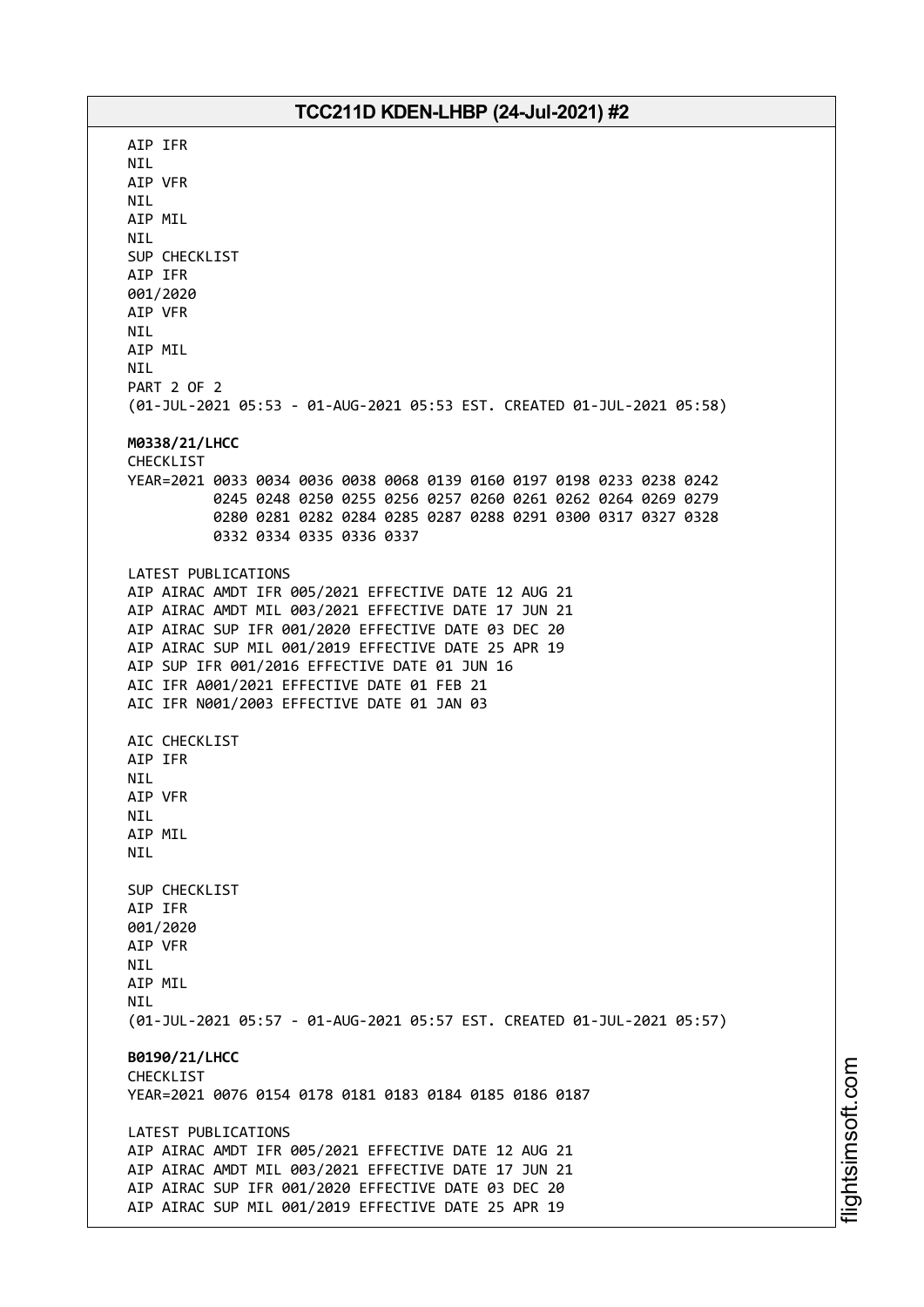| TCC211D KDEN-LHBP (24-Jul-2021) #2 |                                                                                                              |
|------------------------------------|--------------------------------------------------------------------------------------------------------------|
|                                    | AIP SUP IFR 001/2016 EFFECTIVE DATE 01 JUN 16                                                                |
|                                    | AIC IFR A001/2021 EFFECTIVE DATE 01 FEB 21<br>AIC IFR N001/2003 EFFECTIVE DATE 01 JAN 03                     |
|                                    |                                                                                                              |
|                                    | AIC CHECKLIST                                                                                                |
|                                    | AIP IFR<br><b>NIL</b>                                                                                        |
|                                    | AIP VFR                                                                                                      |
|                                    | <b>NIL</b>                                                                                                   |
|                                    | AIP MIL<br><b>NIL</b>                                                                                        |
|                                    |                                                                                                              |
|                                    | SUP CHECKLIST                                                                                                |
|                                    | AIP IFR<br>001/2020                                                                                          |
|                                    | AIP VFR                                                                                                      |
|                                    | <b>NIL</b>                                                                                                   |
|                                    | AIP MIL<br><b>NIL</b>                                                                                        |
|                                    | (01-JUL-2021 05:56 - 01-AUG-2021 05:56 EST. CREATED 01-JUL-2021 05:56)                                       |
|                                    |                                                                                                              |
|                                    | K0008/21/LHCC<br>CHECKLIST                                                                                   |
|                                    | YEAR=2015 0002                                                                                               |
|                                    | YEAR=2016 NIL                                                                                                |
|                                    | YEAR=2017 NIL<br>YEAR=2018 NIL                                                                               |
|                                    | YEAR=2019 NIL                                                                                                |
|                                    | YEAR=2020 NIL                                                                                                |
|                                    | YEAR=2021 NIL                                                                                                |
|                                    | LATEST PUBLICATIONS                                                                                          |
|                                    | AIP AIRAC AMDT IFR 005/2021 EFFECTIVE DATE 12 AUG 21<br>AIP AIRAC AMDT MIL 003/2021 EFFECTIVE DATE 17 JUN 21 |
|                                    | AIP AIRAC SUP IFR 001/2020 EFFECTIVE DATE 03 DEC 20                                                          |
|                                    | AIP AIRAC SUP MIL 001/2019 EFFECTIVE DATE 25 APR 19                                                          |
|                                    | AIP SUP IFR 001/2016 EFFECTIVE DATE 01 JUN 16<br>AIC IFR A001/2021 EFFECTIVE DATE 01 FEB 21                  |
|                                    | AIC IFR N001/2003 EFFECTIVE DATE 01 JAN 03                                                                   |
|                                    |                                                                                                              |
|                                    | AIC CHECKLIST<br>AIP IFR                                                                                     |
|                                    | <b>NIL</b>                                                                                                   |
|                                    | AIP VFR                                                                                                      |
|                                    | <b>NIL</b><br>AIP MIL                                                                                        |
|                                    | <b>NIL</b>                                                                                                   |
|                                    | SUP CHECKLIST                                                                                                |
|                                    | AIP IFR                                                                                                      |
|                                    | 001/2020                                                                                                     |
|                                    | AIP VFR<br>NIL.                                                                                              |
|                                    | AIP MIL                                                                                                      |
|                                    | <b>NIL</b>                                                                                                   |
|                                    | (01-JUL-2021 05:37 - 01-AUG-2021 05:37 EST. CREATED 01-JUL-2021 05:39)                                       |
|                                    | A2844/21/LHCC                                                                                                |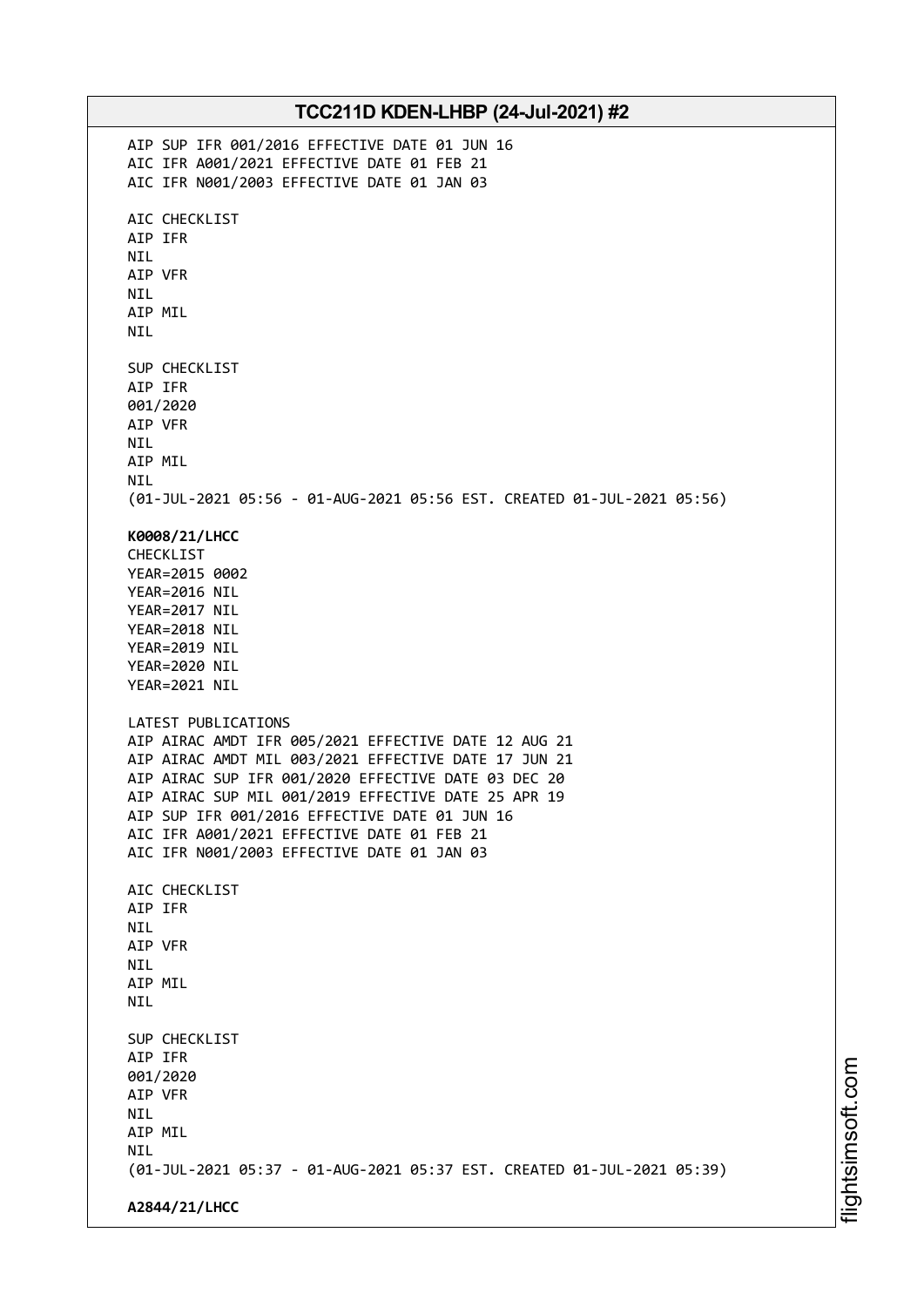UNMANNED AIRCRAFT WILL TAKE PLACE WITHIN AREA BOUNDED BY THE FOLLOWING COORD POINTS: 474749N0185442E 474750N0185453E 474810N0185442E 474807N0185432E 474749N0185442E(ZEBEGENY). FURTHER INFO ABOUT THE ACTUAL OPR HR VIA TEL: +36 30 626 0325 GND-900FT AMSL (02-AUG-2021 00:00 - 08-AUG-2021 23:59. CREATED 30-JUN-2021 09:16) **A2845/21/LHCC** UNMANNED AIRCRAFT WILL TAKE PLACE WITHIN 400M RADIUS CENTERED AT COORD POINT 463841N 0211707E (GYULA). FURTHER INFO ABOUT THE ACTUAL OPR HR VIA TEL: +36 70 339 4345 GND-900FT AMSL (02-AUG-2021 00:00 - 08-AUG-2021 23:59. CREATED 30-JUN-2021 09:16) **A2843/21/LHCC** UNMANNED AIRCRAFT WILL TAKE PLACE WITHIN 600M RADIUS CENTERED AT COORD POINT 474226N 0191356E (VACRATOT). FURTHER INFO ABOUT THE ACTUAL OPR HR VIA TEL: +36 30 626 0325 GND-900FT AMSL (02-AUG-2021 00:00 - 08-AUG-2021 23:59. CREATED 30-JUN-2021 09:15) **A2842/21/LHCC** UNMANNED AIRCRAFT WILL TAKE PLACE WITHIN 300M RADIUS CENTERED AT COORD POINT 472909N 0190316E (SZABADSAG-HID) . FURTHER INFO ABOUT THE ACTUAL OPR HR VIA TEL: +36 30 497 9089 GND-1000FT AMSL (26-JUL-2021 00:00 - 01-AUG-2021 23:59. CREATED 30-JUN-2021 09:15) **A2841/21/LHCC** UNMANNED AIRCRAFT WILL TAKE PLACE WITHIN AREA BOUNDED BY THE FOLLOWING COORD POINTS: 473857N0173647E 473725N0173432E 472858N0172809E 472439N0172558E 472103N0172617E 472040N0172917E 472259N0172841E 473046N0173242E 473702N0173529E 473839N0173729E 473857N0173647E (GYOR). FURTHER INFO ABOUT THE ACTUAL OPR HR VIA TEL: +36 20 433 3587. GND-800FT AMSL (26-JUL-2021 00:00 - 01-AUG-2021 23:59. CREATED 30-JUN-2021 08:27) **A2840/21/LHCC** UNMANNED AIRCRAFT WILL TAKE PLACE WITHIN AREA BOUNDED BY THE FOLLOWING COORD POINTS: 470645N0175831E 470608N0175539E 470508N0175524E 470437N0175356E

470413N0175412E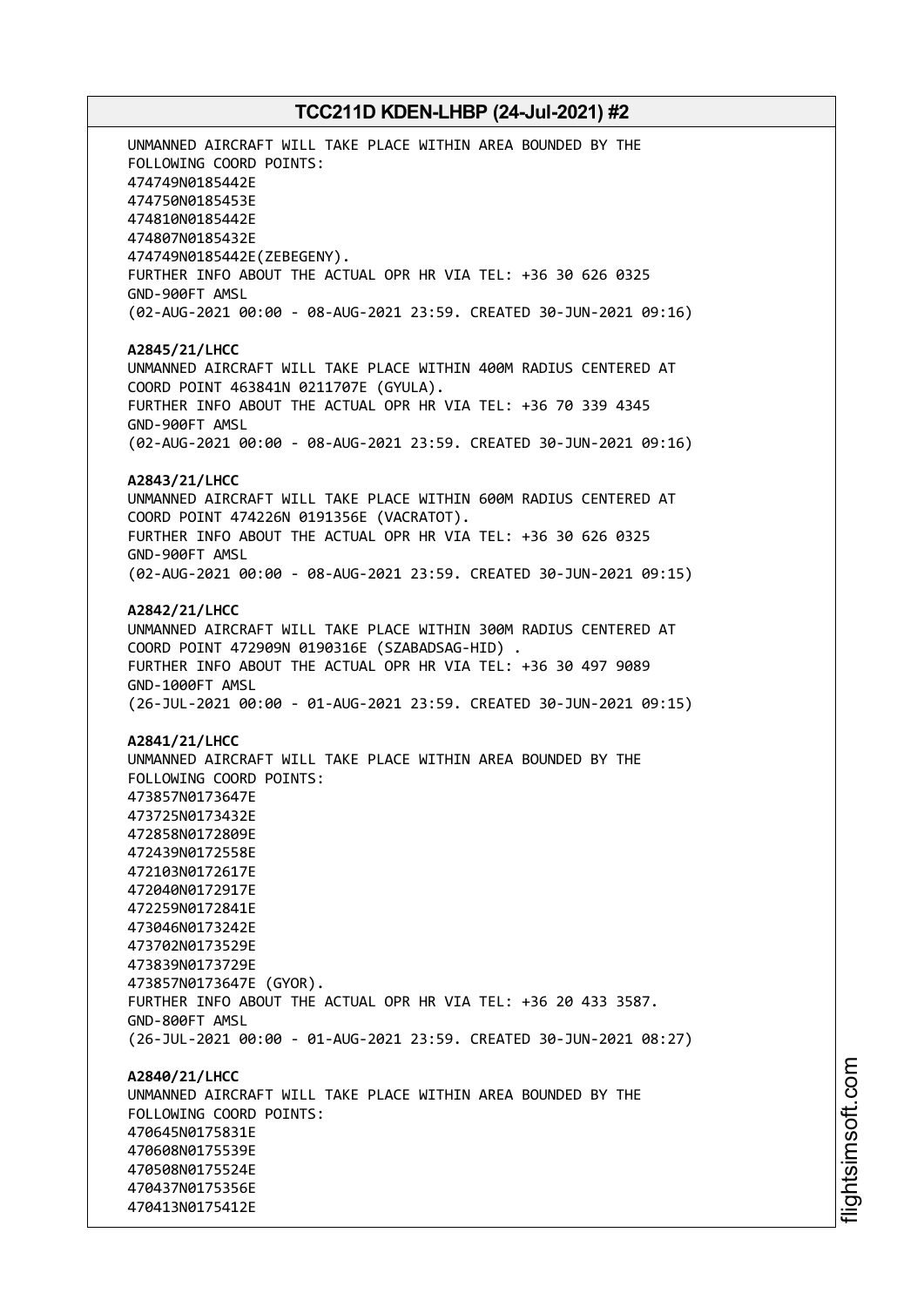470442N0175558E 470545N0175638E 470547N0175755E 470610N0175849E 470632N0175908E 470645N0175831E (VESZPREM KADARTA). FURTHER INFO ABOUT THE ACTUAL OPR HR VIA TEL: +36 30 410 1141. GND-50M AGL 0445-1845 (26-JUL-2021 04:45 - 30-JUL-2021 18:45. CREATED 30-JUN-2021 08:26) **A2839/21/LHCC** UNMANNED AIRCRAFT WILL TAKE PLACE WITHIN AREA BOUNDED BY THE FOLLOWING COORD POINTS: 464658N0172729E 464707N0172503E 464817N0172459E 464831N0172517E 464900N0172526E 464902N0172813E 464658N0172729E (SZIGLIGET). FURTHER INFO ABOUT THE ACTUAL OPR HR VIA TEL: +36 70 371 3375. GND-2500FT AMSL 0500-2359 (28-JUL-2021 05:00 - 03-AUG-2021 23:59. CREATED 30-JUN-2021 08:24) **A2838/21/LHCC** UNMANNED AIRCRAFT WILL TAKE PLACE WITHIN AREA BOUNDED BY THE FOLLOWING COORD POINTS: 455519N0180025E 455431N0181346E 455403N0182426E 455555N0182655E 455113N0182817E 455109N0182808E 454617N0181509E 455348N0175954E 455519N0180025E (SIKLOS). FURTHER INFO ABOUT THE ACTUAL OPR HR VIA TEL: +36 20 356 1407. GND-1000FT AMSL (26-JUL-2021 00:00 - 01-AUG-2021 23:59. CREATED 30-JUN-2021 08:23) **A2835/21/LHCC** TEMPORARY RESTRICTED AREA ESTABLISHED DUE TO MILITARY AND UNMANNED AIRCRAFT OPERATIONS WITHIN AREA BOUNDED BY THE FOLLOWING COORD POINTS: 460921N0201807E 461500N0201300E 462529N0205740E 462629N0211307E 462849N0211712E STATE BORDER 460921N0201807E (ROMAN I). FURTHER INFO ABOUT THE ACTUAL OPR HR VIA TEL: +36 88 543 036. GND-1500FT AMSL (29-JUL-2021 23:00 - 04-AUG-2021 23:00. CREATED 29-JUN-2021 14:48) **A2834/21/LHCC**

TEMPORARY RESTRICTED AREA ESTABLISHED DUE TO MILITARY AND UNMANNED AIRCRAFT OPERATIONS WITHIN AREA BOUNDED BY THE FOLLOWING COORD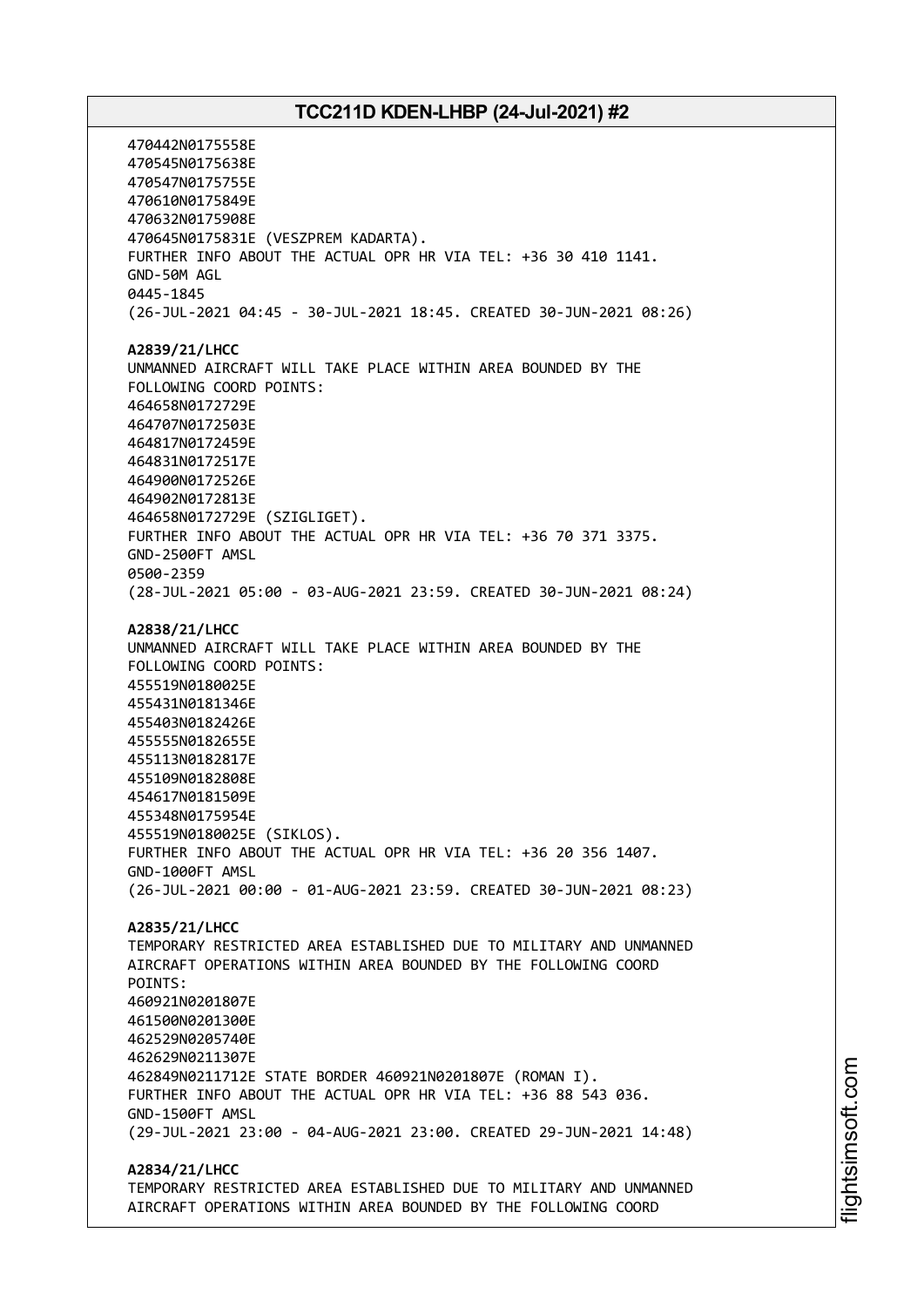POINTS: 455428N0185004E 460013N0184753E 460950N0190957E 461651N0193417E 461500N0200000E 461217N0200526E 461500N0201300E 460921N0201807E STATE BORDER 455428N0185004E (SZERB). FURTHER INFO ABOUT THE ACTUAL OPR HR VIA TEL: +36 88 543 036. GND-1500FT AMSL (31-JUL-2021 23:00 - 06-AUG-2021 23:00. CREATED 29-JUN-2021 14:44) **A2833/21/LHCC** TEMPORARY RESTRICTED AREA ESTABLISHED DUE TO MILITARY AND UNMANNED ACFT OPERATIONS WITHIN AREA BOUNDED BY THE FOLLOWING COORD POINTS: 463747N0212055E 464613N0212426E 465341N0212325E 471152N0212607E 470945N0214841E STATE BORDER 463747N0212055E (ROMAN II). FURTHER INFO ABOUT THE ACTUAL OPR HR VIA TEL: +36 88 543 036. GND-1500FT AMSL (30-JUL-2021 23:00 - 05-AUG-2021 23:00. CREATED 29-JUN-2021 14:40) **A2832/21/LHCC** TEMPORARY RESTRICTED AREA ESTABLISHED DUE TO MILITARY AND UNMANNED AIRCRAFT OPERATIONS WITHIN AREA BOUNDED BY THE FOLLOWING COORD POINTS: 455428N0185004E 460013N0184753E 460950N0190957E 461651N0193417E 461500N0200000E 461217N0200526E 461500N0201300E 460921N0201807E STATE BORDER 455428N0185004E (SZERB). FURTHER INFO ABOUT THE ACTUAL OPR HR VIA TEL: +36 88 543 036. GND-1500FT AMSL (25-JUL-2021 23:00 - 31-JUL-2021 23:00. CREATED 29-JUN-2021 14:37) **A2831/21/LHCC** TEMPORARY RESTRICTED AREA ESTABLISHED DUE TO MILITARY AND UNMANNED ACFT OPERATIONS WITHIN AREA BOUNDED BY THE FOLLOWING COORD POINTS: 463747N0212055E 464613N0212426E 465341N0212325E 471152N0212607E 470945N0214841E STATE BORDER 463747N0212055E (ROMAN II). FURTHER INFO ABOUT THE ACTUAL OPR HR VIA TEL: +36 88 543 036. GND-1500FT AMSL (05-AUG-2021 23:00 - 11-AUG-2021 23:00. CREATED 29-JUN-2021 14:36) **A2830/21/LHCC** TEMPORARY RESTRICTED AREA ESTABLISHED DUE TO MILITARY OPERATIONS

AND UNMANNED AIRCRAFT OPERATIONS WITHIN AREA BOUNDED BY THE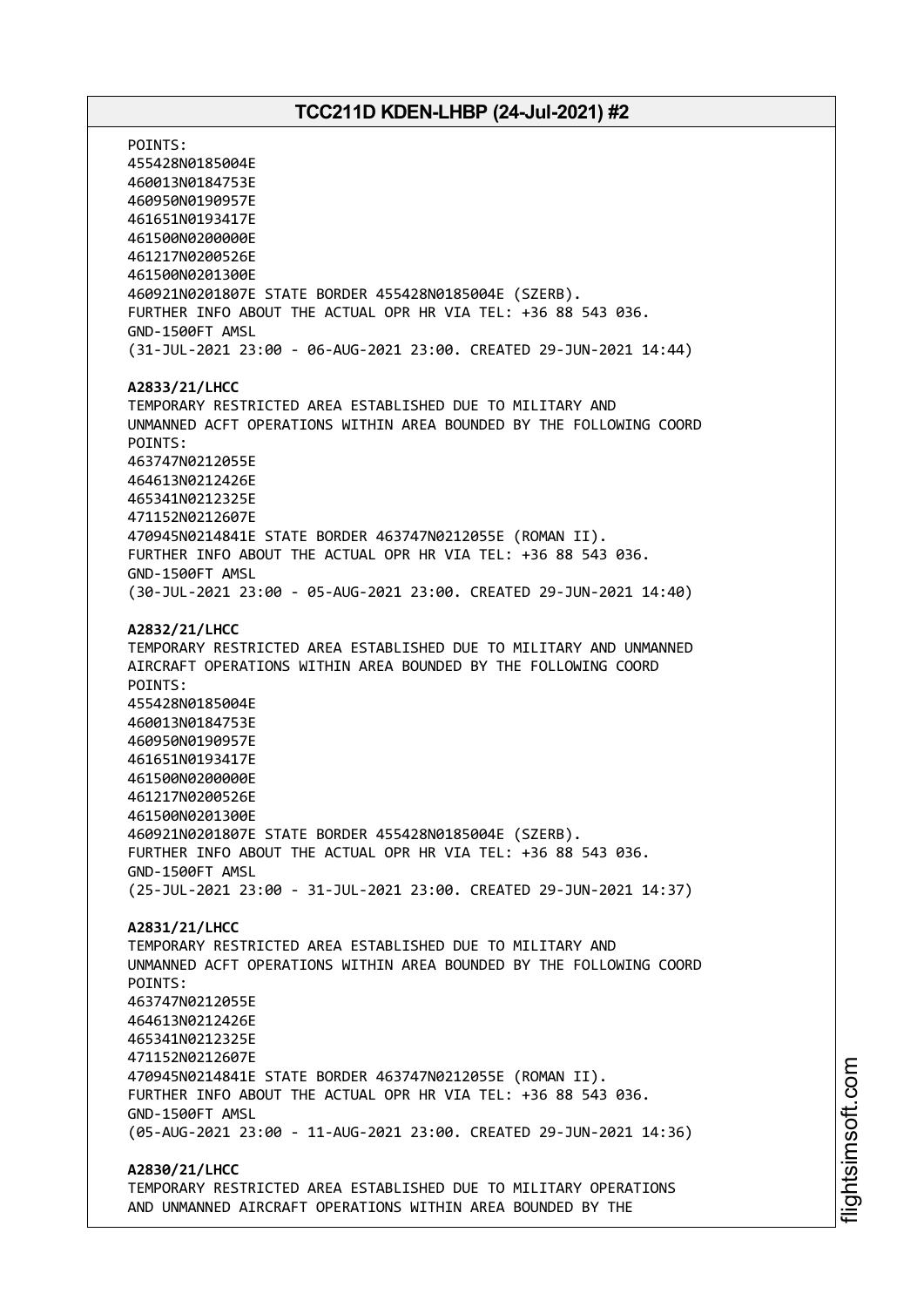FOLLOWING COORD POINTS: 470945N0214841E 471152N0212607E 473338N0215503E 475654N0221905E 480307N0225204E STATE BORDER 470945N 0214841E (ROMAN III). FURTHER INFO ABOUT THE ACTUAL OPR HR VIA TEL: +36 88 543 036. GND-1500FT AMSL (30-JUL-2021 23:00 - 05-AUG-2021 23:00. CREATED 29-JUN-2021 14:31) **A2824/21/LHCC** UNMANNED AIRCRAFT WILL TAKE PLACE WITHIN 600M RADIUS CENTERED AT COORD POINT 464929N 0172217E (NEMESVITA). FURTHER INFO ABOUT THE ACTUAL OPR HR VIA TEL: +36 30 844 7199. GND-120M AGL 0700-2000 (26-JUL-2021 07:00 - 01-AUG-2021 20:00. CREATED 29-JUN-2021 13:31) **A2822/21/LHCC** UNMANNED AIRCRAFT WILL TAKE PLACE WITHIN 1200M RADIUS CENTERED AT COORD POINT 465405N 0174604E (BALATONAKALI). FURTHER INFO ABOUT THE ACTUAL OPR HR VIA TEL: +36 30 844 7199. GND-120M AGL 0700-2000 (26-JUL-2021 07:00 - 01-AUG-2021 20:00. CREATED 29-JUN-2021 13:27) **A2820/21/LHCC** UNMANNED AIRCRAFT WILL TAKE PLACE WITHIN 1900M RADIUS CENTERED AT COORD POINT 460941N 0183333E (FEKED). FURTHER INFO ABOUT THE ACTUAL OPR HR VIA TEL: +36 30 844 7199. GND-120M AGL 0700-2000 (26-JUL-2021 07:00 - 01-AUG-2021 20:00. CREATED 29-JUN-2021 13:22) **A2819/21/LHCC** UNMANNED AIRCRAFT WILL TAKE PLACE WITHIN 60M RADIUS CENTERED AT COORD POINT 473044N 0190215E (BUDAPEST FEKETE SAS UTCA). FURTHER INFO ABOUT THE ACTUAL OPR HR VIA TEL: +36 30 359 9482. GND-30M AGL 0700-1500 (26-JUL-2021 07:00 - 30-JUL-2021 15:00. CREATED 29-JUN-2021 13:19) **A2811/21/LHCC** TEMPORARY RESTRICTED AREA ESTABLISHED DUE TO MILITARY AND UNMANNED ACFT OPERATIONS WITHIN AREA BOUNDED BY THE FOLLOWING COORD POINTS: 463128N0163150E 463851N0164616E 462158N0170416E 460242N0173732E 455347N0175950E 454614N0181508E 455106N0182820E 460013N0184753E 455428N0185004E STATE BORDER 463128N0163150E (HORVAT). FURTHER INFO ABOUT THE ACTUAL OPR HR VIA TEL: +36 88 543 036. GND-1500FT AMSL (25-JUL-2021 23:00 - 31-JUL-2021 23:00. CREATED 29-JUN-2021 07:29)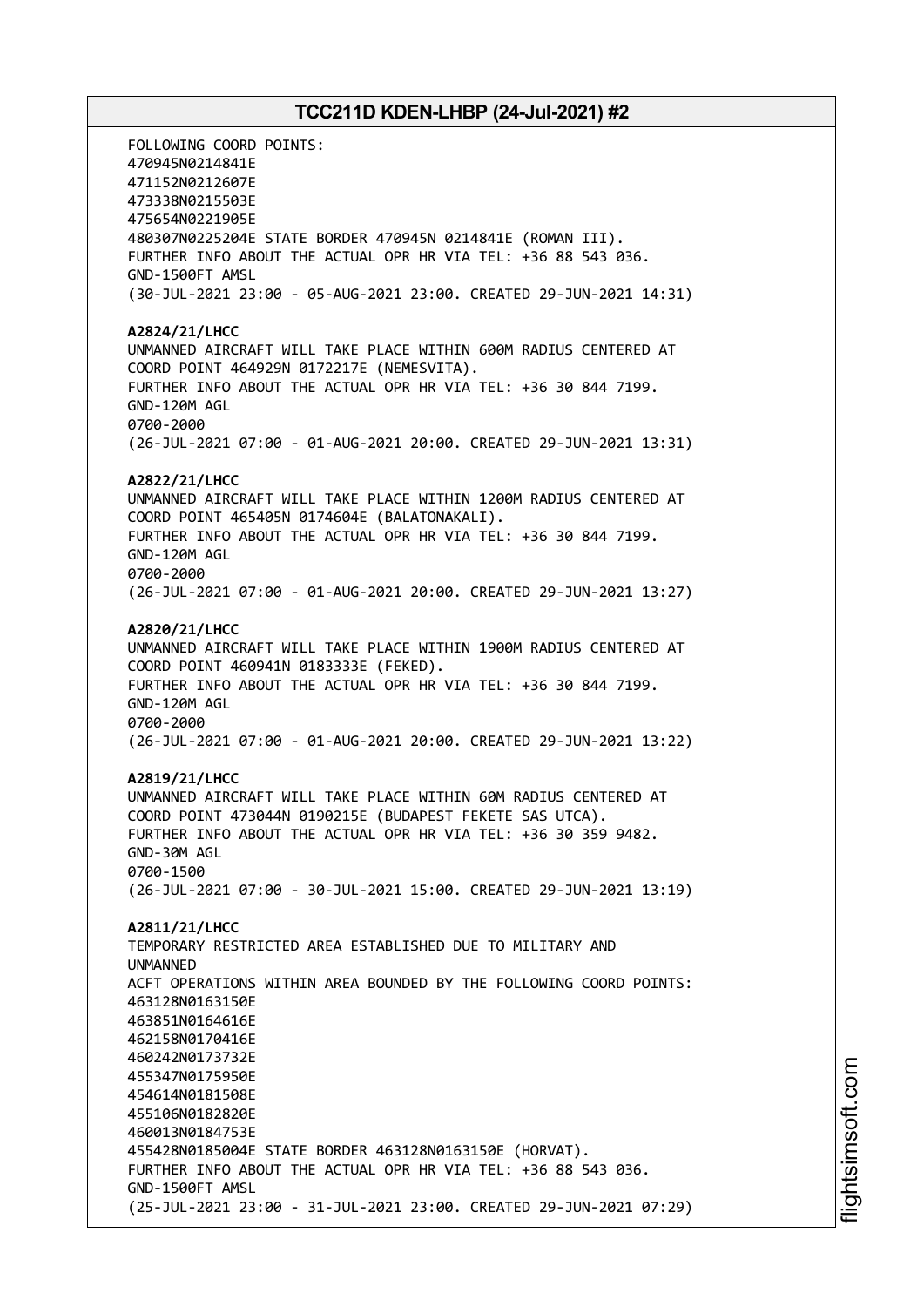**A2810/21/LHCC** TEMPORARY RESTRICTED AREA ESTABLISHED DUE TO MILITARY AND UNMANNED ACFT OPERATIONS WITHIN AREA BOUNDED BY THE FOLLOWING COORD POINTS: 463128N0163150E 463851N0164616E 462158N0170416E 460242N0173732E 455347N0175950E 454614N0181508E 455106N0182820E 460013N0184753E 455428N0185004E STATE BORDER 463128N0163150E (HORVAT). FURTHER INFO ABOUT THE ACTUAL OPR HR VIA TEL: +36 88 543 036. GND-1500FT AMSL (31-JUL-2021 23:00 - 06-AUG-2021 23:00. CREATED 29-JUN-2021 07:21) **A2808/21/LHCC** UNMANNED AIRCRAFT WILL TAKE PLACE WITHIN AREA BOUNDED BY THE FOLLOWING COORD POINTS: 480007N0193426E 480008N0193622E 475931N0193622E 475931N0193427E 480007N0193426E (RIMOC). FURTHER INFO ABOUT THE ACTUAL OPR HR VIA TEL: +36 30 626 0325. GND-2500FT AMSL (19-JUL-2021 00:00 - 25-JUL-2021 23:59. CREATED 29-JUN-2021 06:51) **A2807/21/LHCC** UNMANNED AIRCRAFT WILL TAKE PLACE WITHIN 300M RADIUS CENTERED AT COORD POINT 472909N 0190316E (BUDAPEST, SZABADSAG HID) . FURTHER INFO ABOUT THE ACTUAL OPR HR VIA TEL: +36 30 497 9089. GND-1000FT AMSL (19-JUL-2021 00:00 - 25-JUL-2021 23:59. CREATED 29-JUN-2021 06:45) **A2800/21/LHCC** DANGER AREA LHD36A HAJMASKER ACTIVATED. GND-5500FT AMSL 0730-1300 (26-JUL-2021 07:30 - 27-JUL-2021 13:00. CREATED 28-JUN-2021 10:32) **A2797/21/LHCC** DANGER AREA LHD36B VARPALOTA ACTIVATED. GND-5500FT AMSL 0730-1300 (26-JUL-2021 07:30 - 27-JUL-2021 13:00. CREATED 28-JUN-2021 10:11) **A2764/21/LHCC** UNMANNED AIRCRAFT WILL TAKE PLACE WITHIN AREA BOUNDED BY THE FOLLOWING COORD POINTS: 473857N0173647E 473725N0173432E 472858N0172809E 472439N0172558E 472103N0172617E 472040N0172917E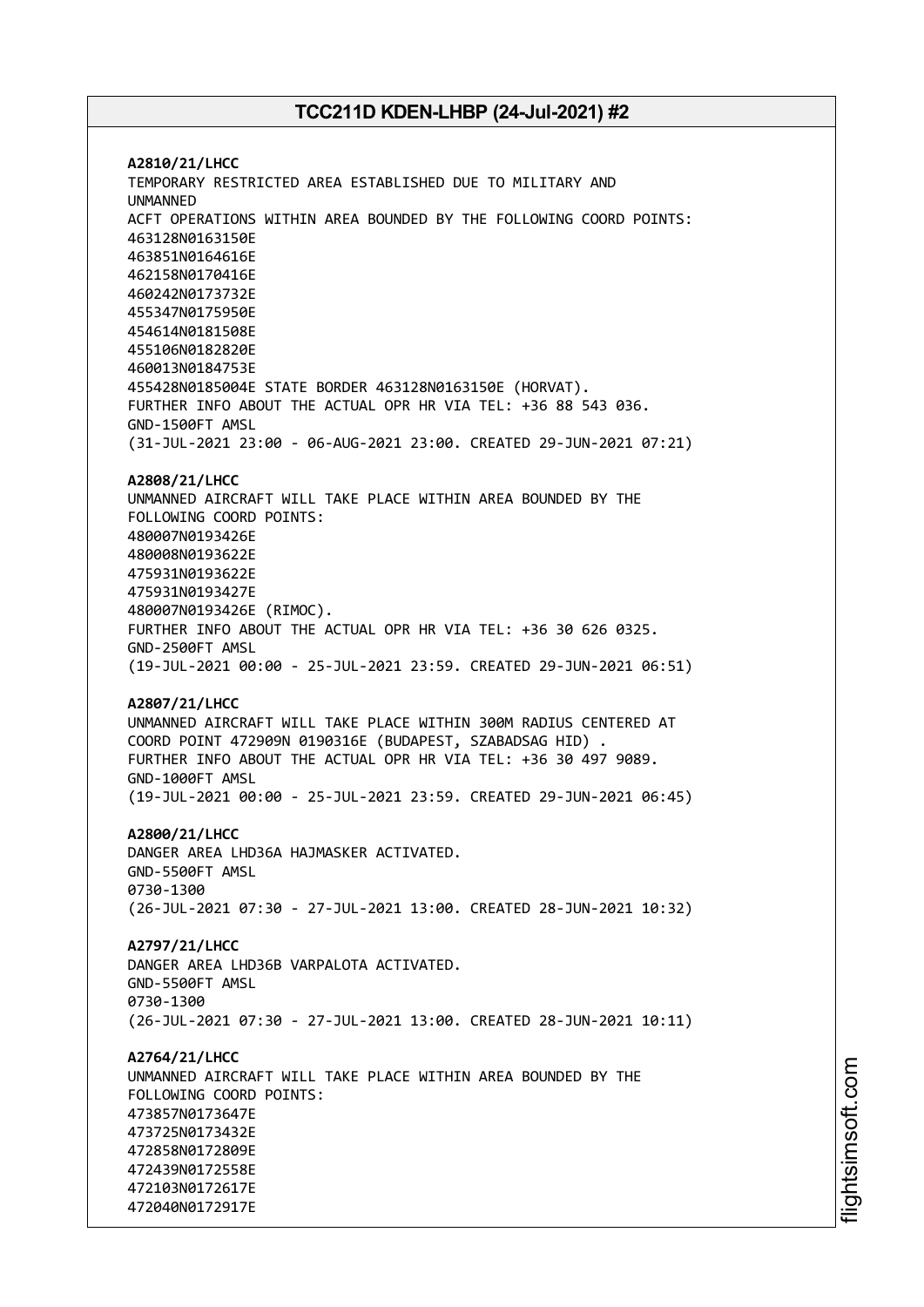472259N0172841E 473046N0173242E 473702N0173529E 473839N0173729E 473857N0173647E (GYOR). FURTHER INFO ABOUT THE ACTUAL OPR HR VIA TEL: +36 20 433 3587. GND-800FT AMSL (19-JUL-2021 00:00 - 25-JUL-2021 23:59. CREATED 25-JUN-2021 16:05) **A2760/21/LHCC** UNMANNED AIRCRAFT WILL TAKE PLACE WITHIN AREA BOUNDED BY THE FOLLOWING COORD POINTS: 470856N0184908E 470842N0184816E 470748N0184850E 470813N0184948E 470856N0184908E (IVANCSA). FURTHER INFO ABOUT THE ACTUAL OPR HR VIA TEL: +36 20 415 1370. GND-700FT AMSL 0500-1800 (19-JUL-2021 05:00 - 25-JUL-2021 18:00. CREATED 25-JUN-2021 16:01) **A2744/21/LHCC** TEMPORARY RESTRICTED AREA ESTABLISHED DUE TO MILITARY AND UNMANNED ACFT OPERATIONS WITHIN AREA BOUNDED BY THE FOLLOWING COORD POINTS: 463747N0212055E 464613N0212426E 465341N0212325E 471152N0212607E 470945N0214841E STATE BORDER 463747N0212055E (ROMAN II). FURTHER INFO ABOUT THE ACTUAL OPR HR VIA TEL: +36 88 543 036. GND-1500FT AMSL (18-JUL-2021 23:00 - 24-JUL-2021 23:00. CREATED 25-JUN-2021 15:15) **A2743/21/LHCC** TEMPORARY RESTRICTED AREA ESTABLISHED DUE TO MILITARY AND UNMANNED AIRCRAFT OPERATIONS WITHIN AREA BOUNDED BY THE FOLLOWING COORD POINTS: 463128N0163150E 463851N0164616E 462158N0170416E 460242N0173732E 455347N0175950E 454614N0181508E 455106N0182820E 460013N0184753E 455428N0185004E STATE BORDER 463128N0163150E (HORVAT). FURTHER INFO ABOUT THE ACTUAL OPR HR VIA TEL: +36 88 543 036. GND-1500FT AMSL (19-JUL-2021 23:00 - 25-JUL-2021 23:00. CREATED 25-JUN-2021 15:14) **A2742/21/LHCC** TEMPORARY RESTRICTED AREA ESTABLISHED DUE TO MILITARY AND UNMANNED AIRCRAFT OPERATIONS WITHIN AREA BOUNDED BY THE FOLLOWING COORD POINTS: 470945N0214841E 471152N0212607E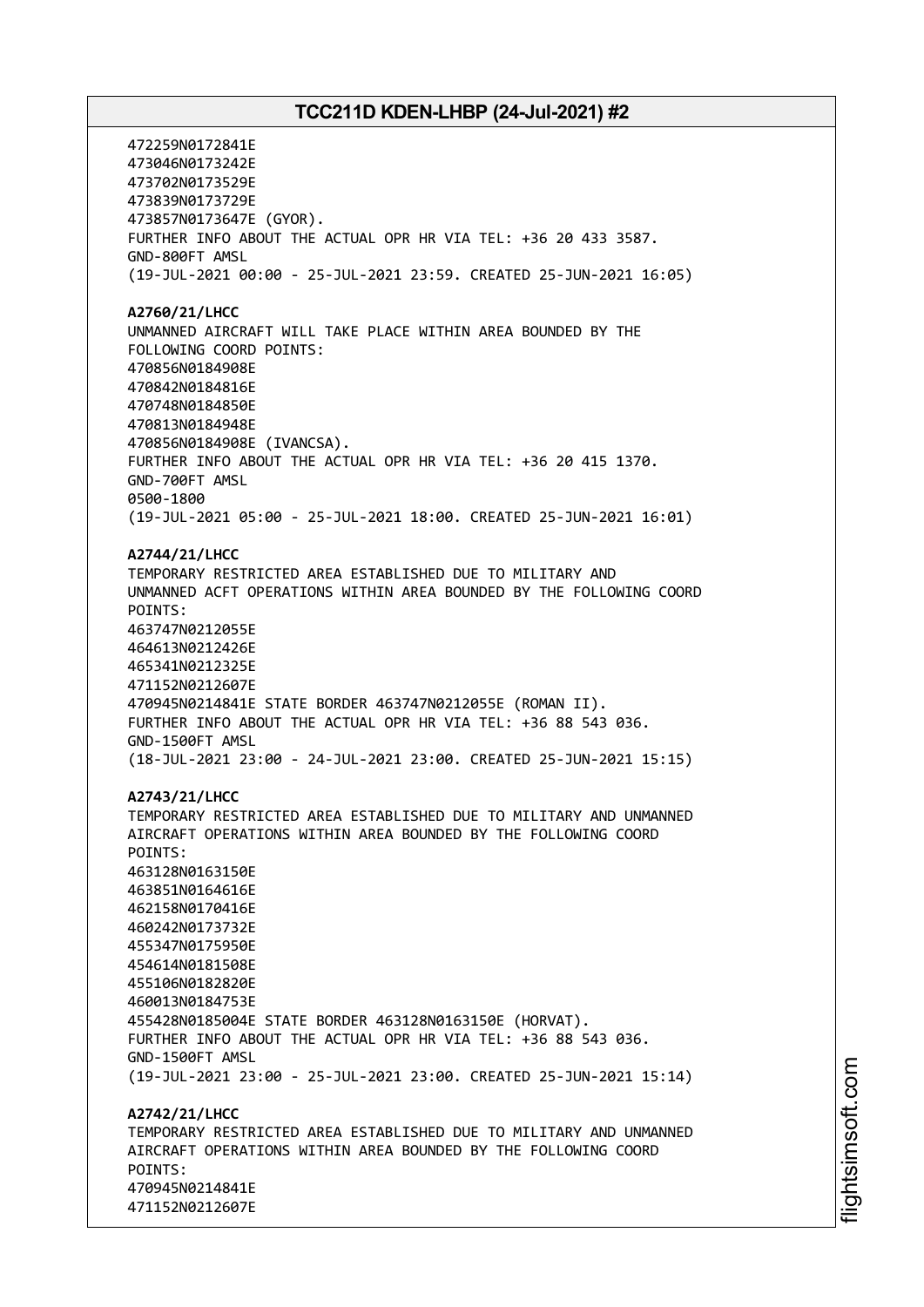473338N0215503E 475654N0221905E 480307N0225204E STATE BORDER 470945N0214841E (ROMAN III). FURTHER INFO ABOUT THE ACTUAL OPR HR VIA TEL: +36 88 543 036. GND-1500FT AMSL (24-JUL-2021 23:00 - 30-JUL-2021 23:00. CREATED 25-JUN-2021 15:13) **A2741/21/LHCC** AIR DISPLAY WILL TAKE PLACE WITHIN 1200M RADIUS CENTERED AT COORD POINT 471750N0185027E(RACKERESZTUR). FURTHER INFO ABOUT THE ACTUAL OPR HR VIA TEL: +36 01 999 1174 GND-4500FT AMSL 0400-1800 (21-JUL-2021 04:00 - 27-JUL-2021 18:00. CREATED 25-JUN-2021 15:12) **A2739/21/LHCC** DANGER AREA LHD14 HAJDUHADHAZ ACTIVATED. GND-FL105 JUL 20 0600-1400, 21 26-28 29-30 0600-2000 (20-JUL-2021 06:00 - 30-JUL-2021 20:00. CREATED 25-JUN-2021 11:19) **A2737/21/LHCC** DANGER AREA LHD11 DOC ACTIVATED. GND-7500FT AMSL JUL 01 06-08 13-15 20-22 27-29 0600-2000 (01-JUL-2021 06:00 - 29-JUL-2021 20:00. CREATED 25-JUN-2021 11:15) **A2736/21/LHCC** DANGER AREA LHD3 TATARSZENTGYORGY ACTIVATED. GND-2500FT AMSL JUL 26-29 0600-2100, 30 0600-1600 (26-JUL-2021 06:00 - 30-JUL-2021 16:00. CREATED 25-JUN-2021 11:10) **A2729/21/LHCC** DANGER AREA LHD2A HAJMASKER ACTIVATED. GND-FL105 (29-JUL-2021 06:00 - 29-JUL-2021 16:00. CREATED 25-JUN-2021 11:02) **A2724/21/LHCC** DANGER AREA LHD29 PUSPOKSZILAGY ACTIVATED. GND-3800FT AMSL 15 22 28 0600-1400 (15-JUL-2021 06:00 - 28-JUL-2021 14:00. CREATED 25-JUN-2021 10:51) **A2722/21/LHCC** DANGER AREA LHD24 SANTOS ACTIVATED. GND-3800FT AMSL 01 06-08 12 13-16 19-22 23 26-30 0600-1400 (01-JUL-2021 06:00 - 30-JUL-2021 14:00. CREATED 25-JUN-2021 10:49) **A2721/21/LHCC** DANGER AREA LHD21 SZOMOD ACTIVATED. GND-FL105 26 1000-2000, 27-29 0600-2000, 30 0600-1100 (26-JUL-2021 10:00 - 30-JUL-2021 11:00. CREATED 25-JUN-2021 10:48) **A2713/21/LHCC**

TEMPORARY RESTRICTED AREA ESTABLISHED DUE TO POLICE OPERATIONS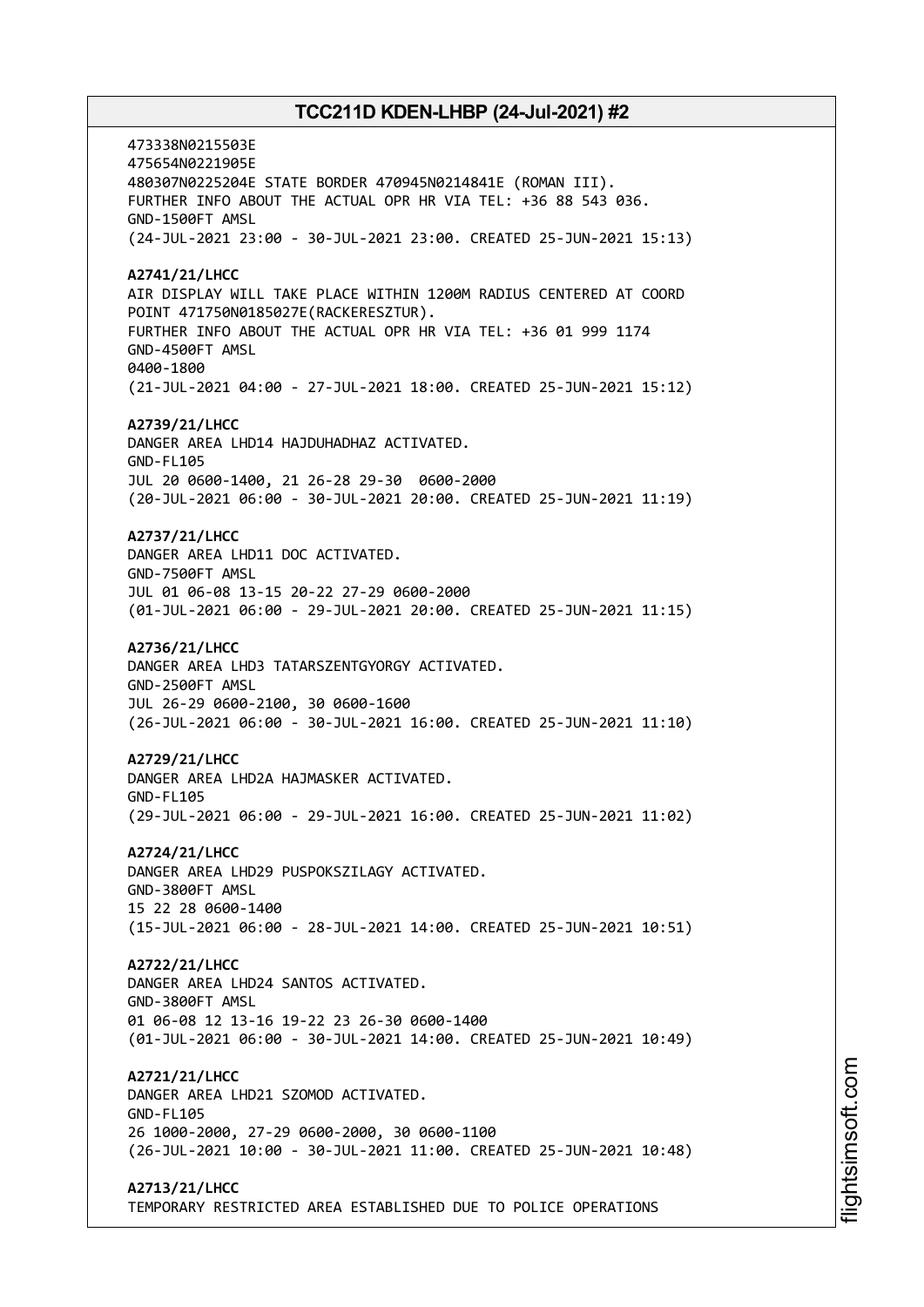AND UNMANNED AIRCRAFT OPERATIONS WITHIN AREA BOUNDED BY THE FOLLOWING COORD POINTS: 475843N0222828E 480307N0225204E STATE BORDER 482401N0220925E 482307N0220906E 481305N0220456E 475953N0220450E 475705N0221858E 475843N0222828E (MAGYAR-UKRAN HATARSZAKASZ). FURTHER INFO ABOUT THE ACTUAL OPR HR VIA TEL: +36 20 267 4757. GND-1500FT AMSL (20-JUL-2021 00:00 - 26-JUL-2021 23:59. CREATED 24-JUN-2021 09:07) **A2530/21/LHCC** UNMANNED AIRCRAFT WILL TAKE PLACE WITHIN AREA BOUNDED BY THE FOLLOWING COORD POINTS: 470708N0183501E 470658N0183714E 470559N0183714E 470559N0183501E 470708N0183501E (SEREGELYES). FURTHER INFO ABOUT THE ACTUAL OPR HR VIA TEL: +36 30 437 1636. GND-120M AGL 0400-2030 (19-JUL-2021 04:00 - 25-JUL-2021 20:30. CREATED 15-JUN-2021 13:24) **A2473/21/LHCC** UNMANNED AIRCRAFT WILL TAKE PLACE WITHIN 2000M RADIUS CENTERED AT COORD POINT 464441N 0173225E (FONYOD) . FURTHER INFO ABOUT THE ACTUAL OPR HR VIA TEL: +36 70 386 1443. GND-700FT AMSL (14-AUG-2021 02:00 - 14-AUG-2021 18:00. CREATED 10-JUN-2021 19:17) **A2471/21/LHCC** UNMANNED AIRCRAFT WILL TAKE PLACE WITHIN AREA BOUNDED BY THE FOLLOWING COORD POINTS: 463056N0184613E 463325N0185237E 463317N0185257E 463223N0185323E 463220N0185445E 463158N0185538E 463158N0185618E 463149N0185618E 463159N0185311E 462923N0185414E 463056N0184613E (PAKS - KALOCSA). FURTHER INFO ABOUT THE ACTUAL OPR HR VIA TEL: +36 20 480 8811. GND-800FT AMSL 0400-2000 (18-JUL-2021 04:00 - 24-JUL-2021 20:00. CREATED 10-JUN-2021 19:09) **A2466/21/LHCC** UNMANNED AIRCRAFT WILL TAKE PLACE WITHIN AREA BOUNDED BY THE FOLLOWING COORD POINTS: 464155N0172812E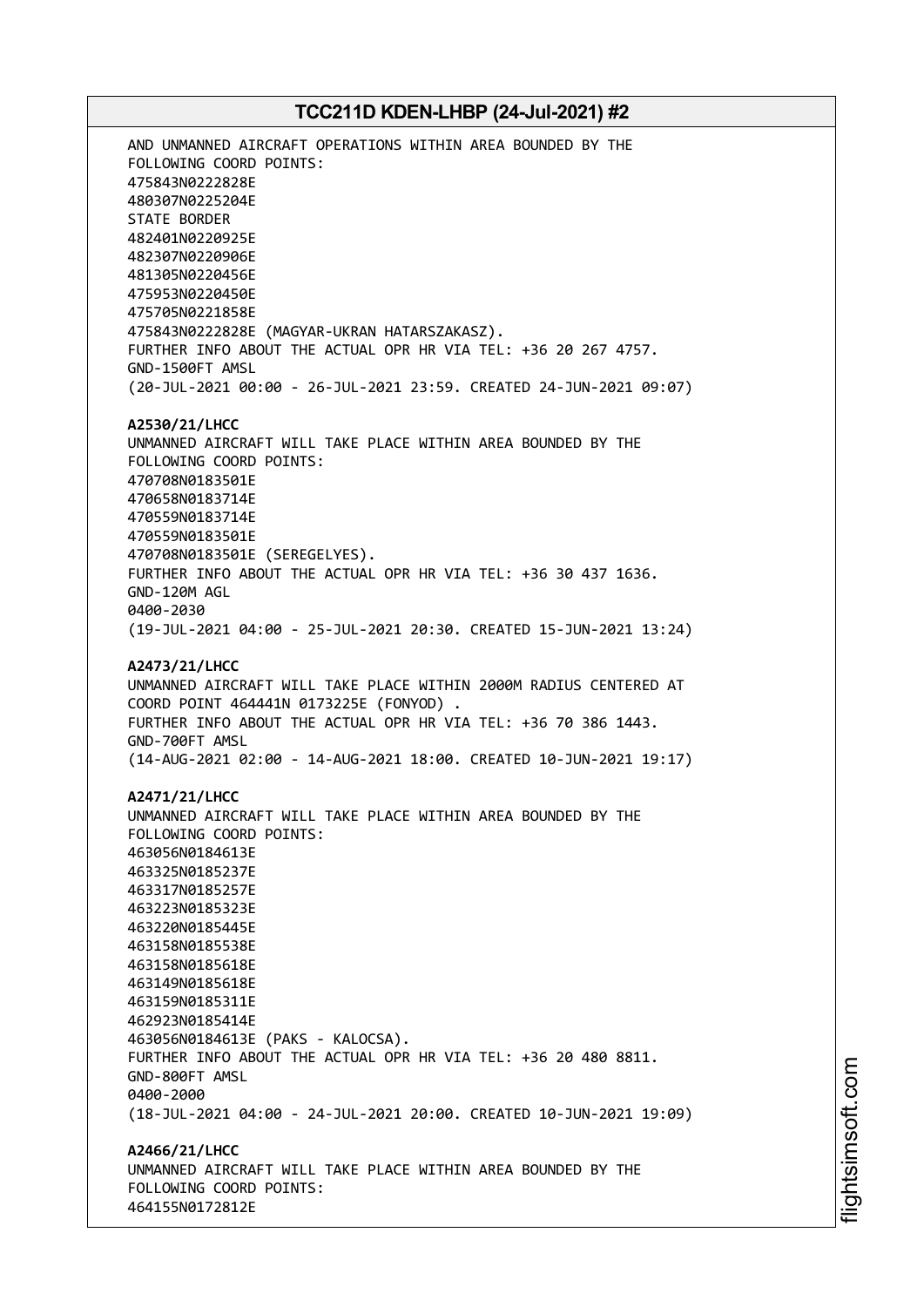464302N0172734E 464639N0173622E 464525N0173739E 464155N0172812E (BALATONFENYVES). FURTHER INFO ABOUT THE ACTUAL OPR HR VIA TEL: +36 30 936 8060. GND-1500FT AMSL 0400-1900 (19-AUG-2021 04:00 - 25-AUG-2021 19:00. CREATED 10-JUN-2021 18:45) **A2455/21/LHCC** TEMPORARY RESTRICTED AREA ESTABLISHED DUE TO MILITARY OPERATIONS AND UNMANNED AIRCRAFT OPERATIONS WITHIN 13000M RADIUS CENTERED AT COORD POINT 472157N 0170846E (KENYERI). FURTHER INFO ABOUT THE ACTUAL OPR HR VIA TEL: +36 30 857 5673. GND-3500FT AMSL (22-JUL-2021 00:00 - 28-JUL-2021 23:59. CREATED 10-JUN-2021 18:05) **A2347/21/LHCC** ACCORDING TO REG. EU 2016/399, PRIVATE FLIGHTS OPERATING FROM OR TO NON-SCHENGEN COUNTRIES, SHALL TRANSMIT TO THE HUNGARIAN POLICE, PRIOR TO TAKE-OFF, A GENERAL DECLARATION COMPRISING INTER ALIA A FLIGHT PLAN IN ACCORDANCE WITH ANNEX 2 TO THE CONVENTION ON INTERNATIONAL CIVIL AVIATION AND INFORMATION CONCERNING THE PASSENGERS' IDENTITY AS THE FOLLOWING: FIRST NAME, LAST NAME, DATE OF BIRTH, NATIONALITY, NUMBER OF ID CARD, DEPARTING FROM. FAX: +36-1-296-82-45, EMAIL: GATUTASLISTA(A)RRI.POLICE.HU REF AIP GEN 1.2. (04-JUN-2021 07:36 - PERM. CREATED 04-JUN-2021 07:37) **A2334/21/LHCC** UNMANNED AIRCRAFT WILL TAKE PLACE WITHIN AREA BOUNDED BY THE FOLLOWING COORD POINTS: 472957N0190201E 472959N0190209E 473008N0190208E 473016N0190156E 473009N0190145E 472957N0190201E (BUDAPEST PALOTA UT). FURTHER INFO ABOUT THE ACTUAL OPR HR VIA TEL: +36 30 154 8246. GND-120M AGL 0800-1900 (19-JUL-2021 08:00 - 25-JUL-2021 19:00. CREATED 03-JUN-2021 15:51) **A2332/21/LHCC** UNMANNED AIRCRAFT WILL TAKE PLACE WITHIN 5000M RADIUS CENTERED AT COORD POINT 481918N 0220546E (KOMORO). FURTHER INFO ABOUT THE ACTUAL OPR HR VIA TEL: +36 70 331 3829. GND-120M AGL (02-AUG-2021 08:00 - 08-AUG-2021 16:00. CREATED 03-JUN-2021 15:46) **A2330/21/LHCC** UNMANNED AIRCRAFT WILL TAKE PLACE WITHIN 5000M RADIUS CENTERED AT COORD POINT 481631N 0220224E (SZABOLCSVERESMART). FURTHER INFO ABOUT THE ACTUAL OPR HR VIA TEL: +36 70 331 3829. GND-120M AGL (09-AUG-2021 08:00 - 15-AUG-2021 16:00. CREATED 03-JUN-2021 15:41) **M0288/21/LHCC**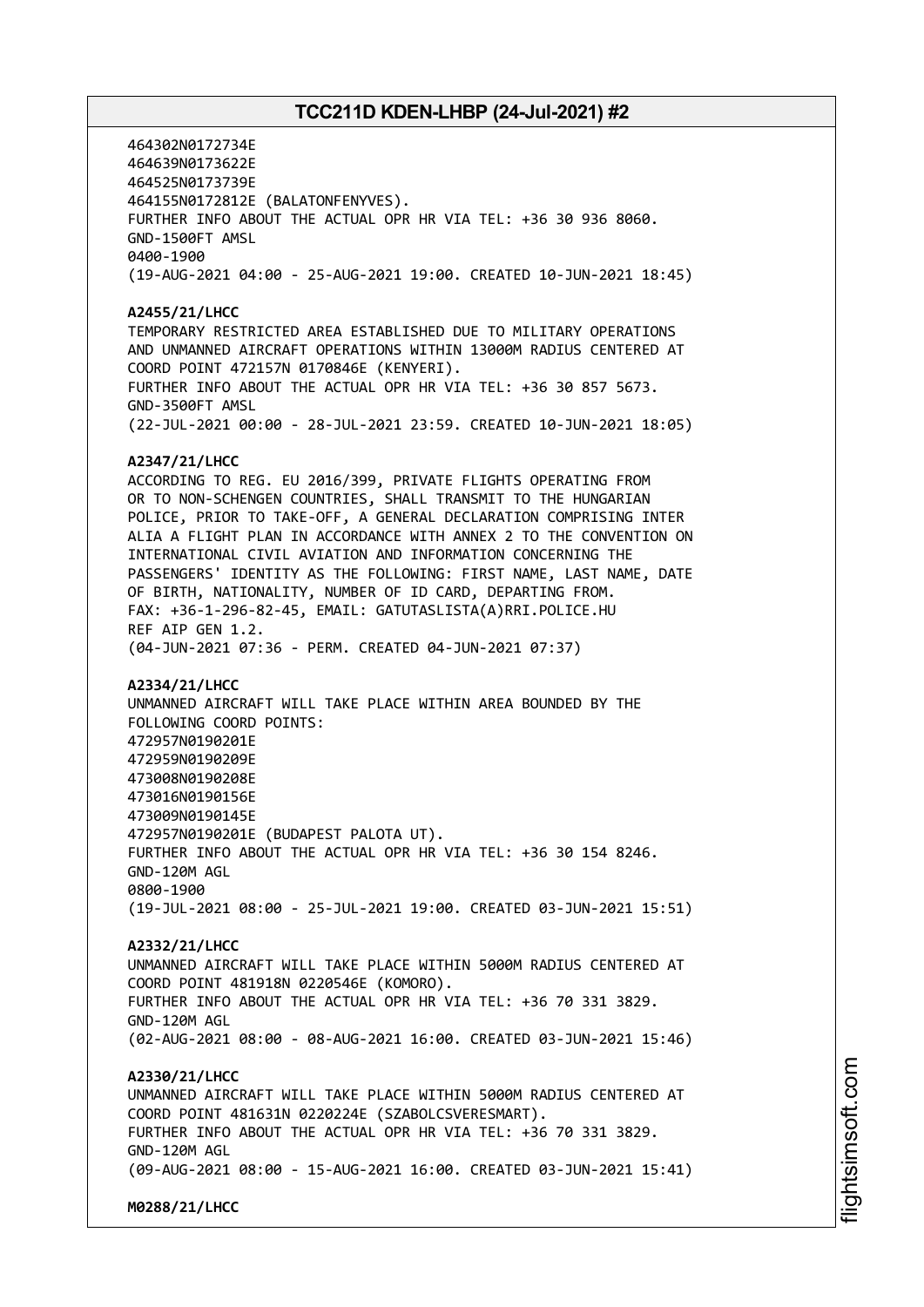AIRAC EFFECTIVE DATE 15 JUL 2021 NIL. (15-JUL-2021 00:00 - 28-JUL-2021 23:59. CREATED 03-JUN-2021 07:57) **A2302/21/LHCC** AIRAC EFFECTIVE DATE 15 JUL 2021 NIL. (15-JUL-2021 00:00 - 28-JUL-2021 23:59. CREATED 03-JUN-2021 07:44) **A2081/21/LHCC** UNMANNED AIRCRAFT WILL TAKE PLACE WITHIN 3000M RADIUS CENTERED AT COORD POINT 472903N 0203510E (TISZA-TO). FURTHER INFO ABOUT THE ACTUAL OPR HR VIA TEL: +36 70 386 1443. GND-1000FT AMSL (14-AUG-2021 02:00 - 14-AUG-2021 18:00. CREATED 20-MAY-2021 14:52) **A2070/21/LHCC** UNMANNED AIRCRAFT WILL TAKE PLACE WITHIN 3000M RADIUS CENTERED AT COORD POINT 472903N 0203510E (TISZA-TO). FURTHER INFO ABOUT THE ACTUAL OPR HR VIA TEL: +36 70 386 1443. GND-1000FT AMSL 0200-1800 (07-AUG-2021 02:00 - 13-AUG-2021 18:00. CREATED 20-MAY-2021 14:16) **A1867/21/LHCC** UNMANNED AIRCRAFT WILL TAKE PLACE WITHIN 3000M RADIUS CENTERED AT COORD POINT 472936N 0203051E (KISKORE). FURTHER INFO ABOUT THE ACTUAL OPR HR VIA TEL: +36 70 386 1443. GND-1000FT AMSL (30-JUL-2021 02:00 - 30-JUL-2021 18:00. CREATED 10-MAY-2021 14:11) **A1693/21/LHCC** UNMANNED AIRCRAFT WILL TAKE PLACE WITHIN AREA BOUNDED BY THE FOLLOWING COORD POINTS: 465548N0194406E 465446N0194627E 465413N0194556E 465513N0194333E 465548N0194335E 465548N0194406E (KECSKEMET REPULOTER). FURTHER INFO ABOUT THE ACTUAL OPR HR VIA TEL: +36 30 827 3302. GND-1000FT AMSL 0400-1800 (29-JUL-2021 04:00 - 04-AUG-2021 18:00. CREATED 03-MAY-2021 08:30) **A1577/21/LHCC** TO ENSURE SAFE AND EXPEDITIOUS DELIVERY OF COVID-19 VACCINES, AIRCRAFT OPERATORS OF FLIGHTS CARRYING SUCH VACCINES ARE EXEMPTED IN HUNGARY FROM ATFM MEASURES FOR EACH FLIGHT DEEMED CRITICAL. STS/ATFMX AND RMK/VACCINE SHALL BE INSERTED IN ITEM 18 OF THE FLIGHT PLAN, AS REQUIREMENT OF THE EXEMPTION. (28-APR-2021 15:11 - 28-JUL-2021 23:59 EST. CREATED 28-APR-2021 15:12) **A0952/21/LHCC** TEMPORARY RESTRICTED AREA ESTABLISHED DUE TO AVIATION EVENT WITHIN AREA BOUNDED BY THE FOLLOWING COORD POINTS: 461852N0200000E 461727N0200458E 461923N0200541E 462300N0200530E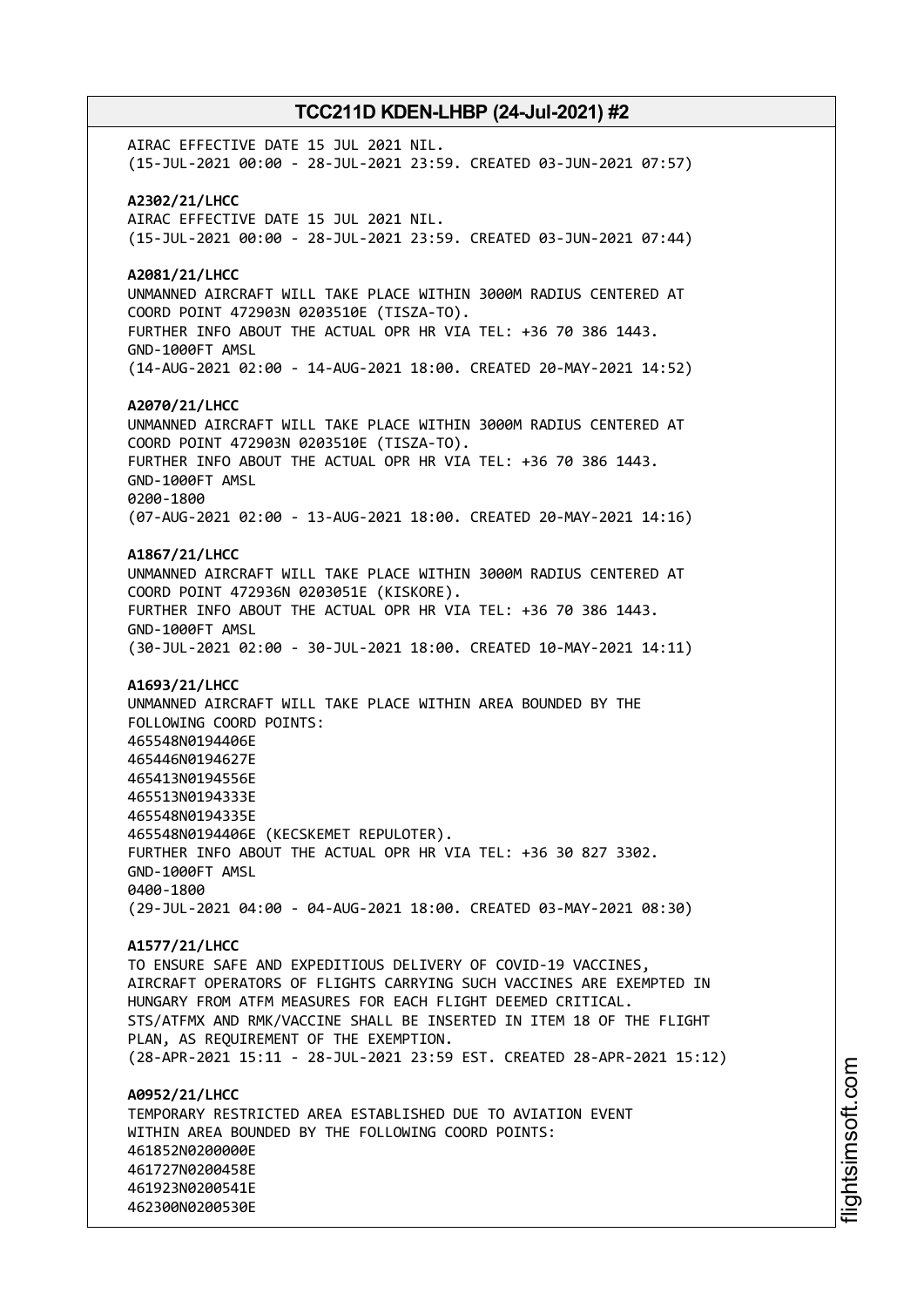462300N0200000E 461852N0200000E (SZATYMAZ REPULOTER). FURTHER INFO ABOUT THE ACTUAL OPR HR VIA TEL: +36 70 701 4883 . GND-8500FT AMSL 0400-1730 (27-SEP-2021 04:00 - 26-OCT-2021 17:30. CREATED 16-MAR-2021 16:47) **A0951/21/LHCC** UNMANNED AIRCRAFT WILL TAKE PLACE WITHIN 250M RADIUS CENTERED AT COORD POINT 465455N 0174934E (ORVENYES). FURTHER INFO ABOUT THE ACTUAL OPR HR VIA TEL: +36 20 961 7066. GND-1500FT AMSL 0600-2200 (02-OCT-2021 06:00 - 31-OCT-2021 22:00. CREATED 16-MAR-2021 16:45) **A0935/21/LHCC** TEMPORARY RESTRICTED AREA ESTABLISHED DUE TO AVIATION EVENT **WITHTN** AREA BOUNDED BY THE FOLLOWING COORD POINTS: 461852N0200000E 461727N0200458E 461923N0200541E 462300N0200530E 462300N0200000E 461852N0200000E (SZATYMAZ REPULOTER). FURTHER INFO ABOUT THE ACTUAL OPR HR VIA TEL: +36 70 701 4883. GND-8500FT AMSL 0400-1730 (27-OCT-2021 04:00 - 25-NOV-2021 17:30. CREATED 12-MAR-2021 15:04) **A0933/21/LHCC** UNMANNED AIRCRAFT WILL TAKE PLACE WITHIN AREA BOUNDED BY THE FOLLOWING COORD POINTS: 472444N0185709E 472551N0185541E 472605N0185606E 472508N0185802E 472444N0185709E (TOROKBALINT). FURTHER INFO ABOUT THE ACTUAL OPR HR VIA TEL: +36 70 708 1066. GND-1000FT AMSL 0800-2000 (01-SEP-2021 08:00 - 30-SEP-2021 20:00. CREATED 12-MAR-2021 14:56) **A0931/21/LHCC** UNMANNED AIRCRAFT WILL TAKE PLACE WITHIN AREA BOUNDED BY THE FOLLOWING COORD POINTS: 472444N0185709E 472551N0185541E 472605N0185606E 472508N0185802E 472444N0185709E (TOROKBALINT). FURTHER INFO ABOUT THE ACTUAL OPR HR VIA TEL: +36 70 708 1066. GND-1000FT AMSL 0800-2000 (01-AUG-2021 08:00 - 30-AUG-2021 20:00. CREATED 12-MAR-2021 14:49) **A0924/21/LHCC** UNMANNED AIRCRAFT WILL TAKE PLACE WITHIN 250M RADIUS CENTERED AT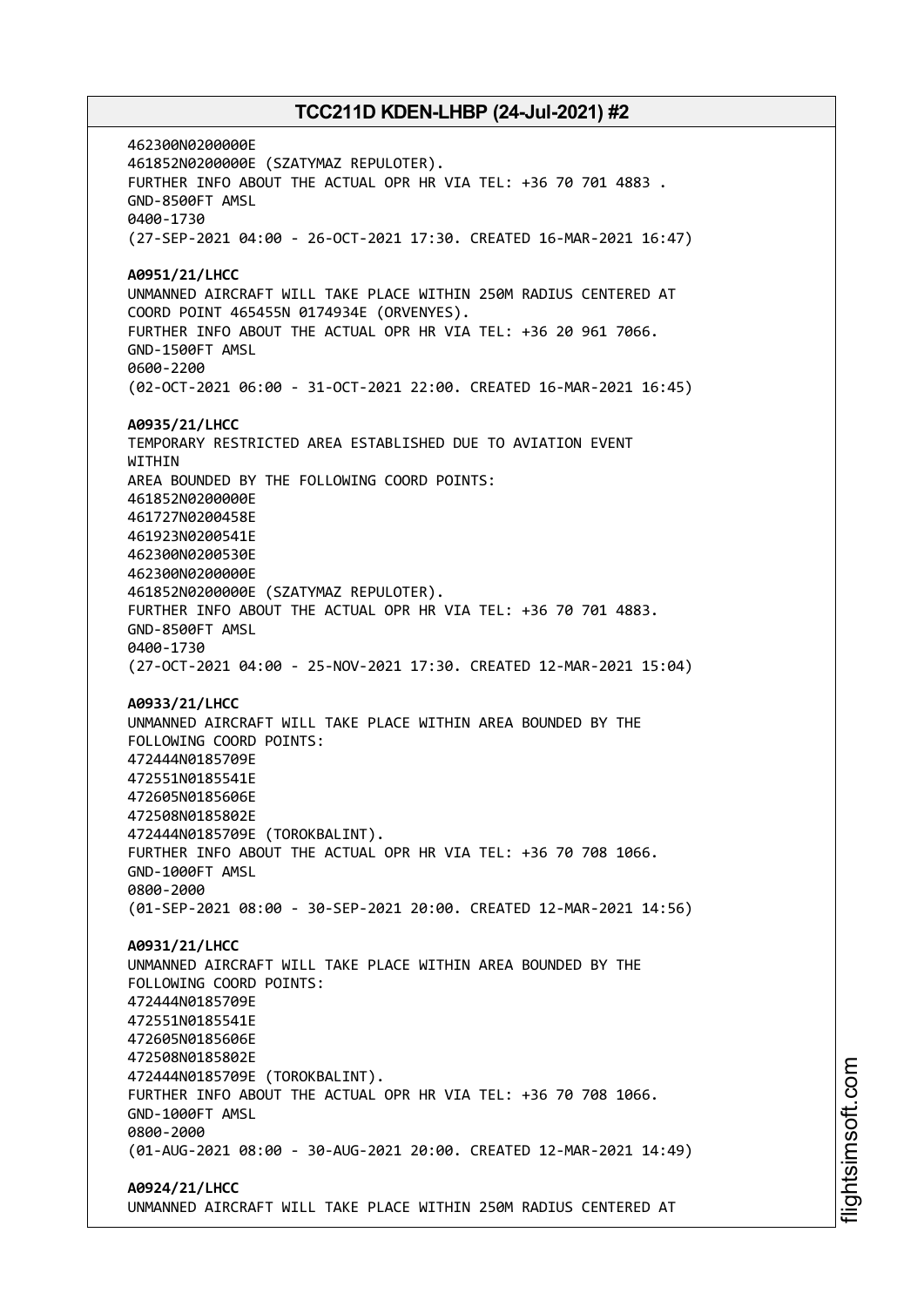COORD POINT 465455N 0174934E (ORVENYES). FURTHER INFO ABOUT THE ACTUAL OPR HR VIA TEL: +36 20 961 7066. GND-1500FT AMSL 0600-2200 (01-AUG-2021 06:00 - 30-AUG-2021 22:00. CREATED 12-MAR-2021 13:41) **A0912/21/LHCC** UNMANNED AIRCRAFT WILL TAKE PLACE WITHIN 250M RADIUS CENTERED AT COORD POINT 465455N 0174934E (ORVENYES). FURTHER INFO ABOUT THE ACTUAL OPR HR VIA TEL: +36 20 961 7066 . GND-1500FT AMSL 0600-2200 (01-SEP-2021 06:00 - 30-SEP-2021 22:00. CREATED 11-MAR-2021 12:24) **A0911/21/LHCC** UNMANNED AIRCRAFT WILL TAKE PLACE WITHIN 250M RADIUS CENTERED AT COORD POINT 465455N 0174934E (ORVENYES). FURTHER INFO ABOUT THE ACTUAL OPR HR VIA TEL: +36 20 961 7066. GND-1500FT AMSL 0600-2200 (02-DEC-2021 06:00 - 31-DEC-2021 22:00. CREATED 11-MAR-2021 12:23) **A0910/21/LHCC** AEROBATICS WILL TAKE PLACE BOUNDED BY THE FOLLOWING COORD POINT: 461852N0200000E 461727N0200458E 461923N0200541E 462300N0200530E 462300N0200000E 461852N0200000E (SZATYMAZ REPULOTER). FURTHER INFO ABOUT THE ACTUAL OPR HR VIA TEL: +36 70 701 4883. GND-8500FT AMSL 0400-1730 (29-JUL-2021 04:00 - 27-AUG-2021 17:30. CREATED 11-MAR-2021 12:22) **A0909/21/LHCC** UNMANNED AIRCRAFT WILL TAKE PLACE WITHIN 250M RADIUS CENTERED AT COORD POINT 465455N 0174934E (ORVENYES). FURTHER INFO ABOUT THE ACTUAL OPR HR VIA TEL: +36 20 961 7066. GND-1500FT AMSL 0600-2200 (01-NOV-2021 06:00 - 30-NOV-2021 22:00. CREATED 11-MAR-2021 12:21) **A0882/21/LHCC** UNMANNED AIRCRAFT WILL TAKE PLACE WITHIN 10000M RADIUS CENTERED AT COORD POINT 462313N 0180843E (DOMBOVAR). FURTHER INFO ABOUT THE ACTUAL OPR HR VIA TEL: +36 70 631 5821. GND-1500FT AMSL (28-JUN-2021 06:00 - 27-JUL-2021 23:00. CREATED 09-MAR-2021 17:46) **A0862/21/LHCC** AEROBATICS WILL TAKE PLACE BOUNDED BY THE FOLLOWING COORD POINT: 461852N0200000E 461727N0200458E 461923N0200541E 462300N0200530E 462300N0200000E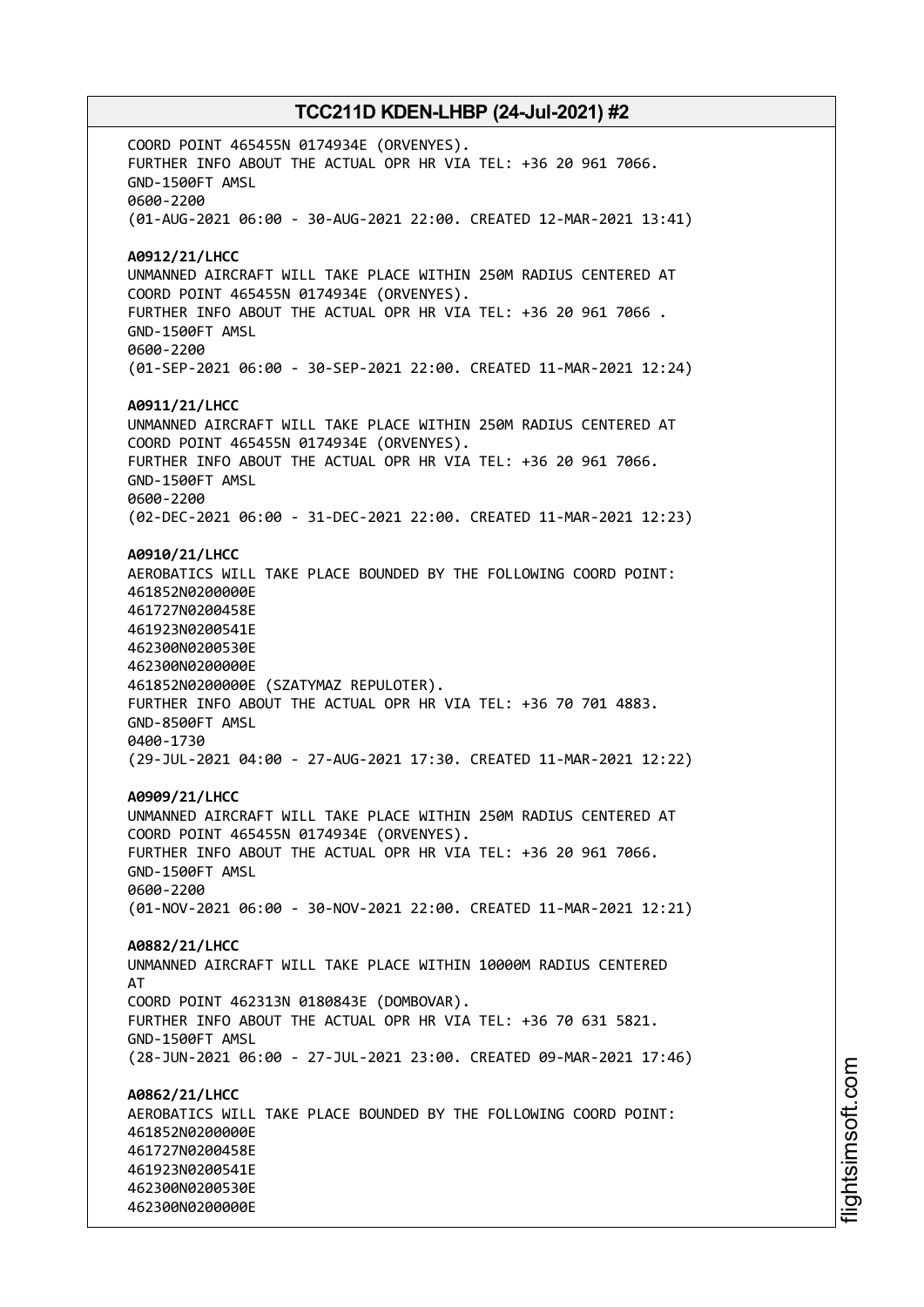┌──────────────────────────────────────────────────────────────────────────────┐

461852N0200000E (SZATYMAZ REPULOTER). FURTHER INFO ABOUT THE ACTUAL OPR HR VIA TEL: +36 70 701 4883. GND-8500FT AMSL 0400-1730 (29-JUN-2021 04:00 - 28-JUL-2021 17:30. CREATED 08-MAR-2021 17:58)

#### │**LOVV (VIENNA FIR/UIR)** │

#### └──────────────────────────────────────────────────────────────────────────────┘ **A1994/21/LOVV**

MILITARY TRAINING AREA MTA SCHOBER ACTIVATED: REF AIP AUSTRIA, ENR 5.2-3. FOR DETAILED INFORMATION ABOUT ACTIVITY CONTACT WIEN INFORMATION FREQ 124.400MHZ, FREQ 134.625MHZ OR MILITARY RADAR FREQ 131.025MHZ. FL105-FL245 (26-JUL-2021 12:35 - 26-JUL-2021 13:35. CREATED 23-JUL-2021 10:13)

#### **B1275/21/LOVV**

INTENSIVE MIL TFC WI LATERAL LIMITS OF 4848N01516E WAIDHOFEN/THAYA 4848N01540E GERAS 4831N01544E SCHOENBERG/KAMP 4836N01509E ZWETTL 4843N01505E KIRCHBERG AM WALDE GND-5500FT AMSL 27 0700-1400, 28-29 0600-1400 (27-JUL-2021 07:00 - 29-JUL-2021 14:00. CREATED 23-JUL-2021 08:19)

#### **A1992/21/LOVV**

SER HOURS OF MILITARY CONTROL CENTER MCC (WIEN) ARE NOW: 0600-1430 0600-1430 0600-1430 0600-1430 0600-1400 0600-1400 0600-1400 REF AIP AUSTRIA, ENR 1.1, ITEM 2.8.2.4.2. (26-JUL-2021 06:00 - 01-AUG-2021 14:00. CREATED 23-JUL-2021 08:13)

#### **A1989/21/LOVV**

TO ENSURE SAFE AND EXPEDITIOUS DELIVERY OF COVID-19 VACCINES, AIRCRAFT OPERATORS OF FLIGHTS CARRYING SUCH VACCINES SHOULD ASK APPROVAL FROM (AIS/ARO WIEN) FOR EXEMPTION FROM ATFM MEASURES FOR EACH FLIGHT DEEMED CRITICAL. UPON APPROVAL, STS/ATFMX AND RMK/VACCINE SHALL BE INSERTED IN ITEM 18 OF THE FLIGHT PLAN. AIRCRAFT OPERATORS CARRYING COVID 19 VACCINES REGULARLY MAY REQUEST APPROVAL IN ADVANCE FOR ALL FLIGHTS INVOLVED. AIP AUSTRIA ENR1.9 CHAPTER 1.1.1, 1.1.6 AND 3.7 TO BE CHECKED. THE ATFM APPROVAL REQUEST FORM CAN BE FOUND UNDER THE FOLLOWING LINK HTTPS://TINYURL.COM/YYUROG6S (23-JUL-2021 07:11 - 21-OCT-2021 08:00 EST. CREATED 23-JUL-2021 07:12)

**B1272/21/LOVV** TEMPORARY SLACKLINE ERECTED AREA ZIRL - EHNBACH - STUIBEN SLACKLINE1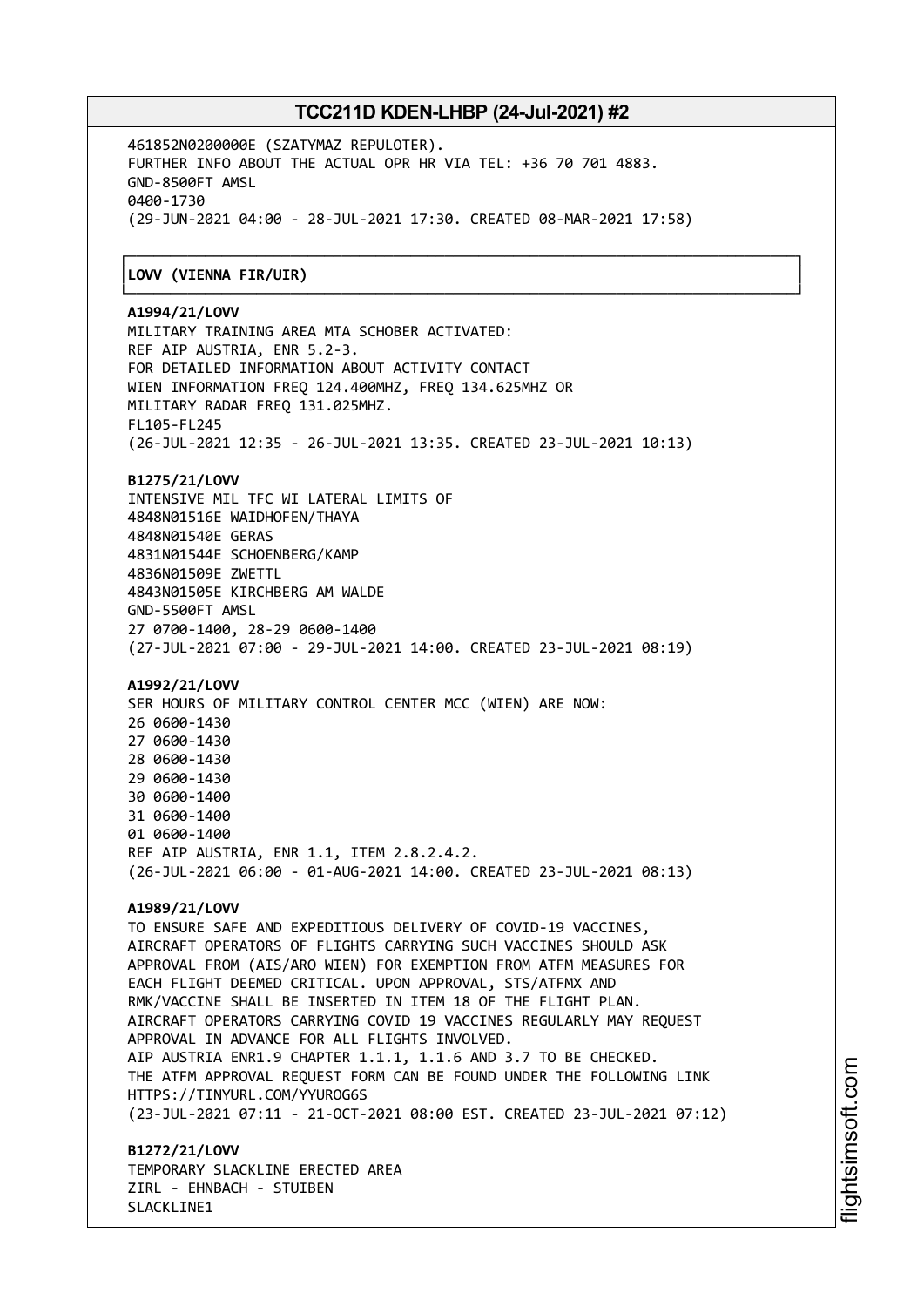BOTTOM STATION SUMMIT STATION 471638N 0111505E 471638N 0111505E ELEV AT THE BASE: 789M/2589FT AMSL 789M/2589FT AMSL MAX HEIGHT ABOVE GROUND 10M/33FT AGL LENGTH OF CABLEWAY APRX: 20M NOT MARKED SLACKLINE2 BOTTOM STATION SUMMIT STATION 471635N 0111505E 471636N 0111505E ELEV AT THE BASE: 790M/2592FT AMSL 789M/2589FT AMSL MAX HEIGHT ABOVE GROUND 49M/161FT AGL LENGTH OF CABLEWAY APRX: 43M NO MASTS ERECTED. DAY MARKED SLACKLINE3 BOTTOM STATION SUMMIT STATION 471635N 0111505E 471639N 0111508E ELEV AT THE BASE: 791M/2596FT AMSL 795M/2609FT AMSL MAX HEIGHT ABOVE GROUND 49M/161FT AGL LENGTH OF CABLEWAY APRX: 140M NO MASTS ERECTED. (24-JUL-2021 05:00 - 25-JUL-2021 17:00. CREATED 23-JUL-2021 06:56) **B1268/21/LOVV** DANGER AREA MARWIESEN - LOD28 - ACTIVATED: RADIUS 1NM AROUND 464100N 0133800E REF AIP AUSTRIA ENR 5.1-8. GND-7500FT AMSL 26 27 0600-1900, 28 0600-1330, 29 0600-2200, 30 0600-1330 (26-JUL-2021 06:00 - 30-JUL-2021 13:30. CREATED 22-JUL-2021 07:06) **A1976/21/LOVV** DANGER AREA ALLENTSTEIG - LOD 25A - ACTIVATED: 484530N 0151100E - 484430N 0152200E - 484135N 0153125E - 483730N 0153355E - 483530N 0152700E - 483630N 0151000E - 484330N 0150500E - 484530N 0151100E. REF AIP AUSTRIA ENR 5.1-7 GND-9500FT AMSL 26 0600-1900, 27-29 0300-2000, 30 0300-1800 (26-JUL-2021 06:00 - 30-JUL-2021 18:00. CREATED 22-JUL-2021 06:51) **A1970/21/LOVV** DANGER AREA RAMSAU - LOD 30 - ACTIVATED: 474716N 0141720E - 474716N 0141542E - 474853N 0141430E - 474849N 0141610E - 474831N 0141740E - 474716N 0141720E. REF AIP AUSTRIA ENR 5.1-8 GND-9500FT AMSL 26 0600-1900, 27 0600-1830, 28 0600-2200, 29 0600-1500 (26-JUL-2021 06:00 - 29-JUL-2021 15:00. CREATED 21-JUL-2021 06:39) **B1259/21/LOVV** 2 CRANES ERECTED AT DOEBLERHOFSTRASSE 10, 1030 VIENNA CRANE 1 PSN: 481108N 0162448E HEIGHT ABOVE GND: 144M/473FT AGL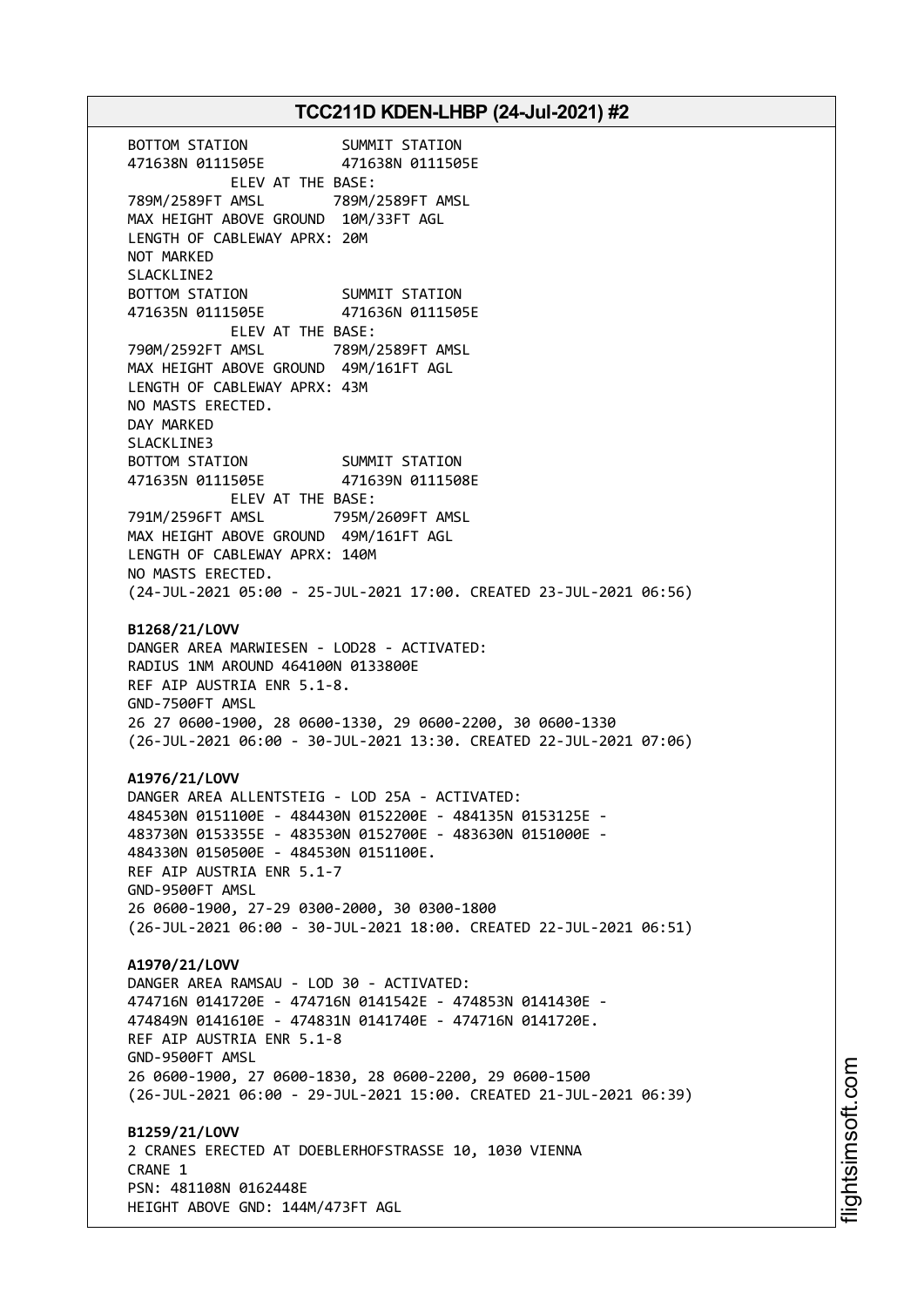CRANE 2 PSN: 481107N 0162449E HEIGHT ABOVE GND: 138M/453FT AGL OBST DAY MARKED : YES OBST NIGHT MARKED : YES (20-JUL-2021 13:26 - 18-OCT-2021 15:00 EST. CREATED 20-JUL-2021 13:26) **A1957/21/LOVV** DANGER AREA SEETALERALPE - LOD 24 - ACTIVATED: 470700N 0143050E - 470406N 0143315E - 470600N 0143800E - 470800N 0143800E - 470800N 0143604E - 470800N 0143111E - 470730N 0143025E - 470700N 0143050E. REF AIP AUSTRIA ENR 5.1-7 GND-FL215 26-29 0600-2000, 30 0600-1500 (26-JUL-2021 06:00 - 30-JUL-2021 15:00. CREATED 20-JUL-2021 06:56) **A1952/21/LOVV** DANGER AREA HOCHFILZEN - LOD 22 - ACTIVATED: 473130N 0123600E - 473000N 0124320E - 472700N 0124130E - 472830N 0123730E - 473130N 0123600E. REF AIP AUSTRIA ENR 5.1-7 GND-9500FT AMSL DAILY 0600-1600 (27-JUL-2021 06:00 - 29-JUL-2021 16:00. CREATED 19-JUL-2021 12:21) **B1249/21/LOVV** TEMPORARY CABLEWAY FOR MATERIAL TRANSPORT ERECTED AREA SPITAL AN DER DRAU - MALLNITZ BOTTOM STATION SUMMIT STATION 465933N 0130901E 465910N 0130911E ELEV AT THE BASE: 1219M/3999FT AMSL 1550M/5085FT AMSL MAX HEIGHT ABOVE GROUND 40M/131FT AGL LENGTH OF CABLEWAY APRX: 850M DAY MARKING : YES (19-JUL-2021 07:29 - 14-OCT-2021 15:00 EST. CREATED 19-JUL-2021 07:41) **A1935/21/LOVV** SER HOURS OF MILITARY CONTROL CENTER MCC (WIEN) ARE NOW: 19 0600-1430 20 0600-1430 21 0600-1430 22 0600-1430 23 0600-1400 24 0600-1400 25 0600-1400 REF AIP AUSTRIA, ENR 1.1, ITEM 2.8.2.4.2. (19-JUL-2021 06:00 - 25-JUL-2021 14:00. CREATED 16-JUL-2021 07:20) **A1930/21/LOVV** COVID-19: CREWS/PASSENGERS REQUIREMENTS . THE REPUBLIC OF AUSTRIA, FEDERAL MINISTRY FOR HEALTH HAS ENACTED FOLLOWING REGULATION CONCERNING THE ENTRY INTO AUSTRIA BY AIR IN RESPECT OF SARS-COV-2 / COVID-19: .

FAQS MINISTRY FOR HEALTH: HTTPS://TINYURL.COM/ENTRYREQAT201017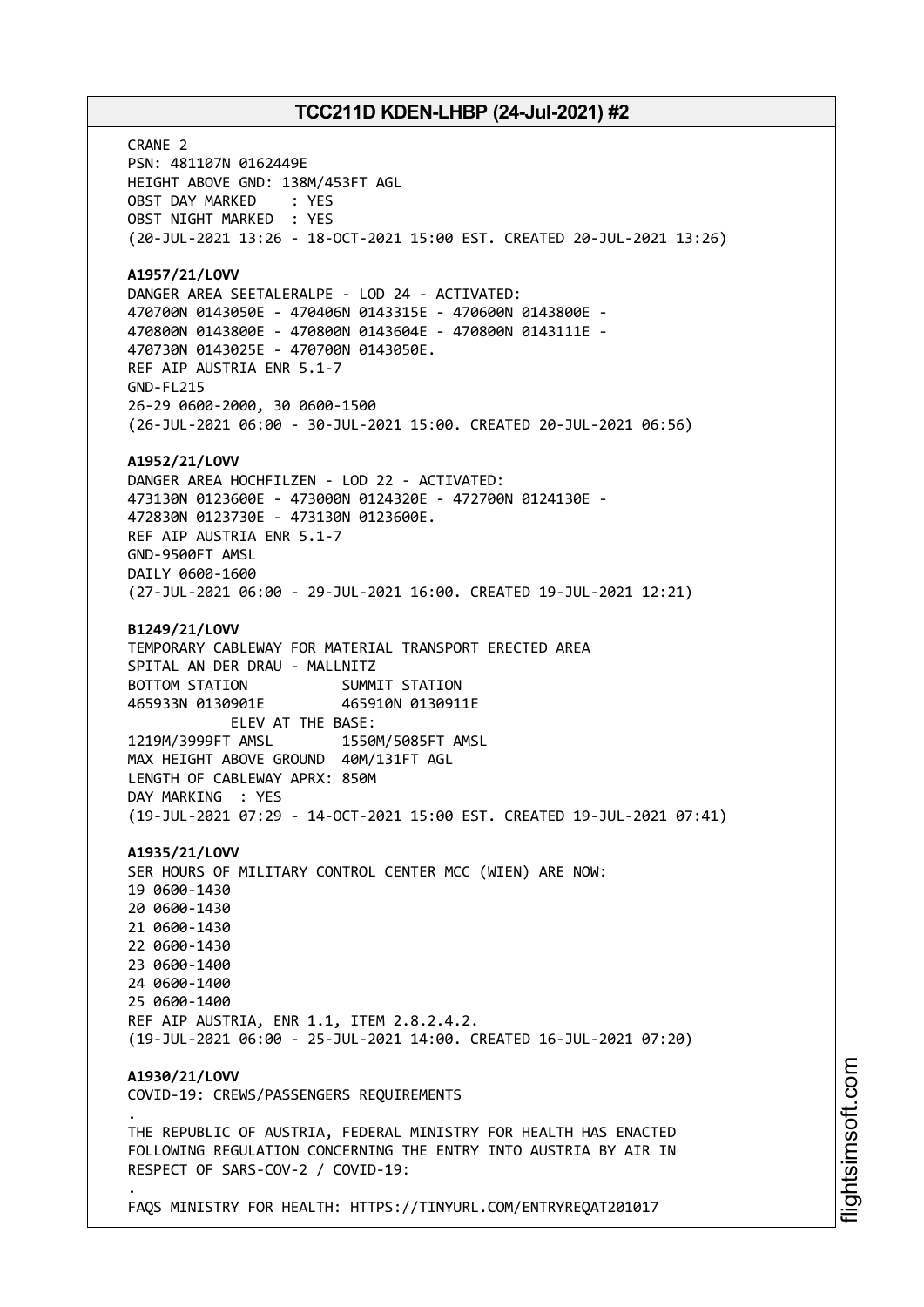. 0) CHANGE-LOG:

0.1) POINT 9 REWORDED

. 1) MEDICAL-, TEST-, VACCINATION- AND RECOVERY-RESULTS/CERTIFICATES A. MEDICAL-CERTIFICATES (NOTE 1), TEST-, VACCINATION- AND RECOVERY-RESULTS/-CERTIFICATES IN GERMAN OR ENGLISH SERVE TO PROVE THAT THE PERSON WAS TESTED NEGATIVE FOR SARS-COV-2 BY A PCR-/LAMP-/TMA- OR ANTIGEN-TEST, VACCINATED AGAINST SARS-COV-2 OR HAS RECOVERED FROM COVID-19.

B. TEST RESULTS MUST INCLUDE FIRST AND LAST NAME OF THE PERSON TESTED, DATE OF BIRTH, DATE AND TIME OF SAMPLING, TEST RESULT, SIGNATURE OF THE PERSON AND STAMP OF THE INSTITUTION PERFORMING THE TEST OR A BAR OR QR CODE. TIME OF SAMPLING WHEN ENTERING THE COUNTRY MUST NOT BE MORE THAN 72 H AGO (PCR-, LAMP-, TMA-TEST), NOT MORE THAN 48 H AGO (ANTIGEN TEST) OR NOT MORE THAN 24 H AGO (ANTIGEN TEST FOR PERSONAL USE WHICH IS RECORDED IN AN OFFICIAL DATA PROCESSING SYSTEM). THE COSTS FOR THE TEST ARE TO BE BORNE BY YOURSELF. THE NEGATIVE TEST RESULT MUST BE PRESENTED AT A CONTROL. C. MEDICAL OR OFFICAL RECOVERY CERTIFIACTES MUST CONFIRM THAT AN INFECTION HAS BEEN OVERCOME IN THE LAST 180 DAYS OR PROOF OF NEUTRALIZING ANTIBODIES THAT MUST NOT BE OLDER THAN 90 DAYS. END PART 1 OF 10

(15-JUL-2021 12:33 - 31-AUG-2021 23:59. CREATED 15-JUL-2021 13:01)

#### **A1930/21/LOVV**

D. VACCINATION CERTIFICATES MUST MEET THE FOLLOWING REQUIREMENTS: I. 21 DAYS HAVE PASSED SINCE THE FIRST VACCINATION, WHEREBY THIS MUST NOT BE MORE THAN 90 DAYS AGO, OR II. SECOND VACCINATION, WHEREBY THE FIRST VACCINATION MUST NOT BE MORE THAN 270 DAYS, OR III. 21 DAYS HAVE PASSED SINCE VACCINATION IN THE CASE OF VACCINES FOR WHICH ONLY ONE VACCINATION IS PLANNED, WHEREBY THIS MUST NOT BE MORE THAN 270 DAYS AGO, OR IV. FROM THE VACCINATION, PROVIDED THAT AT LEAST 21 DAYS BEFORE THE VACCINATION, A DISEASE OF COVID-19 WAS CONFIRMED BY MEANS OF A POSITIVE PCR-/LAMP-/TMA-TEST FOR SARS-COV-2 OR PROOF OF NEUTRALIZING ANTIBODIES, WHEREBY THE VACCINATION IS NO LONGER MAY BE MORE THAN 270 DAYS AGO. E. FOLLOWING VACCINES ARE RECOGNIZED: I. COMIRNATY/BNT162B2/TOZINAMERAN (INN) FROM BIONTECH AND PFIZER (2 VACCINATIONS) II. COVID-19 VACCINE MODERNA/MRNA-1273 (2 VACCINATIONS) III. CHADOX1 NCOV19/CHADOX1-S/AZD1222/VAXZEVRIA COVID-19 VACCINE ASTRAZENECA FROM ASTRAZENECA AND COVISHIELD FROM SERUM INSTITUE OF INDIA (2 VACCINATIONS) IV. COVID-19 VACCINE JANSSEN FROM JOHNSON AND JOHNSON / JANSSEN PHARMACEUTICALS/AD26.COV2.S (US + NL SITES) (1 VACCINATION) V. SINOPHARM/BINP SARS-COV-2-VACCINE (VERO CELL) INACTIVATED FROM BEIJING BIO-INSTITUTE OF BIOLOGICAL PRODUCTS (2 VACCINATIONS) VI. SINOVAC-CORONAVAC VACCINE, SARS-COV-2 VACCINE (VERO CELL) INACTIVATED (2 VACCINATIONS) END PART 2 OF 10 (15-JUL-2021 12:33 - 31-AUG-2021 23:59. CREATED 15-JUL-2021 13:01) **A1930/21/LOVV**

2) PRE-TRAVEL CLEARANCE BEFORE ENTERING THE COUNTRY, PEOPLE MUST REGISTER ONLINE AT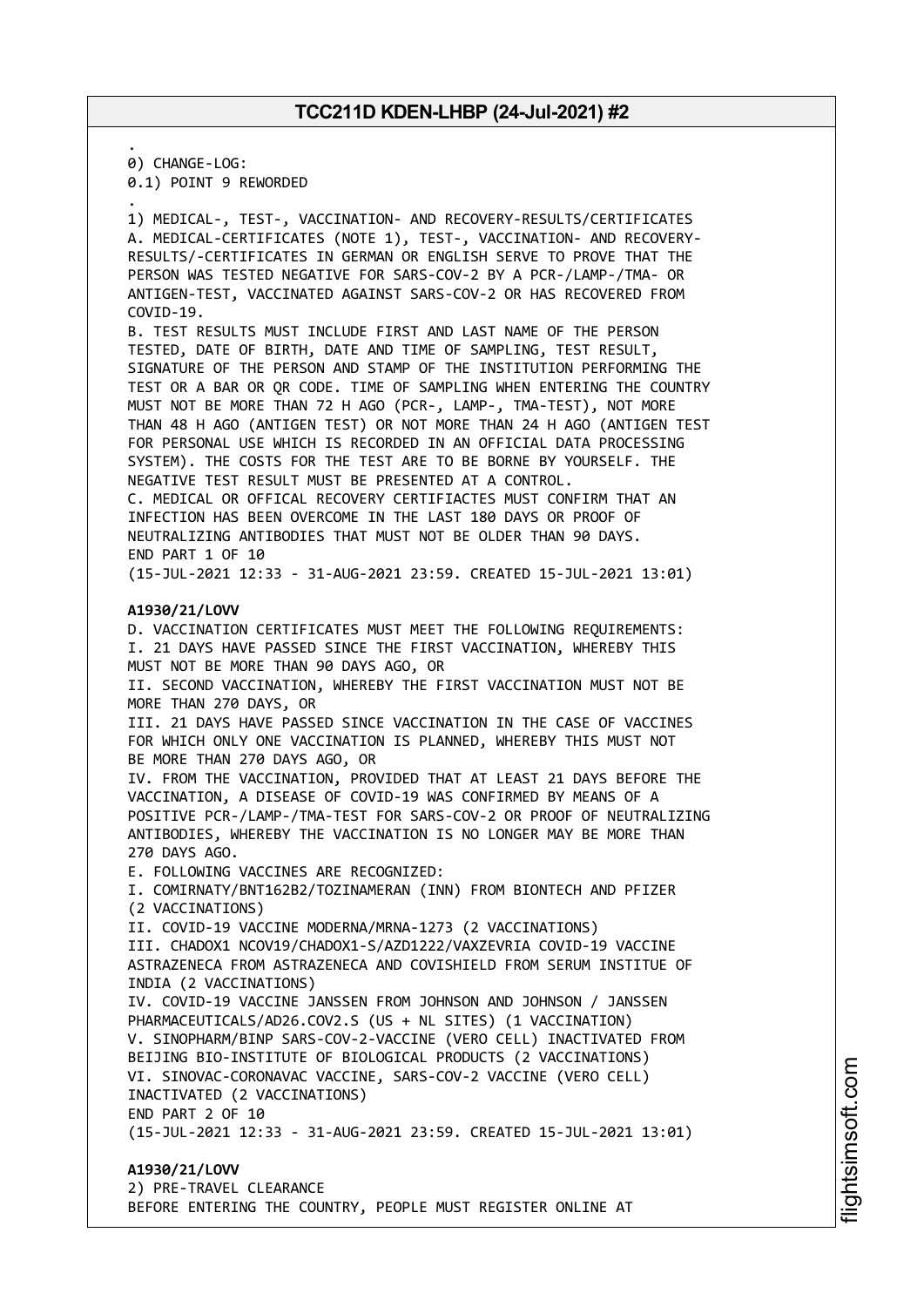HTTPS://ENTRY.PTC.GV.AT, EXCEPT FOR PERSONS ACCORDING 4.A, 6.B OR 8 AND PRESENT THE CONFIRMATION OF TRANSMISSION UPON ENTRY. . 3) QUARANTINE A. PEOPLE WHO ARE OBLIGED TO QUARANTINE HAVE TO BE SELF-MONITORED AT AN EXISTING PLACE OF RESIDENCE (HOME QUARANTINE) OR IN OTHER SUITABLE ACCOMMODATION, THE AVAILABILITY OF WHICH HAS TO BE CONFIRMED UPON ENTRY. ACCOMMODATION COSTS ARE TO BE BORNE BY YOURSELF. B. RESIDENCE OF ACCOMODATION MUST NOT BE LEFT DURING QUARANTINE, EXCEPT TO TAKE A TEST. C. THE QUARANTINE CAN BE ENDED PREMATURELY FOR THE PURPOSE OF LEAVING AUSTRIA IF IT IS ENSURED THAT THE RISK OF INFECTION IS MINIMIZED AS MUCH AS POSSIBLE WHEN LEAVING AUSTRIA. . 4) ENTRY FROM ALBANIA, ANDORRA, AUSTRALIA, BELGIUM, BULGARIA, CROATIA, CYPRUS, CZECH REPUBLIC, DENMARK, ESTONIA, FINLAND, FRANCE, GERMANY, GREECE, HONG KONG, HUNGARY, ICELAND, IRELAND, ISRAEL, ITALY, JAPAN, LATVIA, LIECHTENSTEIN, LITHUANIA, LUXEMBOURG, MACAU, MALTA, MONACO, NETHERLANDS, NEW ZEALAND, NORTH MACEDONIA, NORWAY, POLAND, PORTUGAL, ROMANIA, SAN MARINO, SAUDI ARABIA, SERBIA, SINGAPORE, SLOVAKIA, SLOVENIA, SOUTH KOREA, SPAIN, SWEDEN, SWITZERLAND, TAIWAN, THAILAND, UNITED STATES OF AMERICA, VATICAN OR VIETNAM AS PER 08.07.2021: AS WELL AS ARMENIA, AZERBAIJAN, BOSNIA AND HERZEGOVINA, BRUNEI, CANADA, JORDAN, KOSOVO, MOLDAVIA, MONTENEGRO OR QATAR END PART 3 OF 10 (15-JUL-2021 12:33 - 31-AUG-2021 23:59. CREATED 15-JUL-2021 13:01) **A1930/21/LOVV** A. PASSENGERS ARRIVING FROM ONE OF THESE COUNTRIES AND WHO HAVE BEEN TO THESE COUNTRIES OR AUSTRIA IN THE LAST 10 DAYS WITHOUT EXCEPTION CAN ENTER AUSTRIA FREELY WITH A MEDICAL CERTIFICATE, TEST RESULT, VACCINATION CERTIFICATE OR RECOVERY CERTIFICATE. B. IF NO MEDICAL CERTIFICATE, NO TEST RESULT, NO VACCINATION CERTIFICATE OR NO RECOVERY CERTIFICATE CAN BE PRESENTED, A PCR-/ LAMP-/TMA-/ANTIGEN-TEST FOR SARS-COV-2 MUST BE CARRIED OUT WITHIN 24 HOURS OF ENTRY. . 5) ENTRY FROM BOTSWANA, BRAZIL, ESWATINI, INDIA, LESOTHO, MALAWI, MOZAMBIQUE, NAMIBIA, NEPAL, SOUTH AFRICA, THE UNITED KINGDOM, URUGUAY, ZAMBIA OR ZIMBABWE AS PER 08.07.2021: AS WELL AS RUSSIA A. ENTRY FROM ONE OF THESE STATES OR AREAS AND THE ENTRY OF PERSONS WHO HAVE BEEN IN ONE OF THESE STATES OR AREAS WITHIN THE LAST 10 DAYS IS PROHIBITED. B. THIS DOES NOT APPLY TO: I. AUSTRIAN CITIZENS, EU-/EEA-CITIZENS AND PEOPLE WHO LIVE WITH THEM IN THE SAME HOUSEHOLD, II. SWISS CITIZENS AS WELL AS PERSONS WHO LIVE WITH THEM IN THE SAME HOUSEHOLD, III. PEOPLE WITH RESIDENCE OR HABITUAL ABODE IN EU-/EEA-COUNTRIES OR ANDORRA, MONACO, SAN MARINO, THE VATICAN OR SWITZERLAND AND PEOPLE WHO LIVE WITH THEM IN THE SAME HOUSEHOLD, IV. FOREIGNERS, IF THEY HAVE A PHOTO ID ACCORDING TO PARA 5 OF THE OFFICIAL SEAT ACT, END PART 4 OF 10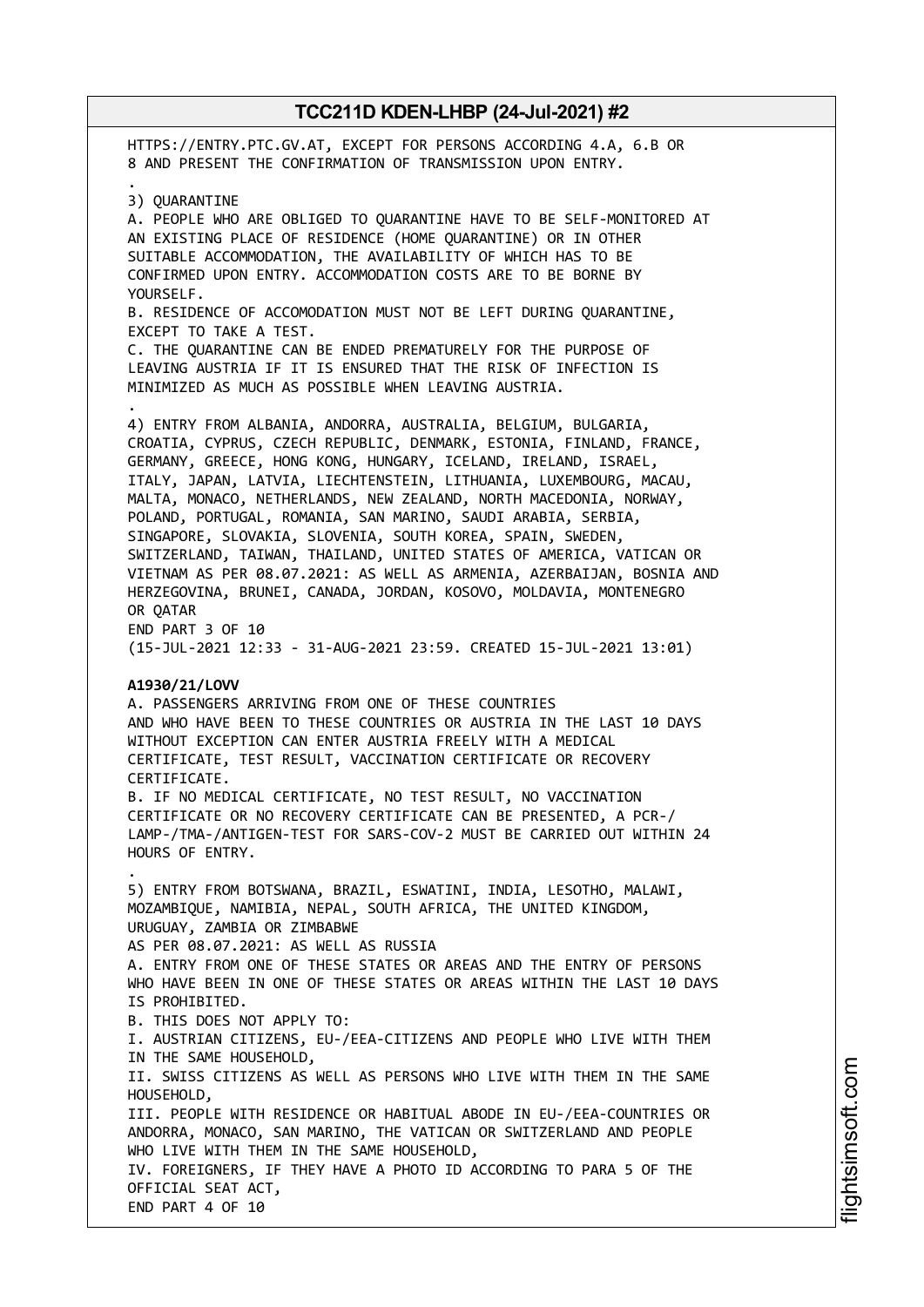(15-JUL-2021 12:33 - 31-AUG-2021 23:59. CREATED 15-JUL-2021 13:01) **A1930/21/LOVV** V. PERSONS WHO ARE ENTITLED TO STAY IN AUSTRIA ON THE BASIS OF A RESIDENCE PERMIT, A RESIDENCE TITLE OR DOCUMENTATION OF THE RIGHT OF RESIDENCE IN ACCORDANCE WITH THE SETTLEMENT AND RESIDENCE ACT OR THE ASYLUM ACT 2005, VI. PERSONS WHO HAVE A CONFIRMATION OF THE APPLICATION PURSUANT TO ART. 18 PARA. 1 OF THE AGREEMENT ON THE WITHDRAWAL OF THE UNITED KINGDOM OF GREAT BRITAIN AND NORTHERN IRELAND FROM THE EUROPEAN UNION AND THE EUROPEAN ATOMIC ENERGY COMMUNITY (WITHDRAWAL AGREEMENT), VII. MEMBERS OF THE STAFF OF DIPLOMATIC MISSIONS OR CONSULAR POSTS AND PERSONS WHO LIVE WITH THEM IN THE SAME HOUSEHOLD, VIII. EMPLOYEES OF INTERNATIONAL ORGANIZATIONS AND PEOPLE WHO LIVE WITH THEM IN THE SAME HOUSEHOLD, IX. PERSONS WHO ARE EMPLOYED BY A DOMESTIC REGIONAL AUTHORITY OR A DOMESTIC CORPORATION UNDER PUBLIC LAW AND WHOSE PLACE OF EMPLOYMENT IS ABROAD OR WHOSE SERVICE IS PERFORMED ABROAD, INSOFAR AS THE ACTIVITY OF THIS CORPORATION ABROAD IS IN THE INTERESTS OF THE REPUBLIC OF AUSTRIA, X. PERSONS WHO ENTER TO BEGIN OR CONTINUE THEIR STUDIES OR FOR RESEARCH, XI. PERSONS WHO COME TO PARTICIPATE IN SCHOOL OPERATIONS, XII. PERSONS WHO ENTER FOR BUSINESS PURPOSES, XIII. HUMANITARIAN FORCES, XIV. AN ACCOMPANYING PERSON DURING ENTRY FOR MEDICAL REASONS, END PART 5 OF 10 (15-JUL-2021 12:33 - 31-AUG-2021 23:59. CREATED 15-JUL-2021 13:01) **A1930/21/LOVV** XV. PEOPLE WHO ENTER THE COUNTRY FOR THE PURPOSE OF PERFORMING A MANDATORY JUDICIAL OR OFFICIAL OBLIGATION, SUCH AS SUMMONING TO COURT HEARINGS, XVI. ENTRY FOR UNFORESEEABLE, URGENT REASONS THAT ARE PARTICULARLY WORTHY OF CONSIDERATION IN THE FAMILY CIRCLE, SUCH AS IN PARTICULAR SERIOUS ILLNESSES, DEATHS, FUNERALS, BIRTHS AND THE CARE OF PEOPLE IN NEED OF SUPPORT IN EMERGENCIES, XVII. FOR ENTRY IN CONNECTION WITH OTHER IMPORTANT EVENTS THAT CAN BE PLANNED IN THE FAMILY CIRCLE, SUCH AS WEDDINGS, CHRISTENINGS, BIRTHDAY PARTIES OR VISITS TO THE PARTNER. C) PERSONS MENTIONED AT POINT B.I - B.XVII HAVE TO PROVIDE (A MEDICAL CERTIFICATE OF) A NEGATIVE PCR-/LAMP-/TMA-TEST AND PERFORM A REGISTRATION. IN ADDITION, A TEN-DAY QUARANTINE MUST BE COMMENCED IMMEDIATELY. THE QUARANTINE IS DEEMED TO HAVE ENDED IF A PCR-/LAMP-/ TMA-TEST FOR SARS-COV-2 IS CARRIED OUT AT THE EARLIEST ON THE FIFTH DAY AFTER ENTRY AND THE TEST RESULT IS NEGATIVE. D. THE QUARANTINE OBLIGATION DOES NOT APPLY TO ENTRY FOR PROFESSIONAL PURPOSES TO VISIT AN INTERNATIONAL INSTITUTION WITHIN THE MEANING OF THE OFFICIAL SEAT ACT OR IN THE MAINLY INTEREST OF THE REPUBLIC OF AUSTRIA, IN PARTICULAR IN CULTURAL OR SPORTING TERMS, WHEREBY THIS ALSO APPLIES TO SUPERVISORS AND TRAINERS, AND OF PERSONS IN ACCORDANCE WITH POINT B.IV AND B.XIII - B.XVI. END PART 6 OF 10 (15-JUL-2021 12:33 - 31-AUG-2021 23:59. CREATED 15-JUL-2021 13:01) **A1930/21/LOVV** E. TRANSPORT COMPANIES MUST ENSURE, WITHIN THE SCOPE OF THEIR

OPERATIONAL AND TECHNICAL POSSIBILITIES, THAT THE PERSONS THEY

m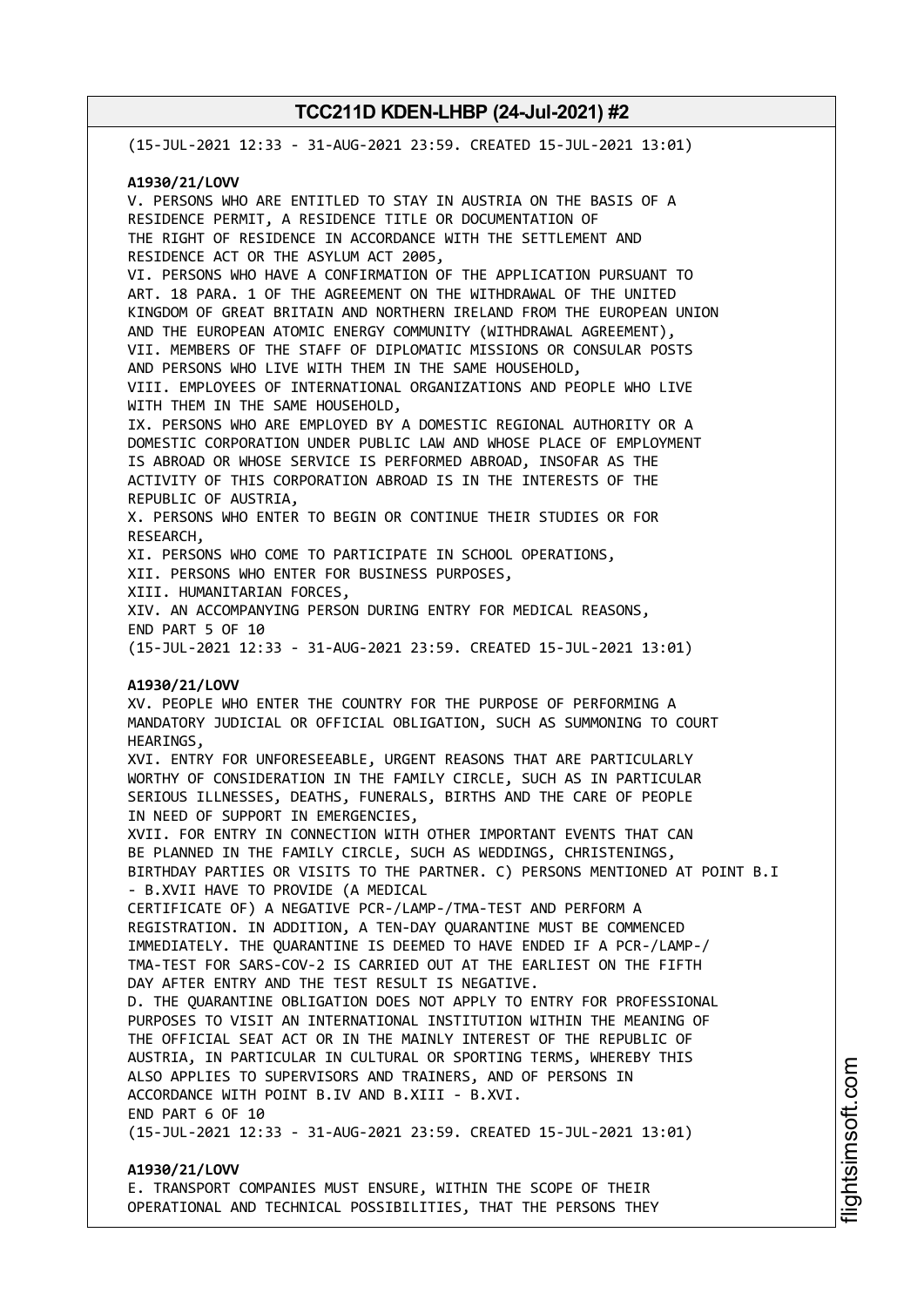TRANSPORT FROM THESE STATES OR AREAS INTO THE FEDERAL TERRITORY OF THE REPUBLIC OF AUSTRIA ARE INFORMED ABOUT THE REQUIREMENTS FOR ENTRY AND ABOUT THE LEGAL CONSEQUENCES OF VIOLATIONS. F. TRANSPORT COMPANIES ARE NOT ALLOWED TO TRANSPORT PERSONS WHO ARE PROHIBITED FROM ENTERING THE FEDERAL REPUBLIC OF AUSTRIA FROM THESE STATES OR TERRITORIES. . 6) ENTRY FROM OTHER STATES OR REGIONS A. PERSONS ENTERING FROM OTHER STATES OR REGIONS OR WHO HAVE STAYED IN OTHER STATES OR REGIONS WITHIN THE LAST 10 DAYS HAVE TO PROVIDE A TEST-RESULT, AVACCINATION CERTIFICATE, A RECOVERY CERTIFICATE OR A MEDICAL CERTIFICATE OF VACCINATION OR RECOVERY AND PERFORM A REGISTRATION. IN ADDITION, A TEN-DAY QUARANTINE MUST BE COMMENCED IMMEDIATELY. THE QUARANTINE IS DEEMED TO HAVE ENDED IF A PCR-/LAMP-/TMA-/ANTIGEN-TEST FOR SARS-COV-2 IS CARRIED OUT AT THE EARLIEST ON THE FIFTH DAY AFTER ENTRY AND THE TEST RESULT IS NEGATIVE. B. THE QUARANTINE AND REGISTRATION REQUIREMENTS DO NOT APPLY TO ENTRY I. AS PART OF THE REGULAR COMMUTER TRAFFIC TO PARTICIPATE IN SCHOOL AND STUDY OPERATIONS OR FOR FAMILY PURPOSES OR TO VISIT A PARTNER, END PART 7 OF 10 (15-JUL-2021 12:33 - 31-AUG-2021 23:59. CREATED 15-JUL-2021 13:01) **A1930/21/LOVV** II. OF PEOPLE WHO HAVE A VACCINATION CERTIFICATE, PROVIDED THAT 14 DAYS AFTER THE LAST VACCINATION DOSE REQUIRED FOR FULL IMMUNIZATION HAVE ELAPSED (ASTRAZENECA, MODERNA, PFIZER-BIONTECH, SINOPHARM OR SINOVAC), OR WHO HAVE A VACCINATION CERTIFICATE, PROVIDED THAT 21 DAYS AFTER THE LAST VACCINATION DOSE REQUIRED FOR FULL IMMUNIZATION HAVE ELAPSED (JANSSEN) AS WELL AS MINORS BETWEEN THE AGES OF 12 AND 18 WHO ARE ACCOMPANIED BY THESE PERSONS, AND III. PERSONS IN ACCORDANCE WITH POINT 5.B.IV AND 5.B.XII - 5.B.XVI. . 7) ENTRY FOR MEDICAL REASONS A. THE ENTRY OF I. AUSTRIAN CITIZENS, II. PERSONS WHO ARE SUBJECT TO COMPULSORY HEALTH INSURANCE IN AUSTRIA, OR III. PERSONS WHO HAVE BEEN GRANTED A TREATMENT AGREEMENT BY AN AUSTRIAN HOSPITAL FOR MEDICAL REASONS THAT ARE PARTICULARLY WORTHY OF CONSIDERATION, IS PERMITTED WITHOUT RESTRICTION IF IT TAKES PLACE IN AUSTRIA FOR THE USE OF ABSOLUTELY NECESSARY MEDICAL SERVICES. UPON ENTRY, A CONFIRMATION OF THE ABSOLUTE NECESSITY OF USING A MEDICAL SERVICE (NOTE 2) MUST BE PRESENTED. B. PEOPLE WITH THEIR PLACE OF RESIDENCE OR HABITUAL ABODE IN AUSTRIA ARE ALLOWED TO RE-ENTER THE COUNTRY WITHOUT RESTRICTIONS AFTER HAVING USED ESSENTIAL MEDICAL SERVICES. UPON RE-ENTRY, A CONFIRMATION OF THE ABSOLUTE NECESSITY OF USING A MEDICAL SERVICE MUST BE PRESENTED. END PART 8 OF 10 (15-JUL-2021 12:33 - 31-AUG-2021 23:59. CREATED 15-JUL-2021 13:01) **A1930/21/LOVV** 8) GENERAL EXEMPTIONS, REGARDLESS OF WHERE THESE PEOPLE COME FROM, APPLY TO (NO PCR-/LAMP-/TMA-/ANTIGEN-TEST FOR SARS-COV-2 NECESSARY, NO QUARANTINE):

A. TO MAINTAIN GOODS AND PASSENGER TRAFFIC (CREWS), IF THE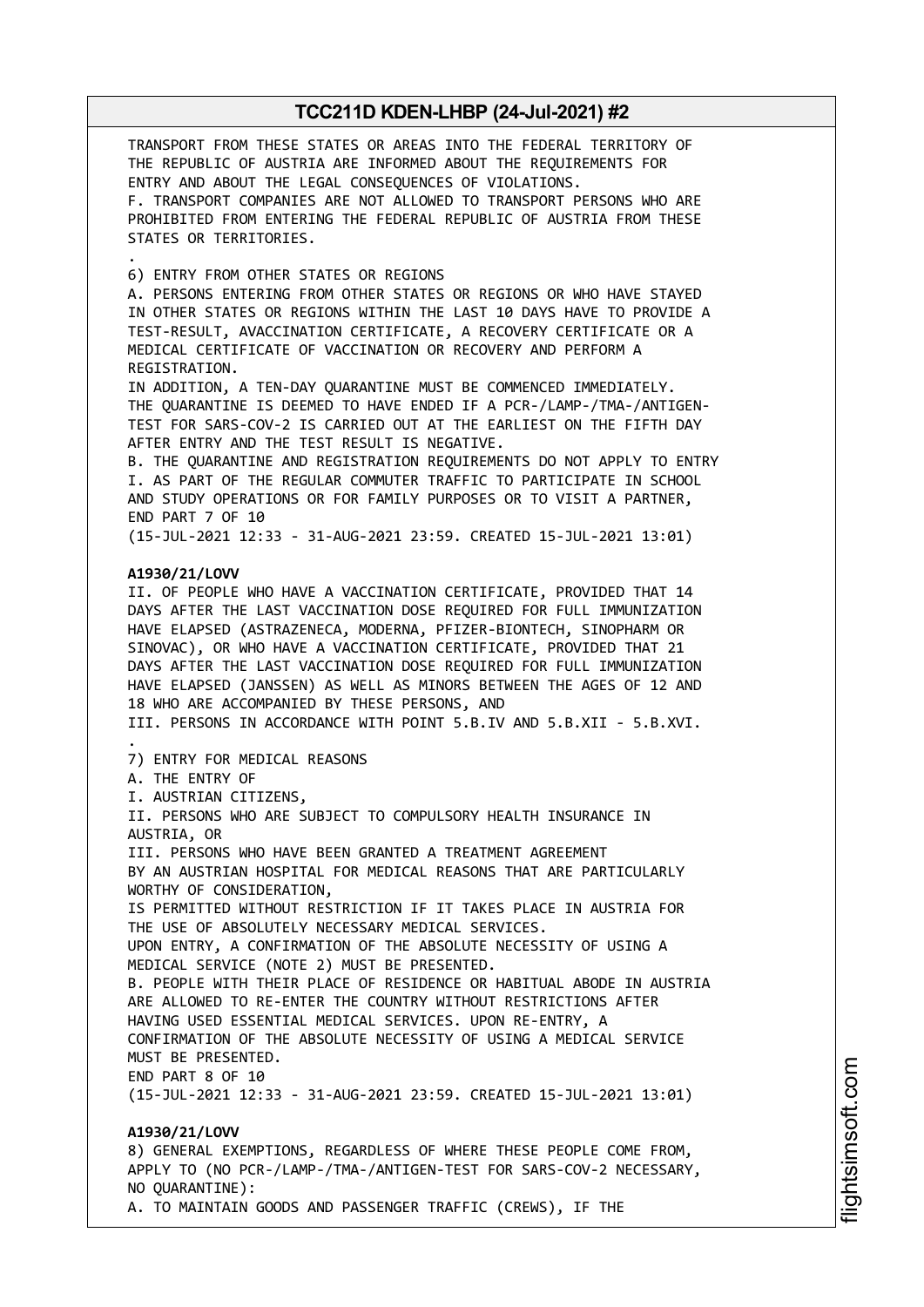DESTINATION COUNTRY IS NOT AUSTRIA, THE EXIT MUST BE ENSURED, B. EXCLUSIVELY FOR COMPELLING REASONS OF ANIMAL CARE OR FOR AGRICULTURAL AND FORESTRY MEASURES IN INDIVIDUAL CASES, C. IN THE CONTEXT OF THE IMPLEMENTATION OF A PROFESSIONAL TRANSFER TRIP / A PROFESSIONAL TRANSFER FLIGHT, D. IN THE IMPERATIVE INTEREST OF THE REPUBLIC OF AUSTRIA, E. TRANSIT PASSENGERS OR THE TRANSIT THROUGH AUSTRIA WITHOUT A STOPOVER, WHICH IS ALSO THE CASE WITH ONLY ESSENTIAL INTERRUPTIONS, IF DEPARTURE IS GUARANTEED, F. THE CREW OF A REPATRIATION TRIP / A REPATRIATION FLIGHT INCLUDING THE ACCOMPANYING ORGANS OF THE PUBLIC SECURITY SERVICE. . 9) MINORS UP TO THE AGE OF TWELVE IF TRAVELLING UNDER SUPERVISION OF AN ADULT ARE EXEMPTED FROM TEST REQUIREMENT. IF TRAVELLING UNATTENDED SAME REQUIREMENTS AS FOR ADULTS APPLY. IF THE QUARANTINE OF THE ADULT UNDER WHOSE SUPERVISION THE MINORS ARE TRAVELING IS DEEMED TO HAVE ENDED, THE QUARANTINE FOR THEM IS ALSO DEEMED TO HAVE ENDED. . END PART 9 OF 10 (15-JUL-2021 12:33 - 31-AUG-2021 23:59. CREATED 15-JUL-2021 13:01) **A1930/21/LOVV** 10) EXEMPTIONS DO NOT RELEASE PASSENGER/CREW FROM FOREIGN IMMIGRATION ENTRY REGULATIONS (VISA ETC.) . NOTE 1: MEDICAL CERTIFICATE ENGLISH: HTTPS://TINYURL.COM/MEDCERTATEN21 . NOTE 2: CONFIRMATION OF MEDICAL SERVICE ENGLISH: HTTPS://TINYURL.COM/MEDSVCATEN21 . NOTE 3: AUSTRIAN RESIDENCE PERMITS: HTTPS://TINYURL.COM/RESIDENCEPERMITSAT . NOTE 4: PRE-TRAVEL-CLEARANCE: HTTPS://ENTRY.PTC.GV.AT END PART 10 OF 10 (15-JUL-2021 12:33 - 31-AUG-2021 23:59. CREATED 15-JUL-2021 13:01) **A1927/21/LOVV** DANGER AREA LIZUM - LOD 21 - ACTIVATED: 471330N 0113700E - 471300N 0114000E - 470930N 0114130E - 470730N 0113900E - 470800N 0113600E - 471020N 0113430E - 471200N 0113520E - 471330N 0113700E. REF AIP AUSTRIA ENR 5.1-7 GND-FL215 28 0700-1300, 29 0700-1400 (28-JUL-2021 07:00 - 29-JUL-2021 14:00. CREATED 15-JUL-2021 10:24) **B1218/21/LOVV** TEMPORARY CABLEWAY FOR MATERIAL TRANSPORT ERECTED AREA MELLITZ-SANKT VEIT IM DEFREGGEN-LIENZ BOTTOM STATION SUMMIT STATION 465544N 0122721E 465616N 0122706E ELEV AT THE BASE: 1410M/4626FT AMSL 1950M/6398FT AMSL MAX HEIGHT ABOVE GROUND: 25M/82FT AGL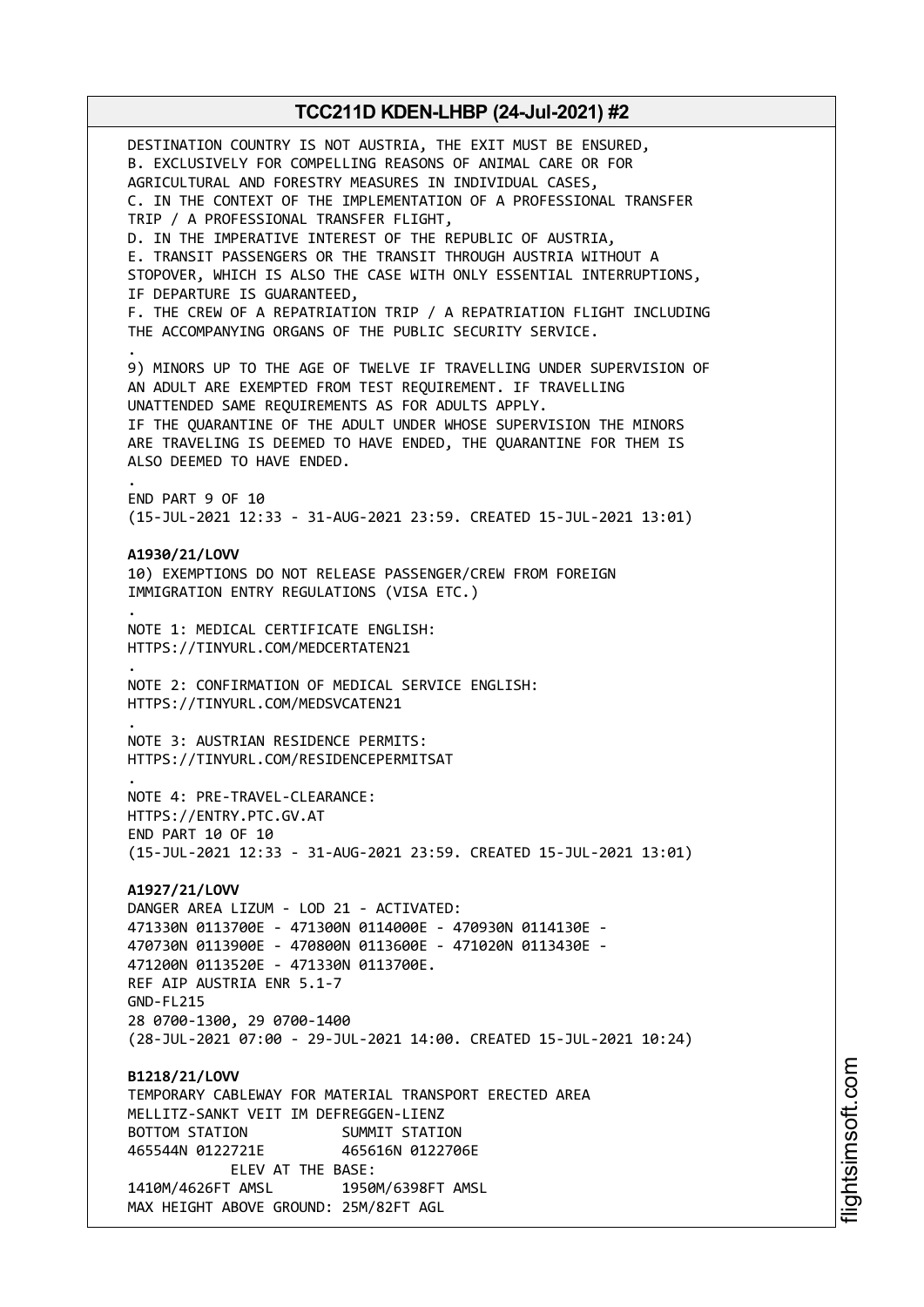LENGTH OF CABLEWAY APRX: 1200M 3 MASTS ERECTED NIGHT MARKING: NO DAY MARKING : YES (13-JUL-2021 05:33 - 11-OCT-2021 15:00 EST. CREATED 13-JUL-2021 05:34) **B1207/21/LOVV** TEMPORARY CABLEWAY FOR MATERIAL TRANSPORT ERECTED AREA ROSENGARTEN POELLTAL - RENNWEG BOTTOM STATION SUMMIT STATION 470333N 0133006E 470343N 0133011E ELEV AT THE BASE: 1394M/4574FT AMSL 1566M/5138FT AMSL MAX HEIGHT ABOVE GROUND: 14M/46FT AGL LENGTH OF CABLEWAY APRX: 350M NIGHT MARKING: NO DAY MARKING : NO (12-JUL-2021 08:20 - 31-AUG-2021 10:00 EST. CREATED 12-JUL-2021 08:21) **B1180/21/LOVV** TEMPORARY CABLEWAY FOR MATERIAL TRANSPORT ERECTED AREA RAURIS SEIDLWINKELTAL KELLGRABEN BOTTOM STATION SUMMIT STATION 471047N 0125823E 471057N 0125746E ELEV AT THE BASE: 1010M/3314FT AMSL 1650M/5414FT AMSL MAX HEIGHT ABOVE GROUND 75M/247FT AGL LENGTH OF CABLEWAY APRX: 860M/2822FT OBST MARKED STRAIGHT LINE DEFINED BY: 471047N 0125823E - 471057N 0125746E (08-JUL-2021 05:10 - 06-OCT-2021 10:00 EST. CREATED 08-JUL-2021 05:10) **A1823/21/LOVV** ENTRY, EXIT AND OVERFLIGHT OF AUSTRIAN AIRSPACE IS PROHIBITED FOR ALL COMMERCIAL ACFT OPERATORS REGISTERED IN THE REPUBLIC OF BELARUS INCLUDING AS A MARKETING CARRIER IN CODE SHARING OR BLOCKSPACE ARRANGEMENTS, EXCEPT FOR AIRCRAFT IN EMERGENCY, SAR AND FLIGHTS FOR HUMANITARIAN PURPOSES. (05-JUL-2021 06:27 - 01-OCT-2021 08:00 EST. CREATED 05-JUL-2021 06:28) **B1151/21/LOVV** CHECKLIST YEAR=2014 0862 YEAR=2015 NIL YEAR=2016 NIL YEAR=2017 NIL YEAR=2018 NIL YEAR=2019 NIL YEAR=2020 NIL YEAR=2021 0550 0557 0558 0567 0586 0587 0588 0593 0598 0615 0619 0666 0680 0697 0712 0713 0720 0724 0738 0739 0740 0754 0760 0773 0803 0816 0827 0833 0835 0844 0852 0853 0862 0885 0891 0899 0901 0902 0903 0913 0920 0933 0957 0965 0966 0968 0969 0978 0990 0991 0995 1002 1007 1020 1021 1027 1036 1044 1049 1051 1053 1054 1068 1071 1072 1073 1074 1088 1089 1091 1092 1094 1095 1096 1101 1104 1107 1108 1109 1113 1114 1116 1117 1118 1119 1120 1121 1126 1128 1129 1130 1131 1132 1133 1134 1135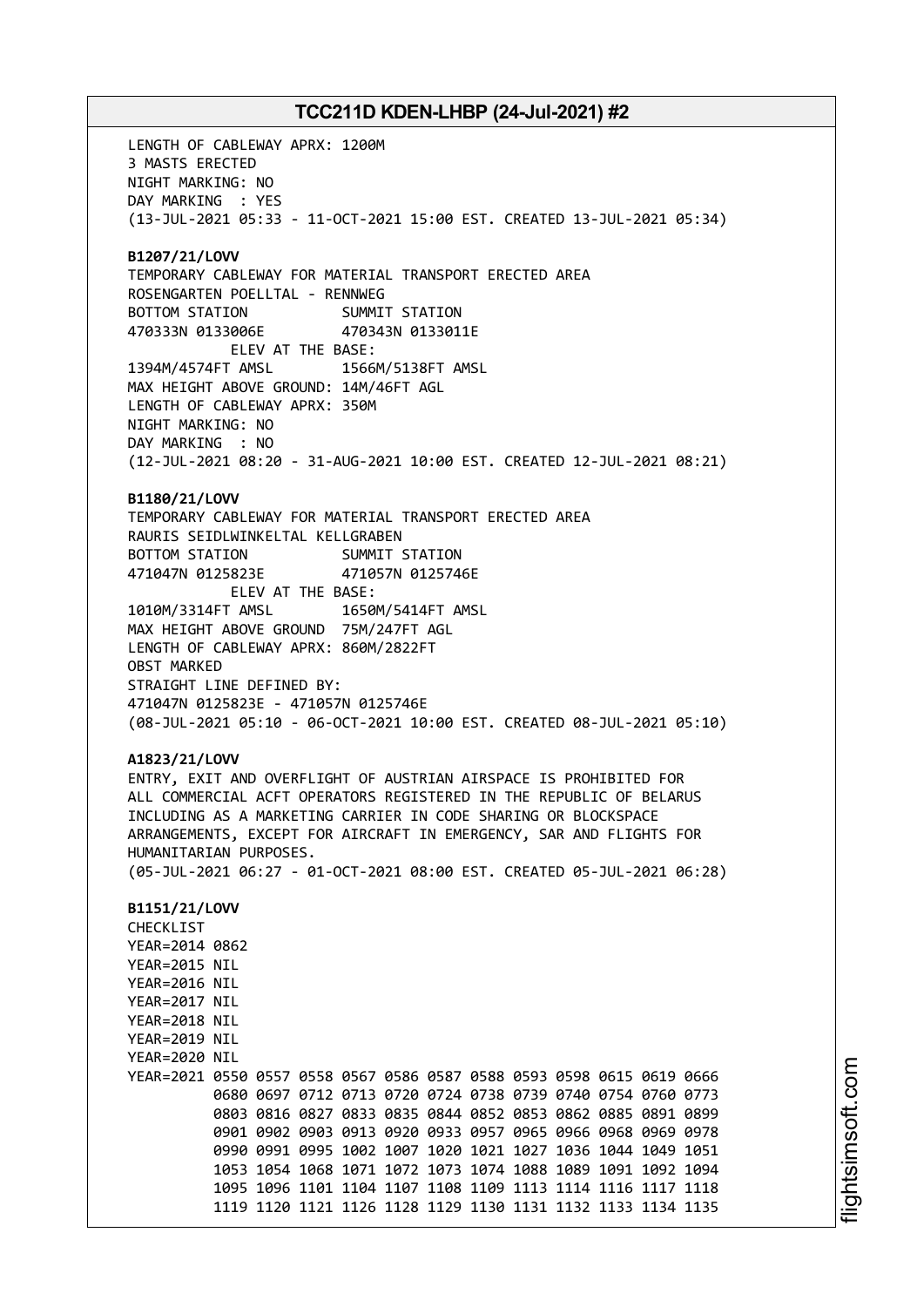1137 1139 1140 1141 1142 1143 1144 1145 1147 1148 1149 1150 LATEST PUBLICATIONS AIP SUPPLEMENT ........ 005 01 JUL 21 AIP AMENDMENT ......... 290 16 JUL 21 AIRAC AIP AMENDMENT ... 248 01 JUL 21 EFFECTIVE 12 AUG 21 AIC INTERNATIONAL .... A011 28 APR 21 AIC NATIONAL ......... B003 01 JUL 21 (02-JUL-2021 08:44 - 02-AUG-2021 08:44 EST. CREATED 02-JUL-2021 08:48) **A1806/21/LOVV** CHECKLIST YEAR=2014 1601 YEAR=2015 NIL YEAR=2016 NIL YEAR=2017 NIL YEAR=2018 NIL YEAR=2019 NIL YEAR=2020 NIL YEAR=2021 0858 0860 0864 0866 0867 0869 0872 0952 0953 0954 0982 0991 1002 1014 1015 1036 1042 1049 1051 1075 1079 1084 1088 1089 1094 1123 1131 1135 1146 1147 1159 1170 1185 1243 1281 1289 1291 1319 1325 1352 1357 1376 1377 1392 1401 1402 1403 1404 1405 1446 1448 1456 1462 1470 1488 1489 1494 1512 1529 1600 1601 1603 1622 1637 1646 1666 1668 1670 1674 1675 1676 1692 1695 1697 1698 1700 1703 1704 1706 1708 1712 1715 1716 1724 1725 1726 1733 1734 1737 1740 1742 1745 1747 1748 1749 1750 1751 1755 1757 1770 1771 1772 1773 1774 1775 1776 1777 1778 1779 1782 1784 1785 1786 1787 1788 1789 1790 1791 1792 1793 1794 1796 1797 1798 1799 1800 1801 1802 1803 1804 1805 LATEST PUBLICATIONS AIP SUPPLEMENT ........ 005 01 JUL 21 AIP AMENDMENT ......... 290 16 JUL 21 AIRAC AIP AMENDMENT ... 248 01 JUL 21 EFFECTIVE 12 AUG 21 AIC INTERNATIONAL .... A011 28 APR 21 AIC NATIONAL ......... B003 01 JUL 21 (02-JUL-2021 08:42 - 02-AUG-2021 08:42 EST. CREATED 02-JUL-2021 08:43) **A1785/21/LOVV** AUSTRIAN AIR CARRIERS AND CAPTAINS OF ACFT IN CHARGE OF AIR SERVICE MANAGED BY CARRIERS HOLDERS OF OPERATING LICENCE ISSUED BY AUSTRIA, WHETHER THEY ARE CONTRACTUAL CARRIERS AND/OR DE FACTO CARRIERS, OR PERFORMING AIR SERVICE WITH COMMERCIAL CHARTER AGREEMENT OR WITH CODE SHARING AND TO ALL FLIGHT PERFORMED WITH AUSTRIAN ACFT REGISTRATION ,ARE REQUESTED TO AVOID MINSK FIR (UMMV). FOREIGN AIR CARRIERS INBOUND EU ARE RECOMMENDED TO AVOID BELARUS MINSK FIR(UMMV). (01-JUL-2021 06:16 - 02-AUG-2021 15:00 EST. CREATED 01-JUL-2021 06:17) **B1139/21/LOVV** TEMPORARY CABLEWAY FOR MATERIAL TRANSPORT ERECTED AREA RAURIS - SCHLEMMWALD BOTTOM STATION SUMMIT STATION 470935N 0125340E 470958N 0125347E ELEV AT THE BASE: 1300M/4266FT AMSL 1660M/5447FT AMSL

MAX HEIGHT ABOVE GROUND 65M/213FT AGL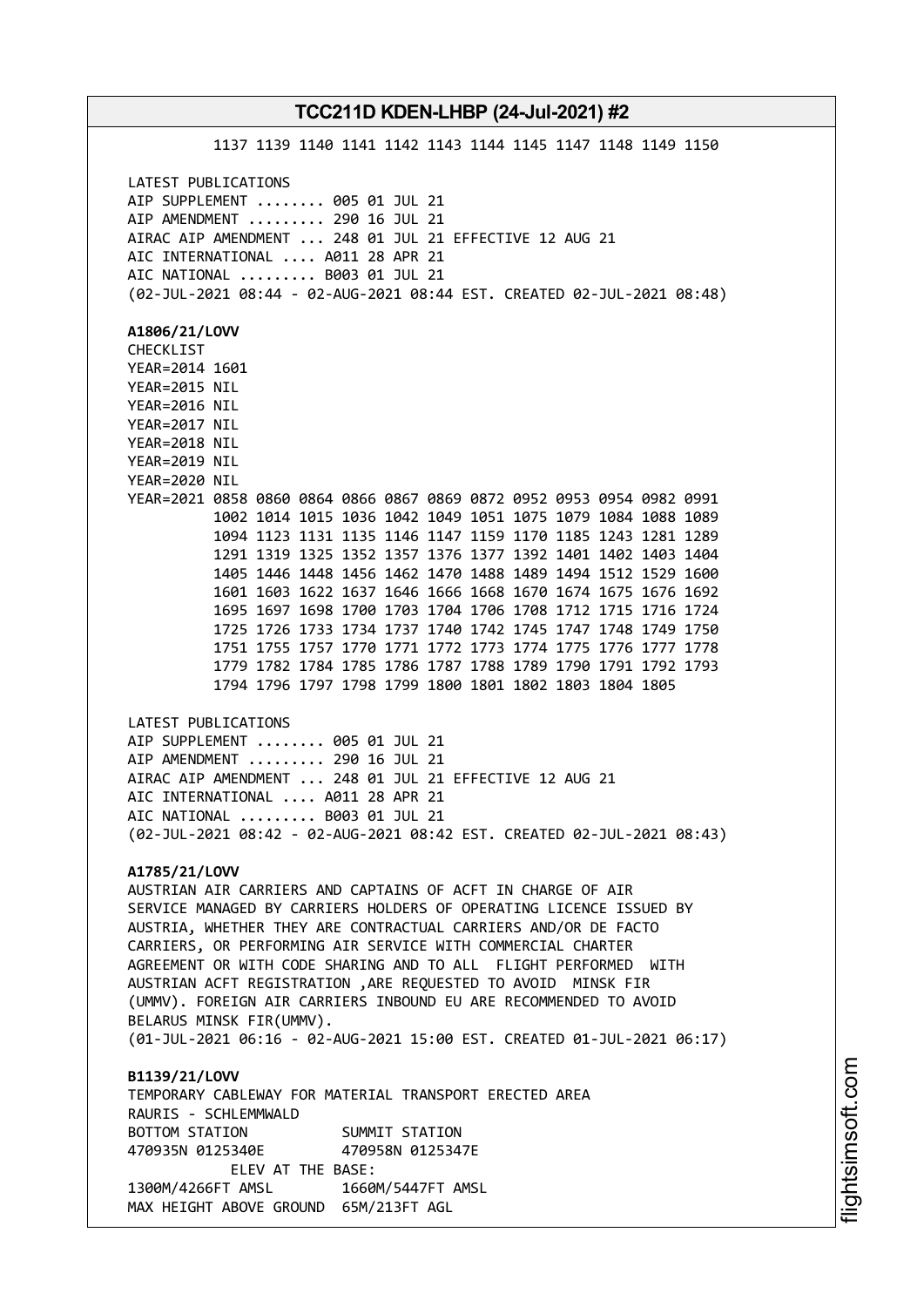LENGTH OF CABLEWAY APRX: 760M 1 MAST ERECTED. NIGHT MARKING: NO DAY MARKING : YES (01-JUL-2021 05:32 - 29-SEP-2021 10:00 EST. CREATED 01-JUL-2021 05:32) **B1137/21/LOVV** OBSTACLE LIGHTS OF CABLEWAY MGD SCHINDLERGRAT OUT OF SERVICE. LOCATION : TIROL/DISTRICT LANDECK COORDINATES BOTTOM STATION: 470818N 0101255E SUMMIT STATION: 470913N 0101329E ELEV: 2642M/8669FT AMSL MAX HEIGHT ABOVE GND: 60M/197FT AGL DAY MARKING : NO REF AIP AUSTRIA ENR 5.4-TIROL-10 (30-JUN-2021 18:27 - 28-SEP-2021 23:59 EST. CREATED 30-JUN-2021 18:28) **A1770/21/LOVV** TRIGGER NOTAM - PERM AIRAC AIP AMDT 248/21 WEF12AUG2021. - FREE ROUTE AIRSPACE (FRA) - INDEX CHART / SLOVENIAN AUSTRIAN PART OF SECSI FRA INCLUDING LOWEST AVAILABLE LEVEL (LAL), - FREE ROUTE AIRSPACE (FRA) - INDEX CHART / SOUTH EAST COMMON SKY INITIATIVE (SECSI) FRA. (12-AUG-2021 00:00 - 25-AUG-2021 23:59. CREATED 30-JUN-2021 09:36) **B1128/21/LOVV** 2 CRANES ERECTED AT PSN: 472415N 0131313E (LOGISTIKZENTRUM BISCHOFSHOFEN) ELEV: 547M/1795FT AMSL HEIGHT ABOVE GND : 66M/217FT AGL (30-JUN-2021 06:13 - 28-SEP-2021 10:00 EST. CREATED 30-JUN-2021 06:13) **A1748/21/LOVV** COVID-19: PASSENGERS REQUIREMENTS . THE REPUBLIC OF AUSTRIA, FEDERAL MINISTRY FOR HEALTH HAS ENACTED FOLLOWING REGULATION CONCERNING THE NEED TO WEAR PROTECTIVE MASKS ON BOARD AIRCRAFT IN RESPECT OF SARS-COV-2 / COVID-19: . 0) CHANGE-LOG: 0.1) APPLICABLE AS FROM 01.07.2021 00:00 0.2) FFP2-MASK RELIEVED TO COMMUNITY-MASK . 1) ENTERING THE AIRPORT AND AICRAFT-CABIN IS ONLY PERMITTED IF A SURGICAL OR COMMUNITY MASK IS WORN. . 2) EXEMPTED ARE CHILDREN UP TO THE AGE OF SIX AND PERSONS WHO CANNOT BE EXPECTED TO WEAR THE MASK FOR HEALTH REASONS. (29-JUN-2021 07:27 - 31-AUG-2021 23:59. CREATED 29-JUN-2021 07:28) **A1725/21/LOVV** SARS-COV-2 / COVID-19: OPERATORS REQUIREMENTS. CONTACT DETAILS OF PASSENGERS BEEN TO RISK AREAS. 0) CHANGE-LOG: 0.1) VALIDITY EXTENDED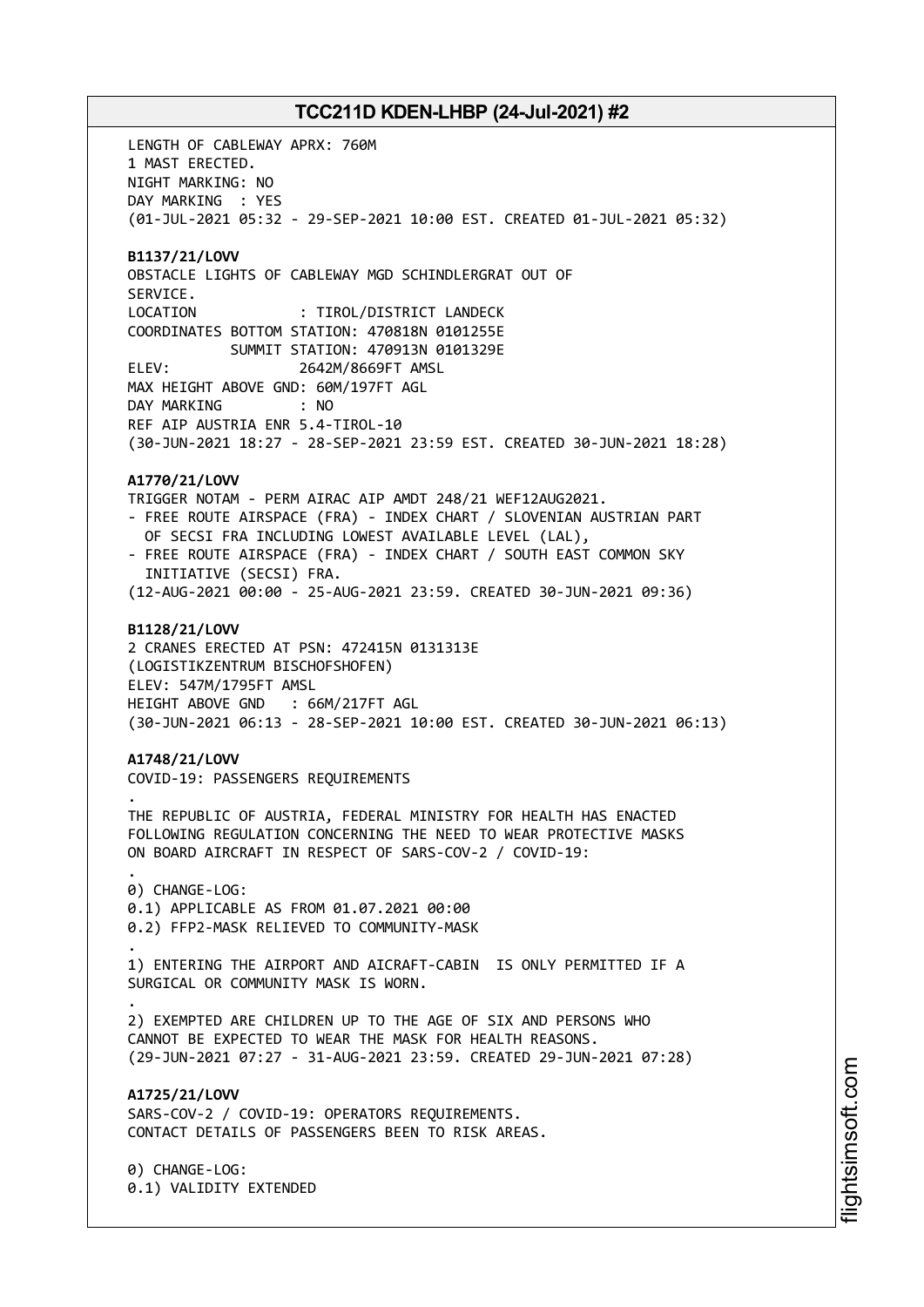1) ACFT OPERATORS ARE OBLIGED TO COLLECT CONTACT DETAILS OF PAX IF DEPARTURE POINT IS AN AREA LISTED ON THE HOMEPAGE OF THE FEDERAL MINISTRY FOR EUROPEAN AND INTERNATIONAL AFFAIRS FOR WHICH A TRAVEL WARNING HAS BEEN ISSUED IN CONNECTION WITH THE OCCURRENCE OF SARS-COV-2. 2) AFFECTED COUNTRIES TO BE FOUND AT HTTPS://WWW.BMEIA.GV.AT/REISE-AUFENTHALT/REISEWARNUNGEN 3) DETAILS TO BE COLLECTED: - ID OF PERSONS (FULL NAME, DATE OF BIRTH AND NATIONALITY), - ORIGINAL PLACE OF DEPARTURE, - DEPARTURE AND ARRIVAL TIME, - BORDER CROSSING POINT FOR ENTRY INTO AUSTRIA, - TOTAL NUMBER OF PEOPLE CARRIED AND - TRANSPORT CODE NUMBER. 4) DATA HAS TO BE STORED FOR 28 DAYS AFTER ARRIVAL AND MADE AVAILABLE IMMEDIATELY TO HEALTH AUTHORITIES ON THEIR REQUEST. (26-JUN-2021 07:41 - 30-SEP-2021 23:59 EST. CREATED 26-JUN-2021 07:42) **A1716/21/LOVV** MILITARY TRAINING AREA - MURTAL HIGH (MUH) - ESTABLISHED. LATERAL LIMITS: 475145.00N 0141828.00E - 475141.00N 0142433.00E - 475126.00N 0144233.00E - 475001.00N 0153044.00E - 474903.00N 0153436.00E - 474806.44N 0153821.75E - 464312.41N 0150033.45E - 463551.30N 0143344.35E - 464117.86N 0141150.72E - 470355.38N 0135248.00E - 475145.00N 0141828.00E. LOWER LIMIT: FL285. UPPER LIMIT: FL325. ACTUAL TIME OF ACTIVATION WILL BE ANNOUNCED BY SEPERATE NOTAM. REF AIP AUSTRIA ENR 5.2. FL285-FL325 (01-JUL-2021 00:00 - 30-SEP-2021 10:00 EST. CREATED 25-JUN-2021 09:53) **A1704/21/LOVV** PARAGLIDER EVENT - 31.ALPENROSENCUP 2021 - WILL TAKE PLACE. AREA: WESTENDORF/KITZBUEHEL. DEP: CHORALPE/WESTENDORF 472510N 0121440E ELEV: 5972FT AMSL ARR: WESTENDORF 472541N 0121249E ELEV: 2602FT AMSL RADIUS: 25NM PARTS OF CTA C, CTA GLOCKNER, TMA LOWI 4, TMA LOWI 5 AND TMZ LOWI E WILL BE AFFECTED. THE COMPETITION AREA EXTENDS FROM PASS STRUB ALONG THE PROVINCIAL BOUNDARY TO THE GERLOS PASS, FURTHER ON TO ALPBACH AND VIA KUFSTEIN BACK TO PASS STRUB. GND-11000FT AMSL DAILY 0830-1838 (07-AUG-2021 08:30 - 08-AUG-2021 18:38. CREATED 24-JUN-2021 08:50) **B1068/21/LOVV** TEMPORARY CABLEWAY FOR MATERIAL TRANSPORT ERECTED AREA OBERVELLACH BOTTOM STATION SUMMIT STATION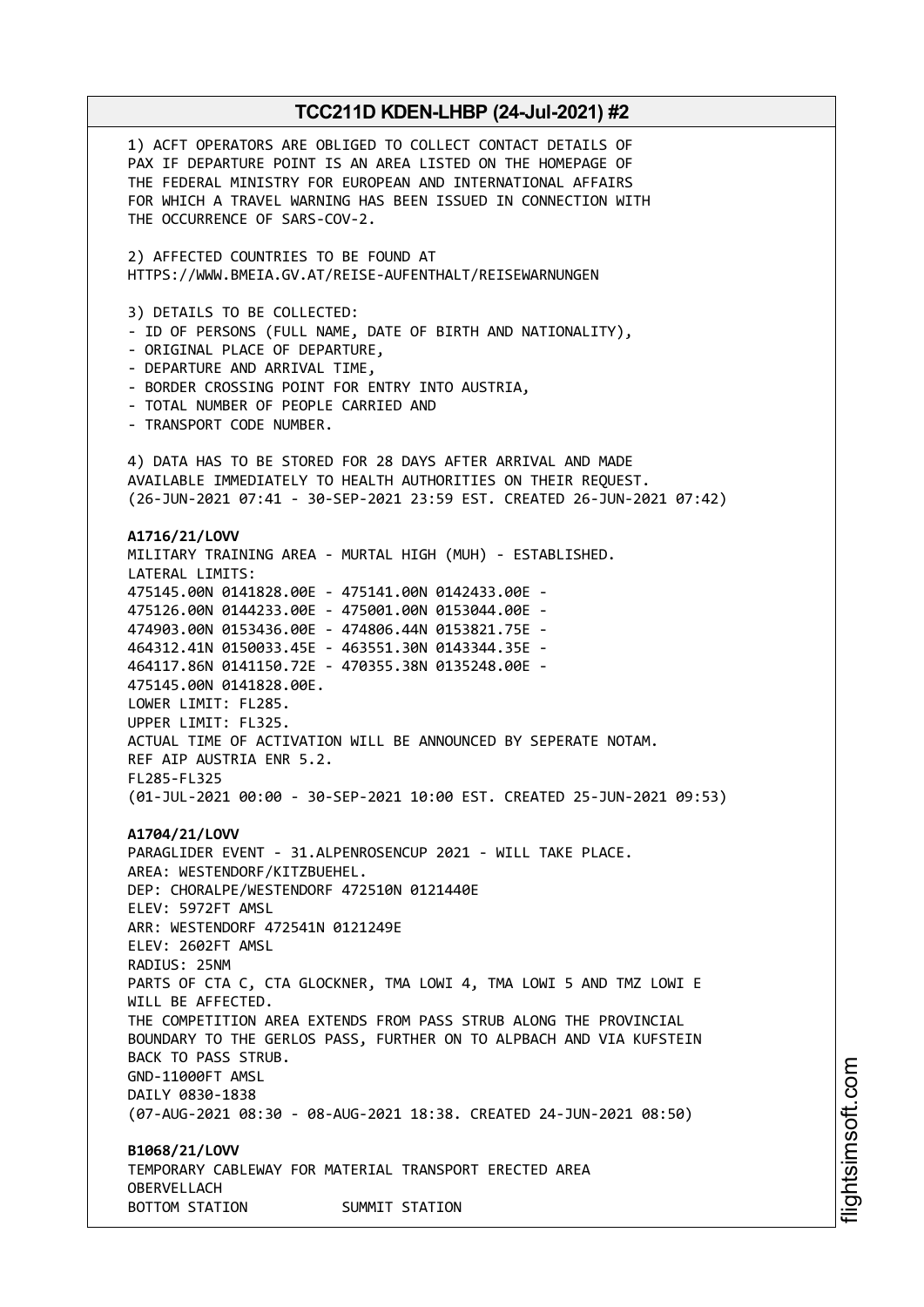465611N 0131128E 465646N 0131144E ELEV AT THE BASE: 675M/2215FT AMSL 1194M/3918FT AMSL MAX HEIGHT ABOVE GROUND 80M/263FT AGL LENGTH OF CABLEWAY APRX: 1214M 4 MASTS ERECTED. NIGHT MARKING: NO DAY MARKING : YES (18-JUN-2021 12:10 - 16-SEP-2021 10:00 EST. CREATED 18-JUN-2021 12:10) **B1036/21/LOVV** TEMPORARY CABLEWAY FOR MATERIAL TRANSPORT ERECTED AREA 'VORDERES ALPJOCH' - IMST BOTTOM STATION SUMMIT STATION 471458N 0104132E 471422N 0104134E ELEV AT THE BASE: 1510M/4955FT AMSL 2059M/6756FT AMSL MAX HGT ABV GND 48M/158FT AGL LENGTH OF CABLEWAY APRX: 1500M 7 MASTS ERECTED. (16-JUN-2021 05:23 - 13-AUG-2021 15:00 EST. CREATED 16-JUN-2021 05:24) **B1007/21/LOVV** EISER/SCHRALL / AREA ZIRKNITZTAL-CABLEWAY FOR MATERIAL TRANSPORT - OBST NOT MARKED. COORDINATES: MAX HGT ABOVE GND: ELEV AT THE BASE: N470034 E0125639 1773M/5817FT 40M/131FT N470054 E0125615 2200M/7218FT. (11-JUN-2021 09:13 - 03-SEP-2021 10:00 EST. CREATED 11-JUN-2021 09:14) **A1470/21/LOVV** RAMOLHAUS - CABLEWAY FOR MATERIAL TRANSPORT - OBST NOT MARKED. COORDINATES: MAX HGT ABOVE GND: ELEV AT THE BASE: 464952N 0105937E 2423M/7949FT 299M/981FT 464947N 0105811E 3006M/9862FT (08-JUN-2021 10:42 - 31-AUG-2021 10:00 EST. CREATED 08-JUN-2021 10:43) **A1392/21/LOVV** ALL OPERATORS WHO WISH TO USE THE STS/ATFMX INDICATOR FOR A FLIGHT DEPARTING FROM WITHIN AUSTRIA SHALL REQUEST AUTHORISATION BEFORE THE FLIGHT BY TRANSMITTING THE REQUIRED INFORMATION AND DOCUMENTATION AS SPECIFIED IN THE ATFMX APPROVAL REQUEST FORM TO AIS/ARO WIEN. REF AIP AUSTRIA ENR 3.7. (01-JUN-2021 00:00 - 23-AUG-2021 08:00 EST. CREATED 31-MAY-2021 14:31) **A1281/21/LOVV** REF AIP AUSTRIA, GEN 3.4 ITEM 3.4. INCREASED CPDLC USAGE WILL BE ENDEAVOURED BY ATC IN THE AREA OF RESPONSIBILITY OF ACC WIEN AND APP LOWW. ALL DATA LINK EQUIPPED AIRCRAFT (CPDLC ATN VDL MODE 2) ARE REQUESTED TO LOG ON TO ACC WIEN / APP WIEN. THE DATA LINK ADDRESS FOR ACC WIEN/ APP WIEN IS LOVV. FLIGHT CREWS SHALL EXPECT TO RECEIVE UPLINK MESSAGES ESPECIALLY IN SITUATIONS OF HIGH RTF FREQUENCY LOAD AND ARE REQUESTED TO REACT TO THEM ASAP. (20-MAY-2021 11:28 - 12-AUG-2021 10:00 EST. CREATED 20-MAY-2021 11:29)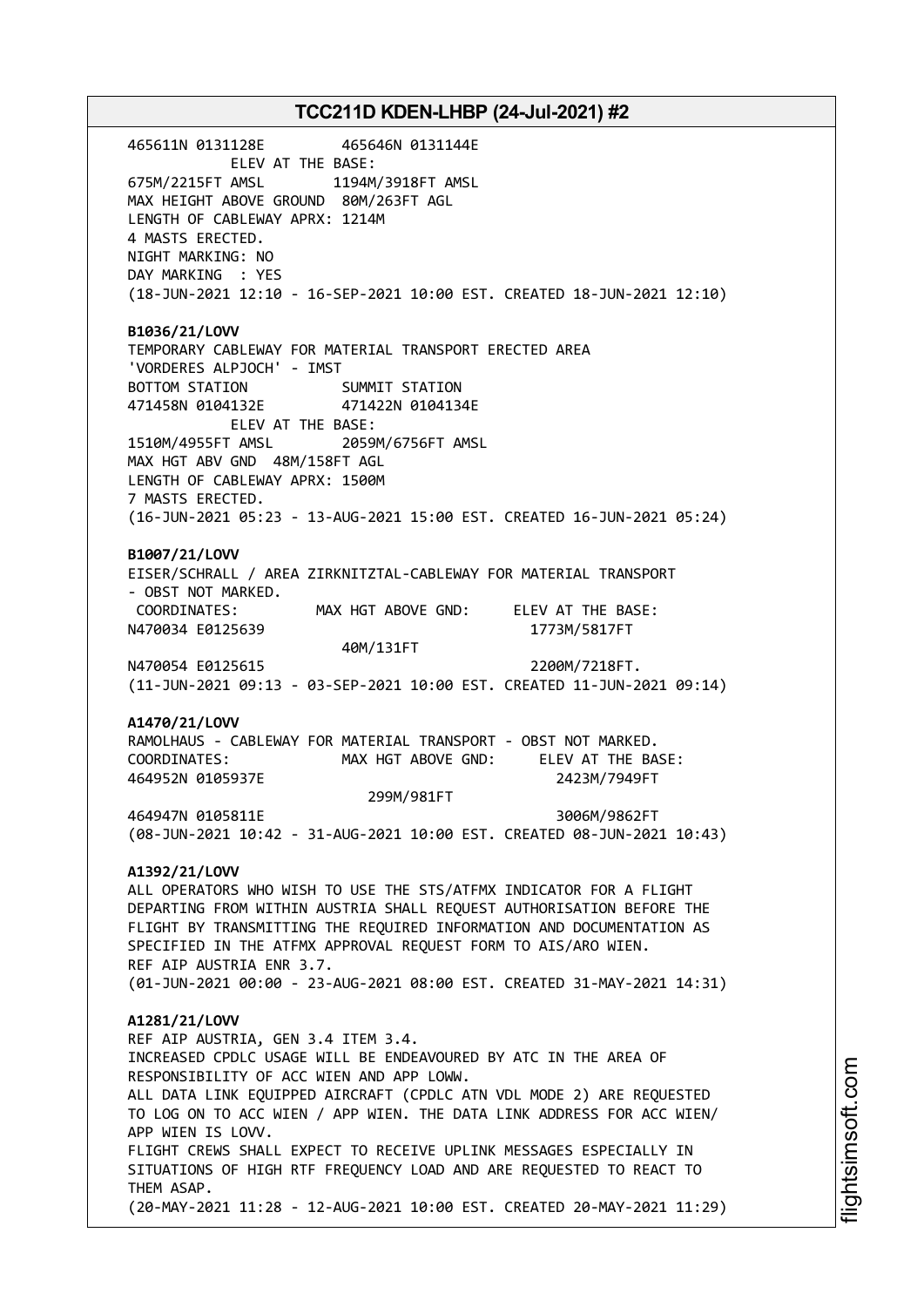**B0803/21/LOVV** TEMPORARY CABLEWAY FOR MATERIAL TRANSPORT ERECTED AREA KAPRUN BOTTOM STATION SUMMIT STATION 471530N 0124450E 471541N 0124527E ELEV AT THE BASE: 997M/3271FT AMSL 1007M/3304FT AMSL MAX HEIGHT ABOVE GROUND 55M/181FT AGL LENGTH OF CABLEWAY APRX: 915M 3 MASTS ERECTED. NIGHT MARKING: NO DAY MARKING : YES (13-MAY-2021 05:28 - 11-AUG-2021 08:00 EST. CREATED 13-MAY-2021 05:29) **A1159/21/LOVV** REF REPRINTED VERSION OF THE AERONAUTICAL CHART-ICAO 1:500 000 AUSTRIA, EDITION 2021. AERODROME CHART SYMBOL MISSING AT THE FOLLOWING 4 AERODROMES: - LOGL - LANZEN-TURNAU - ARP: 47 33 24 N 015 19 27 E - RWY DESIGNATION: 07/25 - SURFACE: GRASS, - LOGM - MARIAZELL - ARP: 47 47 22 N 015 18 01 E - RWY DESIGNATION: 15L/33R - SURFACE: ASPHALT, - LOGT - LEOBEN/TIMMERSDORF - ARP: 47 22 47 N 014 57 51 E - RWY DESIGNATION: 12/30 - SURFACE: GRASS, - LOGW - WEIZ/UNTERFLADNITZ - ARP: 47 10 14 N 015 39 51 E - RWY DESIGNATION: 18/36 - SURFACE: GRASS. NOTE: THE DIGITAL VERSION OF THE AERONAUTICAL CHART-ICAO 1:500 000 AUSTRIA, EDITION 2021 IS NOT AFFECTED. (07-MAY-2021 12:30 - 30-JUL-2021 10:00 EST. CREATED 07-MAY-2021 12:31) **B0760/21/LOVV** TEMPORARY CABLEWAY FOR MATERIAL TRANSPORT ERECTED AREA UNTERBERG - DORFGASTEIN BOTTOM STATION SUMMIT STATION 471456N 0130329E 471441N 0130325E ELEV AT THE BASE: 1523M/4997FT AMSL 1688M/5539FT AMSL MAX HEIGHT ABOVE GROUND 10M/33FT AGL LENGTH OF CABLEWAY APRX: 460M NIGHT MARKING: NO DAY MARKING : NO (07-MAY-2021 05:56 - 05-AUG-2021 10:00 EST. CREATED 07-MAY-2021 05:57) **B0754/21/LOVV** TEMPORARY CABLEWAY FOR MATERIAL TRANSPORT ERECTED AREA MITTELDORF/BACH - VIRGEN BOTTOM STATION SUMMIT STATION 470038N 0122906E 470041N 0122856E ELEV AT THE BASE: 1298M/4259FT AMSL 1350M/4430FT AMSL MAX HEIGHT ABOVE GROUND 60M/197FT AGL LENGTH OF CABLEWAY APRX: 300M DAY MARKING : YES (06-MAY-2021 05:27 - 01-AUG-2021 15:00. CREATED 06-MAY-2021 05:28) **B0740/21/LOVV**

TEMPORARY CABLEWAY FOR MATERIAL TRANSPORT ERECTED AREA